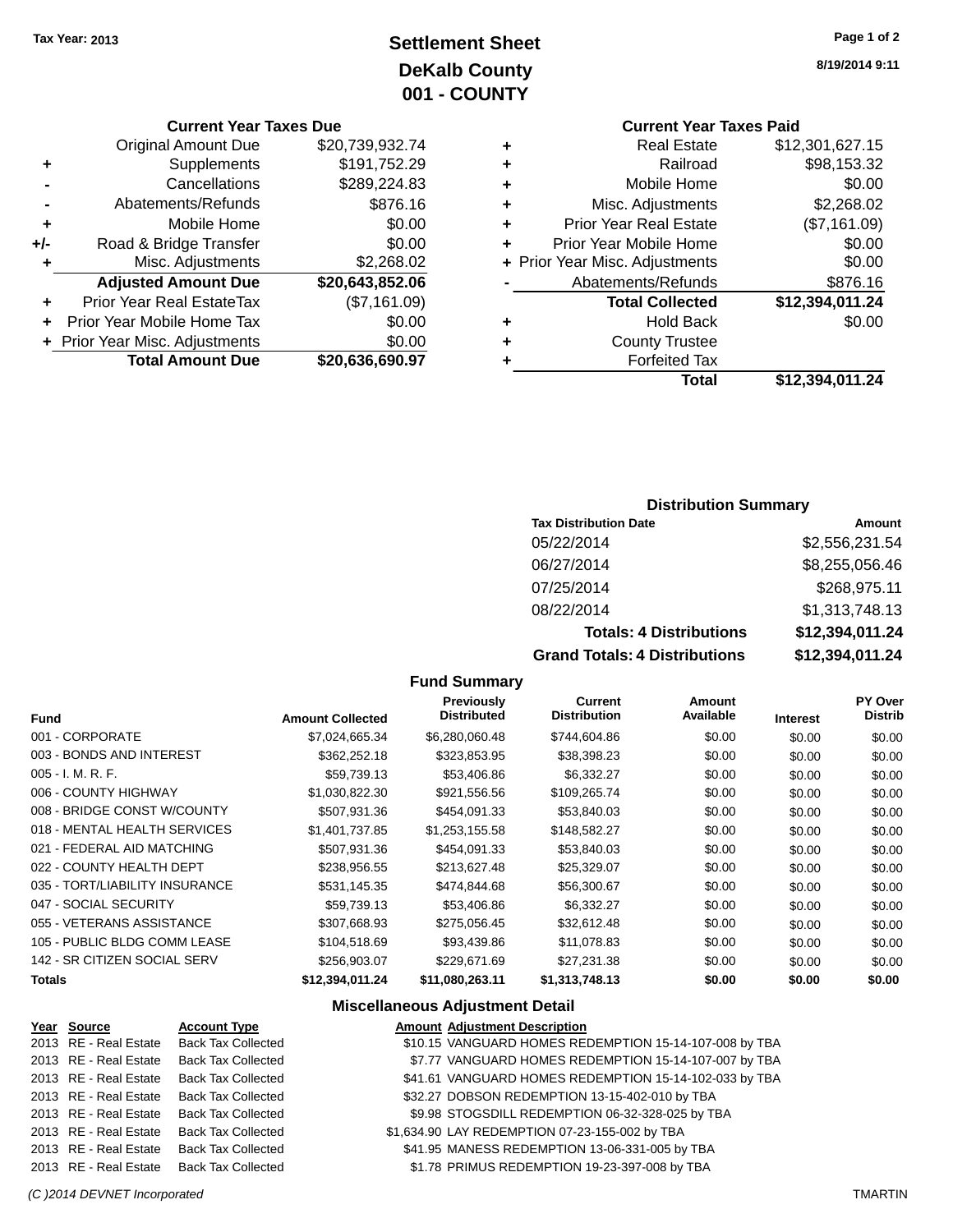# **Settlement Sheet Tax Year: 2013 Page 2 of 2 DeKalb County**

**8/19/2014 9:11**

## **Miscellaneous Adjustment Detail**

| Year Source              | <b>Account Type</b>       | <b>Amount Adjustment Description</b>                |
|--------------------------|---------------------------|-----------------------------------------------------|
| 2013 RE - Real Estate    | <b>Back Tax Collected</b> | \$27.77 MEIER REDEMPTION 06-18-300-001 by TBA       |
| 2013 RE - Real Estate    | <b>Back Tax Collected</b> | \$28.67 SCAVENGER SALE 13-06-332-003 by TBA         |
| 2013 RE - Real Estate    | <b>Back Tax Collected</b> | \$100.22 ENBURG REDEMPTION 13-35-201-007 by TBA     |
| 2013 RE - Real Estate    | Paymt In Lieu of Tax      | \$111.82 HOUSING AUTHORITY-SUNSET VIEW APTS. by TBA |
| 2013 RE - Real Estate    | Paymt In Lieu of Tax      | \$126.44 HOUSING AUTHORITY-SEQUOYA APTS by TBA      |
| 2013 RE - Real Estate    | <b>Back Tax Collected</b> | \$15.87 SCAVENGER SALE 09-17-400-010 by TBA         |
| 2013 RE - Real Estate    | Real Estate Tax           | \$76.82 JOHNSON REDEMPTION 08-10-476-007 by TBA     |
| <b>Totals 15 entries</b> |                           | \$2,268.02                                          |

### **Abatement Detail**

| Year Source | <b>Account Type</b> | <b>Amount Adiustment Description</b> |
|-------------|---------------------|--------------------------------------|
|             |                     |                                      |

| <b>IGAI JUULUE</b>       | ACCOUNT TYPE         | Allioulit Aujustilient Description                       |
|--------------------------|----------------------|----------------------------------------------------------|
| 2013 RE - Real Estate    | <b>PTAB Decision</b> | \$8.65 PTAB INTEREST REFUND 03-30-276-011 by TBA         |
| 2013 RE - Real Estate    | <b>PTAB Decision</b> | \$7.51 PTAB INTEREST REFUND 08-12-451-004 by TBA         |
| 2013 RE - Real Estate    | <b>PTAB Decision</b> | \$55.32 PTAB INTEREST REFUND 08-12-451-005 by TBA        |
| 2013 RE - Real Estate    | <b>PTAB Decision</b> | \$0.02 PTAB INTEREST REFUND 08-12-451-007 by TBA         |
| 2013 RE - Real Estate    | <b>PTAB Decision</b> | \$12.34 PTAB INTEREST REFUND 08-12-451-014 by TBA        |
| 2013 RE - Real Estate    | <b>PTAB Decision</b> | \$56.07 PTAB INTEREST REFUND 15-14-400-041 by TBA        |
| 2013 RE - Real Estate    | <b>PTAB Decision</b> | \$1.05 PTAB INTEREST REFUND 07-23-332-002 by TBA         |
| 2013 RE - Real Estate    | <b>PTAB Decision</b> | \$1.30 PTAB INTEREST REFUND 13-15-176-011 by TBA         |
| 2013 RE - Real Estate    | <b>PTAB Decision</b> | \$1.74 PTAB INTEREST REFUND 15-14-302-006 by TBA         |
| 2013 RE - Real Estate    | <b>PTAB Decision</b> | \$3.22 PTAB INTEREST REFUND 15-14-302-007 by TBA         |
| 2013 RE - Real Estate    | <b>PTAB Decision</b> | \$0.64 PTAB INTEREST REFUND 15-15-403-020 by TBA         |
| 2013 RE - Real Estate    | <b>PTAB Decision</b> | \$3.91 PTAB INTEREST REFUND 19-26-431-010 by TBA         |
| 2013 RE - Real Estate    | <b>PTAB Decision</b> | \$4.42 PTAB INTEREST REFUND 15-14-302-007 by TBA         |
| 2013 RE - Real Estate    | <b>PTAB Decision</b> | \$478.67 PTAB INTEREST REFUND 08-25-100-021 by TBA       |
| 2013 RE - Real Estate    | <b>RE</b> Abatement  | \$205.46 CLARK PRIOR YEAR ABATEMENT 09-17-100-015 by TBA |
| 2013 RE - Real Estate    | <b>PTAB Decision</b> | \$1.38 PTAB INTEREST REFUND 09-19-100-014 by TBA         |
| 2013 RE - Real Estate    | <b>PTAB Decision</b> | \$5.32 PTAB INTEREST REFUND 09-19-000-012 by TBA         |
| 2013 RE - Real Estate    | <b>RE</b> Abatement  | \$29.16 PTAB INTEREST REFUND 19-36-356-001 by TBA        |
| <b>Totals 18 entries</b> |                      | \$876.18                                                 |

| 2013         | <b>RE</b> - Real Estate              | Back Tax Coll                |
|--------------|--------------------------------------|------------------------------|
| 2013         | <b>RE</b> - Real Estate              | Paymt In Lieu                |
| 2013         | <b>RE</b> - Real Estate              | Paymt In Lieu                |
| 2013         | RE - Real Estate                     | <b>Back Tax Colle</b>        |
| 2013         | RE - Real Estate                     | Real Estate Ta               |
|              | <b>Totals 15 entries</b>             |                              |
|              |                                      |                              |
|              |                                      |                              |
|              |                                      |                              |
|              |                                      |                              |
| Year         | <b>Source</b>                        | <u>Account Type</u>          |
| 2013         | <b>RE</b> - Real Estate              | PTAB Decisio                 |
| 2013         | <b>RE</b> - Real Estate              | PTAB Decisio                 |
| 2013         | RE - Real Estate                     | PTAB Decisio                 |
| 2013         | RE - Real Estate                     | PTAB Decisio                 |
| 2013         | RE - Real Estate                     | PTAB Decisio                 |
| 2013         | RE - Real Estate                     | PTAB Decisio                 |
| 2013<br>2013 | RE - Real Estate<br>RE - Real Estate | PTAB Decisio<br>PTAB Decisio |

| 2013 | RE - Real Estate        | PTAB Decis        |
|------|-------------------------|-------------------|
| 2013 | RE - Real Estate        | PTAB Decis        |
| 2013 | <b>RE</b> - Real Estate | <b>PTAB Decis</b> |
| 2013 | RE - Real Estate        | PTAB Decis        |
| 2013 | RE - Real Estate        | <b>PTAB Decis</b> |
| 2013 | RE - Real Estate        | <b>PTAB Decis</b> |
| 2013 | RE - Real Estate        | <b>PTAB Decis</b> |
| 2013 | RE - Real Estate        | <b>PTAB Decis</b> |
| 2013 | RE - Real Estate        | PTAB Decis        |
| 2013 | <b>RE</b> - Real Estate | PTAB Decis        |
| 2013 | RE - Real Estate        | PTAB Decis        |
| 2013 | RE - Real Estate        | PTAB Decis        |
| 2013 | RE - Real Estate        | PTAB Decis        |
| 2013 | RE - Real Estate        | <b>PTAB Decis</b> |
| 2013 | <b>RE</b> - Real Estate | <b>RE</b> Abateme |
| 2013 | RE - Real Estate        | PTAB Decis        |
| 2013 | RE - Real Estate        | <b>PTAB Decis</b> |
| 2013 | RE - Real Estate        | <b>RE</b> Abateme |
|      |                         |                   |

**Totals 18 entries \$**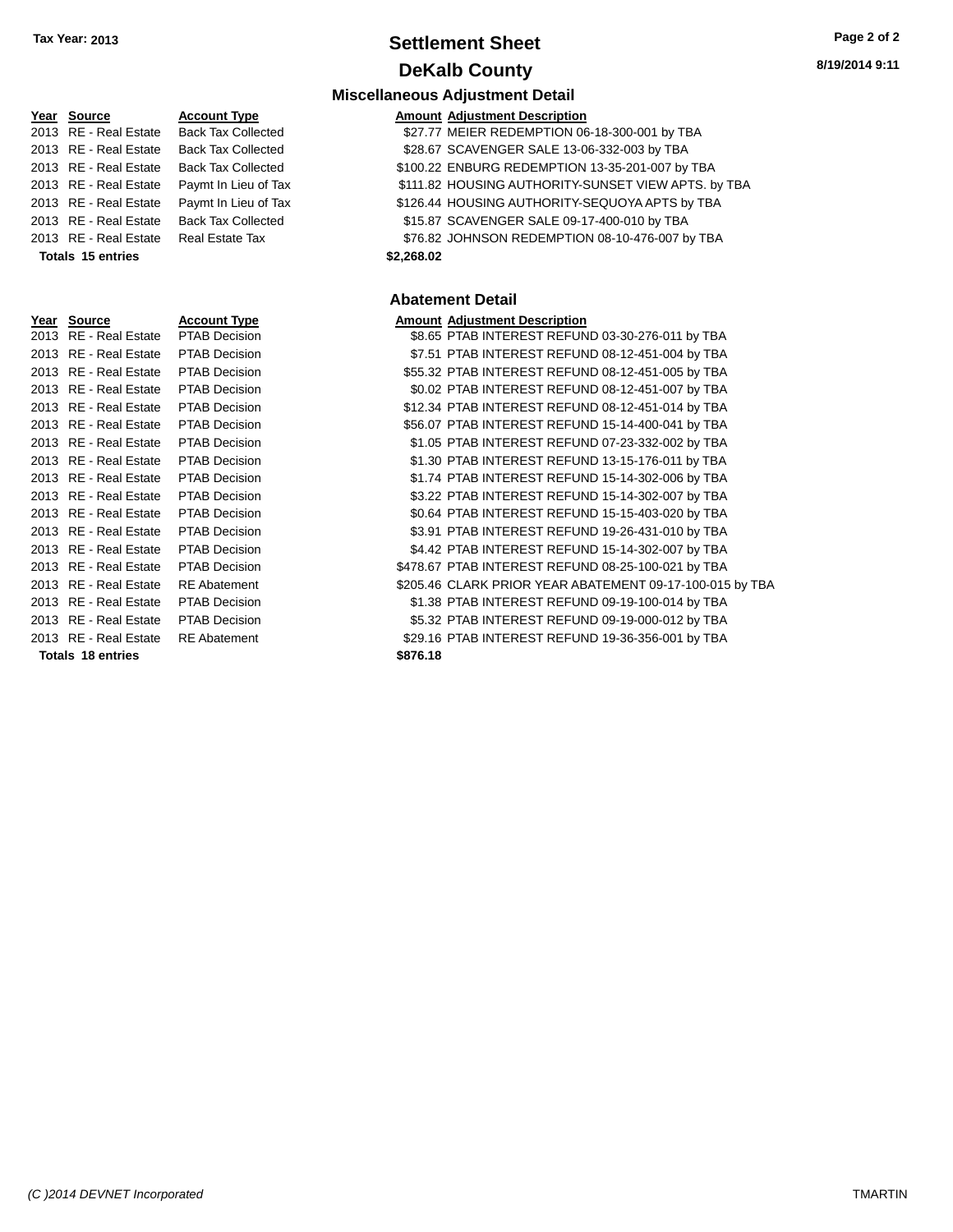# **Settlement Sheet Tax Year: 2013 Page 1 of 2 DeKalb County 002 - FOREST PRESERVE**

**8/19/2014 9:11**

### **Current Year Taxes Paid**

| <b>Real Estate</b>     | \$875,639.15                   |
|------------------------|--------------------------------|
| Railroad               | \$6,962.46                     |
| Mobile Home            | \$0.00                         |
| Misc. Adjustments      | \$44.90                        |
| Prior Year Real Estate | (\$546.09)                     |
| Prior Year Mobile Home | \$0.00                         |
|                        | \$0.00                         |
| Abatements/Refunds     | \$62.14                        |
| <b>Total Collected</b> | \$882,038.28                   |
| Hold Back              | \$0.00                         |
| <b>County Trustee</b>  |                                |
| <b>Forfeited Tax</b>   |                                |
| Total                  | \$882.038.28                   |
|                        | + Prior Year Misc. Adjustments |

|     | <b>Current Year Taxes Due</b>  |                |
|-----|--------------------------------|----------------|
|     | <b>Original Amount Due</b>     | \$1,471,149.89 |
| ٠   | Supplements                    | \$19,608.93    |
|     | Cancellations                  | \$20,515.81    |
|     | Abatements/Refunds             | \$62.14        |
| ٠   | Mobile Home                    | \$0.00         |
| +/- | Road & Bridge Transfer         | \$0.00         |
| ٠   | Misc. Adjustments              | \$44.90        |
|     | <b>Adjusted Amount Due</b>     | \$1,470,225.77 |
|     | Prior Year Real EstateTax      | (\$546.09)     |
|     | Prior Year Mobile Home Tax     | \$0.00         |
|     | + Prior Year Misc. Adjustments | \$0.00         |
|     | <b>Total Amount Due</b>        | \$1,469,679.68 |

## **Distribution Summary**

| <b>Tax Distribution Date</b>         | Amount       |
|--------------------------------------|--------------|
| 05/22/2014                           | \$181,191.11 |
| 06/27/2014                           | \$588,541.68 |
| 07/25/2014                           | \$19,121.01  |
| 08/22/2014                           | \$93,184.48  |
| <b>Totals: 4 Distributions</b>       | \$882,038.28 |
| <b>Grand Totals: 4 Distributions</b> | \$882,038.28 |

### **Fund Summary**

| <b>Fund</b>                                         | <b>Amount Collected</b> | Previously<br><b>Distributed</b> | Current<br><b>Distribution</b> | Amount<br>Available | <b>Interest</b> | <b>PY Over</b><br><b>Distrib</b> |
|-----------------------------------------------------|-------------------------|----------------------------------|--------------------------------|---------------------|-----------------|----------------------------------|
| 001 - CORPORATE                                     | \$621.081.11            | \$555.465.91                     | \$65,615.20                    | \$0.00              | \$0.00          | \$0.00                           |
| $005 - I. M. R. F.$                                 | \$200,919.50            | \$179,693,00                     | \$21,226.50                    | \$0.00              | \$0.00          | \$0.00                           |
| 035 - TORT JUDGEMENTS/LIABILITY<br><b>INSURANCE</b> | \$45,028,04             | \$40,270.98                      | \$4.757.06                     | \$0.00              | \$0.00          | \$0.00                           |
| 047 - SOCIAL SECURITY                               | \$15,009.63             | \$13.423.91                      | \$1.585.72                     | \$0.00              | \$0.00          | \$0.00                           |
| <b>Totals</b>                                       | \$882.038.28            | \$788,853,80                     | \$93,184.48                    | \$0.00              | \$0.00          | \$0.00                           |

# **Miscellaneous Adjustment Detail**

| Year Source              | <b>Account Type</b>       |         | <b>Amount Adjustment Description</b>                  |
|--------------------------|---------------------------|---------|-------------------------------------------------------|
| 2013 RE - Real Estate    | <b>Back Tax Collected</b> |         | \$0.72 VANGUARD HOMES REDEMPTION 15-14-107-008 by TBA |
| 2013 RE - Real Estate    | <b>Back Tax Collected</b> |         | \$0.55 VANGUARD HOMES REDEMPTION 15-14-107-007 by TBA |
| 2013 RE - Real Estate    | <b>Back Tax Collected</b> |         | \$2.95 VANGUARD HOMES REDEMPTION 15-14-102-033 by TBA |
| 2013 RE - Real Estate    | <b>Back Tax Collected</b> |         | \$2.29 DOBSON REDEMPTION 13-15-402-010 by TBA         |
| 2013 RE - Real Estate    | <b>Back Tax Collected</b> |         | \$0.71 STOGSDILL REDEMPTION 06-32-328-025 by TBA      |
| 2013 RE - Real Estate    | <b>Back Tax Collected</b> |         | \$0.00 LAY REDEMPTION 07-23-155-002 by TBA            |
| 2013 RE - Real Estate    | <b>Back Tax Collected</b> |         | \$2.97 MANESS REDEMPTION 13-06-331-005 by TBA         |
| 2013 RE - Real Estate    | <b>Back Tax Collected</b> |         | \$0.12 PRIMUS REDEMPTION 19-23-397-008 by TBA         |
| 2013 RE - Real Estate    | <b>Back Tax Collected</b> |         | \$1.97 MEIER REDEMPTION 06-18-300-001 by TBA          |
| 2013 RE - Real Estate    | <b>Back Tax Collected</b> |         | \$2.03 SCAVENGER SALE 13-06-332-003 by TBA            |
| 2013 RE - Real Estate    | <b>Back Tax Collected</b> |         | \$7.11 ENBURG REDEMPTION 13-35-201-007 by TBA         |
| 2013 RE - Real Estate    | Paymt In Lieu of Tax      |         | \$7.93 HOUSING AUTHORITY-SUNSET VIEW APTS. by TBA     |
| 2013 RE - Real Estate    | Paymt In Lieu of Tax      |         | \$8.97 HOUSING AUTHORITY-SEQUOYA APTS by TBA          |
| 2013 RE - Real Estate    | <b>Back Tax Collected</b> |         | \$1.13 SCAVENGER SALE 09-17-400-010 by TBA            |
| 2013 RE - Real Estate    | <b>Real Estate Tax</b>    |         | \$5.45 JOHNSON REDEMPTION 08-10-476-007 by TBA        |
| <b>Totals 15 entries</b> |                           | \$44.90 |                                                       |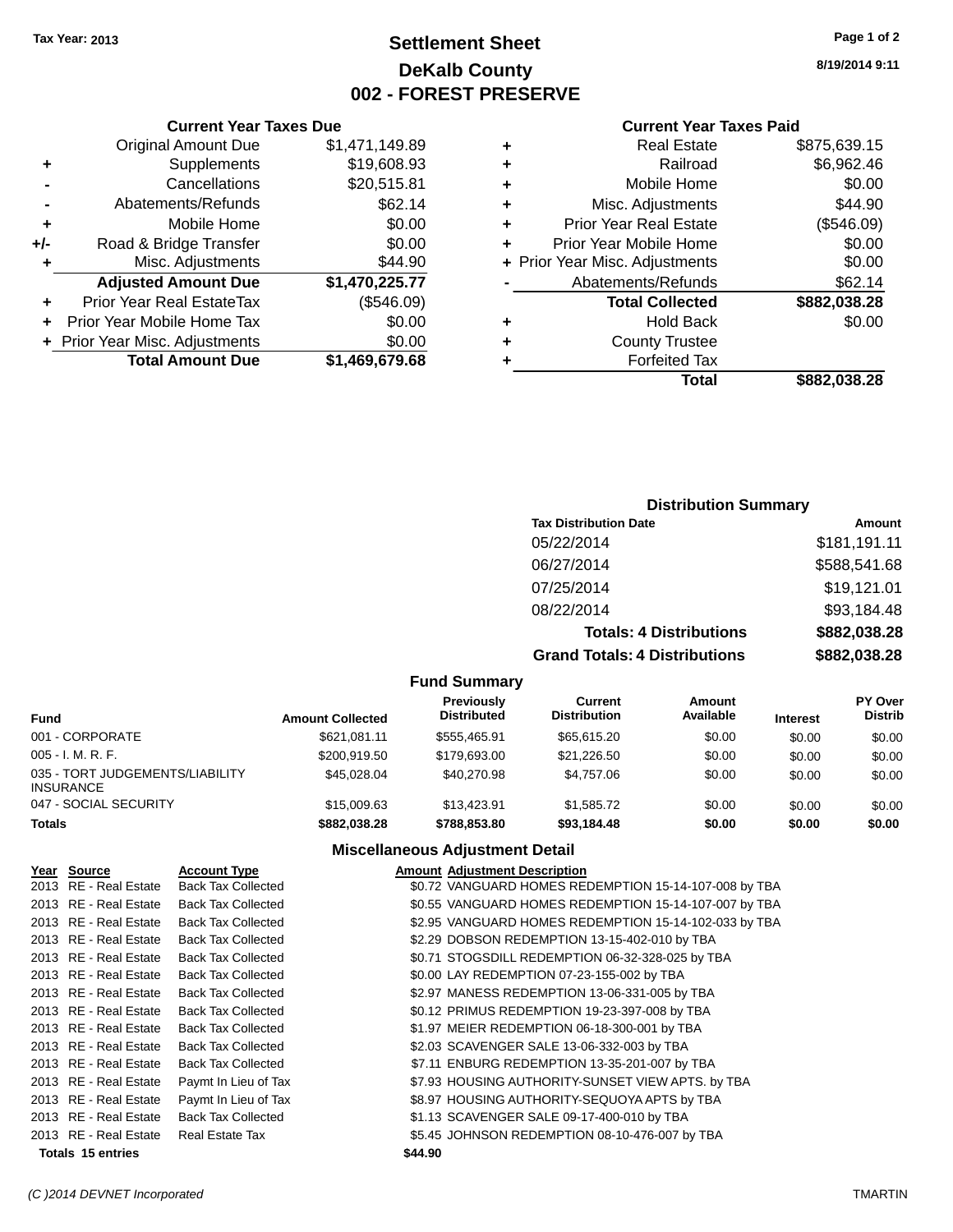| Year Source Account Type            |                      |         | <b>Amount Adjustment Description</b> |
|-------------------------------------|----------------------|---------|--------------------------------------|
| 2013 RE - Real Estate PTAB Decision |                      |         | \$0.61 PTAB INTEREST REFUN           |
| 2013 RE - Real Estate PTAB Decision |                      |         | \$0.53 PTAB INTEREST REFUN           |
| 2013 RE - Real Estate PTAB Decision |                      |         | \$3.92 PTAB INTEREST REFUN           |
| 2013 RE - Real Estate               | <b>PTAB Decision</b> |         | \$0.00 PTAB INTEREST REFUN           |
| 2013 RE - Real Estate               | <b>PTAB Decision</b> |         | \$0.88 PTAB INTEREST REFUN           |
| 2013 RE - Real Estate               | <b>PTAB Decision</b> |         | \$3.98 PTAB INTEREST REFUN           |
| 2013 RE - Real Estate               | <b>PTAB Decision</b> |         | \$0.08 PTAB INTEREST REFUN           |
| 2013 RE - Real Estate               | <b>PTAB Decision</b> |         | \$0.09 PTAB INTEREST REFUN           |
| 2013 RE - Real Estate               | <b>PTAB Decision</b> |         | \$0.12 PTAB INTEREST REFUN           |
| 2013 RE - Real Estate PTAB Decision |                      |         | \$0.23 PTAB INTEREST REFUN           |
| 2013 RE - Real Estate               | <b>PTAB Decision</b> |         | \$0.05 PTAB INTEREST REFUN           |
| 2013 RE - Real Estate               | <b>PTAB Decision</b> |         | \$0.28 PTAB INTEREST REFUN           |
| 2013 RE - Real Estate               | <b>PTAB Decision</b> |         | \$0.31 PTAB INTEREST REFUN           |
| 2013 RE - Real Estate               | <b>PTAB Decision</b> |         | \$33.95 PTAB INTEREST REFUN          |
| 2013 RE - Real Estate               | <b>RE</b> Abatement  |         | \$14.57 CLARK PRIOR YEAR AB          |
| 2013 RE - Real Estate               | <b>PTAB Decision</b> |         | \$0.10 PTAB INTEREST REFUN           |
| 2013 RE - Real Estate               | <b>PTAB Decision</b> |         | \$0.38 PTAB INTEREST REFUN           |
| 2013 RE - Real Estate               | <b>RE</b> Abatement  |         | \$2.07 PTAB INTEREST REFUN           |
| Totals 18 entries                   |                      | \$62.15 |                                      |
|                                     |                      |         |                                      |

# **Settlement Sheet Tax Year: 2013 Page 2 of 2 DeKalb County Abatement Detail**

| Year Source              | <b>Account Type</b>  | <b>Amount Adjustment Description</b>                    |
|--------------------------|----------------------|---------------------------------------------------------|
| 2013 RE - Real Estate    | PTAB Decision        | \$0.61 PTAB INTEREST REFUND 03-30-276-011 by TBA        |
| 2013 RE - Real Estate    | PTAB Decision        | \$0.53 PTAB INTEREST REFUND 08-12-451-004 by TBA        |
| 2013 RE - Real Estate    | <b>PTAB Decision</b> | \$3.92 PTAB INTEREST REFUND 08-12-451-005 by TBA        |
| 2013 RE - Real Estate    | <b>PTAB Decision</b> | \$0.00 PTAB INTEREST REFUND 08-12-451-007 by TBA        |
| 2013 RE - Real Estate    | <b>PTAB Decision</b> | \$0.88 PTAB INTEREST REFUND 08-12-451-014 by TBA        |
| 2013 RE - Real Estate    | <b>PTAB Decision</b> | \$3.98 PTAB INTEREST REFUND 15-14-400-041 by TBA        |
| 2013 RE - Real Estate    | <b>PTAB Decision</b> | \$0.08 PTAB INTEREST REFUND 07-23-332-002 by TBA        |
| 2013 RE - Real Estate    | <b>PTAB Decision</b> | \$0.09 PTAB INTEREST REFUND 13-15-176-011 by TBA        |
| 2013 RE - Real Estate    | <b>PTAB Decision</b> | \$0.12 PTAB INTEREST REFUND 15-14-302-006 by TBA        |
| 2013 RE - Real Estate    | <b>PTAB Decision</b> | \$0.23 PTAB INTEREST REFUND 15-14-302-007 by TBA        |
| 2013 RE - Real Estate    | <b>PTAB Decision</b> | \$0.05 PTAB INTEREST REFUND 15-15-403-020 by TBA        |
| 2013 RE - Real Estate    | <b>PTAB Decision</b> | \$0.28 PTAB INTEREST REFUND 19-26-431-010 by TBA        |
| 2013 RE - Real Estate    | <b>PTAB Decision</b> | \$0.31 PTAB INTEREST REFUND 15-14-302-007 by TBA        |
| 2013 RE - Real Estate    | PTAB Decision        | \$33.95 PTAB INTEREST REFUND 08-25-100-021 by TBA       |
| 2013 RE - Real Estate    | <b>RE</b> Abatement  | \$14.57 CLARK PRIOR YEAR ABATEMENT 09-17-100-015 by TBA |
| 2013 RE - Real Estate    | <b>PTAB Decision</b> | \$0.10 PTAB INTEREST REFUND 09-19-100-014 by TBA        |
| 2013 RE - Real Estate    | <b>PTAB Decision</b> | \$0.38 PTAB INTEREST REFUND 09-19-000-012 by TBA        |
| 2013 RE - Real Estate    | <b>RE</b> Abatement  | \$2.07 PTAB INTEREST REFUND 19-36-356-001 by TBA        |
| <b>Totals 18 entries</b> |                      | \$62.15                                                 |
|                          |                      |                                                         |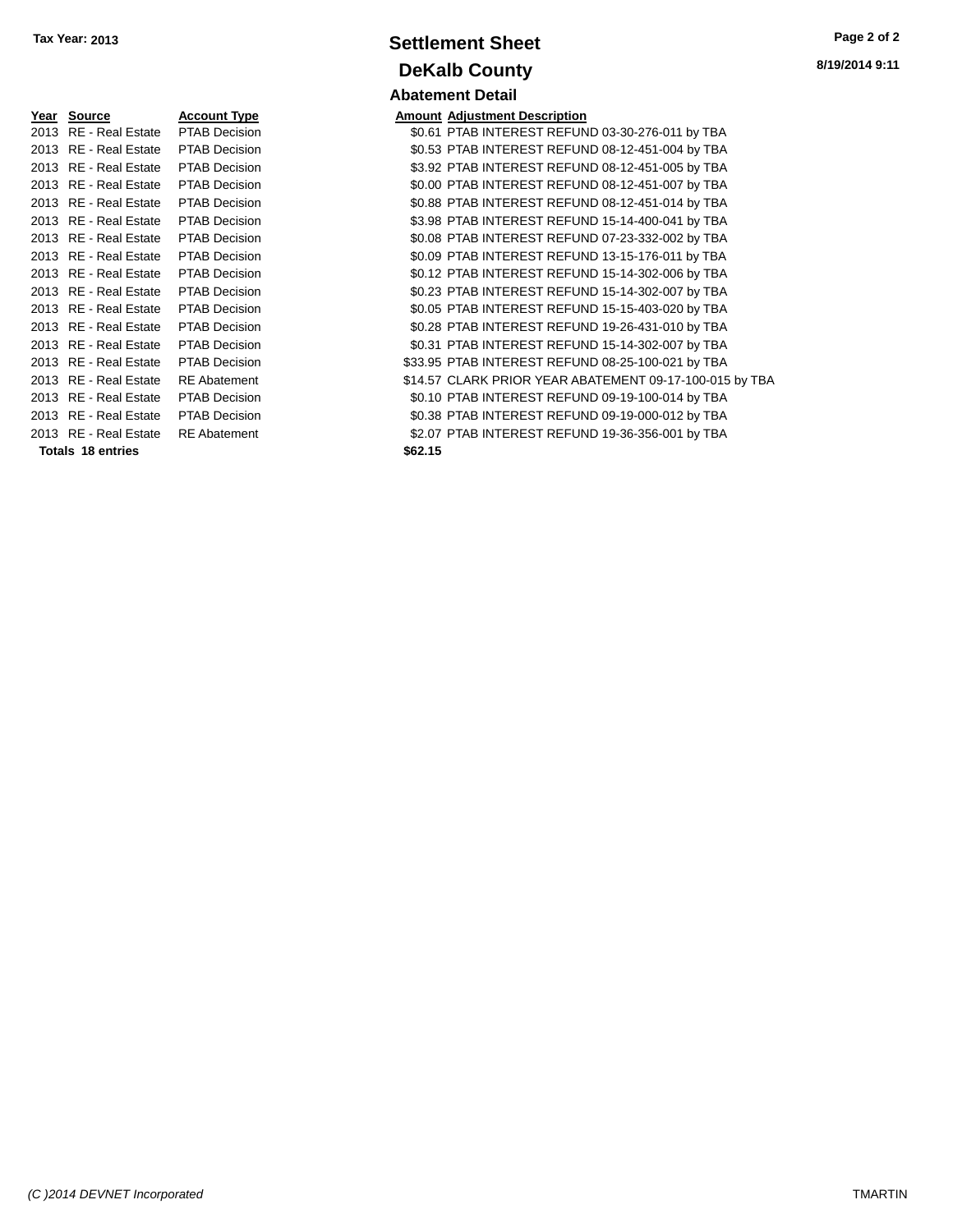# **Settlement Sheet Tax Year: 2013 Page 1 of 1 DeKalb County 003 - AFTON TOWNSHIP**

**8/19/2014 9:11**

|     | <b>Current Year Taxes Due</b>  |             |
|-----|--------------------------------|-------------|
|     | Original Amount Due            | \$73,996.98 |
| ٠   | Supplements                    | \$282.42    |
|     | Cancellations                  | \$314.32    |
|     | Abatements/Refunds             | \$0.00      |
| ٠   | Mobile Home                    | \$0.00      |
| +/- | Road & Bridge Transfer         | \$0.00      |
| ٠   | Misc. Adjustments              | \$0.00      |
|     | <b>Adjusted Amount Due</b>     | \$73,965.08 |
| ٠   | Prior Year Real EstateTax      | \$0.00      |
| ÷   | Prior Year Mobile Home Tax     | \$0.00      |
|     | + Prior Year Misc. Adjustments | \$0.00      |
|     | <b>Total Amount Due</b>        | \$73,965.08 |
|     |                                |             |

### **Current Year Taxes Paid +** Real Estate \$46,866.29 **+** Railroad \$747.59 **+** Mobile Home \$0.00 **+** Misc. Adjustments \$0.00 **+** Prior Year Real Estate \$0.00 **+** Prior Year Mobile Home \$0.00

|                      | Total                          | \$47,613.88 |
|----------------------|--------------------------------|-------------|
| ÷                    | <b>Forfeited Tax</b>           |             |
|                      | <b>County Trustee</b>          |             |
| $\ddot{\phantom{1}}$ | <b>Hold Back</b>               | \$0.00      |
|                      | <b>Total Collected</b>         | \$47,613.88 |
|                      | Abatements/Refunds             | \$0.00      |
|                      | + Prior Year Misc. Adjustments | \$0.00      |

# **Distribution Summary Tax Distribution Date Amount** 05/22/2014 \$5,481.92 06/27/2014 \$34,768.99 07/25/2014 \$781.73 08/22/2014 \$6,581.24 **Totals: 4 Distributions \$47,613.88 Grand Totals: 4 Distributions \$47,613.88**

#### **Fund Summary Fund Interest Amount Collected Distributed PY Over Distrib Amount Available Current Distribution Previously** 001 - CORPORATE \$36,700.11 \$31,627.38 \$5,072.73 \$0.00 \$0.00 \$0.00 005 - I. M. R. F. \$4,182.78 \$3,604.63 \$578.15 \$0.00 \$0.00 \$0.00 027 - AUDIT \$483.66 \$416.81 \$66.85 \$0.00 \$0.00 \$0.00 035 - TORT JUDGEMENTS/LIABILITY INSURANCE \$1,932.41 \$1,665.31 \$267.10 \$0.00 \$0.00 \$0.00 047 - SOCIAL SECURITY 63,362.59 \$3,328.70 \$533.89 \$0.00 \$0.00 \$0.00 \$0.00 054 - GENERAL ASSISTANCE \$452.33 \$389.81 \$62.52 \$0.00 \$0.00 \$0.00 **Totals \$47,613.88 \$41,032.64 \$6,581.24 \$0.00 \$0.00 \$0.00**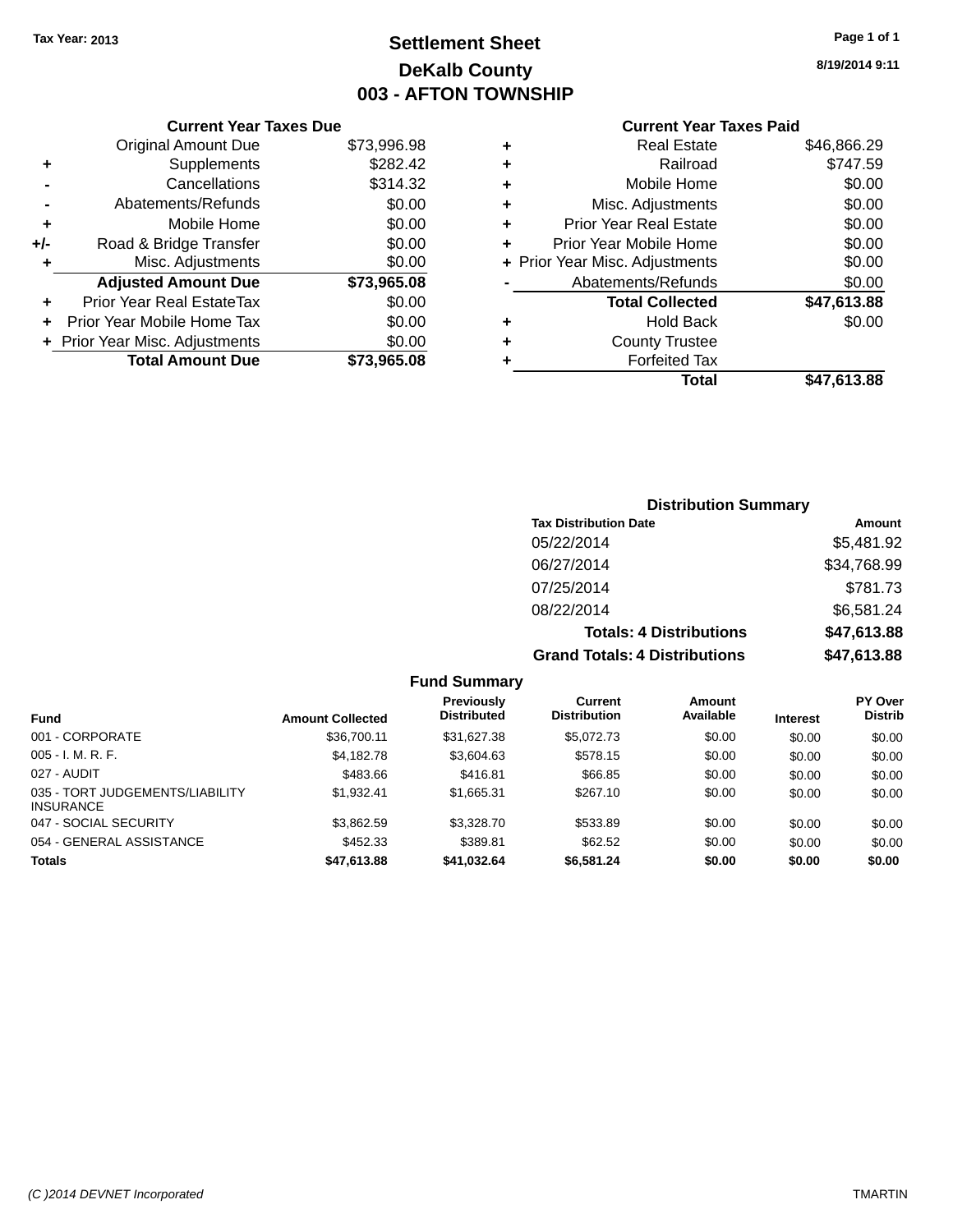# **Settlement Sheet Tax Year: 2013 Page 1 of 1 DeKalb County 004 - AFTON ROAD & BRIDGE**

**Current Year Taxes Due** Original Amount Due \$306,333.88 **+** Supplements \$1,105.22 **-** Cancellations \$1,230.04 **-** Abatements/Refunds \$0.00 **+** Mobile Home \$0.00 **+/-** Road & Bridge Transfer (\$10,616.34) **+** Misc. Adjustments \$0.00 **Adjusted Amount Due \$295,592.72 +** Prior Year Real EstateTax \$0.00 **+** Prior Year Mobile Home Tax \$0.00 **+** Prior Year Misc. Adjustments  $$0.00$ **Total Amount Due \$295,592.72**

### **Current Year Taxes Paid**

| ٠ | <b>Real Estate</b>             | \$183,401.54 |
|---|--------------------------------|--------------|
| ٠ | Railroad                       | \$3,094.88   |
| ٠ | Mobile Home                    | \$0.00       |
| ٠ | Misc. Adjustments              | \$0.00       |
| ٠ | <b>Prior Year Real Estate</b>  | \$0.00       |
| ٠ | Prior Year Mobile Home         | \$0.00       |
|   | + Prior Year Misc. Adjustments | \$0.00       |
|   | Abatements/Refunds             | \$0.00       |
|   | <b>Total Collected</b>         | \$186,496.42 |
| ٠ | <b>Hold Back</b>               | \$0.00       |
| ٠ | <b>County Trustee</b>          |              |
| ٠ | <b>Forfeited Tax</b>           |              |
|   | Total                          | \$186,496.42 |
|   |                                |              |

**Totals: 4 Distributions \$186,496.42**

**Grand Totals: 4 Distributions \$186,496.42**

| <b>Road and Bridge Summary</b> |             | <b>Distribution Summary</b> |                              |              |
|--------------------------------|-------------|-----------------------------|------------------------------|--------------|
| <b>Municipality</b>            | Amt. Due    | Amt. Distrib.               | <b>Tax Distribution Date</b> | Amount       |
| CITY OF DEKALB                 | \$16.416.17 | \$10,616.34                 | 05/22/2014                   | \$21,452.74  |
| <b>Totals</b>                  | \$16,416.17 | \$10,616.34                 | 06/27/2014                   | \$136,230.40 |
|                                |             |                             | 07/25/2014                   | \$3,059.17   |
|                                |             |                             | 08/22/2014                   | \$25,754.11  |

**Fund Summary Fund Interest Amount Collected Distributed PY Over Distrib Amount Available Current Distribution Previously** 007 - ROAD AND BRIDGE \$109,061.06 \$109,061.06 \$94,010.06 \$15,051.00 \$0.00 \$0.00 \$0.00 008 - BRIDGE CONST W/COUNTY  $$9,646.31$   $$8,313.00$   $$1,333.31$   $$0.00$   $$0.00$   $$0.00$ 009 - PERMANENT ROAD \$1,700.50 \$44,554.46 \$7,146.04 \$0.00 \$0.00 \$0.00 010 - EQUIPMENT AND BUILDING \$16,088.55 \$13,864.79 \$2,223.76 \$0.00 \$0.00 \$0.00 **Totals \$186,496.42 \$160,742.31 \$25,754.11 \$0.00 \$0.00 \$0.00**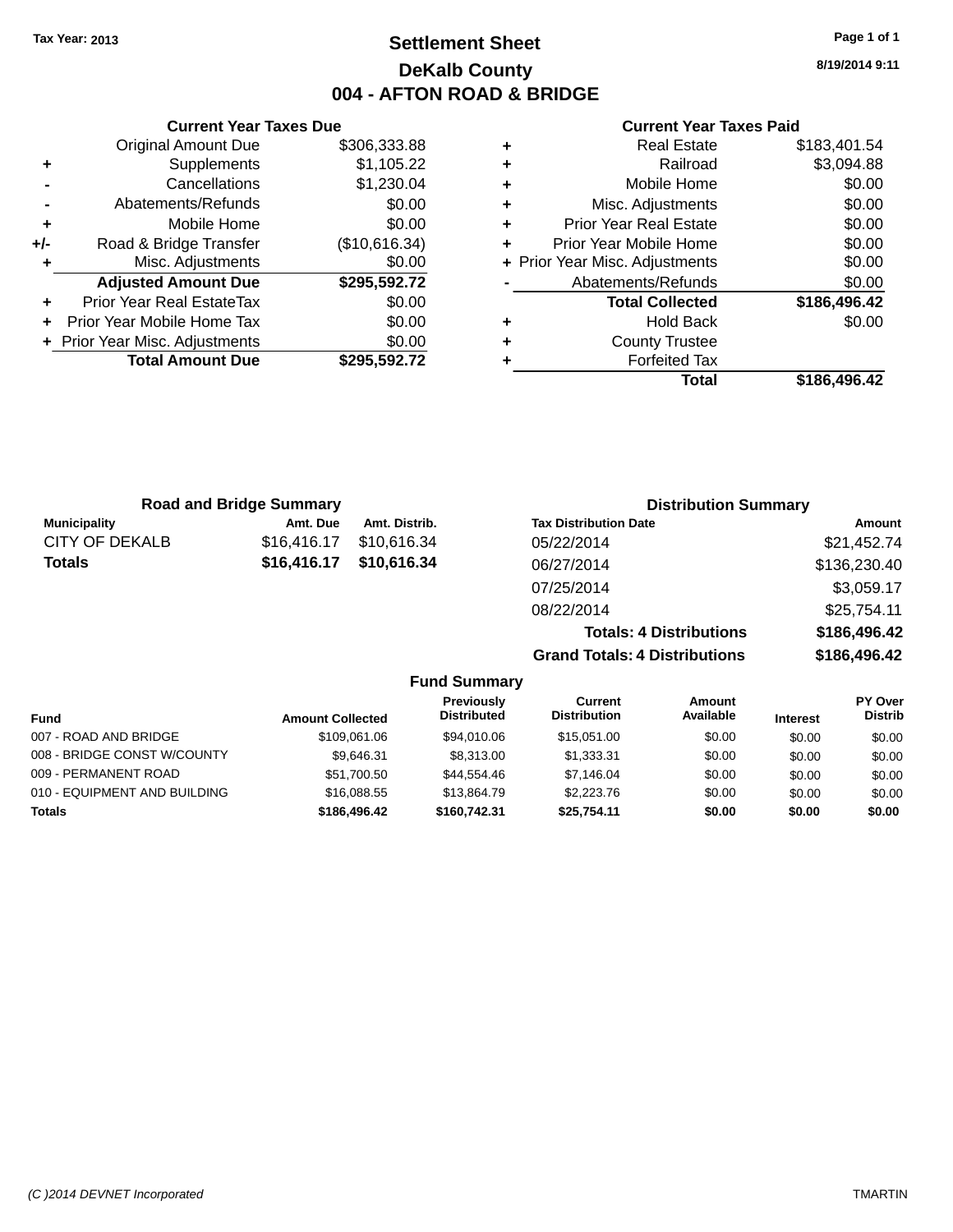# **Settlement Sheet Tax Year: 2013 Page 1 of 1 DeKalb County 005 - CLINTON TOWNSHIP**

**8/19/2014 9:11**

| <b>Current Year Taxes Paid</b> |  |  |  |
|--------------------------------|--|--|--|
|--------------------------------|--|--|--|

|     | <b>Current Year Taxes Due</b>  |             |
|-----|--------------------------------|-------------|
|     | <b>Original Amount Due</b>     | \$94,462.56 |
| ٠   | Supplements                    | \$532.60    |
|     | Cancellations                  | \$575.24    |
|     | Abatements/Refunds             | \$0.00      |
| ٠   | Mobile Home                    | \$0.00      |
| +/- | Road & Bridge Transfer         | \$0.00      |
| ٠   | Misc. Adjustments              | \$0.00      |
|     | <b>Adjusted Amount Due</b>     | \$94,419.92 |
| ٠   | Prior Year Real EstateTax      | \$0.00      |
|     | Prior Year Mobile Home Tax     | \$0.00      |
|     | + Prior Year Misc. Adjustments | \$0.00      |
|     | <b>Total Amount Due</b>        | \$94.419.92 |
|     |                                |             |

|   | <b>Real Estate</b>             | \$54,888.99 |
|---|--------------------------------|-------------|
| ٠ | Railroad                       | \$1,676.19  |
| ٠ | Mobile Home                    | \$0.00      |
| ٠ | Misc. Adjustments              | \$0.00      |
| ٠ | <b>Prior Year Real Estate</b>  | \$0.00      |
| ÷ | Prior Year Mobile Home         | \$0.00      |
|   | + Prior Year Misc. Adjustments | \$0.00      |
|   | Abatements/Refunds             | \$0.00      |
|   | <b>Total Collected</b>         | \$56,565.18 |
| ٠ | Hold Back                      | \$0.00      |
| ٠ | <b>County Trustee</b>          |             |
| ٠ | <b>Forfeited Tax</b>           |             |
|   | Total                          | \$56,565.18 |
|   |                                |             |

| <b>Distribution Summary</b>          |             |
|--------------------------------------|-------------|
| <b>Tax Distribution Date</b>         | Amount      |
| 05/22/2014                           | \$11,049.60 |
| 06/27/2014                           | \$38,833.54 |
| 07/25/2014                           | \$1,330.92  |
| 08/22/2014                           | \$5,351.12  |
| <b>Totals: 4 Distributions</b>       | \$56,565.18 |
| <b>Grand Totals: 4 Distributions</b> | \$56,565.18 |

| <b>Fund</b>                                         | <b>Amount Collected</b> | <b>Previously</b><br><b>Distributed</b> | Current<br><b>Distribution</b> | Amount<br>Available | <b>Interest</b> | <b>PY Over</b><br><b>Distrib</b> |
|-----------------------------------------------------|-------------------------|-----------------------------------------|--------------------------------|---------------------|-----------------|----------------------------------|
| 001 - CORPORATE                                     | \$46,109.00             | \$41.747.04                             | \$4.361.96                     | \$0.00              | \$0.00          | \$0.00                           |
| $005 - I. M. R. F.$                                 | \$31.80                 | \$28.79                                 | \$3.01                         | \$0.00              | \$0.00          | \$0.00                           |
| 027 - AUDIT                                         | \$241.25                | \$218.43                                | \$22.82                        | \$0.00              | \$0.00          | \$0.00                           |
| 035 - TORT JUDGEMENTS/LIABILITY<br><b>INSURANCE</b> | \$2,995.80              | \$2,712.40                              | \$283.40                       | \$0.00              | \$0.00          | \$0.00                           |
| 047 - SOCIAL SECURITY                               | \$2,396.66              | \$2,169.93                              | \$226.73                       | \$0.00              | \$0.00          | \$0.00                           |
| 054 - GENERAL ASSISTANCE                            | \$4,790.67              | \$4.337.47                              | \$453.20                       | \$0.00              | \$0.00          | \$0.00                           |
| <b>Totals</b>                                       | \$56,565.18             | \$51,214.06                             | \$5,351.12                     | \$0.00              | \$0.00          | \$0.00                           |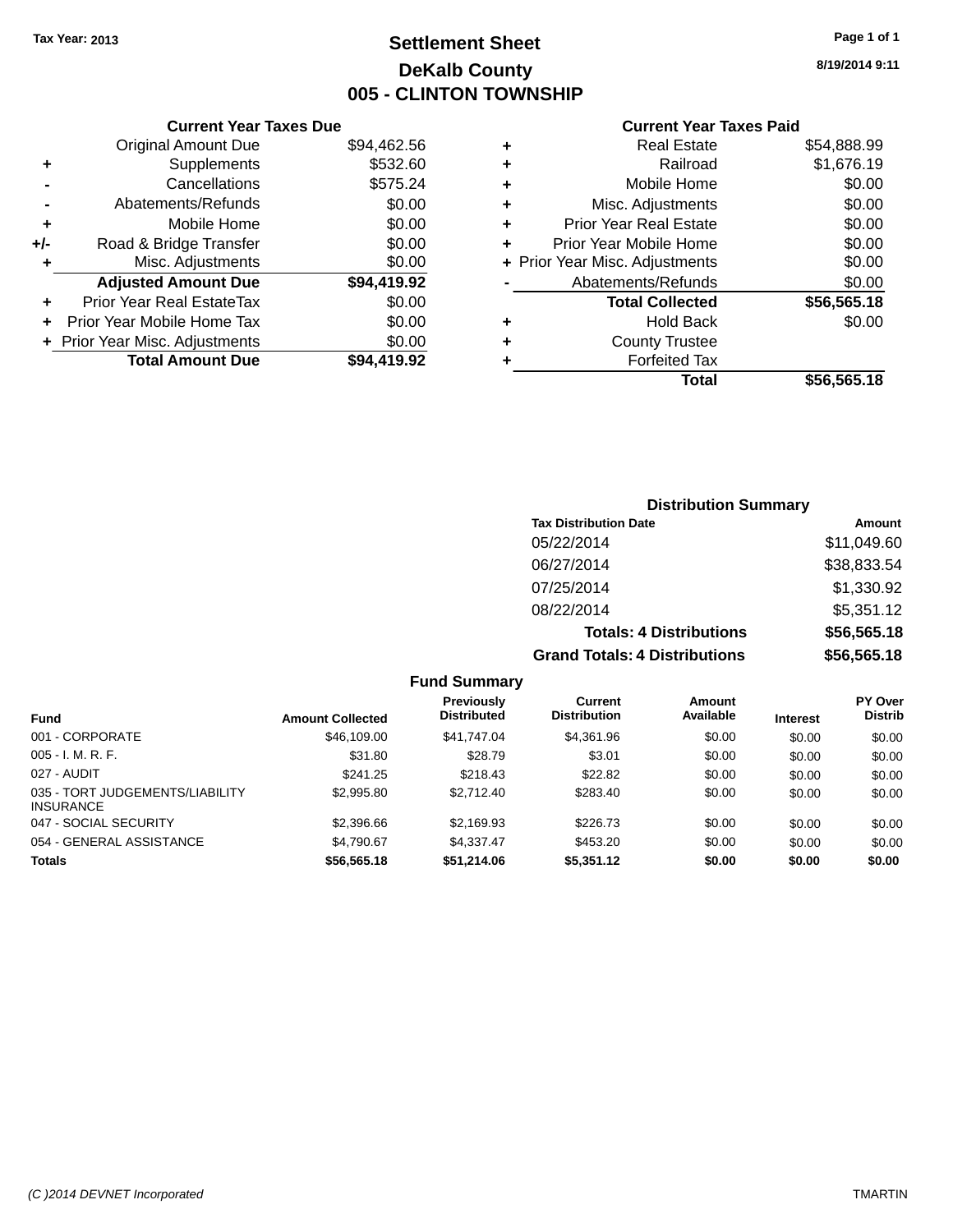# **Settlement Sheet Tax Year: 2013 Page 1 of 1 DeKalb County 006 - CLINTON TWP LIBRARY**

**8/19/2014 9:11**

### **Current Year Taxes Paid**

| \$525.41<br>\$0.00<br>\$0.00<br>\$0.00<br>\$0.00<br>\$86,237.46<br>\$0.00<br>\$0.00<br>\$0.00<br>\$86,237.46 |
|--------------------------------------------------------------------------------------------------------------|

|   | <b>Real Estate</b>             | \$50,132.24 |
|---|--------------------------------|-------------|
| ٠ | Railroad                       | \$1,530.93  |
| ٠ | Mobile Home                    | \$0.00      |
| ٠ | Misc. Adjustments              | \$0.00      |
| ٠ | <b>Prior Year Real Estate</b>  | \$0.00      |
| ٠ | Prior Year Mobile Home         | \$0.00      |
|   | + Prior Year Misc. Adjustments | \$0.00      |
|   | Abatements/Refunds             | \$0.00      |
|   | <b>Total Collected</b>         | \$51,663.17 |
| ٠ | <b>Hold Back</b>               | \$0.00      |
|   | <b>County Trustee</b>          |             |
| ٠ | <b>Forfeited Tax</b>           |             |
|   | Total                          | \$51,663.17 |
|   |                                |             |

|               |                         |                                  | <b>Distribution Summary</b>           |                                |                 |                           |
|---------------|-------------------------|----------------------------------|---------------------------------------|--------------------------------|-----------------|---------------------------|
|               |                         |                                  | <b>Tax Distribution Date</b>          |                                |                 | Amount                    |
|               |                         |                                  | 05/22/2014                            |                                |                 | \$10,092.12               |
|               |                         |                                  | 06/27/2014                            |                                | \$35,468.14     |                           |
|               |                         |                                  | 07/25/2014                            |                                | \$1,215.60      |                           |
|               |                         |                                  | 08/22/2014                            |                                | \$4,887.31      |                           |
|               |                         |                                  |                                       | <b>Totals: 4 Distributions</b> |                 | \$51,663.17               |
|               |                         |                                  | <b>Grand Totals: 4 Distributions</b>  |                                |                 | \$51,663.17               |
|               |                         | <b>Fund Summary</b>              |                                       |                                |                 |                           |
| <b>Fund</b>   | <b>Amount Collected</b> | Previously<br><b>Distributed</b> | <b>Current</b><br><b>Distribution</b> | <b>Amount</b><br>Available     | <b>Interest</b> | PY Over<br><b>Distrib</b> |
| 016 - LIBRARY | \$51,663.17             | \$46,775.86                      | \$4.887.31                            | \$0.00                         | \$0.00          | \$0.00                    |

**Totals \$51,663.17 \$46,775.86 \$4,887.31 \$0.00 \$0.00 \$0.00**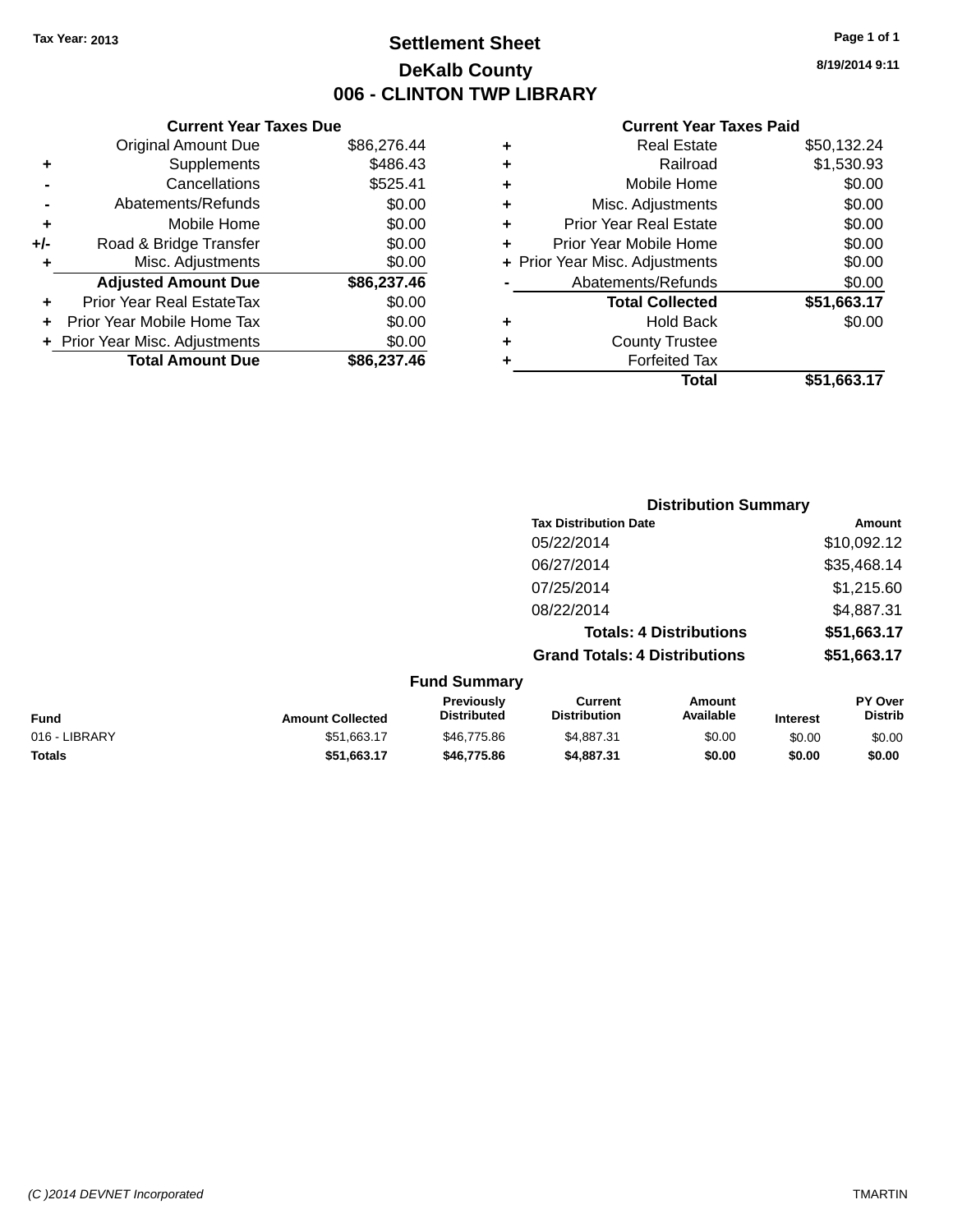# **Settlement Sheet Tax Year: 2013 Page 1 of 1 DeKalb County 007 - CLINTON TWP CEMETERY**

**8/19/2014 9:11**

|     | <b>Current Year Taxes Due</b>  |             |  |  |  |  |  |
|-----|--------------------------------|-------------|--|--|--|--|--|
|     | <b>Original Amount Due</b>     | \$22,052.82 |  |  |  |  |  |
| ٠   | Supplements                    | \$124.33    |  |  |  |  |  |
|     | Cancellations                  | \$134.30    |  |  |  |  |  |
|     | Abatements/Refunds             | \$0.00      |  |  |  |  |  |
| ٠   | Mobile Home                    | \$0.00      |  |  |  |  |  |
| +/- | Road & Bridge Transfer         | \$0.00      |  |  |  |  |  |
| ٠   | Misc. Adjustments              | \$0.00      |  |  |  |  |  |
|     | <b>Adjusted Amount Due</b>     | \$22,042.85 |  |  |  |  |  |
|     | Prior Year Real EstateTax      | \$0.00      |  |  |  |  |  |
|     | Prior Year Mobile Home Tax     | \$0.00      |  |  |  |  |  |
|     | + Prior Year Misc. Adjustments | \$0.00      |  |  |  |  |  |
|     | <b>Total Amount Due</b>        | \$22.042.85 |  |  |  |  |  |
|     |                                |             |  |  |  |  |  |

|   | <b>Real Estate</b>             | \$12,814.16 |
|---|--------------------------------|-------------|
| ٠ | Railroad                       | \$391.33    |
| ٠ | Mobile Home                    | \$0.00      |
| ٠ | Misc. Adjustments              | \$0.00      |
| ٠ | <b>Prior Year Real Estate</b>  | \$0.00      |
| ٠ | Prior Year Mobile Home         | \$0.00      |
|   | + Prior Year Misc. Adjustments | \$0.00      |
|   | Abatements/Refunds             | \$0.00      |
|   | <b>Total Collected</b>         | \$13,205.49 |
| ٠ | <b>Hold Back</b>               | \$0.00      |
| ٠ | <b>County Trustee</b>          |             |
|   | <b>Forfeited Tax</b>           |             |
|   | Total                          | \$13,205,49 |
|   |                                |             |

|                     |                                      | <b>Distribution Summary</b>    |                |
|---------------------|--------------------------------------|--------------------------------|----------------|
|                     | <b>Tax Distribution Date</b>         |                                | Amount         |
|                     | 05/22/2014                           |                                | \$2,579.58     |
|                     | 06/27/2014                           |                                | \$9,066.00     |
|                     | 07/25/2014                           |                                | \$310.69       |
|                     | 08/22/2014                           |                                | \$1,249.22     |
|                     |                                      | <b>Totals: 4 Distributions</b> | \$13,205.49    |
|                     | <b>Grand Totals: 4 Distributions</b> |                                | \$13,205.49    |
| <b>Fund Summary</b> |                                      |                                |                |
| Previously          | Current                              | Amount                         | <b>PY Over</b> |

| Fund           | <b>Amount Collected</b> | <b>Previously</b><br><b>Distributed</b> | Current<br><b>Distribution</b> | Amount<br>Available | <b>Interest</b> | PY Over<br>Distrib |
|----------------|-------------------------|-----------------------------------------|--------------------------------|---------------------|-----------------|--------------------|
| 017 - CEMETERY | \$13,205.49             | \$11.956.27                             | \$1,249.22                     | \$0.00              | \$0.00          | \$0.00             |
| <b>Totals</b>  | \$13,205,49             | \$11.956.27                             | \$1.249.22                     | \$0.00              | \$0.00          | \$0.00             |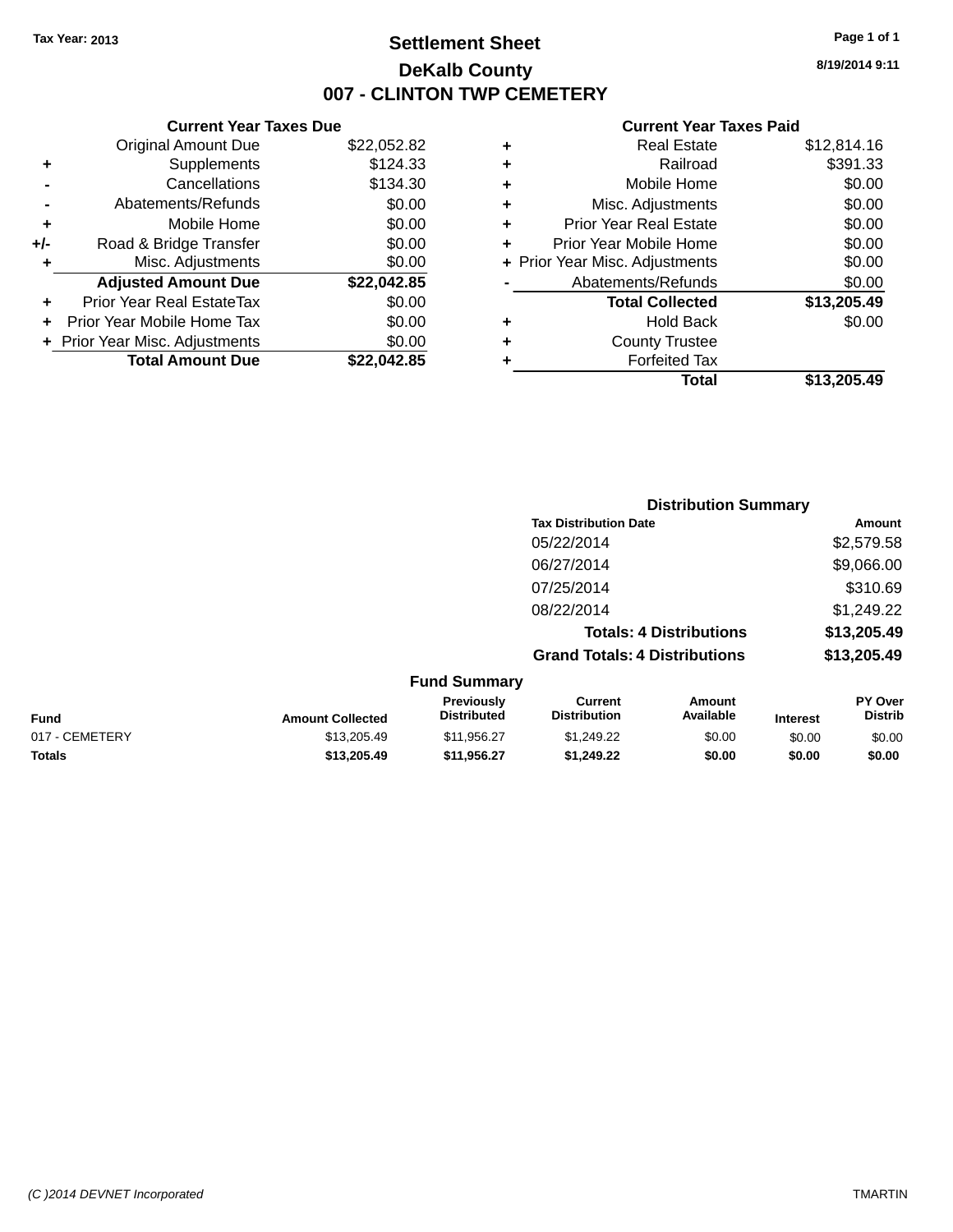# **Settlement Sheet Tax Year: 2013 Page 1 of 1 DeKalb County 008 - CLINTON COMM BLDG**

**8/19/2014 9:11**

|     | <b>Current Year Taxes Due</b>  |            |
|-----|--------------------------------|------------|
|     | <b>Original Amount Due</b>     | \$9,102.66 |
| ٠   | Supplements                    | \$51.32    |
|     | Cancellations                  | \$55.43    |
|     | Abatements/Refunds             | \$0.00     |
| ٠   | Mobile Home                    | \$0.00     |
| +/- | Road & Bridge Transfer         | \$0.00     |
| ٠   | Misc. Adjustments              | \$0.00     |
|     | <b>Adjusted Amount Due</b>     | \$9,098.55 |
| ÷   | Prior Year Real EstateTax      | \$0.00     |
| ÷   | Prior Year Mobile Home Tax     | \$0.00     |
|     | + Prior Year Misc. Adjustments | \$0.00     |
|     | <b>Total Amount Due</b>        | \$9,098.55 |

|   | Real Estate                    | \$5,289.32 |
|---|--------------------------------|------------|
| ٠ | Railroad                       | \$161.53   |
| ٠ | Mobile Home                    | \$0.00     |
| ٠ | Misc. Adjustments              | \$0.00     |
| ٠ | <b>Prior Year Real Estate</b>  | \$0.00     |
| ÷ | Prior Year Mobile Home         | \$0.00     |
|   | + Prior Year Misc. Adjustments | \$0.00     |
|   | Abatements/Refunds             | \$0.00     |
|   | <b>Total Collected</b>         | \$5,450.85 |
| ٠ | Hold Back                      | \$0.00     |
|   | <b>County Trustee</b>          |            |
| ٠ | <b>Forfeited Tax</b>           |            |
|   | Total                          | \$5,450.85 |
|   |                                |            |

|                 |                         |                                  | <b>Distribution Summary</b>           |                                |                 |                           |
|-----------------|-------------------------|----------------------------------|---------------------------------------|--------------------------------|-----------------|---------------------------|
|                 |                         |                                  | <b>Tax Distribution Date</b>          |                                |                 | Amount                    |
|                 |                         |                                  | 05/22/2014                            |                                |                 | \$1,064.71                |
|                 |                         |                                  | 06/27/2014                            |                                |                 | \$3,742.23                |
|                 |                         |                                  | 07/25/2014                            |                                |                 | \$128.25                  |
|                 |                         |                                  | 08/22/2014                            |                                |                 | \$515.66                  |
|                 |                         |                                  |                                       | <b>Totals: 4 Distributions</b> |                 | \$5,450.85                |
|                 |                         |                                  | <b>Grand Totals: 4 Distributions</b>  |                                |                 | \$5,450.85                |
|                 |                         | <b>Fund Summary</b>              |                                       |                                |                 |                           |
| <b>Fund</b>     | <b>Amount Collected</b> | Previously<br><b>Distributed</b> | <b>Current</b><br><b>Distribution</b> | Amount<br>Available            | <b>Interest</b> | PY Over<br><b>Distrib</b> |
| 001 - CORPORATE | \$5,450.85              | \$4,935.19                       | \$515.66                              | \$0.00                         | \$0.00          | \$0.00                    |
| <b>Totals</b>   | \$5,450.85              | \$4,935.19                       | \$515.66                              | \$0.00                         | \$0.00          | \$0.00                    |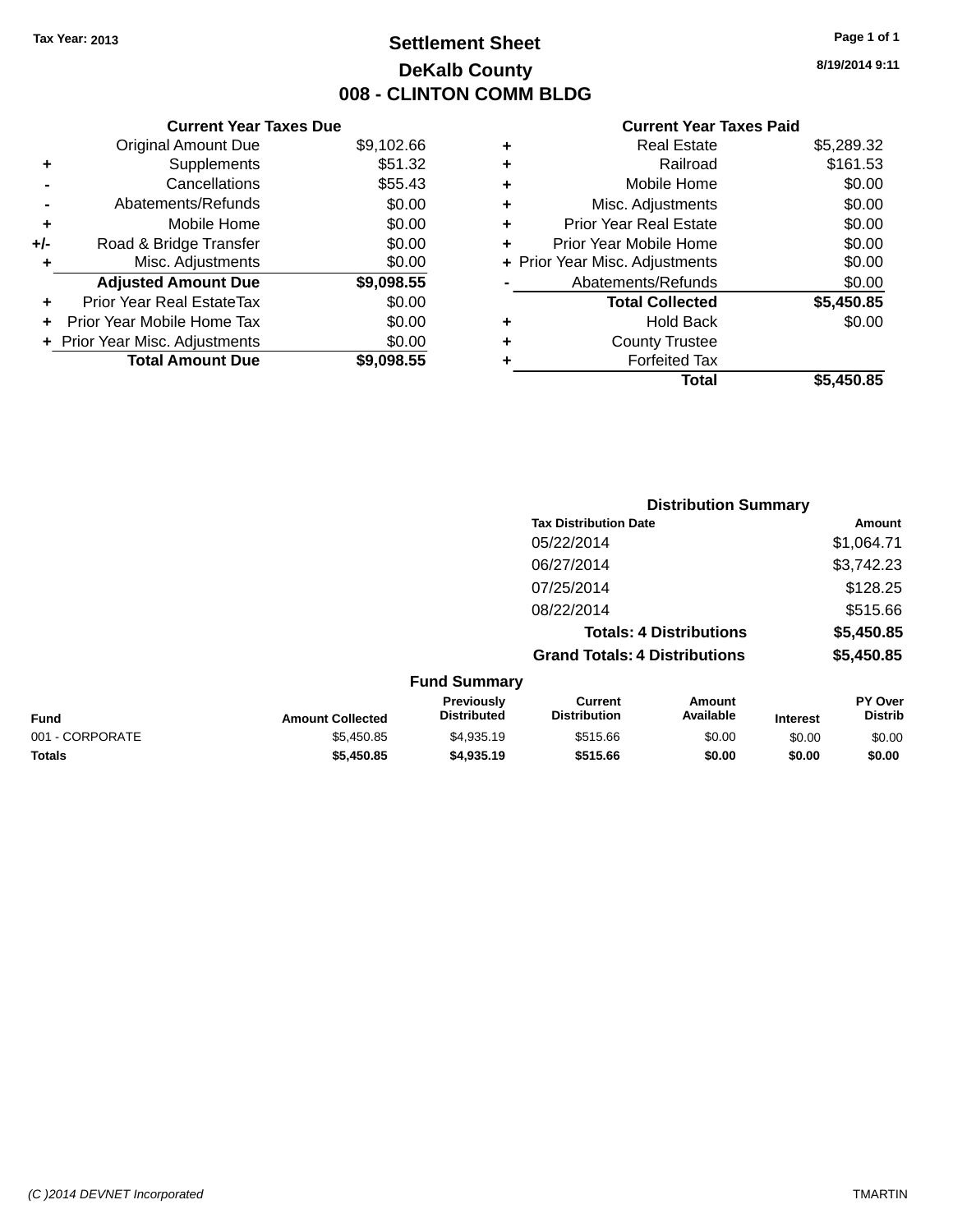# **Settlement Sheet Tax Year: 2013 Page 1 of 1 DeKalb County 009 - CLINTON ROAD & BRIDGE**

**8/19/2014 9:11**

|     | <b>Current Year Taxes Due</b>              |               |  |  |  |  |  |
|-----|--------------------------------------------|---------------|--|--|--|--|--|
|     | \$245,011.40<br><b>Original Amount Due</b> |               |  |  |  |  |  |
| ٠   | Supplements                                | \$1,192.64    |  |  |  |  |  |
|     | Cancellations                              | \$1,288.20    |  |  |  |  |  |
|     | Abatements/Refunds                         | \$0.00        |  |  |  |  |  |
| ٠   | \$0.00<br>Mobile Home                      |               |  |  |  |  |  |
| +/- | Road & Bridge Transfer                     | (\$19,657.67) |  |  |  |  |  |
|     | Misc. Adjustments                          | \$0.00        |  |  |  |  |  |
|     | <b>Adjusted Amount Due</b>                 | \$225,258.17  |  |  |  |  |  |
| ٠   | Prior Year Real EstateTax                  | \$0.00        |  |  |  |  |  |
|     | Prior Year Mobile Home Tax                 | \$0.00        |  |  |  |  |  |
|     | + Prior Year Misc. Adjustments             | \$0.00        |  |  |  |  |  |
|     | <b>Total Amount Due</b>                    | \$225,258.17  |  |  |  |  |  |
|     |                                            |               |  |  |  |  |  |

|   | <b>Real Estate</b>             | \$122,915.29 |
|---|--------------------------------|--------------|
| ٠ | Railroad                       | \$4,142.25   |
| ÷ | Mobile Home                    | \$0.00       |
| ٠ | Misc. Adjustments              | \$0.00       |
| ٠ | <b>Prior Year Real Estate</b>  | \$0.00       |
| ÷ | Prior Year Mobile Home         | \$0.00       |
|   | + Prior Year Misc. Adjustments | \$0.00       |
|   | Abatements/Refunds             | \$0.00       |
|   | <b>Total Collected</b>         | \$127,057.54 |
| ٠ | <b>Hold Back</b>               | \$0.00       |
| ٠ | <b>County Trustee</b>          |              |
|   | <b>Forfeited Tax</b>           |              |
|   | Total                          | \$127,057.54 |

| <b>Road and Bridge Summary</b> |             |               | <b>Distribution Summary</b>          |              |  |
|--------------------------------|-------------|---------------|--------------------------------------|--------------|--|
| <b>Municipality</b>            | Amt. Due    | Amt. Distrib. | <b>Tax Distribution Date</b>         | Amount       |  |
| <b>VILLAGE OF WATERMAN</b>     | \$33,003.62 | \$19.657.67   | 05/22/2014                           | \$24,743.94  |  |
| <b>Totals</b>                  | \$33,003.62 | \$19,657.67   | 06/27/2014                           | \$87,190.78  |  |
|                                |             |               | 07/25/2014                           | \$2,980.39   |  |
|                                |             |               | 08/22/2014                           | \$12,142.43  |  |
|                                |             |               | <b>Totals: 4 Distributions</b>       | \$127,057.54 |  |
|                                |             |               | <b>Grand Totals: 4 Distributions</b> | \$127,057.54 |  |

|                                         |                         | <b>Fund Summary</b>              |                                       |                     |                 |                                  |
|-----------------------------------------|-------------------------|----------------------------------|---------------------------------------|---------------------|-----------------|----------------------------------|
| <b>Fund</b>                             | <b>Amount Collected</b> | Previously<br><b>Distributed</b> | <b>Current</b><br><b>Distribution</b> | Amount<br>Available | <b>Interest</b> | <b>PY Over</b><br><b>Distrib</b> |
| 007 - ROAD AND BRIDGE                   | \$50.404.58             | \$45,513,51                      | \$4.891.07                            | \$0.00              | \$0.00          | \$0.00                           |
| 009 - PERMANENT ROAD                    | \$51,498.79             | \$46,627,01                      | \$4.871.78                            | \$0.00              | \$0.00          | \$0.00                           |
| 010 - EQUIPMENT AND BUILDING            | \$22,158.39             | \$20.062.21                      | \$2,096.18                            | \$0.00              | \$0.00          | \$0.00                           |
| 035 - TORT JUDGEMENTS/LIABILITY<br>INS. | \$2,995.78              | \$2,712.38                       | \$283.40                              | \$0.00              | \$0.00          | \$0.00                           |
| <b>Totals</b>                           | \$127.057.54            | \$114,915.11                     | \$12.142.43                           | \$0.00              | \$0.00          | \$0.00                           |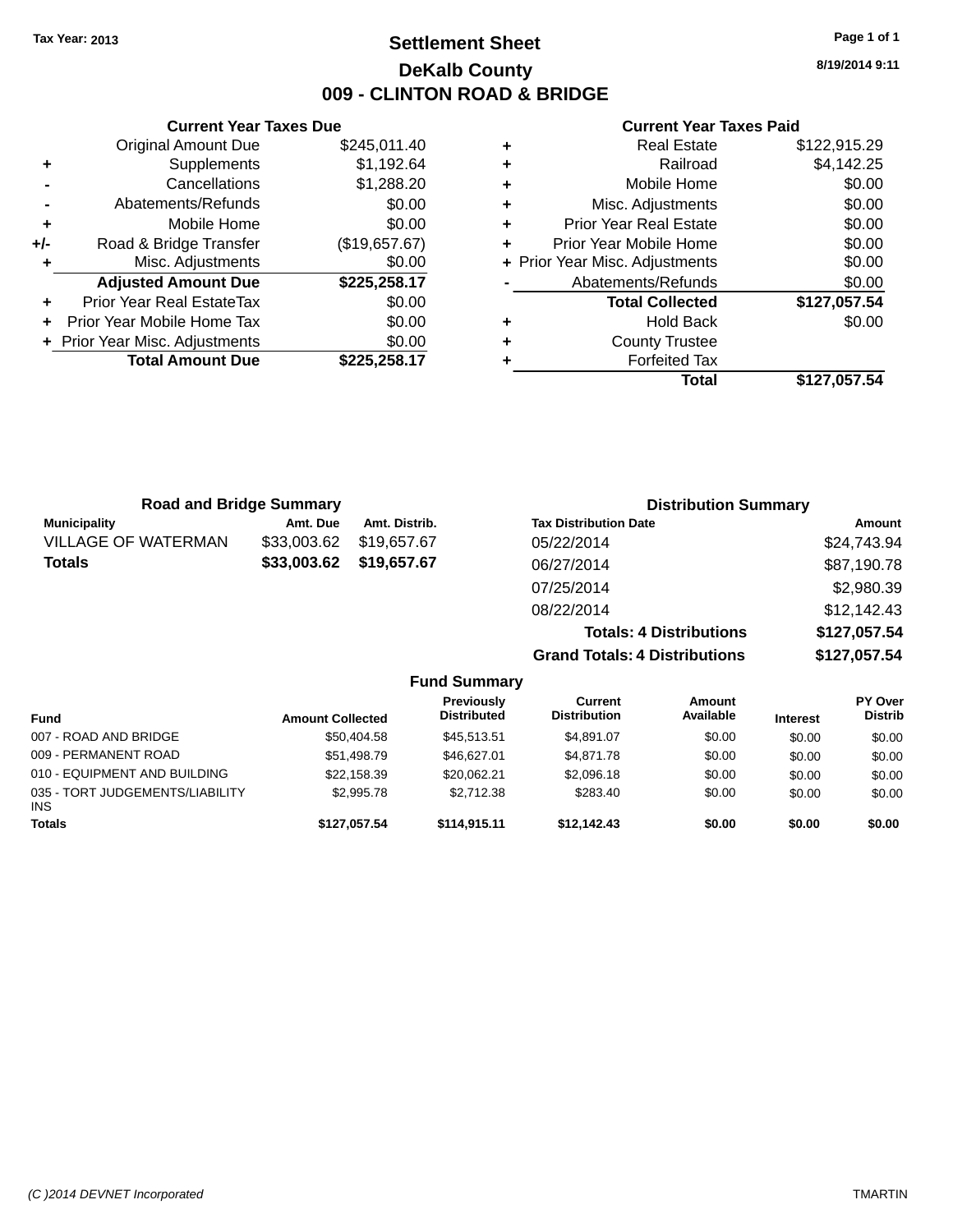# **Settlement Sheet Tax Year: 2013 Page 1 of 1 DeKalb County 010 - CORTLAND TOWNSHIP**

**8/19/2014 9:11**

### **Current Year Taxes Paid**

| ٠ | Total                                         | \$146,003.10 |
|---|-----------------------------------------------|--------------|
| ٠ | <b>County Trustee</b><br><b>Forfeited Tax</b> |              |
| ٠ |                                               |              |
|   | <b>Hold Back</b>                              | \$0.00       |
|   | <b>Total Collected</b>                        | \$146,003.10 |
|   | Abatements/Refunds                            | \$21.58      |
|   | + Prior Year Misc. Adjustments                | \$0.00       |
| ٠ | Prior Year Mobile Home                        | \$0.00       |
| ٠ | <b>Prior Year Real Estate</b>                 | (\$93.63)    |
| ٠ | Misc. Adjustments                             | \$1.61       |
| ٠ | Mobile Home                                   | \$0.00       |
| ٠ | Railroad                                      | \$784.84     |
| ٠ | <b>Real Estate</b>                            | \$145,331.86 |
|   |                                               |              |

|     | <b>Current Year Taxes Due</b>  |              |
|-----|--------------------------------|--------------|
|     | <b>Original Amount Due</b>     | \$246,720.94 |
| ٠   | Supplements                    | \$1,001.26   |
|     | Cancellations                  | \$1,478.66   |
|     | Abatements/Refunds             | \$21.58      |
| ٠   | Mobile Home                    | \$0.00       |
| +/- | Road & Bridge Transfer         | \$0.00       |
| ٠   | Misc. Adjustments              | \$1.61       |
|     | <b>Adjusted Amount Due</b>     | \$246,223.57 |
|     | Prior Year Real EstateTax      | (\$93.63)    |
|     | Prior Year Mobile Home Tax     | \$0.00       |
|     | + Prior Year Misc. Adjustments | \$0.00       |
|     | <b>Total Amount Due</b>        | \$246.129.94 |

| <b>Distribution Summary</b>          |              |  |  |  |
|--------------------------------------|--------------|--|--|--|
| <b>Tax Distribution Date</b>         | Amount       |  |  |  |
| 05/22/2014                           | \$32,934.32  |  |  |  |
| 06/27/2014                           | \$93,919.37  |  |  |  |
| 07/25/2014                           | \$3,858.35   |  |  |  |
| 08/22/2014                           | \$15,291.06  |  |  |  |
| <b>Totals: 4 Distributions</b>       | \$146,003.10 |  |  |  |
| <b>Grand Totals: 4 Distributions</b> | \$146,003.10 |  |  |  |

### **Fund Summary**

| <b>Fund</b>                            | <b>Amount Collected</b> | <b>Previously</b><br><b>Distributed</b> | Current<br><b>Distribution</b> | Amount<br>Available | <b>Interest</b> | <b>PY Over</b><br><b>Distrib</b> |
|----------------------------------------|-------------------------|-----------------------------------------|--------------------------------|---------------------|-----------------|----------------------------------|
| 001 - CORPORATE                        | \$117,318.45            | \$105.031.57                            | \$12,286.88                    | \$0.00              | \$0.00          | \$0.00                           |
| 005 - I. M. R. F.                      | \$7,132.26              | \$6,385.29                              | \$746.97                       | \$0.00              | \$0.00          | \$0.00                           |
| 027 - AUDIT                            | \$1.887.67              | \$1.689.97                              | \$197.70                       | \$0.00              | \$0.00          | \$0.00                           |
| 035 - TORT JUDGEMENTS/LIABILITY<br>INS | \$7,646.04              | \$6,845.26                              | \$800.78                       | \$0.00              | \$0.00          | \$0.00                           |
| 047 - SOCIAL SECURITY                  | \$6,487.22              | \$5,807.81                              | \$679.41                       | \$0.00              | \$0.00          | \$0.00                           |
| 054 - GENERAL ASSISTANCE               | \$5,531.46              | \$4.952.14                              | \$579.32                       | \$0.00              | \$0.00          | \$0.00                           |
| <b>Totals</b>                          | \$146,003.10            | \$130,712.04                            | \$15,291.06                    | \$0.00              | \$0.00          | \$0.00                           |

### **Miscellaneous Adjustment Detail**

| Year Source           | <b>Account Type</b> |        | <b>Amount Adiustment Description</b>       |
|-----------------------|---------------------|--------|--------------------------------------------|
| 2013 RE - Real Estate | Back Tax Collected  |        | \$1.61 SCAVENGER SALE 09-17-400-010 by TBA |
| Totals 1 entries      |                     | \$1.61 |                                            |

|             |                         |                                     | <b>Abatement Detail</b>                                 |
|-------------|-------------------------|-------------------------------------|---------------------------------------------------------|
| Year Source |                         | <b>Account Type</b>                 | <b>Amount Adjustment Description</b>                    |
|             |                         | 2013 RE - Real Estate RE Abatement  | \$20.90 CLARK PRIOR YEAR ABATEMENT 09-17-100-015 by TBA |
|             | 2013 RE - Real Estate   | PTAB Decision                       | \$0.14 PTAB INTEREST REFUND 09-19-100-014 by TBA        |
|             |                         | 2013 RE - Real Estate PTAB Decision | \$0.54 PTAB INTEREST REFUND 09-19-000-012 by TBA        |
|             | <b>Totals 3 entries</b> |                                     | \$21.58                                                 |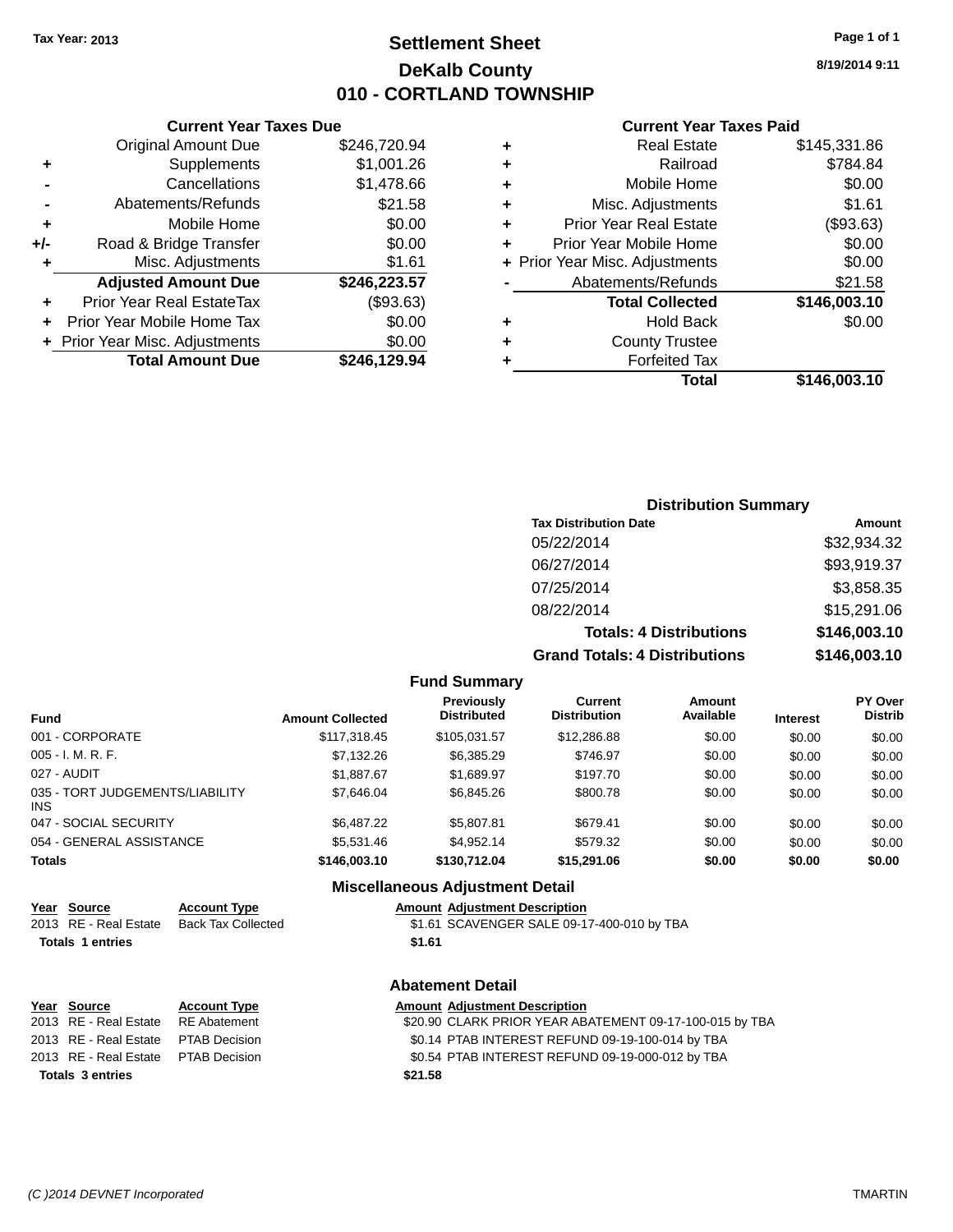# **Settlement Sheet Tax Year: 2013 Page 1 of 1 DeKalb County 011 - CORTLAND ROAD & BRIDGE**

**8/19/2014 9:11**

### **Current Year Taxes Paid**

|     | <b>Current Year Taxes Due</b>  |               |
|-----|--------------------------------|---------------|
|     | <b>Original Amount Due</b>     | \$447,614.16  |
| ٠   | Supplements                    | \$2,026.80    |
|     | Cancellations                  | \$2,422.49    |
|     | Abatements/Refunds             | \$35.37       |
| ٠   | Mobile Home                    | \$0.00        |
| +/- | Road & Bridge Transfer         | (\$25,591.50) |
| ٠   | Misc. Adjustments              | \$2.93        |
|     | <b>Adjusted Amount Due</b>     | \$421,594.53  |
| ٠   | Prior Year Real EstateTax      | (\$153.23)    |
|     | Prior Year Mobile Home Tax     | \$0.00        |
|     | + Prior Year Misc. Adjustments | \$0.00        |
|     | <b>Total Amount Due</b>        | \$421,441.30  |
|     |                                |               |

|   | <b>Real Estate</b>             | \$238,286.13 |
|---|--------------------------------|--------------|
| ٠ | Railroad                       | \$1,407.76   |
| ٠ | Mobile Home                    | \$0.00       |
| ٠ | Misc. Adjustments              | \$2.93       |
| ٠ | <b>Prior Year Real Estate</b>  | (\$153.23)   |
| ٠ | Prior Year Mobile Home         | \$0.00       |
|   | + Prior Year Misc. Adjustments | \$0.00       |
|   | Abatements/Refunds             | \$35.37      |
|   | <b>Total Collected</b>         | \$239,508.22 |
| ٠ | <b>Hold Back</b>               | \$0.00       |
| ٠ | <b>County Trustee</b>          |              |
| ٠ | <b>Forfeited Tax</b>           |              |
|   | Total                          | \$239,508.22 |
|   |                                |              |

| <b>Road and Bridge Summary</b> |             |               | <b>Distribution Summary</b>    |              |  |
|--------------------------------|-------------|---------------|--------------------------------|--------------|--|
| <b>Municipality</b>            | Amt. Due    | Amt. Distrib. | <b>Tax Distribution Date</b>   | Amount       |  |
| TOWN OF CORTLAND               | \$13,284.49 | \$7,883.90    | 05/22/2014                     | \$53,954.97  |  |
| CITY OF DEKALB                 | \$941.40    | \$558.89      | 06/27/2014                     | \$154,180.93 |  |
| <b>VILLAGE OF MAPLE PARK</b>   | \$3,050.07  | \$1,810.82    | 07/25/2014                     | \$6,320.99   |  |
| CITY OF SYCAMORE               | \$25,834.40 | \$15,337.89   | 08/22/2014                     | \$25,051.33  |  |
| <b>Totals</b>                  | \$43,110.36 | \$25,591.50   | <b>Totals: 4 Distributions</b> | \$239,508.22 |  |

**Grand Totals: 4 Distributions \$239,508.22**

|                                         |                         |                                         | Gianu Tulais.  + Distributiblis |                     |                 | <b>PLUJ,JUU.</b>                 |
|-----------------------------------------|-------------------------|-----------------------------------------|---------------------------------|---------------------|-----------------|----------------------------------|
|                                         |                         | <b>Fund Summary</b>                     |                                 |                     |                 |                                  |
| <b>Fund</b>                             | <b>Amount Collected</b> | <b>Previously</b><br><b>Distributed</b> | Current<br><b>Distribution</b>  | Amount<br>Available | <b>Interest</b> | <b>PY Over</b><br><b>Distrib</b> |
| $005 - I. M. R. F.$                     | \$4.053.10              | \$3,628.95                              | \$424.15                        | \$0.00              | \$0.00          | \$0.00                           |
| 007 - ROAD AND BRIDGE                   | \$31.895.38             | \$28,570.37                             | \$3.325.01                      | \$0.00              | \$0.00          | \$0.00                           |
| 009 - PERMANENT ROAD                    | \$163,278.10            | \$146.191.33                            | \$17.086.77                     | \$0.00              | \$0.00          | \$0.00                           |
| 010 - EQUIPMENT AND BUILDING            | \$26,256.53             | \$23.508.83                             | \$2,747.70                      | \$0.00              | \$0.00          | \$0.00                           |
| 027 - AUDIT                             | \$1.757.62              | \$1,573.69                              | \$183.93                        | \$0.00              | \$0.00          | \$0.00                           |
| 035 - TORT JUDGEMENTS/LIABILITY<br>INS. | \$9,338.14              | \$8,360.92                              | \$977.22                        | \$0.00              | \$0.00          | \$0.00                           |
| 047 - SOCIAL SECURITY                   | \$2,929.35              | \$2,622.80                              | \$306.55                        | \$0.00              | \$0.00          | \$0.00                           |
| <b>Totals</b>                           | \$239,508.22            | \$214,456.89                            | \$25.051.33                     | \$0.00              | \$0.00          | \$0.00                           |

|                         | <b>Miscellaneous Adjustment Detail</b> |                                            |  |  |  |
|-------------------------|----------------------------------------|--------------------------------------------|--|--|--|
| Year Source             | <b>Account Type</b>                    | <b>Amount Adjustment Description</b>       |  |  |  |
| 2013 RE - Real Estate   | <b>Back Tax Collected</b>              | \$2.93 SCAVENGER SALE 09-17-400-010 by TBA |  |  |  |
| <b>Totals 1 entries</b> |                                        | \$2.93                                     |  |  |  |
|                         |                                        | <b>Abatement Detail</b>                    |  |  |  |

#### **Miscellaneous Adjustment Detail Amount Adiustment Description**

|        | ANDUNIN AGNOSINGIN POSONIDION       |
|--------|-------------------------------------|
|        | \$2.93 SCAVENGER SALE 09-17-400-010 |
| \$2.93 |                                     |

| Year Source                         | <b>Account Type</b> |         | <b>Amount Adjustment Description</b> |
|-------------------------------------|---------------------|---------|--------------------------------------|
|                                     |                     |         |                                      |
| 2013 RE - Real Estate RE Abatement  |                     |         | \$37.92 CLARK PRIOR YEAR AB          |
| 2013 RE - Real Estate PTAB Decision |                     |         | \$0.25 PTAB INTEREST REFUN           |
| 2013 RE - Real Estate PTAB Decision |                     |         | \$0.98 PTAB INTEREST REFUN           |
| <b>Totals 3 entries</b>             |                     | \$39.15 |                                      |

| <u>rear source</u>                   | ACCOUNT TYPE  | Allioulit Aujustinent Description                       |
|--------------------------------------|---------------|---------------------------------------------------------|
| 2013 RE - Real Estate                | RE Abatement  | \$37.92 CLARK PRIOR YEAR ABATEMENT 09-17-100-015 by TBA |
| 2013 RE - Real Estate                | PTAB Decision | \$0.25 PTAB INTEREST REFUND 09-19-100-014 by TBA        |
| 2013 RE - Real Estate  PTAB Decision |               | \$0.98 PTAB INTEREST REFUND 09-19-000-012 by TBA        |
|                                      |               |                                                         |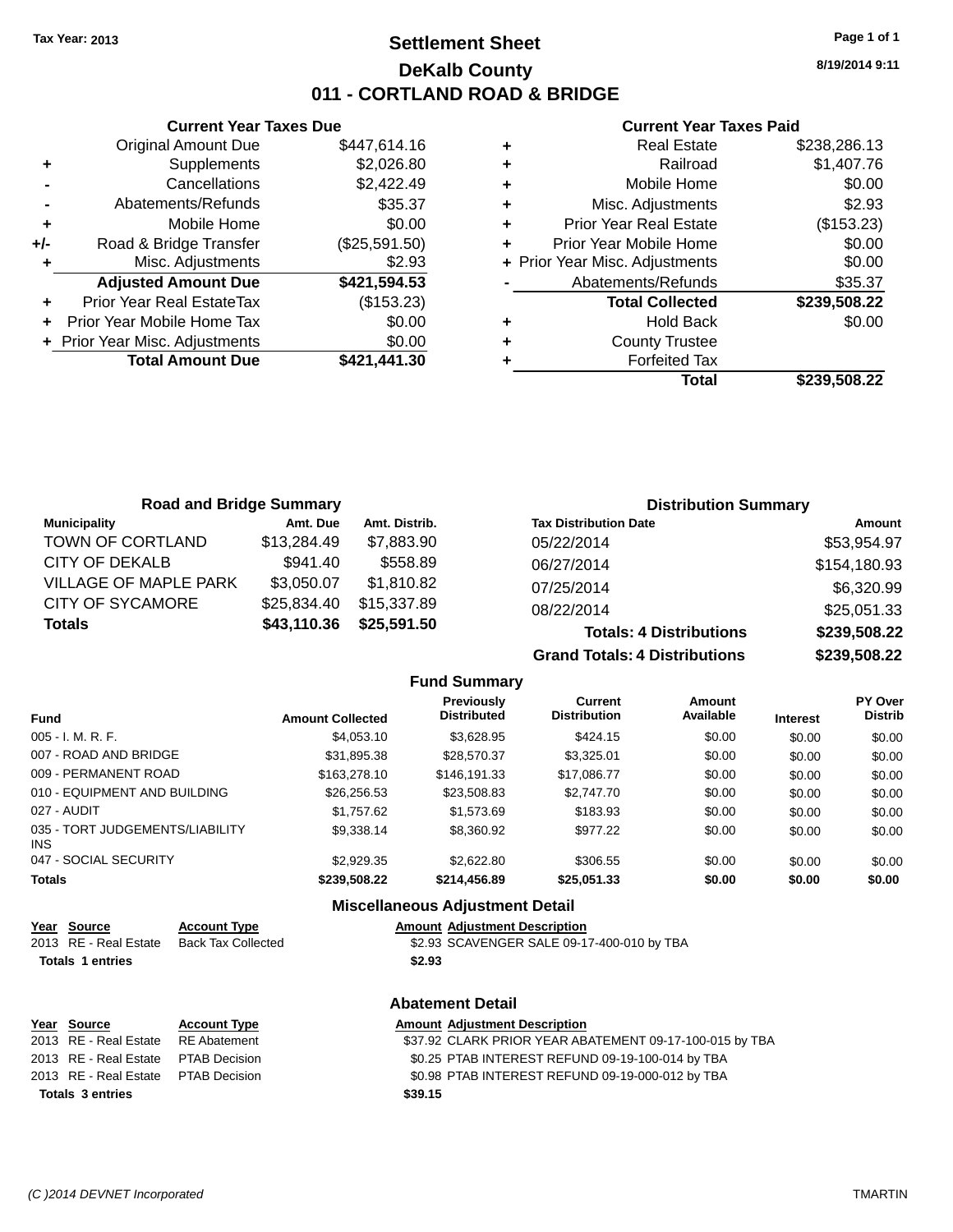# **Settlement Sheet Tax Year: 2013 Page 1 of 1 DeKalb County 012 - DEKALB TOWNSHIP**

**8/19/2014 9:11**

|       | <b>Current Year Taxes Due</b>    |              |
|-------|----------------------------------|--------------|
|       | <b>Original Amount Due</b>       | \$910,746.82 |
| ٠     | Supplements                      | \$16,731.09  |
|       | Cancellations                    | \$28,691.27  |
|       | Abatements/Refunds               | \$77.75      |
| ÷     | Mobile Home                      | \$0.00       |
| $+/-$ | Road & Bridge Transfer           | \$0.00       |
| ٠     | Misc. Adjustments                | \$10.79      |
|       | <b>Adjusted Amount Due</b>       | \$898,719.68 |
|       | <b>Prior Year Real EstateTax</b> | (\$48.48)    |
|       | Prior Year Mobile Home Tax       | \$0.00       |
|       | + Prior Year Misc. Adjustments   | \$0.00       |
|       | <b>Total Amount Due</b>          | \$898,671.20 |
|       |                                  |              |

#### **Current Year Taxes Paid**

|   | Total                          | \$525,937.91 |
|---|--------------------------------|--------------|
| ٠ | <b>Forfeited Tax</b>           |              |
| ٠ | <b>County Trustee</b>          |              |
| ٠ | <b>Hold Back</b>               | \$0.00       |
|   | <b>Total Collected</b>         | \$525,937.91 |
|   | Abatements/Refunds             | \$77.75      |
|   | + Prior Year Misc. Adjustments | \$0.00       |
| ٠ | Prior Year Mobile Home         | \$0.00       |
| ٠ | <b>Prior Year Real Estate</b>  | (\$48.48)    |
| ٠ | Misc. Adjustments              | \$10.79      |
| ٠ | Mobile Home                    | \$0.00       |
| ÷ | Railroad                       | \$1,844.90   |
| ٠ | <b>Real Estate</b>             | \$524,208.45 |

#### **Distribution Summary Tax Distribution Date Amount** 05/22/2014 \$103,148.91 06/27/2014 \$349,041.29 07/25/2014 \$15,486.86 08/22/2014 \$58,260.85 **Totals: 4 Distributions \$525,937.91 Grand Totals: 4 Distributions \$525,937.91 Fund Summary Fund Interest Amount Collected Distributed PY Over Distrib Amount Available Current Distribution Previously** 001 - CORPORATE \$407,153.77 \$362,051.25 \$45,102.52 \$0.00 \$0.00 \$0.00 054 - GENERAL ASSISTANCE \$118,784.14 \$105,625.81 \$13,158.33 \$0.00 \$0.00 \$0.00 **Totals \$525,937.91 \$467,677.06 \$58,260.85 \$0.00 \$0.00 \$0.00 Miscellaneous Adjustment Detail Year Source Account Type Amount Adjustment Description** 2013 RE - Real Estate Real Estate Tax \$10.79 JOHNSON REDEMPTION 08-10-476-007 by TBA **Totals 1 entries \$10.79 Abatement Detail**

| Year Source                         | <b>Account Type</b>  | <b>Amount Adjustment Description</b>              |
|-------------------------------------|----------------------|---------------------------------------------------|
|                                     |                      |                                                   |
| 2013 RE - Real Estate               | <b>PTAB Decision</b> | \$1.06 PTAB INTEREST REFUND 08-12-451-004 by TBA  |
| 2013 RE - Real Estate PTAB Decision |                      | \$7.77 PTAB INTEREST REFUND 08-12-451-005 by TBA  |
| 2013 RE - Real Estate PTAB Decision |                      | \$0.00 PTAB INTEREST REFUND 08-12-451-007 by TBA  |
| 2013 RE - Real Estate               | <b>PTAB Decision</b> | \$1.73 PTAB INTEREST REFUND 08-12-451-014 by TBA  |
| 2013 RE - Real Estate PTAB Decision |                      | \$67.19 PTAB INTEREST REFUND 08-25-100-021 by TBA |
| <b>Totals 5 entries</b>             |                      | \$77.75                                           |
|                                     |                      |                                                   |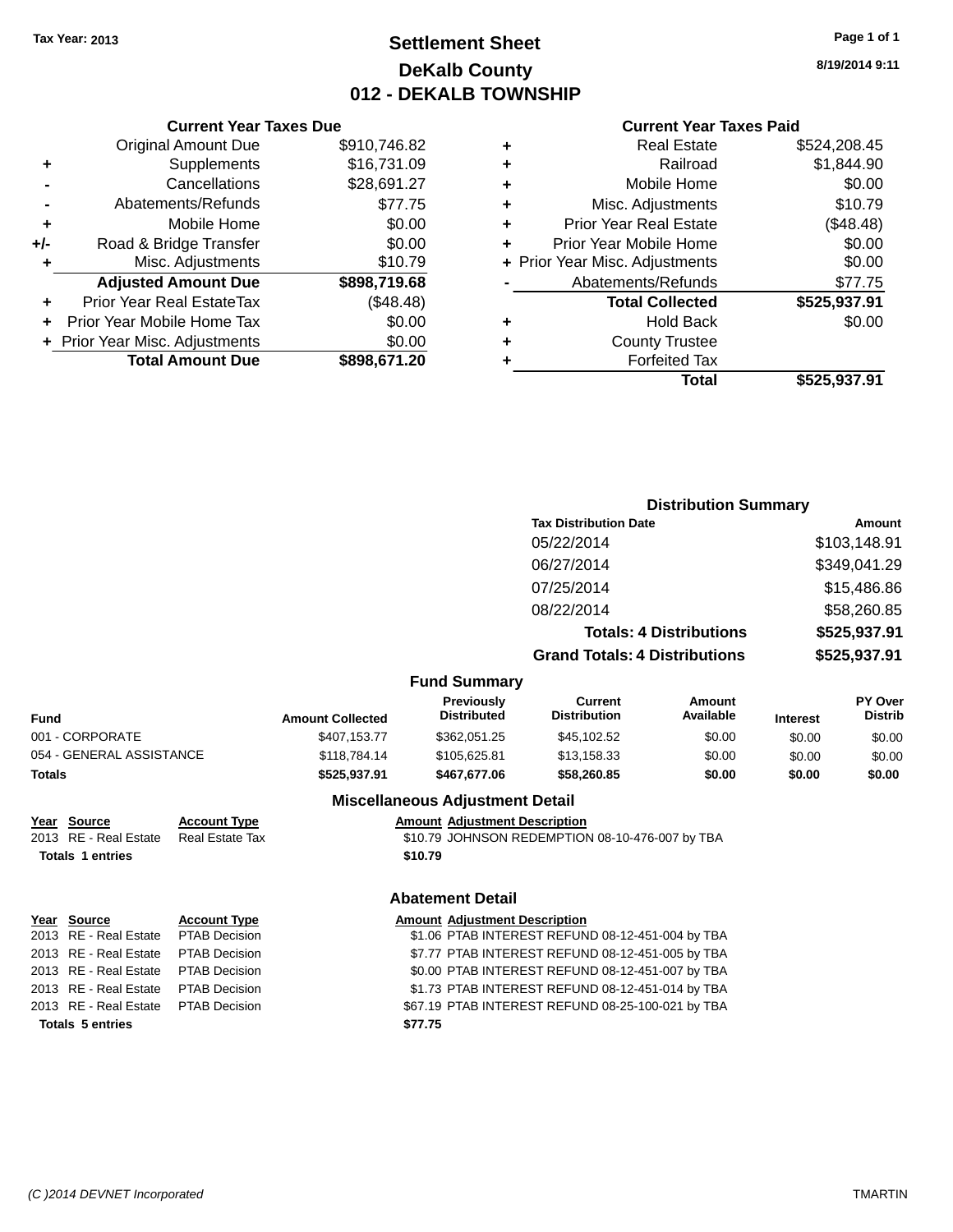**Current Year Taxes Due** Original Amount Due \$1,067,354.57

**Adjusted Amount Due \$984,638.62**

**Total Amount Due \$984,543.50**

**+** Supplements \$28,596.80 **-** Cancellations \$29,192.23 **-** Abatements/Refunds \$79.13 **+** Mobile Home \$0.00 **+/-** Road & Bridge Transfer (\$82,054.03) **+** Misc. Adjustments \$12.64

**+** Prior Year Real EstateTax (\$95.12) **+** Prior Year Mobile Home Tax \$0.00 **+ Prior Year Misc. Adjustments**  $$0.00$ 

# **Settlement Sheet Tax Year: 2013 Page 1 of 1 DeKalb County 013 - DEKALB ROAD & BRIDGE**

**8/19/2014 9:11**

|   | <b>Real Estate</b>             | \$539,148.00 |
|---|--------------------------------|--------------|
| ٠ | Railroad                       | \$1,949.78   |
| ٠ | Mobile Home                    | \$0.00       |
| ٠ | Misc. Adjustments              | \$12.64      |
| ٠ | <b>Prior Year Real Estate</b>  | (\$95.12)    |
| ÷ | Prior Year Mobile Home         | \$0.00       |
|   | + Prior Year Misc. Adjustments | \$0.00       |
|   | Abatements/Refunds             | \$79.13      |
|   | <b>Total Collected</b>         | \$540,936.17 |
| ٠ | <b>Hold Back</b>               | \$0.00       |
| ٠ | <b>County Trustee</b>          |              |
|   | <b>Forfeited Tax</b>           |              |
|   | Total                          | \$540,936.17 |
|   |                                |              |

|                              | <b>Road and Bridge Summary</b> |                         |               |                                        |                                                   | <b>Distribution Summary</b>    |                 |                           |
|------------------------------|--------------------------------|-------------------------|---------------|----------------------------------------|---------------------------------------------------|--------------------------------|-----------------|---------------------------|
| <b>Municipality</b>          |                                | Amt. Due                | Amt. Distrib. |                                        | <b>Tax Distribution Date</b>                      |                                |                 | <b>Amount</b>             |
| CITY OF DEKALB               |                                | \$130,563.42            | \$76,278.10   |                                        | 05/22/2014                                        |                                |                 | \$104,948.82              |
| <b>CITY OF SYCAMORE</b>      |                                | \$9,881.83              | \$5,775.93    |                                        | 06/27/2014                                        |                                |                 | \$360,951.67              |
| <b>Totals</b>                |                                | \$140,445.25            | \$82,054.03   |                                        | 07/25/2014                                        |                                |                 | \$15,757.37               |
|                              |                                |                         |               |                                        | 08/22/2014                                        |                                |                 | \$59,278.31               |
|                              |                                |                         |               |                                        |                                                   |                                |                 |                           |
|                              |                                |                         |               |                                        |                                                   | <b>Totals: 4 Distributions</b> |                 | \$540,936.17              |
|                              |                                |                         |               |                                        | <b>Grand Totals: 4 Distributions</b>              |                                |                 | \$540,936.17              |
|                              |                                |                         |               | <b>Fund Summary</b>                    |                                                   |                                |                 |                           |
| Fund                         |                                | <b>Amount Collected</b> |               | Previously<br><b>Distributed</b>       | <b>Current</b><br><b>Distribution</b>             | <b>Amount</b><br>Available     | <b>Interest</b> | PY Over<br><b>Distrib</b> |
| 007 - ROAD AND BRIDGE        |                                |                         | \$91,053.14   | \$81,081.72                            | \$9,971.42                                        | \$0.00                         | \$0.00          | \$0.00                    |
| 009 - PERMANENT ROAD         |                                |                         | \$387,410.82  | \$344,950.84                           | \$42,459.98                                       | \$0.00                         | \$0.00          | \$0.00                    |
| 010 - EQUIPMENT AND BUILDING |                                |                         | \$62,472.21   | \$55,625.30                            | \$6,846.91                                        | \$0.00                         | \$0.00          | \$0.00                    |
| <b>Totals</b>                |                                |                         | \$540,936.17  | \$481,657.86                           | \$59,278.31                                       | \$0.00                         | \$0.00          | \$0.00                    |
|                              |                                |                         |               | <b>Miscellaneous Adjustment Detail</b> |                                                   |                                |                 |                           |
| Year Source                  | <b>Account Type</b>            |                         |               | <b>Amount Adjustment Description</b>   |                                                   |                                |                 |                           |
| 2013 RE - Real Estate        | <b>Real Estate Tax</b>         |                         |               |                                        | \$12.64 JOHNSON REDEMPTION 08-10-476-007 by TBA   |                                |                 |                           |
| <b>Totals 1 entries</b>      |                                |                         | \$12.64       |                                        |                                                   |                                |                 |                           |
|                              |                                |                         |               | <b>Abatement Detail</b>                |                                                   |                                |                 |                           |
| Year Source                  | <b>Account Type</b>            |                         |               | <b>Amount Adjustment Description</b>   |                                                   |                                |                 |                           |
| 2013 RE - Real Estate        | <b>PTAB Decision</b>           |                         |               |                                        | \$1.24 PTAB INTEREST REFUND 08-12-451-004 by TBA  |                                |                 |                           |
| 2013 RE - Real Estate        | <b>PTAB Decision</b>           |                         |               |                                        | \$9.10 PTAB INTEREST REFUND 08-12-451-005 by TBA  |                                |                 |                           |
| 2013 RE - Real Estate        | PTAB Decision                  |                         |               |                                        | \$0.00 PTAB INTEREST REFUND 08-12-451-007 by TBA  |                                |                 |                           |
| 2013 RE - Real Estate        | <b>PTAB Decision</b>           |                         |               |                                        | \$2.03 PTAB INTEREST REFUND 08-12-451-014 by TBA  |                                |                 |                           |
| 2013 RE - Real Estate        | <b>PTAB Decision</b>           |                         |               |                                        | \$78.77 PTAB INTEREST REFUND 08-25-100-021 by TBA |                                |                 |                           |
| <b>Totals 5 entries</b>      |                                |                         | \$91.14       |                                        |                                                   |                                |                 |                           |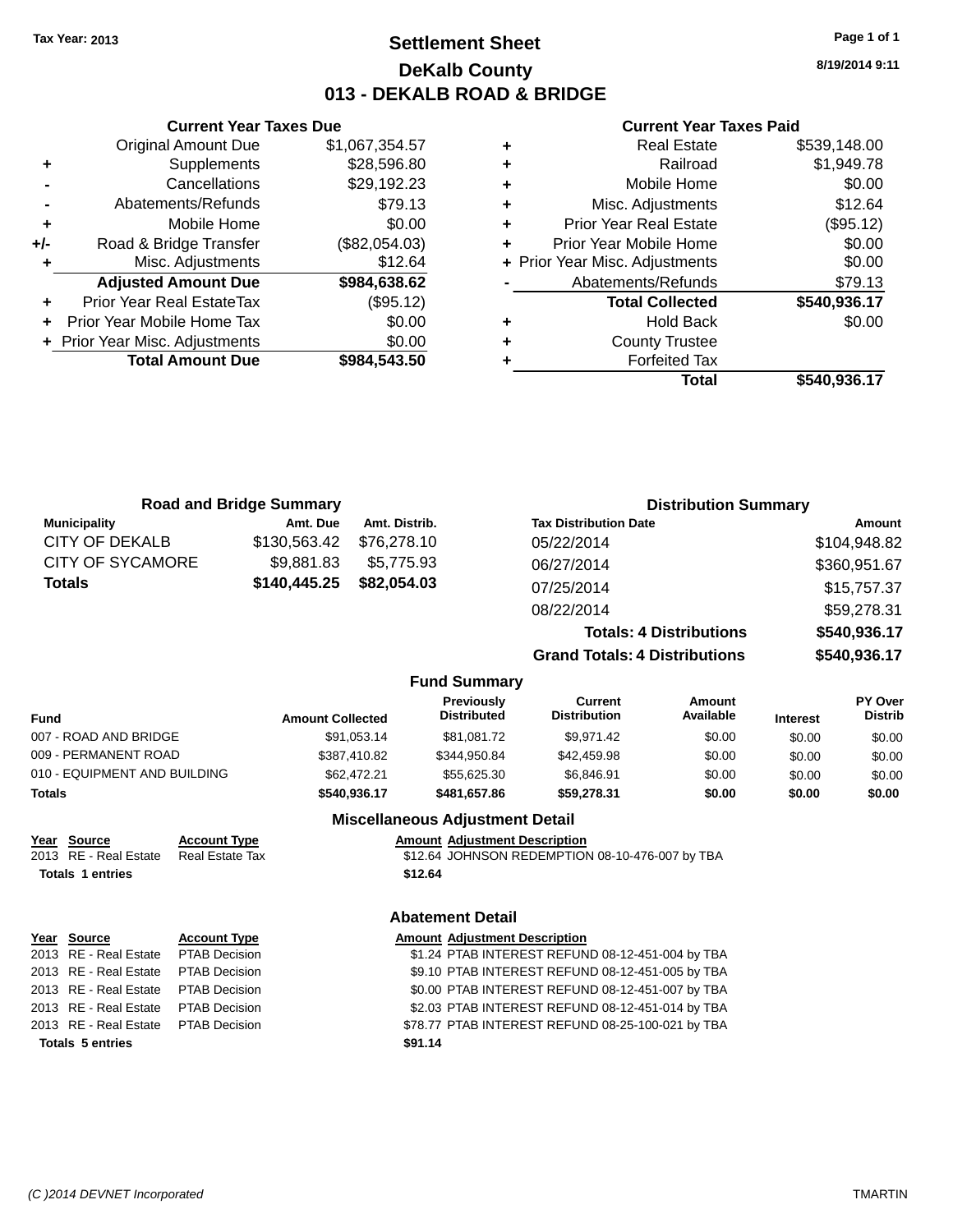# **Settlement Sheet Tax Year: 2013 Page 1 of 1 DeKalb County 014 - FRANKLIN TOWNSHIP**

**8/19/2014 9:11**

|     | <b>Current Year Taxes Due</b>  |              |
|-----|--------------------------------|--------------|
|     | <b>Original Amount Due</b>     | \$105,809.29 |
| ٠   | Supplements                    | \$554.45     |
|     | Cancellations                  | \$605.24     |
|     | Abatements/Refunds             | \$0.00       |
| ٠   | Mobile Home                    | \$0.00       |
| +/- | Road & Bridge Transfer         | \$0.00       |
| ٠   | Misc. Adjustments              | \$0.00       |
|     | <b>Adjusted Amount Due</b>     | \$105,758.50 |
| ÷   | Prior Year Real EstateTax      | \$0.00       |
| ÷   | Prior Year Mobile Home Tax     | \$0.00       |
|     | + Prior Year Misc. Adjustments | \$0.00       |
|     | <b>Total Amount Due</b>        | \$105,758.50 |
|     |                                |              |

|   | <b>Real Estate</b>             | \$63,352.73 |
|---|--------------------------------|-------------|
| ٠ | Railroad                       | \$512.31    |
| ٠ | Mobile Home                    | \$0.00      |
| ٠ | Misc. Adjustments              | \$0.00      |
| ٠ | <b>Prior Year Real Estate</b>  | \$0.00      |
|   | Prior Year Mobile Home         | \$0.00      |
|   | + Prior Year Misc. Adjustments | \$0.00      |
|   | Abatements/Refunds             | \$0.00      |
|   | <b>Total Collected</b>         | \$63,865.04 |
| ٠ | Hold Back                      | \$0.00      |
|   | <b>County Trustee</b>          |             |
| ٠ | <b>Forfeited Tax</b>           |             |
|   | Total                          | \$63,865.04 |
|   |                                |             |

|                     | <b>Distribution Summary</b>          |             |
|---------------------|--------------------------------------|-------------|
|                     | <b>Tax Distribution Date</b>         | Amount      |
|                     | 05/22/2014                           | \$13,103.99 |
|                     | 06/27/2014                           | \$43,398.43 |
|                     | 07/25/2014                           | \$1,101.71  |
|                     | 08/22/2014                           | \$6,260.91  |
|                     | <b>Totals: 4 Distributions</b>       | \$63,865.04 |
|                     | <b>Grand Totals: 4 Distributions</b> | \$63,865.04 |
| <b>Fund Summary</b> |                                      |             |

| <b>Fund</b>              | <b>Amount Collected</b> | <b>Previously</b><br><b>Distributed</b> | Current<br><b>Distribution</b> | Amount<br>Available | <b>Interest</b> | <b>PY Over</b><br><b>Distrib</b> |
|--------------------------|-------------------------|-----------------------------------------|--------------------------------|---------------------|-----------------|----------------------------------|
| 001 - CORPORATE          | \$58,428.98             | \$52,700.98                             | \$5.728.00                     | \$0.00              | \$0.00          | \$0.00                           |
| $005 - I. M. R. F.$      | \$4,226,66              | \$3.812.31                              | \$414.35                       | \$0.00              | \$0.00          | \$0.00                           |
| 054 - GENERAL ASSISTANCE | \$1,209.40              | \$1,090.84                              | \$118.56                       | \$0.00              | \$0.00          | \$0.00                           |
| <b>Totals</b>            | \$63,865,04             | \$57,604.13                             | \$6,260.91                     | \$0.00              | \$0.00          | \$0.00                           |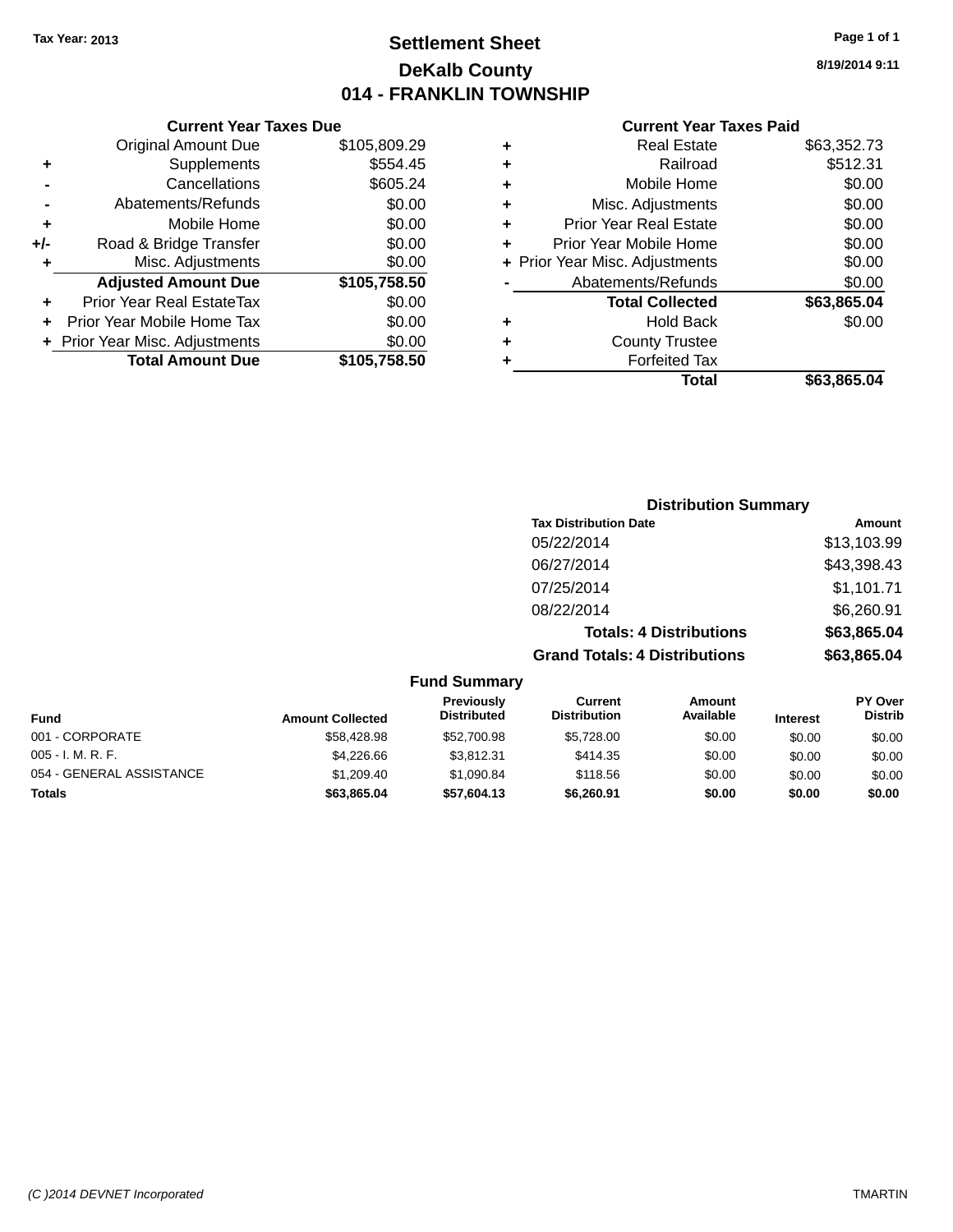# **Settlement Sheet Tax Year: 2013 Page 1 of 1 DeKalb County 015 - FRANKLIN TWP CEMETERY**

**8/19/2014 9:11**

|     | <b>Current Year Taxes Due</b>  |             |
|-----|--------------------------------|-------------|
|     | <b>Original Amount Due</b>     | \$31,739.42 |
| ٠   | Supplements                    | \$166.31    |
|     | Cancellations                  | \$181.55    |
|     | Abatements/Refunds             | \$0.00      |
| ٠   | Mobile Home                    | \$0.00      |
| +/- | Road & Bridge Transfer         | \$0.00      |
| ٠   | Misc. Adjustments              | \$0.00      |
|     | <b>Adjusted Amount Due</b>     | \$31,724.18 |
|     | Prior Year Real EstateTax      | \$0.00      |
|     | Prior Year Mobile Home Tax     | \$0.00      |
|     | + Prior Year Misc. Adjustments | \$0.00      |
|     | <b>Total Amount Due</b>        | \$31.724.18 |
|     |                                |             |

|   | <b>Real Estate</b>             | \$19,003.56 |
|---|--------------------------------|-------------|
| ٠ | Railroad                       | \$153.68    |
| ٠ | Mobile Home                    | \$0.00      |
| ٠ | Misc. Adjustments              | \$0.00      |
| ٠ | <b>Prior Year Real Estate</b>  | \$0.00      |
| ÷ | Prior Year Mobile Home         | \$0.00      |
|   | + Prior Year Misc. Adjustments | \$0.00      |
|   | Abatements/Refunds             | \$0.00      |
|   | <b>Total Collected</b>         | \$19,157.24 |
| ٠ | Hold Back                      | \$0.00      |
| ٠ | <b>County Trustee</b>          |             |
| ٠ | <b>Forfeited Tax</b>           |             |
|   | Total                          | \$19,157.24 |
|   |                                |             |

| <b>Distribution Summary</b>          |             |
|--------------------------------------|-------------|
| <b>Tax Distribution Date</b>         | Amount      |
| 05/22/2014                           | \$3,930.93  |
| 06/27/2014                           | \$13,017.85 |
| 07/25/2014                           | \$330.46    |
| 08/22/2014                           | \$1,878.00  |
| <b>Totals: 4 Distributions</b>       | \$19,157.24 |
| <b>Grand Totals: 4 Distributions</b> | \$19,157.24 |
| <b>Fund Summary</b>                  |             |

| Fund           | <b>Amount Collected</b> | <b>Previously</b><br><b>Distributed</b> | Current<br><b>Distribution</b> | Amount<br>Available | <b>Interest</b> | <b>PY Over</b><br><b>Distrib</b> |
|----------------|-------------------------|-----------------------------------------|--------------------------------|---------------------|-----------------|----------------------------------|
| 017 - CEMETERY | \$19.157.24             | \$17.279.24                             | \$1,878,00                     | \$0.00              | \$0.00          | \$0.00                           |
| Totals         | \$19.157.24             | \$17.279.24                             | \$1,878,00                     | \$0.00              | \$0.00          | \$0.00                           |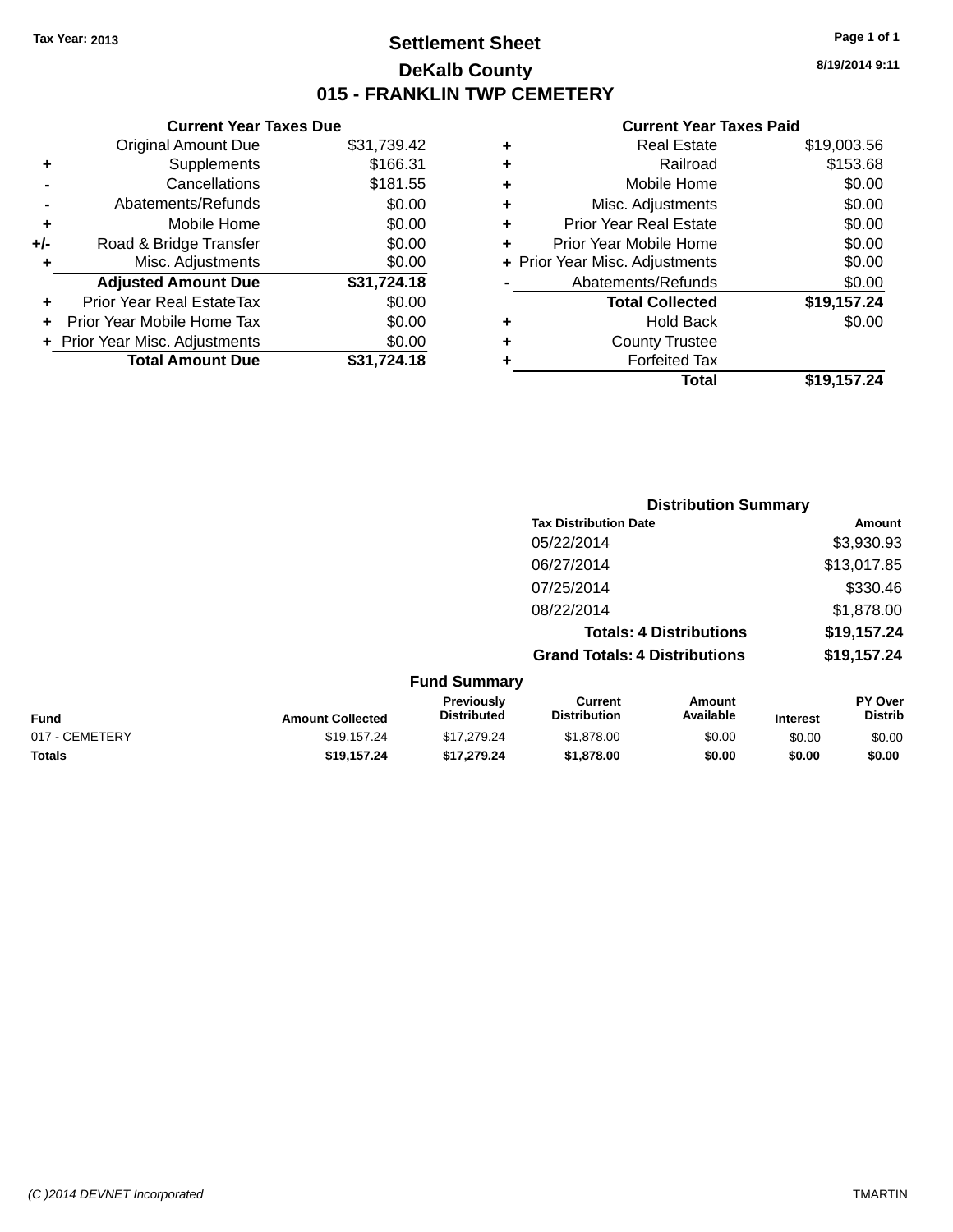**Original Amount Due** 

**Adjusted Amount Due** 

**Total Amount Due** 

**+** Supplements **-** Cancellations **-** Abatements/Refunds **+** Mobile Home **+/-** Road & Bridge Transfer **+** Misc. Adjustments

**+** Prior Year Real EstateTax \$0.00 **+** Prior Year Mobile Home Tax **+** Prior Year Misc. Adjustments

# **Settlement Sheet Tax Year: 2013 Page 1 of 1 DeKalb County 016 - FRANKLIN ROAD & BRIDGE**

**8/19/2014 9:11**

### **Current Year Taxes Paid**

| <b>Current Year Taxes Due</b> |               |   | <b>Current Year Taxes</b>      |  |
|-------------------------------|---------------|---|--------------------------------|--|
| ıl Amount Due                 | \$238,512.53  | ٠ | <b>Real Estate</b>             |  |
| Supplements                   | \$1,118.04    | ÷ | Railroad                       |  |
| Cancellations                 | \$1,220.47    | ÷ | Mobile Home                    |  |
| ents/Refunds                  | \$0.00        | ٠ | Misc. Adjustments              |  |
| Mobile Home                   | \$0.00        | ٠ | <b>Prior Year Real Estate</b>  |  |
| ridge Transfer                | (\$15,092.39) | ÷ | Prior Year Mobile Home         |  |
| . Adjustments                 | \$0.00        |   | + Prior Year Misc. Adjustments |  |
| <b>Amount Due</b>             | \$223,317.71  |   | Abatements/Refunds             |  |
| eal EstateTax:                | \$0.00        |   | <b>Total Collected</b>         |  |
| pile Home Tax                 | \$0.00        | ٠ | <b>Hold Back</b>               |  |
| . Adjustments                 | \$0.00        | ٠ | <b>County Trustee</b>          |  |
| <b>Amount Due</b>             | \$223,317.71  | ٠ | <b>Forfeited Tax</b>           |  |
|                               |               |   | Total                          |  |

|   | Total                          | \$128,870.59 |
|---|--------------------------------|--------------|
|   | <b>Forfeited Tax</b>           |              |
| ÷ | <b>County Trustee</b>          |              |
|   | <b>Hold Back</b>               | \$0.00       |
|   | <b>Total Collected</b>         | \$128,870.59 |
|   | Abatements/Refunds             | \$0.00       |
|   | + Prior Year Misc. Adjustments | \$0.00       |
| ÷ | Prior Year Mobile Home         | \$0.00       |
| ÷ | Prior Year Real Estate         | \$0.00       |
| ÷ | Misc. Adjustments              | \$0.00       |
| ÷ | Mobile Home                    | \$0.00       |
| ÷ | Railroad                       | \$1,118.87   |
| ÷ | <b>Real Estate</b>             | \$127,751.72 |

**Totals: 4 Distributions \$128,870.59**

**Grand Totals: 4 Distributions \$128,870.59**

| <b>Road and Bridge Summary</b> |             |               | <b>Distribution Summary</b>  |             |
|--------------------------------|-------------|---------------|------------------------------|-------------|
| <b>Municipality</b>            | Amt. Due    | Amt. Distrib. | <b>Tax Distribution Date</b> | Amount      |
| <b>VILLAGE OF KIRKLAND</b>     | \$24,962.97 | \$15,092.39   | 05/22/2014                   | \$26,424.42 |
| <b>Totals</b>                  | \$24,962.97 | \$15,092.39   | 06/27/2014                   | \$87,599.43 |
|                                |             |               | 07/25/2014                   | \$2,221.60  |
|                                |             |               | 08/22/2014                   | \$12,625.14 |

**Fund Summary Fund Interest Amount Collected Distributed PY Over Distrib Amount Available Current Distribution Previously** 007 - ROAD AND BRIDGE 60.00 \$43,154.04 \$38,931.93 \$4,222.11 \$0.00 \$0.00 \$0.00 \$0.00 008 - BRIDGE CONST W/COUNTY  $$12,073.88$   $$10,890.24$   $$1,183.64$   $$0.00$   $$0.00$   $$0.00$ 009 - PERMANENT ROAD \$60,359.51 \$54,442.30 \$5,917.21 \$0.00 \$0.00 \$0.00 010 - EQUIPMENT AND BUILDING \$9,054.11 \$8,166.51 \$887.60 \$0.00 \$0.00 \$0.00 \$0.00 035 - TORT JUDGEMENTS/LIABILITY \$3,623.11 \$3,267.93 \$355.18 \$0.00 \$0.00 \$0.00 047 - SOCIAL SECURITY \$605.94 \$546.54 \$59.40 \$0.00 \$0.00 \$0.00 \$0.00 **Totals \$128,870.59 \$116,245.45 \$12,625.14 \$0.00 \$0.00 \$0.00**

INS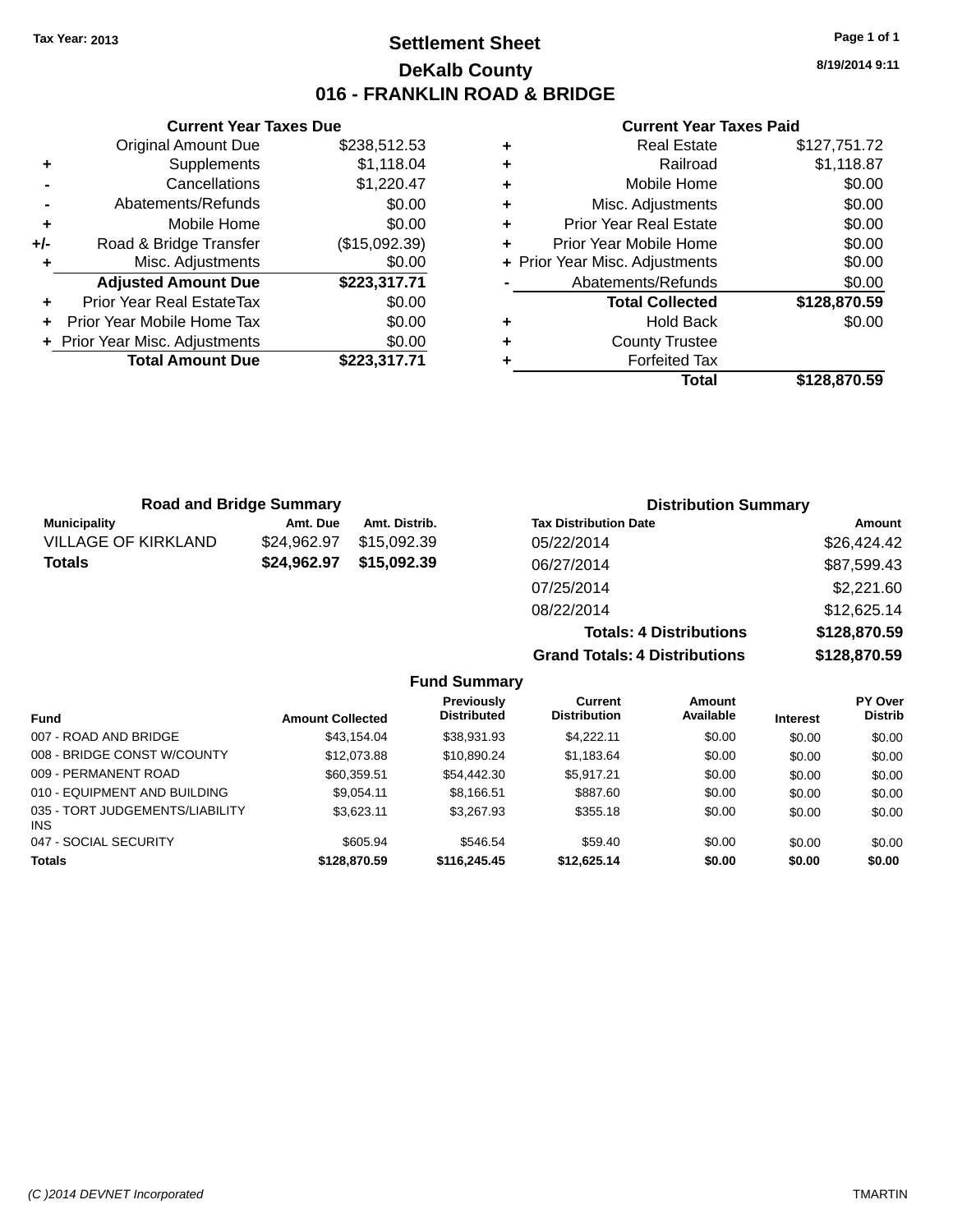# **Settlement Sheet Tax Year: 2013 Page 1 of 1 DeKalb County 017 - GENOA TOWNSHIP**

**8/19/2014 9:11**

| <b>Current Year Taxes Paid</b> |  |
|--------------------------------|--|
|                                |  |

|     | <b>Current Year Taxes Due</b>  |              |
|-----|--------------------------------|--------------|
|     | <b>Original Amount Due</b>     | \$232,205.35 |
| ٠   | Supplements                    | \$1,689.18   |
|     | Cancellations                  | \$2,333.43   |
|     | Abatements/Refunds             | \$1.78       |
| ٠   | Mobile Home                    | \$0.00       |
| +/- | Road & Bridge Transfer         | \$0.00       |
| ٠   | Misc. Adjustments              | \$0.00       |
|     | <b>Adjusted Amount Due</b>     | \$231,559.32 |
| ÷   | Prior Year Real EstateTax      | (\$62.44)    |
|     | Prior Year Mobile Home Tax     | \$0.00       |
|     | + Prior Year Misc. Adjustments | \$0.00       |
|     | <b>Total Amount Due</b>        | \$231,496.88 |

|   | <b>Real Estate</b>             | \$138,601.07 |
|---|--------------------------------|--------------|
| ٠ | Railroad                       | \$848.88     |
| ٠ | Mobile Home                    | \$0.00       |
| ٠ | Misc. Adjustments              | \$0.00       |
| ٠ | <b>Prior Year Real Estate</b>  | (\$62.44)    |
| ÷ | Prior Year Mobile Home         | \$0.00       |
|   | + Prior Year Misc. Adjustments | \$0.00       |
|   | Abatements/Refunds             | \$1.78       |
|   | <b>Total Collected</b>         | \$139,385.73 |
| ٠ | <b>Hold Back</b>               | \$0.00       |
| ٠ | <b>County Trustee</b>          |              |
| ٠ | <b>Forfeited Tax</b>           |              |
|   | Total                          | \$139,385.73 |
|   |                                |              |

| <b>Distribution Summary</b>          |              |
|--------------------------------------|--------------|
| <b>Tax Distribution Date</b>         | Amount       |
| 05/22/2014                           | \$30,059.90  |
| 06/27/2014                           | \$92,288.98  |
| 07/25/2014                           | \$4,415.94   |
| 08/22/2014                           | \$12,620.91  |
| <b>Totals: 4 Distributions</b>       | \$139,385.73 |
| <b>Grand Totals: 4 Distributions</b> | \$139,385.73 |

|                                               |                         | <b>Fund Summary</b>              |                                       |                     |                 |                                  |
|-----------------------------------------------|-------------------------|----------------------------------|---------------------------------------|---------------------|-----------------|----------------------------------|
| <b>Fund</b>                                   | <b>Amount Collected</b> | Previously<br><b>Distributed</b> | <b>Current</b><br><b>Distribution</b> | Amount<br>Available | <b>Interest</b> | <b>PY Over</b><br><b>Distrib</b> |
| 001 - CORPORATE                               | \$117,142.53            | \$106,535.67                     | \$10,606.86                           | \$0.00              | \$0.00          | \$0.00                           |
| 035 - TORT JUDGEMENTS/LIABILITY<br><b>INS</b> | \$2,625.19              | \$2,387.49                       | \$237.70                              | \$0.00              | \$0.00          | \$0.00                           |
| 047 - SOCIAL SECURITY                         | \$6.616.52              | \$6.017.41                       | \$599.11                              | \$0.00              | \$0.00          | \$0.00                           |
| 054 - GENERAL ASSISTANCE                      | \$13,001.49             | \$11,824.25                      | \$1,177.24                            | \$0.00              | \$0.00          | \$0.00                           |
| <b>Totals</b>                                 | \$139,385.73            | \$126,764.82                     | \$12,620.91                           | \$0.00              | \$0.00          | \$0.00                           |
|                                               |                         | <b>Abatement Detail</b>          |                                       |                     |                 |                                  |

| Year Source           |
|-----------------------|
| 2013 RE - Real Estate |

**Totals 1 entries \$1.78**

**Account Type**<br> **PTAB Decision**<br> **FTAB INTEREST REFUN** \$1.78 PTAB INTEREST REFUND 03-30-276-011 by TBA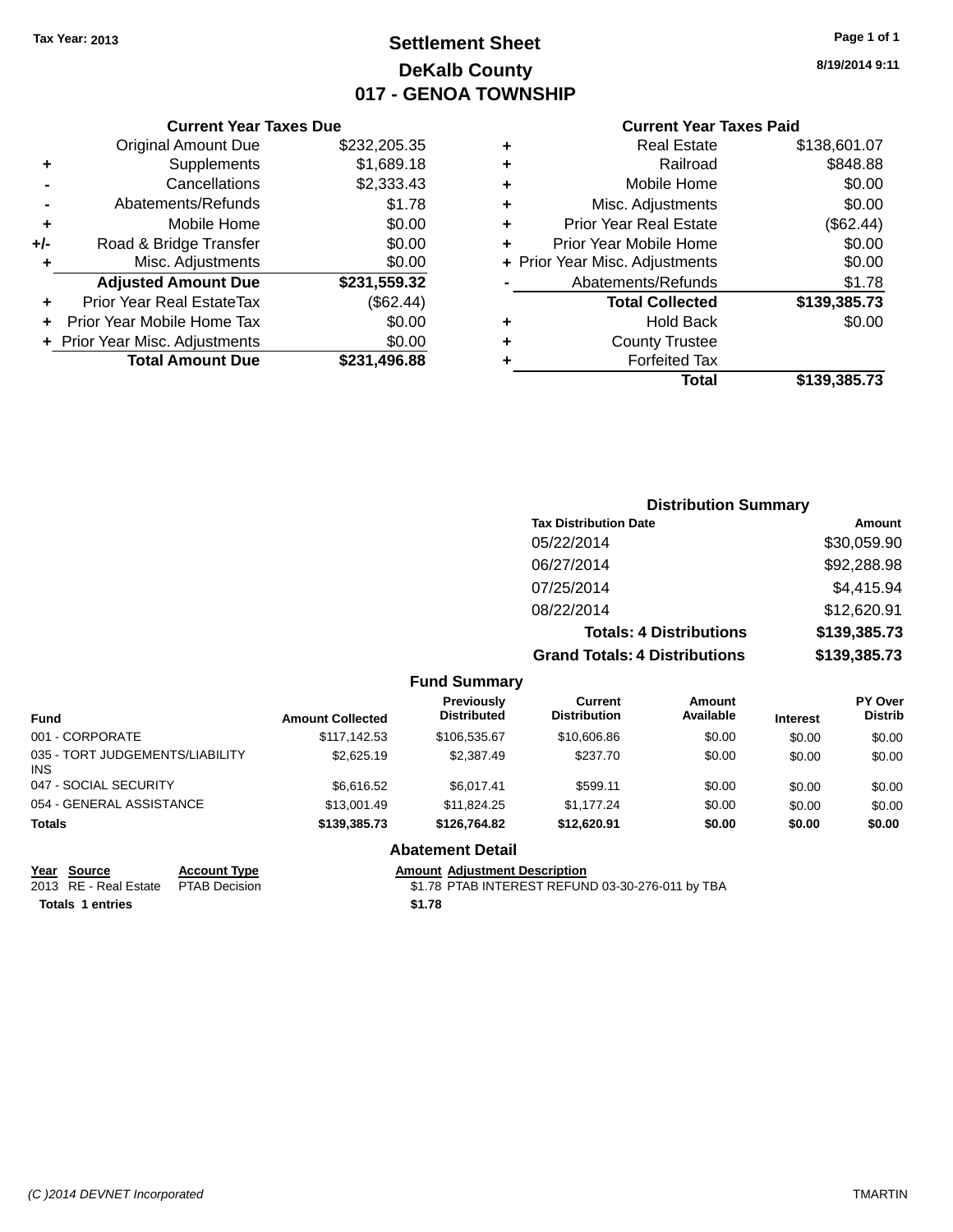# **Settlement Sheet Tax Year: 2013 Page 1 of 1 DeKalb County 018 - GENOA ROAD & BRIDGE**

**8/19/2014 9:11**

### **Current Year Taxes Paid**

|     | <b>Current Year Taxes Due</b>  |               |
|-----|--------------------------------|---------------|
|     | <b>Original Amount Due</b>     | \$174,375.00  |
| ٠   | Supplements                    | \$1,426.52    |
|     | Cancellations                  | \$1,504.80    |
|     | Abatements/Refunds             | \$1.15        |
| ٠   | Mobile Home                    | \$0.00        |
| +/- | Road & Bridge Transfer         | (\$14,780.82) |
|     | Misc. Adjustments              | \$0.00        |
|     | <b>Adjusted Amount Due</b>     | \$159,514.75  |
|     | Prior Year Real EstateTax      | $(\$40.00)$   |
|     | Prior Year Mobile Home Tax     | \$0.00        |
|     | + Prior Year Misc. Adjustments | \$0.00        |
|     | <b>Total Amount Due</b>        | \$159,474.75  |
|     |                                |               |

| ٠ | <b>Real Estate</b>             | \$89,720.33 |
|---|--------------------------------|-------------|
| ÷ | Railroad                       | \$604.61    |
| ٠ | Mobile Home                    | \$0.00      |
| ٠ | Misc. Adjustments              | \$0.00      |
| ٠ | <b>Prior Year Real Estate</b>  | (\$40.00)   |
| ÷ | Prior Year Mobile Home         | \$0.00      |
|   | + Prior Year Misc. Adjustments | \$0.00      |
|   | Abatements/Refunds             | \$1.15      |
|   | <b>Total Collected</b>         | \$90,283.79 |
| ٠ | <b>Hold Back</b>               | \$0.00      |
| ٠ | <b>County Trustee</b>          |             |
| ٠ | <b>Forfeited Tax</b>           |             |
|   | Total                          | \$90,283.79 |
|   |                                |             |

| <b>Road and Bridge Summary</b> |                         |               | <b>Distribution Summary</b>  |             |  |
|--------------------------------|-------------------------|---------------|------------------------------|-------------|--|
| <b>Municipality</b>            | Amt. Due                | Amt. Distrib. | <b>Tax Distribution Date</b> | Amount      |  |
| <b>CITY OF GENOA</b>           | \$24.492.66             | \$14,780.82   | 05/22/2014                   | \$19,466.13 |  |
| <b>Totals</b>                  | \$24,492.66 \$14,780.82 |               | 06/27/2014                   | \$59,662.39 |  |
|                                |                         |               | 07/25/2014                   | \$3,016.35  |  |
|                                |                         |               | 08/22/2014                   | \$8,138.92  |  |

**Totals: 4 Distributions \$90,283.79 Grand Totals: 4 Distributions \$90,283.79**

|                                         |              |                         | <b>Fund Summary</b>              |                                |                     |                 |                                  |
|-----------------------------------------|--------------|-------------------------|----------------------------------|--------------------------------|---------------------|-----------------|----------------------------------|
| <b>Fund</b>                             |              | <b>Amount Collected</b> | Previously<br><b>Distributed</b> | Current<br><b>Distribution</b> | Amount<br>Available | <b>Interest</b> | <b>PY Over</b><br><b>Distrib</b> |
| 007 - ROAD AND BRIDGE                   |              | \$31,866.82             | \$28,997.43                      | \$2,869.39                     | \$0.00              | \$0.00          | \$0.00                           |
| 008 - BRIDGE CONST W/COUNTY             |              | \$498.63                | \$453.66                         | \$44.97                        | \$0.00              | \$0.00          | \$0.00                           |
| 009 - PERMANENT ROAD                    |              | \$45.916.49             | \$41.774.56                      | \$4.141.93                     | \$0.00              | \$0.00          | \$0.00                           |
| 010 - EQUIPMENT AND BUILDING            |              | \$5,082.92              | \$4.624.42                       | \$458.50                       | \$0.00              | \$0.00          | \$0.00                           |
| 035 - TORT JUDGEMENTS/LIABILITY<br>INS. |              | \$5.088.59              | \$4,629.57                       | \$459.02                       | \$0.00              | \$0.00          | \$0.00                           |
| 047 - SOCIAL SECURITY                   |              | \$1.830.34              | \$1,665.23                       | \$165.11                       | \$0.00              | \$0.00          | \$0.00                           |
| <b>Totals</b>                           |              | \$90.283.79             | \$82.144.87                      | \$8.138.92                     | \$0.00              | \$0.00          | \$0.00                           |
|                                         |              |                         | <b>Abatement Detail</b>          |                                |                     |                 |                                  |
| Voor Cource                             | Account Type |                         | Amount Adjustment Description    |                                |                     |                 |                                  |

| rear Source                         | <b>ACCOUNT IVDE</b> | Amount Adiustment Description                    |
|-------------------------------------|---------------------|--------------------------------------------------|
| 2013 RE - Real Estate PTAB Decision |                     | \$1.34 PTAB INTEREST REFUND 03-30-276-011 by TBA |
| <b>Totals 1 entries</b>             |                     | \$1.34                                           |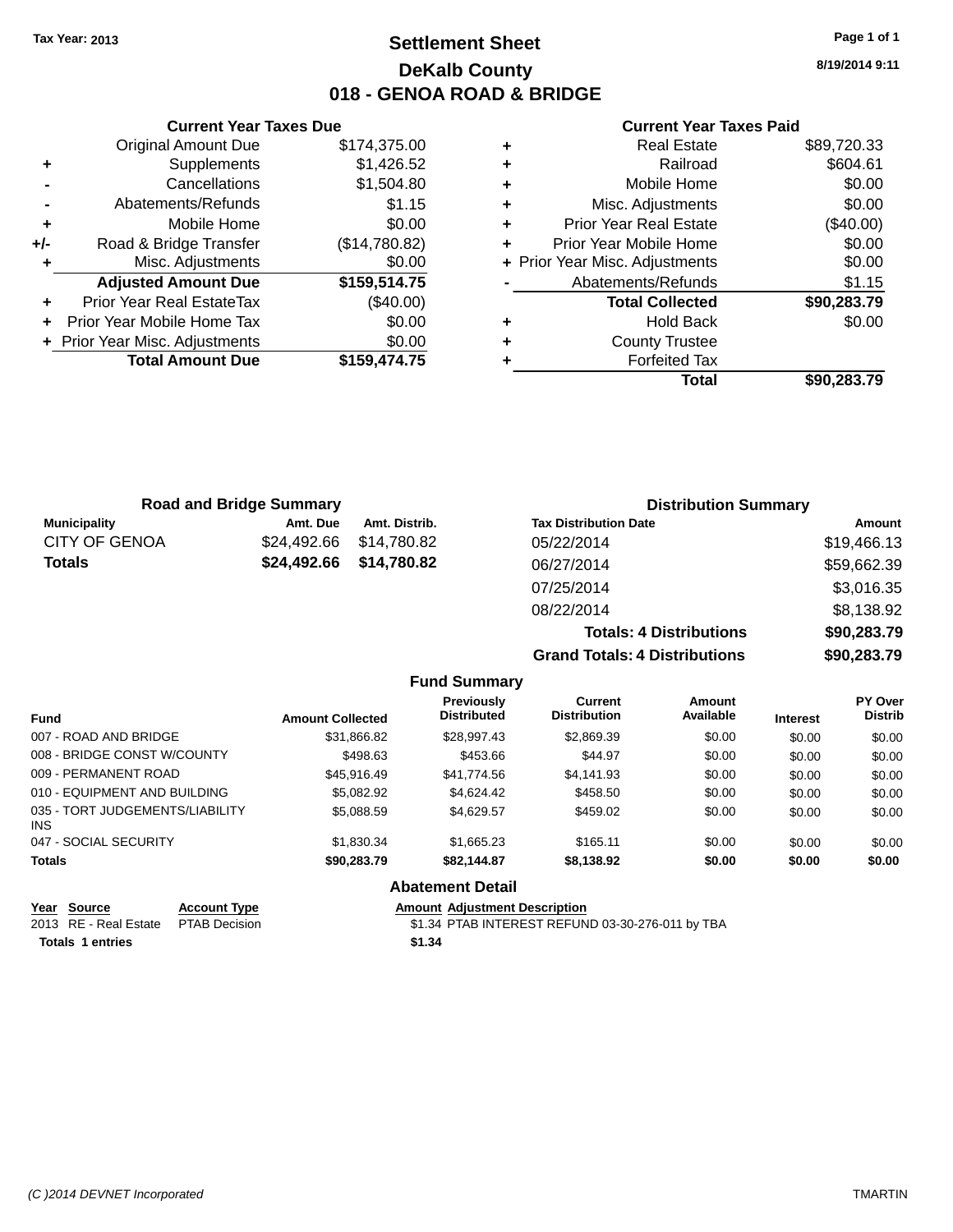# **Settlement Sheet Tax Year: 2013 Page 1 of 1 DeKalb County 019 - KINGSTON TOWNSHIP**

**8/19/2014 9:11**

| <b>Current Year Taxes Due</b> |             |
|-------------------------------|-------------|
| <b>Original Amount Due</b>    | \$86,762.57 |
| Supplements                   | \$649.22    |
| Cancellations                 | \$786.66    |
| Abatements/Refunds            | \$0.00      |
| Mobile Home                   | \$0.00      |
| Road & Bridge Transfer        | \$0.00      |
| Misc. Adjustments             | \$0.00      |
| <b>Adjusted Amount Due</b>    | \$86,625.13 |
| Prior Year Real EstateTax     | (\$36.58)   |
| Prior Year Mobile Home Tax    | \$0.00      |
| Prior Year Misc. Adjustments  | \$0.00      |
| <b>Total Amount Due</b>       | \$86,588.55 |
|                               |             |

|   | <b>Real Estate</b>             | \$52,652.97 |
|---|--------------------------------|-------------|
| ٠ | Railroad                       | \$560.27    |
| ٠ | Mobile Home                    | \$0.00      |
| ٠ | Misc. Adjustments              | \$0.00      |
| ٠ | <b>Prior Year Real Estate</b>  | (\$36.58)   |
| ÷ | Prior Year Mobile Home         | \$0.00      |
|   | + Prior Year Misc. Adjustments | \$0.00      |
|   | Abatements/Refunds             | \$0.00      |
|   | <b>Total Collected</b>         | \$53,176.66 |
| ٠ | Hold Back                      | \$0.00      |
|   | <b>County Trustee</b>          |             |
| ٠ | <b>Forfeited Tax</b>           |             |
|   | Total                          | \$53,176.66 |
|   |                                |             |

|                     | <b>Distribution Summary</b>          |                                |                |
|---------------------|--------------------------------------|--------------------------------|----------------|
|                     | <b>Tax Distribution Date</b>         |                                | Amount         |
|                     | 05/22/2014                           |                                | \$11,952.44    |
|                     | 06/27/2014                           |                                | \$34,673.89    |
|                     | 07/25/2014                           |                                | \$676.25       |
|                     | 08/22/2014                           |                                | \$5,874.08     |
|                     |                                      | <b>Totals: 4 Distributions</b> | \$53,176.66    |
|                     | <b>Grand Totals: 4 Distributions</b> |                                | \$53,176.66    |
| <b>Fund Summary</b> |                                      |                                |                |
| Previously          | Current                              | Amount                         | <b>PY Over</b> |

| <b>Amount Collected</b> | <b>Previously</b><br><b>Distributed</b> | Current<br><b>Distribution</b> | Amount<br>Available | <b>Interest</b> | <b>PY Over</b><br><b>Distrib</b> |
|-------------------------|-----------------------------------------|--------------------------------|---------------------|-----------------|----------------------------------|
| \$52,803.79             | \$46,970.90                             | \$5,832.89                     | \$0.00              | \$0.00          | \$0.00                           |
| \$372.87                | \$331.68                                | \$41.19                        | \$0.00              | \$0.00          | \$0.00                           |
| \$53,176.66             | \$47.302.58                             | \$5,874.08                     | \$0.00              | \$0.00          | \$0.00                           |
|                         |                                         |                                |                     |                 |                                  |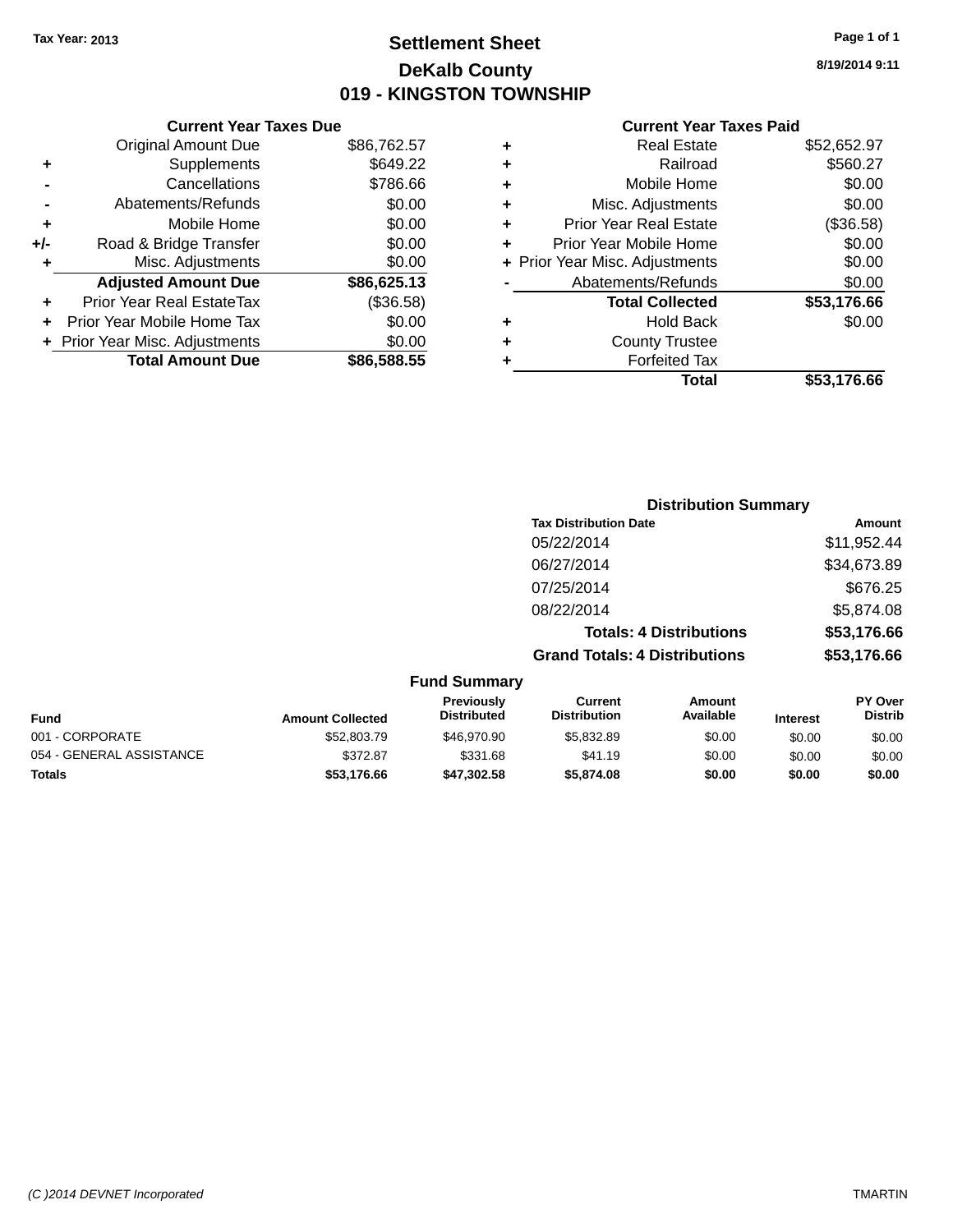**Current Year Taxes Due**

# **Settlement Sheet Tax Year: 2013 Page 1 of 1 DeKalb County 020 - KINGSTON ROAD & BRIDGE**

**8/19/2014 9:11**

#### **Current Year Taxes Paid**

|                                  |                                |   | Total                         | \$181,292.18                   |
|----------------------------------|--------------------------------|---|-------------------------------|--------------------------------|
| <b>Total Amount Due</b>          | \$303,919.92                   |   | <b>Forfeited Tax</b>          |                                |
|                                  | \$0.00                         | ٠ | <b>County Trustee</b>         |                                |
| Prior Year Mobile Home Tax       | \$0.00                         | ٠ | <b>Hold Back</b>              | \$0.00                         |
| <b>Prior Year Real EstateTax</b> | (\$135.85)                     |   | <b>Total Collected</b>        | \$181,292.18                   |
| <b>Adjusted Amount Due</b>       | \$304,055.77                   |   | Abatements/Refunds            | \$0.00                         |
| Misc. Adjustments                | \$0.00                         |   |                               | \$0.00                         |
| Road & Bridge Transfer           | (\$13,785.62)                  |   | Prior Year Mobile Home        | \$0.00                         |
| Mobile Home                      | \$0.00                         | ٠ | <b>Prior Year Real Estate</b> | (\$135.85)                     |
| Abatements/Refunds               | \$0.00                         | ÷ | Misc. Adjustments             | \$0.00                         |
| Cancellations                    | \$2,680.29                     | ٠ | Mobile Home                   | \$0.00                         |
| Supplements                      | \$2,212.06                     | ٠ | Railroad                      | \$2,030.78                     |
| <b>Original Amount Due</b>       | \$318,309.62                   | ٠ | <b>Real Estate</b>            | \$179,397.25                   |
|                                  | + Prior Year Misc. Adjustments |   |                               | + Prior Year Misc. Adjustments |

|                            | <b>Road and Bridge Summary</b> |               | <b>Distribution Summary</b>    |               |
|----------------------------|--------------------------------|---------------|--------------------------------|---------------|
| <b>Municipality</b>        | Amt. Due                       | Amt. Distrib. | <b>Tax Distribution Date</b>   | <b>Amount</b> |
| CITY OF GENOA              | \$8,548.54                     | \$5,262.17    | 05/22/2014                     | \$40,735.75   |
| <b>VILLAGE OF KINGSTON</b> | \$13,855.05                    | \$8,523.45    | 06/27/2014                     | \$118,261.31  |
| Totals                     | \$22,403.59                    | \$13,785.62   | 07/25/2014                     | \$2,280.88    |
|                            |                                |               | 08/22/2014                     | \$20,014.24   |
|                            |                                |               | <b>Totals: 4 Distributions</b> | \$181,292.18  |

**Grand Totals: 4 Distributions \$181,292.18**

|                              |                         | <b>Fund Summary</b>              |                                |                     |                 |                                  |
|------------------------------|-------------------------|----------------------------------|--------------------------------|---------------------|-----------------|----------------------------------|
| <b>Fund</b>                  | <b>Amount Collected</b> | Previously<br><b>Distributed</b> | Current<br><b>Distribution</b> | Amount<br>Available | <b>Interest</b> | <b>PY Over</b><br><b>Distrib</b> |
| 007 - ROAD AND BRIDGE        | \$53,375.95             | \$47.492.96                      | \$5.882.99                     | \$0.00              | \$0.00          | \$0.00                           |
| 008 - BRIDGE CONST W/COUNTY  | \$4.795.78              | \$4.265.98                       | \$529.80                       | \$0.00              | \$0.00          | \$0.00                           |
| 009 - PERMANENT ROAD         | \$107.143.17            | \$95,306,77                      | \$11.836.40                    | \$0.00              | \$0.00          | \$0.00                           |
| 010 - EQUIPMENT AND BUILDING | \$15,977.28             | \$14,212,23                      | \$1.765.05                     | \$0.00              | \$0.00          | \$0.00                           |
| <b>Totals</b>                | \$181.292.18            | \$161.277.94                     | \$20,014.24                    | \$0.00              | \$0.00          | \$0.00                           |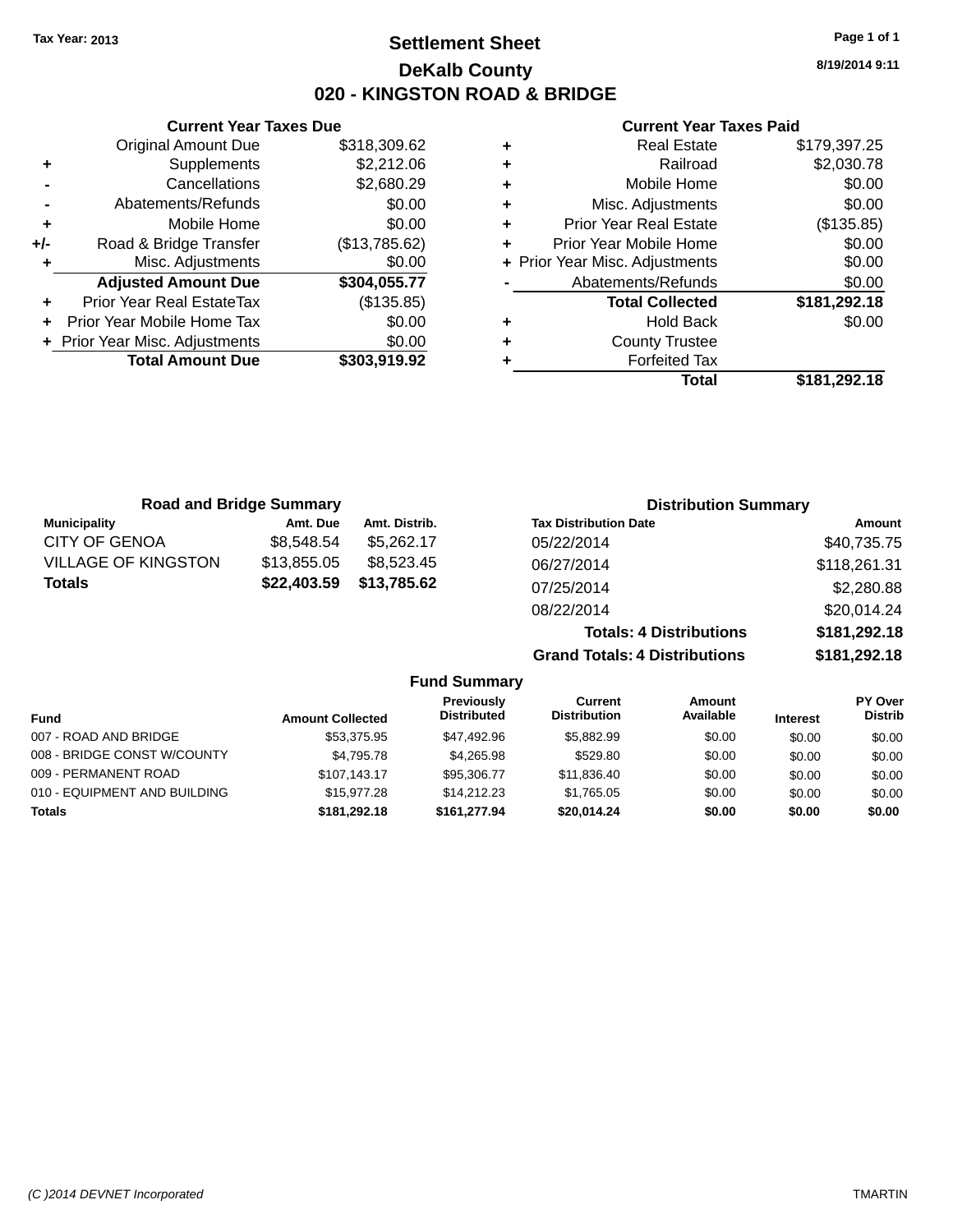# **Settlement Sheet Tax Year: 2013 Page 1 of 1 DeKalb County 021 - KINGSTON TWP CEMETERY**

**Current Year Taxes Due** Original Amount Due \$14,496.43 **+** Supplements \$108.49 **-** Cancellations \$131.43 **-** Abatements/Refunds \$0.00 **+** Mobile Home \$0.00 **+/-** Road & Bridge Transfer \$0.00 **+** Misc. Adjustments \$0.00 **Adjusted Amount Due \$14,473.49 +** Prior Year Real EstateTax (\$6.10) **+** Prior Year Mobile Home Tax \$0.00 **+** Prior Year Misc. Adjustments \$0.00<br> **19.00** Total Amount Due \$14,467.39 **Total Amount Due** 

#### **Current Year Taxes Paid**

|   | <b>Real Estate</b>             | \$8,797.29 |
|---|--------------------------------|------------|
| ٠ | Railroad                       | \$93.61    |
| ٠ | Mobile Home                    | \$0.00     |
| ٠ | Misc. Adjustments              | \$0.00     |
| ٠ | <b>Prior Year Real Estate</b>  | (\$6.10)   |
| ٠ | Prior Year Mobile Home         | \$0.00     |
|   | + Prior Year Misc. Adjustments | \$0.00     |
|   | Abatements/Refunds             | \$0.00     |
|   | <b>Total Collected</b>         | \$8,884.80 |
| ٠ | <b>Hold Back</b>               | \$0.00     |
| ٠ | <b>County Trustee</b>          |            |
|   | <b>Forfeited Tax</b>           |            |
|   | Total                          | \$8,884.80 |
|   |                                |            |

|                |                         |                                  |                                       | <b>Distribution Summary</b>    |                 |                                  |
|----------------|-------------------------|----------------------------------|---------------------------------------|--------------------------------|-----------------|----------------------------------|
|                |                         |                                  | <b>Tax Distribution Date</b>          |                                |                 | <b>Amount</b>                    |
|                |                         |                                  | 05/22/2014                            |                                |                 | \$1,997.18                       |
|                |                         |                                  | 06/27/2014                            |                                |                 | \$5,793.24                       |
|                |                         |                                  | 07/25/2014                            |                                |                 | \$112.97                         |
|                |                         |                                  | 08/22/2014                            |                                |                 | \$981.41                         |
|                |                         |                                  |                                       | <b>Totals: 4 Distributions</b> |                 | \$8,884.80                       |
|                |                         |                                  | <b>Grand Totals: 4 Distributions</b>  |                                |                 | \$8,884.80                       |
|                |                         | <b>Fund Summary</b>              |                                       |                                |                 |                                  |
| Fund           | <b>Amount Collected</b> | Previously<br><b>Distributed</b> | <b>Current</b><br><b>Distribution</b> | Amount<br>Available            | <b>Interest</b> | <b>PY Over</b><br><b>Distrib</b> |
| 017 - CEMETERY | \$8,884.80              | \$7,903.39                       | \$981.41                              | \$0.00                         | \$0.00          | \$0.00                           |
|                |                         |                                  |                                       |                                |                 |                                  |

**Totals \$8,884.80 \$7,903.39 \$981.41 \$0.00 \$0.00 \$0.00**

**8/19/2014 9:11**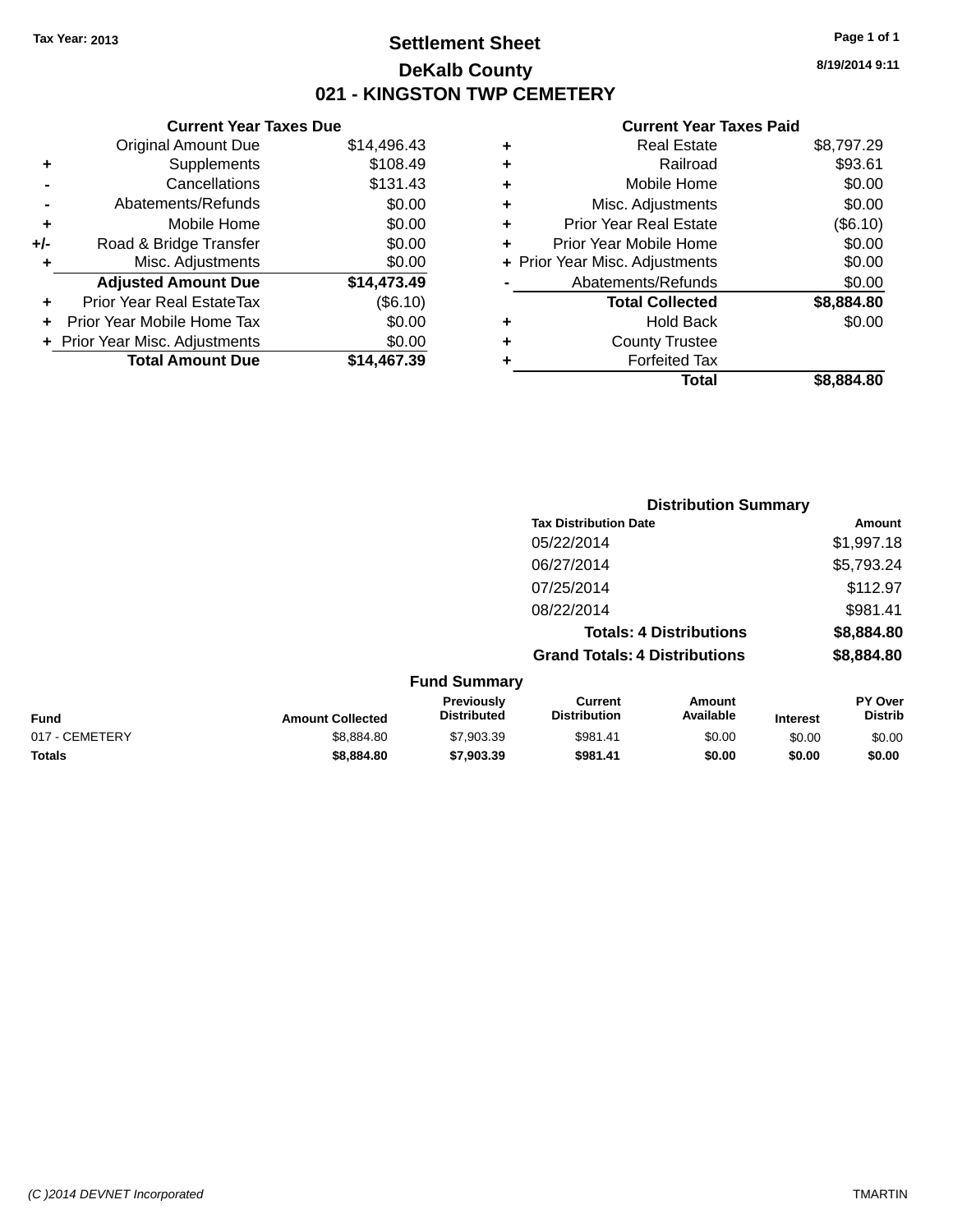# **Settlement Sheet Tax Year: 2013 Page 1 of 1 DeKalb County 022 - MALTA TOWNSHIP**

**8/19/2014 9:11**

|     | <b>Current Year Taxes Due</b>  |             |
|-----|--------------------------------|-------------|
|     | <b>Original Amount Due</b>     | \$63,899.06 |
| ÷   | Supplements                    | \$341.12    |
|     | Cancellations                  | \$406.77    |
|     | Abatements/Refunds             | \$0.20      |
| ٠   | Mobile Home                    | \$0.00      |
| +/- | Road & Bridge Transfer         | \$0.00      |
| ٠   | Misc. Adjustments              | \$0.00      |
|     | <b>Adjusted Amount Due</b>     | \$63,833.21 |
|     | Prior Year Real EstateTax      | (\$12.02)   |
|     | Prior Year Mobile Home Tax     | \$0.00      |
|     | + Prior Year Misc. Adjustments | \$0.00      |
|     | <b>Total Amount Due</b>        | \$63,821.19 |
|     |                                |             |

### **Current Year Taxes Paid +** Real Estate \$36,035.02 **+** Railroad \$1,378.83 **+** Mobile Home \$0.00 **+** Misc. Adjustments \$0.00

|   | <b>Prior Year Real Estate</b>  | (\$12.02)   |
|---|--------------------------------|-------------|
|   |                                |             |
| ÷ | Prior Year Mobile Home         | \$0.00      |
|   | + Prior Year Misc. Adjustments | \$0.00      |
|   | Abatements/Refunds             | \$0.20      |
|   | <b>Total Collected</b>         | \$37,401.63 |
|   |                                |             |
|   | <b>Hold Back</b>               | \$0.00      |
| ٠ | <b>County Trustee</b>          |             |
|   | <b>Forfeited Tax</b>           |             |

#### **Distribution Summary Tax Distribution Date Amount** 05/22/2014 \$7,548.89 06/27/2014 \$27,304.04 07/25/2014 \$261.33 08/22/2014 \$2,287.37 **Totals: 4 Distributions \$37,401.63 Grand Totals: 4 Distributions \$37,401.63 Fund Summary Fund Interest Amount Collected Distributed PY Over Distrib Amount Available Current Distribution Previously** 001 - CORPORATE \$36,964.81 \$34,704.16 \$2,260.65 \$0.00 \$0.00 \$0.00 054 - GENERAL ASSISTANCE \$436.82 \$2410.10 \$26.72 \$0.00 \$0.00 \$0.00 **Totals \$37,401.63 \$35,114.26 \$2,287.37 \$0.00 \$0.00 \$0.00 Miscellaneous Adjustment Detail**

**Year** Source **Account Type Account Type Amount Adjustment Description** 2013 RE - Real Estate Back Tax Collected \$0.00 LAY REDEMPTION 07-23-155-002 by TBA **Totals 1 entries \$0.00** 

**Totals 1 entries \$0.20**

# **Abatement Detail**

**Year** Source **Account Type A**ccount **A**ppe **Amount** Adjustment Description

2013 RE - Real Estate PTAB Decision \$0.20 PTAB INTEREST REFUND 07-23-332-002 by TBA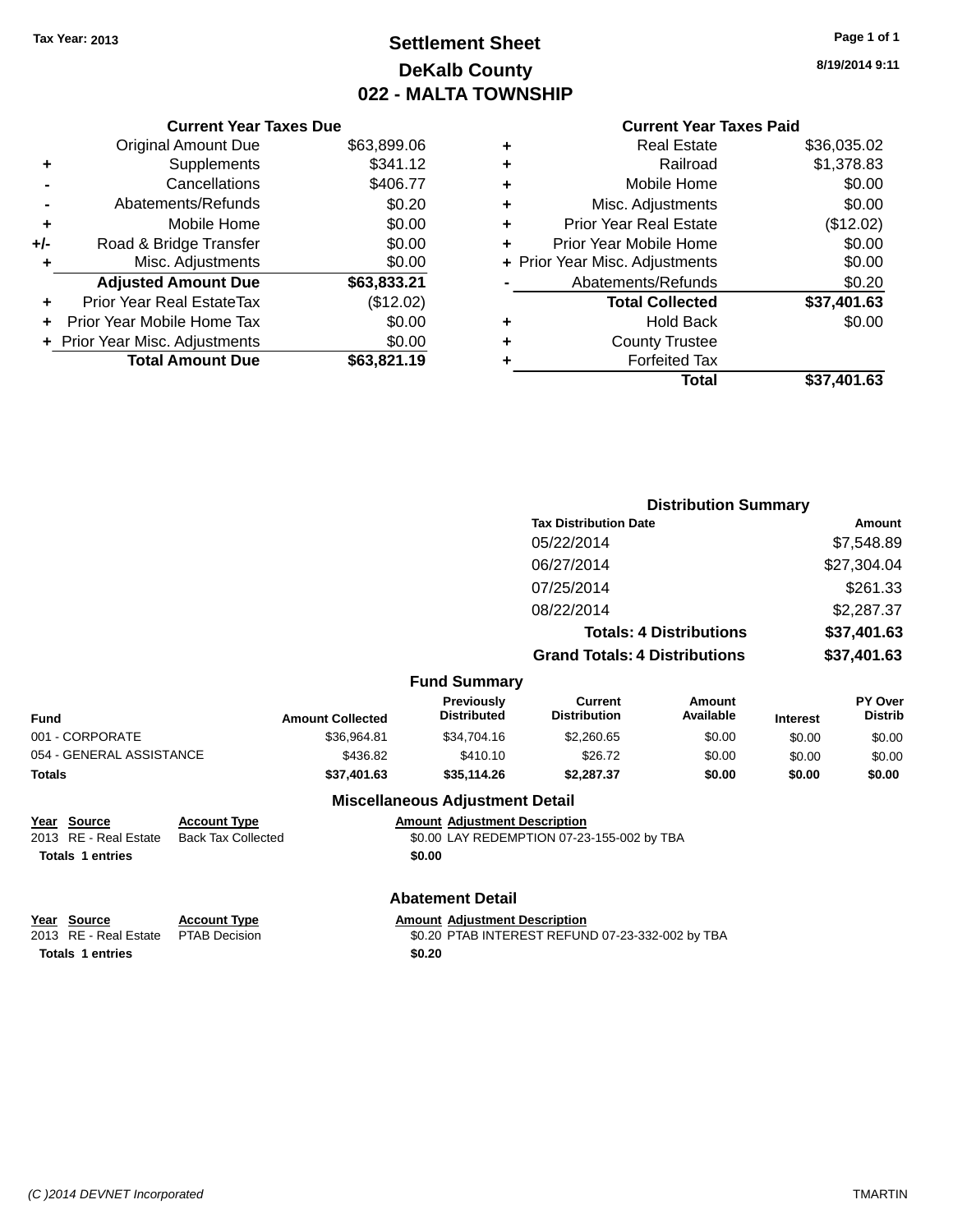# **Settlement Sheet Tax Year: 2013 Page 1 of 1 DeKalb County 023 - MALTA TWP LIBRARY**

**8/19/2014 9:11**

### **Current Year Taxes Paid**

|       | <b>Current Year Taxes Due</b>    |              |
|-------|----------------------------------|--------------|
|       | <b>Original Amount Due</b>       | \$123,149.70 |
| ٠     | Supplements                      | \$657.44     |
|       | Cancellations                    | \$783.96     |
|       | Abatements/Refunds               | \$0.38       |
| ٠     | Mobile Home                      | \$0.00       |
| $+/-$ | Road & Bridge Transfer           | \$0.00       |
| ÷     | Misc. Adjustments                | \$0.00       |
|       | <b>Adjusted Amount Due</b>       | \$123,022.80 |
| ٠     | <b>Prior Year Real EstateTax</b> | (\$23.17)    |
|       | Prior Year Mobile Home Tax       | \$0.00       |
|       | + Prior Year Misc. Adjustments   | \$0.00       |
|       | <b>Total Amount Due</b>          | \$122,999.63 |
|       |                                  |              |

|   | <b>Real Estate</b>             | \$69.449.40 |
|---|--------------------------------|-------------|
| ٠ | Railroad                       | \$2,657.36  |
| ٠ | Mobile Home                    | \$0.00      |
| ٠ | Misc. Adjustments              | \$0.00      |
| ٠ | <b>Prior Year Real Estate</b>  | $(\$23.17)$ |
| ٠ | Prior Year Mobile Home         | \$0.00      |
|   | + Prior Year Misc. Adjustments | \$0.00      |
|   | Abatements/Refunds             | \$0.38      |
|   | <b>Total Collected</b>         | \$72,083.21 |
| ٠ | <b>Hold Back</b>               | \$0.00      |
| ٠ | <b>County Trustee</b>          |             |
| ٠ | <b>Forfeited Tax</b>           |             |
|   | Total                          | \$72,083.21 |
|   |                                |             |

|                                                                 |                                                  |                                                | <b>Distribution Summary</b>                |                                |                 |                           |
|-----------------------------------------------------------------|--------------------------------------------------|------------------------------------------------|--------------------------------------------|--------------------------------|-----------------|---------------------------|
|                                                                 |                                                  |                                                | <b>Tax Distribution Date</b>               |                                | Amount          |                           |
|                                                                 |                                                  |                                                | 05/22/2014                                 |                                | \$14,548.62     |                           |
|                                                                 | 06/27/2014                                       |                                                | \$52,622.55                                |                                |                 |                           |
|                                                                 |                                                  |                                                | 07/25/2014                                 |                                |                 | \$503.65                  |
|                                                                 |                                                  |                                                | 08/22/2014                                 |                                |                 | \$4,408.39                |
|                                                                 |                                                  |                                                |                                            | <b>Totals: 4 Distributions</b> |                 | \$72,083.21               |
|                                                                 |                                                  |                                                | <b>Grand Totals: 4 Distributions</b>       |                                | \$72,083.21     |                           |
|                                                                 |                                                  | <b>Fund Summary</b>                            |                                            |                                |                 |                           |
| <b>Fund</b>                                                     | <b>Amount Collected</b>                          | <b>Previously</b><br><b>Distributed</b>        | <b>Current</b><br><b>Distribution</b>      | Amount<br>Available            | <b>Interest</b> | PY Over<br><b>Distrib</b> |
| 016 - LIBRARY                                                   | \$72,083.21                                      | \$67,674.82                                    | \$4,408.39                                 | \$0.00                         | \$0.00          | \$0.00                    |
| <b>Totals</b>                                                   | \$72,083.21                                      | \$67,674.82                                    | \$4,408.39                                 | \$0.00                         | \$0.00          | \$0.00                    |
|                                                                 |                                                  | <b>Miscellaneous Adjustment Detail</b>         |                                            |                                |                 |                           |
| Year Source<br>2013 RE - Real Estate<br><b>Totals 1 entries</b> | <b>Account Type</b><br><b>Back Tax Collected</b> | <b>Amount Adjustment Description</b><br>\$0.00 | \$0.00 LAY REDEMPTION 07-23-155-002 by TBA |                                |                 |                           |
|                                                                 |                                                  | <b>Abatement Detail</b>                        |                                            |                                |                 |                           |
| Year Source                                                     | <b>Account Type</b>                              | <b>Amount Adjustment Description</b>           |                                            |                                |                 |                           |

**Totals 1 entries \$0.38**

2013 RE - Real Estate PTAB Decision \$0.38 PTAB INTEREST REFUND 07-23-332-002 by TBA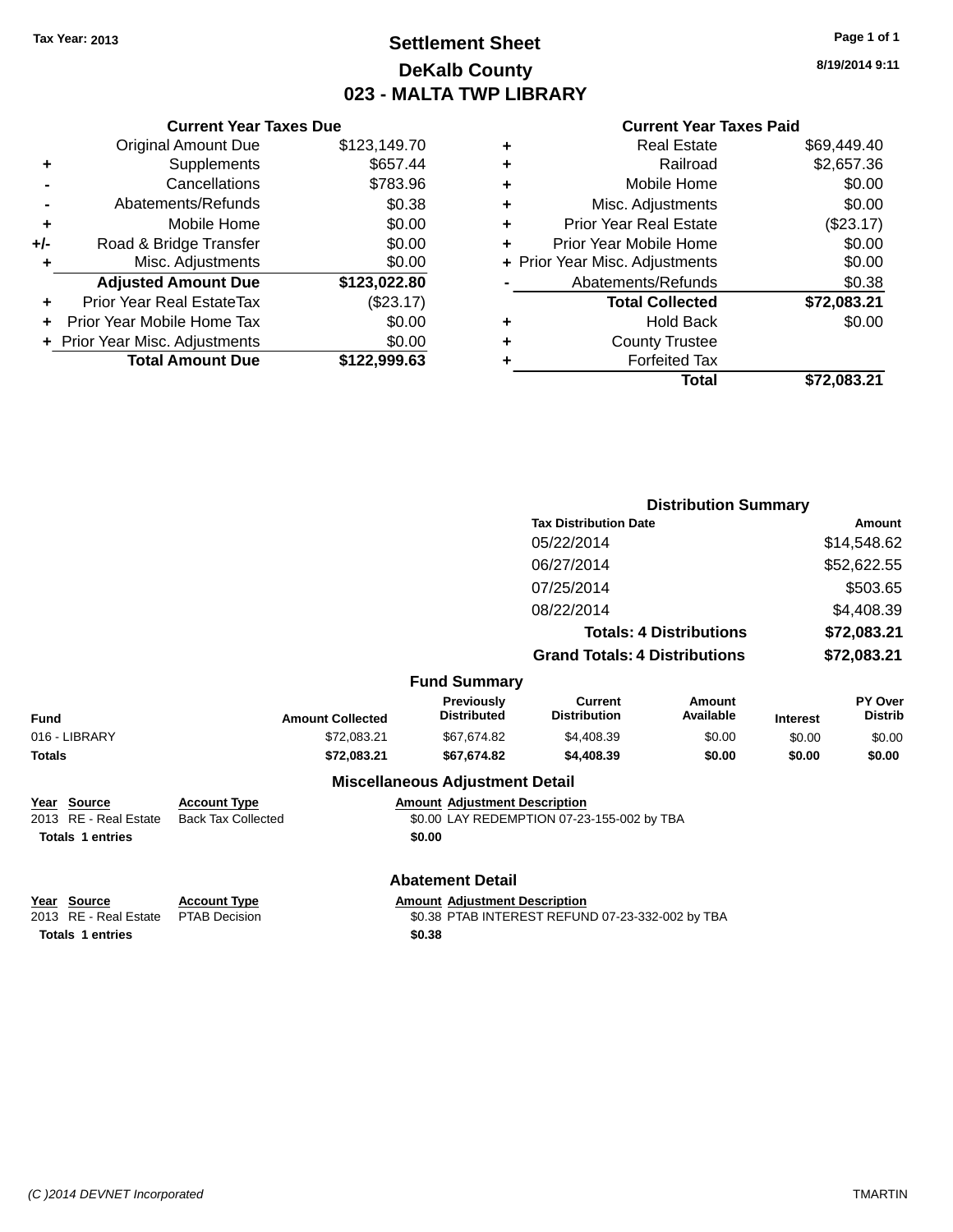# **Settlement Sheet Tax Year: 2013 Page 1 of 1 DeKalb County 024 - MALTA ROAD & BRIDGE**

**8/19/2014 9:11**

### **Current Year Taxes Paid**

|     | <b>Current Year Taxes Due</b>    |              |  |
|-----|----------------------------------|--------------|--|
|     | <b>Original Amount Due</b>       | \$160,749.53 |  |
| ٠   | Supplements                      | \$798.48     |  |
|     | Cancellations                    | \$952.13     |  |
|     | Abatements/Refunds               | \$0.46       |  |
| ٠   | Mobile Home                      |              |  |
| +/- | Road & Bridge Transfer           | (\$6,357.21) |  |
|     | Misc. Adjustments                | \$0.00       |  |
|     | <b>Adjusted Amount Due</b>       | \$154,238.21 |  |
|     | <b>Prior Year Real EstateTax</b> | (\$28.00)    |  |
|     | Prior Year Mobile Home Tax       | \$0.00       |  |
|     | + Prior Year Misc. Adjustments   | \$0.00       |  |
|     | <b>Total Amount Due</b>          | \$154,210.21 |  |
|     |                                  |              |  |

|   | <b>Real Estate</b>             | \$84,347.52 |
|---|--------------------------------|-------------|
| ٠ | Railroad                       | \$3,415.65  |
| ٠ | Mobile Home                    | \$0.00      |
| ٠ | Misc. Adjustments              | \$0.00      |
| ٠ | <b>Prior Year Real Estate</b>  | (\$28.00)   |
| ÷ | Prior Year Mobile Home         | \$0.00      |
|   | + Prior Year Misc. Adjustments | \$0.00      |
|   | Abatements/Refunds             | \$0.46      |
|   | <b>Total Collected</b>         | \$87,734.71 |
| ٠ | <b>Hold Back</b>               | \$0.00      |
| ٠ | <b>County Trustee</b>          |             |
|   | <b>Forfeited Tax</b>           |             |
|   | Total                          | \$87,734.71 |
|   |                                |             |

| <b>Road and Bridge Summary</b> |             |               | <b>Distribution Summary</b>          |             |  |
|--------------------------------|-------------|---------------|--------------------------------------|-------------|--|
| <b>Municipality</b>            | Amt. Due    | Amt. Distrib. | <b>Tax Distribution Date</b>         | Amount      |  |
| <b>VILLAGE OF MALTA</b>        | \$10,792.47 | \$6.357.21    | 05/22/2014                           | \$17,669.75 |  |
| <b>Totals</b>                  | \$10,792.47 | \$6,357.21    | 06/27/2014                           | \$64,099.29 |  |
|                                |             |               | 07/25/2014                           | \$611.73    |  |
|                                |             |               | 08/22/2014                           | \$5,353.94  |  |
|                                |             |               | <b>Totals: 4 Distributions</b>       | \$87,734.71 |  |
|                                |             |               | <b>Grand Totals: 4 Distributions</b> | \$87,734.71 |  |

|  | <b>Fund Summary</b> |
|--|---------------------|
|--|---------------------|

| <b>Fund</b>                  | <b>Amount Collected</b> | <b>Previously</b><br><b>Distributed</b> | Current<br><b>Distribution</b> | Amount<br>Available | <b>Interest</b> | <b>PY Over</b><br><b>Distrib</b> |
|------------------------------|-------------------------|-----------------------------------------|--------------------------------|---------------------|-----------------|----------------------------------|
| 007 - ROAD AND BRIDGE        | \$27.044.10             | \$25,401.72                             | \$1.642.38                     | \$0.00              | \$0.00          | \$0.00                           |
| 008 - BRIDGE CONST W/COUNTY  | \$11.042.15             | \$10.366.87                             | \$675.28                       | \$0.00              | \$0.00          | \$0.00                           |
| 009 - PERMANENT ROAD         | \$39,680,65             | \$37,253.95                             | \$2,426.70                     | \$0.00              | \$0.00          | \$0.00                           |
| 010 - EQUIPMENT AND BUILDING | \$9.967.81              | \$9.358.23                              | \$609.58                       | \$0.00              | \$0.00          | \$0.00                           |
| Totals                       | \$87.734.71             | \$82,380,77                             | \$5,353,94                     | \$0.00              | \$0.00          | \$0.00                           |

### **Miscellaneous Adjustment Detail**

|                         | Year Source           | <b>Account Type</b>       | <b>Amount Adiustment Description</b>       |
|-------------------------|-----------------------|---------------------------|--------------------------------------------|
|                         | 2013 RE - Real Estate | <b>Back Tax Collected</b> | \$0.00 LAY REDEMPTION 07-23-155-002 by TBA |
| <b>Totals 1 entries</b> |                       |                           | \$0.00                                     |

### **Abatement Detail**

|                         | Year Source           | <b>Account Type</b> |        | <b>Amount Adiustment Description</b>             |
|-------------------------|-----------------------|---------------------|--------|--------------------------------------------------|
|                         | 2013 RE - Real Estate | PTAB Decision       |        | \$0.50 PTAB INTEREST REFUND 07-23-332-002 by TBA |
| <b>Totals 1 entries</b> |                       |                     | \$0.50 |                                                  |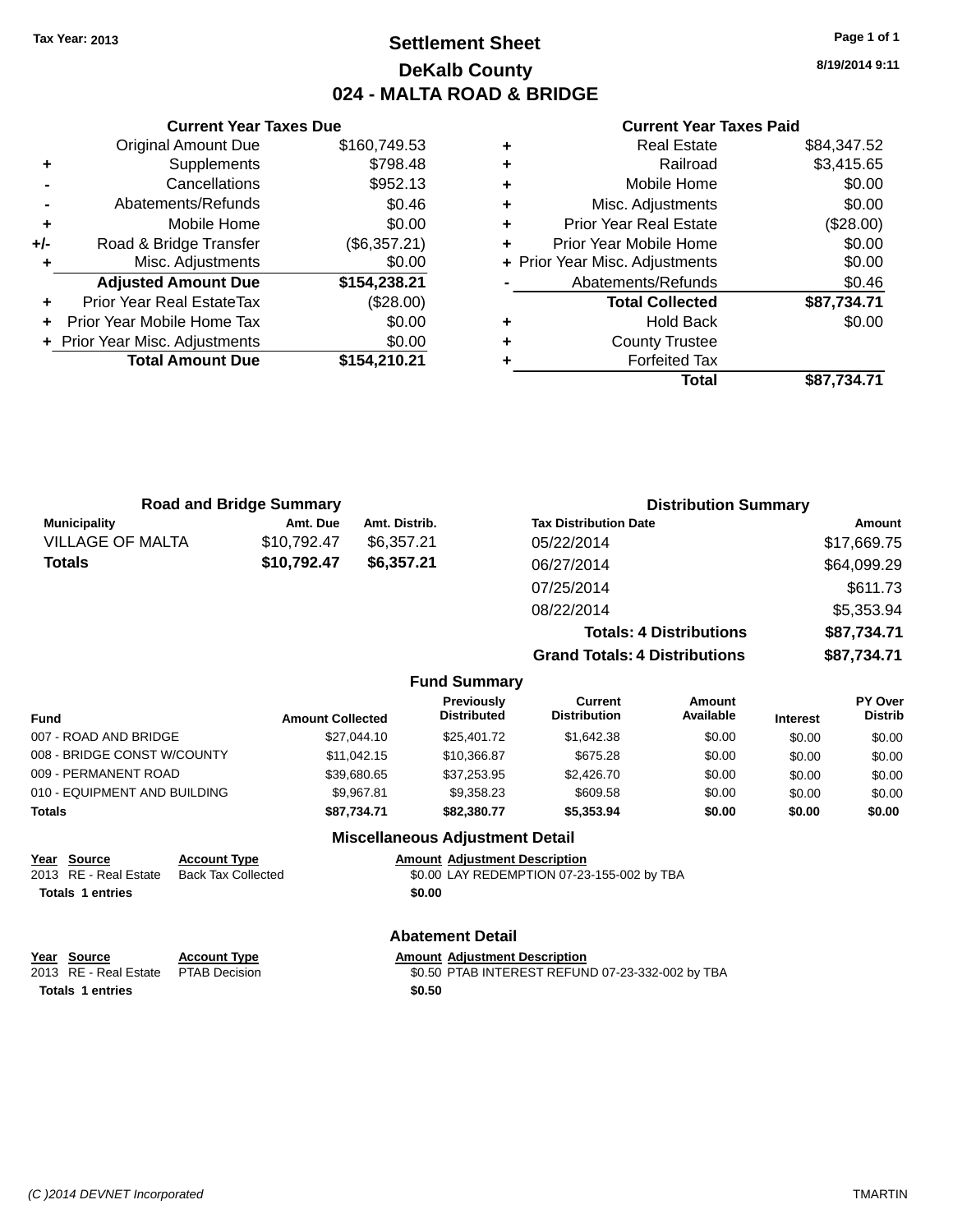# **Settlement Sheet Tax Year: 2013 Page 1 of 1 DeKalb County 025 - MAYFIELD TOWNSHIP**

**8/19/2014 9:11**

|     | <b>Current Year Taxes Due</b> |             |  |  |  |
|-----|-------------------------------|-------------|--|--|--|
|     | <b>Original Amount Due</b>    | \$98,003.50 |  |  |  |
| ٠   | Supplements                   | \$231.96    |  |  |  |
|     | Cancellations                 | \$248.56    |  |  |  |
|     | Abatements/Refunds            | \$0.00      |  |  |  |
| ٠   | Mobile Home                   | \$0.00      |  |  |  |
| +/- | Road & Bridge Transfer        | \$0.00      |  |  |  |
| ٠   | Misc. Adjustments             | \$0.00      |  |  |  |
|     | <b>Adjusted Amount Due</b>    | \$97,986.90 |  |  |  |
| ٠   | Prior Year Real EstateTax     | \$0.00      |  |  |  |
| ÷   | Prior Year Mobile Home Tax    | \$0.00      |  |  |  |
|     | Prior Year Misc. Adjustments  | \$0.00      |  |  |  |
|     | <b>Total Amount Due</b>       | \$97.986.90 |  |  |  |
|     |                               |             |  |  |  |

|   | <b>Real Estate</b>             | \$57,480.11 |
|---|--------------------------------|-------------|
| ٠ | Railroad                       | \$0.00      |
| ٠ | Mobile Home                    | \$0.00      |
| ٠ | Misc. Adjustments              | \$0.00      |
| ٠ | <b>Prior Year Real Estate</b>  | \$0.00      |
| ÷ | Prior Year Mobile Home         | \$0.00      |
|   | + Prior Year Misc. Adjustments | \$0.00      |
|   | Abatements/Refunds             | \$0.00      |
|   | <b>Total Collected</b>         | \$57,480.11 |
| ٠ | <b>Hold Back</b>               | \$0.00      |
| ٠ | <b>County Trustee</b>          |             |
| ٠ | <b>Forfeited Tax</b>           |             |
|   | Total                          | \$57,480.11 |
|   |                                |             |

|                     |                                      | <b>Distribution Summary</b>    |                |
|---------------------|--------------------------------------|--------------------------------|----------------|
|                     | <b>Tax Distribution Date</b>         |                                | Amount         |
|                     | 05/22/2014                           |                                | \$12,459.00    |
|                     | 06/27/2014                           |                                | \$41,084.69    |
|                     | 07/25/2014                           |                                | \$1,120.36     |
|                     | 08/22/2014                           |                                | \$2,816.06     |
|                     |                                      | <b>Totals: 4 Distributions</b> | \$57,480.11    |
|                     | <b>Grand Totals: 4 Distributions</b> |                                | \$57,480.11    |
| <b>Fund Summary</b> |                                      |                                |                |
| <b>Previously</b>   | Current                              | Amount                         | <b>PY Over</b> |

| <b>Fund</b>              | <b>Amount Collected</b> | <b>Previously</b><br><b>Distributed</b> | Current<br><b>Distribution</b> | Amount<br>Available | <b>Interest</b> | <b>PY Over</b><br><b>Distrib</b> |
|--------------------------|-------------------------|-----------------------------------------|--------------------------------|---------------------|-----------------|----------------------------------|
| 001 - CORPORATE          | \$53.667.39             | \$51,038.13                             | \$2,629.26                     | \$0.00              | \$0.00          | \$0.00                           |
| 054 - GENERAL ASSISTANCE | \$3,812.72              | \$3.625.92                              | \$186.80                       | \$0.00              | \$0.00          | \$0.00                           |
| <b>Totals</b>            | \$57.480.11             | \$54,664.05                             | \$2,816,06                     | \$0.00              | \$0.00          | \$0.00                           |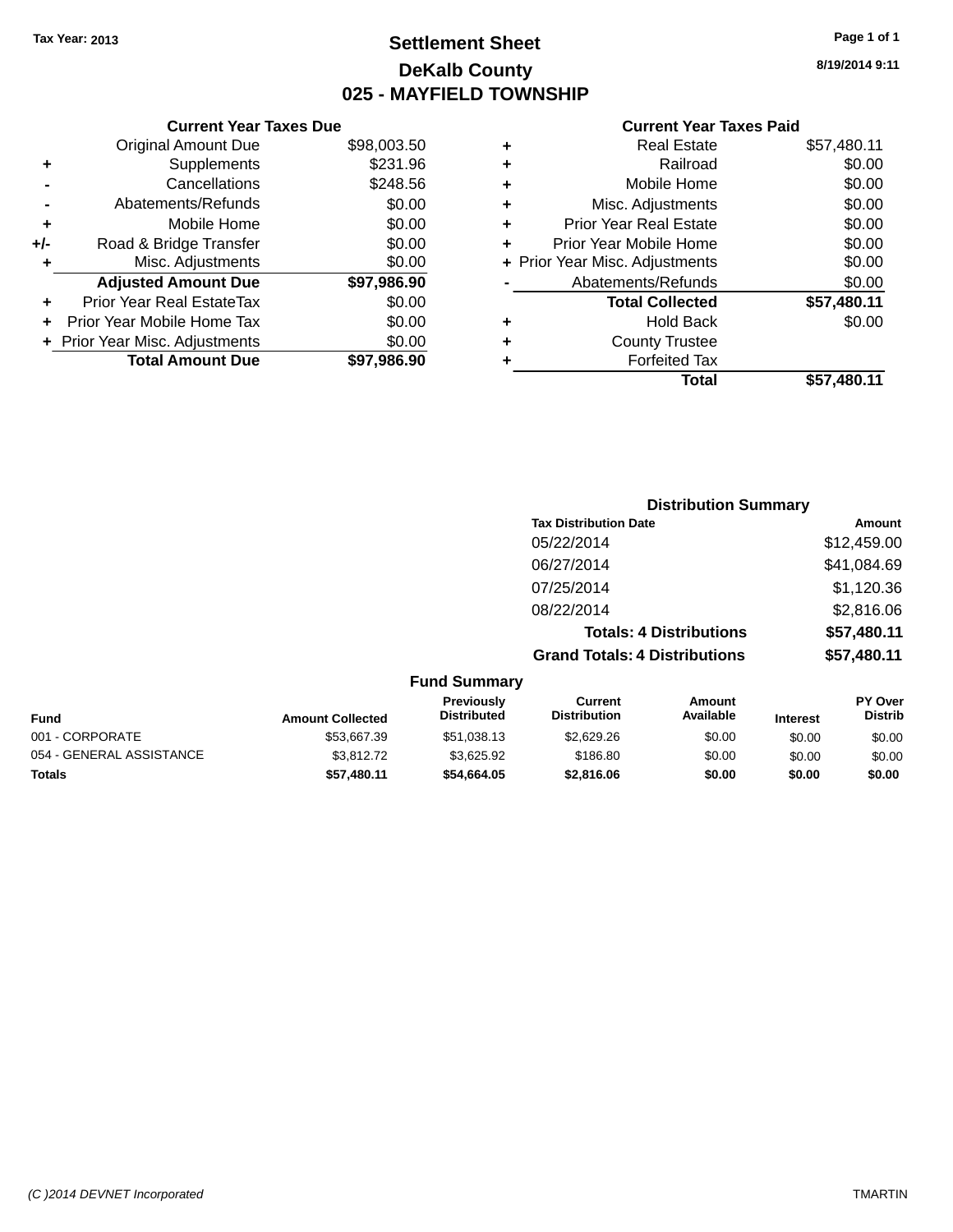# **Settlement Sheet Tax Year: 2013 Page 1 of 1 DeKalb County 026 - MAYFIELD ROAD & BRIDGE**

**Current Year Taxes Due**

|       | <b>Original Amount Due</b>       | \$242,509.31 |
|-------|----------------------------------|--------------|
| ٠     | Supplements                      | \$573.97     |
|       | Cancellations                    | \$615.07     |
|       | Abatements/Refunds               | \$0.00       |
| ٠     | Mobile Home                      | \$0.00       |
| $+/-$ | Road & Bridge Transfer           | \$0.00       |
| ٠     | Misc. Adjustments                | \$0.00       |
|       | <b>Adjusted Amount Due</b>       | \$242,468.21 |
| ÷     | <b>Prior Year Real EstateTax</b> | \$0.00       |
|       | Prior Year Mobile Home Tax       | \$0.00       |
|       | + Prior Year Misc. Adjustments   | \$0.00       |
|       | <b>Total Amount Due</b>          | \$242,468.21 |
|       |                                  |              |

#### **Current Year Taxes Paid**

|   | <b>Real Estate</b>             | \$142,234.51 |
|---|--------------------------------|--------------|
| ٠ | Railroad                       | \$0.00       |
| ٠ | Mobile Home                    | \$0.00       |
| ٠ | Misc. Adjustments              | \$0.00       |
| ٠ | <b>Prior Year Real Estate</b>  | \$0.00       |
| ٠ | Prior Year Mobile Home         | \$0.00       |
|   | + Prior Year Misc. Adjustments | \$0.00       |
|   | Abatements/Refunds             | \$0.00       |
|   | <b>Total Collected</b>         | \$142.234.51 |
| ٠ | <b>Hold Back</b>               | \$0.00       |
| ٠ | <b>County Trustee</b>          |              |
| ٠ | <b>Forfeited Tax</b>           |              |
|   | Total                          | \$142,234.51 |
|   |                                |              |

# **Distribution Summary Tax Distribution Date Amount** 05/22/2014 \$30,829.85 06/27/2014 \$101,663.99 07/25/2014 \$2,772.35 08/22/2014 \$6,968.32 **Totals: 4 Distributions \$142,234.51 Grand Totals: 4 Distributions \$142,234.51**

|                                                     |                         | Previously         | Current             | Amount    |                 | <b>PY Over</b> |
|-----------------------------------------------------|-------------------------|--------------------|---------------------|-----------|-----------------|----------------|
| Fund                                                | <b>Amount Collected</b> | <b>Distributed</b> | <b>Distribution</b> | Available | <b>Interest</b> | <b>Distrib</b> |
| 007 - ROAD AND BRIDGE                               | \$90,616.18             | \$86,176,73        | \$4,439.45          | \$0.00    | \$0.00          | \$0.00         |
| 008 - BRIDGE CONST W/COUNTY                         | \$4,693.74              | \$4,463.79         | \$229.95            | \$0.00    | \$0.00          | \$0.00         |
| 009 - PERMANENT ROAD                                | \$34,605.38             | \$32,910.00        | \$1,695.38          | \$0.00    | \$0.00          | \$0.00         |
| 010 - EQUIPMENT AND BUILDING                        | \$5,865.32              | \$5,577.97         | \$287.35            | \$0.00    | \$0.00          | \$0.00         |
| 035 - TORT JUDGMENTS, LIABILITY<br><b>INSURANCE</b> | \$4,107.02              | \$3.905.81         | \$201.21            | \$0.00    | \$0.00          | \$0.00         |
| 047 - SOCIAL SECURITY                               | \$2.346.87              | \$2,231.89         | \$114.98            | \$0.00    | \$0.00          | \$0.00         |
| <b>Totals</b>                                       | \$142,234.51            | \$135,266.19       | \$6,968.32          | \$0.00    | \$0.00          | \$0.00         |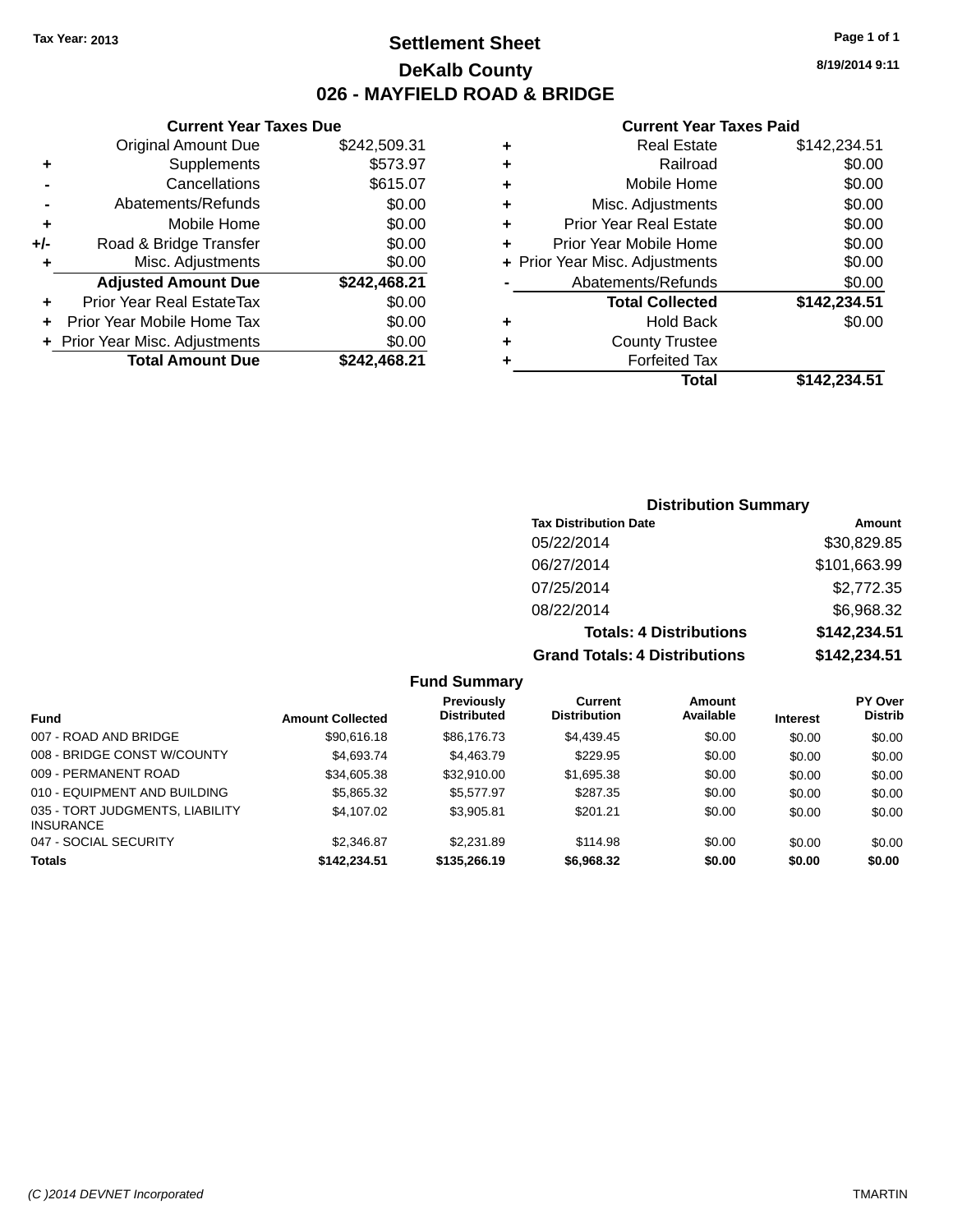# **Settlement Sheet Tax Year: 2013 Page 1 of 1 DeKalb County 027 - MILAN TOWNSHIP**

**8/19/2014 9:11**

|       | <b>Current Year Taxes Due</b>  |             |
|-------|--------------------------------|-------------|
|       | <b>Original Amount Due</b>     | \$40,001.74 |
| ٠     | Supplements                    | \$77.23     |
|       | Cancellations                  | \$84.62     |
|       | Abatements/Refunds             | \$0.00      |
| ٠     | Mobile Home                    | \$0.00      |
| $+/-$ | Road & Bridge Transfer         | \$0.00      |
|       | Misc. Adjustments              | \$0.00      |
|       | <b>Adjusted Amount Due</b>     | \$39,994.35 |
| ٠     | Prior Year Real EstateTax      | \$0.00      |
|       | Prior Year Mobile Home Tax     | \$0.00      |
|       | + Prior Year Misc. Adjustments | \$0.00      |
|       | <b>Total Amount Due</b>        | \$39,994.35 |
|       |                                |             |

|   | Total                          | \$32,338,24 |
|---|--------------------------------|-------------|
| ٠ | <b>Forfeited Tax</b>           |             |
| ٠ | <b>County Trustee</b>          |             |
| ٠ | <b>Hold Back</b>               | \$0.00      |
|   | <b>Total Collected</b>         | \$32,338.24 |
|   | Abatements/Refunds             | \$0.00      |
|   | + Prior Year Misc. Adjustments | \$0.00      |
| ٠ | Prior Year Mobile Home         | \$0.00      |
| ÷ | <b>Prior Year Real Estate</b>  | \$0.00      |
| ٠ | Misc. Adjustments              | \$0.00      |
| ÷ | Mobile Home                    | \$0.00      |
| ٠ | Railroad                       | \$0.00      |
| ٠ | <b>Real Estate</b>             | \$32,338.24 |
|   |                                |             |

|                 |                         |                                  | <b>Distribution Summary</b>           |                                |                 |                           |
|-----------------|-------------------------|----------------------------------|---------------------------------------|--------------------------------|-----------------|---------------------------|
|                 |                         |                                  | <b>Tax Distribution Date</b>          |                                |                 | Amount                    |
|                 |                         |                                  | 05/22/2014                            |                                |                 | \$1,924.71                |
|                 |                         |                                  | 06/27/2014                            |                                |                 | \$20,707.52               |
|                 |                         |                                  | 07/25/2014                            |                                |                 | \$43.66                   |
|                 |                         |                                  | 08/22/2014                            |                                |                 | \$9,662.35                |
|                 |                         |                                  |                                       | <b>Totals: 4 Distributions</b> |                 | \$32,338.24               |
|                 |                         |                                  | <b>Grand Totals: 4 Distributions</b>  |                                |                 | \$32,338.24               |
|                 |                         | <b>Fund Summary</b>              |                                       |                                |                 |                           |
| <b>Fund</b>     | <b>Amount Collected</b> | Previously<br><b>Distributed</b> | <b>Current</b><br><b>Distribution</b> | Amount<br>Available            | <b>Interest</b> | PY Over<br><b>Distrib</b> |
| 001 - CORPORATE | \$32,338.24             | \$22,675.89                      | \$9,662.35                            | \$0.00                         | \$0.00          | \$0.00                    |
| <b>Totals</b>   | \$32,338,24             | \$22,675.89                      | \$9,662.35                            | \$0.00                         | \$0.00          | \$0.00                    |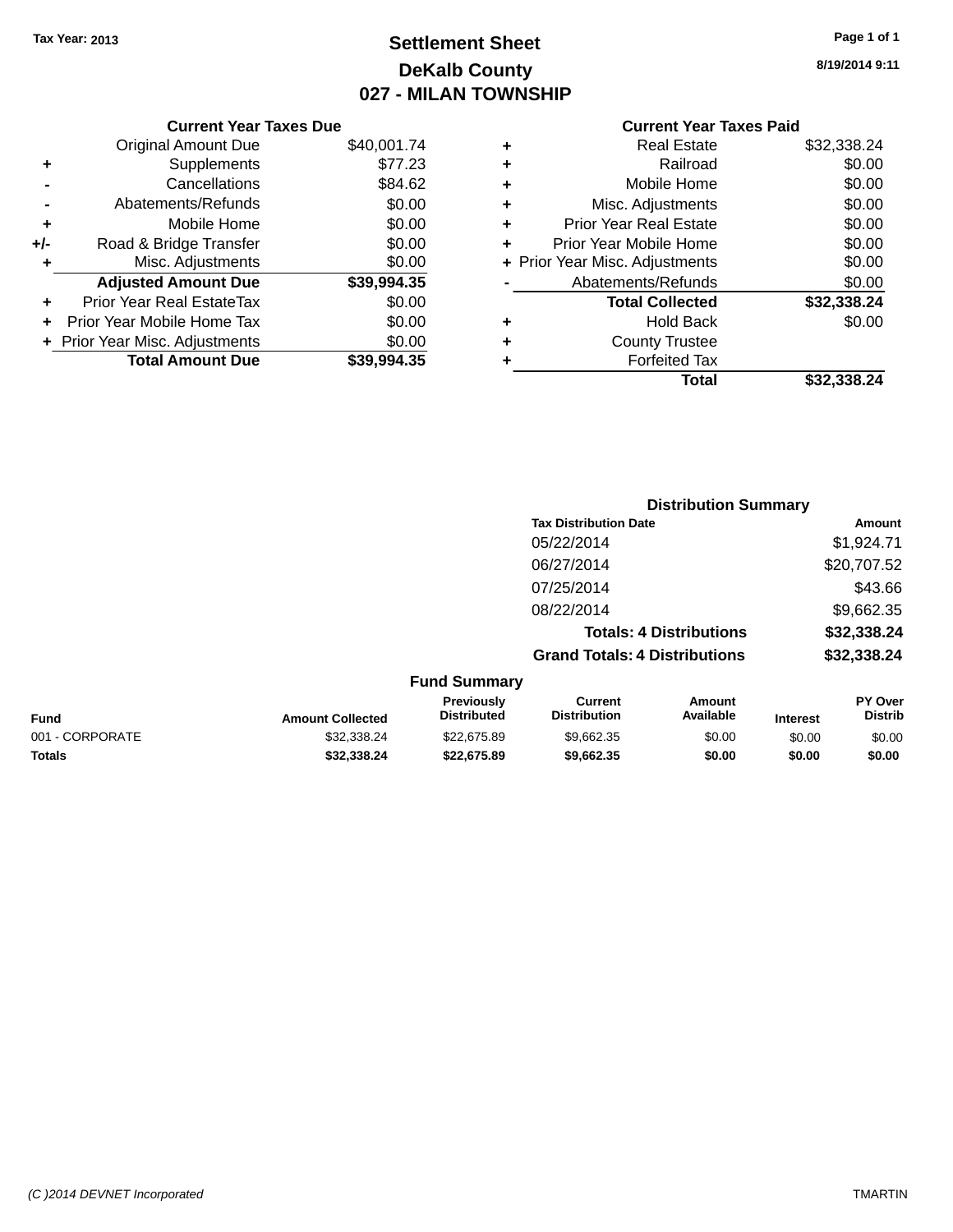# **Settlement Sheet Tax Year: 2013 Page 1 of 1 DeKalb County 028 - MILAN ROAD & BRIDGE**

**8/19/2014 9:11**

|     | <b>Current Year Taxes Due</b>  |             |
|-----|--------------------------------|-------------|
|     | <b>Original Amount Due</b>     | \$62,806.62 |
| ٠   | Supplements                    | \$121.24    |
|     | Cancellations                  | \$132.87    |
|     | Abatements/Refunds             | \$0.00      |
| ٠   | Mobile Home                    | \$0.00      |
| +/- | Road & Bridge Transfer         | \$0.00      |
|     | Misc. Adjustments              | \$0.00      |
|     | <b>Adjusted Amount Due</b>     | \$62,794.99 |
| ٠   | Prior Year Real EstateTax      | \$0.00      |
|     | Prior Year Mobile Home Tax     | \$0.00      |
|     | + Prior Year Misc. Adjustments | \$0.00      |
|     | <b>Total Amount Due</b>        | \$62.794.99 |
|     |                                |             |

|   | <b>Real Estate</b>             | \$50,773.73 |
|---|--------------------------------|-------------|
| ٠ | Railroad                       | \$0.00      |
| ٠ | Mobile Home                    | \$0.00      |
| ٠ | Misc. Adjustments              | \$0.00      |
| ٠ | <b>Prior Year Real Estate</b>  | \$0.00      |
| ÷ | Prior Year Mobile Home         | \$0.00      |
|   | + Prior Year Misc. Adjustments | \$0.00      |
|   | Abatements/Refunds             | \$0.00      |
|   | <b>Total Collected</b>         | \$50,773.73 |
| ٠ | <b>Hold Back</b>               | \$0.00      |
| ٠ | <b>County Trustee</b>          |             |
|   | <b>Forfeited Tax</b>           |             |
|   | Total                          | \$50,773,73 |
|   |                                |             |

| <b>Distribution Summary</b>          |             |
|--------------------------------------|-------------|
| <b>Tax Distribution Date</b>         | Amount      |
| 05/22/2014                           | \$3,021.92  |
| 06/27/2014                           | \$32,512.46 |
| 07/25/2014                           | \$68.55     |
| 08/22/2014                           | \$15,170.80 |
| <b>Totals: 4 Distributions</b>       | \$50,773.73 |
| <b>Grand Totals: 4 Distributions</b> | \$50,773.73 |

|  | <b>Fund Summary</b> |
|--|---------------------|
|--|---------------------|

| <b>Fund</b>                 | <b>Amount Collected</b> | <b>Previously</b><br><b>Distributed</b> | Current<br><b>Distribution</b> | Amount<br>Available | <b>Interest</b> | <b>PY Over</b><br><b>Distrib</b> |
|-----------------------------|-------------------------|-----------------------------------------|--------------------------------|---------------------|-----------------|----------------------------------|
| 007 - ROAD AND BRIDGE       | \$35,126,48             | \$24,630.96                             | \$10,495.52                    | \$0.00              | \$0.00          | \$0.00                           |
| 008 - BRIDGE CONST W/COUNTY | \$3.519.23              | \$2.467.71                              | \$1.051.52                     | \$0.00              | \$0.00          | \$0.00                           |
| 009 - PERMANENT ROAD        | \$12,128,02             | \$8,504.26                              | \$3.623.76                     | \$0.00              | \$0.00          | \$0.00                           |
| Totals                      | \$50,773.73             | \$35,602.93                             | \$15,170.80                    | \$0.00              | \$0.00          | \$0.00                           |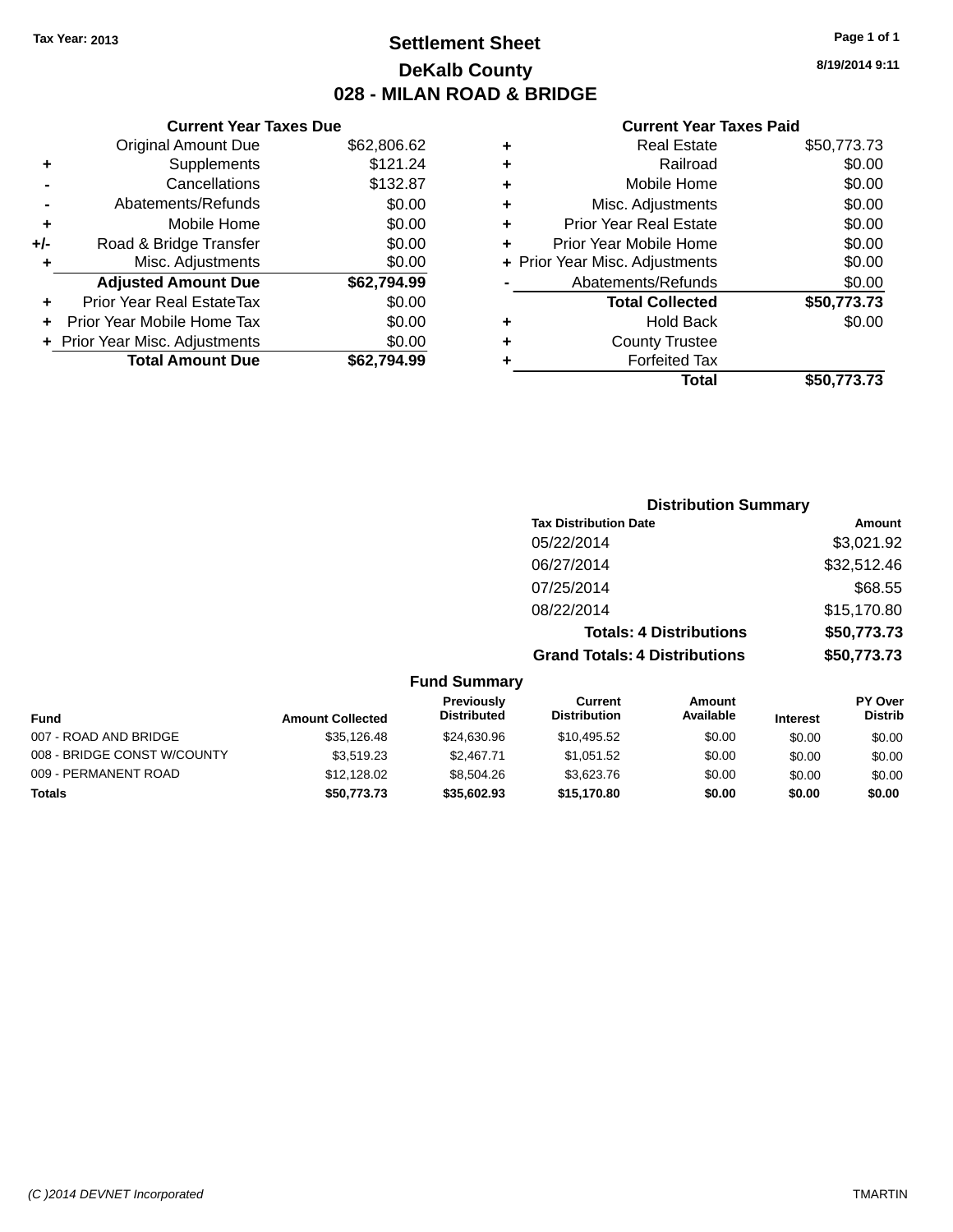# **Settlement Sheet Tax Year: 2013 Page 1 of 1 DeKalb County 029 - PAW PAW TOWNSHIP**

# **Current Year Taxes Due**

|     | <b>Original Amount Due</b>     | \$66,323.14 |
|-----|--------------------------------|-------------|
| ٠   | Supplements                    | \$0.00      |
|     | Cancellations                  | \$0.00      |
|     | Abatements/Refunds             | \$0.00      |
| ÷   | Mobile Home                    | \$0.00      |
| +/- | Road & Bridge Transfer         | \$0.00      |
| ٠   | Misc. Adjustments              | \$0.00      |
|     | <b>Adjusted Amount Due</b>     | \$66,323.14 |
| ٠   | Prior Year Real EstateTax      | \$0.00      |
|     | Prior Year Mobile Home Tax     | \$0.00      |
|     | + Prior Year Misc. Adjustments | \$0.00      |
|     | <b>Total Amount Due</b>        | \$66,323.14 |

### **Current Year Taxes Paid**

| ٠ | <b>Real Estate</b>             | \$38,677.32 |
|---|--------------------------------|-------------|
| ٠ | Railroad                       | \$1,530.06  |
| ٠ | Mobile Home                    | \$0.00      |
| ٠ | Misc. Adjustments              | \$0.00      |
| ٠ | <b>Prior Year Real Estate</b>  | \$0.00      |
| ٠ | Prior Year Mobile Home         | \$0.00      |
|   | + Prior Year Misc. Adjustments | \$0.00      |
|   | Abatements/Refunds             | \$0.00      |
|   | <b>Total Collected</b>         | \$40,207.38 |
| ٠ | <b>Hold Back</b>               | \$0.00      |
| ٠ | <b>County Trustee</b>          |             |
| ٠ | <b>Forfeited Tax</b>           |             |
|   | Total                          | \$40.207.38 |
|   |                                |             |

# **Distribution Summary Tax Distribution Date Amount** 05/22/2014 \$8,525.01 06/27/2014 \$28,906.71 07/25/2014 \$1,429.28 08/22/2014 \$1,346.38 **Totals: 4 Distributions \$40,207.38 Grand Totals: 4 Distributions \$40,207.38**

| <b>Fund</b>              | <b>Amount Collected</b> | <b>Previously</b><br><b>Distributed</b> | Current<br><b>Distribution</b> | Amount<br>Available | <b>Interest</b> | <b>PY Over</b><br><b>Distrib</b> |
|--------------------------|-------------------------|-----------------------------------------|--------------------------------|---------------------|-----------------|----------------------------------|
| 001 - CORPORATE          | \$37,766.43             | \$36,501.79                             | \$1.264.64                     | \$0.00              | \$0.00          | \$0.00                           |
| 017 - CEMETERY           | \$1,526,63              | \$1.475.51                              | \$51.12                        | \$0.00              | \$0.00          | \$0.00                           |
| 034 - GENERAL ASSISTANCE | \$914.32                | \$883.70                                | \$30.62                        | \$0.00              | \$0.00          | \$0.00                           |
| <b>Totals</b>            | \$40,207.38             | \$38,861.00                             | \$1,346,38                     | \$0.00              | \$0.00          | \$0.00                           |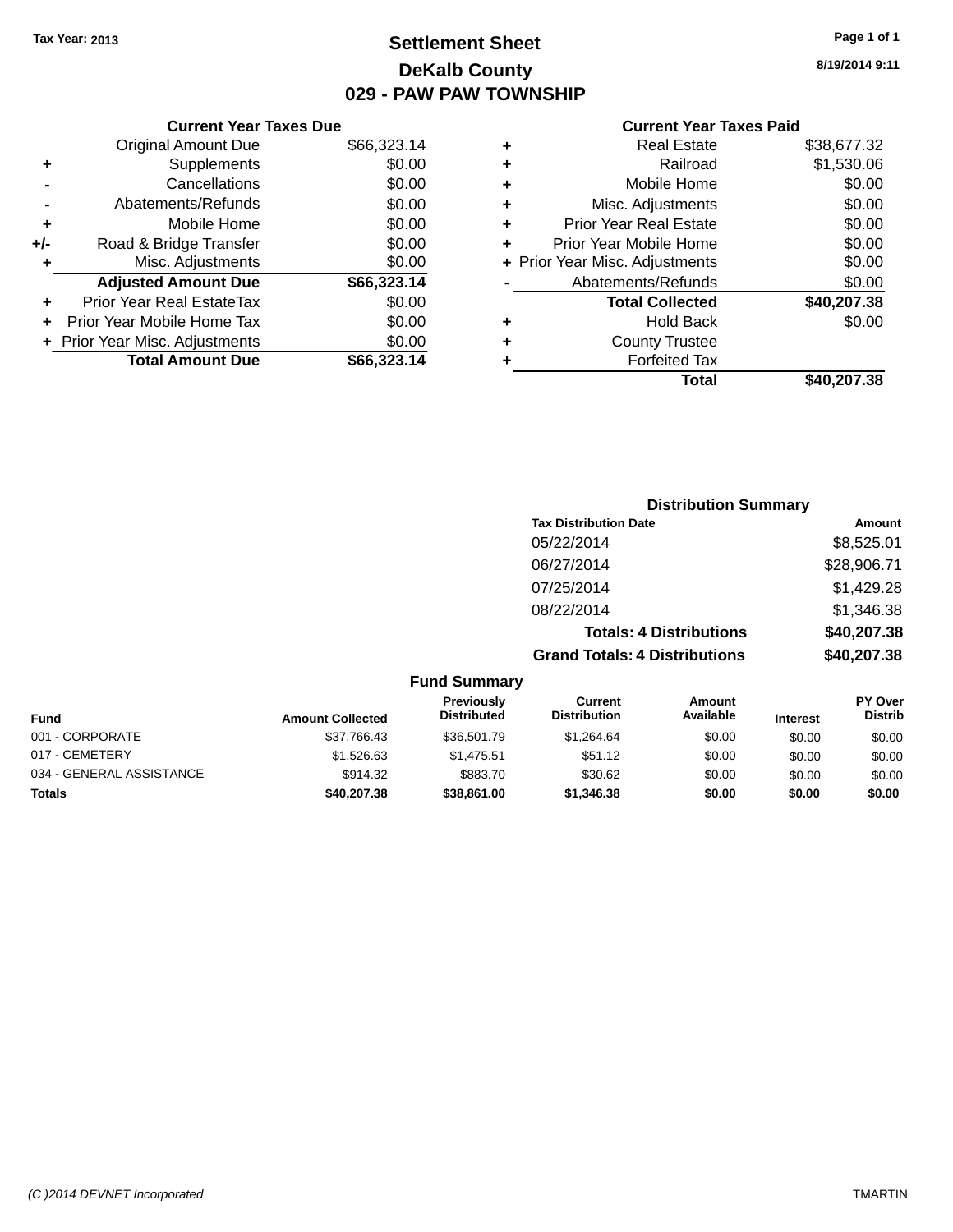# **Settlement Sheet Tax Year: 2013 Page 1 of 1 DeKalb County 030 - PAW PAW ROAD & BRIDGE**

**8/19/2014 9:11**

### **Current Year Taxes Paid**

|       | <b>Original Amount Due</b>     | \$91,476.59 |
|-------|--------------------------------|-------------|
|       | Supplements                    | \$0.00      |
|       | Cancellations                  | \$0.00      |
|       | Abatements/Refunds             | \$0.00      |
| ٠     | Mobile Home                    | \$0.00      |
| $+/-$ | Road & Bridge Transfer         | \$0.00      |
| ٠     | Misc. Adjustments              | \$0.00      |
|       | <b>Adjusted Amount Due</b>     | \$91,476.59 |
|       | Prior Year Real EstateTax      | \$0.00      |
|       | Prior Year Mobile Home Tax     | \$0.00      |
|       | + Prior Year Misc. Adjustments | \$0.00      |
|       | <b>Total Amount Due</b>        | \$91,476.59 |
|       |                                |             |

**Current Year Taxes Due**

| ٠ | <b>Real Estate</b>             | \$53,345.87 |
|---|--------------------------------|-------------|
| ٠ | Railroad                       | \$2,110.34  |
| ٠ | Mobile Home                    | \$0.00      |
| ٠ | Misc. Adjustments              | \$0.00      |
| ٠ | <b>Prior Year Real Estate</b>  | \$0.00      |
| ÷ | Prior Year Mobile Home         | \$0.00      |
|   | + Prior Year Misc. Adjustments | \$0.00      |
|   | Abatements/Refunds             | \$0.00      |
|   | <b>Total Collected</b>         | \$55,456.21 |
| ٠ | <b>Hold Back</b>               | \$0.00      |
| ٠ | <b>County Trustee</b>          |             |
| ٠ | <b>Forfeited Tax</b>           |             |
|   | Total                          | \$55,456.21 |
|   |                                |             |

# **Distribution Summary Tax Distribution Date Amount** 05/22/2014 \$11,758.15 06/27/2014 \$39,869.70 07/25/2014 \$1,971.34 08/22/2014 \$1,857.02 **Totals: 4 Distributions \$55,456.21 Grand Totals: 4 Distributions \$55,456.21**

| <b>Fund</b>                                   | <b>Amount Collected</b> | Previously<br><b>Distributed</b> | Current<br><b>Distribution</b> | Amount<br>Available | <b>Interest</b> | <b>PY Over</b><br><b>Distrib</b> |
|-----------------------------------------------|-------------------------|----------------------------------|--------------------------------|---------------------|-----------------|----------------------------------|
| 007 - ROAD AND BRIDGE                         | \$26,892.31             | \$25.991.79                      | \$900.52                       | \$0.00              | \$0.00          | \$0.00                           |
| 009 - PERMANENT ROAD                          | \$21,533.76             | \$20,812.68                      | \$721.08                       | \$0.00              | \$0.00          | \$0.00                           |
| 010 - EQUIPMENT AND BUILDING                  | \$2,959.09              | \$2,860.00                       | \$99.09                        | \$0.00              | \$0.00          | \$0.00                           |
| 027 - AUDIT                                   | \$449.75                | \$434.69                         | \$15.06                        | \$0.00              | \$0.00          | \$0.00                           |
| 035 - TORT JUDGEMENTS/LIABILITY<br><b>INS</b> | \$2,857.50              | \$2.761.81                       | \$95.69                        | \$0.00              | \$0.00          | \$0.00                           |
| 047 - SOCIAL SECURITY                         | \$763.80                | \$738.22                         | \$25.58                        | \$0.00              | \$0.00          | \$0.00                           |
| <b>Totals</b>                                 | \$55,456.21             | \$53,599.19                      | \$1,857.02                     | \$0.00              | \$0.00          | \$0.00                           |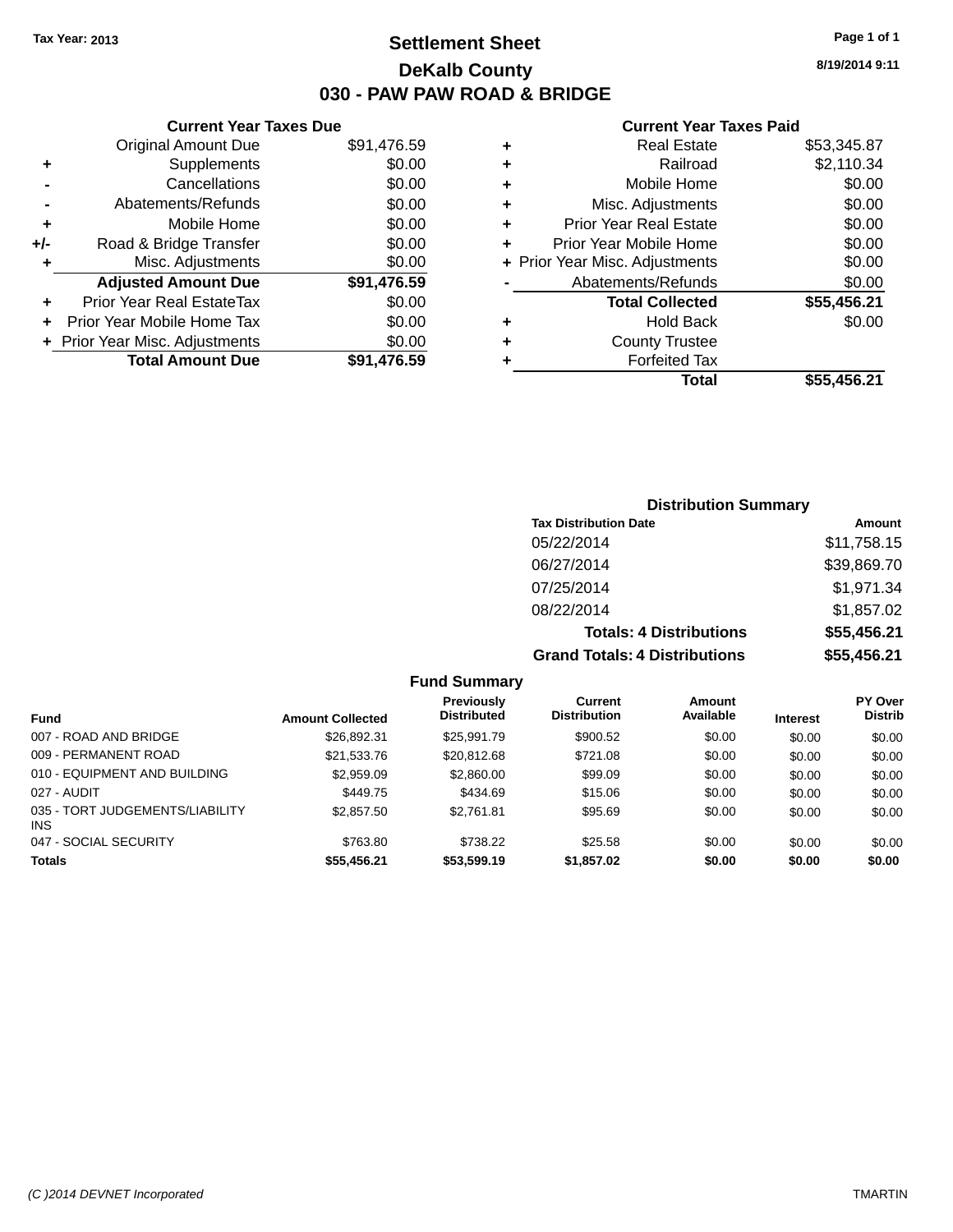# **Settlement Sheet Tax Year: 2013 Page 1 of 1 DeKalb County 031 - PIERCE TOWNSHIP**

**8/19/2014 9:11**

# **Current Year Taxes Paid**

|     | <b>Current Year Taxes Due</b>  |             |
|-----|--------------------------------|-------------|
|     | <b>Original Amount Due</b>     | \$55,961.88 |
| ٠   | Supplements                    | \$305.77    |
|     | Cancellations                  | \$326.31    |
|     | Abatements/Refunds             | \$0.00      |
| ٠   | Mobile Home                    | \$0.00      |
| +/- | Road & Bridge Transfer         | \$0.00      |
|     | Misc. Adjustments              | \$0.00      |
|     | <b>Adjusted Amount Due</b>     | \$55,941.34 |
| ٠   | Prior Year Real EstateTax      | \$0.00      |
|     | Prior Year Mobile Home Tax     | \$0.00      |
|     | + Prior Year Misc. Adjustments | \$0.00      |
|     | <b>Total Amount Due</b>        | \$55,941.34 |
|     |                                |             |

| ٠ | <b>Real Estate</b>             | \$34,240.98 |
|---|--------------------------------|-------------|
| ٠ | Railroad                       | \$0.00      |
| ٠ | Mobile Home                    | \$0.00      |
| ٠ | Misc. Adjustments              | \$0.00      |
| ٠ | <b>Prior Year Real Estate</b>  | \$0.00      |
| ÷ | Prior Year Mobile Home         | \$0.00      |
|   | + Prior Year Misc. Adjustments | \$0.00      |
|   | Abatements/Refunds             | \$0.00      |
|   | <b>Total Collected</b>         | \$34,240.98 |
| ٠ | <b>Hold Back</b>               | \$0.00      |
|   | <b>County Trustee</b>          |             |
| ٠ | <b>Forfeited Tax</b>           |             |
|   | Total                          | \$34,240.98 |
|   |                                |             |

# **Distribution Summary Tax Distribution Date Amount** 05/22/2014 \$9,762.68 06/27/2014 \$21,490.70 07/25/2014 \$67.63 08/22/2014 \$2,919.97 **Totals: 4 Distributions \$34,240.98 Grand Totals: 4 Distributions \$34,240.98**

| <b>Fund</b>                             | <b>Amount Collected</b> | Previously<br><b>Distributed</b> | Current<br><b>Distribution</b> | Amount<br>Available | <b>Interest</b> | <b>PY Over</b><br><b>Distrib</b> |
|-----------------------------------------|-------------------------|----------------------------------|--------------------------------|---------------------|-----------------|----------------------------------|
| 001 - CORPORATE                         | \$25.457.09             | \$23,286.18                      | \$2.170.91                     | \$0.00              | \$0.00          | \$0.00                           |
| $005 - I. M. R. F.$                     | \$2,203.77              | \$2.015.84                       | \$187.93                       | \$0.00              | \$0.00          | \$0.00                           |
| 027 - AUDIT                             | \$551.49                | \$504.46                         | \$47.03                        | \$0.00              | \$0.00          | \$0.00                           |
| 035 - TORT JUDGEMENTS/LIABILITY<br>INS. | \$2,509.04              | \$2,295.08                       | \$213.96                       | \$0.00              | \$0.00          | \$0.00                           |
| 047 - SOCIAL SECURITY                   | \$1.683.47              | \$1,539.91                       | \$143.56                       | \$0.00              | \$0.00          | \$0.00                           |
| 054 - GENERAL ASSISTANCE                | \$1,836.12              | \$1.679.54                       | \$156.58                       | \$0.00              | \$0.00          | \$0.00                           |
| <b>Totals</b>                           | \$34,240.98             | \$31.321.01                      | \$2.919.97                     | \$0.00              | \$0.00          | \$0.00                           |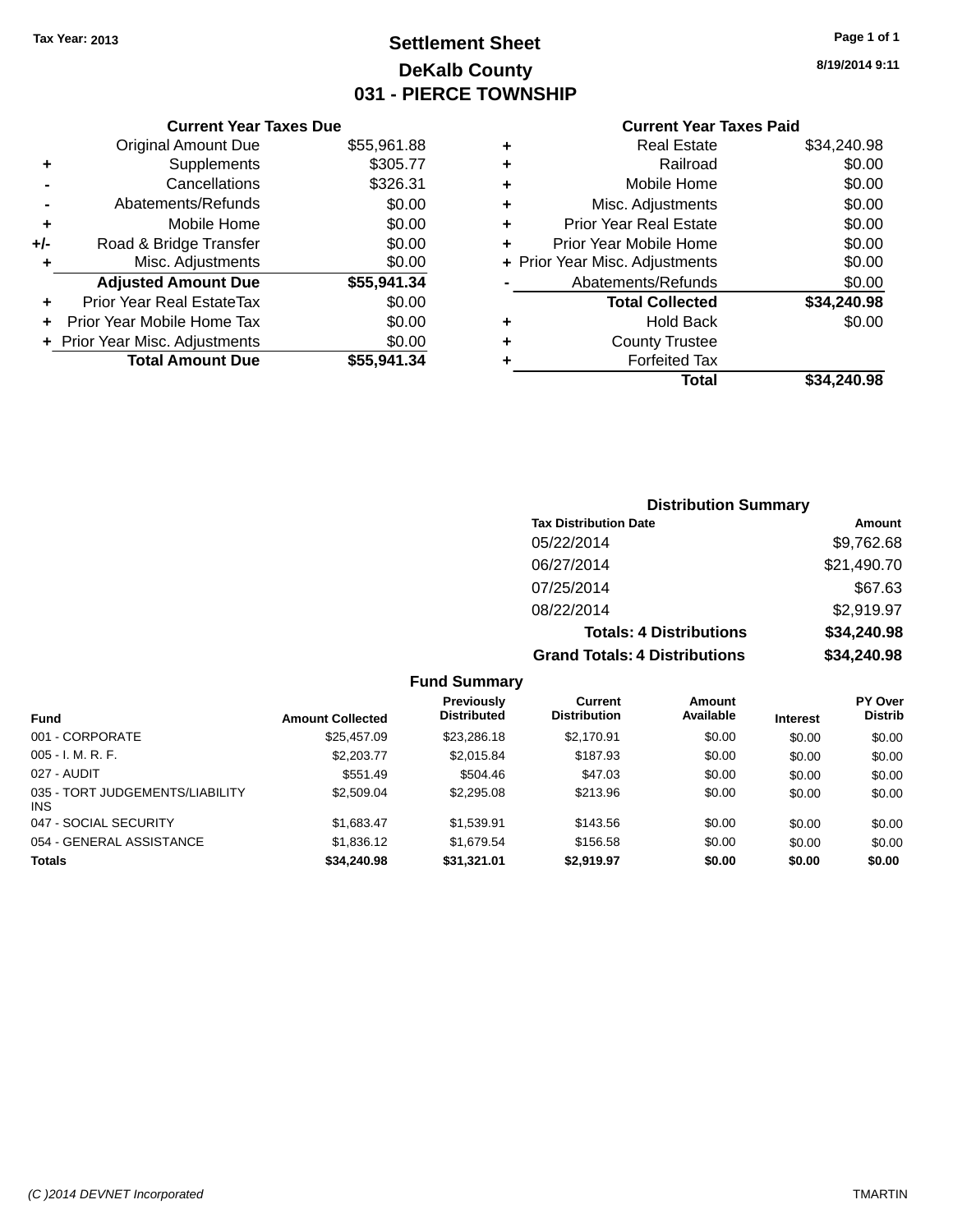# **Settlement Sheet Tax Year: 2013 Page 1 of 1 DeKalb County 032 - PIERCE ROAD & BRIDGE**

**8/19/2014 9:11**

### **Current Year Taxes Paid**

| <b>Current Year Taxes Due</b>  |              |
|--------------------------------|--------------|
| <b>Original Amount Due</b>     | \$164,768.41 |
| Supplements                    | \$900.28     |
| Cancellations                  | \$960.75     |
| Abatements/Refunds             | \$0.00       |
| Mobile Home                    | \$0.00       |
| Road & Bridge Transfer         | \$0.00       |
| Misc. Adjustments              | \$0.00       |
| <b>Adjusted Amount Due</b>     | \$164,707.94 |
| Prior Year Real EstateTax      | \$0.00       |
| Prior Year Mobile Home Tax     | \$0.00       |
| + Prior Year Misc. Adjustments | \$0.00       |
| <b>Total Amount Due</b>        | \$164,707.94 |
|                                |              |

# **Distribution Summary**

| <b>Tax Distribution Date</b>         | Amount       |
|--------------------------------------|--------------|
| 05/22/2014                           | \$28,743.99  |
| 06/27/2014                           | \$63,275.04  |
| 07/25/2014                           | \$199.12     |
| 08/22/2014                           | \$8,597.35   |
| <b>Totals: 4 Distributions</b>       | \$100,815.50 |
| <b>Grand Totals: 4 Distributions</b> | \$100,815.50 |

|                              |                         | <b>Previously</b>  | Current             | <b>Amount</b> |                 | <b>PY Over</b> |
|------------------------------|-------------------------|--------------------|---------------------|---------------|-----------------|----------------|
| Fund                         | <b>Amount Collected</b> | <b>Distributed</b> | <b>Distribution</b> | Available     | <b>Interest</b> | <b>Distrib</b> |
| $005 - I. M. R. F.$          | \$71.37                 | \$65.28            | \$6.09              | \$0.00        | \$0.00          | \$0.00         |
| 007 - ROAD AND BRIDGE        | \$71.725.18             | \$65,608.60        | \$6,116.58          | \$0.00        | \$0.00          | \$0.00         |
| 008 - BRIDGE CONST W/COUNTY  | \$5.695.47              | \$5,209.77         | \$485.70            | \$0.00        | \$0.00          | \$0.00         |
| 009 - PERMANENT ROAD         | \$18,606.21             | \$17.019.51        | \$1,586.70          | \$0.00        | \$0.00          | \$0.00         |
| 010 - EQUIPMENT AND BUILDING | \$3,989.78              | \$3,649.54         | \$340.24            | \$0.00        | \$0.00          | \$0.00         |
| 047 - SOCIAL SECURITY        | \$727.49                | \$665.45           | \$62.04             | \$0.00        | \$0.00          | \$0.00         |
| <b>Totals</b>                | \$100,815.50            | \$92.218.15        | \$8,597,35          | \$0.00        | \$0.00          | \$0.00         |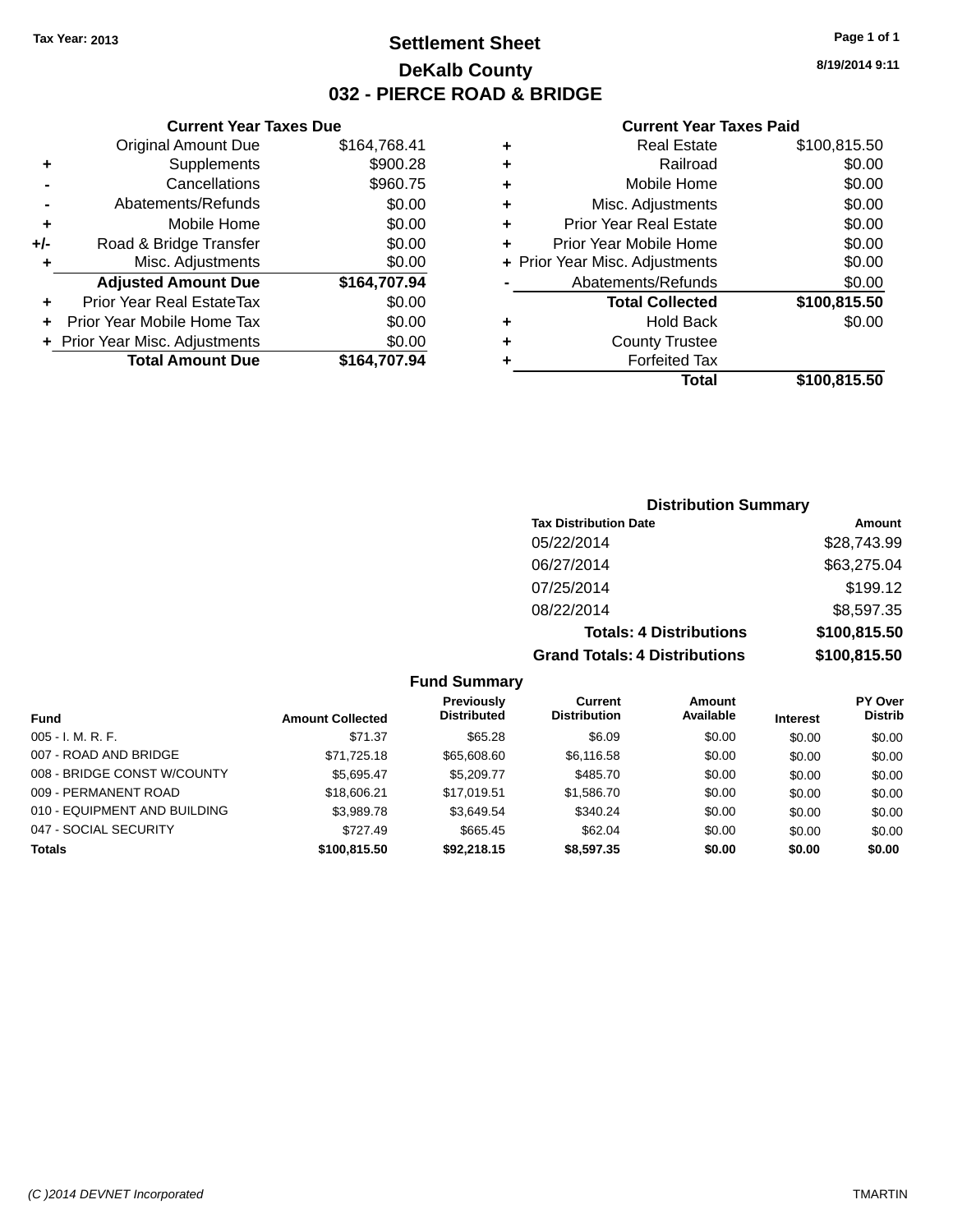# **Settlement Sheet Tax Year: 2013 Page 1 of 1 DeKalb County 033 - SANDWICH TOWNSHIP**

**8/19/2014 9:11**

### **Current Year Taxes Paid**

|     | <b>Current Year Taxes Due</b>    |              |  |  |
|-----|----------------------------------|--------------|--|--|
|     | <b>Original Amount Due</b>       | \$240,980.33 |  |  |
| ٠   | Supplements                      | \$1,354.66   |  |  |
|     | Cancellations                    | \$1,541.44   |  |  |
|     | Abatements/Refunds               | \$4.90       |  |  |
| ٠   | \$0.00<br>Mobile Home            |              |  |  |
| +/- | \$0.00<br>Road & Bridge Transfer |              |  |  |
| ٠   | Misc. Adjustments                | \$0.26       |  |  |
|     | <b>Adjusted Amount Due</b>       | \$240,788.91 |  |  |
| ٠   | <b>Prior Year Real EstateTax</b> | (\$146.17)   |  |  |
|     | Prior Year Mobile Home Tax       | \$0.00       |  |  |
|     | + Prior Year Misc. Adjustments   | \$0.00       |  |  |
|     | <b>Total Amount Due</b>          | \$240,642.74 |  |  |
|     |                                  |              |  |  |

| ٠ | <b>Real Estate</b>             | \$144,718.06 |
|---|--------------------------------|--------------|
| ٠ | Railroad                       | \$930.64     |
| ٠ | Mobile Home                    | \$0.00       |
| ٠ | Misc. Adjustments              | \$0.26       |
| ٠ | <b>Prior Year Real Estate</b>  | (\$146.17)   |
| ٠ | Prior Year Mobile Home         | \$0.00       |
|   | + Prior Year Misc. Adjustments | \$0.00       |
|   | Abatements/Refunds             | \$4.90       |
|   | <b>Total Collected</b>         | \$145,497.89 |
| ٠ | <b>Hold Back</b>               | \$0.00       |
| ٠ | <b>County Trustee</b>          |              |
| ٠ | <b>Forfeited Tax</b>           |              |
|   | Total                          | \$145,497.89 |
|   |                                |              |

# **Distribution Summary Tax Distribution Date Amount** 05/22/2014 \$30,984.65 06/27/2014 \$96,811.33 07/25/2014 \$2,292.06 08/22/2014 \$15,409.85 **Totals: 4 Distributions \$145,497.89 Grand Totals: 4 Distributions \$145,497.89**

#### **Fund Summary**

| <b>Amount Collected</b> | Previously<br><b>Distributed</b> | Current<br><b>Distribution</b> | Amount<br>Available | <b>Interest</b> | <b>PY Over</b><br><b>Distrib</b> |
|-------------------------|----------------------------------|--------------------------------|---------------------|-----------------|----------------------------------|
| \$73.288.63             | \$65.526.54                      | \$7.762.09                     | \$0.00              | \$0.00          | \$0.00                           |
| \$9.038.49              | \$8,081.21                       | \$957.28                       | \$0.00              | \$0.00          | \$0.00                           |
| \$46,656,22             | \$41.714.80                      | \$4.941.42                     | \$0.00              | \$0.00          | \$0.00                           |
| \$4.466.04              | \$3.993.04                       | \$473.00                       | \$0.00              | \$0.00          | \$0.00                           |
| \$12,048.51             | \$10,772,45                      | \$1,276.06                     | \$0.00              | \$0.00          | \$0.00                           |
| \$145,497.89            | \$130,088,04                     | \$15,409.85                    | \$0.00              | \$0.00          | \$0.00                           |
|                         |                                  |                                |                     |                 |                                  |

### **Miscellaneous Adjustment Detail**

# **Year Source Account Type Amount Adjustment Description**

\$0.26 PRIMUS REDEMPTION 19-23-397-008 by TBA **Totals 1 entries \$0.26**

#### **Abatement Detail**

#### **Year Source Account Type Amount Adjustment Description**<br>2013 RE - Real Estate PTAB Decision **Amount SC** SO PTAB INTEREST REFUN \$0.58 PTAB INTEREST REFUND 19-26-431-010 by TBA 2013 RE - Real Estate RE Abatement \$4.32 PTAB INTEREST REFUND 19-36-356-001 by TBA **Totals 2 entries \$4.90**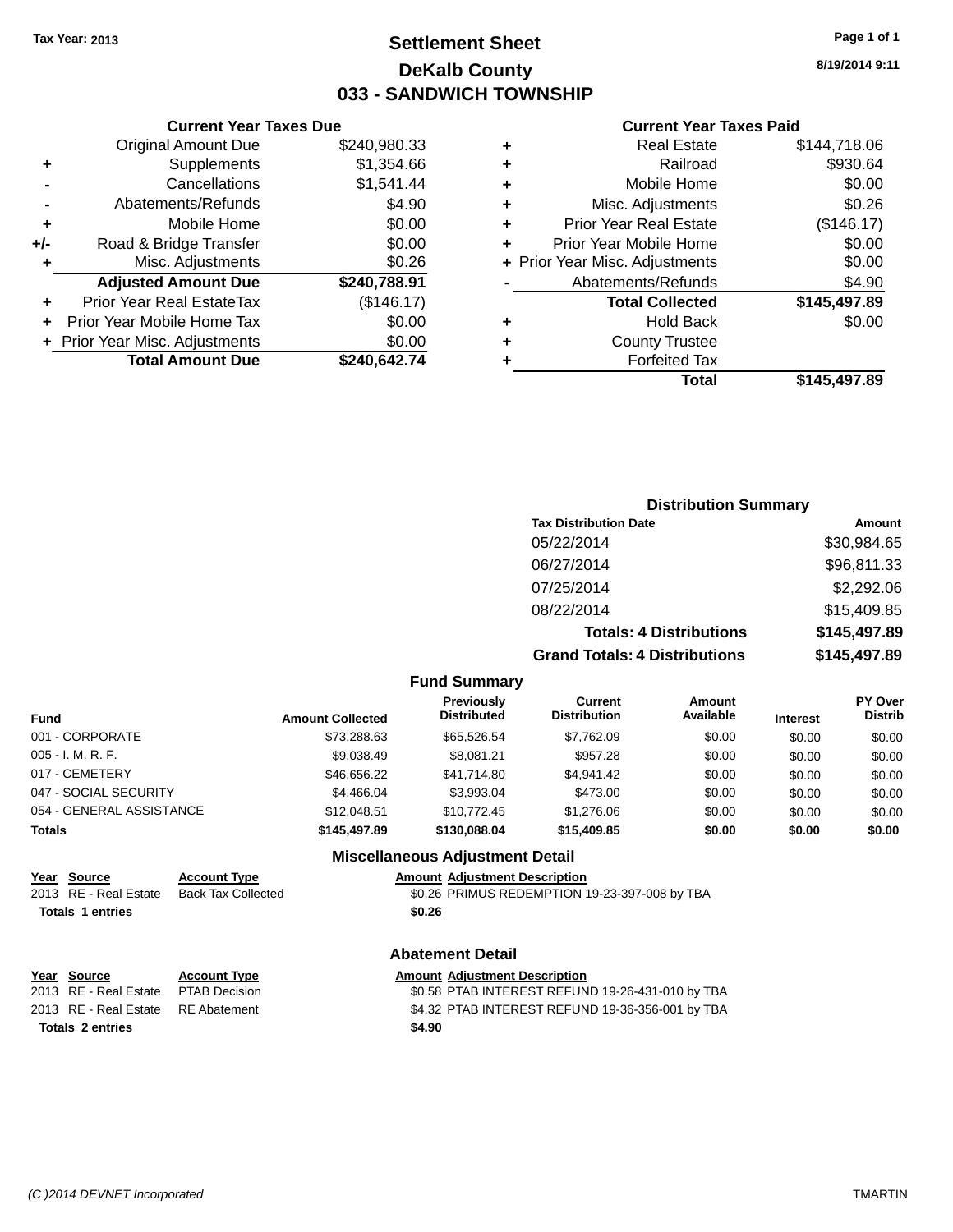# **Settlement Sheet Tax Year: 2013 Page 1 of 1 DeKalb County 034 - SANDWICH PUBLIC LIBRARY DISTRICT**

**8/19/2014 9:11**

# **Current Year Taxes Paid**

|     | <b>Current Year Taxes Due</b>    |              |  |
|-----|----------------------------------|--------------|--|
|     | <b>Original Amount Due</b>       | \$548,721.26 |  |
| ٠   | Supplements                      | \$3,084.62   |  |
|     | Cancellations                    | \$3,509.96   |  |
|     | Abatements/Refunds               |              |  |
| ÷   | Mobile Home                      |              |  |
| +/- | \$0.00<br>Road & Bridge Transfer |              |  |
| ٠   | Misc. Adjustments                | \$0.59       |  |
|     | <b>Adjusted Amount Due</b>       | \$548,285.35 |  |
| ٠   | Prior Year Real EstateTax        | (\$226.01)   |  |
|     | Prior Year Mobile Home Tax       | \$0.00       |  |
|     | + Prior Year Misc. Adjustments   | \$0.00       |  |
|     | <b>Total Amount Due</b>          | \$548.059.34 |  |
|     |                                  |              |  |

|   | <b>UUITUIL IUAI TAAUS LAIU</b> |              |
|---|--------------------------------|--------------|
|   | <b>Real Estate</b>             | \$329,528.52 |
| ٠ | Railroad                       | \$2,119.08   |
| ٠ | Mobile Home                    | \$0.00       |
|   | Misc. Adjustments              | \$0.59       |
| ٠ | <b>Prior Year Real Estate</b>  | (\$226.01)   |
| ٠ | Prior Year Mobile Home         | \$0.00       |
|   | + Prior Year Misc. Adjustments | \$0.00       |
|   | Abatements/Refunds             | \$11.16      |
|   | <b>Total Collected</b>         | \$331,411.02 |
| ٠ | <b>Hold Back</b>               | \$0.00       |
|   | <b>County Trustee</b>          |              |
|   | <b>Forfeited Tax</b>           |              |
|   | Total                          | \$331,411.02 |
|   |                                |              |

# **Distribution Summary Tax Distribution Date Amount** 05/22/2014 \$70,552.84 06/27/2014 \$220,443.36 07/25/2014 \$5,219.13 08/22/2014 \$35,195.69 **Totals: 4 Distributions \$331,411.02 Grand Totals: 4 Distributions \$331,411.02**

#### **Fund Summary**

| <b>Fund</b>                             | <b>Amount Collected</b> | <b>Previously</b><br><b>Distributed</b> | <b>Current</b><br><b>Distribution</b> | Amount<br>Available | <b>Interest</b> | <b>PY Over</b><br><b>Distrib</b> |
|-----------------------------------------|-------------------------|-----------------------------------------|---------------------------------------|---------------------|-----------------|----------------------------------|
| 001 - CORPORATE                         | \$167,235.62            | \$149,475.27                            | \$17,760.35                           | \$0.00              | \$0.00          | \$0.00                           |
| 003 - BONDS AND INTEREST                | \$125,661.79            | \$112,316.57                            | \$13,345.22                           | \$0.00              | \$0.00          | \$0.00                           |
| 004 - OPERATIONS & MAINTENANCE          | \$15,701.60             | \$14.034.10                             | \$1,667.50                            | \$0.00              | \$0.00          | \$0.00                           |
| $005 - I. M. R. F.$                     | \$6,783.01              | \$6,062.65                              | \$720.36                              | \$0.00              | \$0.00          | \$0.00                           |
| 027 - AUDIT                             | \$1,153.64              | \$1.031.12                              | \$122.52                              | \$0.00              | \$0.00          | \$0.00                           |
| 035 - TORT JUDGEMENTS/LIABILITY<br>INS. | \$9,131.36              | \$8,161.62                              | \$969.74                              | \$0.00              | \$0.00          | \$0.00                           |
| 047 - SOCIAL SECURITY                   | \$5.744.00              | \$5,134.00                              | \$610.00                              | \$0.00              | \$0.00          | \$0.00                           |
| <b>Totals</b>                           | \$331,411.02            | \$296,215.33                            | \$35,195.69                           | \$0.00              | \$0.00          | \$0.00                           |

### **Miscellaneous Adjustment Detail Year Source Account Type Amount Adjustment Description** \$0.59 PRIMUS REDEMPTION 19-23-397-008 by TBA **Totals 1 entries \$0.59 Abatement Detail Year** Source **Account Type Account Type Amount Adjustment Description** 2013 RE - Real Estate PTAB Decision \$1.32 PTAB INTEREST REFUND 19-26-431-010 by TBA 2013 RE - Real Estate RE Abatement \$9.84 PTAB INTEREST REFUND 19-36-356-001 by TBA **Totals 2 entries \$11.16**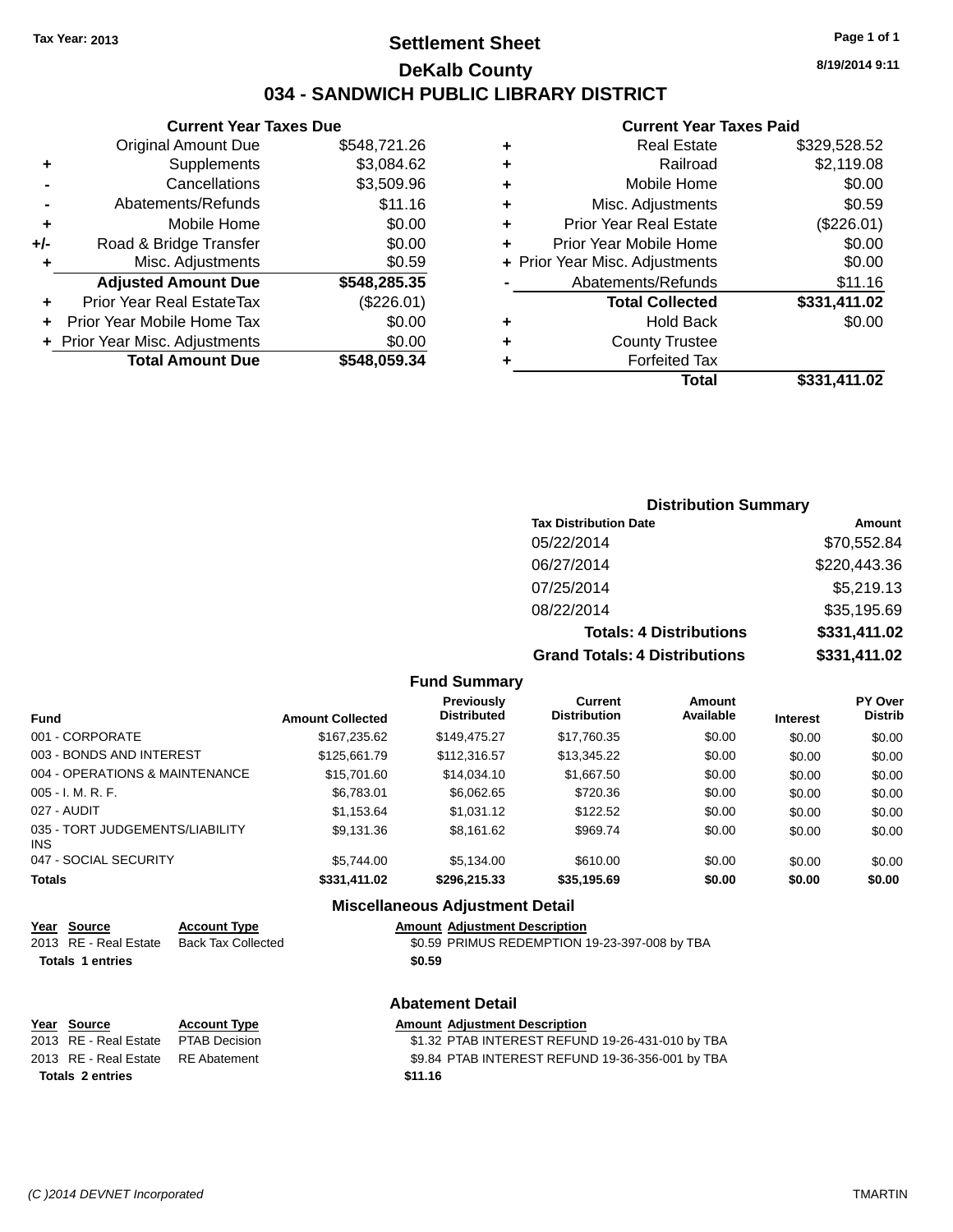### **Settlement Sheet Tax Year: 2013 Page 1 of 1 DeKalb County 035 - SANDWICH ROAD & BRIDGE**

**8/19/2014 9:11**

#### **Current Year Taxes Paid**

|     | <b>Current Year Taxes Due</b>  |               |
|-----|--------------------------------|---------------|
|     | <b>Original Amount Due</b>     | \$232,675.96  |
| ٠   | Supplements                    | \$1,070.30    |
|     | Cancellations                  | \$1,217.92    |
|     | Abatements/Refunds             | \$3.88        |
| ٠   | Mobile Home                    | \$0.00        |
| +/- | Road & Bridge Transfer         | (\$25,457.10) |
| ٠   | Misc. Adjustments              | \$0.25        |
|     | <b>Adjusted Amount Due</b>     | \$207,067.61  |
|     | Prior Year Real EstateTax      | (\$115.08)    |
|     | Prior Year Mobile Home Tax     | \$0.00        |
|     | + Prior Year Misc. Adjustments | \$0.00        |
|     | <b>Total Amount Due</b>        | \$206,952.53  |
|     |                                |               |

|   | Total                          | \$115,026.71 |
|---|--------------------------------|--------------|
| ٠ | <b>Forfeited Tax</b>           |              |
| ٠ | <b>County Trustee</b>          |              |
| ٠ | <b>Hold Back</b>               | \$0.00       |
|   | <b>Total Collected</b>         | \$115,026.71 |
|   | Abatements/Refunds             | \$3.88       |
|   | + Prior Year Misc. Adjustments | \$0.00       |
| ٠ | Prior Year Mobile Home         | \$0.00       |
| ٠ | <b>Prior Year Real Estate</b>  | (\$115.08)   |
| ٠ | Misc. Adjustments              | \$0.25       |
| ٠ | Mobile Home                    | \$0.00       |
| ÷ | Railroad                       | \$799.41     |
| ٠ | <b>Real Estate</b>             | \$114,346.01 |

|                         | <b>Road and Bridge Summary</b> |                                  |                                       | <b>Distribution Summary</b>          |                 |                           |
|-------------------------|--------------------------------|----------------------------------|---------------------------------------|--------------------------------------|-----------------|---------------------------|
| <b>Municipality</b>     | Amt. Due                       | Amt. Distrib.                    | <b>Tax Distribution Date</b>          |                                      |                 | Amount                    |
| <b>CITY OF SANDWICH</b> | \$42,146.23                    | \$25,457.10                      | 05/22/2014                            |                                      |                 | \$24,481.92               |
| <b>Totals</b>           | \$42,146.23                    | \$25,457.10                      | 06/27/2014                            |                                      |                 | \$76,525.58               |
|                         |                                |                                  | 07/25/2014                            |                                      |                 | \$1,810.99                |
|                         |                                |                                  | 08/22/2014                            |                                      |                 | \$12,208.22               |
|                         |                                |                                  |                                       | <b>Totals: 4 Distributions</b>       |                 | \$115,026.71              |
|                         |                                |                                  |                                       | <b>Grand Totals: 4 Distributions</b> |                 | \$115,026.71              |
|                         |                                | <b>Fund Summary</b>              |                                       |                                      |                 |                           |
| und                     | <b>Amount Collected</b>        | Previously<br><b>Distributed</b> | <b>Current</b><br><b>Distribution</b> | Amount<br>Available                  | <b>Interest</b> | PY Over<br><b>Distrib</b> |
|                         |                                |                                  |                                       |                                      |                 |                           |

| Fund                         | <b>Amount Collected</b> | <b>Distributed</b> | <b>Distribution</b> | Available | <b>Interest</b> | <b>Distrib</b> |
|------------------------------|-------------------------|--------------------|---------------------|-----------|-----------------|----------------|
| 007 - ROAD AND BRIDGE        | \$32.691.41             | \$29,203.55        | \$3,487.86          | \$0.00    | \$0.00          | \$0.00         |
| 009 - PERMANENT ROAD         | \$55,252,85             | \$49.400.86        | \$5.851.99          | \$0.00    | \$0.00          | \$0.00         |
| 010 - EQUIPMENT AND BUILDING | \$26,788.00             | \$23.950.81        | \$2,837.19          | \$0.00    | \$0.00          | \$0.00         |
| 047 - SOCIAL SECURITY        | \$294.45                | \$263.27           | \$31.18             | \$0.00    | \$0.00          | \$0.00         |
| Totals                       | \$115.026.71            | \$102,818,49       | \$12,208,22         | \$0.00    | \$0.00          | \$0.00         |
|                              |                         |                    |                     |           |                 |                |

### **Miscellaneous Adjustment Detail**

| Year Source             | <b>Account Type</b> |        | <b>Amount Adjustment Description</b>          |
|-------------------------|---------------------|--------|-----------------------------------------------|
| 2013 RE - Real Estate   | Back Tax Collected  |        | \$0.25 PRIMUS REDEMPTION 19-23-397-008 by TBA |
| <b>Totals 1 entries</b> |                     | \$0.25 |                                               |
|                         |                     |        |                                               |

### **Abatement Detail**

| <u>Year Source</u>                 | <b>Account Type</b> | <b>Amount Adiustment Description</b>             |
|------------------------------------|---------------------|--------------------------------------------------|
| 2013 RE - Real Estate              | PTAB Decision       | \$0.56 PTAB INTEREST REFUND 19-26-431-010 by TBA |
| 2013 RE - Real Estate RE Abatement |                     | \$4.17 PTAB INTEREST REFUND 19-36-356-001 by TBA |
| <b>Totals 2 entries</b>            |                     | \$4.73                                           |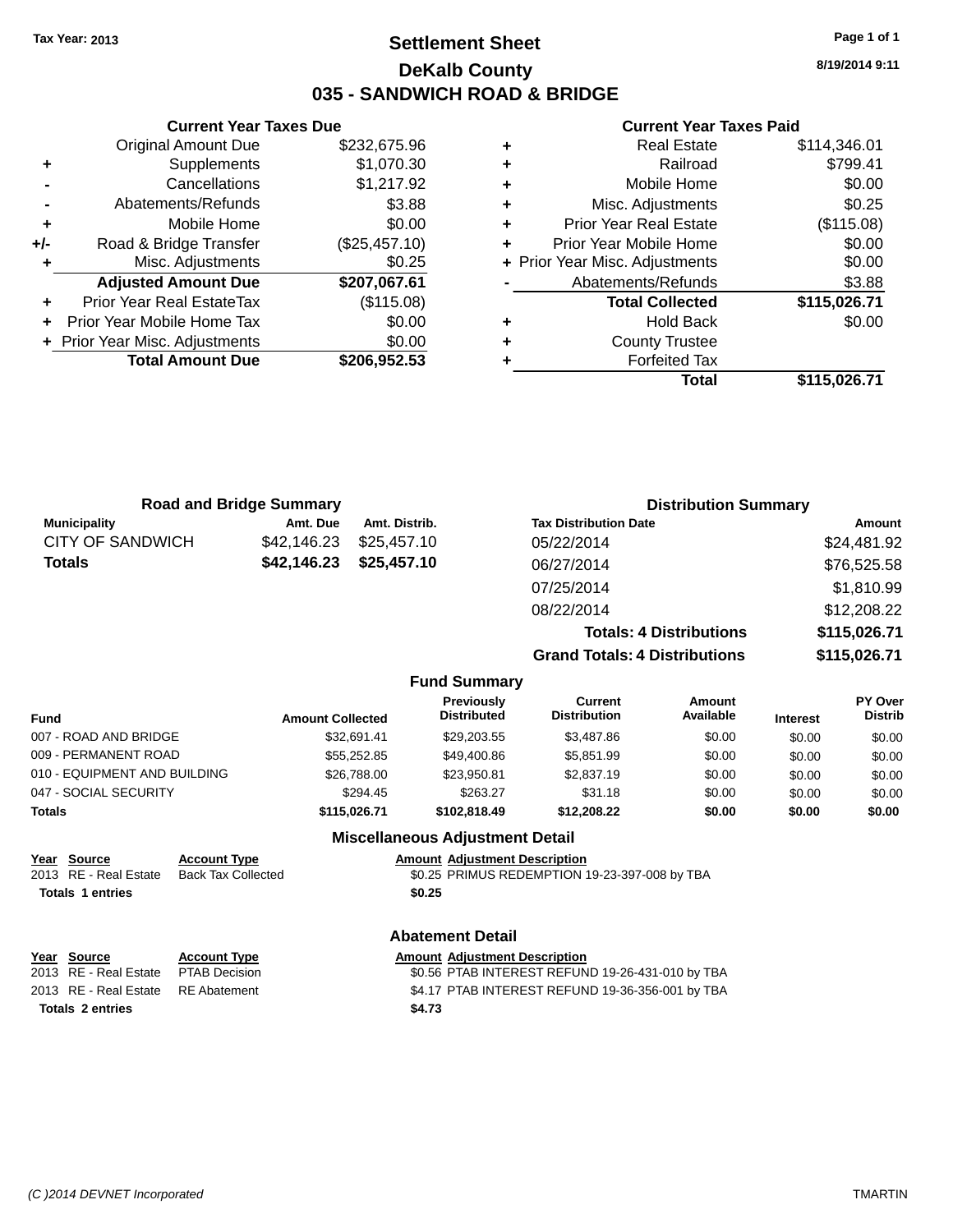### **Settlement Sheet Tax Year: 2013 Page 1 of 1 DeKalb County 036 - SHABBONA TOWNSHIP**

**8/19/2014 9:11**

#### **Current Year Taxes Paid**

| <b>Current Year Taxes Due</b> |                                |
|-------------------------------|--------------------------------|
| <b>Original Amount Due</b>    | \$92,003.79                    |
| Supplements                   | \$437.30                       |
| Cancellations                 | \$493.24                       |
| Abatements/Refunds            | \$0.27                         |
| Mobile Home                   | \$0.00                         |
| Road & Bridge Transfer        | \$0.00                         |
| Misc. Adjustments             | \$68.47                        |
| <b>Adjusted Amount Due</b>    | \$92,016.05                    |
| Prior Year Real EstateTax     | (\$11.66)                      |
| Prior Year Mobile Home Tax    | \$0.00                         |
|                               | \$0.00                         |
| <b>Total Amount Due</b>       | \$92,004.39                    |
|                               | + Prior Year Misc. Adjustments |

|   | <b>Real Estate</b>             | \$58,835.94 |
|---|--------------------------------|-------------|
| ٠ | Railroad                       | \$2,818.64  |
| ٠ | Mobile Home                    | \$0.00      |
| ٠ | Misc. Adjustments              | \$68.47     |
| ٠ | <b>Prior Year Real Estate</b>  | (\$11.66)   |
|   | Prior Year Mobile Home         | \$0.00      |
|   | + Prior Year Misc. Adjustments | \$0.00      |
|   | Abatements/Refunds             | \$0.27      |
|   | <b>Total Collected</b>         | \$61,711.12 |
| ٠ | Hold Back                      | \$0.00      |
|   | <b>County Trustee</b>          |             |
| ٠ | <b>Forfeited Tax</b>           |             |
|   | Total                          | \$61,711.12 |
|   |                                |             |

#### **Distribution Summary Tax Distribution Date Amount** 05/22/2014 \$10,427.65 06/27/2014 \$39,602.26 07/25/2014 \$925.92 08/22/2014 \$10,755.29 **Totals: 4 Distributions \$61,711.12 Grand Totals: 4 Distributions \$61,711.12 Fund Summary PY Over Amount Current Previously**

| <b>Amount Collected</b> | <b>Previously</b><br><b>Distributed</b> | Current<br><b>Distribution</b> | Amount<br>Available | <b>Interest</b> | <b>PY Over</b><br><b>Distrib</b> |
|-------------------------|-----------------------------------------|--------------------------------|---------------------|-----------------|----------------------------------|
| \$42,189.93             | \$34.836.89                             | \$7.353.04                     | \$0.00              | \$0.00          | \$0.00                           |
| \$19.451.95             | \$16.061.77                             | \$3,390.18                     | \$0.00              | \$0.00          | \$0.00                           |
| \$69.24                 | \$57.17                                 | \$12.07                        | \$0.00              | \$0.00          | \$0.00                           |
| \$61,711.12             | \$50.955.83                             | \$10.755.29                    | \$0.00              | \$0.00          | \$0.00                           |
|                         |                                         |                                |                     |                 |                                  |

### **Miscellaneous Adjustment Detail**

| Year Source             | <b>Account Type</b>       |         | <b>Amount Adjustment Description</b>           |
|-------------------------|---------------------------|---------|------------------------------------------------|
| 2013 RE - Real Estate   | <b>Back Tax Collected</b> |         | \$6.70 DOBSON REDEMPTION 13-15-402-010 by TBA  |
| 2013 RE - Real Estate   | <b>Back Tax Collected</b> |         | \$8.71 MANESS REDEMPTION 13-06-331-005 by TBA  |
| 2013 RE - Real Estate   | <b>Back Tax Collected</b> |         | \$5.96 SCAVENGER SALE 13-06-332-003 by TBA     |
| 2013 RE - Real Estate   | <b>Back Tax Collected</b> |         | \$20.83 ENBURG REDEMPTION 13-35-201-007 by TBA |
| 2013 RE - Real Estate   | Paymt In Lieu of Tax      |         | \$26.27 HOUSING AUTHORITY-SEQUOYA APTS by TBA  |
| <b>Totals 5 entries</b> |                           | \$68.47 |                                                |
|                         |                           |         |                                                |

#### **Abatement Detail**

# **Year Source Account Type Amount Adjustment Description**<br>2013 RE - Real Estate PTAB Decision **Amount 1988** 1982 PTAB INTEREST REFUN

\$0.27 PTAB INTEREST REFUND 13-15-176-011 by TBA **Totals 1 entries \$0.27**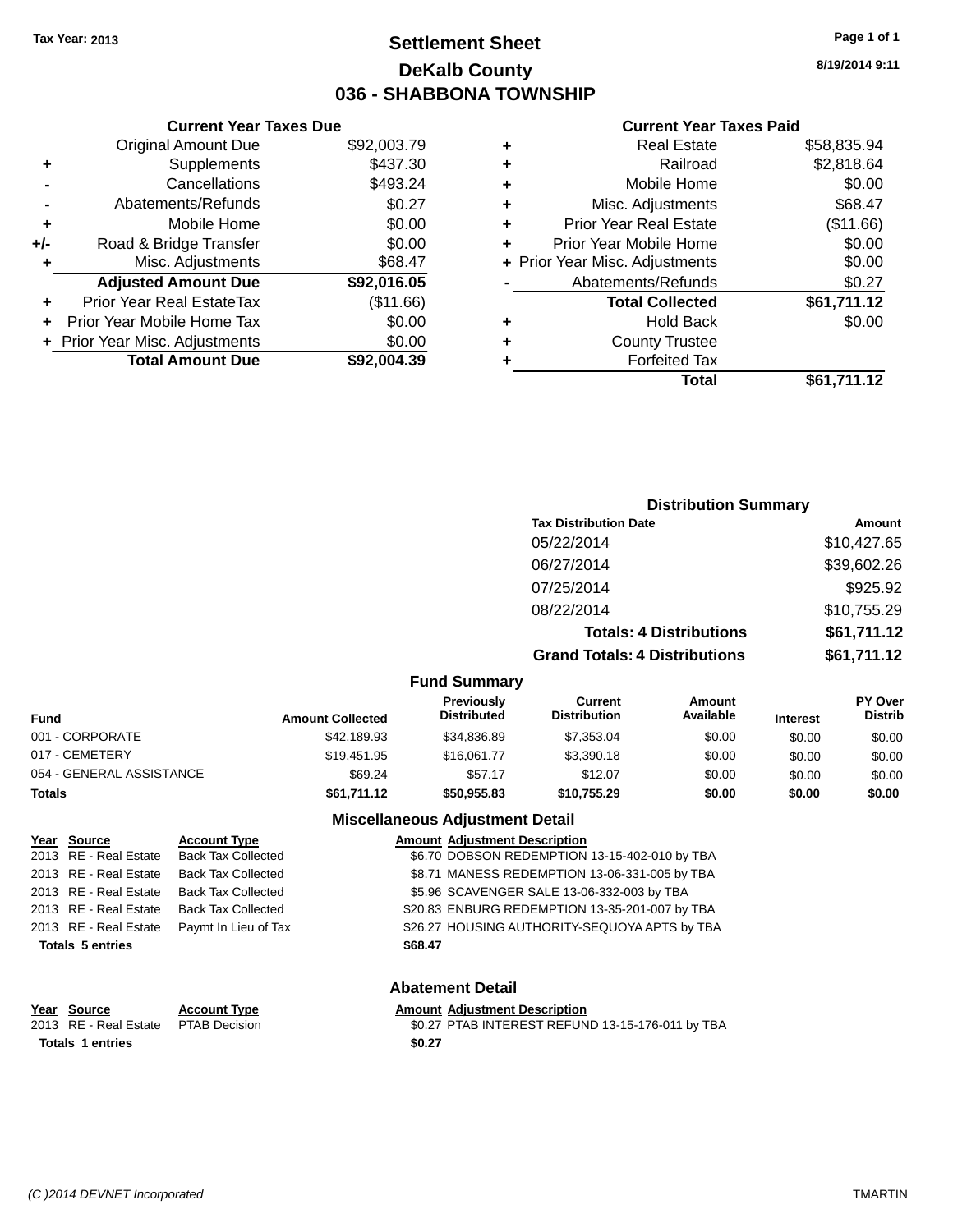### **Settlement Sheet Tax Year: 2013 Page 1 of 1 DeKalb County 037 - SHABBONA ROAD & BRIDGE**

**8/19/2014 9:11**

#### **Current Year Taxes Paid**

|     | <b>Original Amount Due</b>     | \$165,166.40 |   |
|-----|--------------------------------|--------------|---|
| ٠   | Supplements                    | \$714.48     |   |
|     | Cancellations                  | \$816.61     |   |
|     | Abatements/Refunds             | \$0.46       |   |
|     | Mobile Home                    | \$0.00       |   |
| +/- | Road & Bridge Transfer         | (\$8,442.03) |   |
|     | Misc. Adjustments              | \$122.92     |   |
|     | <b>Adjusted Amount Due</b>     | \$156,744.70 |   |
|     | Prior Year Real EstateTax      | (\$18.19)    |   |
| ÷   | Prior Year Mobile Home Tax     | \$0.00       | ٠ |
|     | + Prior Year Misc. Adjustments | \$0.00       |   |
|     | <b>Total Amount Due</b>        | \$156,726.51 |   |
|     |                                |              |   |

**Current Year Taxes Due**

| ٠ | <b>Real Estate</b>             | \$97,400.92  |
|---|--------------------------------|--------------|
| ٠ | Railroad                       | \$4,838.31   |
| ÷ | Mobile Home                    | \$0.00       |
| ٠ | Misc. Adjustments              | \$122.92     |
| ٠ | <b>Prior Year Real Estate</b>  | (\$18.19)    |
| ٠ | Prior Year Mobile Home         | \$0.00       |
|   | + Prior Year Misc. Adjustments | \$0.00       |
|   | Abatements/Refunds             | \$0.46       |
|   | <b>Total Collected</b>         | \$102,343.50 |
| ٠ | <b>Hold Back</b>               | \$0.00       |
| ٠ | <b>County Trustee</b>          |              |
| ٠ | <b>Forfeited Tax</b>           |              |
|   | Total                          | \$102,343.50 |
|   |                                |              |

| <b>Road and Bridge Summary</b> |             |               | <b>Distribution Summary</b>          |              |
|--------------------------------|-------------|---------------|--------------------------------------|--------------|
| <b>Municipality</b>            | Amt. Due    | Amt. Distrib. | <b>Tax Distribution Date</b>         | Amount       |
| <b>VILLAGE OF LEE</b>          | \$1,555.75  | \$1.042.43    | 05/22/2014                           | \$17,265.44  |
| <b>VILLAGE OF SHABBONA</b>     | \$11,082.20 | \$7,399.60    | 06/27/2014                           | \$65,668.75  |
| <b>Totals</b>                  | \$12,637.95 | \$8,442.03    | 07/25/2014                           | \$1,532.99   |
|                                |             |               | 08/22/2014                           | \$17,876.32  |
|                                |             |               | <b>Totals: 4 Distributions</b>       | \$102,343.50 |
|                                |             |               | <b>Grand Totals: 4 Distributions</b> | \$102,343.50 |

### **Fund Summary**

| Fund                         | <b>Amount Collected</b> | <b>Previously</b><br><b>Distributed</b> | Current<br><b>Distribution</b> | Amount<br>Available | <b>Interest</b> | <b>PY Over</b><br><b>Distrib</b> |
|------------------------------|-------------------------|-----------------------------------------|--------------------------------|---------------------|-----------------|----------------------------------|
| 007 - ROAD AND BRIDGE        | \$30.627.81             | \$25.250.25                             | \$5,377,56                     | \$0.00              | \$0.00          | \$0.00                           |
| 008 - BRIDGE CONST W/COUNTY  | \$13,406.49             | \$11.069.98                             | \$2.336.51                     | \$0.00              | \$0.00          | \$0.00                           |
| 009 - PERMANENT ROAD         | \$48,253.09             | \$39.843.44                             | \$8,409.65                     | \$0.00              | \$0.00          | \$0.00                           |
| 010 - EQUIPMENT AND BUILDING | \$10,056.11             | \$8,303.51                              | \$1.752.60                     | \$0.00              | \$0.00          | \$0.00                           |
| Totals                       | \$102.343.50            | \$84,467.18                             | \$17,876.32                    | \$0.00              | \$0.00          | \$0.00                           |

#### **Miscellaneous Adjustment Detail**

**Abatement Detail**

| Year Source             | <b>Account Type</b>       | <b>Amount Adjustment Description</b>           |
|-------------------------|---------------------------|------------------------------------------------|
| 2013 RE - Real Estate   | <b>Back Tax Collected</b> | \$12.03 DOBSON REDEMPTION 13-15-402-010 by TBA |
| 2013 RE - Real Estate   | <b>Back Tax Collected</b> | \$15.64 MANESS REDEMPTION 13-06-331-005 by TBA |
| 2013 RE - Real Estate   | <b>Back Tax Collected</b> | \$10.70 SCAVENGER SALE 13-06-332-003 by TBA    |
| 2013 RE - Real Estate   | <b>Back Tax Collected</b> | \$37.39 ENBURG REDEMPTION 13-35-201-007 by TBA |
| 2013 RE - Real Estate   | Paymt In Lieu of Tax      | \$47.16 HOUSING AUTHORITY-SEQUOYA APTS by TBA  |
| <b>Totals 5 entries</b> |                           | \$122.92                                       |
|                         |                           |                                                |

#### **Year Source Account Type**<br>
2013 RE - Real Estate PTAB Decision **Amount Adjustment Description**<br>
\$0.49 PTAB INTEREST REFUN  $$0.49$  PTAB INTEREST REFUND 13-15-176-011 by TBA **Totals 1 entries \$0.49**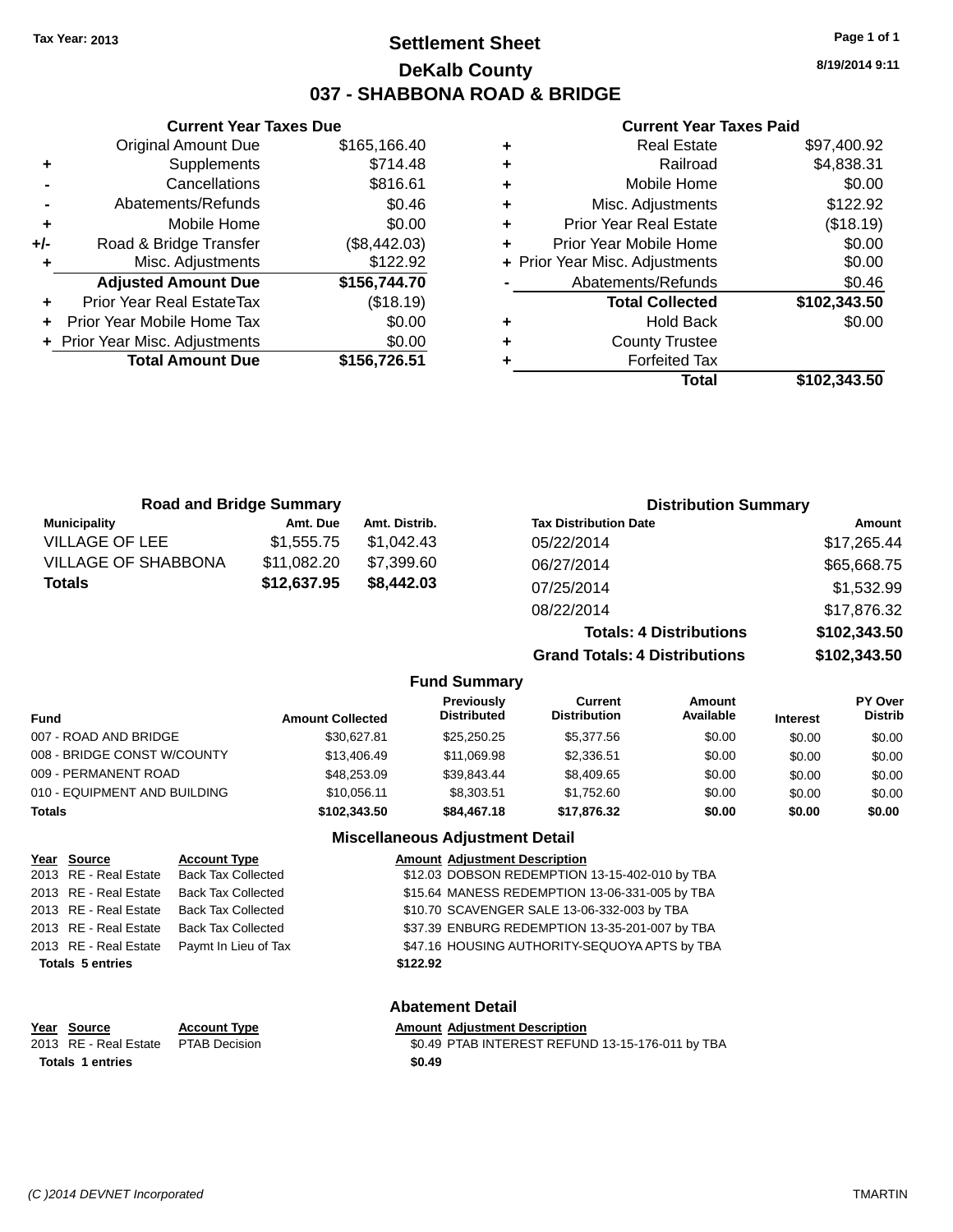### **Settlement Sheet Tax Year: 2013 Page 1 of 1 DeKalb County 038 - SOMONAUK TOWNSHIP**

**8/19/2014 9:11**

#### **Current Year Taxes Paid**

| <b>Current Year Taxes Due</b>  |             |
|--------------------------------|-------------|
| <b>Original Amount Due</b>     | \$79,480.84 |
| Supplements                    | \$435.47    |
| Cancellations                  | \$492.70    |
| Abatements/Refunds             | \$0.00      |
| Mobile Home                    | \$0.00      |
| Road & Bridge Transfer         | \$0.00      |
| Misc. Adjustments              | \$0.00      |
| <b>Adjusted Amount Due</b>     | \$79,423.61 |
| Prior Year Real EstateTax      | (\$32.24)   |
| Prior Year Mobile Home Tax     | \$0.00      |
| + Prior Year Misc. Adjustments | \$0.00      |
| <b>Total Amount Due</b>        | \$79.391.37 |
|                                |             |

| ٠ | <b>Real Estate</b>             | \$48,683.16 |
|---|--------------------------------|-------------|
| ٠ | Railroad                       | \$1,468.52  |
| ٠ | Mobile Home                    | \$0.00      |
| ٠ | Misc. Adjustments              | \$0.00      |
| ٠ | <b>Prior Year Real Estate</b>  | (\$32.24)   |
| ÷ | Prior Year Mobile Home         | \$0.00      |
|   | + Prior Year Misc. Adjustments | \$0.00      |
|   | Abatements/Refunds             | \$0.00      |
|   | <b>Total Collected</b>         | \$50,119.44 |
| ٠ | <b>Hold Back</b>               | \$0.00      |
| ٠ | <b>County Trustee</b>          |             |
| ٠ | <b>Forfeited Tax</b>           |             |
|   | Total                          | \$50,119.44 |
|   |                                |             |

|                          |                         |                                  |                                       | <b>Distribution Summary</b>    |                 |                           |
|--------------------------|-------------------------|----------------------------------|---------------------------------------|--------------------------------|-----------------|---------------------------|
|                          |                         |                                  | <b>Tax Distribution Date</b>          |                                |                 | Amount                    |
|                          |                         |                                  | 05/22/2014                            |                                |                 | \$14,380.00               |
|                          |                         |                                  | 06/27/2014                            |                                |                 | \$30,582.09               |
|                          |                         |                                  | 07/25/2014                            |                                |                 | \$669.72                  |
|                          |                         |                                  | 08/22/2014                            |                                |                 | \$4,487.63                |
|                          |                         |                                  |                                       | <b>Totals: 4 Distributions</b> |                 | \$50,119.44               |
|                          |                         |                                  | <b>Grand Totals: 4 Distributions</b>  |                                |                 | \$50,119.44               |
|                          |                         | <b>Fund Summary</b>              |                                       |                                |                 |                           |
| <b>Fund</b>              | <b>Amount Collected</b> | Previously<br><b>Distributed</b> | <b>Current</b><br><b>Distribution</b> | Amount<br>Available            | <b>Interest</b> | PY Over<br><b>Distrib</b> |
| 001 - CORPORATE          | \$49,954.35             | \$45,481.50                      | \$4,472.85                            | \$0.00                         | \$0.00          | \$0.00                    |
| 054 - GENERAL ASSISTANCE | \$165.09                | \$150.31                         | \$14.78                               | \$0.00                         | \$0.00          | \$0.00                    |

**Totals \$50,119.44 \$45,631.81 \$4,487.63 \$0.00 \$0.00 \$0.00**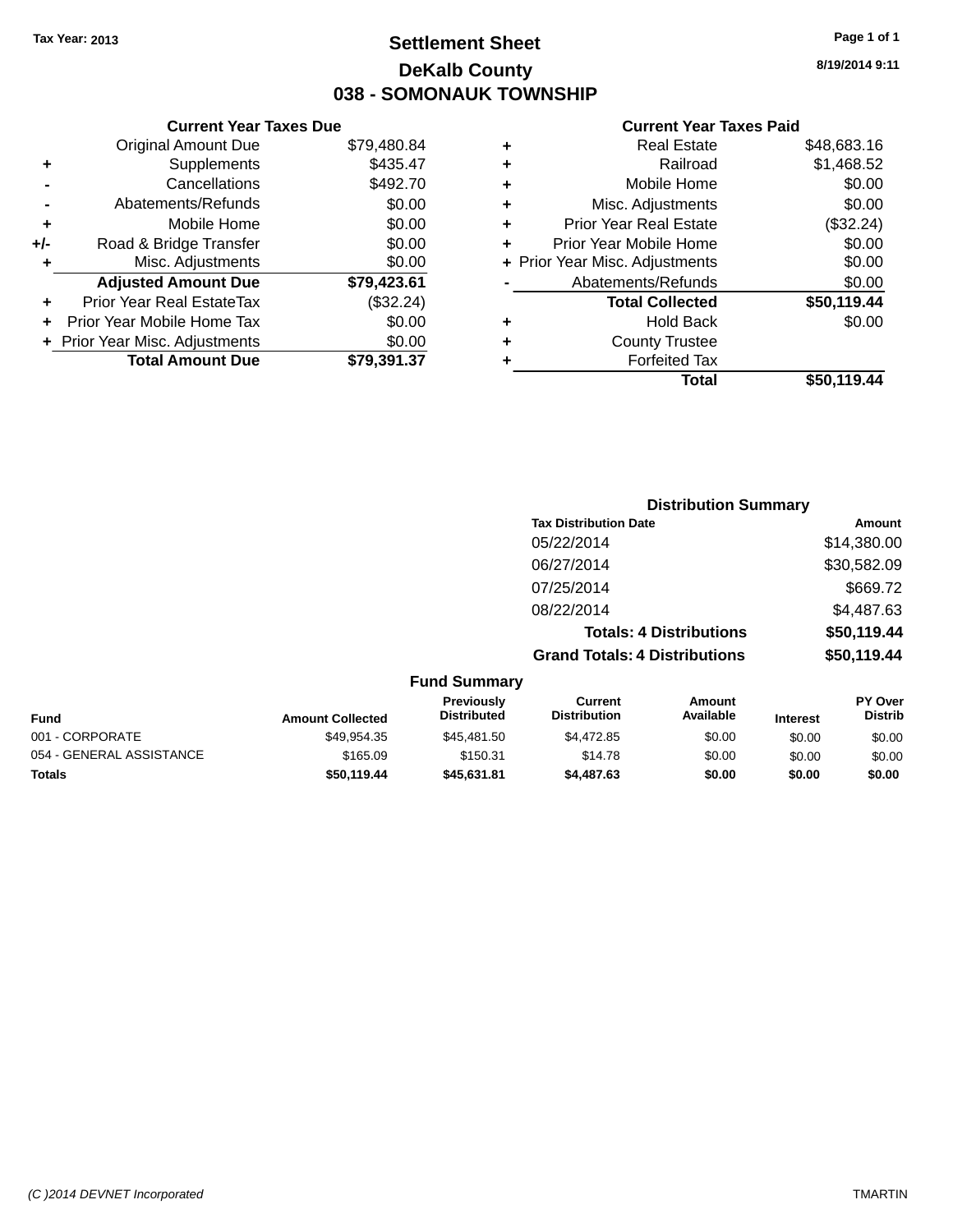### **Settlement Sheet Tax Year: 2013 Page 1 of 1 DeKalb County 039 - SOMONAUK ROAD & BRIDGE**

**8/19/2014 9:11**

#### **Current Year Taxes Paid**

|     | <b>Current Year Taxes Due</b>  |                |  |
|-----|--------------------------------|----------------|--|
|     | <b>Original Amount Due</b>     | \$246,813.36   |  |
| ٠   | Supplements                    | \$1,051.36     |  |
|     | Cancellations                  | \$1,189.53     |  |
|     | Abatements/Refunds             | \$0.00         |  |
|     | Mobile Home                    | \$0.00         |  |
| +/- | Road & Bridge Transfer         | (\$34, 116.58) |  |
| ٠   | Misc. Adjustments              | \$0.00         |  |
|     | <b>Adjusted Amount Due</b>     | \$212,558.61   |  |
|     | Prior Year Real EstateTax      | (\$76.47)      |  |
|     | Prior Year Mobile Home Tax     | \$0.00         |  |
|     | + Prior Year Misc. Adjustments | \$0.00         |  |
|     | <b>Total Amount Due</b>        | \$212,482.14   |  |
|     |                                |                |  |

| ٠ | <b>Real Estate</b>             | \$117,538.62 |
|---|--------------------------------|--------------|
| ٠ | Railroad                       | \$4,057.88   |
| ٠ | Mobile Home                    | \$0.00       |
| ٠ | Misc. Adjustments              | \$0.00       |
| ٠ | <b>Prior Year Real Estate</b>  | (\$76.47)    |
| ٠ | Prior Year Mobile Home         | \$0.00       |
|   | + Prior Year Misc. Adjustments | \$0.00       |
|   | Abatements/Refunds             | \$0.00       |
|   | <b>Total Collected</b>         | \$121,520.03 |
| ٠ | <b>Hold Back</b>               | \$0.00       |
| ٠ | <b>County Trustee</b>          |              |
| ٠ | <b>Forfeited Tax</b>           |              |
|   | Total                          | \$121,520.03 |
|   |                                |              |

| <b>Road and Bridge Summary</b> |             |               | <b>Distribution Summary</b>    |              |
|--------------------------------|-------------|---------------|--------------------------------|--------------|
| <b>Municipality</b>            | Amt. Due    | Amt. Distrib. | <b>Tax Distribution Date</b>   | Amount       |
| <b>CITY OF SANDWICH</b>        | \$1,121.74  | \$700.31      | 05/22/2014                     | \$34,720.09  |
| <b>VILLAGE OF SOMONAUK</b>     | \$53,220.65 | \$33,416.27   | 06/27/2014                     | \$74,092.20  |
| <b>Totals</b>                  | \$54,342.39 | \$34,116.58   | 07/25/2014                     | \$1,616.90   |
|                                |             |               | 08/22/2014                     | \$11,090.84  |
|                                |             |               | <b>Totals: 4 Distributions</b> | \$121,520.03 |

**Grand Totals: 4 Distributions \$121,520.03 Fund Summary Fund Interest Amount Collected Distributed PY Over Distrib Amount Available Current Distribution Previously** 007 - ROAD AND BRIDGE \$70,763.04 \$64,216.88 \$6,546.16 \$0.00 \$0.00 \$0.00 \$0.00 008 - BRIDGE CONST W/COUNTY 630.51 \$27.78 \$2.73 \$0.00 \$0.00 \$0.00 \$0.00 009 - PERMANENT ROAD \$39,979.16 \$36,399.50 \$3,579.66 \$0.00 \$0.00 \$0.00 \$0.00 010 - EQUIPMENT AND BUILDING \$10,747.32 \$9,785.03 \$962.29 \$0.00 \$0.00 \$0.00 \$0.00

**Totals \$121,520.03 \$110,429.19 \$11,090.84 \$0.00 \$0.00 \$0.00**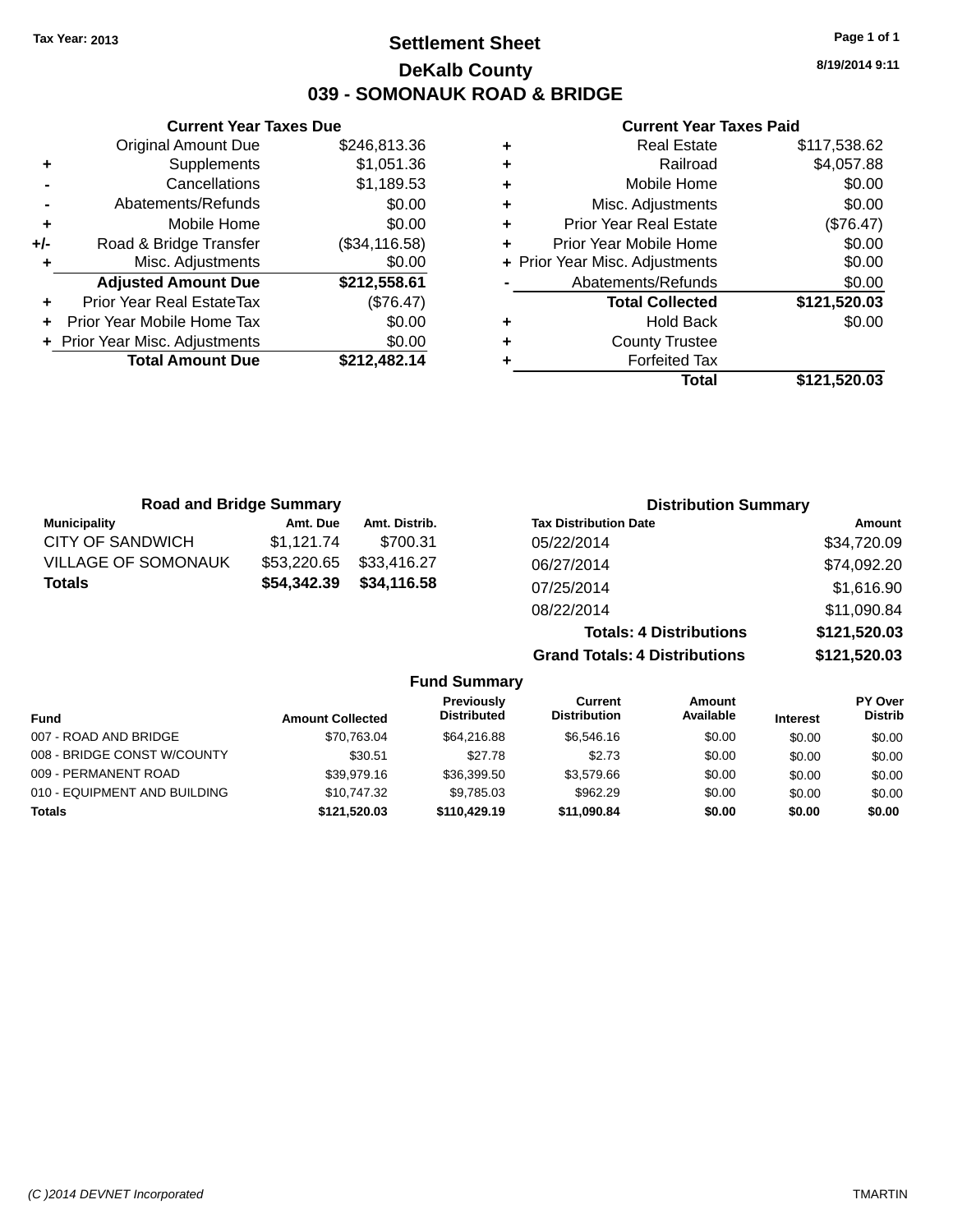### **Settlement Sheet Tax Year: 2013 Page 1 of 1 DeKalb County 040 - SOUTH GROVE TOWNSHIP**

**8/19/2014 9:11**

#### **Current Year Taxes Paid**

# **Distribution Summary Tax Distribution Date Amount** 05/22/2014 \$9,006.17 06/27/2014 \$37,860.09 07/25/2014 \$271.94

**Totals: 4 Distributions \$50,643.08 Grand Totals: 4 Distributions \$50,643.08**

08/22/2014 \$3,504.88

|                                        |                         | <b>Fund Summary</b>                     |                                |                            |                 |                                  |
|----------------------------------------|-------------------------|-----------------------------------------|--------------------------------|----------------------------|-----------------|----------------------------------|
| <b>Fund</b>                            | <b>Amount Collected</b> | <b>Previously</b><br><b>Distributed</b> | Current<br><b>Distribution</b> | <b>Amount</b><br>Available | <b>Interest</b> | <b>PY Over</b><br><b>Distrib</b> |
| 001 - CORPORATE                        | \$37,695.52             | \$35,086.70                             | \$2,608.82                     | \$0.00                     | \$0.00          | \$0.00                           |
| 027 - AUDIT                            | \$309.48                | \$288.06                                | \$21.42                        | \$0.00                     | \$0.00          | \$0.00                           |
| 034 - GENERAL ASSISTANCE               | \$4.944.03              | \$4,601.87                              | \$342.16                       | \$0.00                     | \$0.00          | \$0.00                           |
| 035 - TORT JUDGEMENTS/LIABILITY<br>INS | \$4.171.42              | \$3,882.73                              | \$288.69                       | \$0.00                     | \$0.00          | \$0.00                           |
| 047 - SOCIAL SECURITY                  | \$3.522.63              | \$3,278.84                              | \$243.79                       | \$0.00                     | \$0.00          | \$0.00                           |
| <b>Totals</b>                          | \$50,643.08             | \$47,138.20                             | \$3,504.88                     | \$0.00                     | \$0.00          | \$0.00                           |

|     | <b>Current Year Taxes Due</b>    |             |
|-----|----------------------------------|-------------|
|     | Original Amount Due              | \$81,952.60 |
| ٠   | Supplements                      | \$782.11    |
|     | Cancellations                    | \$908.09    |
|     | Abatements/Refunds               | \$0.00      |
| ٠   | Mobile Home                      | \$0.00      |
| +/- | Road & Bridge Transfer           | \$0.00      |
| ٠   | Misc. Adjustments                | \$0.00      |
|     | <b>Adjusted Amount Due</b>       | \$81,826.62 |
| ٠   | <b>Prior Year Real EstateTax</b> | \$0.00      |
| ÷   | Prior Year Mobile Home Tax       | \$0.00      |
|     | + Prior Year Misc. Adjustments   | \$0.00      |
|     | <b>Total Amount Due</b>          | \$81.826.62 |
|     |                                  |             |

**INS**<br>047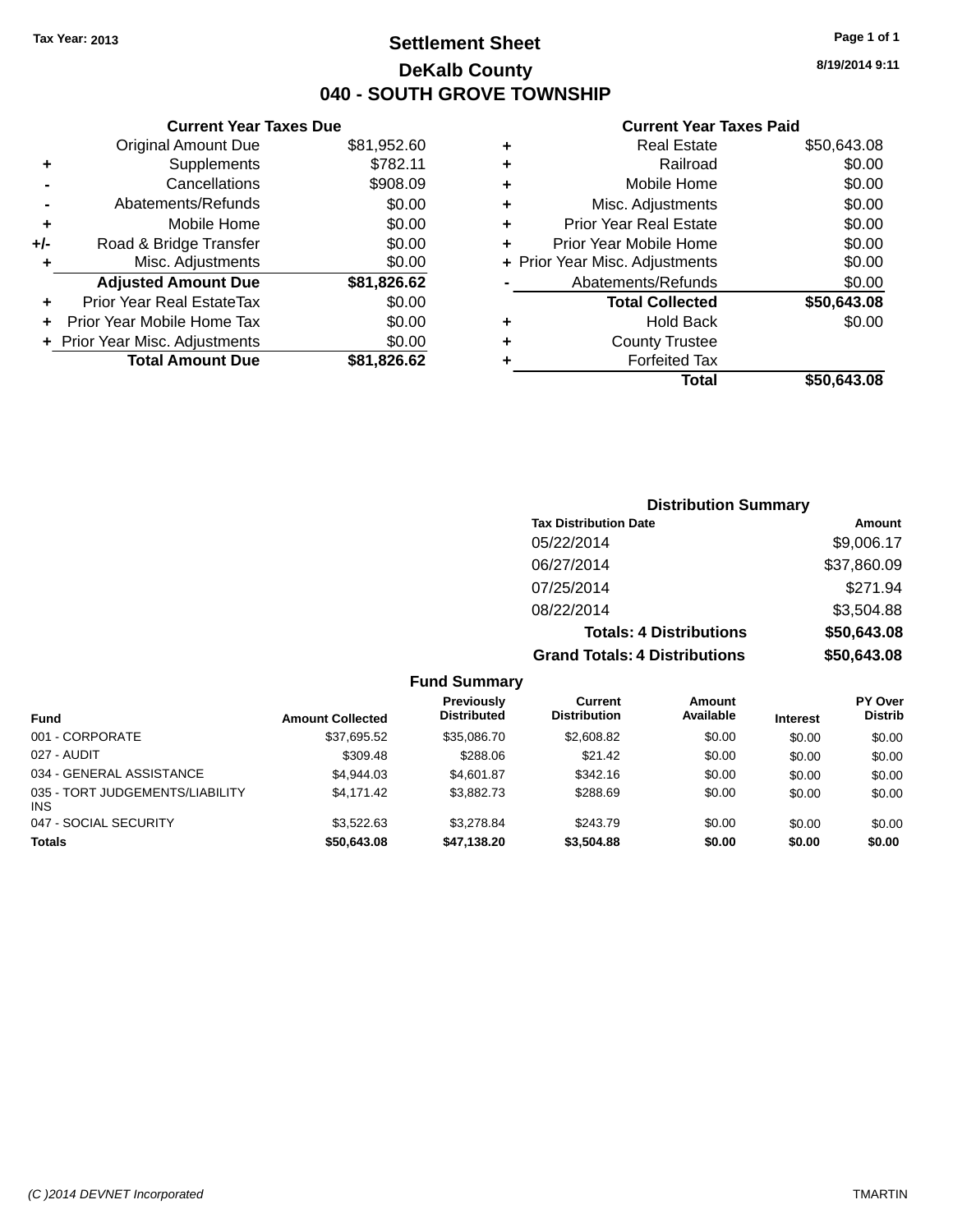### **Settlement Sheet Tax Year: 2013 Page 1 of 1 DeKalb County 041 - SOUTH GROVE ROAD & BRIDGE**

**8/19/2014 9:11**

### **Current Year Taxes Paid**

|     | <b>Current Year Taxes Due</b>  |              |  |  |
|-----|--------------------------------|--------------|--|--|
|     | Original Amount Due            | \$116,003.03 |  |  |
| ٠   | Supplements                    | \$1,107.08   |  |  |
|     | Cancellations                  | \$1,285.41   |  |  |
|     | Abatements/Refunds             | \$0.00       |  |  |
| ٠   | Mobile Home                    | \$0.00       |  |  |
| +/- | Road & Bridge Transfer         | \$0.00       |  |  |
| ٠   | Misc. Adjustments              | \$0.00       |  |  |
|     | <b>Adjusted Amount Due</b>     | \$115,824.70 |  |  |
| ٠   | Prior Year Real EstateTax      | \$0.00       |  |  |
| ٠   | Prior Year Mobile Home Tax     | \$0.00       |  |  |
|     | + Prior Year Misc. Adjustments | \$0.00       |  |  |
|     | <b>Total Amount Due</b>        | \$115,824.70 |  |  |
|     |                                |              |  |  |

|   | <b>Real Estate</b>             | \$71,684.81 |
|---|--------------------------------|-------------|
| ٠ | Railroad                       | \$0.00      |
| ٠ | Mobile Home                    | \$0.00      |
| ٠ | Misc. Adjustments              | \$0.00      |
| ٠ | <b>Prior Year Real Estate</b>  | \$0.00      |
| ÷ | Prior Year Mobile Home         | \$0.00      |
|   | + Prior Year Misc. Adjustments | \$0.00      |
|   | Abatements/Refunds             | \$0.00      |
|   | <b>Total Collected</b>         | \$71.684.81 |
| ٠ | Hold Back                      | \$0.00      |
| ٠ | <b>County Trustee</b>          |             |
| ٠ | <b>Forfeited Tax</b>           |             |
|   | Total                          | \$71.684.81 |
|   |                                |             |

| <b>Distribution Summary</b>          |             |
|--------------------------------------|-------------|
| <b>Tax Distribution Date</b>         | Amount      |
| 05/22/2014                           | \$12,748.16 |
| 06/27/2014                           | \$53,590.58 |
| 07/25/2014                           | \$384.96    |
| 08/22/2014                           | \$4,961.11  |
| <b>Totals: 4 Distributions</b>       | \$71,684.81 |
| <b>Grand Totals: 4 Distributions</b> | \$71,684.81 |

#### **Fund Summary**

| <b>Fund</b>                  | <b>Amount Collected</b> | Previously<br><b>Distributed</b> | Current<br><b>Distribution</b> | Amount<br>Available | <b>Interest</b> | <b>PY Over</b><br><b>Distrib</b> |
|------------------------------|-------------------------|----------------------------------|--------------------------------|---------------------|-----------------|----------------------------------|
|                              |                         |                                  |                                |                     |                 |                                  |
| 007 - ROAD AND BRIDGE        | \$47.583.52             | \$44.290.39                      | \$3,293.13                     | \$0.00              | \$0.00          | \$0.00                           |
| 008 - BRIDGE CONST W/COUNTY  | \$6.179.80              | \$5.752.11                       | \$427.69                       | \$0.00              | \$0.00          | \$0.00                           |
| 009 - PERMANENT ROAD         | \$14,213,17             | \$13,229.52                      | \$983.65                       | \$0.00              | \$0.00          | \$0.00                           |
| 010 - EQUIPMENT AND BUILDING | \$3,708.32              | \$3.451.68                       | \$256.64                       | \$0.00              | \$0.00          | \$0.00                           |
| <b>Totals</b>                | \$71,684.81             | \$66.723.70                      | \$4.961.11                     | \$0.00              | \$0.00          | \$0.00                           |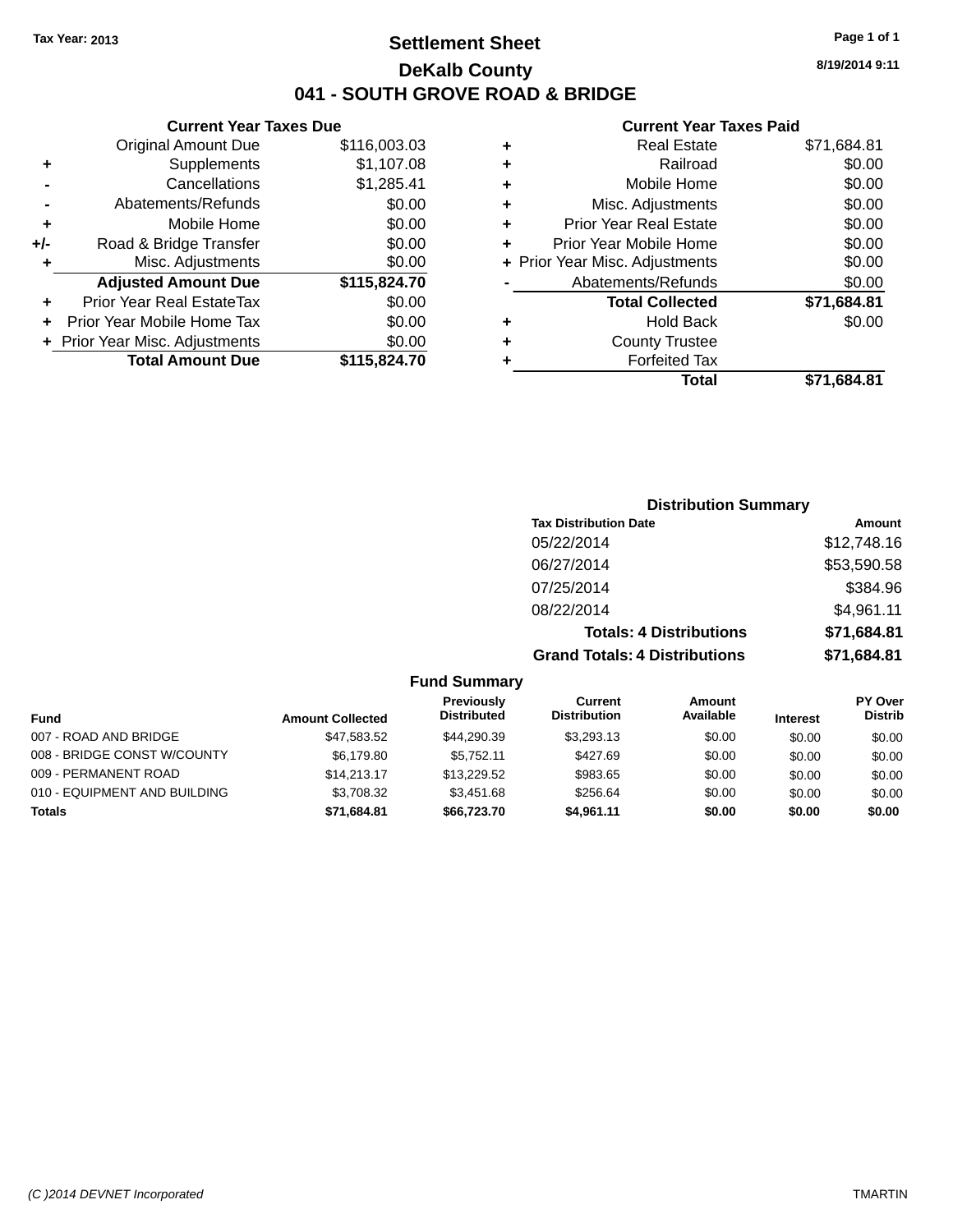### **Settlement Sheet Tax Year: 2013 Page 1 of 1 DeKalb County 042 - SQUAW GROVE TOWNSHIP**

**8/19/2014 9:11**

#### **Current Year Taxes Paid**

|     | <b>Original Amount Due</b>       | \$121,006.21 |
|-----|----------------------------------|--------------|
| ٠   | Supplements                      | \$648.50     |
|     | Cancellations                    | \$700.46     |
|     | Abatements/Refunds               | \$10.17      |
| ٠   | Mobile Home                      | \$0.00       |
| +/- | Road & Bridge Transfer           | \$0.00       |
| ٠   | Misc. Adjustments                | \$26.37      |
|     | <b>Adjusted Amount Due</b>       | \$120,970.45 |
| ٠   | <b>Prior Year Real EstateTax</b> | (\$530.05)   |
| ٠   | Prior Year Mobile Home Tax       | \$0.00       |
|     | + Prior Year Misc. Adjustments   | \$0.00       |
|     | <b>Total Amount Due</b>          | \$120,440.40 |
|     |                                  |              |

**Current Year Taxes Due**

|   | <b>Real Estate</b>             | \$70,776.96 |
|---|--------------------------------|-------------|
| ٠ | Railroad                       | \$1,556.12  |
| ٠ | Mobile Home                    | \$0.00      |
| ٠ | Misc. Adjustments              | \$26.37     |
| ٠ | <b>Prior Year Real Estate</b>  | (\$530.05)  |
| ÷ | Prior Year Mobile Home         | \$0.00      |
|   | + Prior Year Misc. Adjustments | \$0.00      |
|   | Abatements/Refunds             | \$10.17     |
|   | <b>Total Collected</b>         | \$71,819.23 |
| ٠ | <b>Hold Back</b>               | \$0.00      |
| ٠ | <b>County Trustee</b>          |             |
|   | <b>Forfeited Tax</b>           |             |
|   | Total                          | \$71.819.23 |
|   |                                |             |

### **Distribution Summary Tax Distribution Date Amount** 05/22/2014 \$13,765.25 06/27/2014 \$50,042.07 07/25/2014 \$1,283.37 08/22/2014 \$6,728.54 **Totals: 4 Distributions \$71,819.23 Grand Totals: 4 Distributions \$71,819.23**

#### **Fund Summary**

| Fund                     | <b>Amount Collected</b> | <b>Previously</b><br><b>Distributed</b> | Current<br><b>Distribution</b> | Amount<br>Available | <b>Interest</b> | <b>PY Over</b><br><b>Distrib</b> |
|--------------------------|-------------------------|-----------------------------------------|--------------------------------|---------------------|-----------------|----------------------------------|
| 001 - CORPORATE          | \$45,996.91             | \$41.687.59                             | \$4.309.32                     | \$0.00              | \$0.00          | \$0.00                           |
| 017 - CEMETERY           | \$7.834.48              | \$7,100.49                              | \$733.99                       | \$0.00              | \$0.00          | \$0.00                           |
| 019 - COMMUNITY BUILDING | \$15,909.76             | \$14,419.22                             | \$1.490.54                     | \$0.00              | \$0.00          | \$0.00                           |
| 054 - GENERAL ASSISTANCE | \$2,078.08              | \$1,883.39                              | \$194.69                       | \$0.00              | \$0.00          | \$0.00                           |
| Totals                   | \$71,819.23             | \$65,090.69                             | \$6.728.54                     | \$0.00              | \$0.00          | \$0.00                           |

#### **Miscellaneous Adjustment Detail**

| <u>Year Source</u>      | <b>Account Type</b>       |         | <b>Amount Adjustment Description</b>                  |
|-------------------------|---------------------------|---------|-------------------------------------------------------|
| 2013 RE - Real Estate   | <b>Back Tax Collected</b> |         | \$1.56 VANGUARD HOMES REDEMPTION 15-14-107-008 by TBA |
| 2013 RE - Real Estate   | <b>Back Tax Collected</b> |         | \$1.20 VANGUARD HOMES REDEMPTION 15-14-107-007 by TBA |
| 2013 RE - Real Estate   | <b>Back Tax Collected</b> |         | \$6.40 VANGUARD HOMES REDEMPTION 15-14-102-033 by TBA |
| 2013 RE - Real Estate   | Paymt In Lieu of Tax      |         | \$17.21 HOUSING AUTHORITY-SUNSET VIEW APTS. by TBA    |
| <b>Totals 4 entries</b> |                           | \$26.37 |                                                       |
|                         |                           |         |                                                       |

#### **Abatement Detail**

| Year Source                          | <b>Account Type</b> |         | <b>Amount Adjustment Description</b>             |
|--------------------------------------|---------------------|---------|--------------------------------------------------|
| 2013 RE - Real Estate  PTAB Decision |                     |         | \$8.63 PTAB INTEREST REFUND 15-14-400-041 by TBA |
| 2013 RE - Real Estate  PTAB Decision |                     |         | \$0.27 PTAB INTEREST REFUND 15-14-302-006 by TBA |
| 2013 RE - Real Estate PTAB Decision  |                     |         | \$0.49 PTAB INTEREST REFUND 15-14-302-007 by TBA |
| 2013 RE - Real Estate PTAB Decision  |                     |         | \$0.10 PTAB INTEREST REFUND 15-15-403-020 by TBA |
| 2013 RE - Real Estate PTAB Decision  |                     |         | \$0.68 PTAB INTEREST REFUND 15-14-302-007 by TBA |
| <b>Totals 5 entries</b>              |                     | \$10.17 |                                                  |
|                                      |                     |         |                                                  |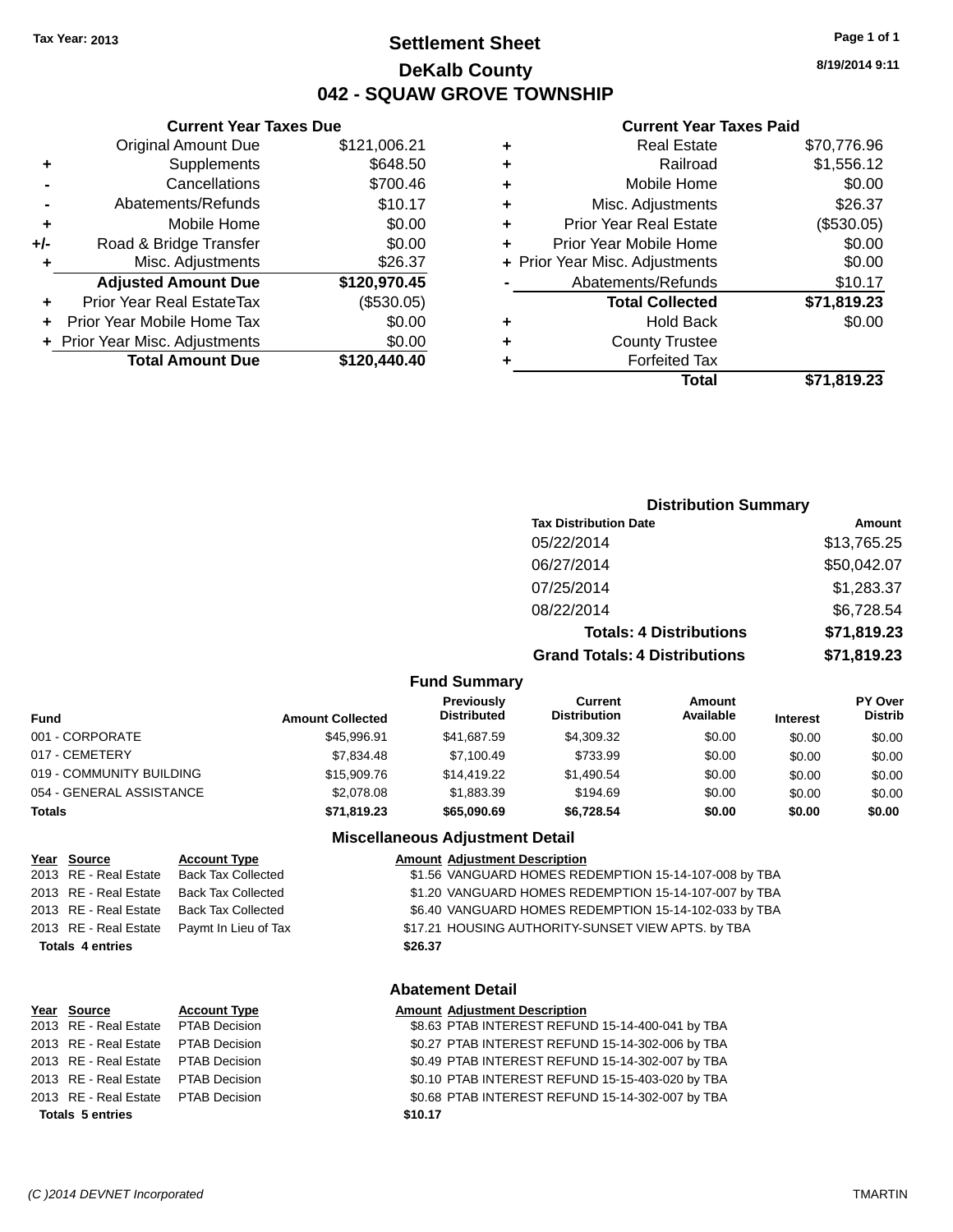### **Settlement Sheet Tax Year: 2013 Page 1 of 2 DeKalb County 043 - HINCKLEY PUBLIC LIBRARY DISTRICT**

**8/19/2014 9:11**

#### **Current Year Taxes Paid**

| <b>Current Year Taxes Due</b>  |              |  |  |
|--------------------------------|--------------|--|--|
| <b>Original Amount Due</b>     | \$171,823.83 |  |  |
| Supplements                    | \$920.88     |  |  |
| Cancellations                  | \$994.62     |  |  |
| Abatements/Refunds             | \$14.45      |  |  |
| Mobile Home                    | \$0.00       |  |  |
| Road & Bridge Transfer         | \$0.00       |  |  |
| Misc. Adjustments              | \$37.45      |  |  |
| <b>Adjusted Amount Due</b>     | \$171,773.09 |  |  |
| Prior Year Real EstateTax      | (\$721.15)   |  |  |
| Prior Year Mobile Home Tax     | \$0.00       |  |  |
| + Prior Year Misc. Adjustments | \$0.00       |  |  |
| <b>Total Amount Due</b>        | \$171.051.94 |  |  |
|                                |              |  |  |

|   | <b>Real Estate</b>             | \$100,500.33 |
|---|--------------------------------|--------------|
| ٠ | Railroad                       | \$2,209.62   |
| ٠ | Mobile Home                    | \$0.00       |
| ٠ | Misc. Adjustments              | \$37.45      |
| ٠ | <b>Prior Year Real Estate</b>  | (\$721.15)   |
| ٠ | Prior Year Mobile Home         | \$0.00       |
|   | + Prior Year Misc. Adjustments | \$0.00       |
|   | Abatements/Refunds             | \$14.45      |
|   | <b>Total Collected</b>         | \$102,011.80 |
| ٠ | Hold Back                      | \$0.00       |
| ٠ | <b>County Trustee</b>          |              |
| ٠ | <b>Forfeited Tax</b>           |              |
|   | Total                          | \$102,011.80 |
|   |                                |              |

### **Distribution Summary**

| <b>Tax Distribution Date</b>         | Amount       |
|--------------------------------------|--------------|
| 05/22/2014                           | \$19,577.43  |
| 06/27/2014                           | \$71,057.62  |
| 07/25/2014                           | \$1,822.33   |
| 08/22/2014                           | \$9,554.42   |
| <b>Totals: 4 Distributions</b>       | \$102,011.80 |
| <b>Grand Totals: 4 Distributions</b> | \$102,011.80 |

#### **Fund Summary**

| <b>Fund</b>                            | <b>Amount Collected</b> | Previously<br><b>Distributed</b> | Current<br><b>Distribution</b> | Amount<br>Available | <b>Interest</b> | <b>PY Over</b><br><b>Distrib</b> |
|----------------------------------------|-------------------------|----------------------------------|--------------------------------|---------------------|-----------------|----------------------------------|
| 001 - CORPORATE                        | \$85,840,68             | \$77.800.84                      | \$8,039.84                     | \$0.00              | \$0.00          | \$0.00                           |
| 004 - OPERATIONS & MAINTENANCE         | \$7,495.01              | \$6,793,03                       | \$701.98                       | \$0.00              | \$0.00          | \$0.00                           |
| 005 - I. M. R. F.                      | \$4,036.91              | \$3,658.81                       | \$378.10                       | \$0.00              | \$0.00          | \$0.00                           |
| 027 - AUDIT                            | \$23.36                 | \$21.18                          | \$2.18                         | \$0.00              | \$0.00          | \$0.00                           |
| 035 - TORT JUDGEMENTS/LIABILITY<br>INS | \$578.93                | \$524.71                         | \$54.22                        | \$0.00              | \$0.00          | \$0.00                           |
| 047 - SOCIAL SECURITY                  | \$4.036.91              | \$3.658.81                       | \$378.10                       | \$0.00              | \$0.00          | \$0.00                           |
| <b>Totals</b>                          | \$102.011.80            | \$92,457.38                      | \$9,554.42                     | \$0.00              | \$0.00          | \$0.00                           |

### **Miscellaneous Adjustment Detail**

| Year Source             | <b>Account Type</b>       | <b>Amount Adjustment Description</b>                  |
|-------------------------|---------------------------|-------------------------------------------------------|
| 2013 RE - Real Estate   | <b>Back Tax Collected</b> | \$2.22 VANGUARD HOMES REDEMPTION 15-14-107-008 by TBA |
| 2013 RE - Real Estate   | <b>Back Tax Collected</b> | \$1.70 VANGUARD HOMES REDEMPTION 15-14-107-007 by TBA |
| 2013 RE - Real Estate   | <b>Back Tax Collected</b> | \$9.09 VANGUARD HOMES REDEMPTION 15-14-102-033 by TBA |
| 2013 RE - Real Estate   | Paymt In Lieu of Tax      | \$24.44 HOUSING AUTHORITY-SUNSET VIEW APTS. by TBA    |
| <b>Totals 4 entries</b> |                           | \$37.45                                               |
|                         |                           | <b>Abatement Detail</b>                               |
| Voor Cource             | Account Type              | Amount Adjustment Description                         |

| rear source                         | ACCOUNT TYPE | Alliount Aujustment Description                   |
|-------------------------------------|--------------|---------------------------------------------------|
| 2013 RE - Real Estate PTAB Decision |              | \$12.26 PTAB INTEREST REFUND 15-14-400-041 by TBA |
| 2013 RE - Real Estate PTAB Decision |              | \$0.38 PTAB INTEREST REFUND 15-14-302-006 by TBA  |
| 2013 RE - Real Estate PTAB Decision |              | \$0.70 PTAB INTEREST REFUND 15-14-302-007 by TBA  |
| 2013 RE - Real Estate PTAB Decision |              | \$0.14 PTAB INTEREST REFUND 15-15-403-020 by TBA  |
|                                     |              |                                                   |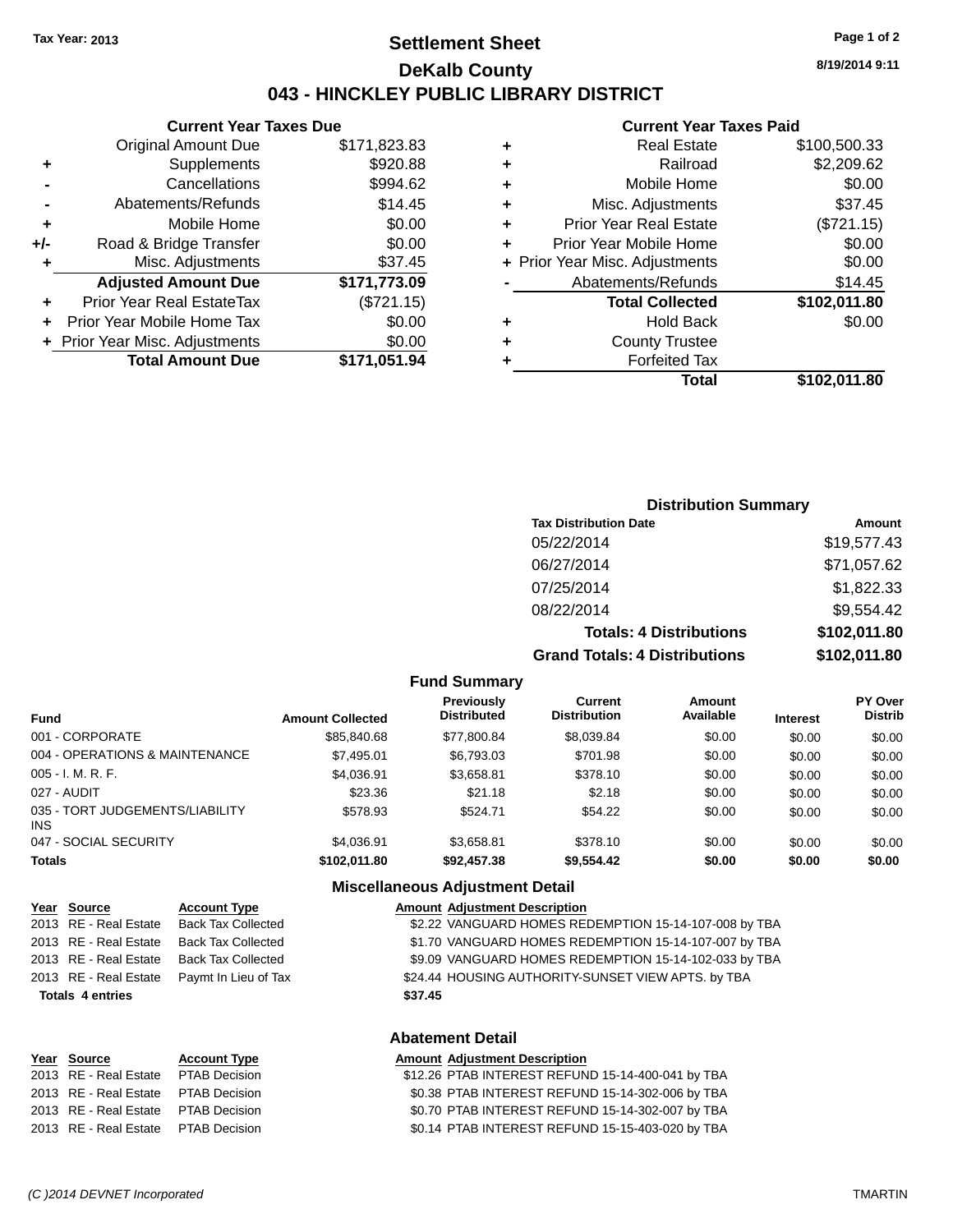# **Settlement Sheet Tax Year: 2013 Page 2 of 2 DeKalb County**

**8/19/2014 9:11**

### **Abatement Detail**

**Totals 5 entries \$14.45**

**Year Source Account Type Anneurs Amount Adjustment Description**<br>
2013 RE - Real Estate PTAB Decision **Amount Adjustment Description** \$0.97 PTAB INTEREST REFUND 15-14-302-007 by TBA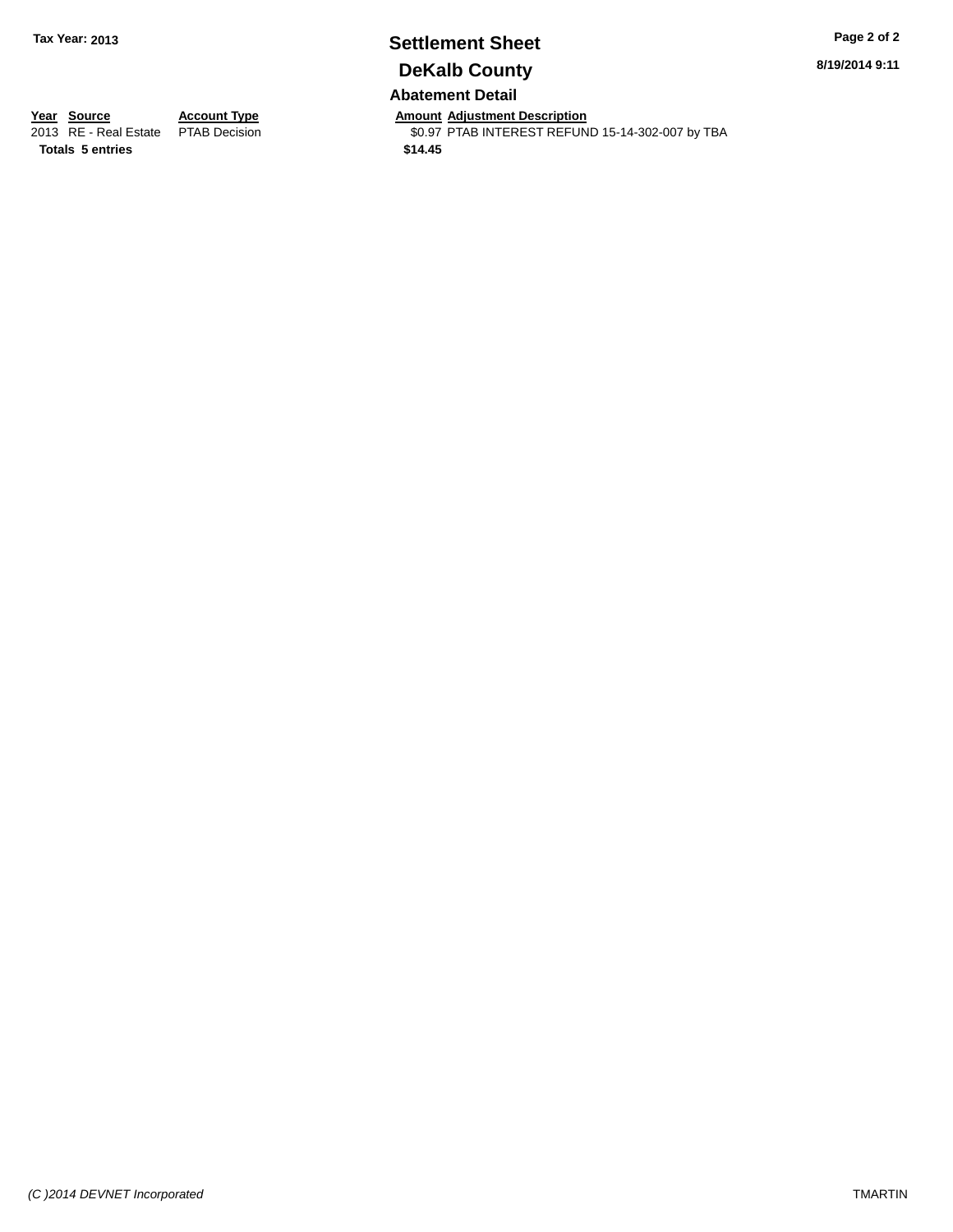### **Settlement Sheet Tax Year: 2013 Page 1 of 1 DeKalb County 044 - SQUAW GROVE ROAD & BRIDGE**

**Current Year Taxes Due** Original Amount Due \$286,312.05 **+** Supplements \$1,344.21 **-** Cancellations \$1,459.93 **-** Abatements/Refunds \$21.20 **+** Mobile Home \$0.00 **+/-** Road & Bridge Transfer (\$19,971.86) **+** Misc. Adjustments \$62.40 **Adjusted Amount Due \$266,265.67 +** Prior Year Real EstateTax (\$1,149.33) **+** Prior Year Mobile Home Tax \$0.00 **+ Prior Year Misc. Adjustments**  $$0.00$ 

**Total Amount Due \$265,116.34**

#### **Current Year Taxes Paid**

|   | <b>Real Estate</b>             | \$147,508.46 |
|---|--------------------------------|--------------|
| ٠ | Railroad                       | \$3,490.89   |
| ٠ | Mobile Home                    | \$0.00       |
| ٠ | Misc. Adjustments              | \$62.40      |
| ٠ | <b>Prior Year Real Estate</b>  | (\$1,149.33) |
|   | Prior Year Mobile Home         | \$0.00       |
|   | + Prior Year Misc. Adjustments | \$0.00       |
|   | Abatements/Refunds             | \$21.20      |
|   | <b>Total Collected</b>         | \$149,891.22 |
| ٠ | <b>Hold Back</b>               | \$0.00       |
| ٠ | <b>County Trustee</b>          |              |
|   | <b>Forfeited Tax</b>           |              |
|   | Total                          | \$149,891.22 |
|   |                                |              |

| <b>Road and Bridge Summary</b> |             |                         | <b>Distribution Summary</b>  |              |
|--------------------------------|-------------|-------------------------|------------------------------|--------------|
| <b>Municipality</b>            | Amt. Due    | Amt. Distrib.           | <b>Tax Distribution Date</b> | Amount       |
| <b>VILLAGE OF HINCKLEY</b>     | \$33.676.15 | \$19.971.86             | 05/22/2014                   | \$28,645.24  |
| <b>Totals</b>                  |             | \$33,676.15 \$19,971.86 | 06/27/2014                   | \$104,423.32 |
|                                |             |                         | 07/25/2014                   | \$2,674.88   |
|                                |             |                         |                              | .            |

08/22/2014 \$14,147.78 **Totals: 4 Distributions \$149,891.22 Grand Totals: 4 Distributions \$149,891.22 Fund Summary**

| <b>Fund</b>                             | <b>Amount Collected</b> | Previously<br><b>Distributed</b> | Current<br><b>Distribution</b> | <b>Amount</b><br>Available | <b>Interest</b> | <b>PY Over</b><br><b>Distrib</b> |
|-----------------------------------------|-------------------------|----------------------------------|--------------------------------|----------------------------|-----------------|----------------------------------|
| 007 - ROAD AND BRIDGE                   | \$53,003.01             | \$47.936.11                      | \$5,066.90                     | \$0.00                     | \$0.00          | \$0.00                           |
| 008 - BRIDGE CONST W/COUNTY             | \$5,936.55              | \$5,380.14                       | \$556.41                       | \$0.00                     | \$0.00          | \$0.00                           |
| 009 - PERMANENT ROAD                    | \$64,840,64             | \$58,763.43                      | \$6,077.21                     | \$0.00                     | \$0.00          | \$0.00                           |
| 010 - EQUIPMENT AND BUILDING            | \$23,734.80             | \$21,510.25                      | \$2,224.55                     | \$0.00                     | \$0.00          | \$0.00                           |
| 035 - TORT JUDGEMENTS/LIABILITY<br>INS. | \$2,376.22              | \$2.153.51                       | \$222.71                       | \$0.00                     | \$0.00          | \$0.00                           |
| Totals                                  | \$149.891.22            | \$135,743,44                     | \$14,147.78                    | \$0.00                     | \$0.00          | \$0.00                           |

### **Miscellaneous Adjustment Detail**

| 2013 RE - Real Estate<br><b>Back Tax Collected</b> |                                                                                                                         |
|----------------------------------------------------|-------------------------------------------------------------------------------------------------------------------------|
|                                                    | \$3.70 VANGUARD HOMES REDEMPTION 15-14-107-008 by TBA                                                                   |
| <b>Back Tax Collected</b>                          | \$2.83 VANGUARD HOMES REDEMPTION 15-14-107-007 by TBA                                                                   |
| Back Tax Collected                                 | \$15.15 VANGUARD HOMES REDEMPTION 15-14-102-033 by TBA                                                                  |
|                                                    | \$40.72 HOUSING AUTHORITY-SUNSET VIEW APTS. by TBA                                                                      |
|                                                    | \$62.40                                                                                                                 |
|                                                    |                                                                                                                         |
|                                                    | 2013 RE - Real Estate<br>2013 RE - Real Estate<br>2013 RE - Real Estate Paymt In Lieu of Tax<br><b>Totals 4 entries</b> |

| Year Source                         | <b>Account Type</b> |         | <b>Amount Adjustment Description</b>              |
|-------------------------------------|---------------------|---------|---------------------------------------------------|
| 2013 RE - Real Estate PTAB Decision |                     |         | \$20.42 PTAB INTEREST REFUND 15-14-400-041 by TBA |
| 2013 RE - Real Estate PTAB Decision |                     |         | \$0.63 PTAB INTEREST REFUND 15-14-302-006 by TBA  |
| 2013 RE - Real Estate PTAB Decision |                     |         | \$1.17 PTAB INTEREST REFUND 15-14-302-007 by TBA  |
| 2013 RE - Real Estate PTAB Decision |                     |         | \$0.24 PTAB INTEREST REFUND 15-15-403-020 by TBA  |
| 2013 RE - Real Estate PTAB Decision |                     |         | \$1.61 PTAB INTEREST REFUND 15-14-302-007 by TBA  |
| <b>Totals 5 entries</b>             |                     | \$24.07 |                                                   |
|                                     |                     |         |                                                   |

**8/19/2014 9:11**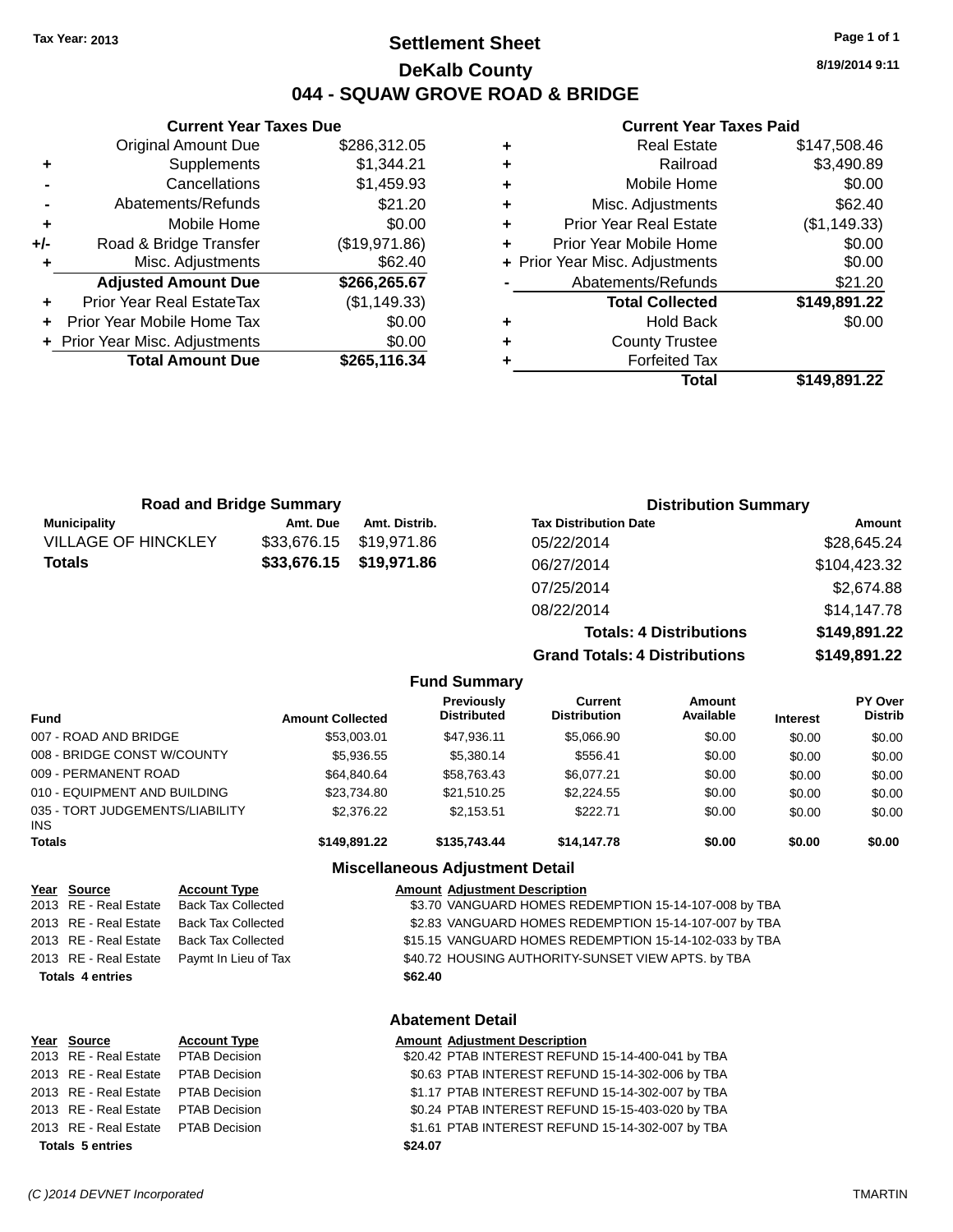### **Settlement Sheet Tax Year: 2013 Page 1 of 1 DeKalb County 045 - SYCAMORE TOWNSHIP**

**8/19/2014 9:11**

#### **Current Year Taxes Paid**

|     | <b>Current Year Taxes Due</b>  |              |
|-----|--------------------------------|--------------|
|     | <b>Original Amount Due</b>     | \$393,037.54 |
| ٠   | Supplements                    | \$1,678.52   |
|     | Cancellations                  | \$1,814.41   |
|     | Abatements/Refunds             | \$0.00       |
| ٠   | Mobile Home                    | \$0.00       |
| +/- | Road & Bridge Transfer         | \$0.00       |
| ٠   | Misc. Adjustments              | \$4.58       |
|     | <b>Adjusted Amount Due</b>     | \$392,906.23 |
| ٠   | Prior Year Real EstateTax      | (\$64.17)    |
|     | Prior Year Mobile Home Tax     | \$0.00       |
|     | + Prior Year Misc. Adjustments | \$0.00       |
|     | <b>Total Amount Due</b>        | \$392,842.06 |
|     |                                |              |

|   | <b>Real Estate</b>             | \$231,252.28 |
|---|--------------------------------|--------------|
| ٠ | Railroad                       | \$118.22     |
| ٠ | Mobile Home                    | \$0.00       |
| ٠ | Misc. Adjustments              | \$4.58       |
| ٠ | <b>Prior Year Real Estate</b>  | (\$64.17)    |
| ÷ | Prior Year Mobile Home         | \$0.00       |
|   | + Prior Year Misc. Adjustments | \$0.00       |
|   | Abatements/Refunds             | \$0.00       |
|   | <b>Total Collected</b>         | \$231,310.91 |
| ٠ | Hold Back                      | \$0.00       |
|   | <b>County Trustee</b>          |              |
| ٠ | <b>Forfeited Tax</b>           |              |
|   | Total                          | \$231,310.91 |
|   |                                |              |

### **Distribution Summary Tax Distribution Date Amount** 05/22/2014 \$51,669.65 06/27/2014 \$154,113.08 07/25/2014 \$3,880.85 08/22/2014 \$21,647.33 **Totals: 4 Distributions \$231,310.91 Grand Totals: 4 Distributions \$231,310.91**

#### **Fund Summary**

| Fund                     | <b>Amount Collected</b> | <b>Previously</b><br><b>Distributed</b> | Current<br><b>Distribution</b> | Amount<br>Available | <b>Interest</b> | <b>PY Over</b><br><b>Distrib</b> |
|--------------------------|-------------------------|-----------------------------------------|--------------------------------|---------------------|-----------------|----------------------------------|
| 001 - CORPORATE          | \$212.463.47            | \$192,579.99                            | \$19,883,48                    | \$0.00              | \$0.00          | \$0.00                           |
| 005 - I. M. R. F.        | \$17,657.56             | \$16,005.07                             | \$1.652.49                     | \$0.00              | \$0.00          | \$0.00                           |
| 054 - GENERAL ASSISTANCE | \$1.189.88              | \$1.078.52                              | \$111.36                       | \$0.00              | \$0.00          | \$0.00                           |
| Totals                   | \$231,310.91            | \$209.663.58                            | \$21,647.33                    | \$0.00              | \$0.00          | \$0.00                           |

### **Miscellaneous Adjustment Detail**

**Totals 2 entries \$4.58**

**Year Source Account Type Amount Adjustment Description** \$1.21 STOGSDILL REDEMPTION 06-32-328-025 by TBA 2013 RE - Real Estate Back Tax Collected \$3.37 MEIER REDEMPTION 06-18-300-001 by TBA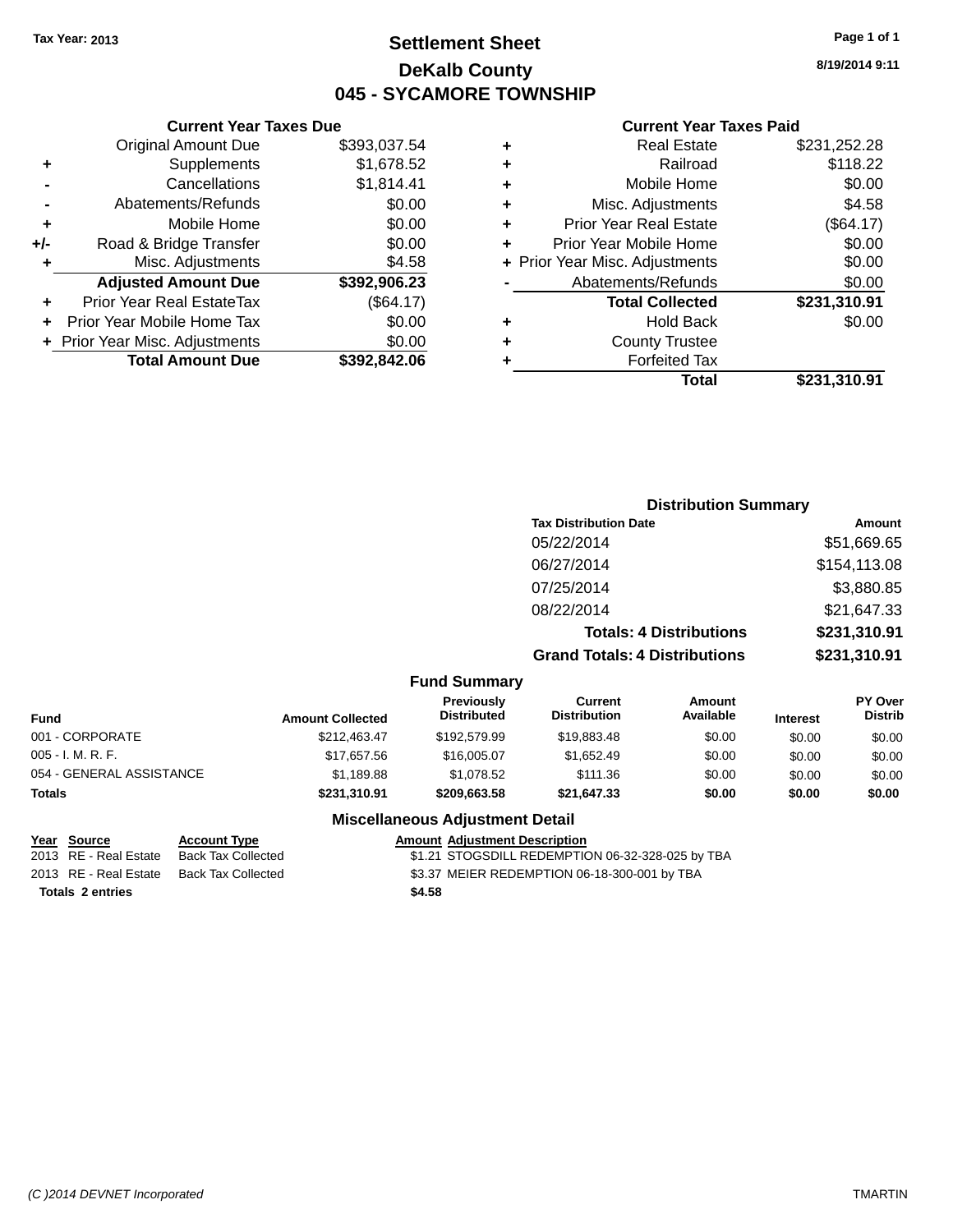### **Settlement Sheet Tax Year: 2013 Page 1 of 1 DeKalb County 046 - SYCAMORE ROAD & BRIDGE**

**8/19/2014 9:11**

#### **Current Year Taxes Paid**

|     | <b>Current Year Taxes Due</b>  |              |  |
|-----|--------------------------------|--------------|--|
|     | <b>Original Amount Due</b>     | \$795,913.31 |  |
| ٠   | Supplements                    | \$3,367.25   |  |
|     | Cancellations                  | \$3,639.94   |  |
|     | Abatements/Refunds             | \$0.00       |  |
| ٠   | Mobile Home                    | \$0.00       |  |
| +/- | Road & Bridge Transfer         | (\$4,367.23) |  |
| ٠   | Misc. Adjustments              | \$9.28       |  |
|     | <b>Adjusted Amount Due</b>     | \$791,282.67 |  |
| ٠   | Prior Year Real EstateTax      | (\$130.18)   |  |
|     | Prior Year Mobile Home Tax     | \$0.00       |  |
|     | + Prior Year Misc. Adjustments | \$0.00       |  |
|     | <b>Total Amount Due</b>        | \$791,152.49 |  |
|     |                                |              |  |

| ٠ | <b>Real Estate</b>             | \$463,926.68 |
|---|--------------------------------|--------------|
| ٠ | Railroad                       | \$239.38     |
| ÷ | Mobile Home                    | \$0.00       |
| ٠ | Misc. Adjustments              | \$9.28       |
| ٠ | <b>Prior Year Real Estate</b>  | (\$130.18)   |
| ٠ | Prior Year Mobile Home         | \$0.00       |
|   | + Prior Year Misc. Adjustments | \$0.00       |
|   | Abatements/Refunds             | \$0.00       |
|   | <b>Total Collected</b>         | \$464,045.16 |
| ٠ | Hold Back                      | \$0.00       |
| ٠ | <b>County Trustee</b>          |              |
| ٠ | <b>Forfeited Tax</b>           |              |
|   | Total                          | \$464,045.16 |
|   |                                |              |

**Totals: 4 Distributions \$464,045.16**

**Grand Totals: 4 Distributions \$464,045.16**

| <b>Road and Bridge Summary</b> |            |               | <b>Distribution Summary</b>  |              |  |
|--------------------------------|------------|---------------|------------------------------|--------------|--|
| <b>Municipality</b>            | Amt. Due   | Amt. Distrib. | <b>Tax Distribution Date</b> | Amount       |  |
| <b>CITY OF SYCAMORE</b>        | \$7.416.31 | \$4.367.23    | 05/22/2014                   | \$103,656.98 |  |
| Totals                         | \$7.416.31 | \$4,367.23    | 06/27/2014                   | \$309,174.87 |  |
|                                |            |               | 07/25/2014                   | \$7,785.57   |  |
|                                |            |               | 08/22/2014                   | \$43,427.74  |  |

|                                         |                         | <b>Fund Summary</b>                     |                                       |                            |                 |                                  |
|-----------------------------------------|-------------------------|-----------------------------------------|---------------------------------------|----------------------------|-----------------|----------------------------------|
| <b>Fund</b>                             | <b>Amount Collected</b> | <b>Previously</b><br><b>Distributed</b> | <b>Current</b><br><b>Distribution</b> | <b>Amount</b><br>Available | <b>Interest</b> | <b>PY Over</b><br><b>Distrib</b> |
| $005 - I. M. R. F.$                     | \$11.772.12             | \$10.670.42                             | \$1.101.70                            | \$0.00                     | \$0.00          | \$0.00                           |
| 007 - ROAD AND BRIDGE                   | \$7,404.46              | \$6.711.72                              | \$692.74                              | \$0.00                     | \$0.00          | \$0.00                           |
| 008 - BRIDGE CONST W/COUNTY             | \$23,543.35             | \$21,340.03                             | \$2,203.32                            | \$0.00                     | \$0.00          | \$0.00                           |
| 009 - PERMANENT ROAD                    | \$331,275.76            | \$300,273.12                            | \$31.002.64                           | \$0.00                     | \$0.00          | \$0.00                           |
| 010 - EQUIPMENT AND BUILDING            | \$73.565.56             | \$66,680.88                             | \$6,884.68                            | \$0.00                     | \$0.00          | \$0.00                           |
| 035 - TORT JUDGEMENTS/LIABILITY<br>INS. | \$5,886,06              | \$5,335.21                              | \$550.85                              | \$0.00                     | \$0.00          | \$0.00                           |
| 047 - SOCIAL SECURITY                   | \$10.597.85             | \$9,606.04                              | \$991.81                              | \$0.00                     | \$0.00          | \$0.00                           |
| <b>Totals</b>                           | \$464,045.16            | \$420,617.42                            | \$43,427.74                           | \$0.00                     | \$0.00          | \$0.00                           |

#### **Miscellaneous Adjustment Detail**

| Year Source           | <b>Account Type</b> |        | <b>Amount Adjustment Description</b>             |
|-----------------------|---------------------|--------|--------------------------------------------------|
| 2013 RE - Real Estate | Back Tax Collected  |        | \$2.45 STOGSDILL REDEMPTION 06-32-328-025 by TBA |
| 2013 RE - Real Estate | Back Tax Collected  |        | \$6.83 MEIER REDEMPTION 06-18-300-001 by TBA     |
| Totals 2 entries      |                     | \$9.28 |                                                  |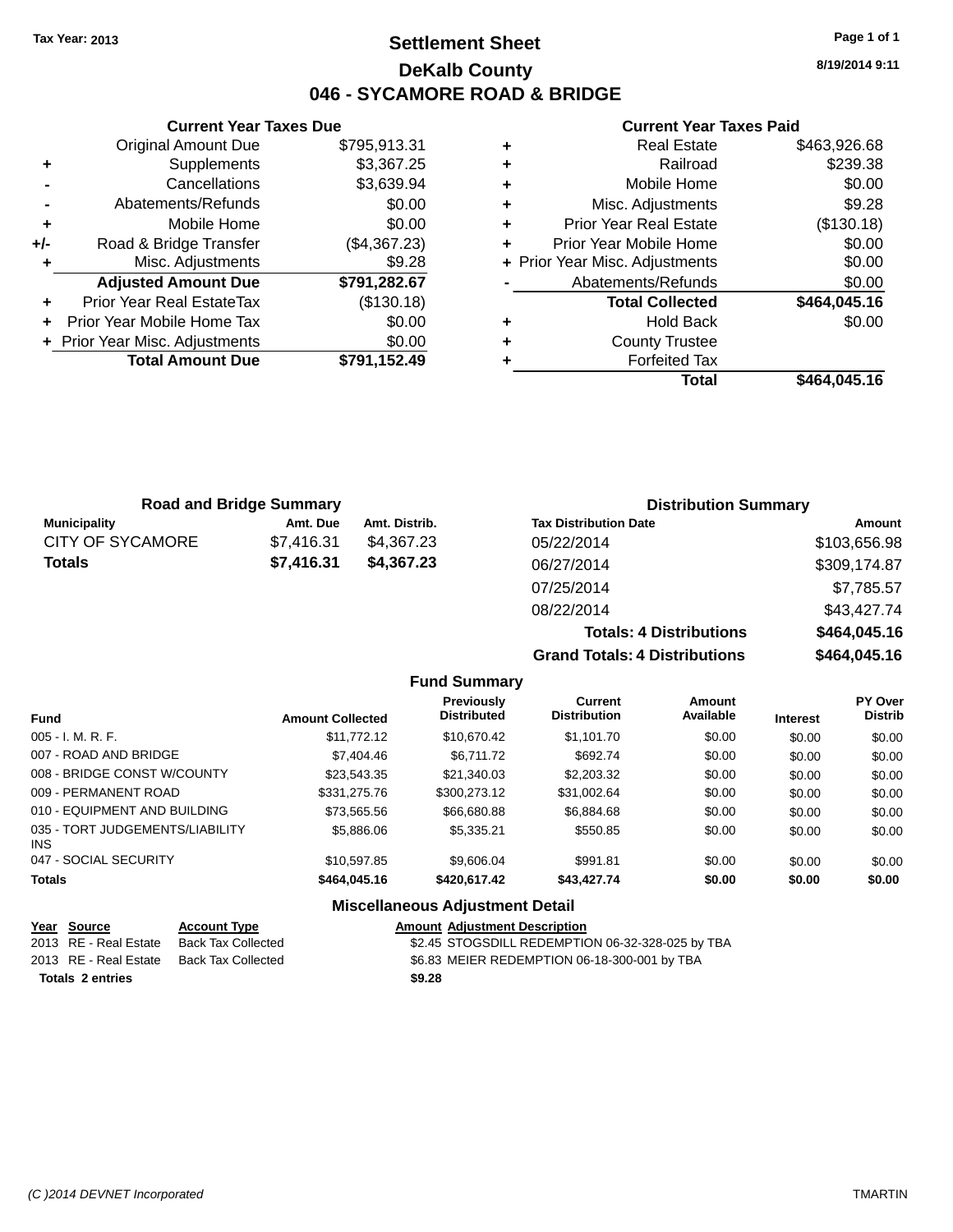## **Settlement Sheet Tax Year: 2013 Page 1 of 1 DeKalb County 047 - VICTOR TOWNSHIP**

**8/19/2014 9:11**

| <b>Current Year Taxes Paid</b> |  |
|--------------------------------|--|
| <b>Real Estate</b>             |  |

|     | <b>Current Year Taxes Due</b>  |             |
|-----|--------------------------------|-------------|
|     | <b>Original Amount Due</b>     | \$51,725.15 |
| ٠   | Supplements                    | \$364.26    |
|     | Cancellations                  | \$222.97    |
|     | Abatements/Refunds             | \$0.00      |
| ٠   | Mobile Home                    | \$0.00      |
| +/- | Road & Bridge Transfer         | \$0.00      |
|     | Misc. Adjustments              | \$0.00      |
|     | <b>Adjusted Amount Due</b>     | \$51,866.44 |
|     | Prior Year Real EstateTax      | \$0.00      |
|     | Prior Year Mobile Home Tax     | \$0.00      |
|     | + Prior Year Misc. Adjustments | \$0.00      |
|     | <b>Total Amount Due</b>        | \$51.866.44 |
|     |                                |             |

| ٠ | <b>Real Estate</b>             | \$32,940.05 |
|---|--------------------------------|-------------|
| ٠ | Railroad                       | \$27.30     |
| ٠ | Mobile Home                    | \$0.00      |
| ٠ | Misc. Adjustments              | \$0.00      |
| ٠ | <b>Prior Year Real Estate</b>  | \$0.00      |
| ÷ | Prior Year Mobile Home         | \$0.00      |
|   | + Prior Year Misc. Adjustments | \$0.00      |
|   | Abatements/Refunds             | \$0.00      |
|   | <b>Total Collected</b>         | \$32,967.35 |
| ٠ | Hold Back                      | \$0.00      |
| ٠ | <b>County Trustee</b>          |             |
| ٠ | <b>Forfeited Tax</b>           |             |
|   | Total                          | \$32,967.35 |
|   |                                |             |

|                                         |                         |                                  |                                       | <b>Distribution Summary</b>    |                 |                                  |
|-----------------------------------------|-------------------------|----------------------------------|---------------------------------------|--------------------------------|-----------------|----------------------------------|
|                                         |                         |                                  | <b>Tax Distribution Date</b>          |                                |                 | Amount                           |
|                                         |                         |                                  | 05/22/2014                            |                                |                 | \$7,979.61                       |
|                                         |                         |                                  | 06/27/2014                            |                                |                 | \$24,168.59                      |
|                                         |                         |                                  | 08/22/2014                            |                                |                 | \$819.15                         |
|                                         |                         |                                  |                                       | <b>Totals: 3 Distributions</b> |                 | \$32,967.35                      |
|                                         |                         |                                  | <b>Grand Totals: 3 Distributions</b>  |                                |                 | \$32,967.35                      |
|                                         |                         | <b>Fund Summary</b>              |                                       |                                |                 |                                  |
| <b>Fund</b>                             | <b>Amount Collected</b> | Previously<br><b>Distributed</b> | <b>Current</b><br><b>Distribution</b> | Amount<br>Available            | <b>Interest</b> | <b>PY Over</b><br><b>Distrib</b> |
| 001 - CORPORATE                         | \$29,843.41             | \$29,101.88                      | \$741.53                              | \$0.00                         | \$0.00          | \$0.00                           |
| 034 - GENERAL ASSISTANCE                | \$1,867.49              | \$1,821.09                       | \$46.40                               | \$0.00                         | \$0.00          | \$0.00                           |
| 035 - TORT JUDGEMENTS/LIABILITY<br>INS. | \$1,256.45              | \$1,225.23                       | \$31.22                               | \$0.00                         | \$0.00          | \$0.00                           |
| Totals                                  | \$32,967.35             | \$32,148.20                      | \$819.15                              | \$0.00                         | \$0.00          | \$0.00                           |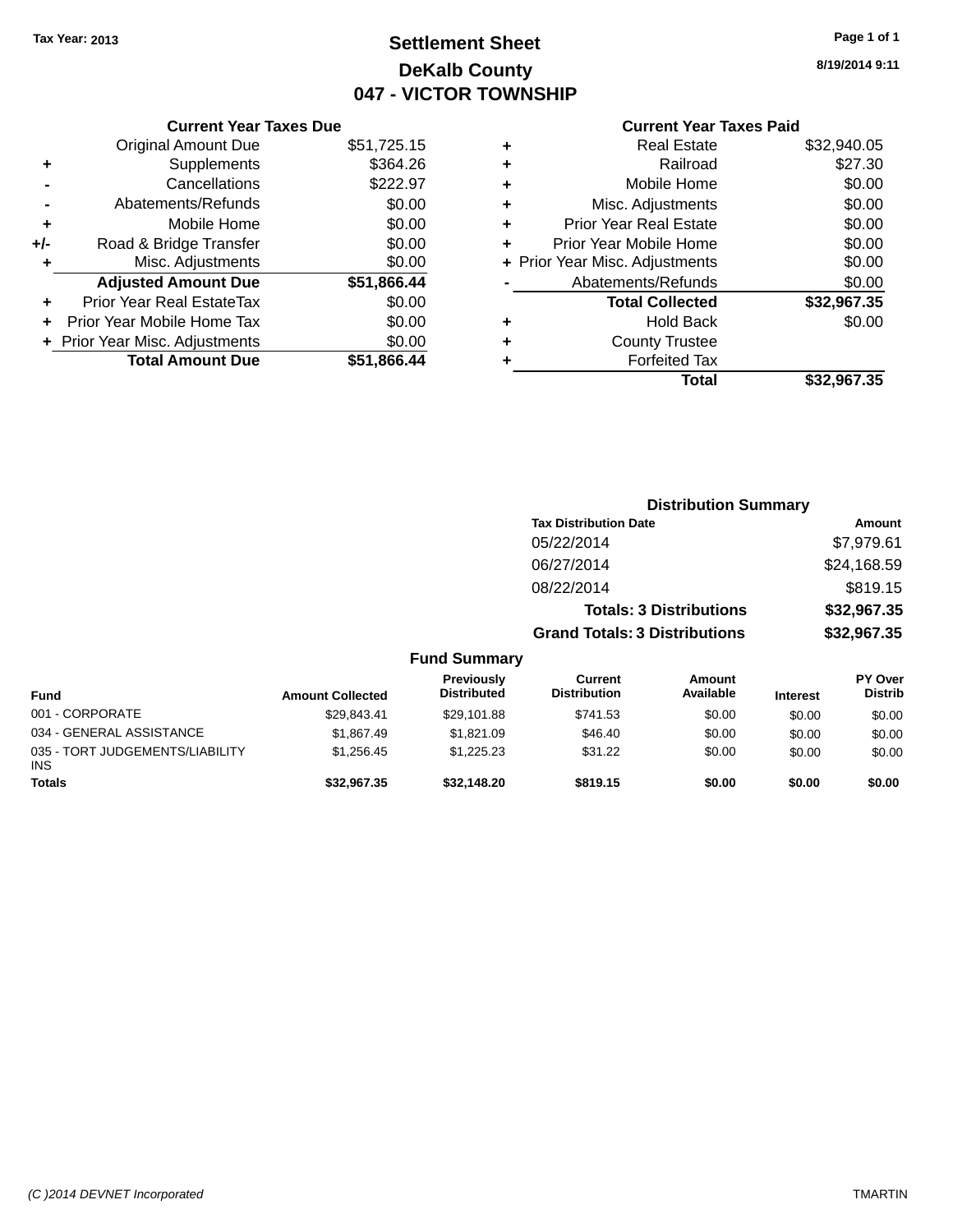### **Settlement Sheet Tax Year: 2013 Page 1 of 1 DeKalb County 048 - VICTOR ROAD & BRIDGE**

**8/19/2014 9:11**

#### **Current Year Taxes Paid**

|     | <b>Current Year Taxes Due</b>  |             |
|-----|--------------------------------|-------------|
|     | <b>Original Amount Due</b>     | \$98,181.42 |
| ٠   | Supplements                    | \$691.39    |
|     | Cancellations                  | \$423.22    |
|     | Abatements/Refunds             | \$0.00      |
| ٠   | Mobile Home                    | \$0.00      |
| +/- | Road & Bridge Transfer         | \$0.00      |
| ٠   | Misc. Adjustments              | \$0.00      |
|     | <b>Adjusted Amount Due</b>     | \$98,449.59 |
| ٠   | Prior Year Real EstateTax      | \$0.00      |
|     | Prior Year Mobile Home Tax     | \$0.00      |
|     | + Prior Year Misc. Adjustments | \$0.00      |
|     | <b>Total Amount Due</b>        | \$98.449.59 |
|     |                                |             |

| ٠ | <b>Real Estate</b>             | \$62,524.34 |
|---|--------------------------------|-------------|
| ٠ | Railroad                       | \$51.80     |
| ٠ | Mobile Home                    | \$0.00      |
| ٠ | Misc. Adjustments              | \$0.00      |
| ٠ | <b>Prior Year Real Estate</b>  | \$0.00      |
| ٠ | Prior Year Mobile Home         | \$0.00      |
|   | + Prior Year Misc. Adjustments | \$0.00      |
|   | Abatements/Refunds             | \$0.00      |
|   | <b>Total Collected</b>         | \$62,576.14 |
| ٠ | <b>Hold Back</b>               | \$0.00      |
|   | <b>County Trustee</b>          |             |
| ٠ | <b>Forfeited Tax</b>           |             |
|   | Total                          | \$62,576.14 |
|   |                                |             |

|                     |                                      | <b>Distribution Summary</b>    |                |
|---------------------|--------------------------------------|--------------------------------|----------------|
|                     | <b>Tax Distribution Date</b>         |                                | Amount         |
|                     | 05/22/2014                           |                                | \$15,146.37    |
|                     | 06/27/2014                           |                                | \$45,874.90    |
|                     | 08/22/2014                           |                                | \$1,554.87     |
|                     |                                      | <b>Totals: 3 Distributions</b> | \$62,576.14    |
|                     | <b>Grand Totals: 3 Distributions</b> |                                | \$62,576.14    |
| <b>Fund Summary</b> |                                      |                                |                |
| <b>Previously</b>   | Current                              | Amount                         | <b>PY Over</b> |
|                     | .                                    | .                              | ---            |

| <b>Fund</b>                                   | <b>Amount Collected</b> | <b>Previously</b><br><b>Distributed</b> | Current<br><b>Distribution</b> | Amount<br>Available | <b>Interest</b> | PY Over<br><b>Distrib</b> |
|-----------------------------------------------|-------------------------|-----------------------------------------|--------------------------------|---------------------|-----------------|---------------------------|
| 007 - ROAD AND BRIDGE                         | \$36,214.92             | \$35,315,06                             | \$899.86                       | \$0.00              | \$0.00          | \$0.00                    |
| 008 - BRIDGE CONST W/COUNTY                   | \$1,335.56              | \$1.302.38                              | \$33.18                        | \$0.00              | \$0.00          | \$0.00                    |
| 009 - PERMANENT ROAD                          | \$16,160.86             | \$15,759.30                             | \$401.56                       | \$0.00              | \$0.00          | \$0.00                    |
| 010 - EQUIPMENT AND BUILDING                  | \$7.595.87              | \$7,407.13                              | \$188.74                       | \$0.00              | \$0.00          | \$0.00                    |
| 035 - TORT JUDGEMENTS/LIABILITY<br><b>INS</b> | \$1.268.93              | \$1.237.40                              | \$31.53                        | \$0.00              | \$0.00          | \$0.00                    |
| <b>Totals</b>                                 | \$62,576.14             | \$61.021.27                             | \$1.554.87                     | \$0.00              | \$0.00          | \$0.00                    |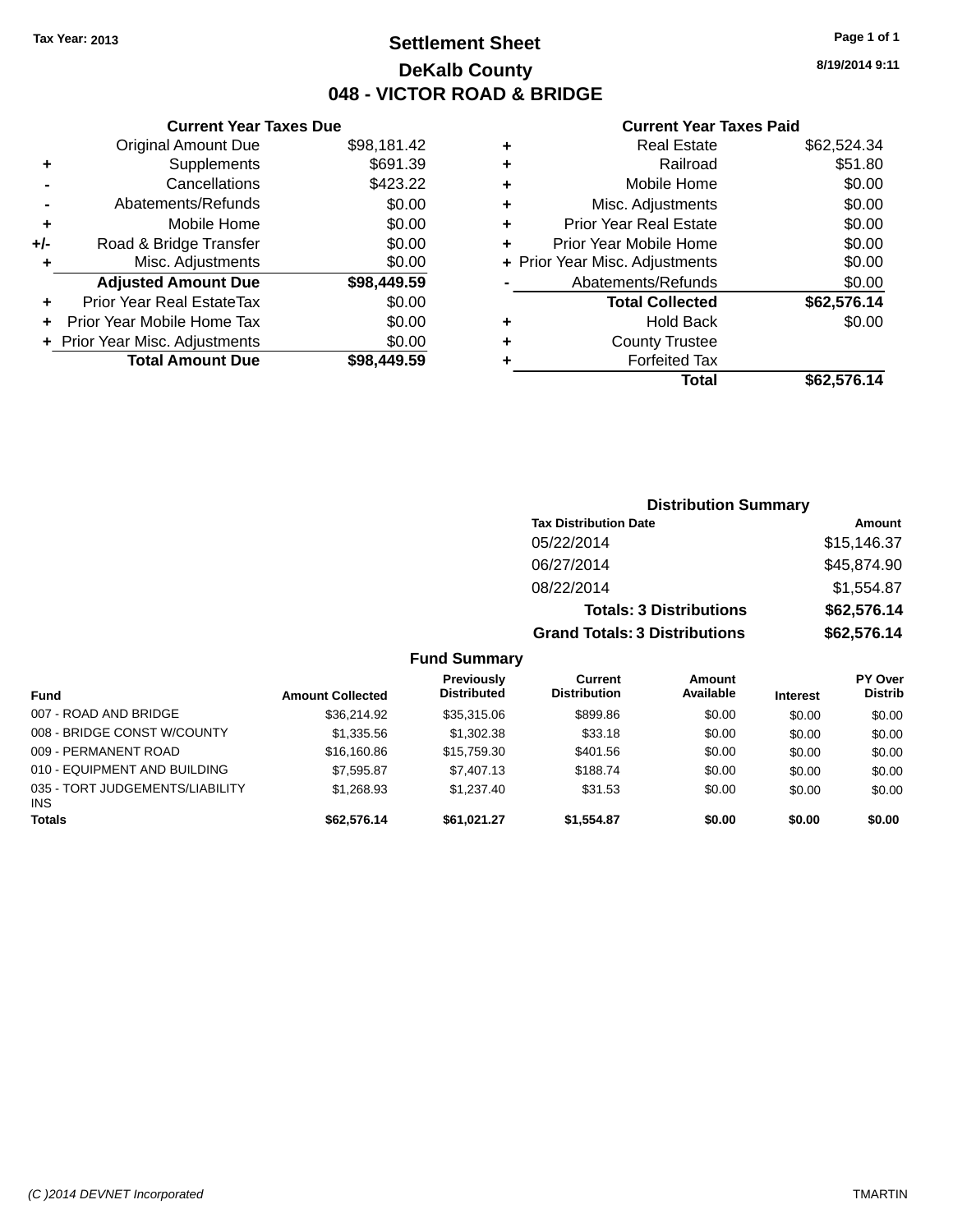**Current Year Taxes Due** Original Amount Due \$608,054.01

**Adjusted Amount Due \$614,383.71**

**Total Amount Due \$614,378.48**

**+** Supplements \$2,644.60 **-** Cancellations \$4,212.14 **-** Abatements/Refunds \$1.17 **+** Mobile Home \$0.00 **+/-** Road & Bridge Transfer \$7,883.90 **+** Misc. Adjustments \$14.51

**+** Prior Year Real EstateTax (\$5.23) **+** Prior Year Mobile Home Tax \$0.00 **+ Prior Year Misc. Adjustments**  $$0.00$ 

### **Settlement Sheet Tax Year: 2013 Page 1 of 1 DeKalb County 056 - TOWN OF CORTLAND**

**8/19/2014 9:11**

#### **Current Year Taxes Paid**

|   | <b>Real Estate</b>             | \$369,084.39 |
|---|--------------------------------|--------------|
| ٠ | Railroad                       | \$753.34     |
| ٠ | Mobile Home                    | \$0.00       |
| ٠ | Misc. Adjustments              | \$14.51      |
| ٠ | <b>Prior Year Real Estate</b>  | (\$5.23)     |
|   | Prior Year Mobile Home         | \$0.00       |
|   | + Prior Year Misc. Adjustments | \$0.00       |
|   | Abatements/Refunds             | \$1.17       |
|   | <b>Total Collected</b>         | \$369,845.84 |
| ٠ | <b>Hold Back</b>               | \$0.00       |
| ٠ | <b>County Trustee</b>          |              |
|   | <b>Forfeited Tax</b>           |              |
|   | Total                          | \$369.845.84 |
|   |                                |              |

| <b>Road and Bridge Summary</b> |             |               | <b>Distribution Summary</b>          |              |
|--------------------------------|-------------|---------------|--------------------------------------|--------------|
| Rd./Br. District               | Amt. Due    | Amt. Distrib. | <b>Tax Distribution Date</b>         | Amount       |
| CORTLAND ROAD & BRIDG          | \$13,284.49 | \$7,883.90    | 05/22/2014                           | \$89,180.41  |
| Totals                         | \$13,284.49 | \$7,883.90    | 06/27/2014                           | \$222,582.30 |
|                                |             |               | 07/25/2014                           | \$4,461.97   |
|                                |             |               | 08/22/2014                           | \$53,621.16  |
|                                |             |               | <b>Totals: 4 Distributions</b>       | \$369,845.84 |
|                                |             |               | <b>Grand Totals: 4 Distributions</b> | \$369,845.84 |

|                         |                     |                         | <b>Fund Summary</b>                     |                                |                            |                 |                                  |
|-------------------------|---------------------|-------------------------|-----------------------------------------|--------------------------------|----------------------------|-----------------|----------------------------------|
| <b>Fund</b>             |                     | <b>Amount Collected</b> | <b>Previously</b><br><b>Distributed</b> | Current<br><b>Distribution</b> | <b>Amount</b><br>Available | <b>Interest</b> | <b>PY Over</b><br><b>Distrib</b> |
| 001 - CORPORATE         |                     | \$259.051.08            | \$221.267.62                            | \$37,783.46                    | \$0.00                     | \$0.00          | \$0.00                           |
| $005 - I. M. R. F.$     |                     | \$32.524.81             | \$27,780.96                             | \$4,743.85                     | \$0.00                     | \$0.00          | \$0.00                           |
| 007 - ROAD AND BRIDGE   |                     | \$7,883.90              | \$7,056.09                              | \$827.81                       | \$0.00                     | \$0.00          | \$0.00                           |
| 014 - POLICE PROTECTION |                     | \$40,935.01             | \$34.964.50                             | \$5,970.51                     | \$0.00                     | \$0.00          | \$0.00                           |
| 047 - SOCIAL SECURITY   |                     | \$29.451.04             | \$25,155.51                             | \$4,295.53                     | \$0.00                     | \$0.00          | \$0.00                           |
| <b>Totals</b>           |                     | \$369,845.84            | \$316,224.68                            | \$53,621.16                    | \$0.00                     | \$0.00          | \$0.00                           |
|                         |                     |                         | <b>Miscellaneous Adjustment Detail</b>  |                                |                            |                 |                                  |
| Year Source             | <b>Account Type</b> |                         | <b>Amount Adjustment Description</b>    |                                |                            |                 |                                  |

| <b>TUGH OVUIVU</b>      | AGGANIL IVNG                             | AND MILL AGROUNDED DESCRIPTION              |
|-------------------------|------------------------------------------|---------------------------------------------|
|                         | 2013 RE - Real Estate Back Tax Collected | \$14.51 SCAVENGER SALE 09-17-400-010 by TBA |
| <b>Totals 1 entries</b> |                                          | \$14.51                                     |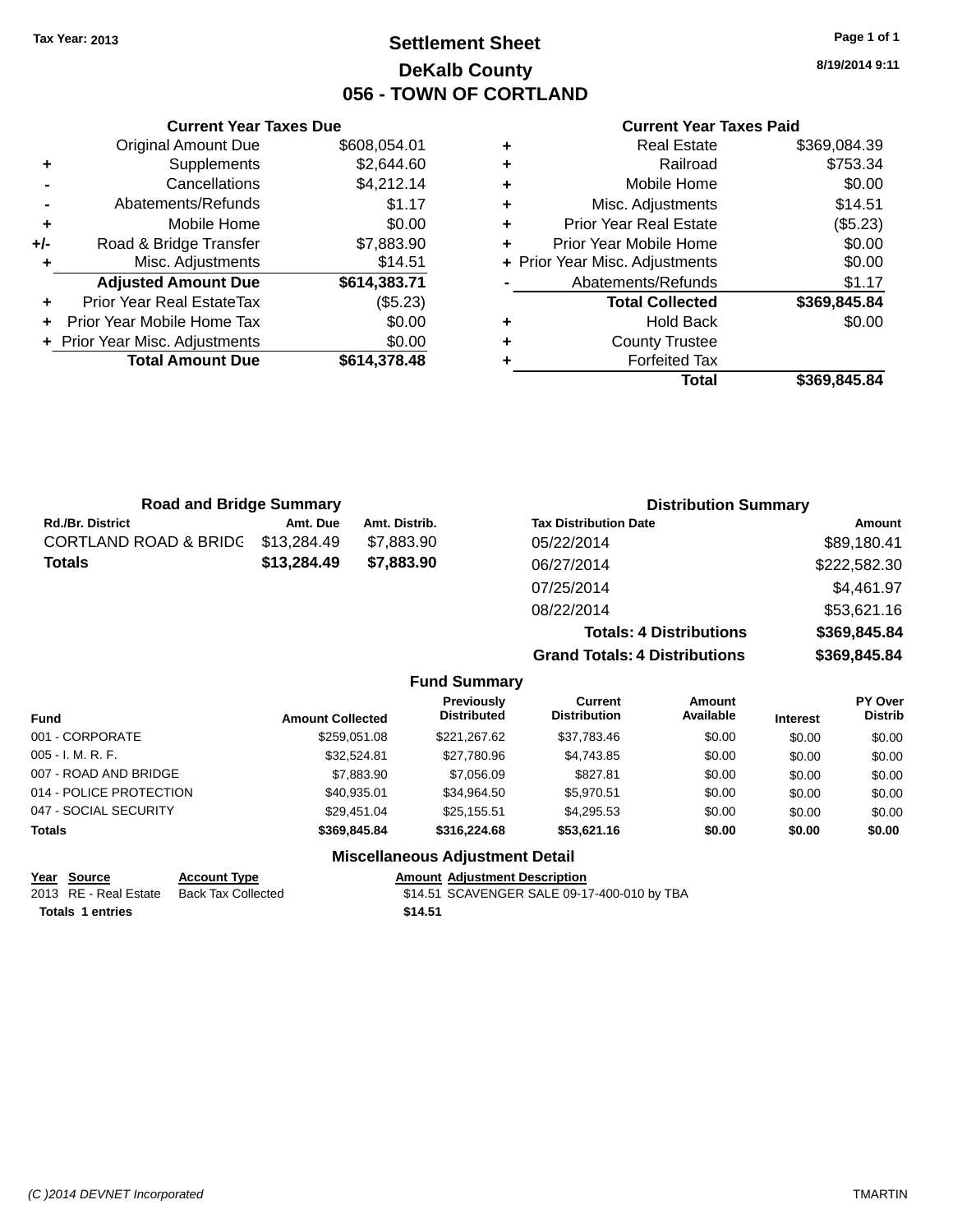### **Settlement Sheet Tax Year: 2013 Page 1 of 1 DeKalb County 057 - CORTLAND LIBRARY**

**8/19/2014 9:11**

#### **Current Year Taxes Paid**

|     | <b>Current Year Taxes Due</b>  |              |   |
|-----|--------------------------------|--------------|---|
|     | <b>Original Amount Due</b>     | \$217,465.80 |   |
| ٠   | Supplements                    | \$921.80     | ٠ |
|     | Cancellations                  | \$1,477.83   |   |
|     | Abatements/Refunds             | \$0.00       |   |
|     | Mobile Home                    | \$0.00       | ٠ |
| +/- | Road & Bridge Transfer         | \$0.00       | ٠ |
|     | Misc. Adjustments              | \$5.19       |   |
|     | <b>Adjusted Amount Due</b>     | \$216,914.96 |   |
| ÷   | Prior Year Real EstateTax      | \$0.00       |   |
|     | Prior Year Mobile Home Tax     | \$0.00       |   |
|     | + Prior Year Misc. Adjustments | \$0.00       |   |
|     | <b>Total Amount Due</b>        | \$216,914.96 |   |
|     |                                |              |   |

| ٠ | <b>Real Estate</b>             | \$129,183.58 |
|---|--------------------------------|--------------|
| ٠ | Railroad                       | \$263.66     |
| ٠ | Mobile Home                    | \$0.00       |
| ٠ | Misc. Adjustments              | \$5.19       |
| ٠ | <b>Prior Year Real Estate</b>  | \$0.00       |
| ٠ | Prior Year Mobile Home         | \$0.00       |
|   | + Prior Year Misc. Adjustments | \$0.00       |
|   | Abatements/Refunds             | \$0.00       |
|   | <b>Total Collected</b>         | \$129,452.43 |
| ٠ | <b>Hold Back</b>               | \$0.00       |
| ٠ | <b>County Trustee</b>          |              |
| ٠ | <b>Forfeited Tax</b>           |              |
|   | Total                          | \$129,452,43 |
|   |                                |              |

### **Distribution Summary Tax Distribution Date Amount** 05/22/2014 \$31,256.89 06/27/2014 \$77,793.29 07/25/2014 \$1,521.11 08/22/2014 \$18,881.14 **Totals: 4 Distributions \$129,452.43 Grand Totals: 4 Distributions \$129,452.43**

#### **Fund Summary**

| <b>Fund</b>                                         | <b>Amount Collected</b> | Previously<br><b>Distributed</b> | Current<br><b>Distribution</b> | Amount<br>Available | <b>Interest</b> | <b>PY Over</b><br><b>Distrib</b> |
|-----------------------------------------------------|-------------------------|----------------------------------|--------------------------------|---------------------|-----------------|----------------------------------|
| 004 - OPERATIONS & MAINTENANCE                      | \$6,588.49              | \$5.627.52                       | \$960.97                       | \$0.00              | \$0.00          | \$0.00                           |
| $005 - I. M. R. F.$                                 | \$8,552,01              | \$7,304.67                       | \$1,247.34                     | \$0.00              | \$0.00          | \$0.00                           |
| 016 - LIBRARY (township, municipalities)            | \$98,828,78             | \$84.414.22                      | \$14,414.56                    | \$0.00              | \$0.00          | \$0.00                           |
| 027 - AUDIT                                         | \$1,788.77              | \$1.527.87                       | \$260.90                       | \$0.00              | \$0.00          | \$0.00                           |
| 035 - TORT JUDGMENTS, LIABILITY<br><b>INSURANCE</b> | \$5,359.85              | \$4,578,10                       | \$781.75                       | \$0.00              | \$0.00          | \$0.00                           |
| 047 - SOCIAL SECURITY                               | \$8,334.53              | \$7.118.91                       | \$1.215.62                     | \$0.00              | \$0.00          | \$0.00                           |
| <b>Totals</b>                                       | \$129,452,43            | \$110.571.29                     | \$18,881.14                    | \$0.00              | \$0.00          | \$0.00                           |

### **Miscellaneous Adjustment Detail**

| Year Source             | <b>Account Type</b> |        | <b>Amount Adiustment Description</b>       |
|-------------------------|---------------------|--------|--------------------------------------------|
| 2013 RE - Real Estate   | Back Tax Collected  |        | \$5.19 SCAVENGER SALE 09-17-400-010 by TBA |
| <b>Totals 1 entries</b> |                     | \$5.19 |                                            |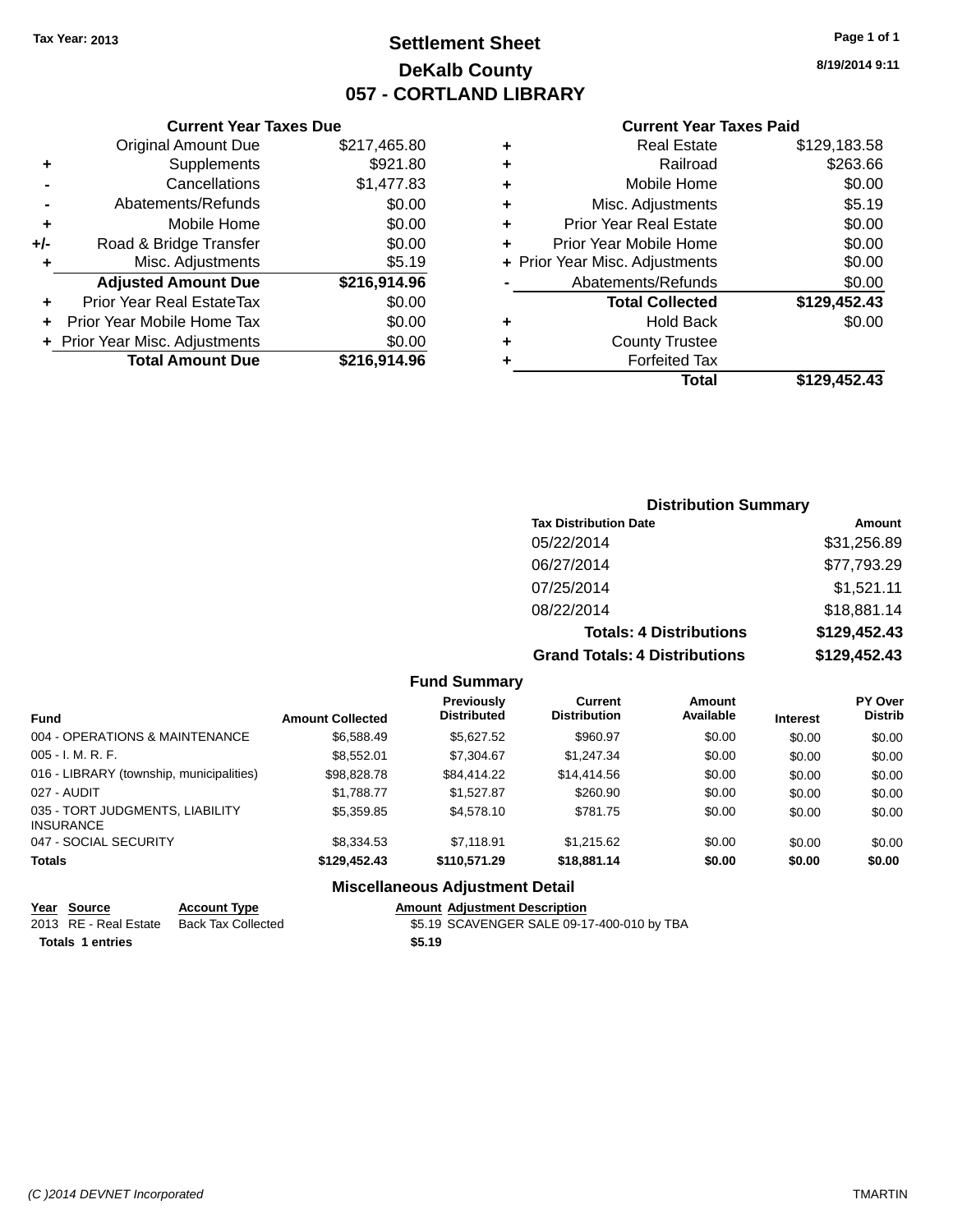**Current Year Taxes Due** Original Amount Due \$4,766,570.88

**Adjusted Amount Due \$4,784,385.49**

**Total Amount Due \$4,783,385.33**

**+** Supplements \$101,093.73 **-** Cancellations \$170,326.26 **-** Abatements/Refunds \$468.92 **+** Mobile Home \$0.00 **+/-** Road & Bridge Transfer \$87,453.33 **+** Misc. Adjustments \$62.73

**+** Prior Year Real EstateTax (\$1,000.16) **+** Prior Year Mobile Home Tax \$0.00 **+** Prior Year Misc. Adjustments  $$0.00$ 

### **Settlement Sheet Tax Year: 2013 Page 1 of 1 DeKalb County 058 - CITY OF DEKALB**

**8/19/2014 9:11**

### **Current Year Taxes Paid**

| ٠ | <b>Real Estate</b>             | \$2,837,939.94 |
|---|--------------------------------|----------------|
| ٠ | Railroad                       | \$7,798.40     |
| ٠ | Mobile Home                    | \$0.00         |
| ٠ | Misc. Adjustments              | \$62.73        |
| ٠ | <b>Prior Year Real Estate</b>  | (\$1,000.16)   |
| ٠ | Prior Year Mobile Home         | \$0.00         |
|   | + Prior Year Misc. Adjustments | \$0.00         |
|   | Abatements/Refunds             | \$468.92       |
|   | <b>Total Collected</b>         | \$2,844,331.99 |
| ٠ | <b>Hold Back</b>               | \$0.00         |
| ٠ | <b>County Trustee</b>          |                |
| ٠ | <b>Forfeited Tax</b>           |                |
|   | Total                          | \$2,844,331.99 |
|   |                                |                |

| <b>Road and Bridge Summary</b>   |              |               |                              | <b>Distribution Summary</b> |
|----------------------------------|--------------|---------------|------------------------------|-----------------------------|
| <b>Rd./Br. District</b>          | Amt. Due     | Amt. Distrib. | <b>Tax Distribution Date</b> | Amount                      |
| AFTON ROAD & BRIDGE              | \$16,416.17  | \$10.616.34   | 05/22/2014                   | \$568,616.32                |
| <b>CORTLAND ROAD &amp; BRIDG</b> | \$941.40     | \$558.89      | 06/27/2014                   | \$1,869,285.54              |
| DEKALB ROAD & BRIDGE             | \$130,563.42 | \$76.278.10   | 07/25/2014                   | \$81,451.59                 |
| <b>Totals</b>                    | \$147,920.99 | \$87,453.33   | 08/22/2014                   | \$324,978.54                |

**Totals: 4 Distributions \$2,844,331.99 Grand Totals: 4 Distributions \$2,844,331.99 Fund Summary Amount Current Previously**

| <b>Fund</b>                 | <b>Amount Collected</b> | <b>Previously</b><br><b>Distributed</b> | <b>Current</b><br><b>Distribution</b> | Amount<br>Available | <b>Interest</b> | <b>PY Over</b><br><b>Distrib</b> |
|-----------------------------|-------------------------|-----------------------------------------|---------------------------------------|---------------------|-----------------|----------------------------------|
| 001 - CORPORATE             | \$0.00                  | \$0.00                                  | \$0.00                                | \$0.00              | \$0.00          | \$0.00                           |
| 003 - BONDS AND INTEREST    | \$286,891.76            | \$254,105.03                            | \$32,786.73                           | \$0.00              | \$0.00          | \$0.00                           |
| 005 - I. M. R. F.           | \$145,188.26            | \$128,595.78                            | \$16,592.48                           | \$0.00              | \$0.00          | \$0.00                           |
| 007 - ROAD AND BRIDGE       | \$87,453.33             | \$77,537.94                             | \$9,915.39                            | \$0.00              | \$0.00          | \$0.00                           |
| 013 - FIREFIGHTER'S PENSION | \$1,189,731.00          | \$1,053,765.50                          | \$135,965.50                          | \$0.00              | \$0.00          | \$0.00                           |
| 015 - POLICE PENSION        | \$851,489.55            | \$754.179.14                            | \$97,310.41                           | \$0.00              | \$0.00          | \$0.00                           |
| 047 - SOCIAL SECURITY       | \$283,578.09            | \$251,170.06                            | \$32,408.03                           | \$0.00              | \$0.00          | \$0.00                           |
| Totals                      | \$2,844,331.99          | \$2,519,353.45                          | \$324,978.54                          | \$0.00              | \$0.00          | \$0.00                           |

#### **Miscellaneous Adjustment Detail**

| Year Source             | <b>Account Type</b> | Amount  |
|-------------------------|---------------------|---------|
| 2013 RE - Real Estate   | Real Estate Tax     | \$62.73 |
| <b>Totals 1 entries</b> |                     | \$62.73 |

**Amount Adjustment Description** \$62.73 JOHNSON REDEMPTION 08-10-476-007 by TBA

# **Abatement Detail**

| Year Source             | <b>Account Type</b>  | <b>Amount Adjustment Description</b>               |
|-------------------------|----------------------|----------------------------------------------------|
| 2013 RE - Real Estate   | <b>PTAB Decision</b> | \$6.14 PTAB INTEREST REFUND 08-12-451-004 by TBA   |
| 2013 RE - Real Estate   | PTAB Decision        | \$45.17 PTAB INTEREST REFUND 08-12-451-005 by TBA  |
| 2013 RE - Real Estate   | <b>PTAB Decision</b> | \$0.01 PTAB INTEREST REFUND 08-12-451-007 by TBA   |
| 2013 RE - Real Estate   | <b>PTAB Decision</b> | \$10.08 PTAB INTEREST REFUND 08-12-451-014 by TBA  |
| 2013 RE - Real Estate   | <b>PTAB Decision</b> | \$390.82 PTAB INTEREST REFUND 08-25-100-021 by TBA |
| 2013 RE - Real Estate   | <b>PTAB Decision</b> | \$1.13 PTAB INTEREST REFUND 09-19-100-014 by TBA   |
| 2013 RE - Real Estate   | PTAB Decision        | \$4.34 PTAB INTEREST REFUND 09-19-000-012 by TBA   |
| <b>Totals 7 entries</b> |                      | \$457.69                                           |
|                         |                      |                                                    |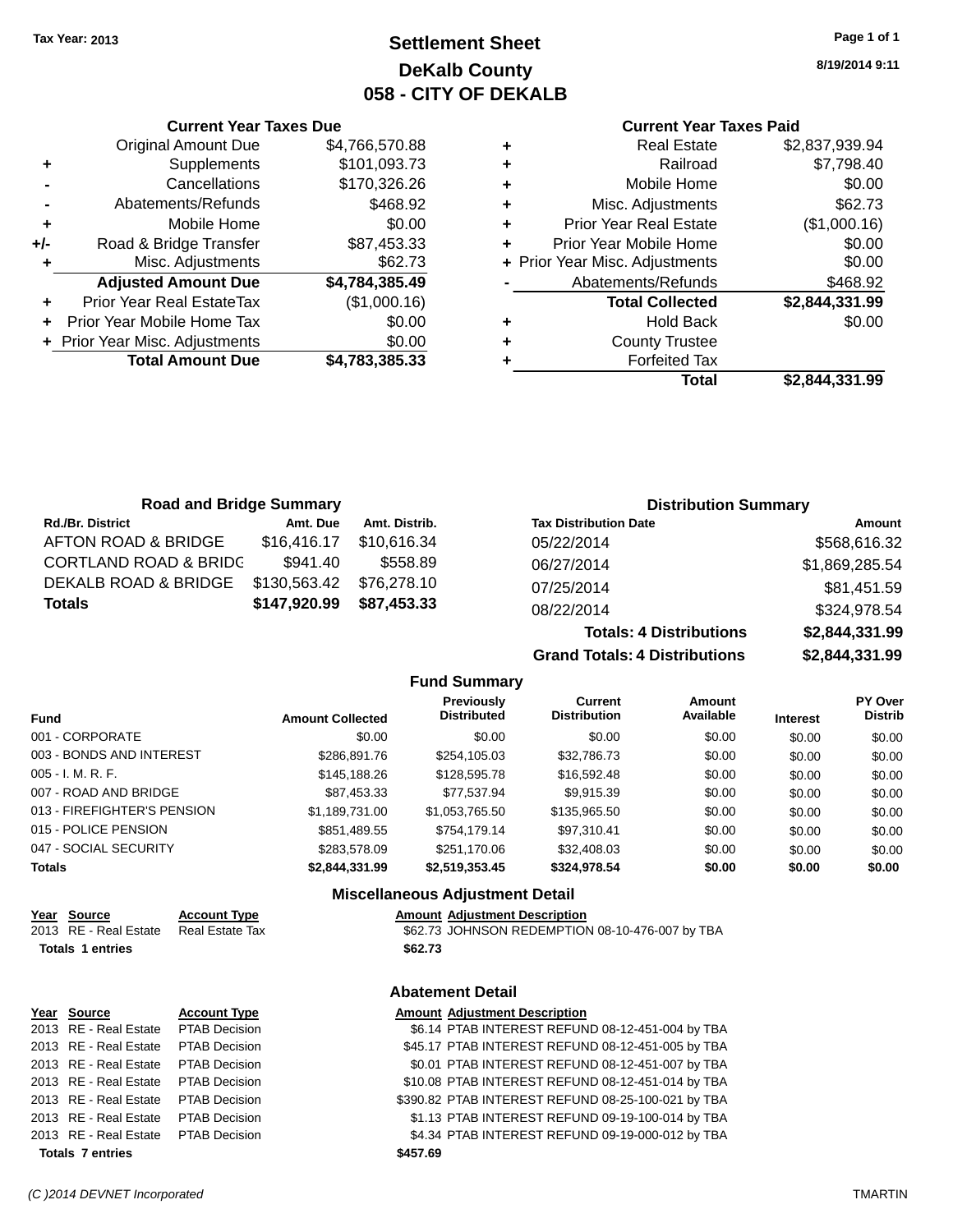### **Settlement Sheet Tax Year: 2013 Page 1 of 1 DeKalb County 059 - DE KALB LIBRARY**

#### **8/19/2014 9:11**

#### **Current Year Taxes Paid**

|     | <b>Current Year Taxes Due</b>  |                |  |  |  |  |
|-----|--------------------------------|----------------|--|--|--|--|
|     | <b>Original Amount Due</b>     | \$1,798,550.29 |  |  |  |  |
| ٠   | Supplements                    | \$35,934.71    |  |  |  |  |
|     | \$62,684.90<br>Cancellations   |                |  |  |  |  |
|     | Abatements/Refunds             | \$172.68       |  |  |  |  |
| ٠   | Mobile Home                    | \$0.00         |  |  |  |  |
| +/- | Road & Bridge Transfer         | \$0.00         |  |  |  |  |
| ٠   | Misc. Adjustments              | \$23.67        |  |  |  |  |
|     | <b>Adjusted Amount Due</b>     | \$1,771,651.09 |  |  |  |  |
| ٠   | Prior Year Real EstateTax      | (\$420.80)     |  |  |  |  |
| ÷   | Prior Year Mobile Home Tax     | \$0.00         |  |  |  |  |
|     | + Prior Year Misc. Adjustments | \$0.00         |  |  |  |  |
|     | <b>Total Amount Due</b>        | \$1,771,230.29 |  |  |  |  |

| ٠ | <b>Real Estate</b>             | \$1,037,568.15 |
|---|--------------------------------|----------------|
| ٠ | Railroad                       | \$2,862.41     |
| ٠ | Mobile Home                    | \$0.00         |
| ٠ | Misc. Adjustments              | \$23.67        |
| ٠ | <b>Prior Year Real Estate</b>  | (\$420.80)     |
| ÷ | Prior Year Mobile Home         | \$0.00         |
|   | + Prior Year Misc. Adjustments | \$0.00         |
|   | Abatements/Refunds             | \$172.68       |
|   | <b>Total Collected</b>         | \$1,039,860.75 |
| ٠ | <b>Hold Back</b>               | \$0.00         |
| ٠ | <b>County Trustee</b>          |                |
|   | <b>Forfeited Tax</b>           |                |
|   | Total                          | \$1,039,860.75 |
|   |                                |                |

|                                          |                         |                        |                         |                                        | <b>Distribution Summary</b>                        |                                |                              |                           |  |
|------------------------------------------|-------------------------|------------------------|-------------------------|----------------------------------------|----------------------------------------------------|--------------------------------|------------------------------|---------------------------|--|
|                                          |                         |                        |                         |                                        | <b>Tax Distribution Date</b>                       |                                | Amount                       |                           |  |
|                                          |                         |                        |                         |                                        | 05/22/2014                                         |                                | \$208,448.07<br>\$682,717.01 |                           |  |
|                                          |                         |                        |                         |                                        | 06/27/2014                                         |                                |                              |                           |  |
|                                          |                         |                        |                         |                                        | 07/25/2014                                         |                                |                              | \$29,813.97               |  |
|                                          |                         |                        |                         |                                        |                                                    |                                |                              |                           |  |
|                                          |                         |                        |                         |                                        | 08/22/2014                                         |                                |                              | \$118,881.70              |  |
|                                          |                         |                        |                         |                                        |                                                    | <b>Totals: 4 Distributions</b> |                              | \$1,039,860.75            |  |
|                                          |                         |                        |                         |                                        | <b>Grand Totals: 4 Distributions</b>               |                                | \$1,039,860.75               |                           |  |
|                                          |                         |                        |                         | <b>Fund Summary</b>                    |                                                    |                                |                              |                           |  |
| Fund                                     |                         |                        | <b>Amount Collected</b> | Previously<br><b>Distributed</b>       | <b>Current</b><br><b>Distribution</b>              | Amount<br>Available            | <b>Interest</b>              | PY Over<br><b>Distrib</b> |  |
| 016 - LIBRARY (township, municipalities) |                         | \$1,039,860.75         | \$920,979.05            | \$118,881.70                           | \$0.00                                             | \$0.00                         | \$0.00                       |                           |  |
| <b>Totals</b>                            |                         |                        | \$1,039,860.75          | \$920,979.05                           | \$118,881.70                                       | \$0.00                         | \$0.00                       | \$0.00                    |  |
|                                          |                         |                        |                         | <b>Miscellaneous Adjustment Detail</b> |                                                    |                                |                              |                           |  |
|                                          | Year Source             | <b>Account Type</b>    |                         | <b>Amount Adjustment Description</b>   |                                                    |                                |                              |                           |  |
|                                          | 2013 RE - Real Estate   | <b>Real Estate Tax</b> |                         |                                        | \$23.67 JOHNSON REDEMPTION 08-10-476-007 by TBA    |                                |                              |                           |  |
|                                          | <b>Totals 1 entries</b> |                        |                         | \$23.67                                |                                                    |                                |                              |                           |  |
|                                          |                         |                        |                         | <b>Abatement Detail</b>                |                                                    |                                |                              |                           |  |
|                                          | Year Source             | <b>Account Type</b>    |                         | <b>Amount Adjustment Description</b>   |                                                    |                                |                              |                           |  |
|                                          | 2013 RE - Real Estate   | PTAB Decision          |                         |                                        | \$2.32 PTAB INTEREST REFUND 08-12-451-004 by TBA   |                                |                              |                           |  |
|                                          | 2013 RE - Real Estate   | <b>PTAB Decision</b>   |                         |                                        | \$17.04 PTAB INTEREST REFUND 08-12-451-005 by TBA  |                                |                              |                           |  |
|                                          | 2013 RE - Real Estate   | <b>PTAB Decision</b>   |                         |                                        | \$0.00 PTAB INTEREST REFUND 08-12-451-007 by TBA   |                                |                              |                           |  |
|                                          | 2013 RE - Real Estate   | <b>PTAB Decision</b>   |                         |                                        | \$3.80 PTAB INTEREST REFUND 08-12-451-014 by TBA   |                                |                              |                           |  |
|                                          | 2013 RE - Real Estate   | <b>PTAB Decision</b>   |                         |                                        | \$147.45 PTAB INTEREST REFUND 08-25-100-021 by TBA |                                |                              |                           |  |
|                                          | 2013 RE - Real Estate   | <b>PTAB Decision</b>   |                         |                                        | \$0.42 PTAB INTEREST REFUND 09-19-100-014 by TBA   |                                |                              |                           |  |
|                                          | 2013 RE - Real Estate   | <b>PTAB Decision</b>   |                         |                                        | \$1.64 PTAB INTEREST REFUND 09-19-000-012 by TBA   |                                |                              |                           |  |
|                                          | <b>Totals 7 entries</b> |                        |                         | \$172.67                               |                                                    |                                |                              |                           |  |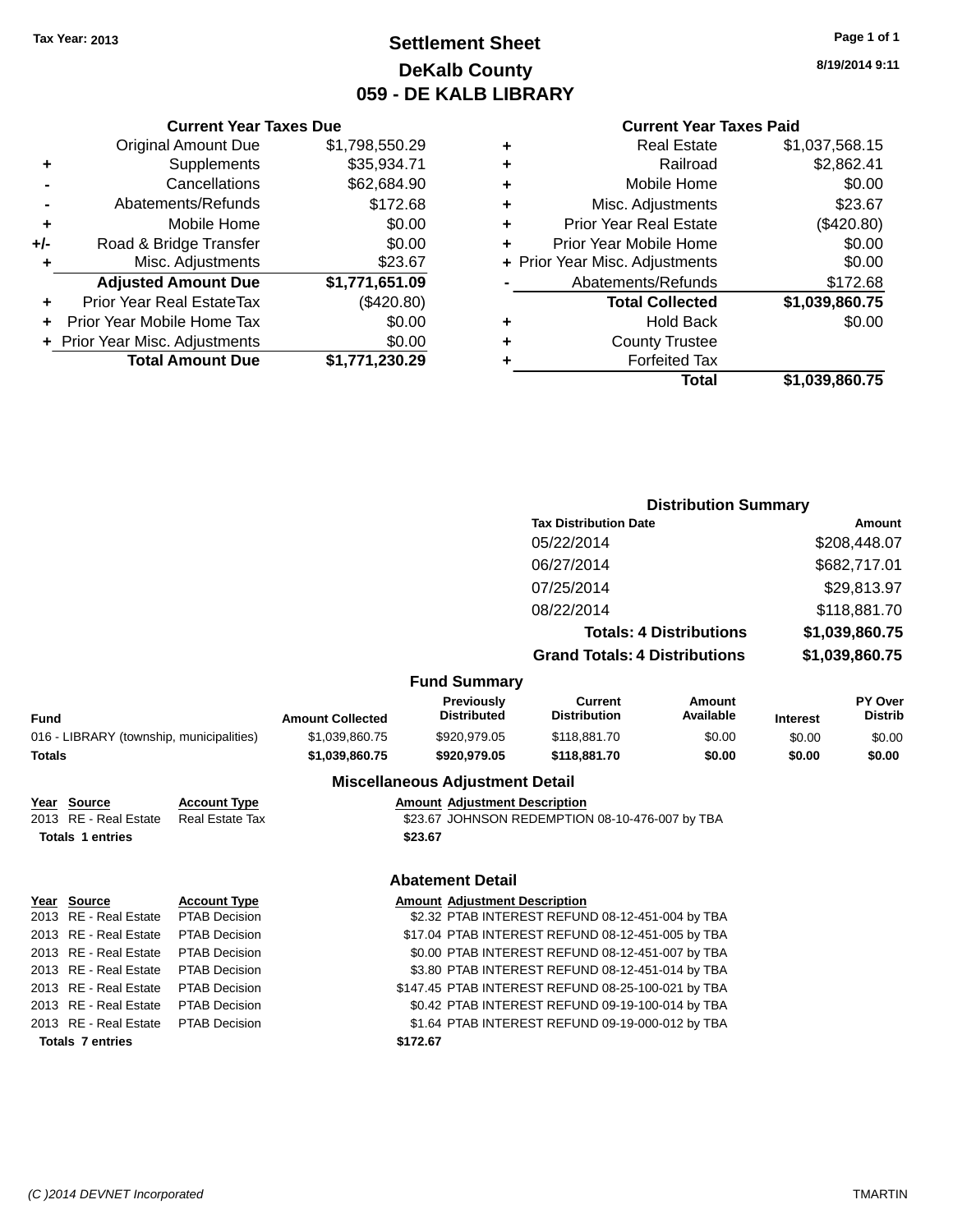## **Settlement Sheet Tax Year: 2013 Page 1 of 1 DeKalb County 060 - DEKALB SSA #3**

**8/19/2014 9:11**

|     | <b>Current Year Taxes Due</b>  |        |  |  |  |  |  |
|-----|--------------------------------|--------|--|--|--|--|--|
|     | Original Amount Due            | \$0.00 |  |  |  |  |  |
|     | Supplements                    | \$0.00 |  |  |  |  |  |
|     | Cancellations                  | \$0.00 |  |  |  |  |  |
|     | Abatements/Refunds             | \$0.00 |  |  |  |  |  |
| ٠   | Mobile Home                    | \$0.00 |  |  |  |  |  |
| +/- | Road & Bridge Transfer         | \$0.00 |  |  |  |  |  |
|     | Misc. Adjustments              | \$0.00 |  |  |  |  |  |
|     | <b>Adjusted Amount Due</b>     | \$0.00 |  |  |  |  |  |
| ٠   | Prior Year Real EstateTax      | \$0.00 |  |  |  |  |  |
|     | Prior Year Mobile Home Tax     | \$0.00 |  |  |  |  |  |
|     | + Prior Year Misc. Adjustments | \$0.00 |  |  |  |  |  |
|     | <b>Total Amount Due</b>        | \$0.00 |  |  |  |  |  |
|     |                                |        |  |  |  |  |  |

### **Current Year Taxes Paid +** Real Estate \$0.00 **+** Railroad \$0.00 **+** Mobile Home \$0.00 **+** Misc. Adjustments \$0.00 **+** Prior Year Real Estate \$0.00 **+** Prior Year Mobile Home \$0.00<br> **+** Prior Year Misc. Adjustments \$0.00 **+ Prior Year Misc. Adjustments -** Abatements/Refunds \$0.00 **Total Collected \$0.00 +** Hold Back \$0.00 **+** County Trustee **+** Forfeited Tax **Total \$0.00**

| <b>Fund Summary</b>                                                                                                                                           |        |        |        |        |        |                           |
|---------------------------------------------------------------------------------------------------------------------------------------------------------------|--------|--------|--------|--------|--------|---------------------------|
| <b>Previously</b><br>Current<br>Amount<br>Available<br><b>Distribution</b><br><b>Distributed</b><br><b>Fund</b><br><b>Amount Collected</b><br><b>Interest</b> |        |        |        |        |        | PY Over<br><b>Distrib</b> |
| 023 - SPECIAL SERVICE AREA                                                                                                                                    | \$0.00 | \$0.00 | \$0.00 | \$0.00 | \$0.00 | \$0.00                    |
| <b>Totals</b>                                                                                                                                                 | \$0.00 | \$0.00 | \$0.00 | \$0.00 | \$0.00 | \$0.00                    |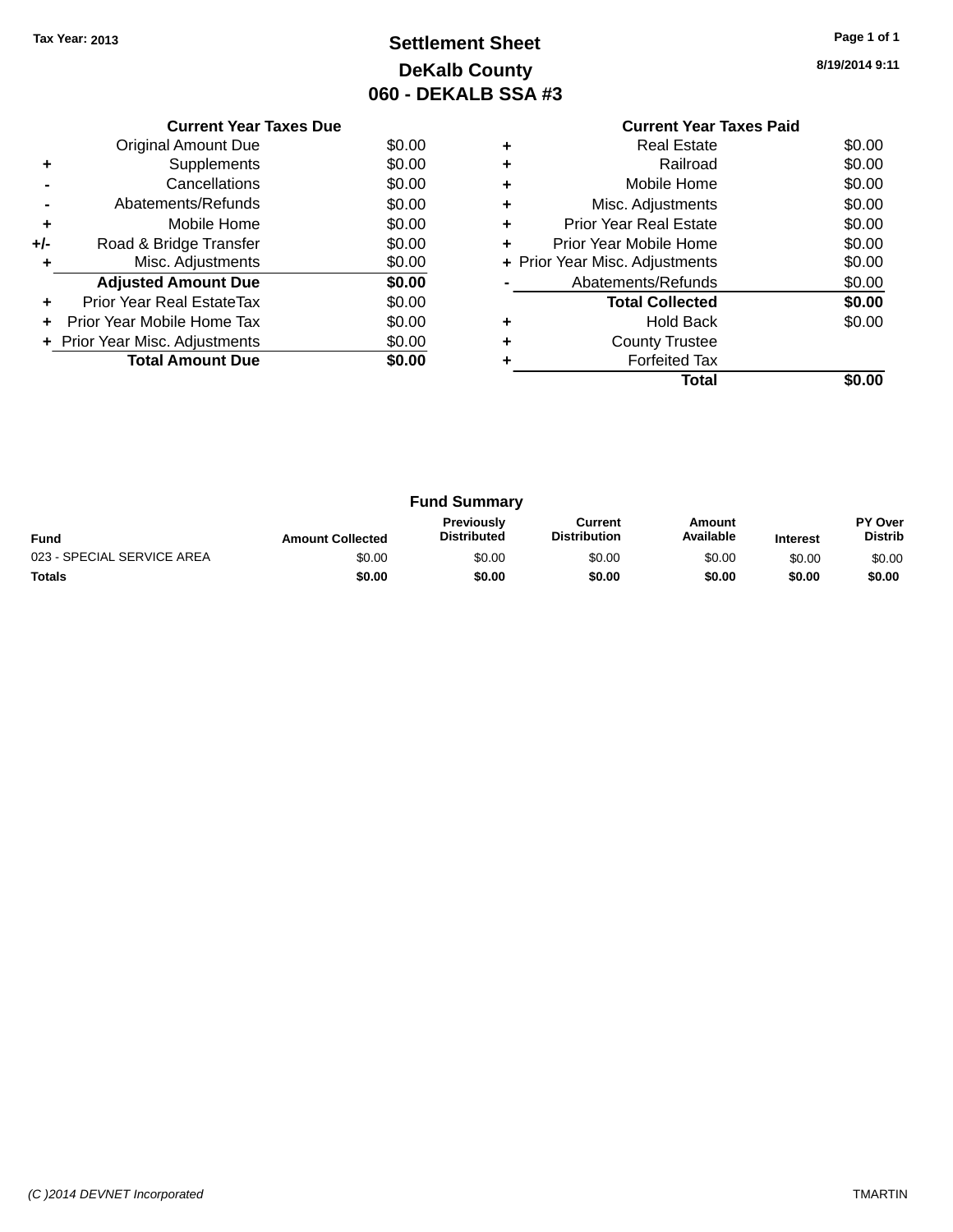## **Settlement Sheet Tax Year: 2013 Page 1 of 1 DeKalb County 061 - DEKALB SSA #4**

**8/19/2014 9:11**

| \$915.33<br><b>Real Estate</b><br>٠ |          |
|-------------------------------------|----------|
|                                     |          |
| Railroad<br>٠                       | \$0.00   |
| Mobile Home<br>٠                    | \$0.00   |
| Misc. Adjustments<br>٠              | \$0.00   |
| <b>Prior Year Real Estate</b><br>٠  | \$0.00   |
| Prior Year Mobile Home<br>÷         | \$0.00   |
| + Prior Year Misc. Adjustments      | \$0.00   |
| Abatements/Refunds                  | \$0.00   |
| <b>Total Collected</b>              | \$915.33 |
| Hold Back<br>٠                      | \$0.00   |
| <b>County Trustee</b>               |          |
| <b>Forfeited Tax</b><br>٠           |          |
| Total                               | \$915.33 |
|                                     |          |

|     | <b>Current Year Taxes Due</b>    |            |
|-----|----------------------------------|------------|
|     | <b>Original Amount Due</b>       | \$1,599.60 |
| ٠   | Supplements                      | \$12.55    |
|     | Cancellations                    | \$13.41    |
|     | Abatements/Refunds               | \$0.00     |
| ٠   | Mobile Home                      | \$0.00     |
| +/- | Road & Bridge Transfer           | \$0.00     |
| ٠   | Misc. Adjustments                | \$0.00     |
|     | <b>Adjusted Amount Due</b>       | \$1,598.74 |
|     | <b>Prior Year Real EstateTax</b> | \$0.00     |
|     | Prior Year Mobile Home Tax       | \$0.00     |
|     | + Prior Year Misc. Adjustments   | \$0.00     |
|     | <b>Total Amount Due</b>          | \$1,598.74 |
|     |                                  |            |

|                            |                         |                                  |                                       | <b>Distribution Summary</b>    |                 |                           |
|----------------------------|-------------------------|----------------------------------|---------------------------------------|--------------------------------|-----------------|---------------------------|
|                            |                         |                                  | <b>Tax Distribution Date</b>          |                                |                 | Amount                    |
|                            |                         |                                  | 05/22/2014                            |                                |                 | \$190.83                  |
|                            |                         |                                  | 06/27/2014                            |                                |                 | \$616.51                  |
|                            |                         |                                  | 07/25/2014                            |                                |                 | \$8.05                    |
|                            |                         |                                  | 08/22/2014                            |                                |                 | \$99.94                   |
|                            |                         |                                  |                                       | <b>Totals: 4 Distributions</b> |                 | \$915.33                  |
|                            |                         |                                  | <b>Grand Totals: 4 Distributions</b>  |                                |                 | \$915.33                  |
|                            |                         | <b>Fund Summary</b>              |                                       |                                |                 |                           |
| <b>Fund</b>                | <b>Amount Collected</b> | Previously<br><b>Distributed</b> | <b>Current</b><br><b>Distribution</b> | <b>Amount</b><br>Available     | <b>Interest</b> | PY Over<br><b>Distrib</b> |
| 023 - SPECIAL SERVICE AREA | \$915.33                | \$815.39                         | \$99.94                               | \$0.00                         | \$0.00          | \$0.00                    |
| <b>Totals</b>              | \$915.33                | \$815.39                         | \$99.94                               | \$0.00                         | \$0.00          | \$0.00                    |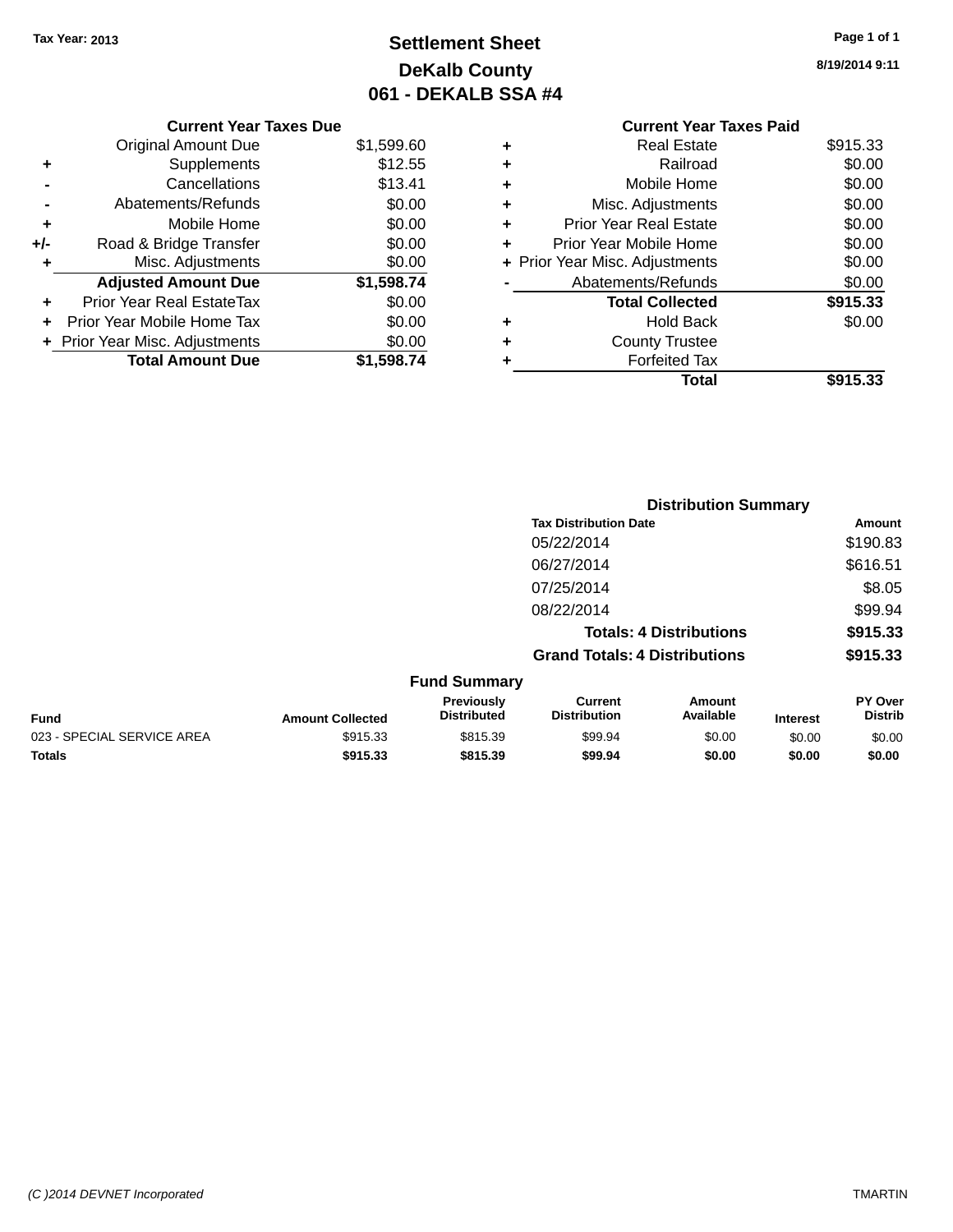## **Settlement Sheet Tax Year: 2013 Page 1 of 1 DeKalb County 062 - CITY OF GENOA**

**8/19/2014 9:11**

### **Current Year Taxes Paid**

| \$404,117.14 | <b>Real Estate</b>             | ٠ |
|--------------|--------------------------------|---|
| \$768.90     | Railroad                       | ٠ |
| \$0.00       | Mobile Home                    | ٠ |
| \$0.00       | Misc. Adjustments              | ٠ |
| (\$245.03)   | <b>Prior Year Real Estate</b>  | ٠ |
| \$0.00       | Prior Year Mobile Home         | ٠ |
| \$0.00       | + Prior Year Misc. Adjustments |   |
| \$6.83       | Abatements/Refunds             |   |
| \$404,634.18 | <b>Total Collected</b>         |   |
| \$0.00       | <b>Hold Back</b>               | ٠ |
|              | <b>County Trustee</b>          | ٠ |
|              | <b>Forfeited Tax</b>           | ٠ |
| \$404,634.18 | Total                          |   |
|              |                                |   |

| <b>Original Amount Due</b>       | \$649,889.63                  |
|----------------------------------|-------------------------------|
| Supplements                      | \$4,275.81                    |
| Cancellations                    | \$6,706.73                    |
| Abatements/Refunds               | \$6.83                        |
| Mobile Home                      | \$0.00                        |
| Road & Bridge Transfer           | \$20,042.99                   |
| Misc. Adjustments                | \$0.00                        |
| <b>Adjusted Amount Due</b>       | \$667,494.87                  |
| <b>Prior Year Real EstateTax</b> | (\$245.03)                    |
| Prior Year Mobile Home Tax       | \$0.00                        |
| + Prior Year Misc. Adjustments   | \$0.00                        |
| <b>Total Amount Due</b>          | \$667,249.84                  |
|                                  | <b>Current Year Taxes Due</b> |

| <b>Road and Bridge Summary</b> | <b>Distribution Summary</b> |                     |                                      |                                |               |
|--------------------------------|-----------------------------|---------------------|--------------------------------------|--------------------------------|---------------|
| <b>Rd./Br. District</b>        | Amt. Due                    | Amt. Distrib.       | <b>Tax Distribution Date</b>         |                                | <b>Amount</b> |
| <b>GENOA ROAD &amp; BRIDGE</b> | \$24,492.66                 | \$14,780.82         | 05/22/2014                           |                                | \$84,766.02   |
| KINGSTON ROAD & BRIDG          | \$8,548.54                  | \$5,262,17          | 06/27/2014                           |                                | \$259,554.19  |
| <b>Totals</b>                  | \$33,041.20                 | \$20,042.99         | 07/25/2014                           |                                | \$16,979.70   |
|                                |                             |                     | 08/22/2014                           |                                | \$43,334.27   |
|                                |                             |                     |                                      | <b>Totals: 4 Distributions</b> | \$404,634.18  |
|                                |                             |                     | <b>Grand Totals: 4 Distributions</b> |                                | \$404,634.18  |
|                                |                             | <b>Fund Summary</b> |                                      |                                |               |
|                                |                             | <b>Previously</b>   | Current                              | Amount                         | PY Over       |

| Fund                     | <b>Amount Collected</b> | <b>Previously</b><br><b>Distributed</b> | Current<br><b>Distribution</b> | Amount<br>Available | <b>Interest</b> | <b>PT OVER</b><br><b>Distrib</b> |
|--------------------------|-------------------------|-----------------------------------------|--------------------------------|---------------------|-----------------|----------------------------------|
| 001 - CORPORATE          | \$182,495.06            | \$162,846.19                            | \$19,648.87                    | \$0.00              | \$0.00          | \$0.00                           |
| 003 - BONDS AND INTEREST | \$0.00                  | \$0.00                                  | \$0.00                         | \$0.00              | \$0.00          | \$0.00                           |
| 007 - ROAD AND BRIDGE    | \$20,042.99             | \$18,116.86                             | \$1,926.13                     | \$0.00              | \$0.00          | \$0.00                           |
| 014 - POLICE PROTECTION  | \$202.096.13            | \$180,336,86                            | \$21,759.27                    | \$0.00              | \$0.00          | \$0.00                           |
| Totals                   | \$404.634.18            | \$361.299.91                            | \$43,334,27                    | \$0.00              | \$0.00          | \$0.00                           |
|                          |                         |                                         |                                |                     |                 |                                  |

### **Abatement Detail**

**Year Source Account Type Amount Adjustment Description**<br>2013 RE - Real Estate PTAB Decision **Amount Adjustment Description** \$6.64 PTAB INTEREST REFUND 03-30-276-011 by TBA **Totals 1 entries \$6.64**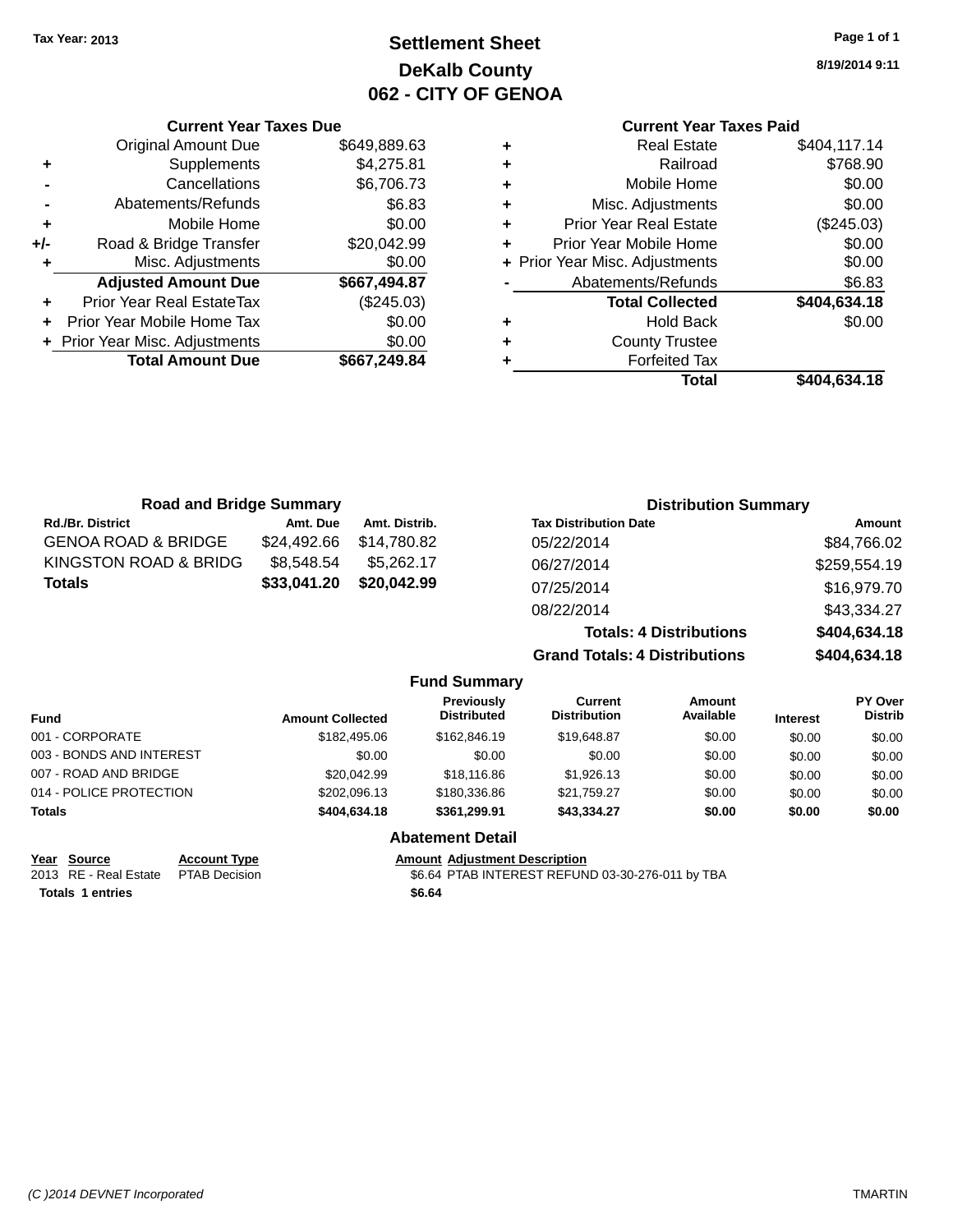### **Settlement Sheet Tax Year: 2013 Page 1 of 2 DeKalb County 063 - VILLAGE OF HINCKLEY**

**8/19/2014 9:11**

#### **Current Year Taxes Paid**

| ٠ | <b>Real Estate</b>             | \$174,025.26 |
|---|--------------------------------|--------------|
| ٠ | Railroad                       | \$1,692.81   |
| ٠ | Mobile Home                    | \$0.00       |
| ٠ | Misc. Adjustments              | \$105.40     |
| ٠ | <b>Prior Year Real Estate</b>  | (\$2,023.91) |
| ٠ | Prior Year Mobile Home         | \$0.00       |
|   | + Prior Year Misc. Adjustments | \$0.00       |
|   | Abatements/Refunds             | \$43.53      |
|   | <b>Total Collected</b>         | \$173,756.03 |
| ٠ | <b>Hold Back</b>               | \$0.00       |
| ٠ | <b>County Trustee</b>          |              |
|   | <b>Forfeited Tax</b>           |              |
|   | Total                          | \$173,756.03 |
|   |                                |              |

|                | Cancellations                    | \$850.56     |
|----------------|----------------------------------|--------------|
| $\blacksquare$ | Abatements/Refunds               | \$43.53      |
| ÷              | Mobile Home                      | \$0.00       |
| $+/-$          | Road & Bridge Transfer           | \$19,971.86  |
| ÷              | Misc. Adjustments                | \$105.40     |
|                | <b>Adjusted Amount Due</b>       | \$286,198.94 |
|                | <b>Prior Year Real EstateTax</b> | (\$2,023.91) |
|                | Prior Year Mobile Home Tax       | \$0.00       |
|                | + Prior Year Misc. Adjustments   | \$0.00       |
|                | <b>Total Amount Due</b>          | \$284,175.03 |

**Current Year Taxes Due** Original Amount Due \$266,217.44

**+** Supplements \$798.33

| <b>Road and Bridge Summary</b> |             |                         | <b>Distribution Summary</b>  |              |  |
|--------------------------------|-------------|-------------------------|------------------------------|--------------|--|
| <b>Rd./Br. District</b>        | Amt. Due    | Amt. Distrib.           | <b>Tax Distribution Date</b> | Amount       |  |
| SQUAW GROVE ROAD & B           | \$33,676.15 | \$19.971.86             | 05/22/2014                   | \$30,641.11  |  |
| Totals                         |             | \$33,676.15 \$19,971.86 | 06/27/2014                   | \$122,241.50 |  |
|                                |             |                         | 07/25/2014                   | \$1,940.64   |  |
|                                |             |                         | 08/22/2014                   | \$18,932.78  |  |

**Totals: 4 Dis Grand Totals: 4 Dis** 

| stributions | \$173,756.03 |
|-------------|--------------|
| stributions | \$173,756.03 |
|             | 0.0002.10    |

|  | <b>Fund Summary</b> |  |
|--|---------------------|--|
|  |                     |  |

| <b>Fund</b>                             | <b>Amount Collected</b> | Previously<br><b>Distributed</b> | Current<br><b>Distribution</b> | Amount<br>Available | <b>Interest</b> | <b>PY Over</b><br><b>Distrib</b> |
|-----------------------------------------|-------------------------|----------------------------------|--------------------------------|---------------------|-----------------|----------------------------------|
| 001 - CORPORATE                         | \$72,658.89             | \$64,551.22                      | \$8,107.67                     | \$0.00              | \$0.00          | \$0.00                           |
| 005 - I. M. R. F.                       | \$14.364.51             | \$12.761.64                      | \$1,602.87                     | \$0.00              | \$0.00          | \$0.00                           |
| 007 - ROAD AND BRIDGE                   | \$19.971.86             | \$18.199.15                      | \$1.772.71                     | \$0.00              | \$0.00          | \$0.00                           |
| 014 - POLICE PROTECTION                 | \$24.504.12             | \$21,769.82                      | \$2,734,30                     | \$0.00              | \$0.00          | \$0.00                           |
| 027 - AUDIT                             | \$5.128.08              | \$4,555.86                       | \$572.22                       | \$0.00              | \$0.00          | \$0.00                           |
| 035 - TORT JUDGEMENTS/LIABILITY<br>INS. | \$8,732,78              | \$7,758.33                       | \$974.45                       | \$0.00              | \$0.00          | \$0.00                           |
| 047 - SOCIAL SECURITY                   | \$19.717.29             | \$17.517.12                      | \$2,200.17                     | \$0.00              | \$0.00          | \$0.00                           |
| 048 - SCHOOL CROSSING GUARDS            | \$3.494.28              | \$3.104.37                       | \$389.91                       | \$0.00              | \$0.00          | \$0.00                           |
| 062 - WORKERS COMPENSATION              | \$5.184.22              | \$4,605.74                       | \$578.48                       | \$0.00              | \$0.00          | \$0.00                           |
| Totals                                  | \$173,756.03            | \$154,823.25                     | \$18,932.78                    | \$0.00              | \$0.00          | \$0.00                           |
|                                         |                         |                                  |                                |                     |                 |                                  |

### **Miscellaneous Adjustment Detail**

| Year Source             | <b>Account Type</b>       |          | <b>Amount Adjustment Description</b>                   |
|-------------------------|---------------------------|----------|--------------------------------------------------------|
| 2013 RE - Real Estate   | <b>Back Tax Collected</b> |          | \$6.25 VANGUARD HOMES REDEMPTION 15-14-107-008 by TBA  |
| 2013 RE - Real Estate   | <b>Back Tax Collected</b> |          | \$4.78 VANGUARD HOMES REDEMPTION 15-14-107-007 by TBA  |
| 2013 RE - Real Estate   | Back Tax Collected        |          | \$25.59 VANGUARD HOMES REDEMPTION 15-14-102-033 by TBA |
| 2013 RE - Real Estate   | Paymt In Lieu of Tax      |          | \$68.78 HOUSING AUTHORITY-SUNSET VIEW APTS. by TBA     |
| <b>Totals 4 entries</b> |                           | \$105.40 |                                                        |
|                         |                           |          |                                                        |

### **Abatement Detail**

| Year Source                         | <b>Account Type</b> | <b>Amount Adjustment Description</b>              |
|-------------------------------------|---------------------|---------------------------------------------------|
| 2013 RE - Real Estate PTAB Decision |                     | \$34.49 PTAB INTEREST REFUND 15-14-400-041 by TBA |
| 2013 RE - Real Estate PTAB Decision |                     | \$1.07 PTAB INTEREST REFUND 15-14-302-006 by TBA  |
| 2013 RE - Real Estate PTAB Decision |                     | \$1.98 PTAB INTEREST REFUND 15-14-302-007 by TBA  |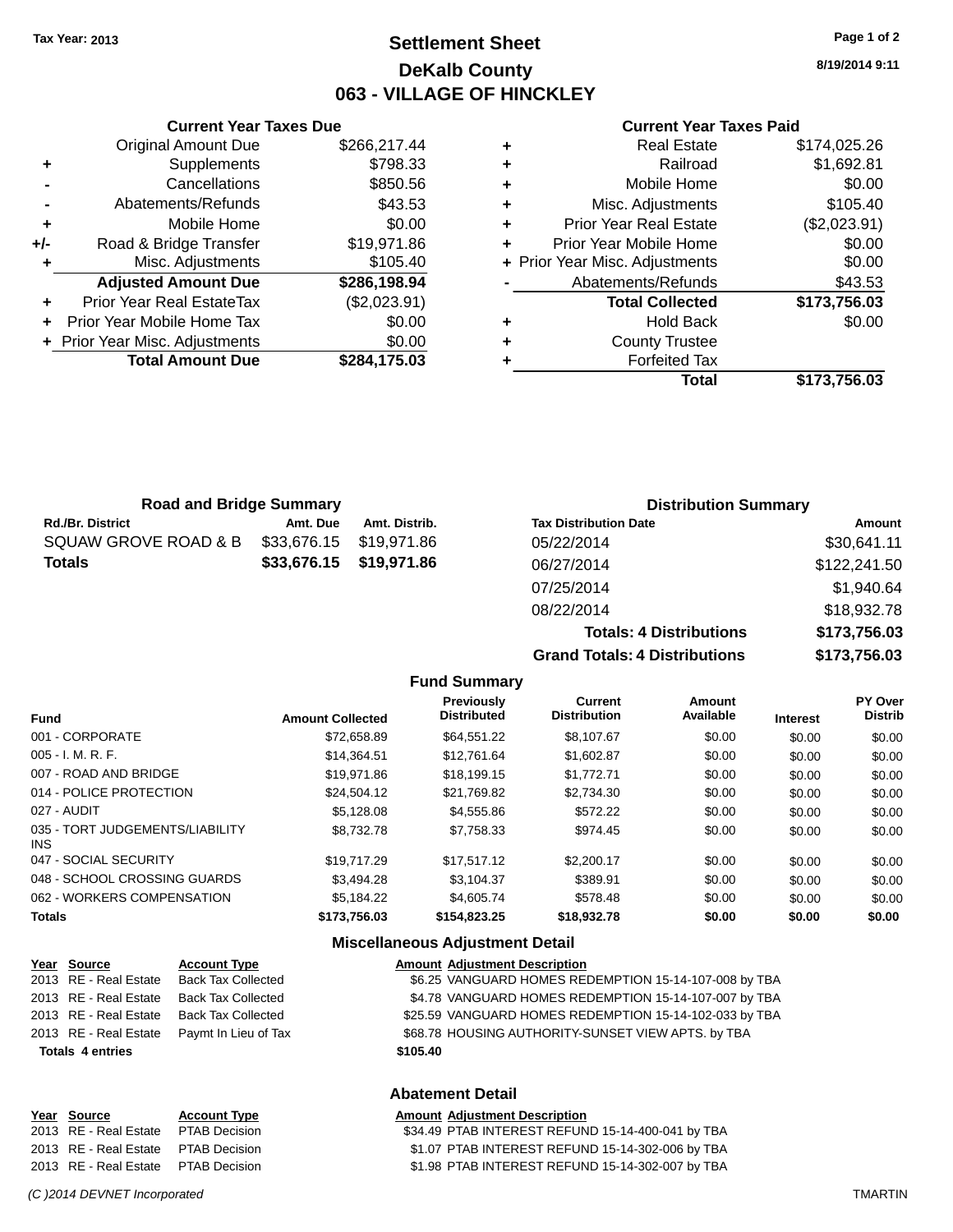# **Settlement Sheet Tax Year: 2013 Page 2 of 2 DeKalb County**

**8/19/2014 9:11**

### **Abatement Detail**

**Totals 5 entries \$40.66**

**Year Source Account Type Amount Adjustment Description**<br>2013 RE - Real Estate PTAB Decision **Amount Adjustment Description** \$0.40 PTAB INTEREST REFUND 15-15-403-020 by TBA 2013 RE - Real Estate PTAB Decision \$2.72 PTAB INTEREST REFUND 15-14-302-007 by TBA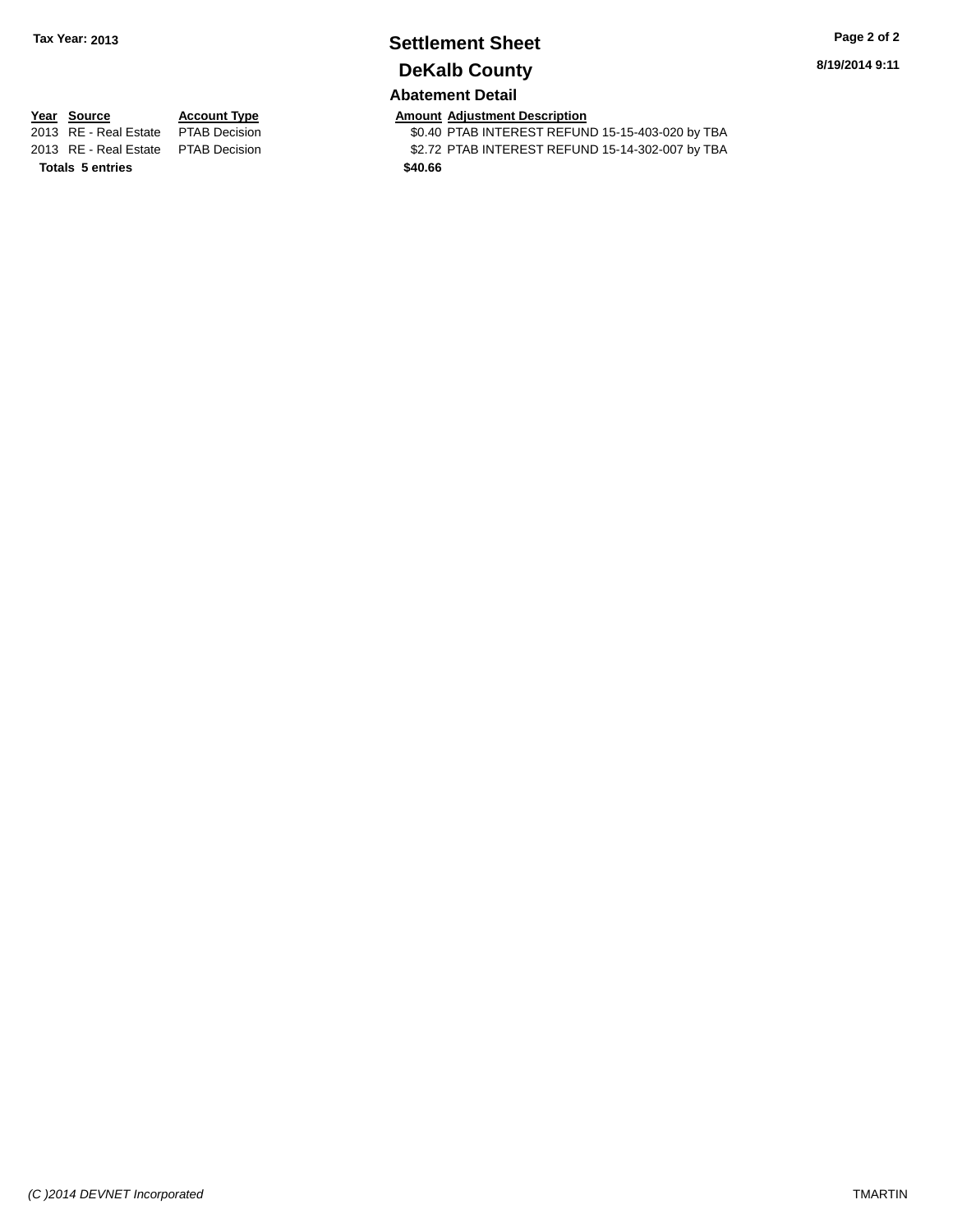### **Settlement Sheet Tax Year: 2013 Page 1 of 1 DeKalb County 064 - VILLAGE OF KINGSTON**

**8/19/2014 9:11**

#### **Current Year Taxes Paid**

|     | <b>Current Year Taxes Due</b>  |              |
|-----|--------------------------------|--------------|
|     | <b>Original Amount Due</b>     | \$145,158.74 |
| ٠   | Supplements                    | \$1,168.04   |
|     | Cancellations                  | \$1,753.60   |
|     | Abatements/Refunds             | \$0.00       |
| ٠   | Mobile Home                    | \$0.00       |
| +/- | Road & Bridge Transfer         | \$8,523.45   |
|     | Misc. Adjustments              | \$0.00       |
|     | <b>Adjusted Amount Due</b>     | \$153,096.63 |
| ٠   | Prior Year Real EstateTax      | (\$477.20)   |
|     | Prior Year Mobile Home Tax     | \$0.00       |
|     | + Prior Year Misc. Adjustments | \$0.00       |
|     | <b>Total Amount Due</b>        | \$152,619.43 |
|     |                                |              |

| ٠ | <b>Real Estate</b>             | \$96,408.65 |
|---|--------------------------------|-------------|
| ٠ | Railroad                       | \$282.82    |
| ٠ | Mobile Home                    | \$0.00      |
| ٠ | Misc. Adjustments              | \$0.00      |
| ٠ | <b>Prior Year Real Estate</b>  | (\$477.20)  |
| ÷ | Prior Year Mobile Home         | \$0.00      |
|   | + Prior Year Misc. Adjustments | \$0.00      |
|   | Abatements/Refunds             | \$0.00      |
|   | <b>Total Collected</b>         | \$96,214.27 |
| ٠ | <b>Hold Back</b>               | \$0.00      |
| ٠ | <b>County Trustee</b>          |             |
| ٠ | <b>Forfeited Tax</b>           |             |
|   | Total                          | \$96.214.27 |
|   |                                |             |

| <b>Road and Bridge Summary</b> |             |               | <b>Distribution Summary</b>  |             |  |
|--------------------------------|-------------|---------------|------------------------------|-------------|--|
| <b>Rd./Br. District</b>        | Amt. Due    | Amt. Distrib. | <b>Tax Distribution Date</b> | Amount      |  |
| KINGSTON ROAD & BRIDG          | \$13,855.05 | \$8.523.45    | 05/22/2014                   | \$20,990.01 |  |
| Totals                         | \$13,855.05 | \$8,523,45    | 06/27/2014                   | \$62,862.93 |  |
|                                |             |               | 07/25/2014                   | \$1,632.03  |  |

08/22/2014 \$10,729.30 **Totals: 4 Distributions \$96,214.27 Grand Totals: 4 Distributions \$96,214.27**

|                                               |                         | <b>Fund Summary</b>              |                                       |                            |                 |                           |
|-----------------------------------------------|-------------------------|----------------------------------|---------------------------------------|----------------------------|-----------------|---------------------------|
| <b>Fund</b>                                   | <b>Amount Collected</b> | Previously<br><b>Distributed</b> | <b>Current</b><br><b>Distribution</b> | <b>Amount</b><br>Available | <b>Interest</b> | PY Over<br><b>Distrib</b> |
| 001 - CORPORATE                               | \$31.414.26             | \$27,910.54                      | \$3,503.72                            | \$0.00                     | \$0.00          | \$0.00                    |
| $005 - I. M. R. F.$                           | \$7.551.40              | \$6.709.17                       | \$842.23                              | \$0.00                     | \$0.00          | \$0.00                    |
| 007 - ROAD AND BRIDGE                         | \$8,523.45              | \$7,574.54                       | \$948.91                              | \$0.00                     | \$0.00          | \$0.00                    |
| 014 - POLICE PROTECTION                       | \$10,210.20             | \$9.071.43                       | \$1,138.77                            | \$0.00                     | \$0.00          | \$0.00                    |
| 025 - GARBAGE DISPOSAL                        | \$3.172.56              | \$2,818.72                       | \$353.84                              | \$0.00                     | \$0.00          | \$0.00                    |
| 027 - AUDIT                                   | \$5,739.29              | \$5.099.17                       | \$640.12                              | \$0.00                     | \$0.00          | \$0.00                    |
| 031 - WORKING CASH                            | \$302.88                | \$269.10                         | \$33.78                               | \$0.00                     | \$0.00          | \$0.00                    |
| 035 - TORT JUDGEMENTS/LIABILITY<br><b>INS</b> | \$24.466.45             | \$21.737.64                      | \$2.728.81                            | \$0.00                     | \$0.00          | \$0.00                    |
| 047 - SOCIAL SECURITY                         | \$4,833.78              | \$4,294.66                       | \$539.12                              | \$0.00                     | \$0.00          | \$0.00                    |
| <b>Totals</b>                                 | \$96,214.27             | \$85,484.97                      | \$10,729.30                           | \$0.00                     | \$0.00          | \$0.00                    |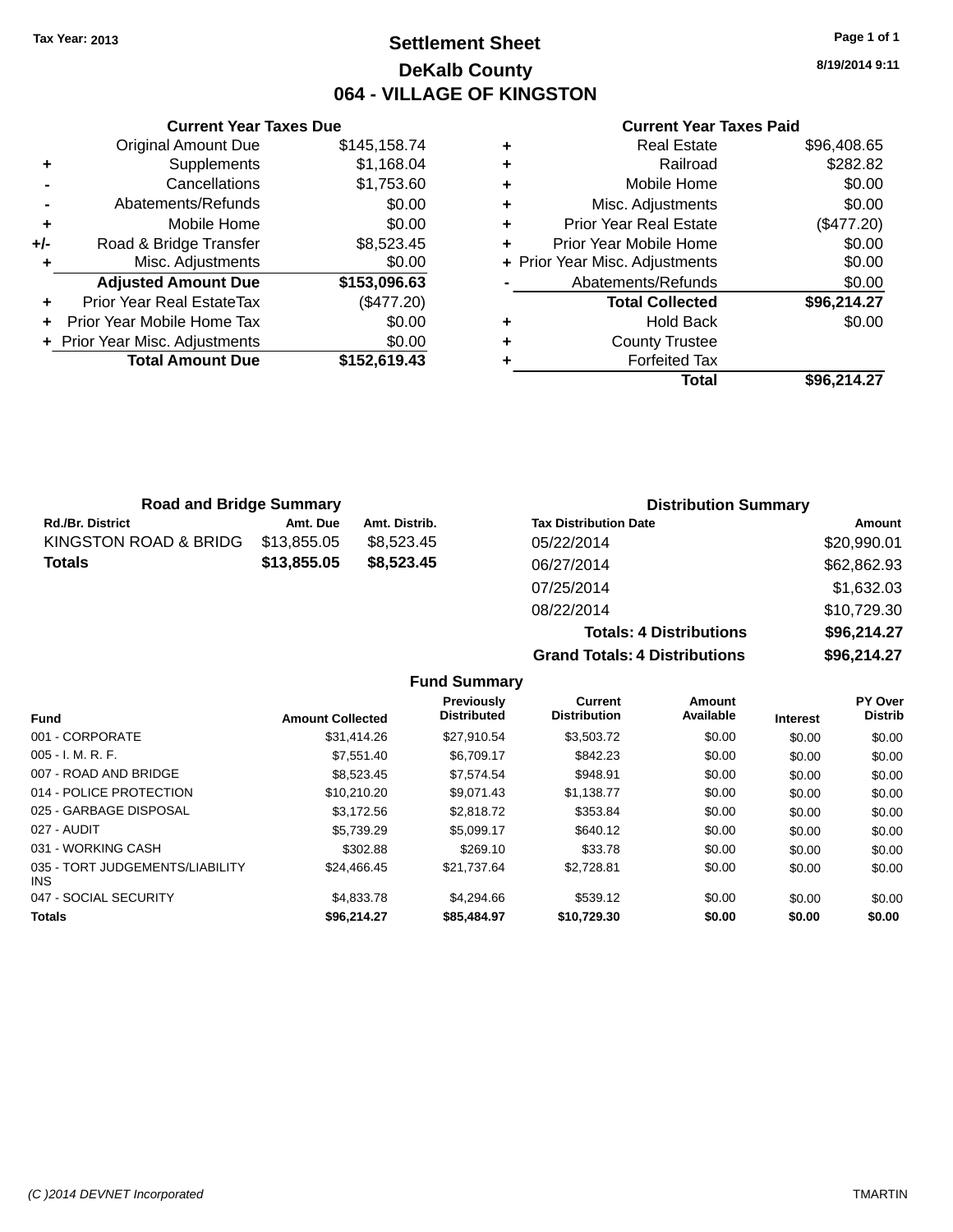### **Settlement Sheet Tax Year: 2013 Page 1 of 1 DeKalb County 065 - VILLAGE OF KIRKLAND**

**8/19/2014 9:11**

#### **Current Year Taxes Paid**

|     | Original Amount Due            | \$192,911.87 |
|-----|--------------------------------|--------------|
| ٠   | Supplements                    | \$988.29     |
|     | Cancellations                  | \$1,036.29   |
|     | Abatements/Refunds             | \$0.00       |
| ٠   | Mobile Home                    | \$0.00       |
| +/- | Road & Bridge Transfer         | \$15,092.39  |
| ٠   | Misc. Adjustments              | \$0.00       |
|     | <b>Adjusted Amount Due</b>     | \$207,956.26 |
|     | Prior Year Real EstateTax      | \$0.00       |
|     | Prior Year Mobile Home Tax     | \$0.00       |
|     | + Prior Year Misc. Adjustments | \$0.00       |
|     | <b>Total Amount Due</b>        | \$207,956.26 |
|     |                                |              |

**Current Year Taxes Due**

|   | <b>Real Estate</b>             | \$129,730.67 |
|---|--------------------------------|--------------|
| ٠ | Railroad                       | \$313.60     |
| ٠ | Mobile Home                    | \$0.00       |
| ٠ | Misc. Adjustments              | \$0.00       |
| ٠ | <b>Prior Year Real Estate</b>  | \$0.00       |
| ٠ | Prior Year Mobile Home         | \$0.00       |
|   | + Prior Year Misc. Adjustments | \$0.00       |
|   | Abatements/Refunds             | \$0.00       |
|   | <b>Total Collected</b>         | \$130,044.27 |
| ٠ | Hold Back                      | \$0.00       |
| ٠ | <b>County Trustee</b>          |              |
|   | <b>Forfeited Tax</b>           |              |
|   | Total                          | \$130.044.27 |

**Totals: 4 Distributions \$130,044.27**

**Grand Totals: 4 Distributions \$130,044.27**

| <b>Road and Bridge Summary</b>    |             |               | <b>Distribution Summary</b>  |             |  |
|-----------------------------------|-------------|---------------|------------------------------|-------------|--|
| <b>Rd./Br. District</b>           | Amt. Due    | Amt. Distrib. | <b>Tax Distribution Date</b> | Amount      |  |
| <b>FRANKLIN ROAD &amp; BRIDGI</b> | \$24,962.97 | \$15.092.39   | 05/22/2014                   | \$27,725.71 |  |
| <b>Totals</b>                     | \$24,962.97 | \$15,092.39   | 06/27/2014                   | \$84,774.59 |  |
|                                   |             |               | 07/25/2014                   | \$2,759.82  |  |
|                                   |             |               | 08/22/2014                   | \$14,784.15 |  |

**Fund Summary Fund Interest Amount Collected Distributed PY Over Distrib Amount Available Current Distribution Previously** 001 - CORPORATE \$50,027.87 \$44,241.27 \$5,786.60 \$0.00 \$0.00 \$0.00 007 - ROAD AND BRIDGE 60.00 \$15,092.39 \$13,604.43 \$1,487.96 \$0.00 \$0.00 \$0.00 \$0.00 014 - POLICE PROTECTION \$50,031.65 \$44,244.62 \$5,787.03 \$0.00 \$0.00 \$0.00 \$0.00 027 - AUDIT \$2,978.74 \$2,634.20 \$344.54 \$0.00 \$0.00 \$0.00 035 - TORT JUDGEMENTS/LIABILITY INS \$11,913.62 \$10,535.60 \$1,378.02 \$0.00 \$0.00 \$0.00 **Totals \$130,044.27 \$115,260.12 \$14,784.15 \$0.00 \$0.00 \$0.00**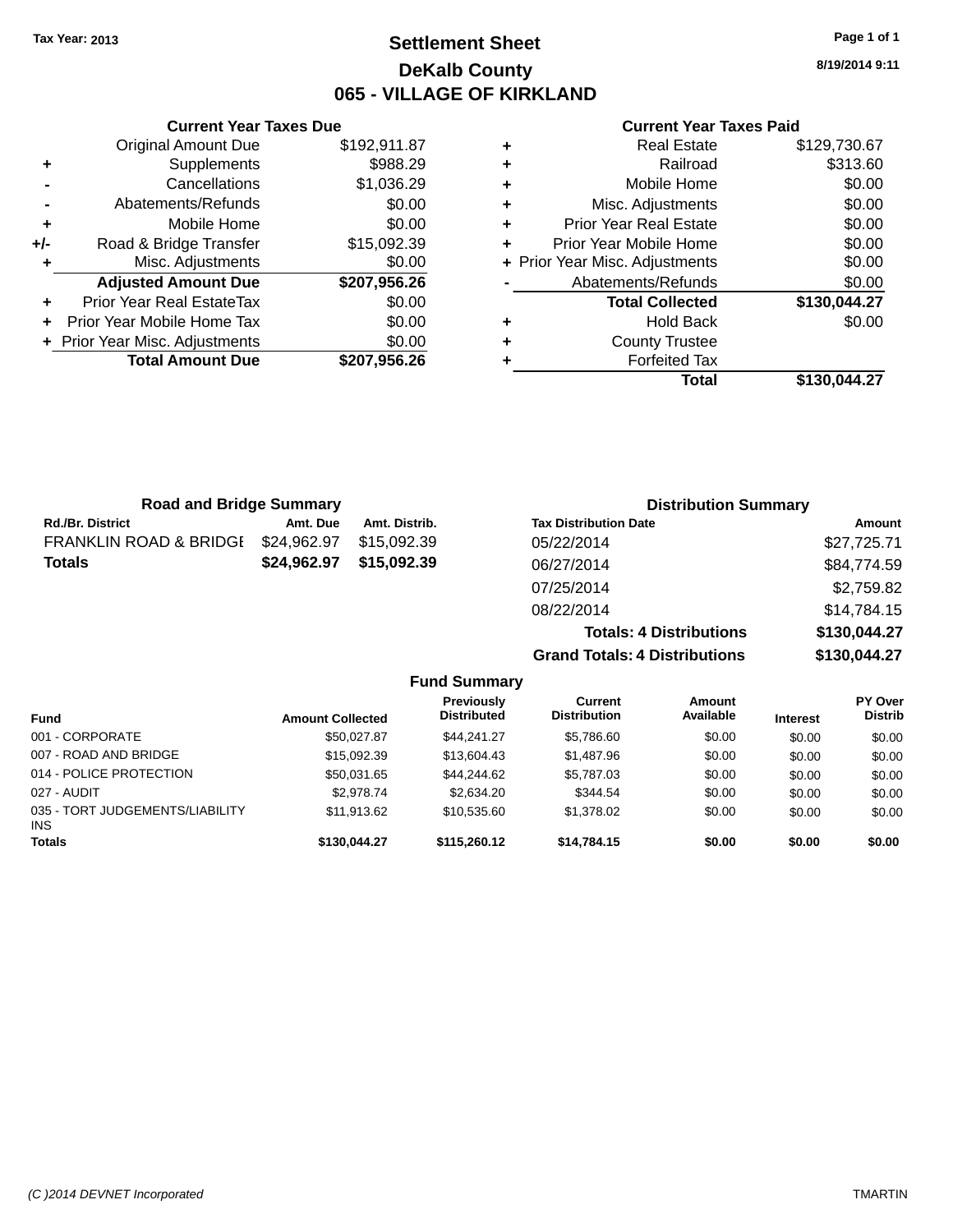## **Settlement Sheet Tax Year: 2013 Page 1 of 1 DeKalb County 066 - KIRKLAND LIBRARY**

### **Current Year Taxes Due** Original Amount Due \$47,309.04 **+** Supplements \$210.06 **-** Cancellations \$218.87 **-** Abatements/Refunds \$0.00 **+** Mobile Home \$0.00 **+/-** Road & Bridge Transfer \$0.00 **+** Misc. Adjustments \$0.00 **Adjusted Amount Due \$47,300.23 +** Prior Year Real EstateTax \$0.00 **+** Prior Year Mobile Home Tax \$0.00 **+** Prior Year Misc. Adjustments  $$0.00$

**Total Amount Due \$47,300.23**

### **Current Year Taxes Paid**

|   | <b>Real Estate</b>             | \$28,122.32 |
|---|--------------------------------|-------------|
| ٠ | Railroad                       | \$68.09     |
| ٠ | Mobile Home                    | \$0.00      |
| ٠ | Misc. Adjustments              | \$0.00      |
| ٠ | <b>Prior Year Real Estate</b>  | \$0.00      |
| ÷ | Prior Year Mobile Home         | \$0.00      |
|   | + Prior Year Misc. Adjustments | \$0.00      |
|   | Abatements/Refunds             | \$0.00      |
|   | <b>Total Collected</b>         | \$28,190.41 |
| ٠ | <b>Hold Back</b>               | \$0.00      |
| ٠ | <b>County Trustee</b>          |             |
| ٠ | <b>Forfeited Tax</b>           |             |
|   | Total                          | \$28,190.41 |
|   |                                |             |

### **Distribution Summary Tax Distribution Date Amount** 05/22/2014 \$6.035.50 06/27/2014 \$18,281.58 07/25/2014 \$612.61 08/22/2014 \$3,260.72 **Totals: 4 Distributions \$28,190.41 Grand Totals: 4 Distributions \$28,190.41**

#### **Fund Summary Fund Interest Amount Collected Distributed PY Over Distrib Amount Available Current Distribution Previously** 005 - I. M. R. F. Channel Communication (St. 12 to the St.12 \$4.53 \$0.59 \$0.00 \$0.00 \$0.00 \$0.00 \$0.00 016 - LIBRARY (township, municipalities)  $$26,996.62$   $$23,873.98$   $$3,122.64$  \$0.00 \$0.00 \$0.00 \$0.00 047 - SOCIAL SECURITY \$1,188.67 \$1,051.18 \$137.49 \$0.00 \$0.00 \$0.00 **Totals \$28,190.41 \$24,929.69 \$3,260.72 \$0.00 \$0.00 \$0.00**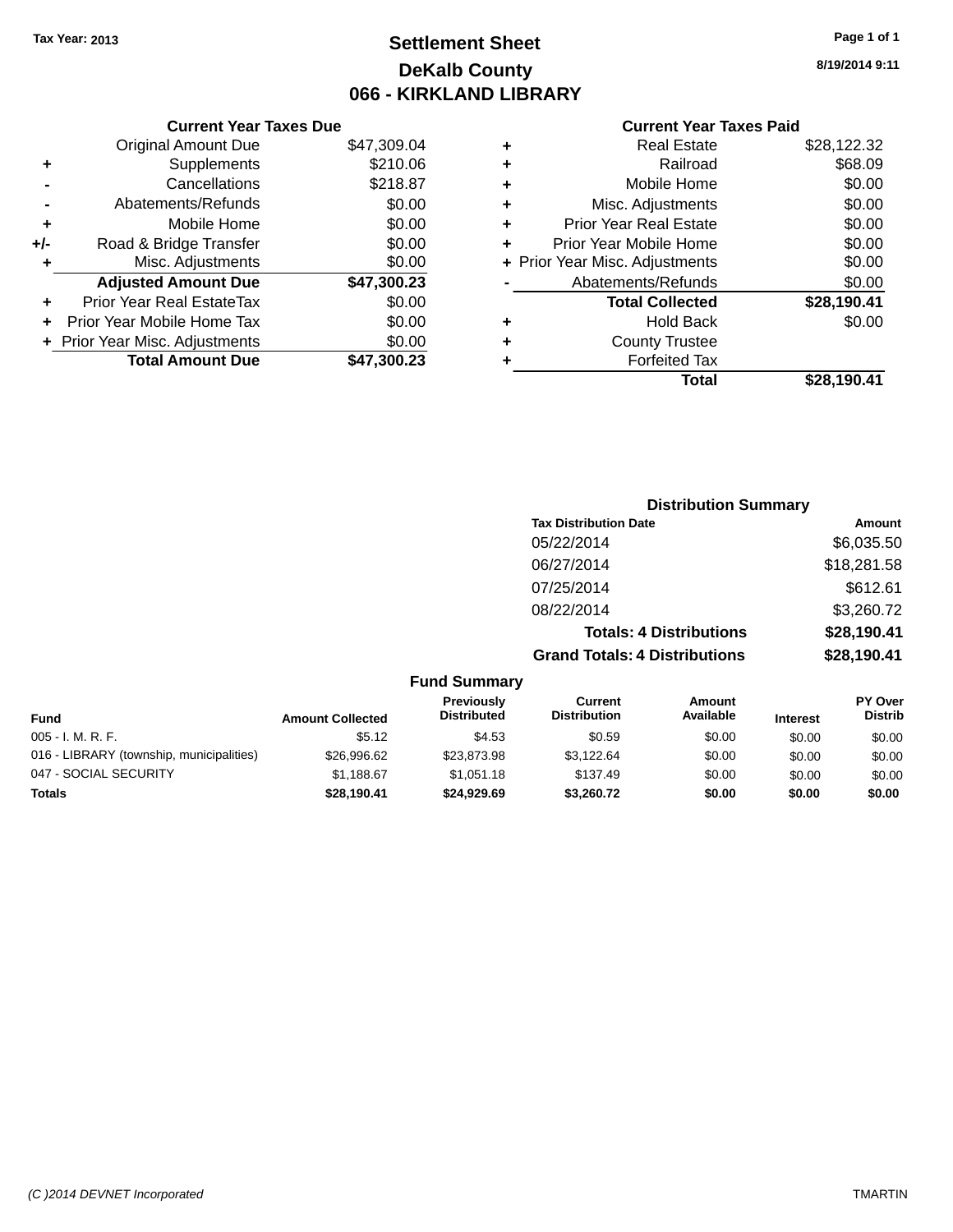## **Settlement Sheet Tax Year: 2013 Page 1 of 1 DeKalb County 067 - VILLAGE OF LEE**

**8/19/2014 9:11**

|   | <b>Current Year Taxes Paid</b> |            |
|---|--------------------------------|------------|
| ٠ | Real Estate                    | \$6,060.85 |
| ٠ | Railroad                       | \$366.93   |
| ٠ | Mobile Home                    | \$0.00     |
| ٠ | Misc. Adjustments              | \$29.83    |
| ٠ | <b>Prior Year Real Estate</b>  | (\$0.19)   |
| ٠ | Prior Year Mobile Home         | \$0.00     |
|   | + Prior Year Misc. Adjustments | \$0.00     |
|   | Abatements/Refunds             | \$0.00     |
|   | <b>Total Collected</b>         | \$6,457.42 |
| ٠ | Hold Back                      | \$0.00     |
| ٠ | <b>County Trustee</b>          |            |
| ٠ | <b>Forfeited Tax</b>           |            |
|   | Total                          | \$6.457.42 |
|   |                                |            |

|     | <b>Current Year Taxes Due</b>  |             |
|-----|--------------------------------|-------------|
|     | <b>Original Amount Due</b>     | \$9,992.94  |
| ٠   | Supplements                    | \$8.58      |
|     | Cancellations                  | \$29.24     |
|     | Abatements/Refunds             | \$0.00      |
| ٠   | Mobile Home                    | \$0.00      |
| +/- | Road & Bridge Transfer         | \$1,042.43  |
| ٠   | Misc. Adjustments              | \$29.83     |
|     | <b>Adjusted Amount Due</b>     | \$11,044.54 |
| ٠   | Prior Year Real EstateTax      | (\$0.19)    |
|     | Prior Year Mobile Home Tax     | \$0.00      |
|     | + Prior Year Misc. Adjustments | \$0.00      |
|     | <b>Total Amount Due</b>        | \$11.044.35 |
|     |                                |             |

| <b>Road and Bridge Summary</b> |            |               | <b>Distribution Summary</b>    |            |  |
|--------------------------------|------------|---------------|--------------------------------|------------|--|
| <b>Rd./Br. District</b>        | Amt. Due   | Amt. Distrib. | <b>Tax Distribution Date</b>   | Amount     |  |
| SHABBONA ROAD & BRIDC          | \$1,555.75 | \$1,042.43    | 05/22/2014                     | \$2,341.18 |  |
| <b>Totals</b>                  | \$1,555.75 | \$1,042.43    | 06/27/2014                     | \$3,380.59 |  |
|                                |            |               | 07/25/2014                     | \$184.24   |  |
|                                |            |               | 08/22/2014                     | \$551.41   |  |
|                                |            |               | <b>Totals: 4 Distributions</b> | \$6,457.42 |  |

**Grand Totals: 4 Distributions \$6,457.42**

|                                         |                         | <b>Fund Summary</b>                     |                                       |                     |                 |                                  |
|-----------------------------------------|-------------------------|-----------------------------------------|---------------------------------------|---------------------|-----------------|----------------------------------|
| <b>Fund</b>                             | <b>Amount Collected</b> | <b>Previously</b><br><b>Distributed</b> | <b>Current</b><br><b>Distribution</b> | Amount<br>Available | <b>Interest</b> | <b>PY Over</b><br><b>Distrib</b> |
| 001 - CORPORATE                         | \$1,660.67              | \$1.546.91                              | \$113.76                              | \$0.00              | \$0.00          | \$0.00                           |
| 007 - ROAD AND BRIDGE                   | \$1.042.43              | \$862.00                                | \$180.43                              | \$0.00              | \$0.00          | \$0.00                           |
| 025 - GARBAGE DISPOSAL                  | \$591.65                | \$551.11                                | \$40.54                               | \$0.00              | \$0.00          | \$0.00                           |
| 027 - AUDIT                             | \$659.83                | \$614.62                                | \$45.21                               | \$0.00              | \$0.00          | \$0.00                           |
| 035 - TORT JUDGEMENTS/LIABILITY<br>INS. | \$1,365,22              | \$1.271.69                              | \$93.53                               | \$0.00              | \$0.00          | \$0.00                           |
| 072 - WATERWORKS SYSTEM                 | \$1.137.62              | \$1,059.68                              | \$77.94                               | \$0.00              | \$0.00          | \$0.00                           |
| <b>Totals</b>                           | \$6,457.42              | \$5,906.01                              | \$551.41                              | \$0.00              | \$0.00          | \$0.00                           |
|                                         |                         | <b>Miscellaneous Adjustment Detail</b>  |                                       |                     |                 |                                  |

| Year Source             | <b>Account Type</b>                      |         | <b>Amount Adiustment Description</b>           |
|-------------------------|------------------------------------------|---------|------------------------------------------------|
| 2013 RE - Real Estate   | Back Tax Collected                       |         | \$17.72 MANESS REDEMPTION 13-06-331-005 by TBA |
|                         | 2013 RE - Real Estate Back Tax Collected |         | \$12.11 SCAVENGER SALE 13-06-332-003 by TBA    |
| <b>Totals 2 entries</b> |                                          | \$29.83 |                                                |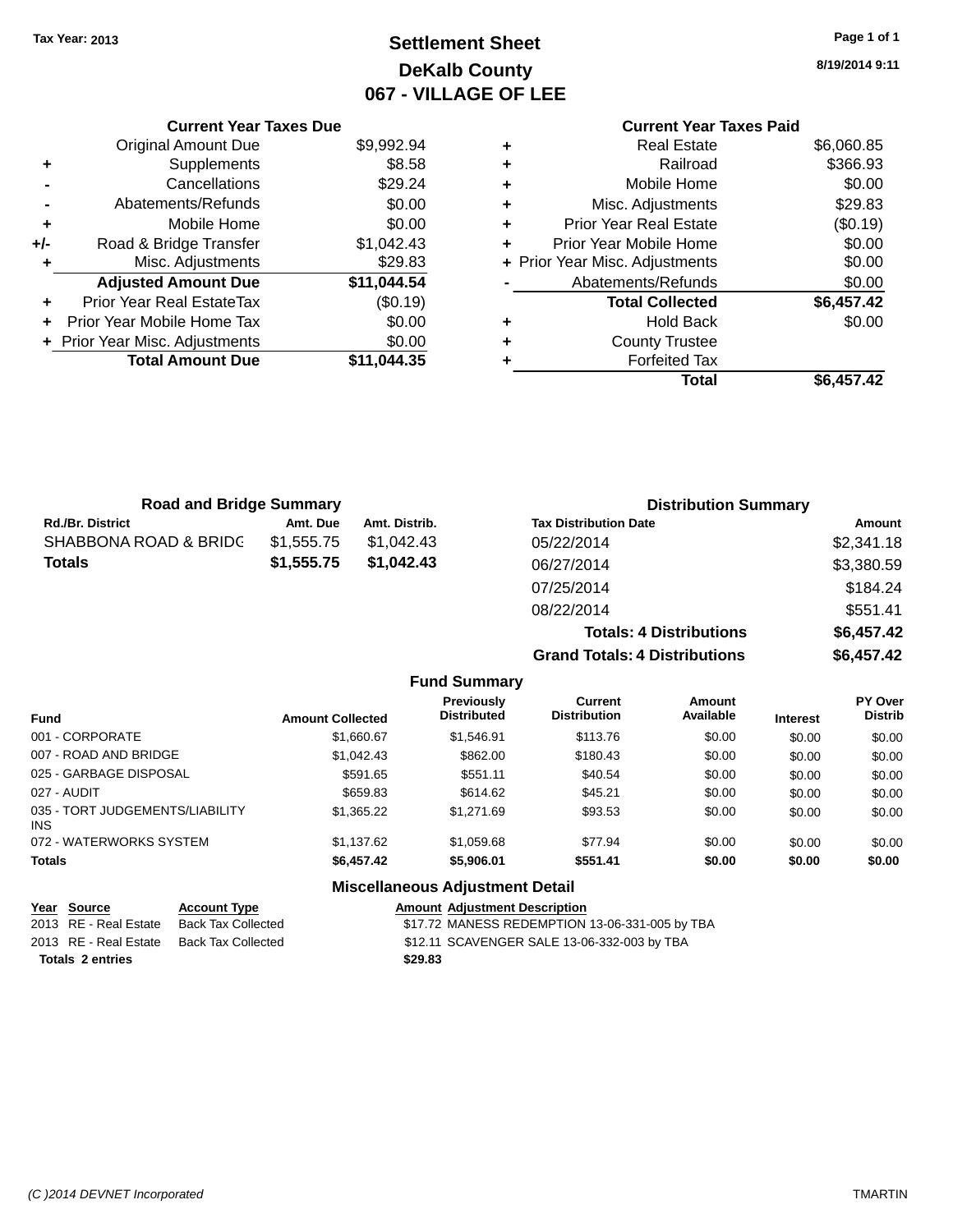## **Settlement Sheet Tax Year: 2013 Page 1 of 1 DeKalb County 068 - VILLAGE OF MALTA**

**8/19/2014 9:11**

### **Current Year Taxes Paid**

|     | <b>Total Amount Due</b>        | \$113,070.56 |
|-----|--------------------------------|--------------|
|     | + Prior Year Misc. Adjustments | \$0.00       |
|     | Prior Year Mobile Home Tax     | \$0.00       |
| ٠   | Prior Year Real EstateTax      | (\$53.00)    |
|     | <b>Adjusted Amount Due</b>     | \$113,123.56 |
|     | Misc. Adjustments              | \$0.00       |
| +/- | Road & Bridge Transfer         | \$6,357.21   |
| ٠   | Mobile Home                    | \$0.00       |
|     | Abatements/Refunds             | \$0.91       |
|     | Cancellations                  | \$669.10     |
| ٠   | Supplements                    | \$475.28     |
|     | <b>Original Amount Due</b>     | \$106,961.08 |
|     |                                |              |

**Current Year Taxes Due**

| ٠ | <b>Real Estate</b>             | \$66,348.46 |
|---|--------------------------------|-------------|
| ٠ | Railroad                       | \$578.21    |
| ٠ | Mobile Home                    | \$0.00      |
| ٠ | Misc. Adjustments              | \$0.00      |
| ٠ | <b>Prior Year Real Estate</b>  | (\$53.00)   |
| ÷ | Prior Year Mobile Home         | \$0.00      |
|   | + Prior Year Misc. Adjustments | \$0.00      |
|   | Abatements/Refunds             | \$0.91      |
|   | <b>Total Collected</b>         | \$66,872.76 |
| ٠ | <b>Hold Back</b>               | \$0.00      |
| ٠ | <b>County Trustee</b>          |             |
| ٠ | <b>Forfeited Tax</b>           |             |
|   | Total                          | \$66,872.76 |
|   |                                |             |

**Totals: 4 Distributions \$66,872.76**

| <b>Road and Bridge Summary</b> |             | <b>Distribution Summary</b> |                              |             |
|--------------------------------|-------------|-----------------------------|------------------------------|-------------|
| <b>Rd./Br. District</b>        | Amt. Due    | Amt. Distrib.               | <b>Tax Distribution Date</b> | Amount      |
| MALTA ROAD & BRIDGE            | \$10,792.47 | \$6.357.21                  | 05/22/2014                   | \$13,532.85 |
| <b>Totals</b>                  | \$10,792.47 | \$6,357.21                  | 06/27/2014                   | \$45,825.15 |
|                                |             |                             | 07/25/2014                   | \$855.53    |
|                                |             |                             | 08/22/2014                   | \$6,659.23  |

**Grand Totals: 4 Distributions \$66,872.76 Fund Summary Fund Interest Amount Collected Distributed PY Over Distrib Amount Available Current Distribution Previously** 001 - CORPORATE \$18,105.06 \$16,232.52 \$1,872.54 \$0.00 \$0.00 \$0.00 003 - BONDS AND INTEREST  $$0.00$   $$0.00$   $$0.00$   $$0.00$   $$0.00$   $$0.00$   $$0.00$ 005 - I. M. R. F. \$3,960.86 \$3,551.20 \$409.66 \$0.00 \$0.00 \$0.00 007 - ROAD AND BRIDGE \$6,357.21 \$5,956.91 \$400.30 \$0.00 \$0.00 \$0.00 \$0.00 014 - POLICE PROTECTION \$6,223.79 \$5,580.08 \$643.71 \$0.00 \$0.00 \$0.00 \$0.00 025 - GARBAGE DISPOSAL \$566.18 \$507.63 \$58.55 \$0.00 \$0.00 \$0.00 027 - AUDIT \$7,355.54 \$6,594.77 \$760.77 \$0.00 \$0.00 \$0.00 035 - TORT JUDGEMENTS/LIABILITY \$12,730.28 \$11,413.63 \$1,316.65 \$0.00 \$0.00 \$0.00 041 - STREET LIGHTING \$3,087.20 \$2,767.90 \$319.30 \$0.00 \$0.00 \$0.00 \$0.00 047 - SOCIAL SECURITY \$8,486.64 \$7,608.89 \$877.75 \$0.00 \$0.00 \$0.00 **Totals \$66,872.76 \$60,213.53 \$6,659.23 \$0.00 \$0.00 \$0.00**

| <b>Miscellaneous Adjustment Detail</b> |                         |                           |                                            |  |
|----------------------------------------|-------------------------|---------------------------|--------------------------------------------|--|
|                                        | Year Source             | <b>Account Type</b>       | <b>Amount Adjustment Description</b>       |  |
|                                        | 2013 RE - Real Estate   | <b>Back Tax Collected</b> | \$0.00 LAY REDEMPTION 07-23-155-002 by TBA |  |
|                                        | <b>Totals 1 entries</b> |                           | \$0.00                                     |  |
|                                        |                         |                           |                                            |  |

**Abatement Detail**

#### **Year Source Account Type Amount Adjustment Description** 2013 RE - Real Estate PTAB Decision \$0.87 PTAB INTEREST REFUND 07-23-332-002 by TBA **Totals 1 entries \$0.87**

INS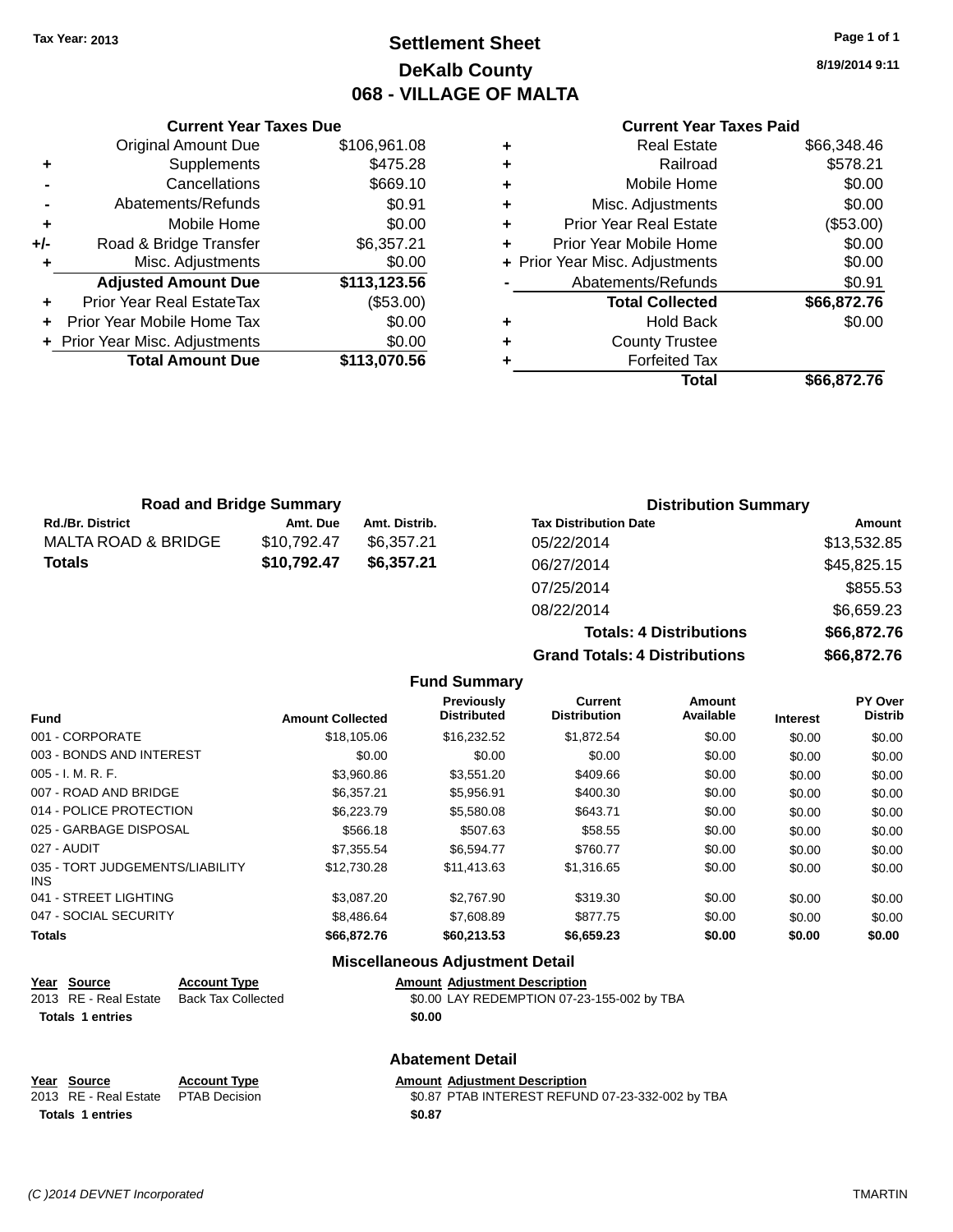### **Settlement Sheet Tax Year: 2013 Page 1 of 1 DeKalb County 069 - VILLAGE OF MAPLE PARK**

**8/19/2014 9:11**

#### **Current Year Taxes Paid**

|     | <b>Original Amount Due</b>     | \$103,026.34 |
|-----|--------------------------------|--------------|
| ٠   | Supplements                    | \$833.70     |
|     | Cancellations                  | \$913.41     |
|     | Abatements/Refunds             | \$0.27       |
| ٠   | Mobile Home                    | \$0.00       |
| +/- | Road & Bridge Transfer         | \$1,810.82   |
|     | Misc. Adjustments              | \$0.00       |
|     | <b>Adjusted Amount Due</b>     | \$104,757.18 |
| ٠   | Prior Year Real EstateTax      | (\$1.17)     |
| ÷   | Prior Year Mobile Home Tax     | \$0.00       |
|     |                                |              |
|     | + Prior Year Misc. Adjustments | \$0.00       |
|     | <b>Total Amount Due</b>        | \$104,756.01 |

**Current Year Taxes Due**

| <b>Real Estate</b>             | \$59,708.51 |
|--------------------------------|-------------|
| Railroad                       | \$0.00      |
| Mobile Home                    | \$0.00      |
| Misc. Adjustments              | \$0.00      |
| <b>Prior Year Real Estate</b>  | (\$1.17)    |
| Prior Year Mobile Home         | \$0.00      |
| + Prior Year Misc. Adjustments | \$0.00      |
| Abatements/Refunds             | \$0.27      |
| <b>Total Collected</b>         | \$59,707.07 |
| <b>Hold Back</b>               | \$0.00      |
| <b>County Trustee</b>          |             |
| <b>Forfeited Tax</b>           |             |
| Total                          | \$59,707.07 |
|                                |             |

**Grand Totals: 4 Distributions \$59,707.07**

| <b>Road and Bridge Summary</b>   |            | <b>Distribution Summary</b> |                                |             |
|----------------------------------|------------|-----------------------------|--------------------------------|-------------|
| <b>Rd./Br. District</b>          | Amt. Due   | Amt. Distrib.               | <b>Tax Distribution Date</b>   | Amount      |
| <b>CORTLAND ROAD &amp; BRIDC</b> | \$3,050.07 | \$1,810.82                  | 05/22/2014                     | \$11,622.34 |
| <b>Totals</b>                    | \$3,050.07 | \$1,810.82                  | 06/27/2014                     | \$41,336.52 |
|                                  |            |                             | 07/25/2014                     | \$610.38    |
|                                  |            |                             | 08/22/2014                     | \$6,137.83  |
|                                  |            |                             | <b>Totals: 4 Distributions</b> | \$59,707.07 |

**Fund Summary Fund Interest Amount Collected Distributed PY Over Distrib Amount Available Current Distribution Previously** 001 - CORPORATE \$28,024.63 \$25,145.84 \$2,878.79 \$0.00 \$0.00 \$0.00 003 - BONDS AND INTEREST  $$0.00$   $$0.00$   $$0.00$   $$0.00$   $$0.00$   $$0.00$   $$0.00$   $$0.00$ 007 - ROAD AND BRIDGE \$1,810.82 \$1,620.30 \$190.52 \$0.00 \$0.00 \$0.00 \$0.00 014 - POLICE PROTECTION \$21,336.27 \$19,144.53 \$2,191.74 \$0.00 \$0.00 \$0.00 \$0.00 027 - AUDIT \$2,845.60 \$2,553.29 \$292.31 \$0.00 \$0.00 \$0.00 035 - TORT JUDGEMENTS/LIABILITY INS \$5,689.75 \$5,105.28 \$584.47 \$0.00 \$0.00 \$0.00 **Totals \$59,707.07 \$53,569.24 \$6,137.83 \$0.00 \$0.00 \$0.00**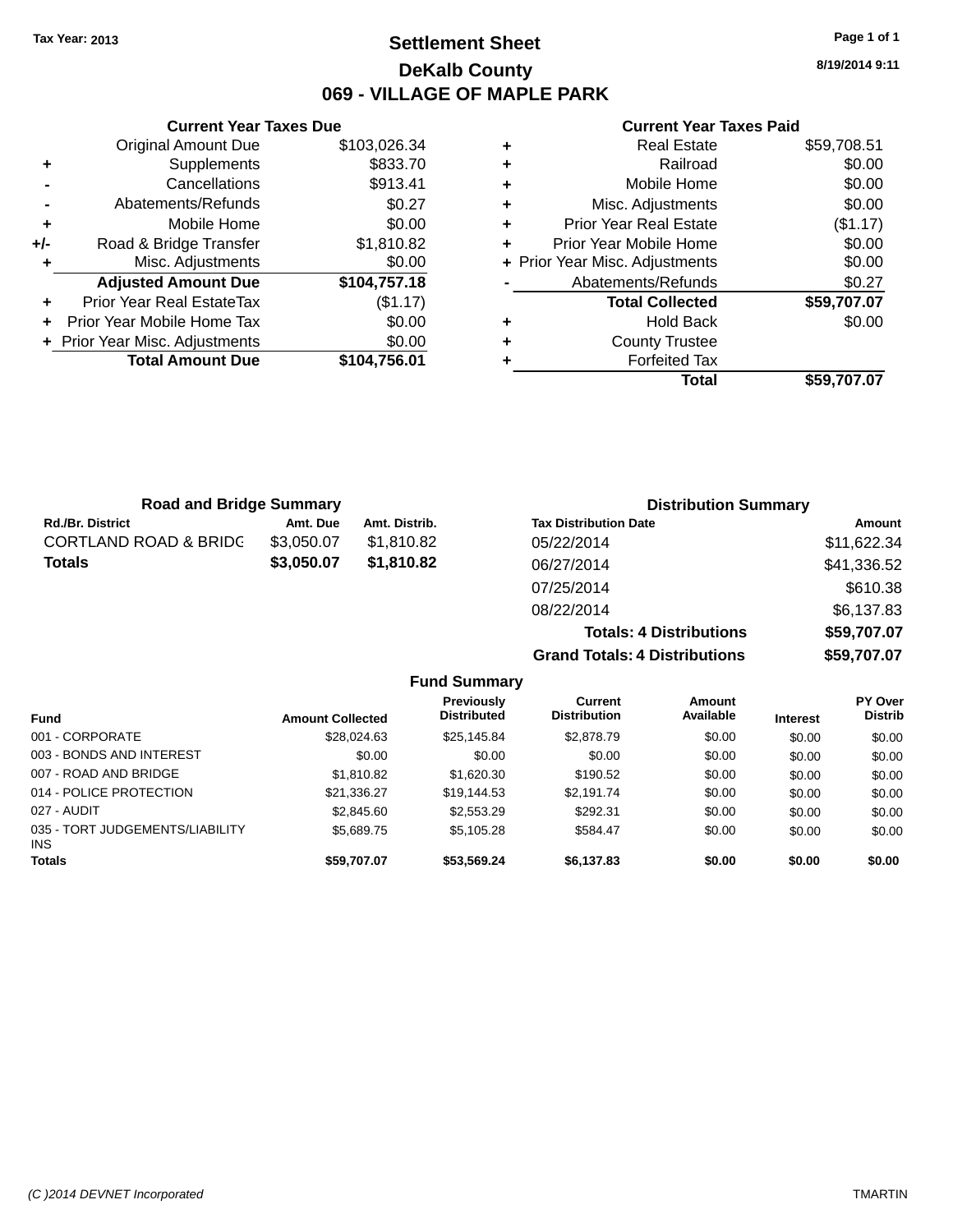### **Settlement Sheet Tax Year: 2013 Page 1 of 1 DeKalb County 070 - MAPLE PARK LIBRARY**

**8/19/2014 9:11**

#### **Current Year Taxes Paid**

|     | <b>Current Year Taxes Due</b>  |            |  |
|-----|--------------------------------|------------|--|
|     | <b>Original Amount Due</b>     | \$9,882.50 |  |
|     | Supplements                    | \$81.44    |  |
|     | Cancellations                  | \$89.07    |  |
|     | Abatements/Refunds             | \$0.00     |  |
|     | Mobile Home                    | \$0.00     |  |
| +/- | Road & Bridge Transfer         | \$0.00     |  |
| ٠   | Misc. Adjustments              | \$0.00     |  |
|     | <b>Adjusted Amount Due</b>     | \$9,874.87 |  |
|     | Prior Year Real EstateTax      | \$0.00     |  |
|     | Prior Year Mobile Home Tax     | \$0.00     |  |
|     | + Prior Year Misc. Adjustments | \$0.00     |  |
|     | <b>Total Amount Due</b>        | \$9,874.87 |  |
|     |                                |            |  |

|   | Real Estate                    | \$5,550.15 |
|---|--------------------------------|------------|
| ٠ | Railroad                       | \$0.00     |
| ٠ | Mobile Home                    | \$0.00     |
| ٠ | Misc. Adjustments              | \$0.00     |
| ٠ | <b>Prior Year Real Estate</b>  | \$0.00     |
| ÷ | Prior Year Mobile Home         | \$0.00     |
|   | + Prior Year Misc. Adjustments | \$0.00     |
|   | Abatements/Refunds             | \$0.00     |
|   | <b>Total Collected</b>         | \$5,550.15 |
| ٠ | <b>Hold Back</b>               | \$0.00     |
| ٠ | <b>County Trustee</b>          |            |
| ٠ | <b>Forfeited Tax</b>           |            |
|   | Total                          | \$5,550.15 |
|   |                                |            |

|                 |                         |                                  | <b>Distribution Summary</b>           |                                |                 |                           |
|-----------------|-------------------------|----------------------------------|---------------------------------------|--------------------------------|-----------------|---------------------------|
|                 |                         |                                  | <b>Tax Distribution Date</b>          |                                |                 | Amount                    |
|                 |                         |                                  | 05/22/2014                            |                                |                 | \$1,091.64                |
|                 |                         |                                  | 06/27/2014                            |                                |                 | \$3,834.85                |
|                 |                         |                                  | 07/25/2014                            |                                |                 | \$55.98                   |
|                 |                         |                                  | 08/22/2014                            |                                |                 | \$567.68                  |
|                 |                         |                                  |                                       | <b>Totals: 4 Distributions</b> |                 | \$5,550.15                |
|                 |                         |                                  | <b>Grand Totals: 4 Distributions</b>  |                                |                 | \$5,550.15                |
|                 |                         | <b>Fund Summary</b>              |                                       |                                |                 |                           |
| <b>Fund</b>     | <b>Amount Collected</b> | Previously<br><b>Distributed</b> | <b>Current</b><br><b>Distribution</b> | Amount<br>Available            | <b>Interest</b> | PY Over<br><b>Distrib</b> |
| 001 - CORPORATE | \$5,550.15              | \$4,982.47                       | \$567.68                              | \$0.00                         | \$0.00          | \$0.00                    |
| <b>Totals</b>   | \$5,550.15              | \$4,982.47                       | \$567.68                              | \$0.00                         | \$0.00          | \$0.00                    |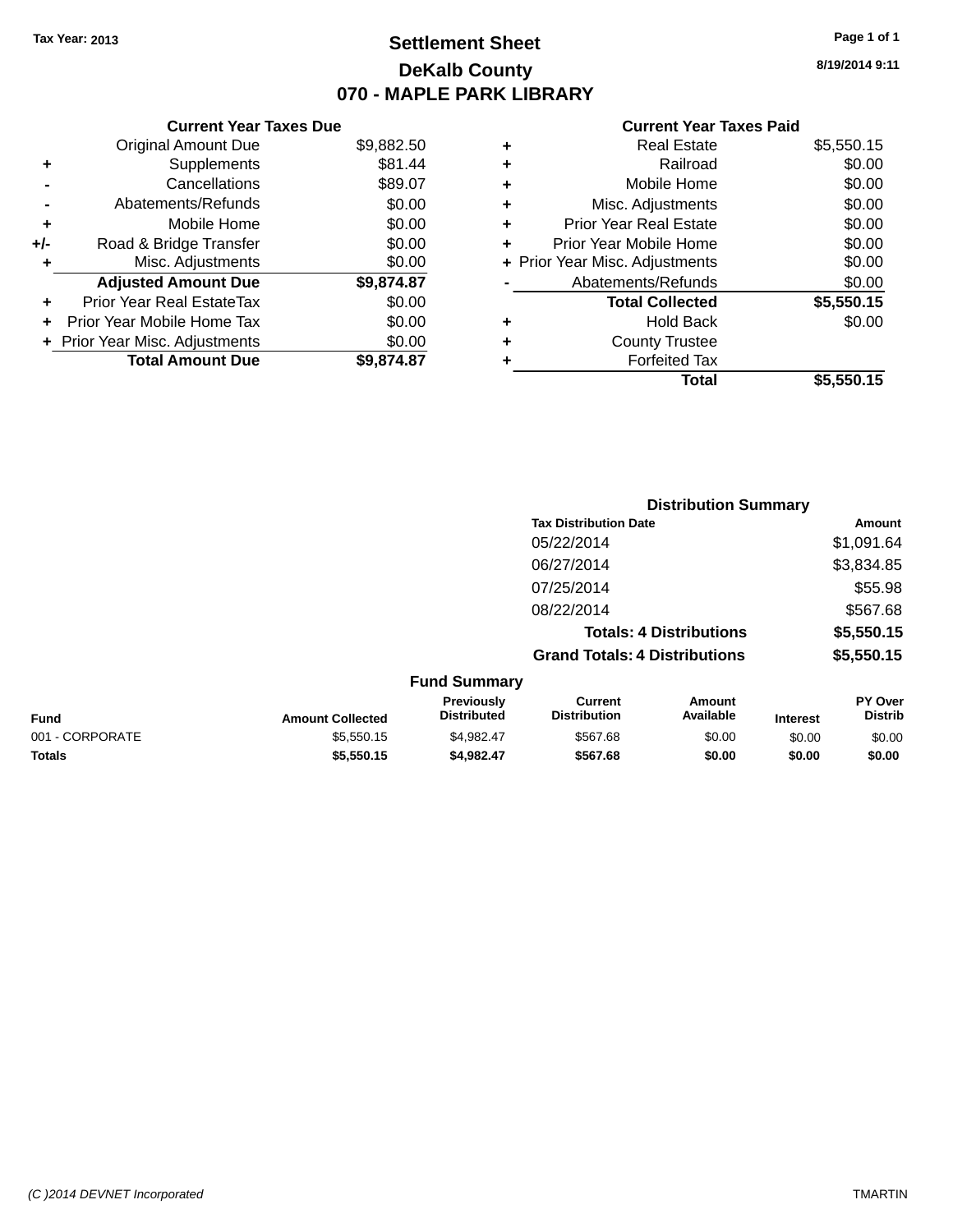### **Settlement Sheet Tax Year: 2013 Page 1 of 2 DeKalb County 071 - CITY OF SANDWICH**

**8/19/2014 9:11**

#### **Current Year Taxes Paid**

| ٠ | <b>Real Estate</b>             | \$782,272.36 |
|---|--------------------------------|--------------|
| ٠ | Railroad                       | \$3,052.29   |
| ٠ | Mobile Home                    | \$0.00       |
| ٠ | Misc. Adjustments              | \$1.55       |
| ٠ | <b>Prior Year Real Estate</b>  | (\$889.69)   |
| ٠ | Prior Year Mobile Home         | \$0.00       |
|   | + Prior Year Misc. Adjustments | \$0.00       |
|   | Abatements/Refunds             | \$30.00      |
|   | <b>Total Collected</b>         | \$784,406.51 |
| ÷ | <b>Hold Back</b>               | \$0.00       |
| ٠ | <b>County Trustee</b>          |              |
|   | <b>Forfeited Tax</b>           |              |
|   | Total                          | \$784.406.51 |

|     | <b>Current Year Taxes Due</b>    |                |
|-----|----------------------------------|----------------|
|     | <b>Original Amount Due</b>       | \$1,262,821.33 |
| ٠   | Supplements                      | \$6,992.36     |
|     | Cancellations                    | \$8,063.69     |
|     | Abatements/Refunds               | \$30.00        |
| ٠   | Mobile Home                      | \$0.00         |
| +/- | Road & Bridge Transfer           | \$26,157.41    |
| ٠   | Misc. Adjustments                | \$1.55         |
|     | <b>Adjusted Amount Due</b>       | \$1,287,878.96 |
| ÷   | <b>Prior Year Real EstateTax</b> | (\$889.69)     |
|     | Prior Year Mobile Home Tax       | \$0.00         |
|     | + Prior Year Misc. Adjustments   | \$0.00         |
|     | <b>Total Amount Due</b>          | \$1,286,989.27 |
|     |                                  |                |

| <b>Road and Bridge Summary</b>    |             |               | <b>Distribution Summary</b>  |              |
|-----------------------------------|-------------|---------------|------------------------------|--------------|
| <b>Rd./Br. District</b>           | Amt. Due    | Amt. Distrib. | <b>Tax Distribution Date</b> | Amount       |
| SANDWICH ROAD & BRIDG \$42,146.23 |             | \$25.457.10   | 05/22/2014                   | \$168,443.22 |
| SOMONAUK ROAD & BRIDI             | \$1.121.74  | \$700.31      | 06/27/2014                   | \$519,153.07 |
| Totals                            | \$43,267.97 | \$26,157.41   | 07/25/2014                   | \$12,483.66  |
|                                   |             |               | 0.00000004                   | $0.4225$ FC  |

**Fund Summary**

| <b>Grand Totals: 4 Distributions</b> | \$784,406.51 |
|--------------------------------------|--------------|
| <b>Totals: 4 Distributions</b>       | \$784,406.51 |
| 08/22/2014                           | \$84,326.56  |
| 07/25/2014                           | \$12,483.66  |
| 06/27/2014                           | \$519,153.07 |
| 05/22/2014                           | \$168,443.22 |

|                                                     |                         | . www.community.com                     |                                       |                     |                 |                           |
|-----------------------------------------------------|-------------------------|-----------------------------------------|---------------------------------------|---------------------|-----------------|---------------------------|
| <b>Fund</b>                                         | <b>Amount Collected</b> | <b>Previously</b><br><b>Distributed</b> | <b>Current</b><br><b>Distribution</b> | Amount<br>Available | <b>Interest</b> | PY Over<br><b>Distrib</b> |
| 001 - CORPORATE                                     | \$257,431.57            | \$229,727.15                            | \$27,704.42                           | \$0.00              | \$0.00          | \$0.00                    |
| 003 - BONDS AND INTEREST                            | \$0.00                  | \$0.00                                  | \$0.00                                | \$0.00              | \$0.00          | \$0.00                    |
| 005 - I. M. R. F.                                   | \$60,004.06             | \$53,546.50                             | \$6,457.56                            | \$0.00              | \$0.00          | \$0.00                    |
| 007 - ROAD AND BRIDGE                               | \$26,157.41             | \$23,432.56                             | \$2,724.85                            | \$0.00              | \$0.00          | \$0.00                    |
| 014 - POLICE PROTECTION                             | \$98,194.00             | \$87,626.50                             | \$10,567.50                           | \$0.00              | \$0.00          | \$0.00                    |
| 015 - POLICE PENSION                                | \$122,735.52            | \$109,526.89                            | \$13,208.63                           | \$0.00              | \$0.00          | \$0.00                    |
| 027 - AUDIT                                         | \$10,097.59             | \$9,010.91                              | \$1,086.68                            | \$0.00              | \$0.00          | \$0.00                    |
| 035 - TORT JUDGMENTS, LIABILITY<br><b>INSURANCE</b> | \$21,820.14             | \$19,471.89                             | \$2,348.25                            | \$0.00              | \$0.00          | \$0.00                    |
| 040 - STREET AND BRIDGE                             | \$0.00                  | \$0.00                                  | \$0.00                                | \$0.00              | \$0.00          | \$0.00                    |
| 041 - STREET LIGHTING                               | \$35,669.55             | \$31,830.85                             | \$3,838.70                            | \$0.00              | \$0.00          | \$0.00                    |
| 045 - PUBLIC BENEFIT                                | \$0.00                  | \$0.00                                  | \$0.00                                | \$0.00              | \$0.00          | \$0.00                    |
| 046 - EMERGENCY SERV & DISASTER<br><b>OPER</b>      | \$1,775.82              | \$1,584.71                              | \$191.11                              | \$0.00              | \$0.00          | \$0.00                    |
| 047 - SOCIAL SECURITY                               | \$60,004.06             | \$53,546.50                             | \$6,457.56                            | \$0.00              | \$0.00          | \$0.00                    |
| 048 - SCHOOL CROSSING GUARDS                        | \$6,824.25              | \$6,089.84                              | \$734.41                              | \$0.00              | \$0.00          | \$0.00                    |
| 060 - UNEMPLOYMENT INSURANCE                        | \$12,009.17             | \$10,716.75                             | \$1,292.42                            | \$0.00              | \$0.00          | \$0.00                    |
| 062 - WORKERS COMPENSATION                          | \$46,912.88             | \$41,864.18                             | \$5,048.70                            | \$0.00              | \$0.00          | \$0.00                    |
| 065 - FORESTRY PROGRAM                              | \$24,770.49             | \$22,104.72                             | \$2,665.77                            | \$0.00              | \$0.00          | \$0.00                    |
| <b>Totals</b>                                       | \$784,406.51            | \$700,079.95                            | \$84,326.56                           | \$0.00              | \$0.00          | \$0.00                    |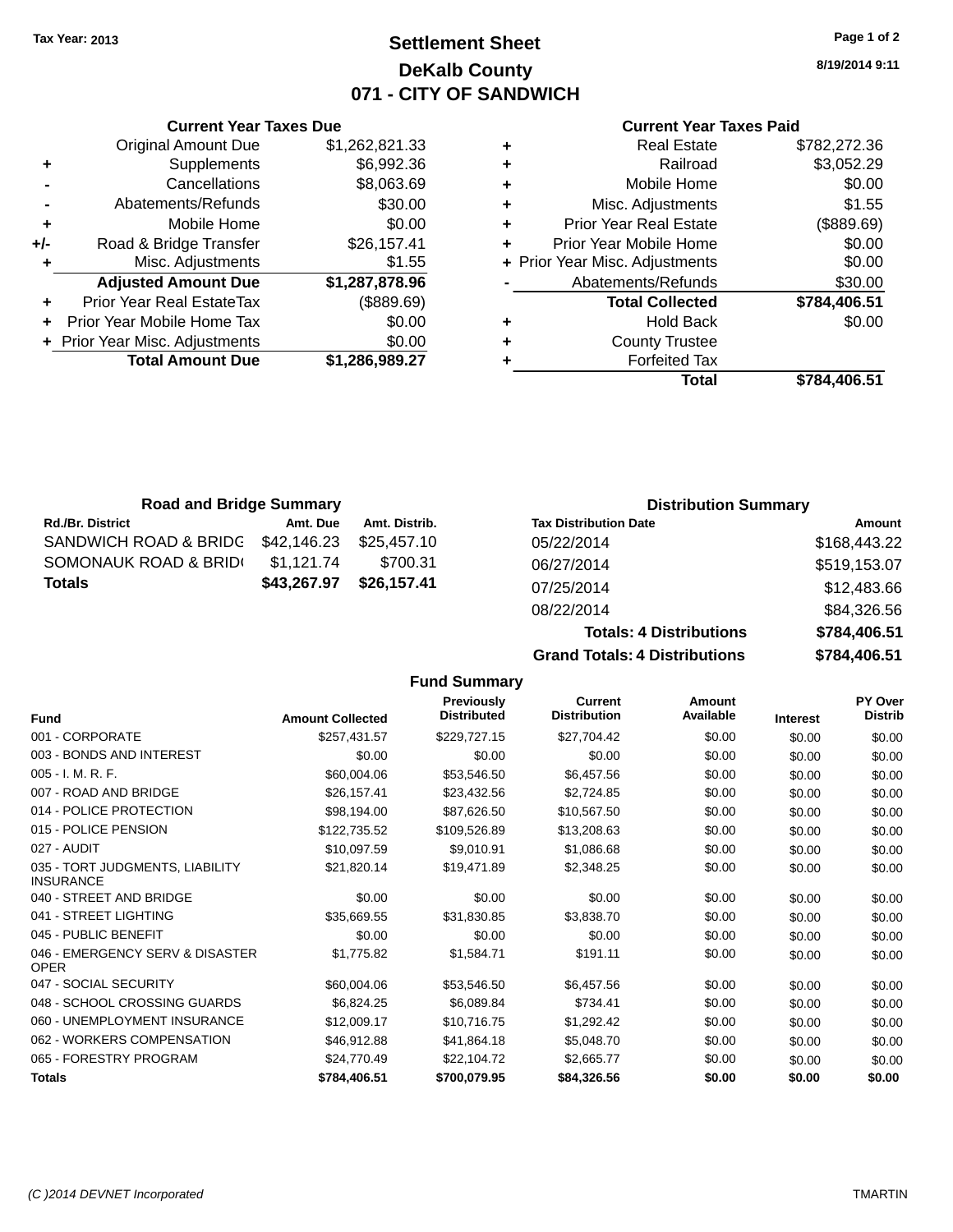# **Settlement Sheet Tax Year: 2013 Page 2 of 2**

### **DeKalb County**

**8/19/2014 9:11**

### **Miscellaneous Adjustment Detail**

### **Year** Source **Account Type Account Adjustment Description**

**Totals 1 entries \$1.55**

2013 RE - Real Estate Back Tax Collected \$1.55 PRIMUS REDEMPTION 19-23-397-008 by TBA

#### **Abatement Detail**

\$3.44 PTAB INTEREST REFUND 19-26-431-010 by TBA 2013 RE - Real Estate RE Abatement \$25.71 PTAB INTEREST REFUND 19-36-356-001 by TBA

**Year Source Account Type Amount Adjustment Description**<br>2013 RE - Real Estate PTAB Decision **\$3.44 PTAB INTEREST REFUN Totals 2 entries \$29.15**

*(C )2014 DEVNET Incorporated* TMARTIN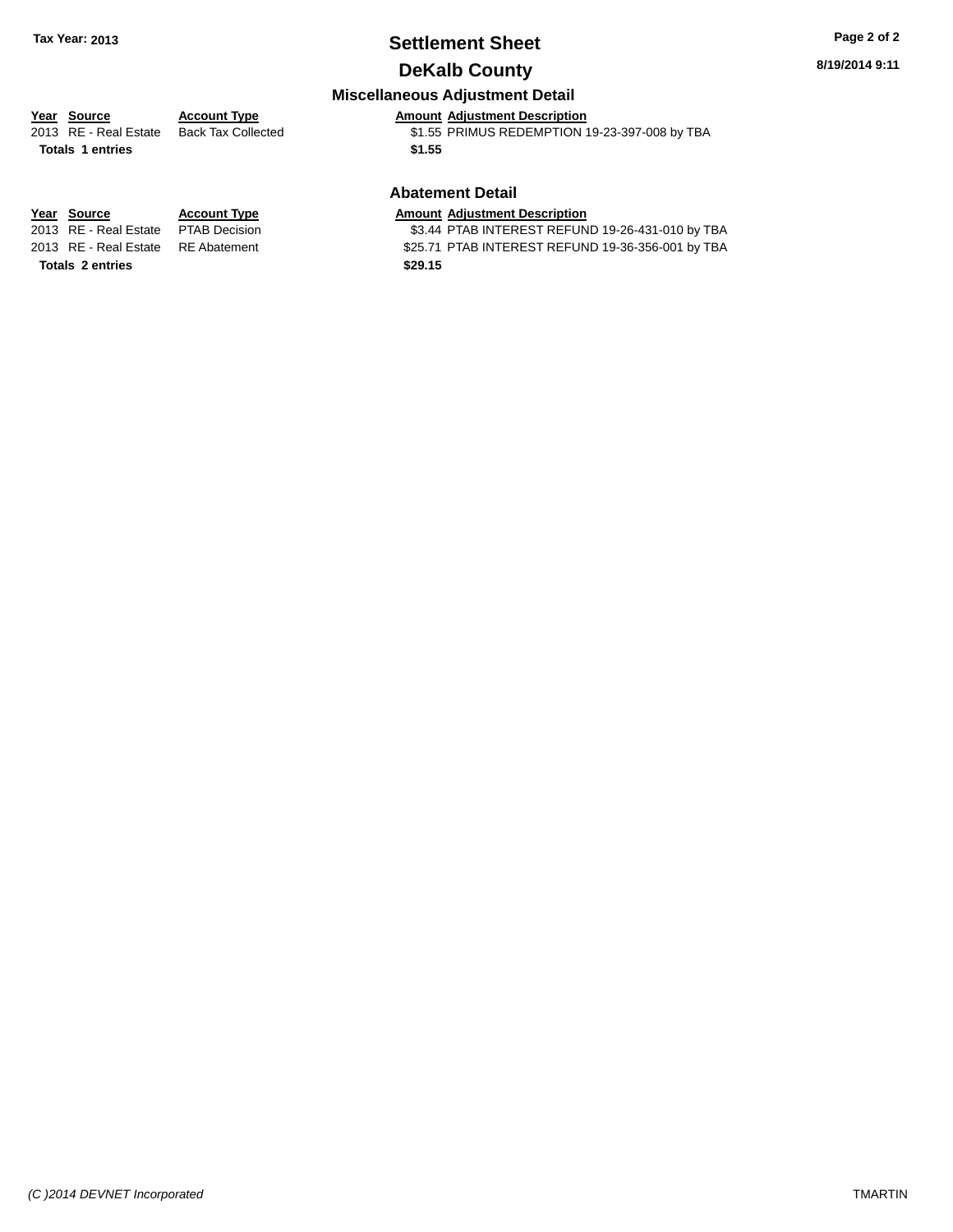### **Settlement Sheet Tax Year: 2013 Page 1 of 1 DeKalb County 072 - VILLAGE OF SHABBONA**

|     | <b>Current Year Taxes Due</b>    |              |
|-----|----------------------------------|--------------|
|     | <b>Original Amount Due</b>       | \$94,853.86  |
| ٠   | Supplements                      | \$887.39     |
|     | Cancellations                    | \$975.81     |
|     | Abatements/Refunds               | \$0.77       |
| ÷   | Mobile Home                      | \$0.00       |
| +/- | Road & Bridge Transfer           | \$7,399.60   |
| ٠   | Misc. Adjustments                | \$89.34      |
|     | <b>Adjusted Amount Due</b>       | \$102,253.61 |
|     | <b>Prior Year Real EstateTax</b> | (\$29.81)    |
|     | Prior Year Mobile Home Tax       | \$0.00       |
|     | + Prior Year Misc. Adjustments   | \$0.00       |
|     | <b>Total Amount Due</b>          | \$102,223.80 |
|     |                                  |              |

#### **Current Year Taxes Paid**

|   | Real Estate                    | \$66,099.55 |
|---|--------------------------------|-------------|
| ٠ | Railroad                       | \$2,004.04  |
| ٠ | Mobile Home                    | \$0.00      |
| ٠ | Misc. Adjustments              | \$89.34     |
| ٠ | <b>Prior Year Real Estate</b>  | (\$29.81)   |
| ÷ | Prior Year Mobile Home         | \$0.00      |
|   | + Prior Year Misc. Adjustments | \$0.00      |
|   | Abatements/Refunds             | \$0.77      |
|   | <b>Total Collected</b>         | \$68,162.35 |
| ٠ | Hold Back                      | \$0.00      |
| ٠ | <b>County Trustee</b>          |             |
|   | <b>Forfeited Tax</b>           |             |
|   | Total                          | \$68,162.35 |
|   |                                |             |

| <b>Road and Bridge Summary</b> |             |               | <b>Distribution Summary</b>  |             |  |
|--------------------------------|-------------|---------------|------------------------------|-------------|--|
| <b>Rd./Br. District</b>        | Amt. Due    | Amt. Distrib. | <b>Tax Distribution Date</b> | Amount      |  |
| SHABBONA ROAD & BRIDG          | \$11,082.20 | \$7.399.60    | 05/22/2014                   | \$14,087.63 |  |
| <b>Totals</b>                  | \$11,082.20 | \$7,399.60    | 06/27/2014                   | \$43,076.29 |  |
|                                |             |               | 07/25/2014                   | \$1,363.69  |  |
|                                |             |               | 08/22/2014                   | \$963474    |  |

|                     | . . <i>. .</i>                       | <b>PIIVVIVV</b> |
|---------------------|--------------------------------------|-----------------|
|                     | 08/22/2014                           | \$9,634.74      |
|                     | <b>Totals: 4 Distributions</b>       | \$68,162.35     |
|                     | <b>Grand Totals: 4 Distributions</b> | \$68,162.35     |
| <b>Fund Summary</b> |                                      |                 |

| <b>Fund</b>                  | <b>Amount Collected</b> | <b>Previously</b><br><b>Distributed</b> | Current<br><b>Distribution</b> | Amount<br>Available | <b>Interest</b> | <b>PY Over</b><br><b>Distrib</b> |
|------------------------------|-------------------------|-----------------------------------------|--------------------------------|---------------------|-----------------|----------------------------------|
| 001 - CORPORATE              | \$31,909.85             | \$27,507.19                             | \$4,402.66                     | \$0.00              | \$0.00          | \$0.00                           |
| $005 - I. M. R. F.$          | \$982.06                | \$846.56                                | \$135.50                       | \$0.00              | \$0.00          | \$0.00                           |
| 007 - ROAD AND BRIDGE        | \$7,399.60              | \$6,148.42                              | \$1,251.18                     | \$0.00              | \$0.00          | \$0.00                           |
| 014 - POLICE PROTECTION      | \$18,619.83             | \$16,050.81                             | \$2,569.02                     | \$0.00              | \$0.00          | \$0.00                           |
| 047 - SOCIAL SECURITY        | \$6,940.09              | \$5,982.55                              | \$957.54                       | \$0.00              | \$0.00          | \$0.00                           |
| 060 - UNEMPLOYMENT INSURANCE | \$703.50                | \$606.44                                | \$97.06                        | \$0.00              | \$0.00          | \$0.00                           |
| 062 - WORKERS COMPENSATION   | \$1,607.42              | \$1,385.64                              | \$221.78                       | \$0.00              | \$0.00          | \$0.00                           |
| <b>Totals</b>                | \$68,162,35             | \$58,527.61                             | \$9,634.74                     | \$0.00              | \$0.00          | \$0.00                           |
|                              |                         | <b>Miscellaneous Adiustment Detail</b>  |                                |                     |                 |                                  |

**Abatement Detail**

| <u>Year Source</u>      | <b>Account Type</b>                        | <b>Amount Adjustment Description</b>           |
|-------------------------|--------------------------------------------|------------------------------------------------|
| 2013 RE - Real Estate   | Back Tax Collected                         | \$18.16 DOBSON REDEMPTION 13-15-402-010 by TBA |
|                         | 2013 RE - Real Estate Paymt In Lieu of Tax | \$71.18 HOUSING AUTHORITY-SEQUOYA APTS by TBA  |
| <b>Totals 2 entries</b> |                                            | \$89.34                                        |
|                         |                                            |                                                |

| Year Source                         | <b>Account Type</b> | <b>Amount Adiustment Description</b>             |
|-------------------------------------|---------------------|--------------------------------------------------|
| 2013 RE - Real Estate PTAB Decision |                     | \$0.74 PTAB INTEREST REFUND 13-15-176-011 by TBA |
| <b>Totals 1 entries</b>             |                     | \$0.74                                           |

**8/19/2014 9:11**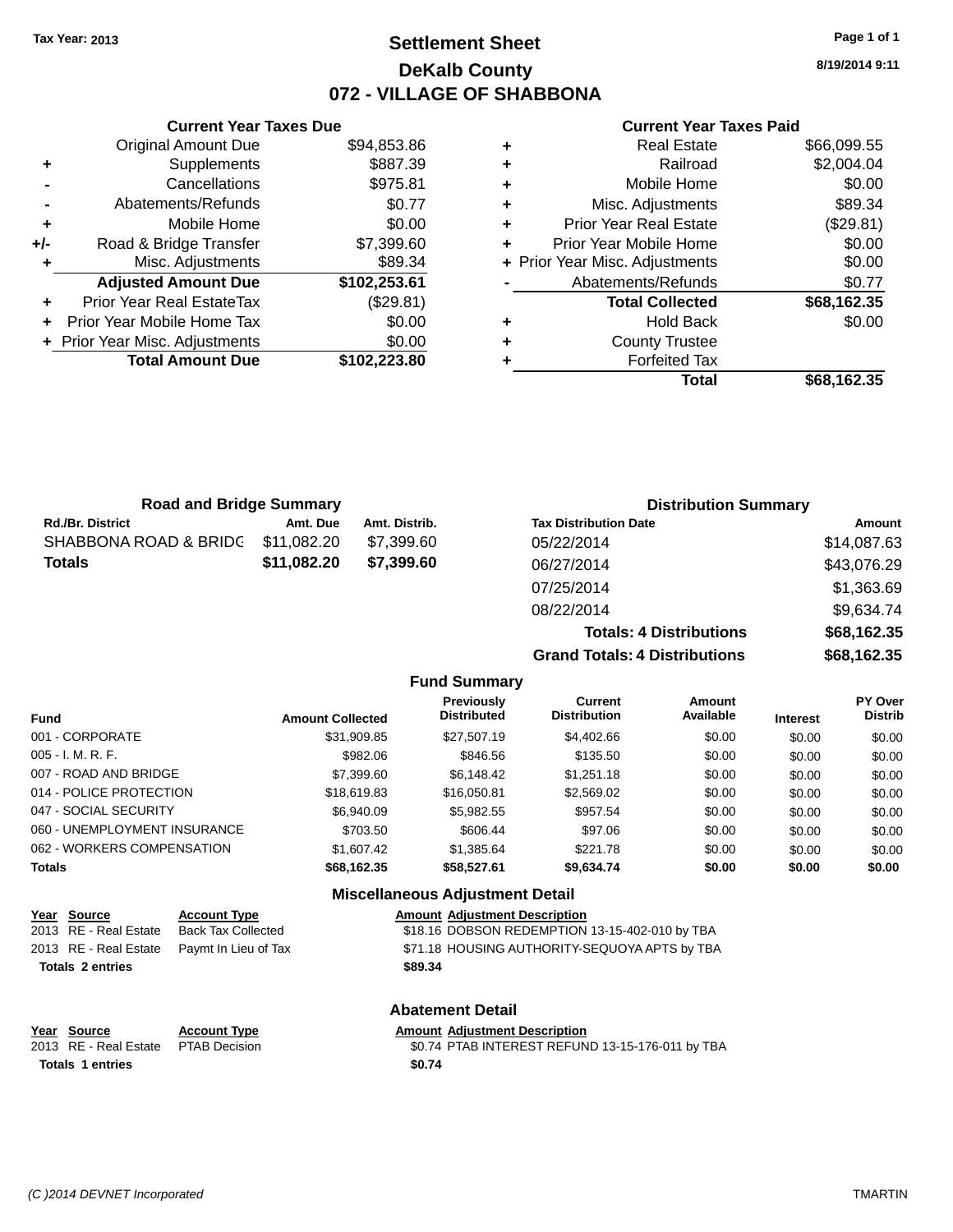### **Settlement Sheet Tax Year: 2013 Page 1 of 1 DeKalb County 073 - FLEWELLIN MEMORIAL LIBRARY**

**8/19/2014 9:11**

#### **Current Year Taxes Paid**

|       | <b>Current Year Taxes Due</b>  |             |  |  |
|-------|--------------------------------|-------------|--|--|
|       | <b>Original Amount Due</b>     | \$25,480.07 |  |  |
| ٠     | Supplements                    | \$221.72    |  |  |
|       | Cancellations                  | \$245.87    |  |  |
|       | Abatements/Refunds             | \$0.20      |  |  |
| ٠     | Mobile Home                    | \$0.00      |  |  |
| $+/-$ | Road & Bridge Transfer         | \$0.00      |  |  |
|       | Misc. Adjustments              | \$24.00     |  |  |
|       | <b>Adjusted Amount Due</b>     | \$25,479.72 |  |  |
| ٠     | Prior Year Real EstateTax      | (\$7.63)    |  |  |
|       | Prior Year Mobile Home Tax     | \$0.00      |  |  |
|       | + Prior Year Misc. Adjustments | \$0.00      |  |  |
|       | <b>Total Amount Due</b>        | \$25,472.09 |  |  |
|       |                                |             |  |  |

| ٠ | <b>Real Estate</b>             | \$15,816.01 |
|---|--------------------------------|-------------|
| ٠ | Railroad                       | \$490.18    |
| ٠ | Mobile Home                    | \$0.00      |
| ٠ | Misc. Adjustments              | \$24.00     |
| ٠ | <b>Prior Year Real Estate</b>  | (\$7.63)    |
| ÷ | Prior Year Mobile Home         | \$0.00      |
|   | + Prior Year Misc. Adjustments | \$0.00      |
|   | Abatements/Refunds             | \$0.20      |
|   | <b>Total Collected</b>         | \$16,322.36 |
| ٠ | <b>Hold Back</b>               | \$0.00      |
| ٠ | <b>County Trustee</b>          |             |
| ٠ | <b>Forfeited Tax</b>           |             |
|   | Total                          | \$16,322,36 |
|   |                                |             |

|                         |                           |                         |                                                                                                                                                                                                                                | <b>Distribution Summary</b>                   |                                |                 |                           |
|-------------------------|---------------------------|-------------------------|--------------------------------------------------------------------------------------------------------------------------------------------------------------------------------------------------------------------------------|-----------------------------------------------|--------------------------------|-----------------|---------------------------|
|                         |                           |                         |                                                                                                                                                                                                                                | <b>Tax Distribution Date</b>                  |                                |                 | <b>Amount</b>             |
|                         |                           |                         |                                                                                                                                                                                                                                | 05/22/2014                                    |                                |                 | \$3,440.83                |
|                         |                           |                         |                                                                                                                                                                                                                                | 06/27/2014                                    |                                |                 | \$10,293.64               |
|                         |                           |                         |                                                                                                                                                                                                                                | 07/25/2014                                    |                                |                 | \$335.85                  |
|                         |                           |                         |                                                                                                                                                                                                                                | 08/22/2014                                    |                                |                 | \$2,252.04                |
|                         |                           |                         |                                                                                                                                                                                                                                |                                               | <b>Totals: 4 Distributions</b> |                 | \$16,322.36               |
|                         |                           |                         |                                                                                                                                                                                                                                | <b>Grand Totals: 4 Distributions</b>          |                                | \$16,322.36     |                           |
|                         |                           |                         | <b>Fund Summary</b>                                                                                                                                                                                                            |                                               |                                |                 |                           |
| Fund                    |                           | <b>Amount Collected</b> | Previously<br><b>Distributed</b>                                                                                                                                                                                               | <b>Current</b><br><b>Distribution</b>         | Amount<br>Available            | <b>Interest</b> | PY Over<br><b>Distrib</b> |
| 001 - CORPORATE         |                           | \$16,322.36             | \$14,070.32                                                                                                                                                                                                                    | \$2,252.04                                    | \$0.00                         | \$0.00          | \$0.00                    |
| <b>Totals</b>           |                           | \$16,322.36             | \$14,070.32                                                                                                                                                                                                                    | \$2,252.04                                    | \$0.00                         | \$0.00          | \$0.00                    |
|                         |                           |                         | <b>Miscellaneous Adjustment Detail</b>                                                                                                                                                                                         |                                               |                                |                 |                           |
| Year Source             | <b>Account Type</b>       |                         | <b>Amount Adjustment Description</b>                                                                                                                                                                                           |                                               |                                |                 |                           |
| 2013 RE - Real Estate   | <b>Back Tax Collected</b> |                         |                                                                                                                                                                                                                                | \$4.88 DOBSON REDEMPTION 13-15-402-010 by TBA |                                |                 |                           |
| 2013 RE - Real Estate   | Paymt In Lieu of Tax      |                         |                                                                                                                                                                                                                                | \$19.12 HOUSING AUTHORITY-SEQUOYA APTS by TBA |                                |                 |                           |
| <b>Totals 2 entries</b> |                           |                         | \$24.00                                                                                                                                                                                                                        |                                               |                                |                 |                           |
|                         |                           |                         | <b>Abatement Detail</b>                                                                                                                                                                                                        |                                               |                                |                 |                           |
| $M = 100$ $M = 100$     |                           |                         | and a compatibility of the company of the compatibility of the company of the company of the company of the company of the company of the company of the company of the company of the company of the company of the company o |                                               |                                |                 |                           |

**Year Source Account Type Account Type Amount Adjustment Description**<br>2013 RE - Real Estate PTAB Decision **Amount Adjustment Description** \$0.20 PTAB INTEREST REFUND 13-15-176-011 by TBA **Totals 1 entries \$0.20**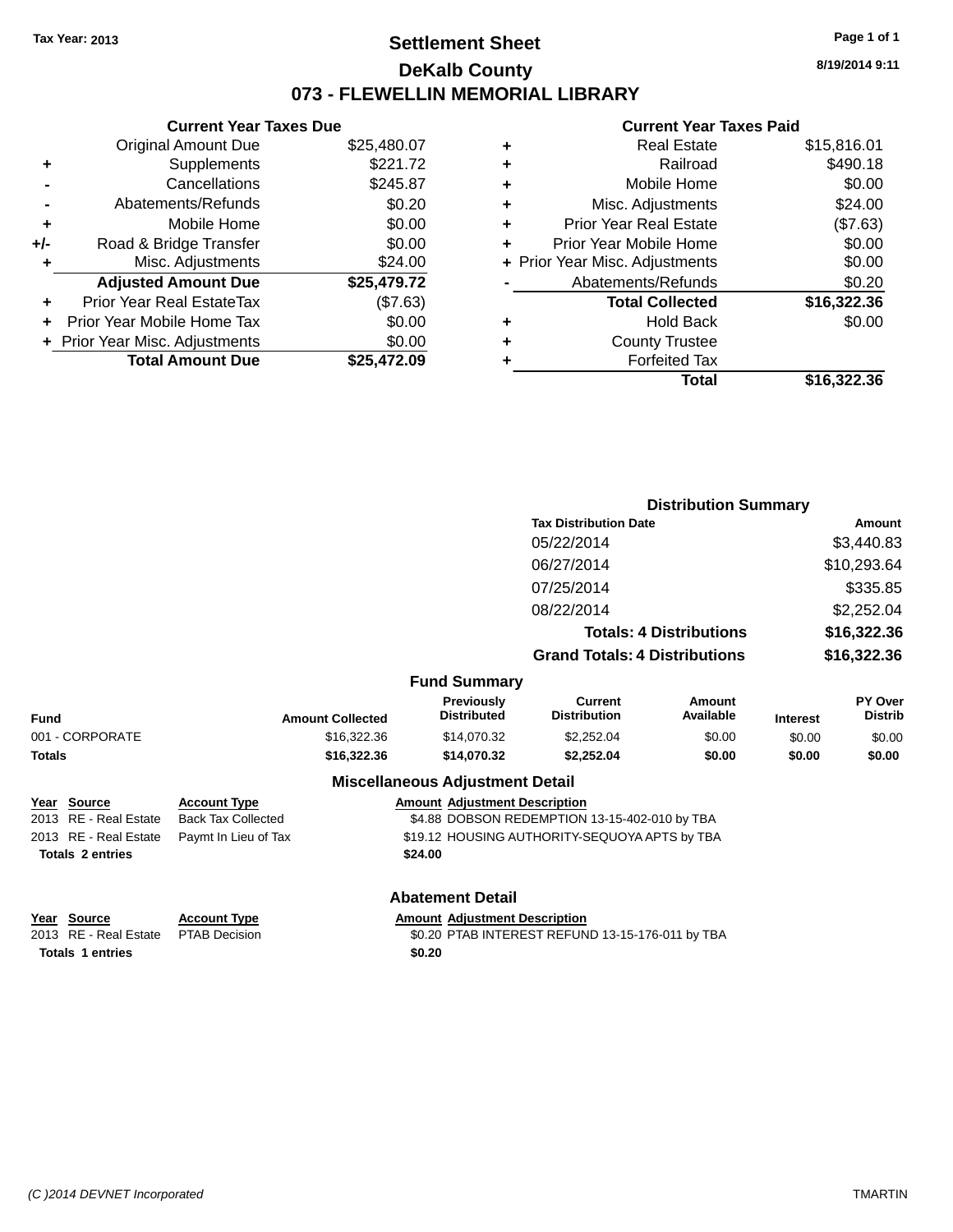**Current Year Taxes Due**

### **Settlement Sheet Tax Year: 2013 Page 1 of 1 DeKalb County 074 - VILLAGE OF SOMONAUK**

**8/19/2014 9:11**

#### **Current Year Taxes Paid**

|     |                                  |              |   | Total                          | \$273,822.95 |
|-----|----------------------------------|--------------|---|--------------------------------|--------------|
|     | <b>Total Amount Due</b>          | \$416,369.86 |   | <b>Forfeited Tax</b>           |              |
|     | + Prior Year Misc. Adjustments   | \$0.00       | ٠ | <b>County Trustee</b>          |              |
|     | Prior Year Mobile Home Tax       | \$0.00       | ٠ | <b>Hold Back</b>               | \$0.00       |
| ÷.  | <b>Prior Year Real EstateTax</b> | (\$261.75)   |   | <b>Total Collected</b>         | \$273,822.95 |
|     | <b>Adjusted Amount Due</b>       | \$416,631.61 |   | Abatements/Refunds             | \$0.00       |
|     | Misc. Adjustments                | \$0.00       |   | + Prior Year Misc. Adjustments | \$0.00       |
| +/- | Road & Bridge Transfer           | \$33,416.27  |   | Prior Year Mobile Home         | \$0.00       |
| ٠   | Mobile Home                      | \$0.00       | ٠ | <b>Prior Year Real Estate</b>  | (\$261.75)   |
|     | Abatements/Refunds               | \$0.00       | ÷ | Misc. Adjustments              | \$0.00       |
|     | Cancellations                    | \$3,124.76   | ٠ | Mobile Home                    | \$0.00       |
| ٠   | Supplements                      | \$2,729.34   | ٠ | Railroad                       | \$4,118.88   |
|     | Original Amount Due              | \$383,610.76 | ٠ | <b>Real Estate</b>             | \$269,965.82 |

| <b>Road and Bridge Summary</b> |             |               | <b>Distribution Summary</b>  |              |  |
|--------------------------------|-------------|---------------|------------------------------|--------------|--|
| <b>Rd./Br. District</b>        | Amt. Due    | Amt. Distrib. | <b>Tax Distribution Date</b> | Amount       |  |
| SOMONAUK ROAD & BRID(          | \$53,220.65 | \$33.416.27   | 05/22/2014                   | \$79,083.93  |  |
| <b>Totals</b>                  | \$53,220.65 | \$33,416.27   | 06/27/2014                   | \$164,113.21 |  |
|                                |             |               | 07/25/2014                   | \$4,455.10   |  |

| 08/22/2014                           | \$26,170.71  |  |  |
|--------------------------------------|--------------|--|--|
| <b>Totals: 4 Distributions</b>       | \$273,822.95 |  |  |
| <b>Grand Totals: 4 Distributions</b> | \$273,822.95 |  |  |

|                     | $\overline{\phantom{a}}$ |
|---------------------|--------------------------|
|                     |                          |
| <b>Eund Summary</b> |                          |

| I UIIU VUIIIIIIII Y                     |                         |                                  |                                       |                     |                 |                                  |  |  |  |  |  |
|-----------------------------------------|-------------------------|----------------------------------|---------------------------------------|---------------------|-----------------|----------------------------------|--|--|--|--|--|
| <b>Fund</b>                             | <b>Amount Collected</b> | Previously<br><b>Distributed</b> | <b>Current</b><br><b>Distribution</b> | Amount<br>Available | <b>Interest</b> | <b>PY Over</b><br><b>Distrib</b> |  |  |  |  |  |
| 001 - CORPORATE                         | \$70.762.29             | \$63,880.45                      | \$6,881.84                            | \$0.00              | \$0.00          | \$0.00                           |  |  |  |  |  |
| 003 - BONDS AND INTEREST                | \$86,042.51             | \$77.674.65                      | \$8,367.86                            | \$0.00              | \$0.00          | \$0.00                           |  |  |  |  |  |
| 007 - ROAD AND BRIDGE                   | \$33,416.27             | \$30.625.75                      | \$2,790.52                            | \$0.00              | \$0.00          | \$0.00                           |  |  |  |  |  |
| 014 - POLICE PROTECTION                 | \$14.721.77             | \$13,290.05                      | \$1,431.72                            | \$0.00              | \$0.00          | \$0.00                           |  |  |  |  |  |
| 025 - GARBAGE DISPOSAL                  | \$9,269.60              | \$8.368.11                       | \$901.49                              | \$0.00              | \$0.00          | \$0.00                           |  |  |  |  |  |
| 027 - AUDIT                             | \$11.996.52             | \$10.829.83                      | \$1.166.69                            | \$0.00              | \$0.00          | \$0.00                           |  |  |  |  |  |
| 035 - TORT JUDGEMENTS/LIABILITY<br>INS. | \$25,531.20             | \$23,048.22                      | \$2,482.98                            | \$0.00              | \$0.00          | \$0.00                           |  |  |  |  |  |
| 047 - SOCIAL SECURITY                   | \$22,082.79             | \$19,935.18                      | \$2.147.61                            | \$0.00              | \$0.00          | \$0.00                           |  |  |  |  |  |
| <b>Totals</b>                           | \$273.822.95            | \$247.652.24                     | \$26,170.71                           | \$0.00              | \$0.00          | \$0.00                           |  |  |  |  |  |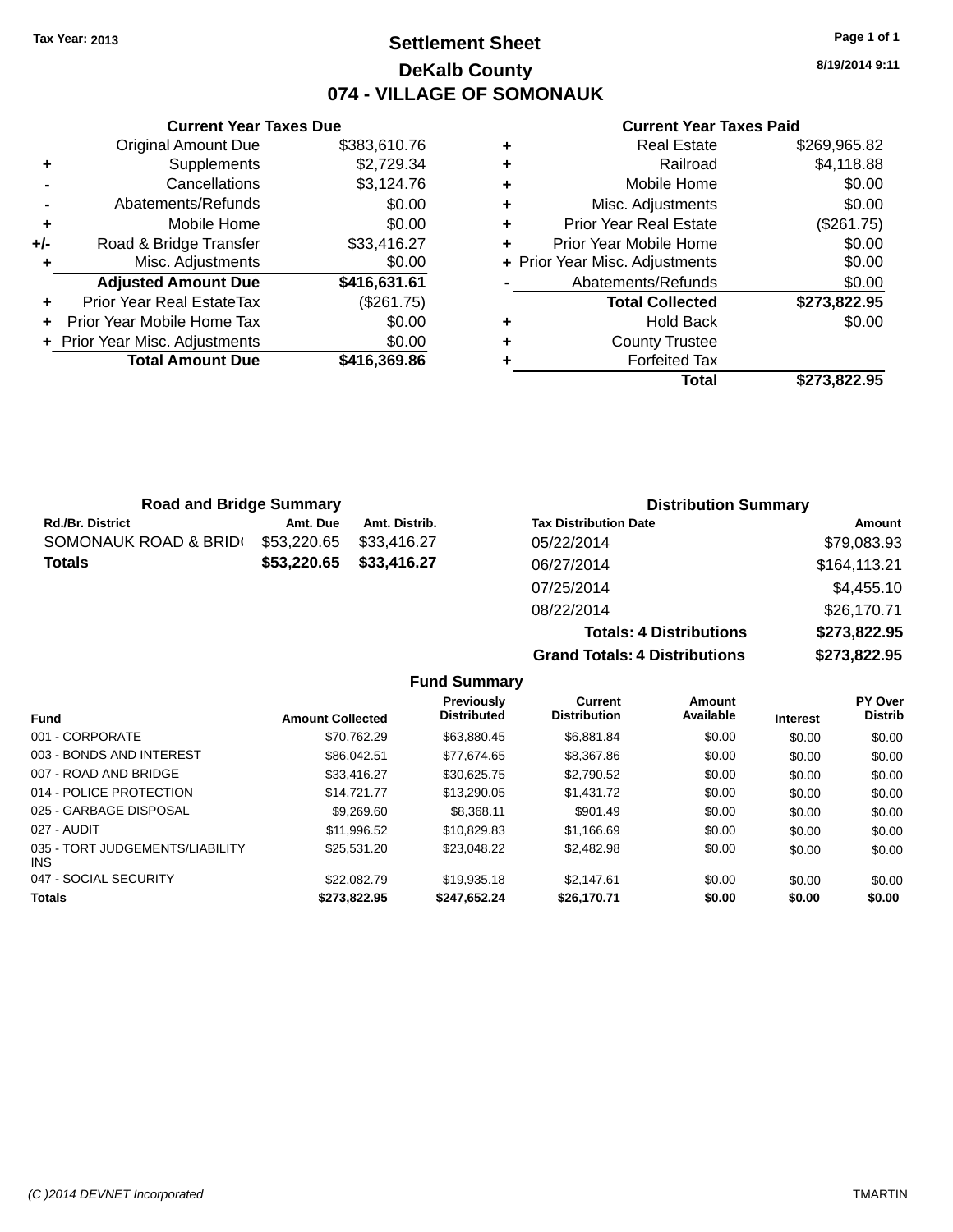### **Settlement Sheet Tax Year: 2013 Page 1 of 1 DeKalb County 075 - SOMONAUK LIBRARY**

**8/19/2014 9:11**

#### **Current Year Taxes Paid**

|     | <b>Current Year Taxes Due</b>  |              |
|-----|--------------------------------|--------------|
|     | <b>Original Amount Due</b>     | \$130,917.44 |
| ٠   | Supplements                    | \$618.90     |
|     | Cancellations                  | \$709.59     |
|     | Abatements/Refunds             | \$0.00       |
| ٠   | Mobile Home                    | \$0.00       |
| +/- | Road & Bridge Transfer         | \$0.00       |
| ٠   | Misc. Adjustments              | \$0.00       |
|     | <b>Adjusted Amount Due</b>     | \$130,826.75 |
| ٠   | Prior Year Real EstateTax      | (\$70.41)    |
|     | Prior Year Mobile Home Tax     | \$0.00       |
|     | + Prior Year Misc. Adjustments | \$0.00       |
|     | <b>Total Amount Due</b>        | \$130,756.34 |
|     |                                |              |

| ٠ | <b>Real Estate</b>             | \$80,465.34 |
|---|--------------------------------|-------------|
| ٠ | Railroad                       | \$1,355.56  |
| ٠ | Mobile Home                    | \$0.00      |
| ٠ | Misc. Adjustments              | \$0.00      |
| ٠ | <b>Prior Year Real Estate</b>  | (\$70.41)   |
| ٠ | Prior Year Mobile Home         | \$0.00      |
|   | + Prior Year Misc. Adjustments | \$0.00      |
|   | Abatements/Refunds             | \$0.00      |
|   | <b>Total Collected</b>         | \$81,750.49 |
| ٠ | <b>Hold Back</b>               | \$0.00      |
| ٠ | <b>County Trustee</b>          |             |
| ٠ | <b>Forfeited Tax</b>           |             |
|   | Total                          | \$81,750.49 |
|   |                                |             |

#### **Distribution Summary Tax Distribution Date Amount** 05/22/2014 \$23,255.73 06/27/2014 \$49,800.34 07/25/2014 \$1,282.39 08/22/2014 \$7,412.03 **Totals: 4 Distributions \$81,750.49 Grand Totals: 4 Distributions \$81,750.49**

| <b>Fund</b>                             | <b>Amount Collected</b> | <b>Previously</b><br><b>Distributed</b> | Current<br><b>Distribution</b> | Amount<br>Available | <b>Interest</b> | PY Over<br><b>Distrib</b> |
|-----------------------------------------|-------------------------|-----------------------------------------|--------------------------------|---------------------|-----------------|---------------------------|
| 001 - CORPORATE                         | \$32,455.26             | \$29.512.66                             | \$2,942.60                     | \$0.00              | \$0.00          | \$0.00                    |
| 003 - BONDS AND INTEREST                | \$34,119,14             | \$31,025.68                             | \$3,093.46                     | \$0.00              | \$0.00          | \$0.00                    |
| 004 - OPERATIONS & MAINTENANCE          | \$4,327,38              | \$3,935.03                              | \$392.35                       | \$0.00              | \$0.00          | \$0.00                    |
| $005 - I. M. R. F.$                     | \$2,873.37              | \$2,612.85                              | \$260.52                       | \$0.00              | \$0.00          | \$0.00                    |
| 027 - AUDIT                             | \$1,081.80              | \$983.72                                | \$98.08                        | \$0.00              | \$0.00          | \$0.00                    |
| 035 - TORT JUDGEMENTS/LIABILITY<br>INS. | \$3,446.77              | \$3.134.26                              | \$312.51                       | \$0.00              | \$0.00          | \$0.00                    |
| 047 - SOCIAL SECURITY                   | \$3.446.77              | \$3.134.26                              | \$312.51                       | \$0.00              | \$0.00          | \$0.00                    |
| <b>Totals</b>                           | \$81,750.49             | \$74,338.46                             | \$7,412.03                     | \$0.00              | \$0.00          | \$0.00                    |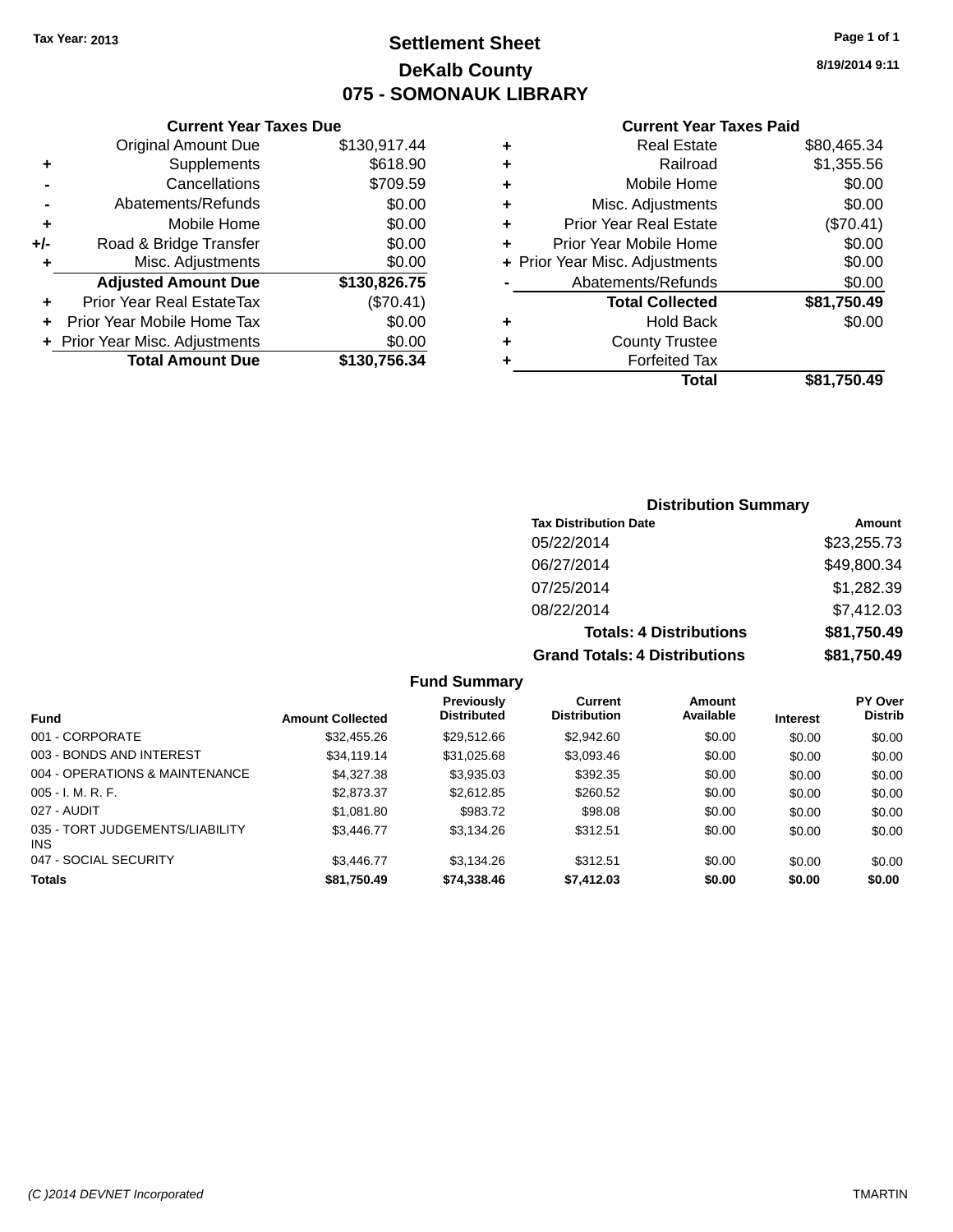### **Settlement Sheet Tax Year: 2013 Page 1 of 1 DeKalb County 076 - CITY OF SYCAMORE**

**8/19/2014 9:11**

#### **Current Year Taxes Paid**

|       | <b>Current Year Taxes Due</b>  |                |  |  |  |
|-------|--------------------------------|----------------|--|--|--|
|       | <b>Original Amount Due</b>     | \$2,626,377.46 |  |  |  |
| ٠     | Supplements                    | \$9,308.43     |  |  |  |
|       | Cancellations                  | \$11,913.83    |  |  |  |
|       | Abatements/Refunds             | \$3.12         |  |  |  |
| ٠     | Mobile Home                    | \$0.00         |  |  |  |
| $+/-$ | Road & Bridge Transfer         | \$25,481.05    |  |  |  |
| ٠     | Misc. Adjustments              | \$6.34         |  |  |  |
|       | <b>Adjusted Amount Due</b>     | \$2,649,256.33 |  |  |  |
|       | Prior Year Real EstateTax      | (\$374.38)     |  |  |  |
|       | Prior Year Mobile Home Tax     | \$0.00         |  |  |  |
|       | + Prior Year Misc. Adjustments | \$0.00         |  |  |  |
|       | <b>Total Amount Due</b>        | \$2,648,881.95 |  |  |  |
|       |                                |                |  |  |  |

|   | <b>Real Estate</b>             | \$1,564,212.31 |
|---|--------------------------------|----------------|
| ٠ | Railroad                       | \$0.19         |
| ٠ | Mobile Home                    | \$0.00         |
| ٠ | Misc. Adjustments              | \$6.34         |
| ٠ | <b>Prior Year Real Estate</b>  | (\$374.38)     |
| ٠ | Prior Year Mobile Home         | \$0.00         |
|   | + Prior Year Misc. Adjustments | \$0.00         |
|   | Abatements/Refunds             | \$3.12         |
|   | <b>Total Collected</b>         | \$1,563,841.34 |
| ٠ | Hold Back                      | \$0.00         |
| ٠ | <b>County Trustee</b>          |                |
| ٠ | <b>Forfeited Tax</b>           |                |
|   | Total                          | \$1,563,841.34 |
|   |                                |                |

| <b>Road and Bridge Summary</b>   |             |               |                              | <b>Distribution Summary</b> |  |
|----------------------------------|-------------|---------------|------------------------------|-----------------------------|--|
| <b>Rd./Br. District</b>          | Amt. Due    | Amt. Distrib. | <b>Tax Distribution Date</b> | Amount                      |  |
| <b>CORTLAND ROAD &amp; BRIDC</b> | \$25,834.40 | \$15.337.89   | 05/22/2014                   | \$333,470.10                |  |
| DEKALB ROAD & BRIDGE             | \$9,881.83  | \$5.775.93    | 06/27/2014                   | \$1,032,859.51              |  |
| <b>SYCAMORE ROAD &amp; BRID(</b> | \$7,416.31  | \$4,367.23    | 07/25/2014                   | \$43,001.27                 |  |
| <b>Totals</b>                    | \$43,132.54 | \$25,481.05   | 08/22/2014                   | \$154,510.46                |  |

| 08/22/2014                           | \$154.510.40   |  |  |
|--------------------------------------|----------------|--|--|
| <b>Totals: 4 Distributions</b>       | \$1,563,841.34 |  |  |
| <b>Grand Totals: 4 Distributions</b> | \$1.563.841.34 |  |  |
|                                      |                |  |  |

|                              |                         | <b>Fund Summary</b>                     |                                       |                            |                 |                           |
|------------------------------|-------------------------|-----------------------------------------|---------------------------------------|----------------------------|-----------------|---------------------------|
| <b>Fund</b>                  | <b>Amount Collected</b> | <b>Previously</b><br><b>Distributed</b> | <b>Current</b><br><b>Distribution</b> | <b>Amount</b><br>Available | <b>Interest</b> | PY Over<br><b>Distrib</b> |
| 001 - CORPORATE              | \$733,543.99            | \$661,135.38                            | \$72,408.61                           | \$0.00                     | \$0.00          | \$0.00                    |
| 003 - BONDS AND INTEREST     | \$91,723.20             | \$82.669.14                             | \$9,054.06                            | \$0.00                     | \$0.00          | \$0.00                    |
| $005 - I. M. R. F.$          | \$91,904.72             | \$82,832.75                             | \$9,071.97                            | \$0.00                     | \$0.00          | \$0.00                    |
| 007 - ROAD AND BRIDGE        | \$25.481.05             | \$22.823.15                             | \$2,657.90                            | \$0.00                     | \$0.00          | \$0.00                    |
| 013 - FIREFIGHTER'S PENSION  | \$303,770.78            | \$273.785.37                            | \$29,985.41                           | \$0.00                     | \$0.00          | \$0.00                    |
| 015 - POLICE PENSION         | \$200.051.43            | \$180,304.22                            | \$19,747.21                           | \$0.00                     | \$0.00          | \$0.00                    |
| 047 - SOCIAL SECURITY        | \$54,164.16             | \$48,817.58                             | \$5,346.58                            | \$0.00                     | \$0.00          | \$0.00                    |
| 048 - SCHOOL CROSSING GUARDS | \$11.734.62             | \$10.576.28                             | \$1.158.34                            | \$0.00                     | \$0.00          | \$0.00                    |
| 143 - MEDICARE               | \$51,467.39             | \$46,387.01                             | \$5,080.38                            | \$0.00                     | \$0.00          | \$0.00                    |
| <b>Totals</b>                | \$1,563,841.34          | \$1,409,330.88                          | \$154,510.46                          | \$0.00                     | \$0.00          | \$0.00                    |
|                              |                         |                                         |                                       |                            |                 |                           |

#### **Miscellaneous Adjustment Detail**

|                         | Year Source           | <b>Account Type</b> | <b>Amount Adjustment Description</b>             |  |
|-------------------------|-----------------------|---------------------|--------------------------------------------------|--|
|                         | 2013 RE - Real Estate | Back Tax Collected  | \$6.34 STOGSDILL REDEMPTION 06-32-328-025 by TBA |  |
| <b>Totals 1 entries</b> |                       |                     | \$6.34                                           |  |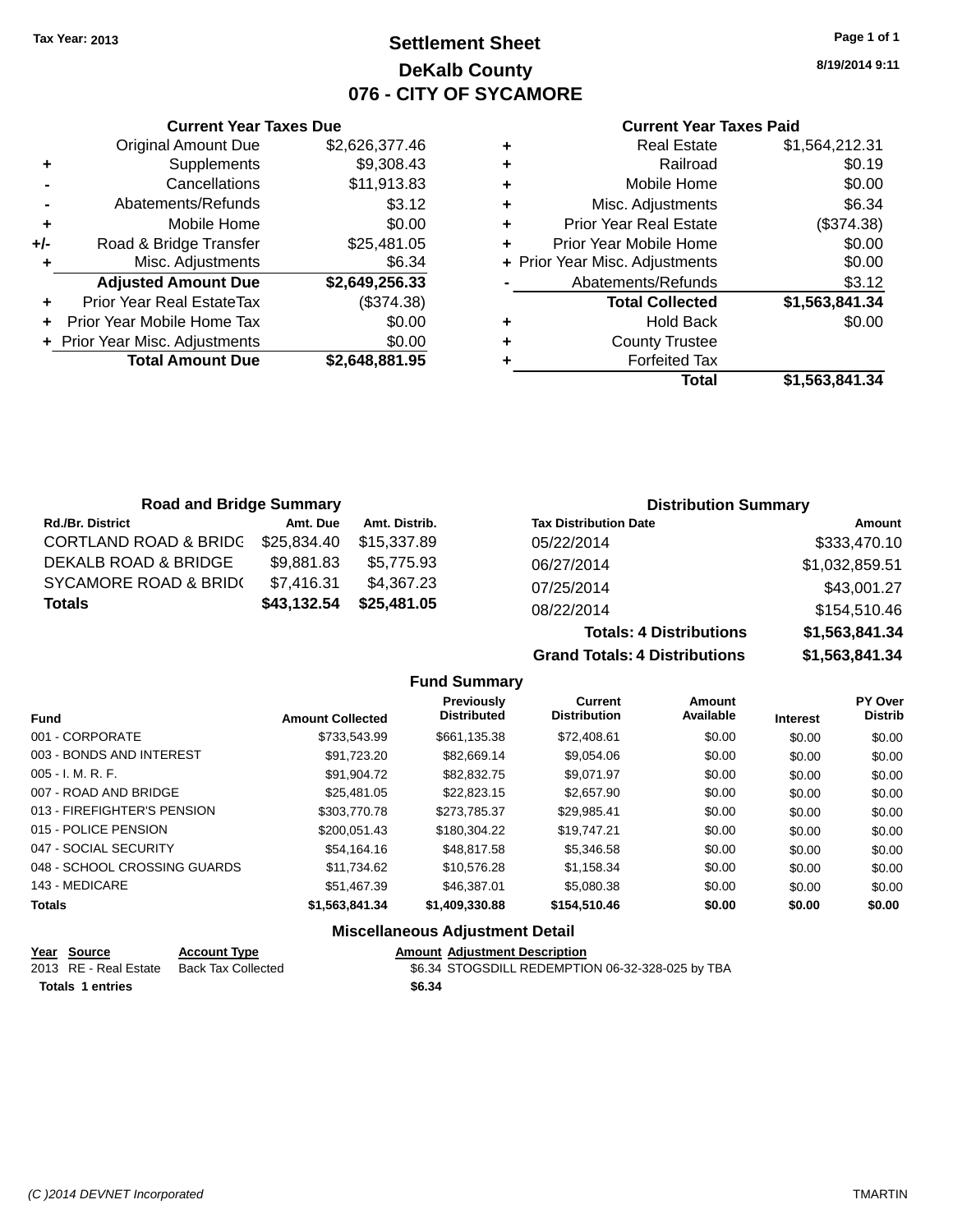### **Settlement Sheet Tax Year: 2013 Page 1 of 1 DeKalb County 077 - SYCAMORE LIBRARY**

**8/19/2014 9:11**

#### **Current Year Taxes Paid**

|                | <b>Original Amount Due</b>       | \$971,734.73 |
|----------------|----------------------------------|--------------|
| ٠              | Supplements                      | \$3,270.45   |
|                | Cancellations                    | \$4,221.81   |
| $\blacksquare$ | Abatements/Refunds               | \$0.00       |
| ÷              | Mobile Home                      | \$0.00       |
| +/-            | Road & Bridge Transfer           | \$0.00       |
| ٠              | Misc. Adjustments                | \$2.35       |
|                | <b>Adjusted Amount Due</b>       | \$970,785.72 |
| ٠              | <b>Prior Year Real EstateTax</b> | (\$120.02)   |
| ÷              | Prior Year Mobile Home Tax       | \$0.00       |
|                | + Prior Year Misc. Adjustments   | \$0.00       |
|                | <b>Total Amount Due</b>          | \$970,665.70 |
|                |                                  |              |

**Current Year Taxes Due**

| ٠ | <b>Real Estate</b>             | \$569,309.85 |
|---|--------------------------------|--------------|
| ٠ | Railroad                       | \$0.07       |
| ٠ | Mobile Home                    | \$0.00       |
| ٠ | Misc. Adjustments              | \$2.35       |
| ٠ | <b>Prior Year Real Estate</b>  | (\$120.02)   |
| ٠ | Prior Year Mobile Home         | \$0.00       |
|   | + Prior Year Misc. Adjustments | \$0.00       |
|   | Abatements/Refunds             | \$0.00       |
|   | <b>Total Collected</b>         | \$569,192.25 |
| ٠ | <b>Hold Back</b>               | \$0.00       |
| ٠ | <b>County Trustee</b>          |              |
| ٠ | <b>Forfeited Tax</b>           |              |
|   | Total                          | \$569,192.25 |
|   |                                |              |

### **Distribution Summary Tax Distribution Date Amount** 05/22/2014 \$121,309.91 06/27/2014 \$376,028.55 07/25/2014 \$15,669.78 08/22/2014 \$56,184.01 **Totals: 4 Distributions \$569,192.25 Grand Totals: 4 Distributions \$569,192.25**

| <b>Fund Summary</b> |  |
|---------------------|--|
|                     |  |

| <b>Fund</b>                              | <b>Amount Collected</b> | Previously<br><b>Distributed</b> | Current<br><b>Distribution</b> | Amount<br>Available | <b>Interest</b> | <b>PY Over</b><br><b>Distrib</b> |
|------------------------------------------|-------------------------|----------------------------------|--------------------------------|---------------------|-----------------|----------------------------------|
| 005 - I. M. R. F.                        | \$0.00                  | \$0.00                           | \$0.00                         | \$0.00              | \$0.00          | \$0.00                           |
| 016 - LIBRARY (township, municipalities) | \$569.192.25            | \$513,008.24                     | \$56,184.01                    | \$0.00              | \$0.00          | \$0.00                           |
| 027 - AUDIT                              | \$0.00                  | \$0.00                           | \$0.00                         | \$0.00              | \$0.00          | \$0.00                           |
| 047 - SOCIAL SECURITY                    | \$0.00                  | \$0.00                           | \$0.00                         | \$0.00              | \$0.00          | \$0.00                           |
| <b>Totals</b>                            | \$569.192.25            | \$513,008.24                     | \$56,184.01                    | \$0.00              | \$0.00          | \$0.00                           |

#### **Miscellaneous Adjustment Detail**

| Year Source      | <b>Account Type</b>                      | <b>Amount Adiustment Description</b>             |  |
|------------------|------------------------------------------|--------------------------------------------------|--|
|                  | 2013 RE - Real Estate Back Tax Collected | \$2.35 STOGSDILL REDEMPTION 06-32-328-025 by TBA |  |
| Totals 1 entries |                                          | \$2.35                                           |  |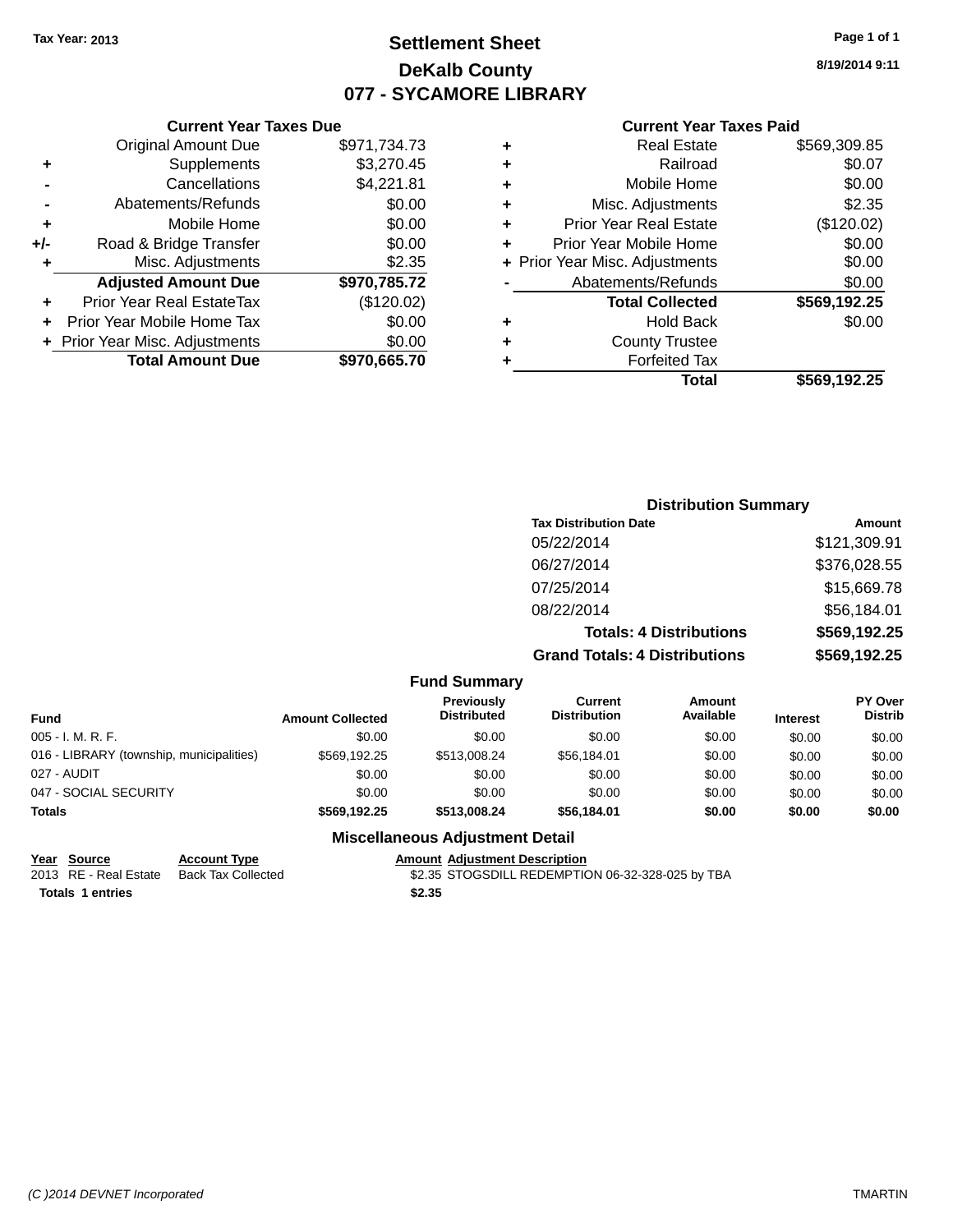### **Settlement Sheet Tax Year: 2013 Page 1 of 1 DeKalb County 078 - VILLAGE OF WATERMAN**

**8/19/2014 9:11**

#### **Current Year Taxes Paid**

|       | <b>Current Year Taxes Due</b>    |              |  |  |  |  |
|-------|----------------------------------|--------------|--|--|--|--|
|       | <b>Original Amount Due</b>       | \$171,818.00 |  |  |  |  |
| ٠     | Supplements                      | \$769.67     |  |  |  |  |
|       | Cancellations                    | \$832.93     |  |  |  |  |
|       | Abatements/Refunds               | \$0.00       |  |  |  |  |
| ٠     | Mobile Home                      | \$0.00       |  |  |  |  |
| $+/-$ | Road & Bridge Transfer           | \$19,657.67  |  |  |  |  |
|       | Misc. Adjustments                | \$0.00       |  |  |  |  |
|       | <b>Adjusted Amount Due</b>       | \$191,412.41 |  |  |  |  |
|       | <b>Prior Year Real EstateTax</b> | \$0.00       |  |  |  |  |
|       | Prior Year Mobile Home Tax       | \$0.00       |  |  |  |  |
|       | + Prior Year Misc. Adjustments   | \$0.00       |  |  |  |  |
|       | <b>Total Amount Due</b>          | \$191.412.41 |  |  |  |  |
|       |                                  |              |  |  |  |  |

| ٠ | <b>Real Estate</b>             | \$116,797.22 |
|---|--------------------------------|--------------|
| ٠ | Railroad                       | \$1,465.09   |
| ٠ | Mobile Home                    | \$0.00       |
| ٠ | Misc. Adjustments              | \$0.00       |
| ٠ | <b>Prior Year Real Estate</b>  | \$0.00       |
| ٠ | Prior Year Mobile Home         | \$0.00       |
|   | + Prior Year Misc. Adjustments | \$0.00       |
|   | Abatements/Refunds             | \$0.00       |
|   | <b>Total Collected</b>         | \$118,262.31 |
| ٠ | <b>Hold Back</b>               | \$0.00       |
| ٠ | <b>County Trustee</b>          |              |
| ٠ | <b>Forfeited Tax</b>           |              |
|   | Total                          | \$118,262.31 |

| <b>Road and Bridge Summary</b>   |             |               | <b>Distribution Summary</b>  |                            |  |
|----------------------------------|-------------|---------------|------------------------------|----------------------------|--|
| <b>Rd./Br. District</b>          | Amt. Due    | Amt. Distrib. | <b>Tax Distribution Date</b> | Amount                     |  |
| <b>CLINTON ROAD &amp; BRIDGE</b> | \$33,003.62 | \$19.657.67   | 05/22/2014                   | \$22,645.61                |  |
| <b>Totals</b>                    | \$33,003.62 | \$19,657.67   | 06/27/2014                   | \$82,968.94                |  |
|                                  |             |               | 07/25/2014                   | \$2,092.12                 |  |
|                                  |             |               | 0.9000014                    | $Q$ <sub>10</sub> $ER$ $A$ |  |

08/22/2014 \$10,555.64 **Totals: 4 Distributions \$118,262.31 Grand Totals: 4 Distributions \$118,262.31 Fund Summary**

| <b>Amount Collected</b> | Previously<br><b>Distributed</b> | <b>Current</b><br><b>Distribution</b> | <b>Amount</b><br>Available | <b>Interest</b> | <b>PY Over</b><br><b>Distrib</b> |
|-------------------------|----------------------------------|---------------------------------------|----------------------------|-----------------|----------------------------------|
| \$54,690.66             | \$49,799.33                      | \$4,891.33                            | \$0.00                     | \$0.00          | \$0.00                           |
| \$19,657.67             | \$17,920.85                      | \$1,736.82                            | \$0.00                     | \$0.00          | \$0.00                           |
| \$16,218.79             | \$14,768.25                      | \$1,450.54                            | \$0.00                     | \$0.00          | \$0.00                           |
| \$8,262,77              | \$7,523,78                       | \$738.99                              | \$0.00                     | \$0.00          | \$0.00                           |
| \$17.582.49             | \$16,009.98                      | \$1.572.51                            | \$0.00                     | \$0.00          | \$0.00                           |
| \$1,610.42              | \$1,466.39                       | \$144.03                              | \$0.00                     | \$0.00          | \$0.00                           |
| \$239.51                | \$218.09                         | \$21.42                               | \$0.00                     | \$0.00          | \$0.00                           |
| \$118,262.31            | \$107,706.67                     | \$10,555.64                           | \$0.00                     | \$0.00          | \$0.00                           |
|                         |                                  |                                       |                            |                 |                                  |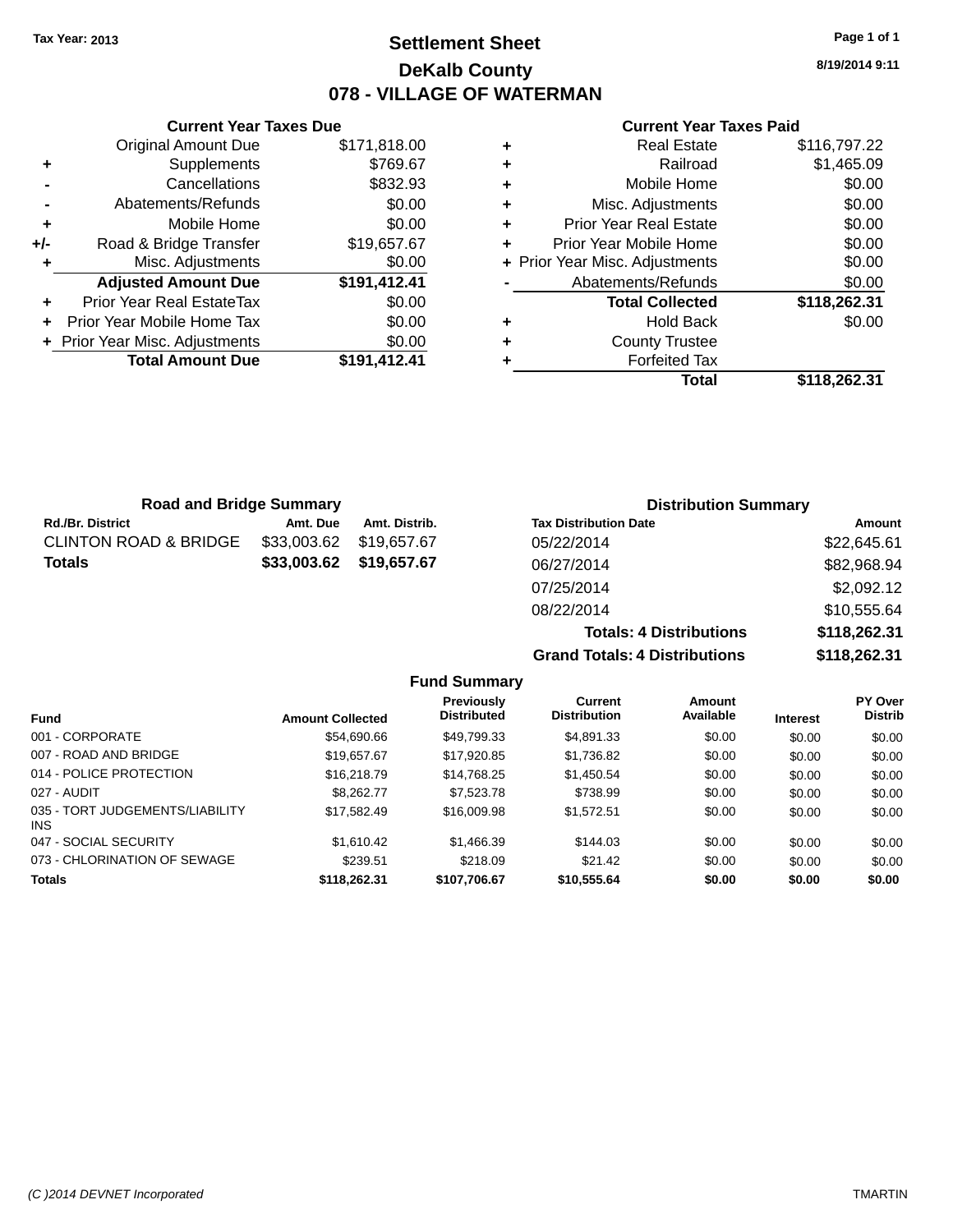### **Settlement Sheet Tax Year: 2013 Page 1 of 1 DeKalb County 079 - HINCKLEY SPEC SERV #1**

**8/19/2014 9:11**

#### **Current Year Taxes Paid**

|     | <b>Current Year Taxes Due</b>    |          |
|-----|----------------------------------|----------|
|     | <b>Original Amount Due</b>       | \$430.08 |
| ٠   | Supplements                      | \$0.00   |
|     | Cancellations                    | \$0.00   |
|     | Abatements/Refunds               | \$0.00   |
| ٠   | Mobile Home                      | \$0.00   |
| +/- | Road & Bridge Transfer           | \$0.00   |
| ٠   | Misc. Adjustments                | \$0.00   |
|     | <b>Adjusted Amount Due</b>       | \$430.08 |
| ٠   | <b>Prior Year Real EstateTax</b> | \$0.00   |
| ÷   | Prior Year Mobile Home Tax       | \$0.00   |
|     | + Prior Year Misc. Adjustments   | \$0.00   |
|     | <b>Total Amount Due</b>          | \$430.08 |

| ٠ | <b>Real Estate</b>             | \$240.87 |
|---|--------------------------------|----------|
| ٠ | Railroad                       | \$0.00   |
| ٠ | Mobile Home                    | \$0.00   |
| ٠ | Misc. Adjustments              | \$0.00   |
| ٠ | Prior Year Real Estate         | \$0.00   |
|   | Prior Year Mobile Home         | \$0.00   |
|   | + Prior Year Misc. Adjustments | \$0.00   |
|   | Abatements/Refunds             | \$0.00   |
|   | <b>Total Collected</b>         | \$240.87 |
| ٠ | <b>Hold Back</b>               | \$0.00   |
|   | <b>County Trustee</b>          |          |
| ٠ | <b>Forfeited Tax</b>           |          |
|   | Total                          | \$240.87 |
|   |                                |          |

|                            |                         |                                  | <b>Distribution Summary</b>           |                                |                 |                           |
|----------------------------|-------------------------|----------------------------------|---------------------------------------|--------------------------------|-----------------|---------------------------|
|                            |                         |                                  | <b>Tax Distribution Date</b>          |                                |                 | <b>Amount</b>             |
|                            |                         |                                  | 05/22/2014                            |                                |                 | \$59.76                   |
|                            |                         |                                  | 06/27/2014                            |                                |                 | \$155.29                  |
|                            |                         |                                  | 08/22/2014                            |                                |                 | \$25.82                   |
|                            |                         |                                  |                                       | <b>Totals: 3 Distributions</b> |                 | \$240.87                  |
|                            |                         |                                  | <b>Grand Totals: 3 Distributions</b>  |                                |                 | \$240.87                  |
|                            |                         | <b>Fund Summary</b>              |                                       |                                |                 |                           |
| <b>Fund</b>                | <b>Amount Collected</b> | Previously<br><b>Distributed</b> | <b>Current</b><br><b>Distribution</b> | Amount<br>Available            | <b>Interest</b> | PY Over<br><b>Distrib</b> |
| 023 - SPECIAL SERVICE AREA | \$240.87                | \$215.05                         | \$25.82                               | \$0.00                         | \$0.00          | \$0.00                    |
| <b>Totals</b>              | \$240.87                | \$215.05                         | \$25.82                               | \$0.00                         | \$0.00          | \$0.00                    |
|                            |                         |                                  |                                       |                                |                 |                           |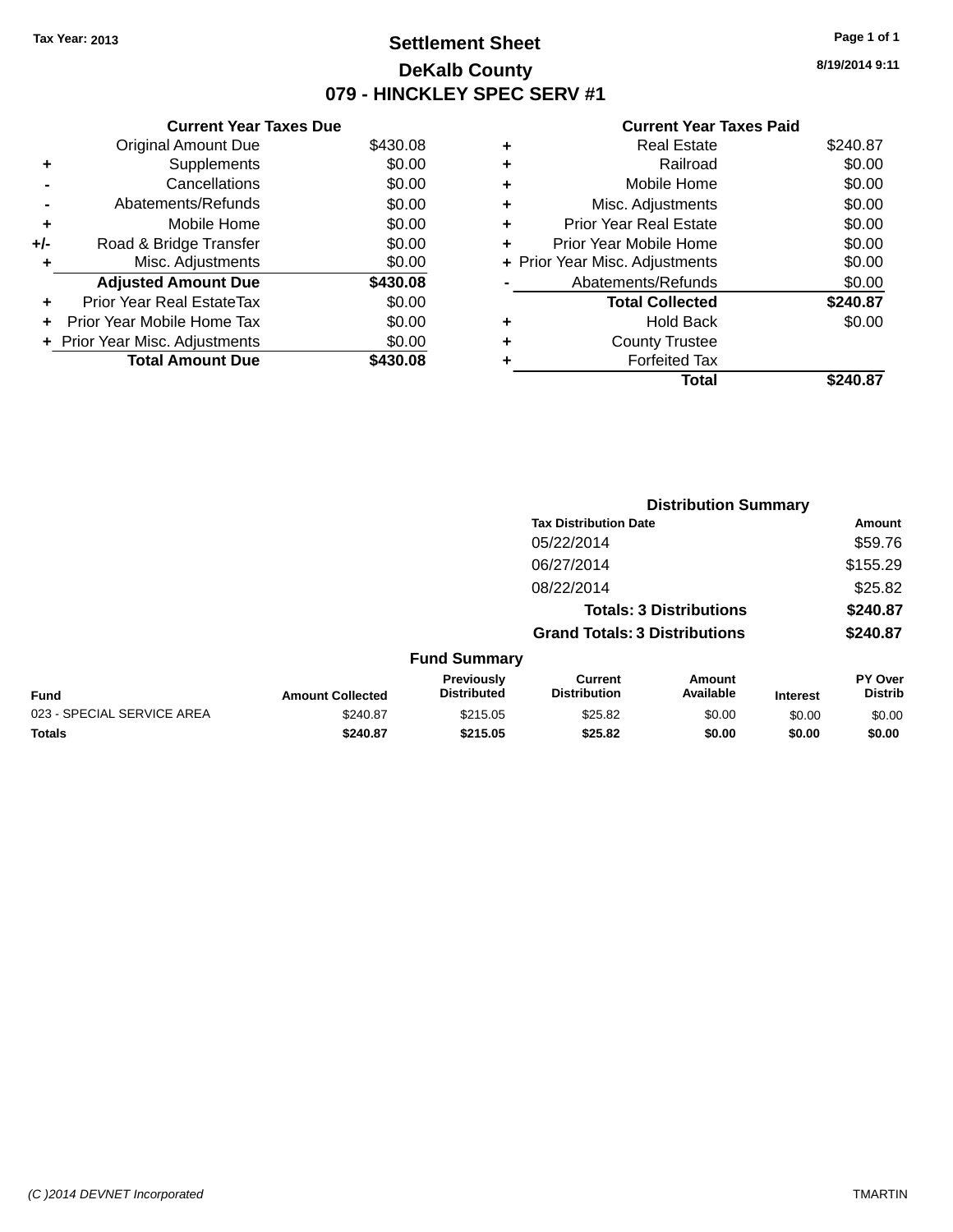### **Settlement Sheet Tax Year: 2013 Page 1 of 1 DeKalb County 080 - HINCKLEY SPEC SERV #2**

**8/19/2014 9:11**

| <b>Current Year Taxes Paid</b> |  |  |
|--------------------------------|--|--|
|                                |  |  |

| <b>Current Year Taxes Due</b> |                                |          |  |  |  |
|-------------------------------|--------------------------------|----------|--|--|--|
|                               | <b>Original Amount Due</b>     | \$430.05 |  |  |  |
| ٠                             | Supplements                    | \$0.00   |  |  |  |
|                               | Cancellations                  | \$0.00   |  |  |  |
|                               | Abatements/Refunds             | \$0.00   |  |  |  |
| ٠                             | Mobile Home                    | \$0.00   |  |  |  |
| +/-                           | Road & Bridge Transfer         | \$0.00   |  |  |  |
| ٠                             | Misc. Adjustments              | \$0.00   |  |  |  |
|                               | <b>Adjusted Amount Due</b>     | \$430.05 |  |  |  |
|                               | Prior Year Real EstateTax      | \$0.00   |  |  |  |
| ÷                             | Prior Year Mobile Home Tax     | \$0.00   |  |  |  |
|                               | + Prior Year Misc. Adjustments | \$0.00   |  |  |  |
|                               | <b>Total Amount Due</b>        | \$430.05 |  |  |  |

|   | <b>Real Estate</b>             | \$258.00 |
|---|--------------------------------|----------|
| ٠ | Railroad                       | \$0.00   |
| ٠ | Mobile Home                    | \$0.00   |
| ٠ | Misc. Adjustments              | \$0.00   |
| ٠ | <b>Prior Year Real Estate</b>  | \$0.00   |
| ÷ | Prior Year Mobile Home         | \$0.00   |
|   | + Prior Year Misc. Adjustments | \$0.00   |
|   | Abatements/Refunds             | \$0.00   |
|   | <b>Total Collected</b>         | \$258.00 |
| ٠ | Hold Back                      | \$0.00   |
| ٠ | <b>County Trustee</b>          |          |
| ٠ | <b>Forfeited Tax</b>           |          |
|   | Total                          | \$258.00 |
|   |                                |          |

|                            |                         |                                  | <b>Distribution Summary</b>           |                     |                 |                           |  |
|----------------------------|-------------------------|----------------------------------|---------------------------------------|---------------------|-----------------|---------------------------|--|
|                            |                         |                                  | <b>Tax Distribution Date</b>          |                     |                 | <b>Amount</b>             |  |
|                            |                         |                                  | 05/22/2014                            |                     |                 | \$33.43                   |  |
|                            |                         |                                  | 06/27/2014                            |                     |                 | \$193.12                  |  |
|                            |                         |                                  | 08/22/2014                            |                     |                 | \$31.45                   |  |
|                            |                         |                                  | <b>Totals: 3 Distributions</b>        |                     |                 | \$258.00                  |  |
|                            |                         |                                  | <b>Grand Totals: 3 Distributions</b>  |                     |                 | \$258.00                  |  |
|                            |                         | <b>Fund Summary</b>              |                                       |                     |                 |                           |  |
| <b>Fund</b>                | <b>Amount Collected</b> | Previously<br><b>Distributed</b> | <b>Current</b><br><b>Distribution</b> | Amount<br>Available | <b>Interest</b> | PY Over<br><b>Distrib</b> |  |
| 023 - SPECIAL SERVICE AREA | \$258.00                | \$226.55                         | \$31.45                               | \$0.00              | \$0.00          | \$0.00                    |  |
| <b>Totals</b>              | \$258.00                | \$226.55                         | \$31.45                               | \$0.00              | \$0.00          | \$0.00                    |  |
|                            |                         |                                  |                                       |                     |                 |                           |  |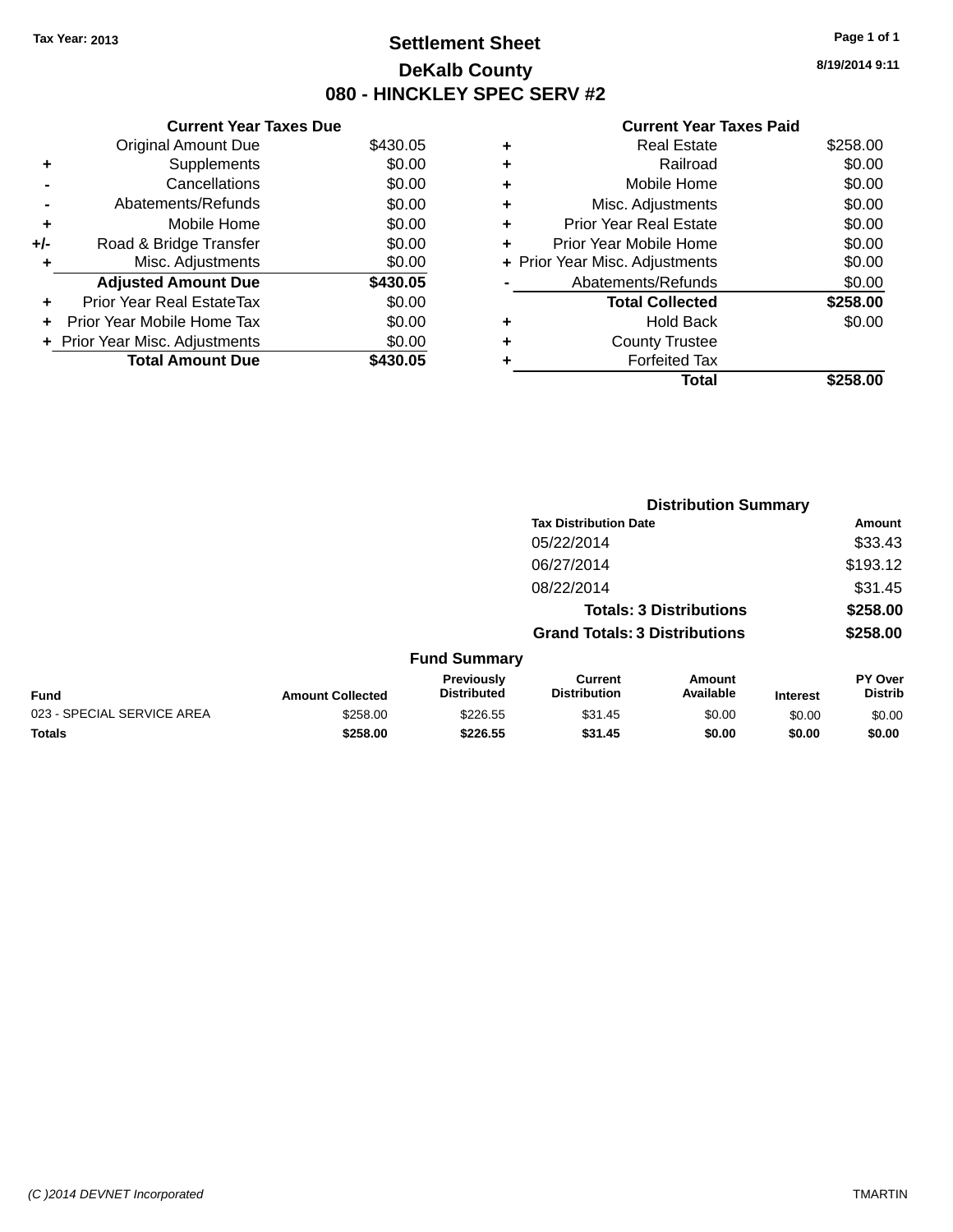### **Settlement Sheet Tax Year: 2013 Page 1 of 1 DeKalb County 083 - TOWN OF CORTLAND SBA #1**

**8/19/2014 9:11**

|     | <b>Current Year Taxes Due</b>  |        |
|-----|--------------------------------|--------|
|     | Original Amount Due            | \$0.00 |
| ٠   | Supplements                    | \$0.00 |
|     | Cancellations                  | \$0.00 |
|     | Abatements/Refunds             | \$0.00 |
| ٠   | Mobile Home                    | \$0.00 |
| +/- | Road & Bridge Transfer         | \$0.00 |
| ٠   | Misc. Adjustments              | \$0.00 |
|     | <b>Adjusted Amount Due</b>     | \$0.00 |
| ÷   | Prior Year Real EstateTax      | \$0.00 |
|     | Prior Year Mobile Home Tax     | \$0.00 |
|     | + Prior Year Misc. Adjustments | \$0.00 |
|     | <b>Total Amount Due</b>        | \$0.00 |
|     |                                |        |

|   | Real Estate                    | \$0.00 |
|---|--------------------------------|--------|
| ٠ | Railroad                       | \$0.00 |
| ٠ | Mobile Home                    | \$0.00 |
| ٠ | Misc. Adjustments              | \$0.00 |
| ٠ | <b>Prior Year Real Estate</b>  | \$0.00 |
| ÷ | Prior Year Mobile Home         | \$0.00 |
|   | + Prior Year Misc. Adjustments | \$0.00 |
|   | Abatements/Refunds             | \$0.00 |
|   | <b>Total Collected</b>         | \$0.00 |
|   | Hold Back                      | \$0.00 |
| ÷ | <b>County Trustee</b>          |        |
|   | <b>Forfeited Tax</b>           |        |
|   | Total                          |        |

|                          |                         | <b>Fund Summary</b>                     |                                |                     |                 |                                  |
|--------------------------|-------------------------|-----------------------------------------|--------------------------------|---------------------|-----------------|----------------------------------|
| <b>Fund</b>              | <b>Amount Collected</b> | <b>Previously</b><br><b>Distributed</b> | Current<br><b>Distribution</b> | Amount<br>Available | <b>Interest</b> | <b>PY Over</b><br><b>Distrib</b> |
| 003 - BONDS AND INTEREST | \$0.00                  | \$0.00                                  | \$0.00                         | \$0.00              | \$0.00          | \$0.00                           |
| <b>Totals</b>            | \$0.00                  | \$0.00                                  | \$0.00                         | \$0.00              | \$0.00          | \$0.00                           |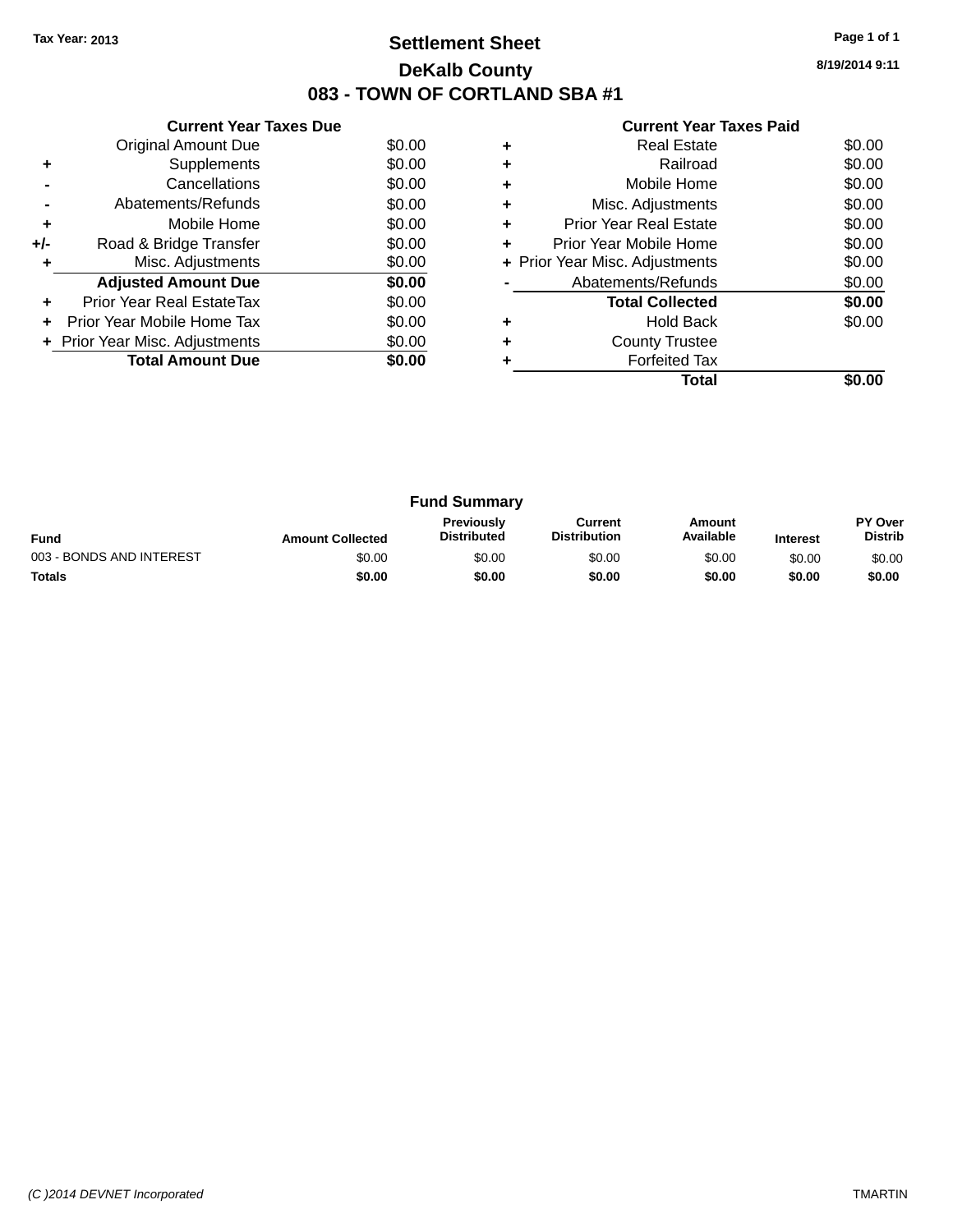### **Settlement Sheet Tax Year: 2013 Page 1 of 1 DeKalb County 085 - BURLINGTON FIRE**

**8/19/2014 9:11**

| <b>Current Year Taxes Due</b>  |            |
|--------------------------------|------------|
| <b>Original Amount Due</b>     | \$9,385.36 |
| Supplements                    | \$0.00     |
| Cancellations                  | \$0.00     |
| Abatements/Refunds             | \$0.00     |
| Mobile Home                    | \$0.00     |
| Road & Bridge Transfer         | \$0.00     |
| Misc. Adjustments              | \$0.00     |
| <b>Adjusted Amount Due</b>     | \$9,385.36 |
| Prior Year Real EstateTax      | \$0.00     |
| Prior Year Mobile Home Tax     | \$0.00     |
| + Prior Year Misc. Adjustments | \$0.00     |
| <b>Total Amount Due</b>        | \$9,385,36 |
|                                |            |

# **Current Year Taxes Paid**

|   | <b>Real Estate</b>             | \$4,961.87 |
|---|--------------------------------|------------|
| ٠ | Railroad                       | \$213.44   |
| ٠ | Mobile Home                    | \$0.00     |
| ٠ | Misc. Adjustments              | \$0.00     |
| ÷ | <b>Prior Year Real Estate</b>  | \$0.00     |
| ٠ | Prior Year Mobile Home         | \$0.00     |
|   | + Prior Year Misc. Adjustments | \$0.00     |
|   | Abatements/Refunds             | \$0.00     |
|   | <b>Total Collected</b>         | \$5,175.31 |
| ٠ | Hold Back                      | \$0.00     |
| ٠ | <b>County Trustee</b>          |            |
|   | <b>Forfeited Tax</b>           |            |
|   | Total                          | \$5,175.31 |
|   |                                |            |

|                 |                         |                                  | <b>Distribution Summary</b>           |                                |                 |                           |  |
|-----------------|-------------------------|----------------------------------|---------------------------------------|--------------------------------|-----------------|---------------------------|--|
|                 |                         |                                  | <b>Tax Distribution Date</b>          |                                |                 | Amount                    |  |
|                 |                         |                                  | 05/22/2014                            |                                |                 | \$735.00                  |  |
|                 |                         |                                  | 06/27/2014                            |                                |                 | \$4,440.31                |  |
|                 |                         |                                  |                                       | <b>Totals: 2 Distributions</b> |                 | \$5,175.31                |  |
|                 |                         |                                  | <b>Grand Totals: 2 Distributions</b>  |                                |                 | \$5,175.31                |  |
|                 |                         | <b>Fund Summary</b>              |                                       |                                |                 |                           |  |
| <b>Fund</b>     | <b>Amount Collected</b> | Previously<br><b>Distributed</b> | <b>Current</b><br><b>Distribution</b> | Amount<br>Available            | <b>Interest</b> | PY Over<br><b>Distrib</b> |  |
| 001 - CORPORATE | \$2,587.65              | \$2,587.65                       | \$0.00                                | \$0.00                         | \$0.00          | \$0.00                    |  |
| 064 - AMBULANCE | \$2,587.66              | \$2,587.66                       | \$0.00                                | \$0.00                         | \$0.00          | \$0.00                    |  |
| <b>Totals</b>   | \$5,175.31              | \$5,175.31                       | \$0.00                                | \$0.00                         | \$0.00          | \$0.00                    |  |
|                 |                         |                                  |                                       |                                |                 |                           |  |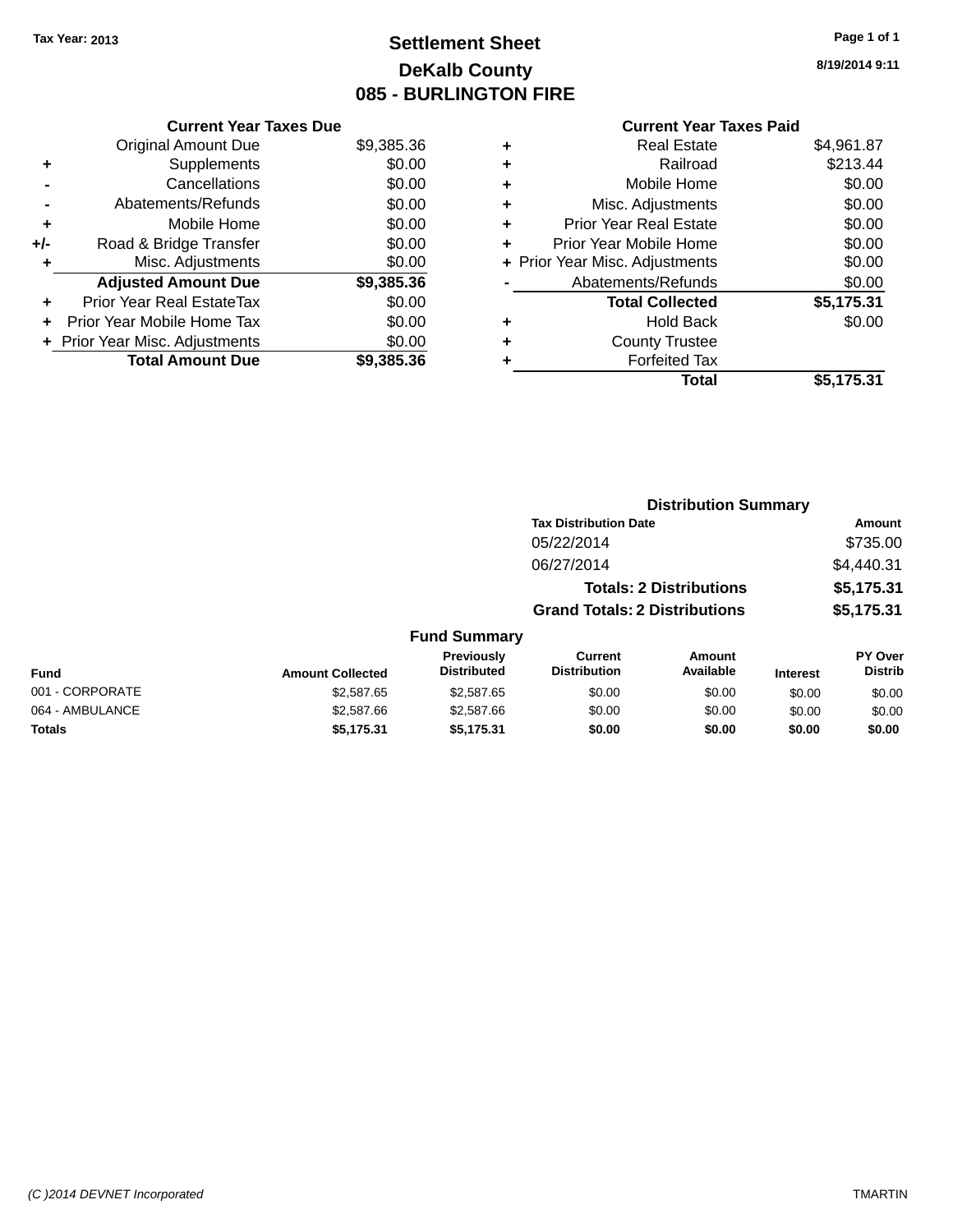### **Settlement Sheet Tax Year: 2013 Page 1 of 1 DeKalb County 086 - CORTLAND FIRE**

**8/19/2014 9:11**

#### **Current Year Taxes Paid**

|            |   | <b>UUITUILIUAI TAAUS LAIU</b>  |              |
|------------|---|--------------------------------|--------------|
| 60,778.37  | ٠ | <b>Real Estate</b>             | \$274,266.10 |
| \$1,958.21 | ÷ | Railroad                       | \$1,784.20   |
| 62,703.64  | ÷ | Mobile Home                    | \$0.00       |
| \$0.00     | ÷ | Misc. Adjustments              | \$9.00       |
| \$0.00     | ÷ | <b>Prior Year Real Estate</b>  | \$0.00       |
| \$0.00     | ÷ | Prior Year Mobile Home         | \$0.00       |
| \$9.00     |   | + Prior Year Misc. Adjustments | \$0.00       |
| 60,041.94  |   | Abatements/Refunds             | \$0.00       |
| \$0.00     |   | <b>Total Collected</b>         | \$276,059.30 |
| \$0.00     | ٠ | <b>Hold Back</b>               | \$0.00       |
| \$0.00     | ٠ | <b>County Trustee</b>          |              |
| 60.041.94  | ٠ | <b>Forfeited Tax</b>           |              |
|            |   | Total                          | \$276,059.30 |

**Distribution Summary**

|     | <b>Current Year Taxes Due</b>    |              |
|-----|----------------------------------|--------------|
|     | <b>Original Amount Due</b>       | \$460,778.37 |
| ٠   | Supplements                      | \$1,958.21   |
|     | Cancellations                    | \$2,703.64   |
|     | Abatements/Refunds               | \$0.00       |
| ٠   | Mobile Home                      | \$0.00       |
| +/- | Road & Bridge Transfer           | \$0.00       |
| ٠   | Misc. Adjustments                | \$9.00       |
|     | <b>Adjusted Amount Due</b>       | \$460,041.94 |
|     | <b>Prior Year Real EstateTax</b> | \$0.00       |
| ٠   | Prior Year Mobile Home Tax       | \$0.00       |
|     | + Prior Year Misc. Adjustments   | \$0.00       |
|     | <b>Total Amount Due</b>          | \$460,041.94 |

|                 |                         |                                         | <b>Tax Distribution Date</b>          |                                |                 | <b>Amount</b>                    |  |
|-----------------|-------------------------|-----------------------------------------|---------------------------------------|--------------------------------|-----------------|----------------------------------|--|
|                 |                         |                                         | 05/22/2014                            |                                |                 | \$68,186.54                      |  |
|                 |                         |                                         | 06/27/2014                            |                                | \$169,634.14    |                                  |  |
|                 |                         |                                         | 07/25/2014                            |                                |                 | \$3,074.43                       |  |
|                 |                         |                                         | 08/22/2014                            |                                |                 | \$35,164.19                      |  |
|                 |                         |                                         |                                       | <b>Totals: 4 Distributions</b> |                 | \$276,059.30                     |  |
|                 |                         |                                         | <b>Grand Totals: 4 Distributions</b>  |                                |                 | \$276,059.30                     |  |
|                 |                         | <b>Fund Summary</b>                     |                                       |                                |                 |                                  |  |
| Fund            | <b>Amount Collected</b> | <b>Previously</b><br><b>Distributed</b> | <b>Current</b><br><b>Distribution</b> | Amount<br>Available            | <b>Interest</b> | <b>PY Over</b><br><b>Distrib</b> |  |
| 001 - CORPORATE | \$130,260.79            | \$113,668.29                            | \$16,592.50                           | \$0.00                         | \$0.00          | \$0.00                           |  |
| 064 - AMBULANCE | \$145,798.51            | \$127,226.82                            | \$18.571.69                           | \$0.00                         | \$0.00          | \$0.00                           |  |
|                 |                         |                                         |                                       |                                |                 |                                  |  |

**Totals \$276,059.30 \$240,895.11 \$35,164.19 \$0.00 \$0.00 \$0.00**

#### **Miscellaneous Adjustment Detail**

**Totals 1 entries \$9.00**

**Year Source Account Type Amount Adjustment Description**<br>2013 RE - Real Estate Back Tax Collected \$9.00 SCAVENGER SALE 09-1 \$9.00 SCAVENGER SALE 09-17-400-010 by TBA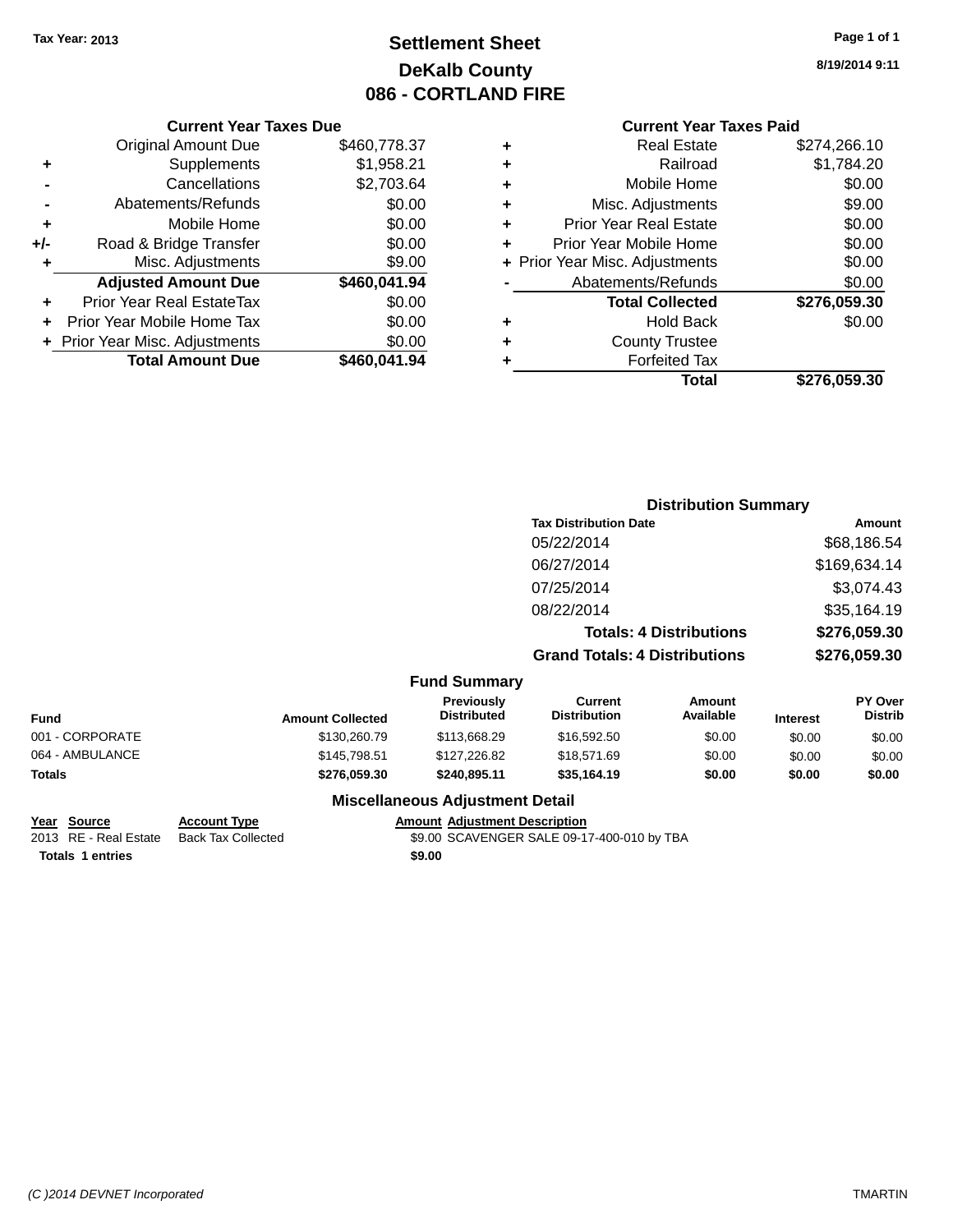## **Settlement Sheet Tax Year: 2013 Page 1 of 1 DeKalb County 087 - DE KALB FIRE**

**8/19/2014 9:11**

|                | <b>Current Year Taxes Due</b>    |              |  |  |  |  |  |
|----------------|----------------------------------|--------------|--|--|--|--|--|
|                | <b>Original Amount Due</b>       | \$131,416.33 |  |  |  |  |  |
| ٠              | Supplements                      | \$0.00       |  |  |  |  |  |
|                | Cancellations                    | \$0.00       |  |  |  |  |  |
| $\blacksquare$ | Abatements/Refunds               | \$0.00       |  |  |  |  |  |
| ٠              | Mobile Home                      | \$0.00       |  |  |  |  |  |
| +/-            | Road & Bridge Transfer           | \$0.00       |  |  |  |  |  |
| ٠              | Misc. Adjustments                | \$0.00       |  |  |  |  |  |
|                | <b>Adjusted Amount Due</b>       | \$131,416.33 |  |  |  |  |  |
| ٠              | <b>Prior Year Real EstateTax</b> | \$0.00       |  |  |  |  |  |
| ٠              | Prior Year Mobile Home Tax       | \$0.00       |  |  |  |  |  |
|                | + Prior Year Misc. Adjustments   | \$0.00       |  |  |  |  |  |
|                | <b>Total Amount Due</b>          | \$131,416.33 |  |  |  |  |  |

# **Current Year Taxes Paid**

| ٠ | <b>Real Estate</b>             | \$74,910.13 |
|---|--------------------------------|-------------|
| ٠ | Railroad                       | \$1,634.39  |
| ٠ | Mobile Home                    | \$0.00      |
| ٠ | Misc. Adjustments              | \$0.00      |
| ٠ | <b>Prior Year Real Estate</b>  | \$0.00      |
| ٠ | Prior Year Mobile Home         | \$0.00      |
|   | + Prior Year Misc. Adjustments | \$0.00      |
|   | Abatements/Refunds             | \$0.00      |
|   | <b>Total Collected</b>         | \$76,544.52 |
| ٠ | <b>Hold Back</b>               | \$0.00      |
| ٠ | <b>County Trustee</b>          |             |
| ٠ | <b>Forfeited Tax</b>           |             |
|   | Total                          | \$76.544.52 |
|   |                                |             |

|                 |                         |                                  | <b>Distribution Summary</b>           |                                |                 |                           |
|-----------------|-------------------------|----------------------------------|---------------------------------------|--------------------------------|-----------------|---------------------------|
|                 |                         |                                  | <b>Tax Distribution Date</b>          |                                |                 | <b>Amount</b>             |
|                 |                         |                                  | 05/22/2014                            |                                |                 | \$11,958.99               |
|                 |                         |                                  | 06/27/2014                            |                                |                 | \$59,298.23               |
|                 |                         |                                  | 07/25/2014                            |                                |                 | \$1,151.14                |
|                 |                         |                                  | 08/22/2014                            |                                |                 | \$4,136.16                |
|                 |                         |                                  |                                       | <b>Totals: 4 Distributions</b> |                 | \$76,544.52               |
|                 |                         |                                  | <b>Grand Totals: 4 Distributions</b>  |                                |                 | \$76,544.52               |
|                 |                         | <b>Fund Summary</b>              |                                       |                                |                 |                           |
| <b>Fund</b>     | <b>Amount Collected</b> | Previously<br><b>Distributed</b> | <b>Current</b><br><b>Distribution</b> | Amount<br>Available            | <b>Interest</b> | PY Over<br><b>Distrib</b> |
| 001 - CORPORATE | \$76,544.52             | \$72,408.36                      | \$4,136.16                            | \$0.00                         | \$0.00          | \$0.00                    |
| <b>Totals</b>   | \$76,544.52             | \$72,408.36                      | \$4,136.16                            | \$0.00                         | \$0.00          | \$0.00                    |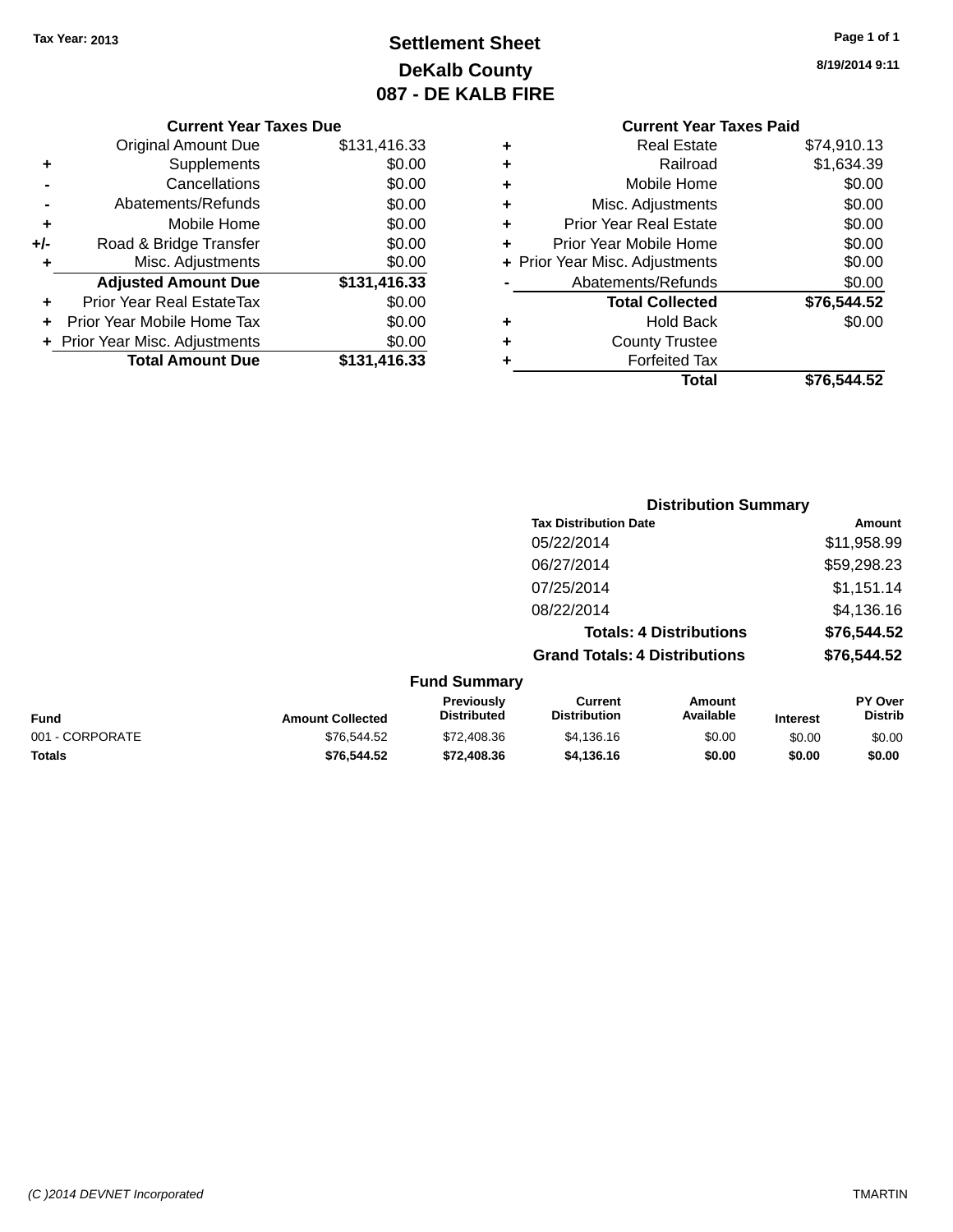## **Settlement Sheet Tax Year: 2013 Page 1 of 1 DeKalb County 088 - EARLVILLE FIRE**

**8/19/2014 9:11**

|     | <b>Current Year Taxes Due</b>  |            |
|-----|--------------------------------|------------|
|     | <b>Original Amount Due</b>     | \$2,809.17 |
| ٠   | Supplements                    | \$0.00     |
|     | Cancellations                  | \$0.00     |
|     | Abatements/Refunds             | \$0.00     |
| ٠   | Mobile Home                    | \$0.00     |
| +/- | Road & Bridge Transfer         | \$0.00     |
|     | Misc. Adjustments              | \$0.00     |
|     | <b>Adjusted Amount Due</b>     | \$2,809.17 |
| ÷   | Prior Year Real EstateTax      | \$0.00     |
|     | Prior Year Mobile Home Tax     | \$0.00     |
|     | + Prior Year Misc. Adjustments | \$0.00     |
|     | <b>Total Amount Due</b>        | \$2,809.17 |
|     |                                |            |

#### **Current Year Taxes Paid +** Real Estate \$1,653.28 **+** Railroad \$113.51 **+** Mobile Home \$0.00 **+** Misc. Adjustments \$0.00 **+** Prior Year Real Estate \$0.00 **+** Prior Year Mobile Home \$0.00 **+ Prior Year Misc. Adjustments**  $$0.00$ **-** Abatements/Refunds \$0.00 **Total Collected \$1,766.79 +** Hold Back \$0.00 **+** County Trustee **+** Forfeited Tax

**Total \$1,766.79**

|           | <b>Distribution Summary</b>          |            |
|-----------|--------------------------------------|------------|
|           | <b>Tax Distribution Date</b>         | Amount     |
|           | 05/22/2014                           | \$476.88   |
|           | 06/27/2014                           | \$1,088.13 |
|           | 07/25/2014                           | \$73.72    |
|           | 08/22/2014                           | \$128.06   |
|           | <b>Totals: 4 Distributions</b>       | \$1,766.79 |
|           | <b>Grand Totals: 4 Distributions</b> | \$1,766.79 |
| d Summary |                                      |            |

| <b>Fund Summary</b> |                         |                                  |                                       |                     |                 |                                  |  |
|---------------------|-------------------------|----------------------------------|---------------------------------------|---------------------|-----------------|----------------------------------|--|
| Fund                | <b>Amount Collected</b> | Previously<br><b>Distributed</b> | <b>Current</b><br><b>Distribution</b> | Amount<br>Available | <b>Interest</b> | <b>PY Over</b><br><b>Distrib</b> |  |
| 001 - CORPORATE     | \$854.66                | \$792.71                         | \$61.95                               | \$0.00              | \$0.00          | \$0.00                           |  |
| 064 - AMBULANCE     | \$912.13                | \$846.02                         | \$66.11                               | \$0.00              | \$0.00          | \$0.00                           |  |
| <b>Totals</b>       | \$1,766.79              | \$1,638.73                       | \$128.06                              | \$0.00              | \$0.00          | \$0.00                           |  |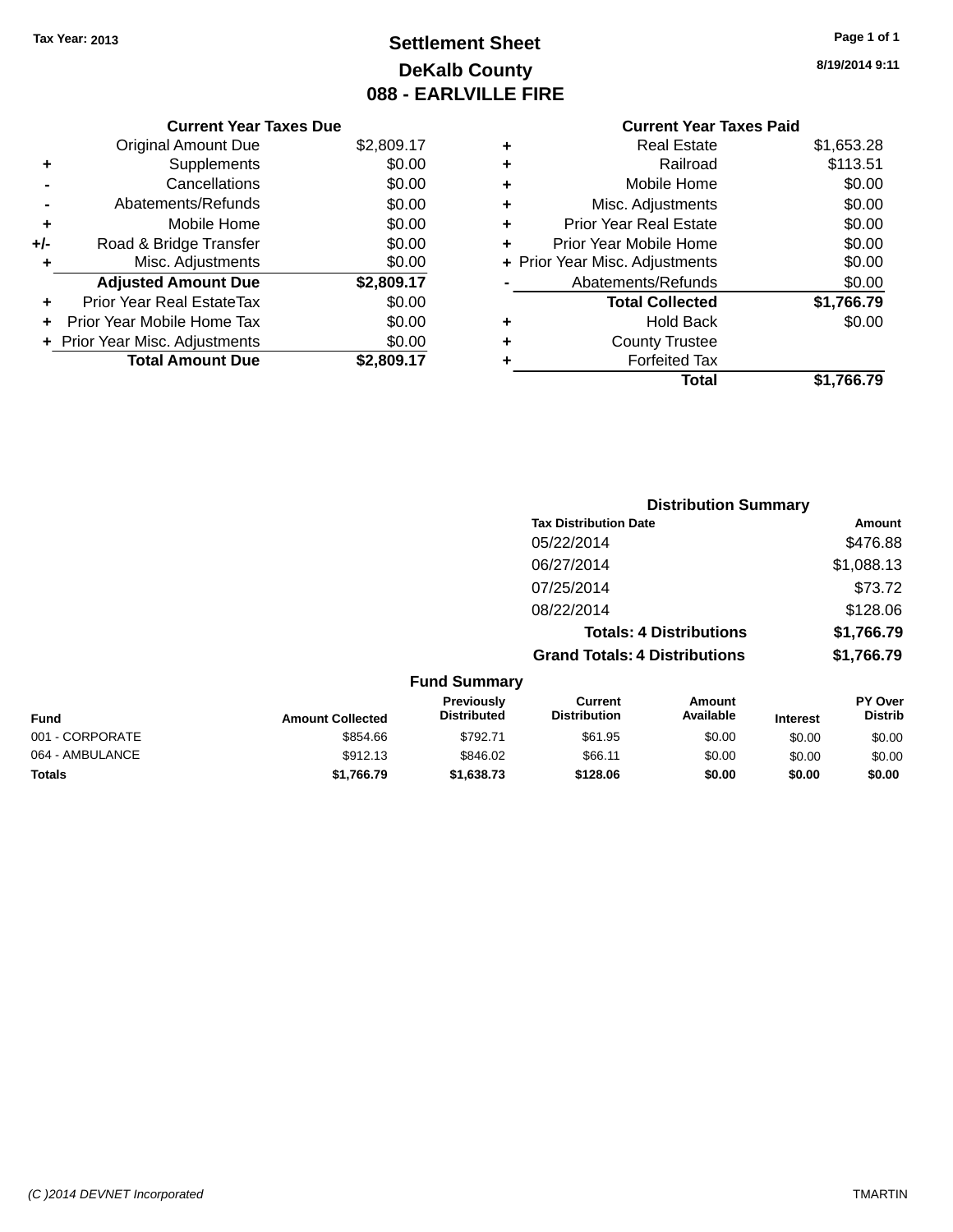### **Settlement Sheet Tax Year: 2013 Page 1 of 1 DeKalb County 089 - GENOA-KINGSTON FIRE**

**8/19/2014 9:11**

#### **Current Year Taxes Paid**

|     | OGNON, I GAL TANGO DAG           |              |      |
|-----|----------------------------------|--------------|------|
|     | <b>Original Amount Due</b>       | \$922,298.19 | ٠    |
|     | Supplements                      | \$7,179.54   | ٠    |
|     | Cancellations                    | \$9,216.56   | ٠    |
|     | Abatements/Refunds               | \$3.83       | ٠    |
|     | Mobile Home                      | \$0.00       |      |
| +/- | Road & Bridge Transfer           | \$0.00       | ٠    |
|     | Misc. Adjustments                | \$0.00       | + Pr |
|     | <b>Adjusted Amount Due</b>       | \$920,257.34 |      |
|     | <b>Prior Year Real EstateTax</b> | (\$291.02)   |      |
|     | Prior Year Mobile Home Tax       | \$0.00       |      |
|     | + Prior Year Misc. Adjustments   | \$0.00       | ٠    |
|     | <b>Total Amount Due</b>          | \$919,966.32 |      |
|     |                                  |              |      |

**Current Year Taxes Due**

|   | <b>Real Estate</b>             | \$551,866.48 |
|---|--------------------------------|--------------|
| ٠ | Railroad                       | \$3,620.92   |
| ٠ | Mobile Home                    | \$0.00       |
| ٠ | Misc. Adjustments              | \$0.00       |
| ٠ | <b>Prior Year Real Estate</b>  | (\$291.02)   |
| ٠ | Prior Year Mobile Home         | \$0.00       |
|   | + Prior Year Misc. Adjustments | \$0.00       |
|   | Abatements/Refunds             | \$3.83       |
|   | <b>Total Collected</b>         | \$555,192.55 |
| ٠ | <b>Hold Back</b>               | \$0.00       |
| ٠ | <b>County Trustee</b>          |              |
| ٠ | <b>Forfeited Tax</b>           |              |
|   | Total                          | \$555,192.55 |
|   |                                |              |

#### **Distribution Summary Tax Distribution Date Amount** 05/22/2014 \$117,736.57 06/27/2014 \$371,385.18 07/25/2014 \$12,714.59 08/22/2014 \$53,356.21 **Totals: 4 Distributions \$555,192.55 Grand Totals: 4 Distributions \$555,192.55 Fund Summary PY Over Distrib Amount Available Current Distribution Previously Amount Collected Distributed**

| <b>Amount Collected</b> | ι ι σνιυμειγ<br><b>Distributed</b> | uuru<br><b>Distribution</b> | <u>AIIIvuin</u><br>Available | <b>Interest</b> | וסיטו<br><b>Distrib</b> |
|-------------------------|------------------------------------|-----------------------------|------------------------------|-----------------|-------------------------|
| \$161.928.01            | \$146,366,08                       | \$15,561.93                 | \$0.00                       | \$0.00          | \$0.00                  |
| \$133.185.71            | \$120,386,04                       | \$12,799.67                 | \$0.00                       | \$0.00          | \$0.00                  |
| \$260.078.83            | \$235,084.22                       | \$24.994.61                 | \$0.00                       | \$0.00          | \$0.00                  |
| \$555,192.55            | \$501,836.34                       | \$53,356.21                 | \$0.00                       | \$0.00          | \$0.00                  |
|                         |                                    |                             |                              |                 |                         |

#### **Abatement Detail**

**<u>Year Source</u> <b>Account Type Amount Adjustment Description**<br>
2013 RE - Real Estate PTAB Decision **63.83 PTAB INTEREST REFUN** 

**Totals 1 entries \$3.83**

\$3.83 PTAB INTEREST REFUND 03-30-276-011 by TBA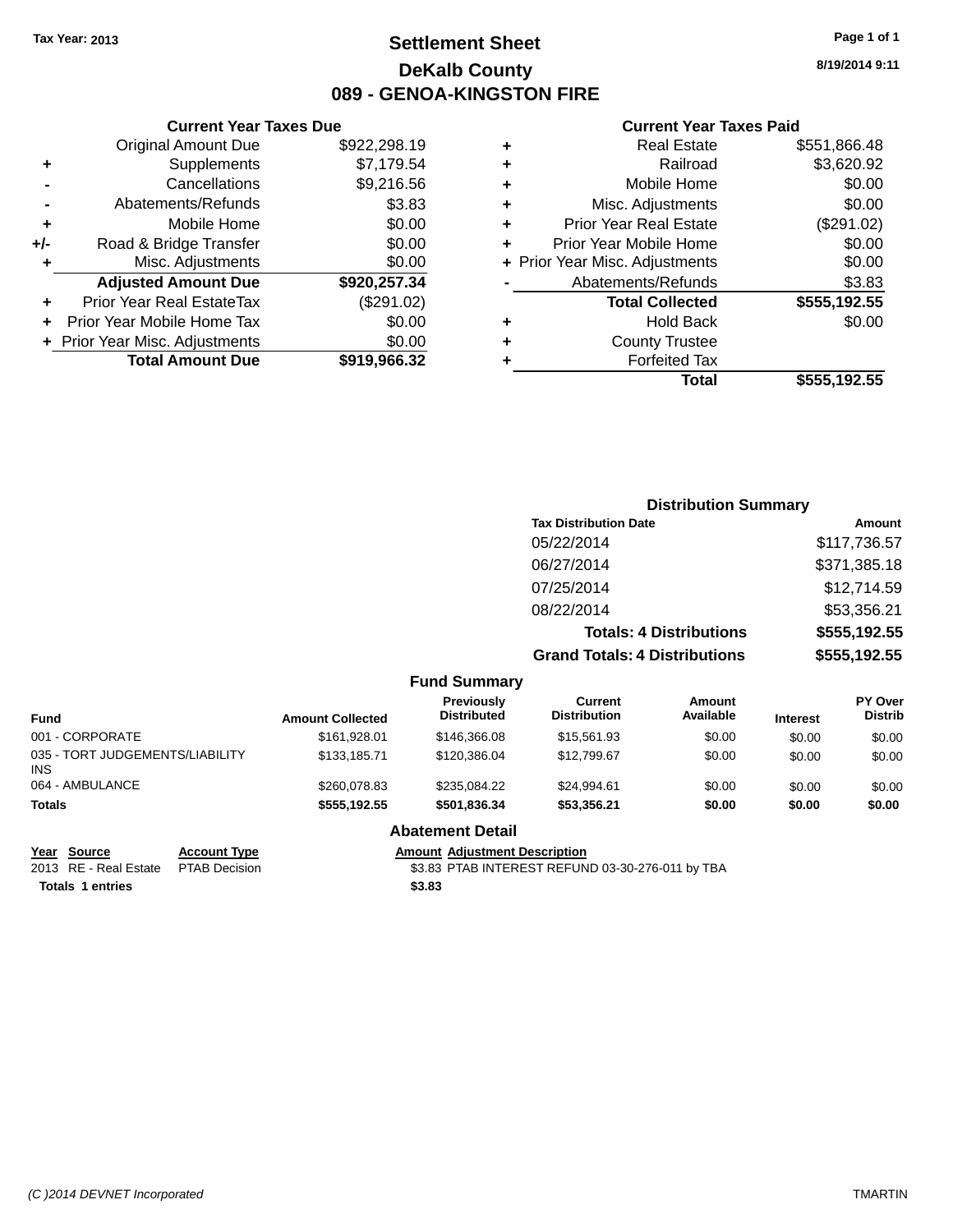### **Settlement Sheet Tax Year: 2013 Page 1 of 1 DeKalb County 090 - HAMPSHIRE FIRE**

|  |  |  | 8/19/2014 9:11 |
|--|--|--|----------------|
|--|--|--|----------------|

## **Current Year Taxes Paid**

|       | <b>Current Year Taxes Due</b>  |             |
|-------|--------------------------------|-------------|
|       | <b>Original Amount Due</b>     | \$23,271.69 |
| ÷     | Supplements                    | \$0.00      |
|       | Cancellations                  | \$0.00      |
|       | Abatements/Refunds             | \$0.00      |
| ٠     | Mobile Home                    | \$0.00      |
| $+/-$ | Road & Bridge Transfer         | \$0.00      |
| ٠     | Misc. Adjustments              | \$0.00      |
|       | <b>Adjusted Amount Due</b>     | \$23,271.69 |
| ٠     | Prior Year Real EstateTax      | \$0.00      |
| ٠     | Prior Year Mobile Home Tax     | \$0.00      |
|       | + Prior Year Misc. Adjustments | \$0.00      |
|       | <b>Total Amount Due</b>        | \$23,271.69 |
|       |                                |             |

| ٠ | <b>Real Estate</b>             | \$16,679.54 |
|---|--------------------------------|-------------|
| ٠ | Railroad                       | \$216.66    |
| ٠ | Mobile Home                    | \$0.00      |
| ٠ | Misc. Adjustments              | \$0.00      |
| ٠ | <b>Prior Year Real Estate</b>  | \$0.00      |
| ÷ | Prior Year Mobile Home         | \$0.00      |
|   | + Prior Year Misc. Adjustments | \$0.00      |
|   | Abatements/Refunds             | \$0.00      |
|   | <b>Total Collected</b>         | \$16,896.20 |
| ٠ | Hold Back                      | \$0.00      |
|   | <b>County Trustee</b>          |             |
| ٠ | <b>Forfeited Tax</b>           |             |
|   | Total                          | \$16,896.20 |
|   |                                |             |

|              |                                  |                                      | <b>Distribution Summary</b>    |                 |                           |  |
|--------------|----------------------------------|--------------------------------------|--------------------------------|-----------------|---------------------------|--|
|              |                                  | <b>Tax Distribution Date</b>         |                                |                 | Amount                    |  |
|              |                                  | 05/22/2014                           |                                |                 | \$4,513.62                |  |
|              |                                  | 06/27/2014                           |                                |                 | \$10,090.55               |  |
|              | 08/22/2014                       |                                      |                                | \$2,292.03      |                           |  |
|              |                                  |                                      | <b>Totals: 3 Distributions</b> |                 | \$16,896.20               |  |
|              |                                  | <b>Grand Totals: 3 Distributions</b> |                                |                 | \$16,896.20               |  |
|              | <b>Fund Summary</b>              |                                      |                                |                 |                           |  |
| nt Collected | Previously<br><b>Distributed</b> | Current<br><b>Distribution</b>       | Amount<br>Available            | <b>Interest</b> | PY Over<br><b>Distrib</b> |  |
|              |                                  |                                      |                                |                 |                           |  |

| <b>Fund</b>                 | <b>Amount Collected</b> | <b>Distributed</b> | <b>Distribution</b> | Available | <b>Interest</b> | <b>Distrib</b> |
|-----------------------------|-------------------------|--------------------|---------------------|-----------|-----------------|----------------|
| 001 - CORPORATE             | \$9,250,72              | \$7.995.82         | \$1.254.90          | \$0.00    | \$0.00          | \$0.00         |
| 013 - FIREFIGHTER'S PENSION | \$345.99                | \$299.06           | \$46.93             | \$0.00    | \$0.00          | \$0.00         |
| 064 - AMBULANCE             | \$7.299.49              | \$6.309.29         | \$990.20            | \$0.00    | \$0.00          | \$0.00         |
| <b>Totals</b>               | \$16,896,20             | \$14,604.17        | \$2.292.03          | \$0.00    | \$0.00          | \$0.00         |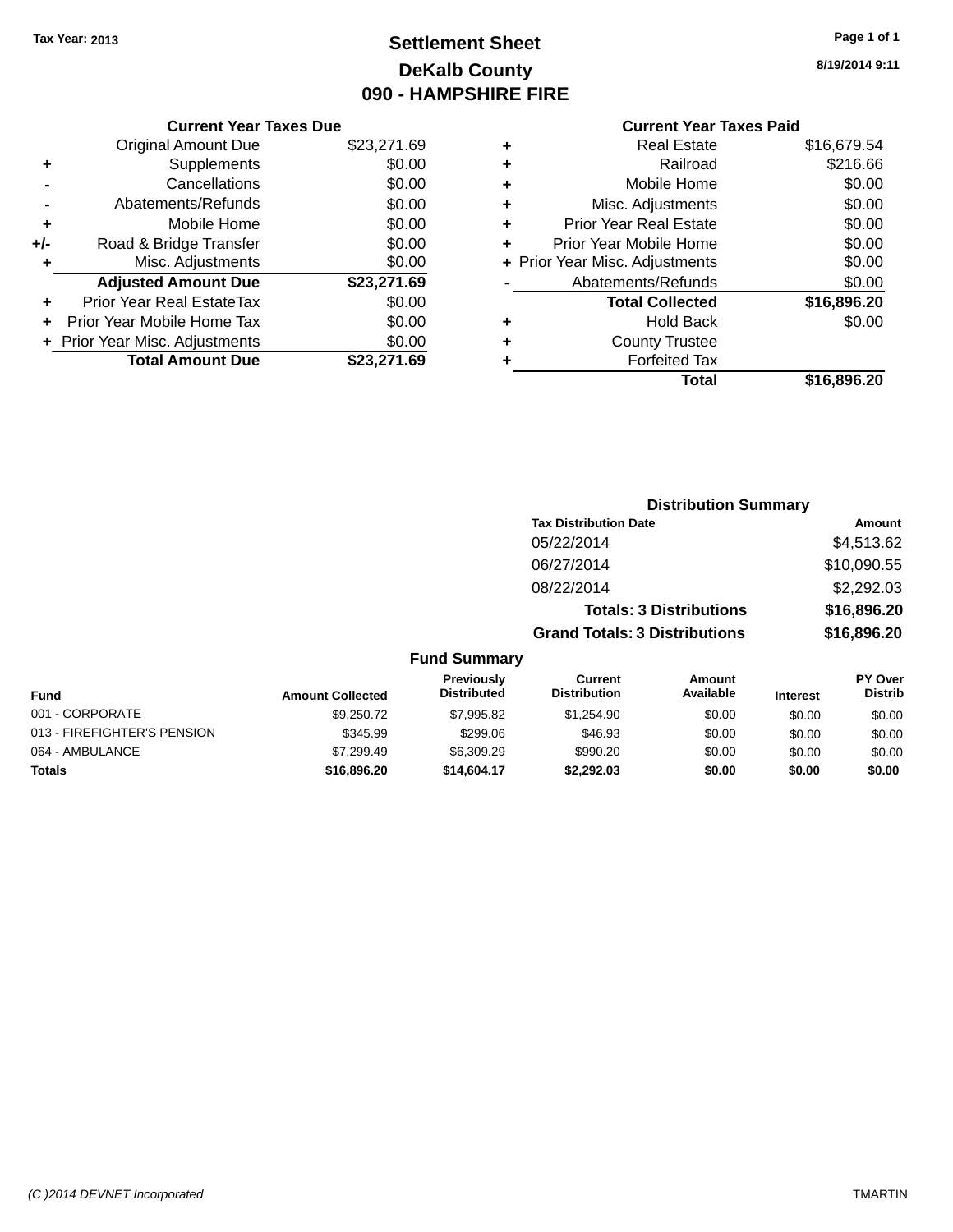## **Settlement Sheet Tax Year: 2013 Page 1 of 1 DeKalb County 091 - HINCKLEY FIRE**

**8/19/2014 9:11**

#### **Current Year Taxes Paid**

|       | <b>Current Year Taxes Due</b>  |              |
|-------|--------------------------------|--------------|
|       | <b>Original Amount Due</b>     | \$385,874.97 |
| ٠     | Supplements                    | \$1,860.78   |
|       | Cancellations                  | \$2,009.84   |
|       | Abatements/Refunds             | \$29.19      |
| ٠     | Mobile Home                    | \$0.00       |
| $+/-$ | Road & Bridge Transfer         | \$0.00       |
| ٠     | Misc. Adjustments              | \$75.67      |
|       | <b>Adjusted Amount Due</b>     | \$385,772.39 |
| ٠     | Prior Year Real EstateTax      | (\$1,463.11) |
|       | Prior Year Mobile Home Tax     | \$0.00       |
|       | + Prior Year Misc. Adjustments | \$0.00       |
|       | <b>Total Amount Due</b>        | \$384.309.28 |
|       |                                |              |

| ٠ | <b>Real Estate</b>             | \$227,134.84 |
|---|--------------------------------|--------------|
| ٠ | Railroad                       | \$4,465.00   |
| ٠ | Mobile Home                    | \$0.00       |
| ٠ | Misc. Adjustments              | \$75.67      |
| ٠ | <b>Prior Year Real Estate</b>  | (\$1,463.11) |
| ٠ | Prior Year Mobile Home         | \$0.00       |
|   | + Prior Year Misc. Adjustments | \$0.00       |
|   | Abatements/Refunds             | \$29.19      |
|   | <b>Total Collected</b>         | \$230,183.21 |
| ٠ | <b>Hold Back</b>               | \$0.00       |
|   | <b>County Trustee</b>          |              |
| ٠ | <b>Forfeited Tax</b>           |              |
|   | Total                          | \$230,183.21 |
|   |                                |              |

### **Distribution Summary Tax Distribution Date Amount** 05/22/2014 \$46,711.06 06/27/2014 \$157,955.57 07/25/2014 \$3,799.16 08/22/2014 \$21,717.42 **Totals: 4 Distributions \$230,183.21 Grand Totals: 4 Distributions \$230,183.21 Fund Summary**

| <b>Fund</b>                 | <b>Amount Collected</b> | <b>Previously</b><br><b>Distributed</b> | Current<br><b>Distribution</b> | Amount<br>Available | <b>Interest</b> | <b>PY Over</b><br><b>Distrib</b> |
|-----------------------------|-------------------------|-----------------------------------------|--------------------------------|---------------------|-----------------|----------------------------------|
| 001 - CORPORATE             | \$139,327,38            | \$126,182,06                            | \$13,145.32                    | \$0.00              | \$0.00          | \$0.00                           |
| 013 - FIREFIGHTER'S PENSION | \$5.284.53              | \$4.785.95                              | \$498.58                       | \$0.00              | \$0.00          | \$0.00                           |
| 064 - AMBULANCE             | \$85,571,30             | \$77.497.78                             | \$8.073.52                     | \$0.00              | \$0.00          | \$0.00                           |
| <b>Totals</b>               | \$230,183.21            | \$208,465.79                            | \$21,717.42                    | \$0.00              | \$0.00          | \$0.00                           |

#### **Miscellaneous Adjustment Detail**

| Year Source             | <b>Account Type</b>       | <b>Amount Adjustment Description</b>                   |
|-------------------------|---------------------------|--------------------------------------------------------|
| 2013 RE - Real Estate   | <b>Back Tax Collected</b> | \$4.49 VANGUARD HOMES REDEMPTION 15-14-107-008 by TBA  |
| 2013 RE - Real Estate   | <b>Back Tax Collected</b> | \$3.43 VANGUARD HOMES REDEMPTION 15-14-107-007 by TBA  |
| 2013 RE - Real Estate   | <b>Back Tax Collected</b> | \$18.37 VANGUARD HOMES REDEMPTION 15-14-102-033 by TBA |
| 2013 RE - Real Estate   | Paymt In Lieu of Tax      | \$49.38 HOUSING AUTHORITY-SUNSET VIEW APTS. by TBA     |
| <b>Totals 4 entries</b> |                           | \$75.67                                                |
|                         |                           |                                                        |
|                         |                           |                                                        |

#### **Abatement Detail**

### **Year** Source **Account Type Account Type Amount Adjustment Description**

| 2013 RE - Real Estate PTAB Decision<br><b>Totals 5 entries</b> | \$1.95 PTAB INTEREST REFUND 15-14-302-007 by TBA<br>\$29.19 |
|----------------------------------------------------------------|-------------------------------------------------------------|
| 2013 RE - Real Estate PTAB Decision                            | \$0.29 PTAB INTEREST REFUND 15-15-403-020 by TBA            |
| 2013 RE - Real Estate PTAB Decision                            | \$1.42 PTAB INTEREST REFUND 15-14-302-007 by TBA            |
| 2013 RE - Real Estate PTAB Decision                            | \$0.77 PTAB INTEREST REFUND 15-14-302-006 by TBA            |
| 2013 RE - Real Estate PTAB Decision                            | \$24.76 PTAB INTEREST REFUND 15-14-400-041 by TBA           |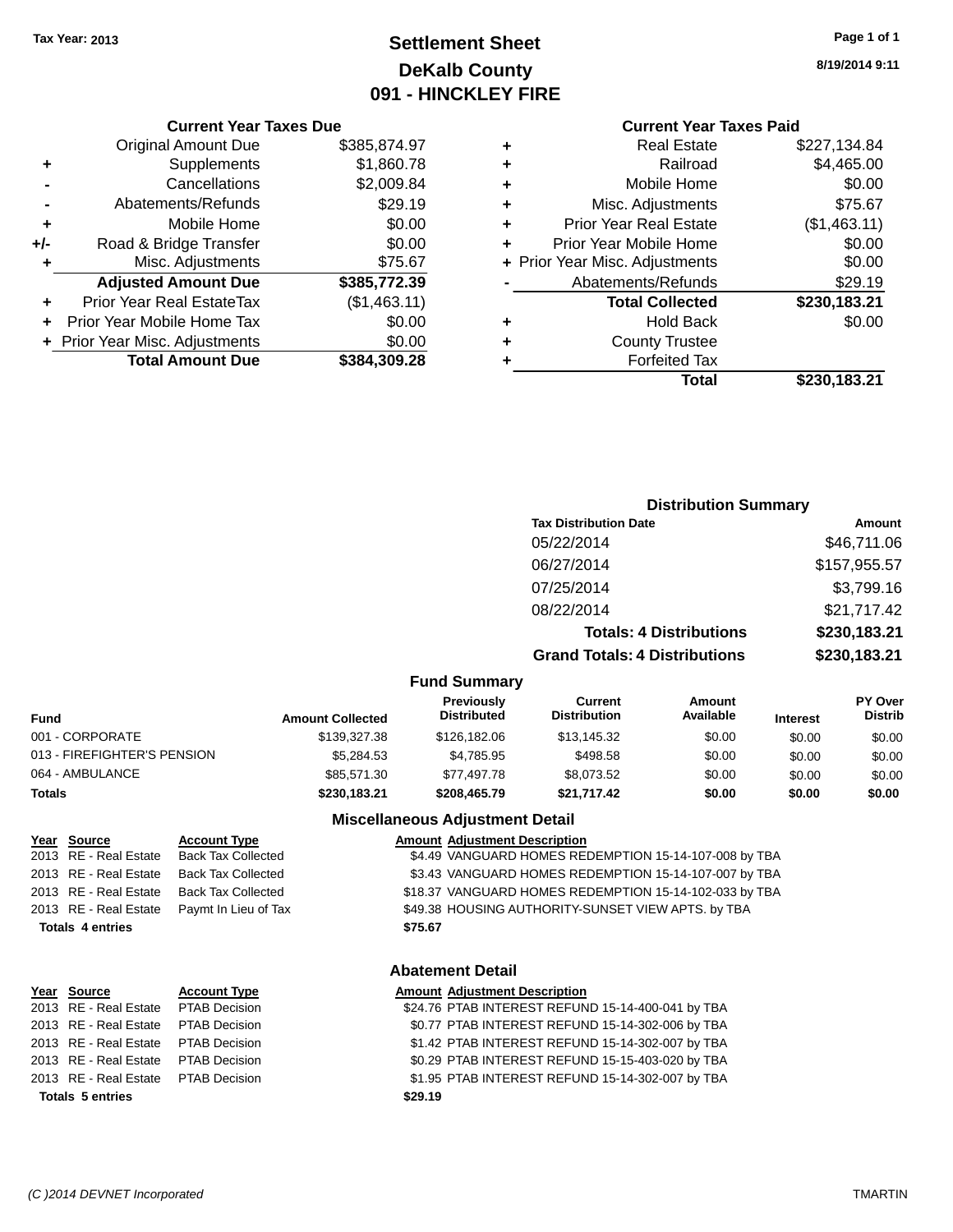### **Settlement Sheet Tax Year: 2013 Page 1 of 1 DeKalb County 092 - KIRKLAND FIRE**

**8/19/2014 9:11**

|     | Prior Year Mobile Home Tax | \$0.00<br>\$0.00 |
|-----|----------------------------|------------------|
|     | Prior Year Real EstateTax  |                  |
|     | <b>Adjusted Amount Due</b> | \$329,449.73     |
| ٠   | Misc. Adjustments          | \$0.00           |
| +/- | Road & Bridge Transfer     | \$0.00           |
| ٠   | Mobile Home                | \$0.00           |
|     | Abatements/Refunds         | \$0.00           |
|     | Cancellations              | \$1,952.50       |
| ٠   | Supplements                | \$1,711.89       |
|     | <b>Original Amount Due</b> | \$329,690.34     |

#### **Current Year Taxes Paid +** Real Estate \$197,378.00 **+** Railroad \$1,709.77 **+** Mobile Home \$0.00 **+** Misc. Adjustments \$0.00 **+** Prior Year Real Estate \$0.00 **+** Prior Year Mobile Home

|   | Total                          | \$199,087.77 |
|---|--------------------------------|--------------|
| ÷ | <b>Forfeited Tax</b>           |              |
| ÷ | <b>County Trustee</b>          |              |
|   | <b>Hold Back</b>               | \$0.00       |
|   | <b>Total Collected</b>         | \$199,087.77 |
|   | Abatements/Refunds             | \$0.00       |
|   | + Prior Year Misc. Adjustments | \$0.00       |
|   | טווטו דטוועטויו וטטר וטוו      | 90.UU        |

#### **Distribution Summary Tax Distribution Date Amount** 05/22/2014 \$40,862.17 06/27/2014 \$138,734.92 07/25/2014 \$3,528.70 08/22/2014 \$15,961.98 **Totals: 4 Distributions \$199,087.77 Grand Totals: 4 Distributions \$199,087.77**

|                                                     |                         | <b>Fund Summary</b>              |                                |                            |                 |                                  |
|-----------------------------------------------------|-------------------------|----------------------------------|--------------------------------|----------------------------|-----------------|----------------------------------|
| <b>Fund</b>                                         | <b>Amount Collected</b> | Previously<br><b>Distributed</b> | Current<br><b>Distribution</b> | <b>Amount</b><br>Available | <b>Interest</b> | <b>PY Over</b><br><b>Distrib</b> |
| 001 - CORPORATE                                     | \$115,355.43            | \$106,106.75                     | \$9,248.68                     | \$0.00                     | \$0.00          | \$0.00                           |
| 027 - AUDIT                                         | \$1,307.01              | \$1,202.22                       | \$104.79                       | \$0.00                     | \$0.00          | \$0.00                           |
| 035 - TORT JUDGMENTS, LIABILITY<br><b>INSURANCE</b> | \$7,081.15              | \$6,513.41                       | \$567.74                       | \$0.00                     | \$0.00          | \$0.00                           |
| 062 - WORKERS COMPENSATION                          | \$4,424,73              | \$4.069.97                       | \$354.76                       | \$0.00                     | \$0.00          | \$0.00                           |
| 064 - AMBULANCE                                     | \$70.919.45             | \$65,233,44                      | \$5,686.01                     | \$0.00                     | \$0.00          | \$0.00                           |
| <b>Totals</b>                                       | \$199.087.77            | \$183,125,79                     | \$15,961.98                    | \$0.00                     | \$0.00          | \$0.00                           |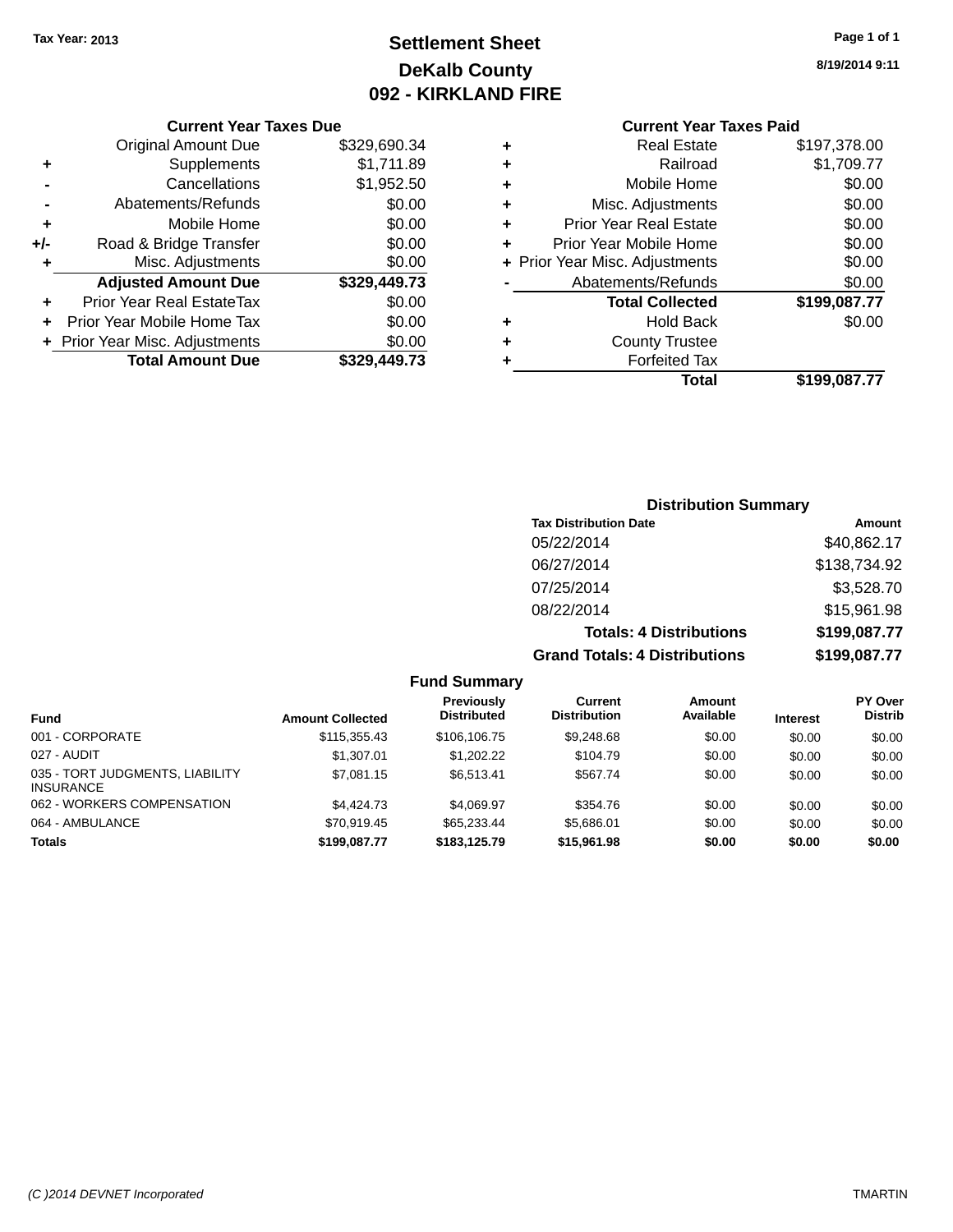## **Settlement Sheet Tax Year: 2013 Page 1 of 1 DeKalb County 093 - LEE FIRE**

| Page 1 of 1 |  |  |  |
|-------------|--|--|--|
|-------------|--|--|--|

**8/19/2014 9:11**

|   | <b>Current Year Taxes Paid</b> |             |
|---|--------------------------------|-------------|
| ٠ | Real Estate                    | \$30,189.59 |
| ٠ | Railroad                       | \$907.70    |
| ٠ | Mobile Home                    | \$0.00      |
| ٠ | Misc. Adjustments              | \$27.82     |
| ٠ | <b>Prior Year Real Estate</b>  | \$0.00      |
| ÷ | Prior Year Mobile Home         | \$0.00      |
|   | + Prior Year Misc. Adjustments | \$0.00      |
|   | Abatements/Refunds             | \$0.00      |
|   | <b>Total Collected</b>         | \$31,125.11 |
| ٠ | <b>Hold Back</b>               | \$0.00      |
|   | <b>County Trustee</b>          |             |
|   | <b>Forfeited Tax</b>           |             |
|   | Total                          | \$31,125.11 |
|   |                                |             |

|     | <b>Current Year Taxes Due</b>    |             |
|-----|----------------------------------|-------------|
|     | Original Amount Due              | \$41,661.22 |
| ٠   | Supplements                      | \$0.00      |
|     | Cancellations                    | \$19.46     |
|     | Abatements/Refunds               | \$0.00      |
| ٠   | Mobile Home                      | \$0.00      |
| +/- | Road & Bridge Transfer           | \$0.00      |
| ٠   | Misc. Adjustments                | \$27.82     |
|     | <b>Adjusted Amount Due</b>       | \$41,669.58 |
|     | <b>Prior Year Real EstateTax</b> | \$0.00      |
| ÷   | Prior Year Mobile Home Tax       | \$0.00      |
|     | + Prior Year Misc. Adjustments   | \$0.00      |
|     | <b>Total Amount Due</b>          | \$41,669.58 |
|     |                                  |             |

|                                   |                                      | <b>Distribution Summary</b>    |                                  |
|-----------------------------------|--------------------------------------|--------------------------------|----------------------------------|
|                                   | <b>Tax Distribution Date</b>         |                                | Amount                           |
|                                   | 05/22/2014                           |                                | \$3,620.14                       |
|                                   | 06/27/2014                           |                                | \$18,383.61                      |
|                                   | 07/25/2014                           |                                | \$157.17                         |
|                                   | 08/22/2014                           |                                | \$8,964.19                       |
|                                   |                                      | <b>Totals: 4 Distributions</b> | \$31,125.11                      |
|                                   | <b>Grand Totals: 4 Distributions</b> |                                | \$31,125.11                      |
| <b>Fund Summary</b>               |                                      |                                |                                  |
| <b>Previously</b><br>Diatrik da d | Current<br>Distribution              | Amount<br>$A \cdot A$          | <b>PY Over</b><br><b>Diatrik</b> |

| 001 - CORPORATE<br>\$19.974.45<br>\$14.221.71<br>\$5.752.74<br>\$0.00<br>\$0.00<br>035 - TORT JUDGEMENTS/LIABILITY<br>\$2,220.93<br>\$1.581.29<br>\$639.64<br>\$0.00<br>\$0.00<br>INS<br>064 - AMBULANCE<br>\$8,929.73<br>\$6,357.92<br>\$0.00<br>\$2.571.81<br>\$0.00<br>\$22,160.92<br>\$0.00<br>Totals<br>\$31.125.11<br>\$0.00<br>\$8,964.19 | Fund | <b>Amount Collected</b> | <b>Previousiv</b><br><b>Distributed</b> | Current<br><b>Distribution</b> | Amount<br>Available | <b>Interest</b> | <b>PY Over</b><br><b>Distrib</b> |
|--------------------------------------------------------------------------------------------------------------------------------------------------------------------------------------------------------------------------------------------------------------------------------------------------------------------------------------------------|------|-------------------------|-----------------------------------------|--------------------------------|---------------------|-----------------|----------------------------------|
|                                                                                                                                                                                                                                                                                                                                                  |      |                         |                                         |                                |                     |                 | \$0.00                           |
|                                                                                                                                                                                                                                                                                                                                                  |      |                         |                                         |                                |                     |                 | \$0.00                           |
|                                                                                                                                                                                                                                                                                                                                                  |      |                         |                                         |                                |                     |                 | \$0.00                           |
|                                                                                                                                                                                                                                                                                                                                                  |      |                         |                                         |                                |                     |                 | \$0.00                           |

#### **Miscellaneous Adjustment Detail**

| Year Source             | <b>Account Type</b> | Amount  |
|-------------------------|---------------------|---------|
| 2013 RE - Real Estate   | Back Tax Collected  | \$16.52 |
| 2013 RE - Real Estate   | Back Tax Collected  | \$11.30 |
| <b>Totals 2 entries</b> |                     | \$27.82 |

**<u>Ruide Account Type</u><br>Mack Tax Collected Face Controller State State Collected State State State State State State State State State S**  $$16.52$  MANESS REDEMPTION 13-06-331-005 by TBA ack Tax Collected **\$11.30 SCAVENGER SALE 13-06-332-003 by TBA**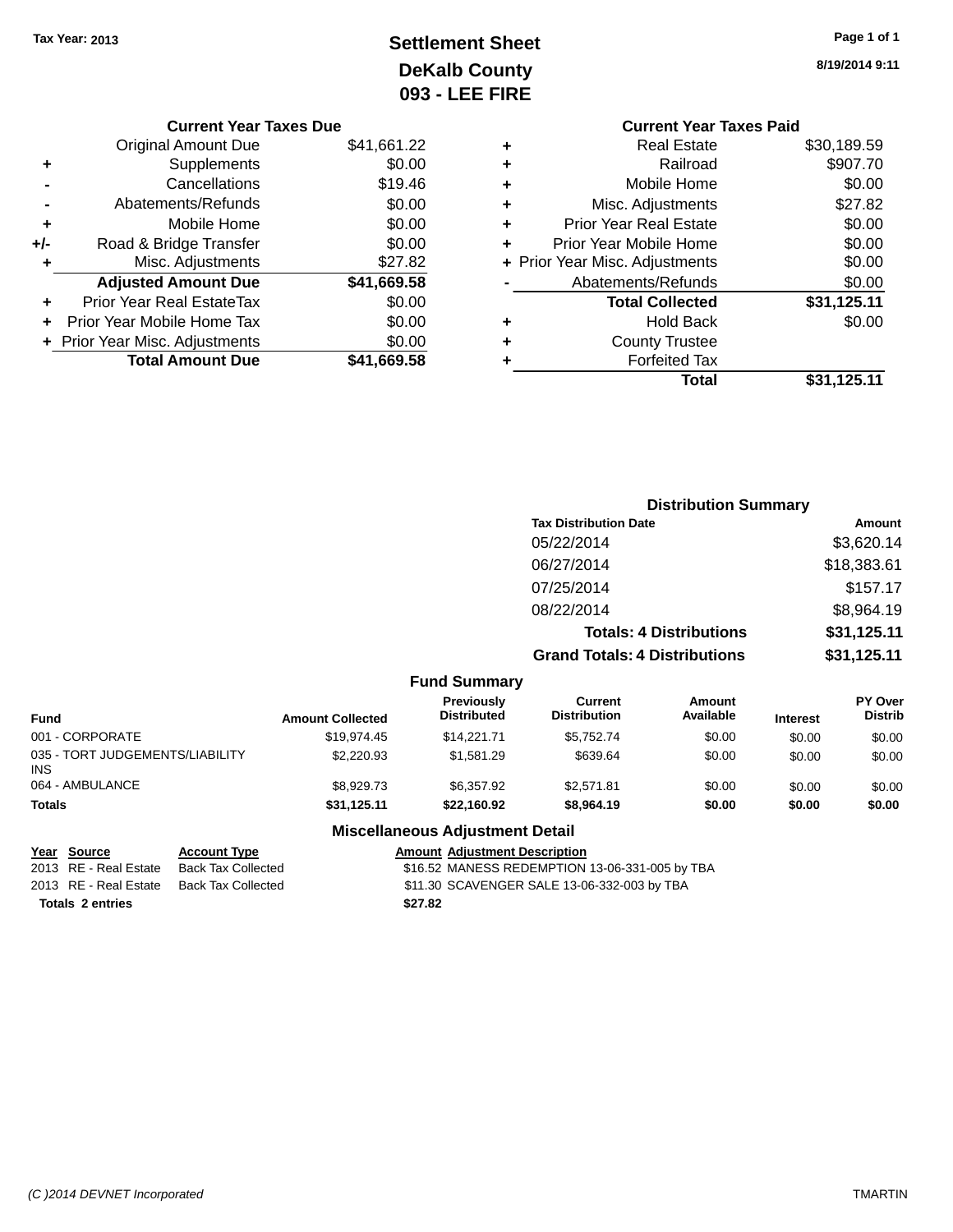## **Settlement Sheet Tax Year: 2013 Page 1 of 1 DeKalb County 094 - LELAND FIRE**

**8/19/2014 9:11**

#### **Current Year Taxes Paid +** Real Estate \$18,116.10 **+** Railroad \$0.00 **+** Mobile Home \$0.00 **+** Misc. Adjustments \$0.00 **+** Prior Year Real Estate \$0.00 **+** Prior Year Mobile Home \$0.00 **+ Prior Year Misc. Adjustments**  $$0.00$ Abatements/Refunds \$0.00 **Total Collected \$18,116.10 +** Hold Back \$0.00 **+** County Trustee **+** Forfeited Tax **Total \$18,116.10**

**Distribution Summary**

**Tax Distribution Date Amount** 05/22/2014 \$5.270.07 06/27/2014 \$12,006.32 07/25/2014 \$248.63 08/22/2014 \$591.08 **Totals: 4 Distributions \$18,116.10 Grand Totals: 4 Distributions \$18,116.10 Fund Summary Fund Interest Amount Collected Distributed PY Over Distrib Amount Available Current Distribution Previously** 001 - CORPORATE \$18,116.10 \$17,525.02 \$591.08 \$0.00 \$0.00 \$0.00 **Totals \$18,116.10 \$17,525.02 \$591.08 \$0.00 \$0.00 \$0.00**

|       | <b>Current Year Taxes Due</b>    |             |  |
|-------|----------------------------------|-------------|--|
|       | <b>Original Amount Due</b>       | \$27,388.98 |  |
| ٠     | Supplements                      | \$115.63    |  |
|       | Cancellations                    | \$7.91      |  |
|       | Abatements/Refunds               | \$0.00      |  |
| ٠     | Mobile Home                      | \$0.00      |  |
| $+/-$ | Road & Bridge Transfer           | \$0.00      |  |
| ٠     | Misc. Adjustments                | \$0.00      |  |
|       | <b>Adjusted Amount Due</b>       | \$27,496.70 |  |
|       | <b>Prior Year Real EstateTax</b> | \$0.00      |  |
|       | Prior Year Mobile Home Tax       | \$0.00      |  |
|       | + Prior Year Misc. Adjustments   | \$0.00      |  |
|       | <b>Total Amount Due</b>          | \$27,496.70 |  |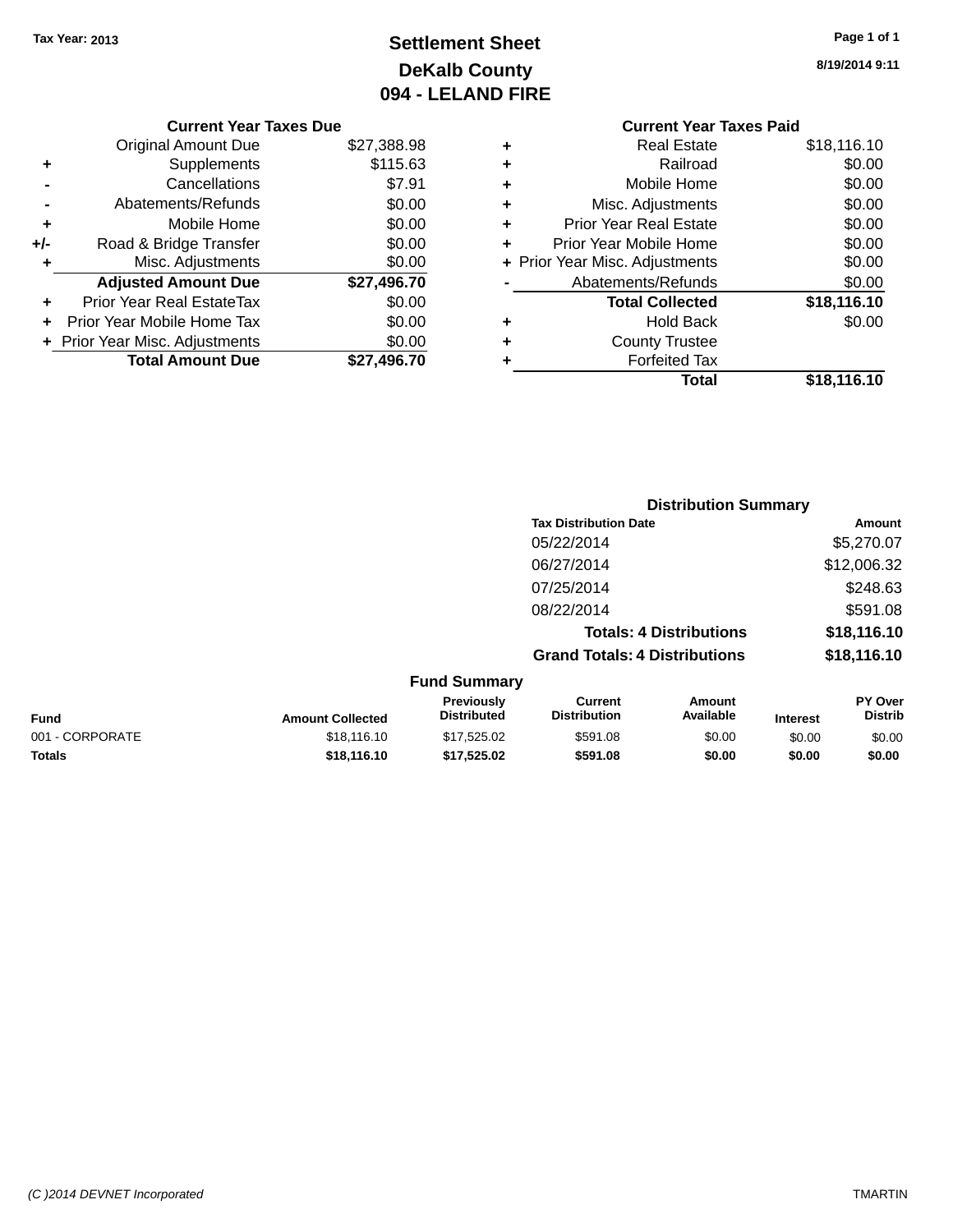## **Settlement Sheet Tax Year: 2013 Page 1 of 1 DeKalb County 095 - MALTA FIRE**

**8/19/2014 9:11**

|   | <b>Current Year Taxes Paid</b> |             |  |  |
|---|--------------------------------|-------------|--|--|
| ٠ | Real Estate                    | \$56,423.10 |  |  |
| ٠ | Railroad                       | \$1,237.69  |  |  |
| ٠ | Mobile Home                    | \$0.00      |  |  |
| ٠ | Misc. Adjustments              | \$0.00      |  |  |
| ٠ | <b>Prior Year Real Estate</b>  | (\$10.91)   |  |  |
| ÷ | Prior Year Mobile Home         | \$0.00      |  |  |
|   | + Prior Year Misc. Adjustments | \$0.00      |  |  |
|   | Abatements/Refunds             | \$0.18      |  |  |
|   | <b>Total Collected</b>         | \$57,649.70 |  |  |
| ٠ | <b>Hold Back</b>               | \$0.00      |  |  |
| ٠ | <b>County Trustee</b>          |             |  |  |
| ٠ | <b>Forfeited Tax</b>           |             |  |  |
|   | Total                          | \$57,649.70 |  |  |
|   |                                |             |  |  |

|     | <b>Current Year Taxes Due</b>  |             |
|-----|--------------------------------|-------------|
|     | Original Amount Due            | \$89,334.17 |
| ٠   | Supplements                    | \$480.21    |
|     | Cancellations                  | \$549.09    |
|     | Abatements/Refunds             | \$0.18      |
| ٠   | Mobile Home                    | \$0.00      |
| +/- | Road & Bridge Transfer         | \$0.00      |
| ٠   | Misc. Adjustments              | \$0.00      |
|     | <b>Adjusted Amount Due</b>     | \$89,265.11 |
| ٠   | Prior Year Real EstateTax      | (\$10.91)   |
|     | Prior Year Mobile Home Tax     | \$0.00      |
|     | + Prior Year Misc. Adjustments | \$0.00      |
|     | <b>Total Amount Due</b>        | \$89,254.20 |

|                         | <b>Distribution Summary</b> |                                         |                                            |                                |                 |                                  |
|-------------------------|-----------------------------|-----------------------------------------|--------------------------------------------|--------------------------------|-----------------|----------------------------------|
|                         |                             |                                         | <b>Tax Distribution Date</b>               |                                |                 | <b>Amount</b>                    |
|                         |                             |                                         | 05/22/2014                                 |                                |                 | \$8,988.39                       |
| 06/27/2014              |                             |                                         | \$40,477.51                                |                                |                 |                                  |
|                         |                             |                                         | 07/25/2014                                 |                                |                 | \$396.66                         |
|                         |                             |                                         | 08/22/2014                                 |                                |                 | \$7,787.14                       |
|                         |                             |                                         |                                            | <b>Totals: 4 Distributions</b> |                 | \$57,649.70                      |
|                         |                             |                                         | <b>Grand Totals: 4 Distributions</b>       |                                |                 | \$57,649.70                      |
|                         |                             | <b>Fund Summary</b>                     |                                            |                                |                 |                                  |
| Fund                    | <b>Amount Collected</b>     | <b>Previously</b><br><b>Distributed</b> | Current<br><b>Distribution</b>             | Amount<br>Available            | <b>Interest</b> | <b>PY Over</b><br><b>Distrib</b> |
| 001 - CORPORATE         | \$57,649.70                 | \$49,862.56                             | \$7,787.14                                 | \$0.00                         | \$0.00          | \$0.00                           |
| Totals                  | \$57,649.70                 | \$49,862.56                             | \$7,787.14                                 | \$0.00                         | \$0.00          | \$0.00                           |
|                         |                             | <b>Miscellaneous Adjustment Detail</b>  |                                            |                                |                 |                                  |
| Year Source             | <b>Account Type</b>         | <b>Amount Adjustment Description</b>    |                                            |                                |                 |                                  |
| 2013 RE - Real Estate   | <b>Back Tax Collected</b>   |                                         | \$0.00 LAY REDEMPTION 07-23-155-002 by TBA |                                |                 |                                  |
| <b>Totals 1 entries</b> |                             | \$0.00                                  |                                            |                                |                 |                                  |
|                         |                             | <b>Abatement Detail</b>                 |                                            |                                |                 |                                  |

| rear source                                                                                                     |  |  |  |
|-----------------------------------------------------------------------------------------------------------------|--|--|--|
| 2013 RE - Real Estate                                                                                           |  |  |  |
| where the contract and contract the contract of the contract of the contract of the contract of the contract of |  |  |  |

**Totals 1 entries \$0.18**

**Year Source Account Type**<br>
2013 RE - Real Estate PTAB Decision **Amount Adjustment Description**<br>
\$0.18 PTAB INTEREST REFUN \$0.18 PTAB INTEREST REFUND 07-23-332-002 by TBA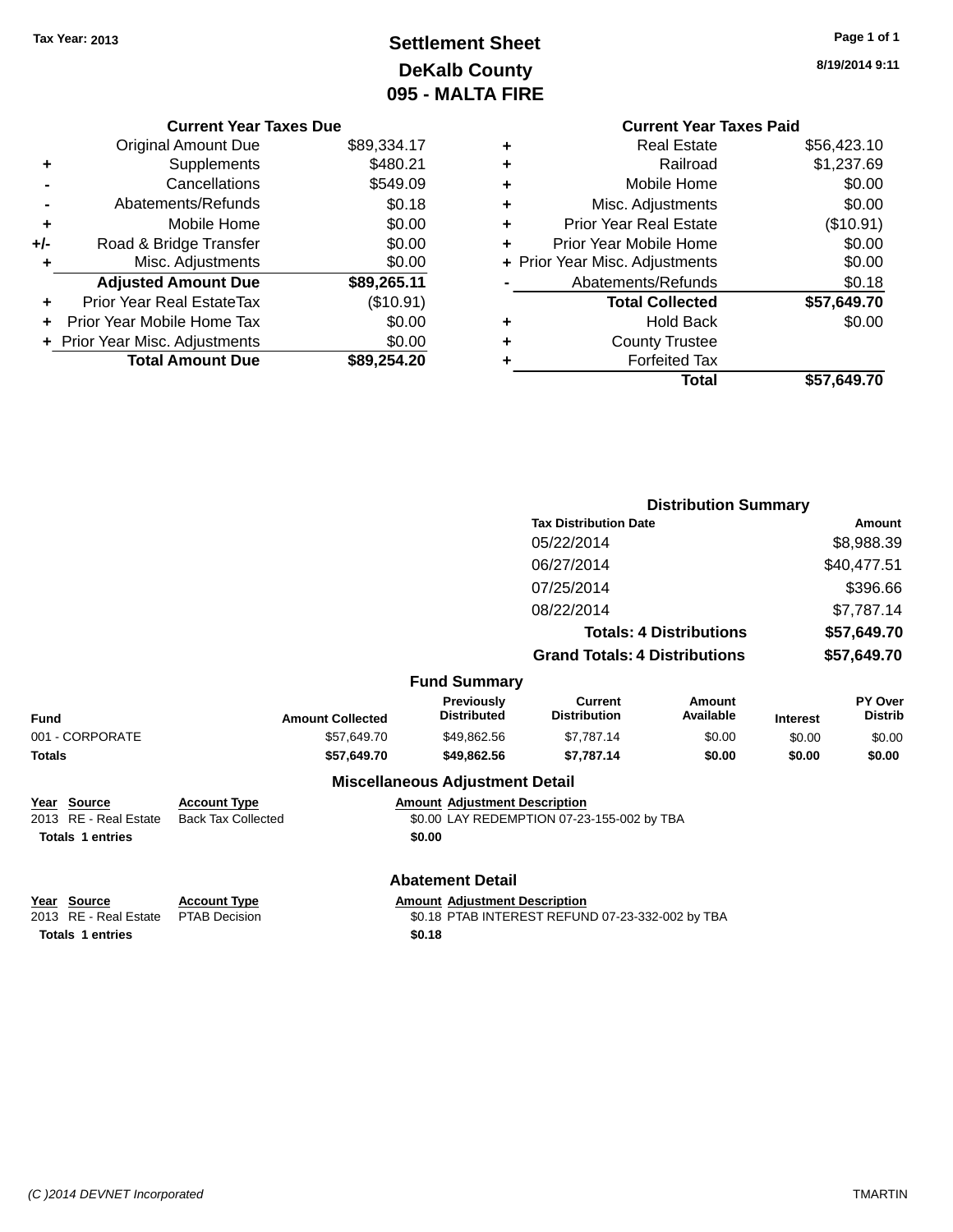### **Settlement Sheet Tax Year: 2013 Page 1 of 1 DeKalb County 096 - MAPLE PARK FIRE**

**8/19/2014 9:11**

| <b>Current Year Taxes Paid</b> |  |
|--------------------------------|--|
|--------------------------------|--|

|     | <b>Current Year Taxes Due</b>  |              |  |
|-----|--------------------------------|--------------|--|
|     | <b>Original Amount Due</b>     | \$169,094.44 |  |
| ٠   | Supplements                    | \$1,145.77   |  |
|     | Cancellations                  | \$1,281.60   |  |
|     | Abatements/Refunds             | \$0.00       |  |
| ٠   | Mobile Home                    | \$0.00       |  |
| +/- | Road & Bridge Transfer         | \$0.00       |  |
|     | Misc. Adjustments              | \$0.00       |  |
|     | <b>Adjusted Amount Due</b>     | \$168,958.61 |  |
| ٠   | Prior Year Real EstateTax      | \$0.00       |  |
|     | Prior Year Mobile Home Tax     | \$0.00       |  |
|     | + Prior Year Misc. Adjustments | \$0.00       |  |
|     | <b>Total Amount Due</b>        | \$168,958.61 |  |
|     |                                |              |  |

|   | <b>Real Estate</b>             | \$95,261.15 |
|---|--------------------------------|-------------|
| ٠ | Railroad                       | \$2,521.89  |
| ٠ | Mobile Home                    | \$0.00      |
| ٠ | Misc. Adjustments              | \$0.00      |
| ٠ | <b>Prior Year Real Estate</b>  | \$0.00      |
| ٠ | Prior Year Mobile Home         | \$0.00      |
|   | + Prior Year Misc. Adjustments | \$0.00      |
|   | Abatements/Refunds             | \$0.00      |
|   | <b>Total Collected</b>         | \$97,783.04 |
| ٠ | <b>Hold Back</b>               | \$0.00      |
| ٠ | <b>County Trustee</b>          |             |
| ٠ | <b>Forfeited Tax</b>           |             |
|   | Total                          | \$97,783.04 |
|   |                                |             |

| <b>Distribution Summary</b>          |             |
|--------------------------------------|-------------|
| <b>Tax Distribution Date</b>         | Amount      |
| 05/22/2014                           | \$22,709.58 |
| 06/27/2014                           | \$64,185.09 |
| 07/25/2014                           | \$1,874.09  |
| 08/22/2014                           | \$9,014.28  |
| <b>Totals: 4 Distributions</b>       | \$97,783.04 |
| <b>Grand Totals: 4 Distributions</b> | \$97,783.04 |

| .                                             |                         |                                         |                                       |                     |                 |                                  |
|-----------------------------------------------|-------------------------|-----------------------------------------|---------------------------------------|---------------------|-----------------|----------------------------------|
| Fund                                          | <b>Amount Collected</b> | <b>Previously</b><br><b>Distributed</b> | <b>Current</b><br><b>Distribution</b> | Amount<br>Available | <b>Interest</b> | <b>PY Over</b><br><b>Distrib</b> |
| 001 - CORPORATE                               | \$48.781.71             | \$44.284.69                             | \$4,497.02                            | \$0.00              | \$0.00          | \$0.00                           |
| 013 - FIREFIGHTER'S PENSION                   | \$1,360.63              | \$1,235,20                              | \$125.43                              | \$0.00              | \$0.00          | \$0.00                           |
| 027 - AUDIT                                   | \$227.06                | \$206.13                                | \$20.93                               | \$0.00              | \$0.00          | \$0.00                           |
| 035 - TORT JUDGEMENTS/LIABILITY<br><b>INS</b> | \$9.290.47              | \$8,434.01                              | \$856.46                              | \$0.00              | \$0.00          | \$0.00                           |
| 064 - AMBULANCE                               | \$38.123.17             | \$34,608.73                             | \$3.514.44                            | \$0.00              | \$0.00          | \$0.00                           |
| <b>Totals</b>                                 | \$97,783.04             | \$88,768.76                             | \$9,014.28                            | \$0.00              | \$0.00          | \$0.00                           |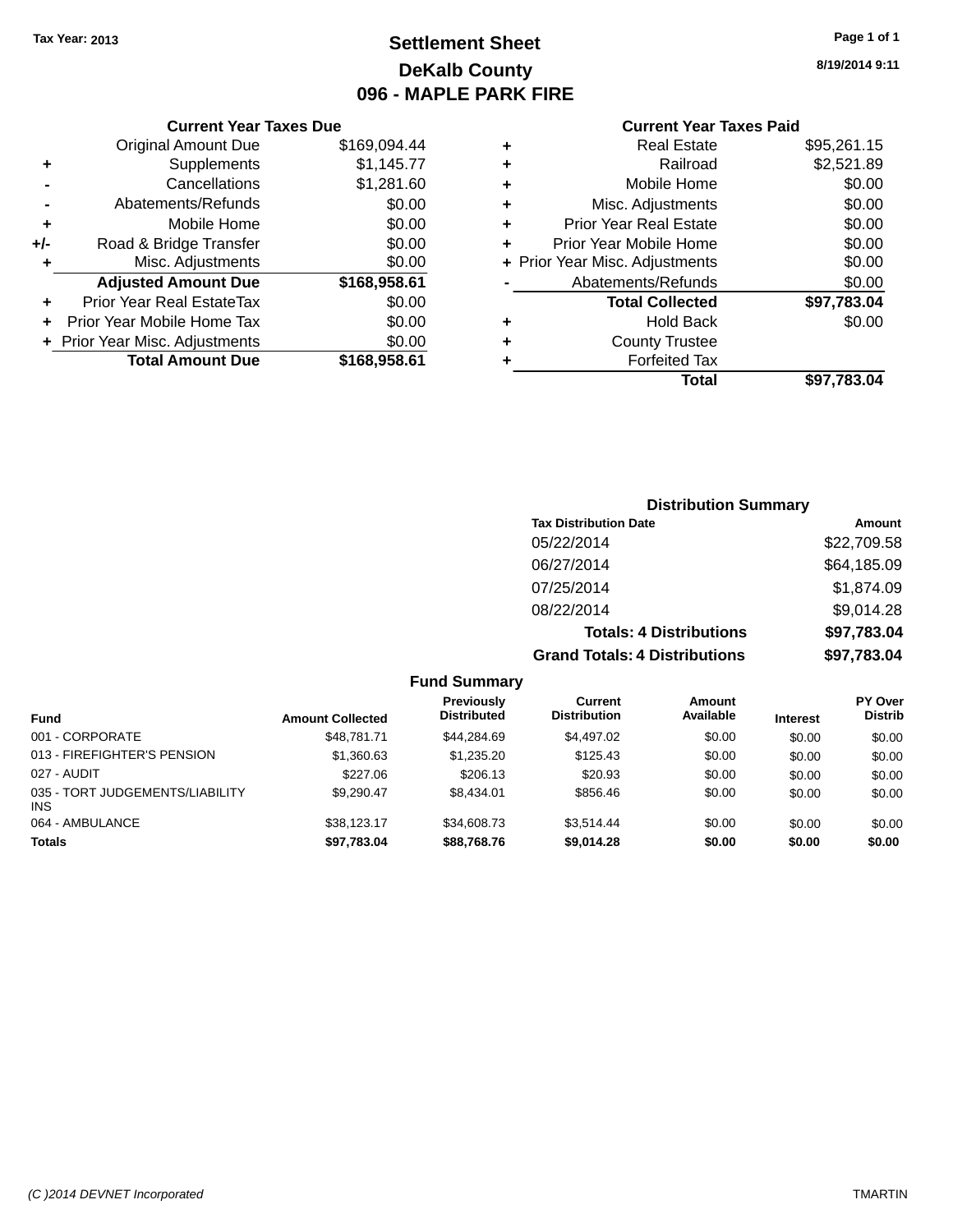### **Settlement Sheet Tax Year: 2013 Page 1 of 1 DeKalb County 097 - PAW PAW FIRE**

**8/19/2014 9:11**

|   | <b>Current Year Taxes Paid</b> |             |
|---|--------------------------------|-------------|
| ٠ | <b>Real Estate</b>             | \$19,368.85 |
| ٠ | Railroad                       | \$888.03    |
| ٠ | Mobile Home                    | \$0.00      |
| ٠ | Misc. Adjustments              | \$0.00      |
| ٠ | <b>Prior Year Real Estate</b>  | \$0.00      |
| ٠ | Prior Year Mobile Home         | \$0.00      |
|   | + Prior Year Misc. Adjustments | \$0.00      |
|   | Abatements/Refunds             | \$0.00      |
|   | <b>Total Collected</b>         | \$20,256.88 |
| ٠ | <b>Hold Back</b>               | \$0.00      |
| ٠ | <b>County Trustee</b>          |             |
| ٠ | <b>Forfeited Tax</b>           |             |
|   | Total                          | \$20,256.88 |

|     | <b>Current Year Taxes Due</b>  |             |
|-----|--------------------------------|-------------|
|     | Original Amount Due            | \$33,555.43 |
| ٠   | Supplements                    | \$0.00      |
|     | Cancellations                  | \$0.00      |
|     | Abatements/Refunds             | \$0.00      |
| ٠   | Mobile Home                    | \$0.00      |
| +/- | Road & Bridge Transfer         | \$0.00      |
| ٠   | Misc. Adjustments              | \$0.00      |
|     | <b>Adjusted Amount Due</b>     | \$33,555.43 |
| ÷   | Prior Year Real EstateTax      | \$0.00      |
|     | Prior Year Mobile Home Tax     | \$0.00      |
|     | + Prior Year Misc. Adjustments | \$0.00      |
|     | <b>Total Amount Due</b>        | \$33,555,43 |
|     |                                |             |

|                                                | <b>Distribution Summary</b> |                                         |                                       |                                |                 |                                  |
|------------------------------------------------|-----------------------------|-----------------------------------------|---------------------------------------|--------------------------------|-----------------|----------------------------------|
|                                                |                             |                                         | <b>Tax Distribution Date</b>          |                                |                 | Amount                           |
|                                                |                             |                                         | 05/22/2014                            |                                |                 | \$2,700.56                       |
|                                                |                             |                                         | 06/27/2014                            |                                |                 | \$15,224.17                      |
|                                                |                             |                                         | 07/25/2014                            |                                |                 | \$526.05                         |
|                                                |                             |                                         | 08/22/2014                            |                                |                 | \$1,806.10                       |
|                                                |                             |                                         |                                       | <b>Totals: 4 Distributions</b> |                 | \$20,256.88                      |
|                                                |                             |                                         | <b>Grand Totals: 4 Distributions</b>  |                                |                 | \$20,256.88                      |
|                                                |                             | <b>Fund Summary</b>                     |                                       |                                |                 |                                  |
| <b>Fund</b>                                    | <b>Amount Collected</b>     | <b>Previously</b><br><b>Distributed</b> | <b>Current</b><br><b>Distribution</b> | <b>Amount</b><br>Available     | <b>Interest</b> | <b>PY Over</b><br><b>Distrib</b> |
| 001 - CORPORATE                                | \$18,286.91                 | \$16,656.45                             | \$1,630.46                            | \$0.00                         | \$0.00          | \$0.00                           |
| 035 - TORT JUDGEMENTS/LIABILITY<br><b>INIC</b> | \$1,969.97                  | \$1,794.33                              | \$175.64                              | \$0.00                         | \$0.00          | \$0.00                           |

**Totals \$20,256.88 \$18,450.78 \$1,806.10 \$0.00 \$0.00 \$0.00**

INS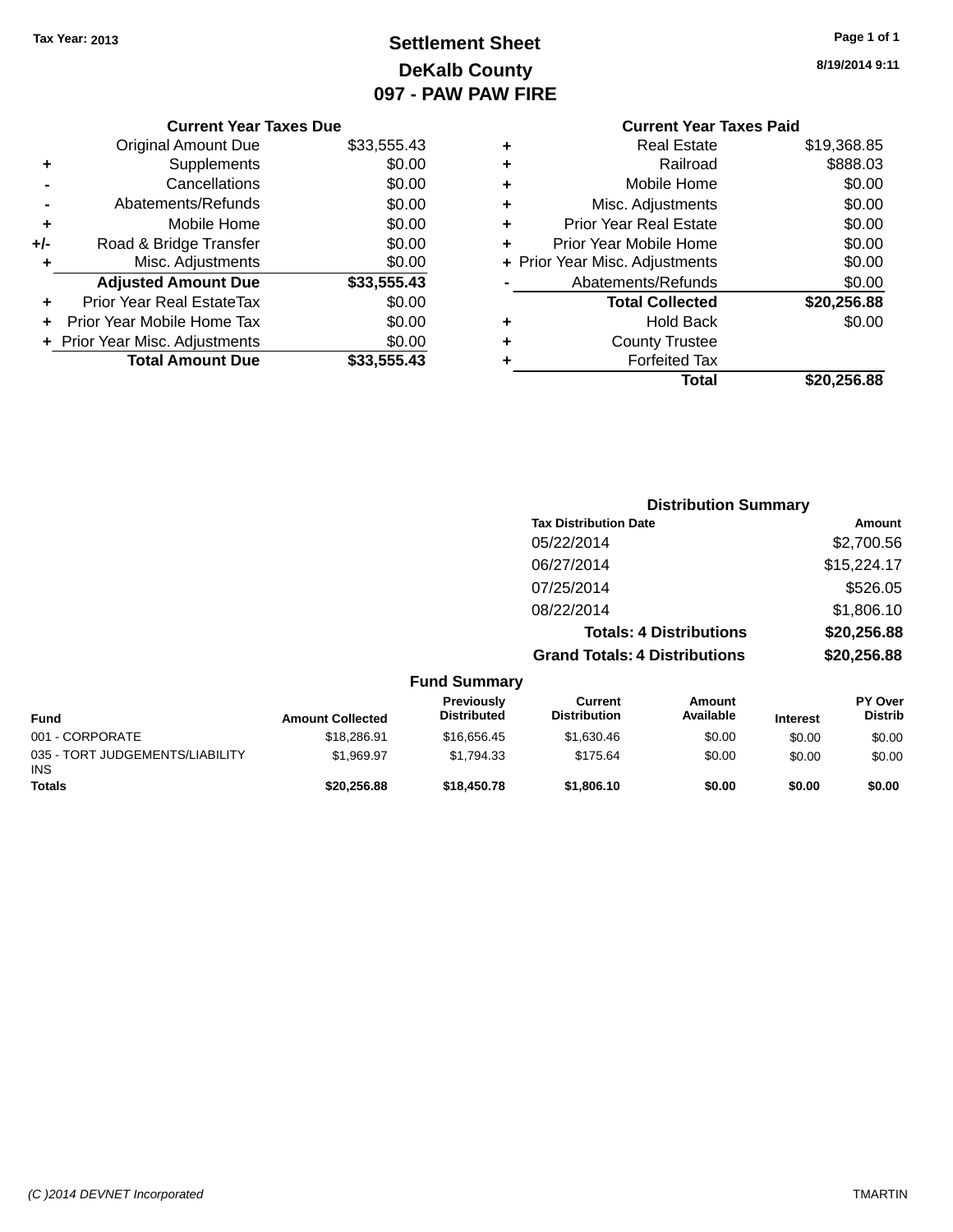### **Settlement Sheet Tax Year: 2013 Page 1 of 1 DeKalb County 098 - SANDWICH FIRE**

**8/19/2014 9:11**

|  | C <sub>1</sub> |
|--|----------------|
|  |                |
|  |                |

| <b>Original Amount Due</b>   | \$552,571.90 |                                                                          |
|------------------------------|--------------|--------------------------------------------------------------------------|
| Supplements                  | \$3,088.64   |                                                                          |
| Cancellations                | \$3,514.56   |                                                                          |
| Abatements/Refunds           | \$11.17      |                                                                          |
| Mobile Home                  | \$0.00       |                                                                          |
| Road & Bridge Transfer       | \$0.00       |                                                                          |
| Misc. Adjustments            | \$0.59       |                                                                          |
| <b>Adjusted Amount Due</b>   | \$552,135.40 |                                                                          |
| Prior Year Real EstateTax    | (\$340.43)   |                                                                          |
| Prior Year Mobile Home Tax   | \$0.00       |                                                                          |
| Prior Year Misc. Adjustments | \$0.00       |                                                                          |
|                              |              |                                                                          |
|                              |              | <b>Current Year Taxes Due</b><br><b>Total Amount Due</b><br>\$551,794.97 |

| <b>Real Estate</b>             | \$331,752.05                   |
|--------------------------------|--------------------------------|
| Railroad                       | \$2,121.86                     |
| Mobile Home                    | \$0.00                         |
| Misc. Adjustments              | \$0.59                         |
| <b>Prior Year Real Estate</b>  | (\$340.43)                     |
| Prior Year Mobile Home         | \$0.00                         |
| + Prior Year Misc. Adjustments | \$0.00                         |
| Abatements/Refunds             | \$11.17                        |
| <b>Total Collected</b>         | \$333,522.90                   |
| <b>Hold Back</b>               | \$0.00                         |
| <b>County Trustee</b>          |                                |
| <b>Forfeited Tax</b>           |                                |
| Total                          | \$333,522.90                   |
|                                | <b>Current Year Taxes Paid</b> |

|                                                                              |                                                  |                                                                                          |                                                | <b>Distribution Summary</b>                      |                                |                 |                           |  |
|------------------------------------------------------------------------------|--------------------------------------------------|------------------------------------------------------------------------------------------|------------------------------------------------|--------------------------------------------------|--------------------------------|-----------------|---------------------------|--|
|                                                                              |                                                  |                                                                                          |                                                | <b>Tax Distribution Date</b>                     | Amount                         |                 |                           |  |
|                                                                              |                                                  |                                                                                          |                                                | 05/22/2014                                       |                                | \$70,914.95     |                           |  |
|                                                                              |                                                  |                                                                                          |                                                | 06/27/2014                                       |                                |                 | \$222,034.36              |  |
|                                                                              |                                                  |                                                                                          |                                                | 07/25/2014                                       |                                |                 | \$5,225.96                |  |
|                                                                              |                                                  |                                                                                          |                                                | 08/22/2014                                       |                                | \$35,347.63     |                           |  |
|                                                                              |                                                  |                                                                                          |                                                |                                                  |                                |                 |                           |  |
|                                                                              |                                                  |                                                                                          |                                                |                                                  | <b>Totals: 4 Distributions</b> |                 | \$333,522.90              |  |
|                                                                              |                                                  |                                                                                          |                                                | <b>Grand Totals: 4 Distributions</b>             |                                |                 | \$333,522.90              |  |
|                                                                              |                                                  |                                                                                          | <b>Fund Summary</b>                            |                                                  |                                |                 |                           |  |
| <b>Fund</b>                                                                  |                                                  | <b>Amount Collected</b>                                                                  | Previously<br><b>Distributed</b>               | <b>Current</b><br><b>Distribution</b>            | Amount<br>Available            | <b>Interest</b> | PY Over<br><b>Distrib</b> |  |
| 001 - CORPORATE                                                              |                                                  | \$292,183.07                                                                             | \$261,216.74                                   | \$30,966.33                                      | \$0.00                         | \$0.00          | \$0.00                    |  |
| 027 - AUDIT                                                                  |                                                  | \$2,902.98                                                                               | \$2,595.32                                     | \$307.66                                         | \$0.00                         | \$0.00          | \$0.00                    |  |
| 035 - TORT JUDGEMENTS/LIABILITY<br><b>INS</b>                                |                                                  | \$38,436.85                                                                              | \$34,363.21                                    | \$4,073.64                                       | \$0.00                         | \$0.00          | \$0.00                    |  |
| <b>Totals</b>                                                                |                                                  | \$333,522.90                                                                             | \$298,175.27                                   | \$35,347.63                                      | \$0.00                         | \$0.00          | \$0.00                    |  |
|                                                                              |                                                  |                                                                                          | <b>Miscellaneous Adjustment Detail</b>         |                                                  |                                |                 |                           |  |
| <b>Source</b><br>Year<br>RE - Real Estate<br>2013<br><b>Totals 1 entries</b> | <b>Account Type</b><br><b>Back Tax Collected</b> |                                                                                          | <b>Amount Adjustment Description</b><br>\$0.59 | \$0.59 PRIMUS REDEMPTION 19-23-397-008 by TBA    |                                |                 |                           |  |
|                                                                              |                                                  |                                                                                          | <b>Abatement Detail</b>                        |                                                  |                                |                 |                           |  |
| Source<br>Year<br>RE - Real Estate<br>2013                                   | <b>Account Type</b><br><b>PTAB Decision</b>      | <b>Amount Adjustment Description</b><br>\$1.32 PTAB INTEREST REFUND 19-26-431-010 by TBA |                                                |                                                  |                                |                 |                           |  |
| <b>RE</b> - Real Estate<br>2013<br><b>Totals 2 entries</b>                   | <b>RE</b> Abatement                              |                                                                                          | \$11.17                                        | \$9.85 PTAB INTEREST REFUND 19-36-356-001 by TBA |                                |                 |                           |  |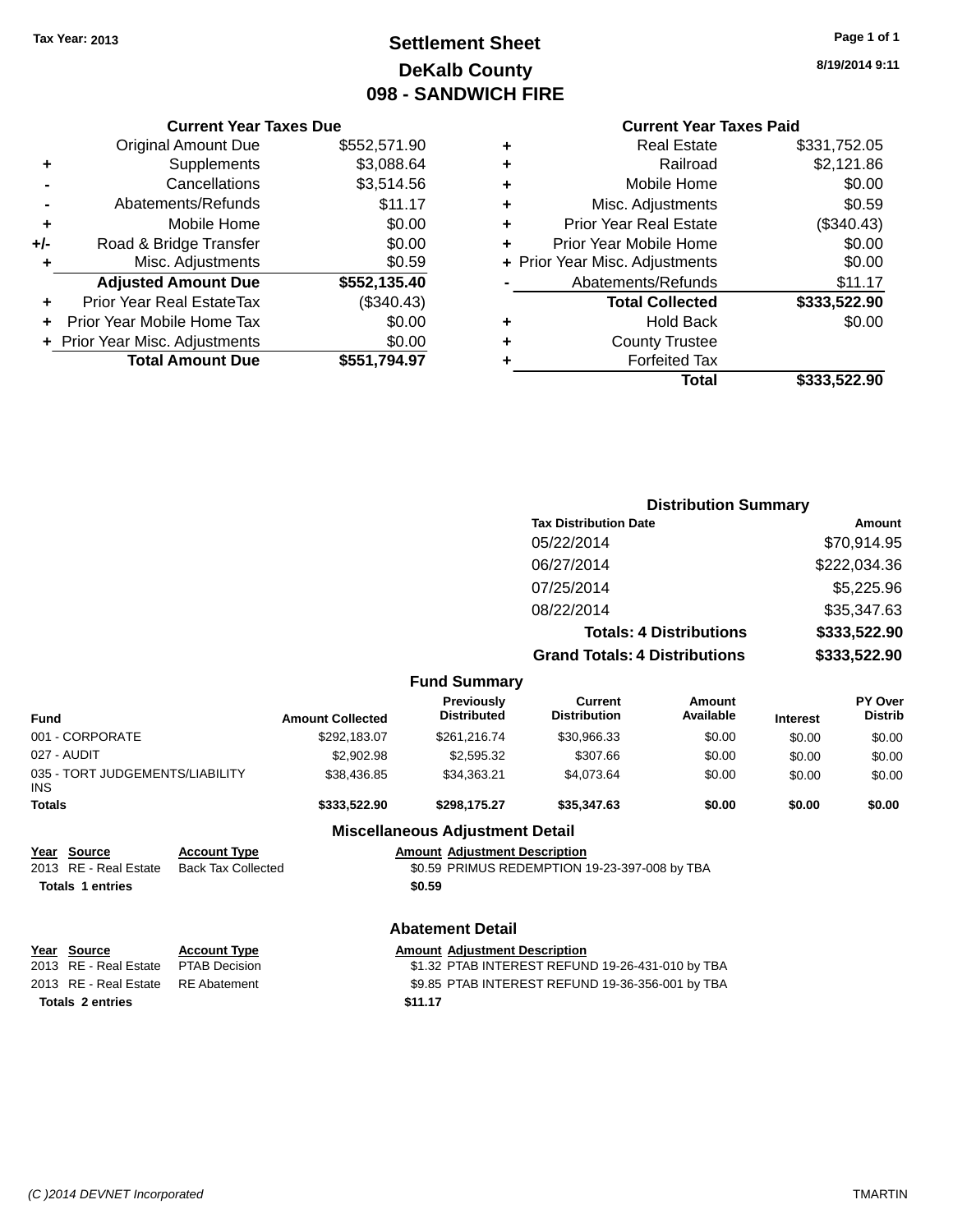### **Settlement Sheet Tax Year: 2013 Page 1 of 1 DeKalb County 099 - SHABBONA FIRE**

#### **Current Year Taxes Due**

|     | <b>Original Amount Due</b>     | \$181,072.93 |
|-----|--------------------------------|--------------|
| ٠   | Supplements                    | \$991.27     |
|     | Cancellations                  | \$1,092.82   |
|     | Abatements/Refunds             | \$0.47       |
| ٠   | Mobile Home                    | \$0.00       |
| +/- | Road & Bridge Transfer         | \$0.00       |
| ٠   | Misc. Adjustments              | \$93.95      |
|     | <b>Adjusted Amount Due</b>     | \$181,064.86 |
| ٠   | Prior Year Real EstateTax      | (\$19.42)    |
|     | Prior Year Mobile Home Tax     | \$0.00       |
|     | + Prior Year Misc. Adjustments | \$0.00       |
|     | <b>Total Amount Due</b>        | \$181,045.44 |

**8/19/2014 9:11**

### **Current Year Taxes Paid**

|   | <b>Real Estate</b>             | \$125,079.17 |
|---|--------------------------------|--------------|
| ٠ | Railroad                       | \$3,956.12   |
| ٠ | Mobile Home                    | \$0.00       |
| ٠ | Misc. Adjustments              | \$93.95      |
| ٠ | <b>Prior Year Real Estate</b>  | (\$19.42)    |
| ٠ | Prior Year Mobile Home         | \$0.00       |
|   | + Prior Year Misc. Adjustments | \$0.00       |
|   | Abatements/Refunds             | \$0.47       |
|   | <b>Total Collected</b>         | \$129,109.35 |
| ٠ | <b>Hold Back</b>               | \$0.00       |
| ٠ | <b>County Trustee</b>          |              |
| ٠ | <b>Forfeited Tax</b>           |              |
|   | Total                          | \$129,109.35 |
|   |                                |              |

### **Distribution Summary Tax Distribution Date Amount** 05/22/2014 \$18,147.75 06/27/2014 \$82,931.91 07/25/2014 \$1,472.14 08/22/2014 \$26,557.55 **Totals: 4 Distributions \$129,109.35 Grand Totals: 4 Distributions \$129,109.35 Fund Summary**

| Fund                                   | <b>Amount Collected</b> | <b>Previously</b><br><b>Distributed</b> | Current<br><b>Distribution</b> | Amount<br>Available | <b>Interest</b> | <b>PY Over</b><br><b>Distrib</b> |
|----------------------------------------|-------------------------|-----------------------------------------|--------------------------------|---------------------|-----------------|----------------------------------|
| 001 - CORPORATE                        | \$88,769.80             | \$70.510.02                             | \$18,259.78                    | \$0.00              | \$0.00          | \$0.00                           |
| 035 - TORT JUDGEMENTS/LIABILITY<br>INS | \$17.629.49             | \$14,003.14                             | \$3.626.35                     | \$0.00              | \$0.00          | \$0.00                           |
| 064 - AMBULANCE                        | \$22,710.06             | \$18,038.64                             | \$4.671.42                     | \$0.00              | \$0.00          | \$0.00                           |
| Totals                                 | \$129,109.35            | \$102.551.80                            | \$26,557.55                    | \$0.00              | \$0.00          | \$0.00                           |

#### **Miscellaneous Adjustment Detail**

| Year Source             | <b>Account Type</b>                        |         | <b>Amount Adjustment Description</b>           |
|-------------------------|--------------------------------------------|---------|------------------------------------------------|
| 2013 RE - Real Estate   | <b>Back Tax Collected</b>                  |         | \$11.70 DOBSON REDEMPTION 13-15-402-010 by TBA |
| 2013 RE - Real Estate   | Back Tax Collected                         |         | \$36.37 ENBURG REDEMPTION 13-35-201-007 by TBA |
|                         | 2013 RE - Real Estate Paymt In Lieu of Tax |         | \$45.88 HOUSING AUTHORITY-SEQUOYA APTS by TBA  |
| <b>Totals 3 entries</b> |                                            | \$93.95 |                                                |
|                         |                                            |         |                                                |

#### **Abatement Detail**

# **Year Source Account Type Amount Adjustment Description**

2013 RE - Real Estate PTAB Decision \$0.47 PTAB INTEREST REFUND 13-15-176-011 by TBA **Totals 1 entries \$0.47**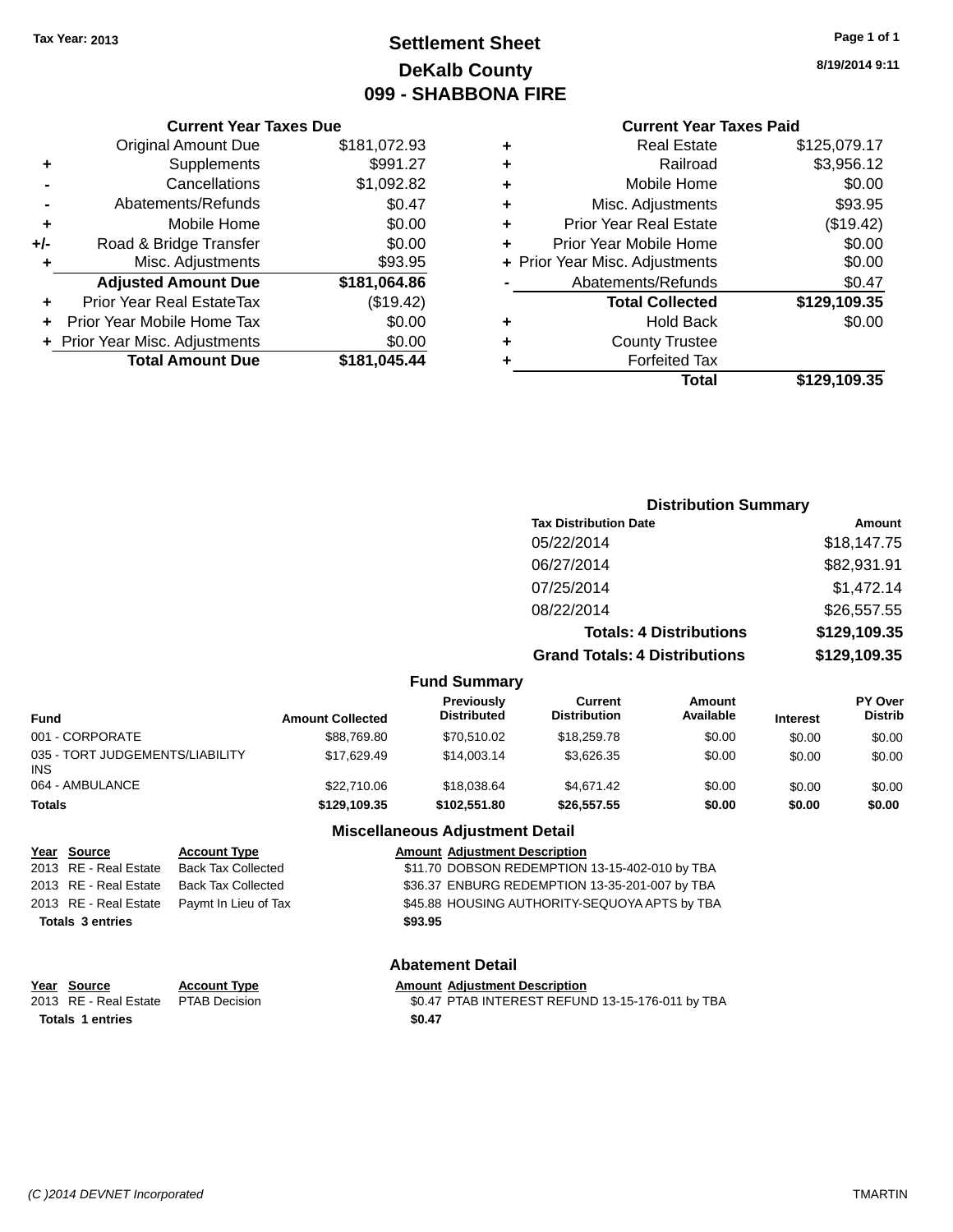### **Settlement Sheet Tax Year: 2013 Page 1 of 1 DeKalb County 100 - SOMONAUK FIRE**

**8/19/2014 9:11**

#### **Current Year Taxes Paid**

|     | <b>Current Year Taxes Due</b>  |              |
|-----|--------------------------------|--------------|
|     | <b>Original Amount Due</b>     | \$237,568.88 |
| ٠   | Supplements                    | \$1,164.86   |
|     | Cancellations                  | \$1,317.93   |
|     | Abatements/Refunds             | \$0.00       |
| ٠   | Mobile Home                    | \$0.00       |
| +/- | Road & Bridge Transfer         | \$0.00       |
| ٠   | Misc. Adjustments              | \$0.00       |
|     | <b>Adjusted Amount Due</b>     | \$237,415.81 |
| ٠   | Prior Year Real EstateTax      | (\$79.47)    |
|     | Prior Year Mobile Home Tax     | \$0.00       |
|     | + Prior Year Misc. Adjustments | \$0.00       |
|     | <b>Total Amount Due</b>        | \$237,336.34 |
|     |                                |              |

| ٠ | <b>Real Estate</b>             | \$146,133.09 |
|---|--------------------------------|--------------|
| ٠ | Railroad                       | \$3,973.74   |
| ٠ | Mobile Home                    | \$0.00       |
| ٠ | Misc. Adjustments              | \$0.00       |
| ٠ | <b>Prior Year Real Estate</b>  | (\$79.47)    |
| ÷ | Prior Year Mobile Home         | \$0.00       |
|   | + Prior Year Misc. Adjustments | \$0.00       |
|   | Abatements/Refunds             | \$0.00       |
|   | <b>Total Collected</b>         | \$150,027.36 |
| ÷ | <b>Hold Back</b>               | \$0.00       |
| ٠ | <b>County Trustee</b>          |              |
| ٠ | <b>Forfeited Tax</b>           |              |
|   | Total                          | \$150,027.36 |
|   |                                |              |

|                     | <b>Distribution Summary</b>          |              |
|---------------------|--------------------------------------|--------------|
|                     | <b>Tax Distribution Date</b>         | Amount       |
|                     | 05/22/2014                           | \$42,161.11  |
|                     | 06/27/2014                           | \$93,886.12  |
|                     | 07/25/2014                           | \$1,791.47   |
|                     | 08/22/2014                           | \$12,188.66  |
|                     | <b>Totals: 4 Distributions</b>       | \$150,027.36 |
|                     | <b>Grand Totals: 4 Distributions</b> | \$150,027.36 |
| <b>Fund Summary</b> |                                      |              |

| <b>Fund</b>     | <b>Amount Collected</b> | <b>Previously</b><br><b>Distributed</b> | Current<br><b>Distribution</b> | Amount<br>Available | <b>Interest</b> | <b>PY Over</b><br><b>Distrib</b> |
|-----------------|-------------------------|-----------------------------------------|--------------------------------|---------------------|-----------------|----------------------------------|
| 001 - CORPORATE | \$78.964.80             | \$72,549.47                             | \$6.415.33                     | \$0.00              | \$0.00          | \$0.00                           |
| 064 - AMBULANCE | \$71,062.56             | \$65,289.23                             | \$5,773.33                     | \$0.00              | \$0.00          | \$0.00                           |
| <b>Totals</b>   | \$150,027.36            | \$137,838,70                            | \$12,188.66                    | \$0.00              | \$0.00          | \$0.00                           |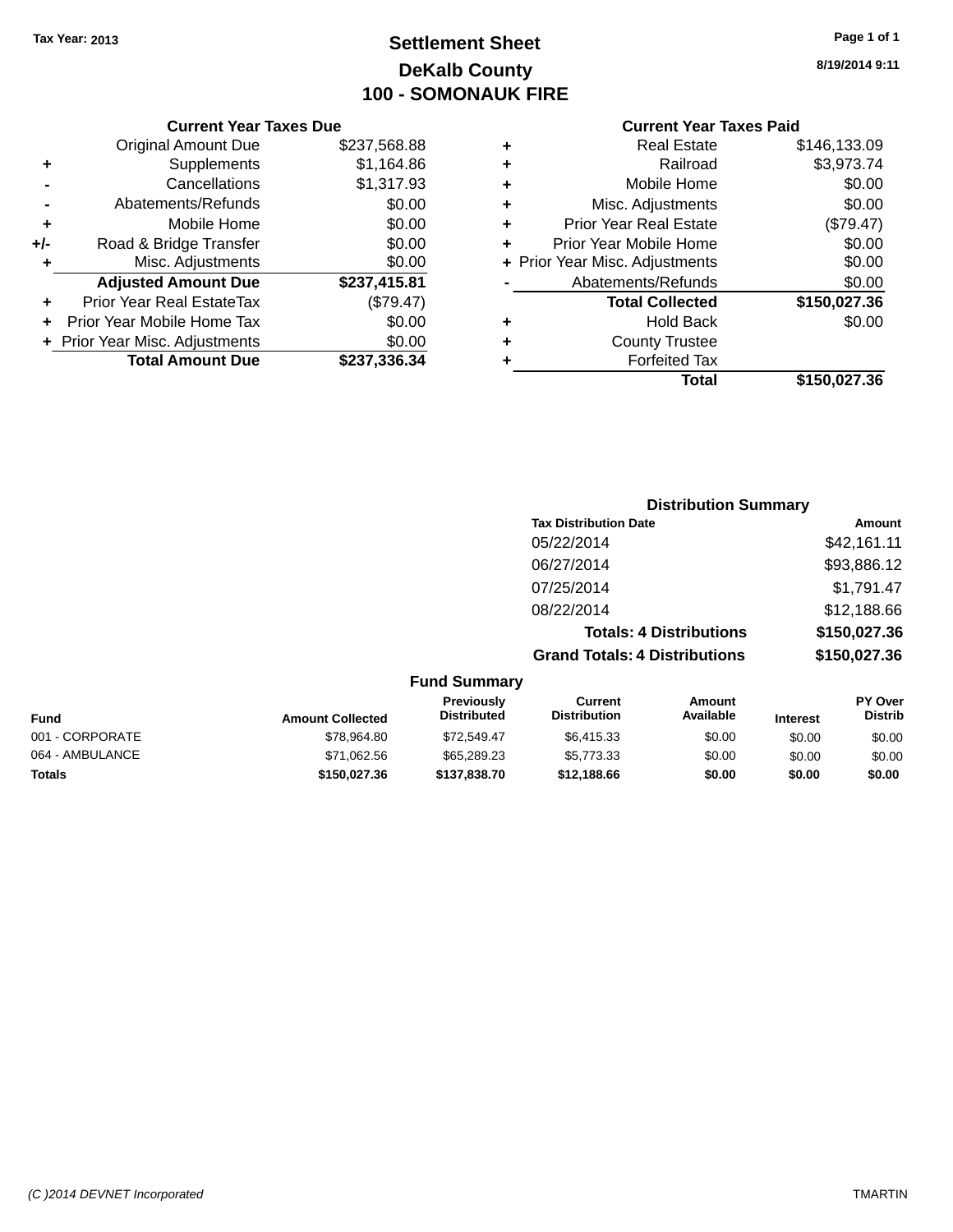### **Settlement Sheet Tax Year: 2013 Page 1 of 1 DeKalb County 101 - SYCAMORE FIRE**

**8/19/2014 9:11**

| :EN 01 |  |
|--------|--|

|     | <b>Current Year Taxes Due</b>  |              |
|-----|--------------------------------|--------------|
|     | <b>Original Amount Due</b>     | \$329,550.01 |
| ٠   | Supplements                    | \$1,488.38   |
|     | Cancellations                  | \$1,707.09   |
|     | Abatements/Refunds             | \$67.75      |
| ٠   | Mobile Home                    | \$0.00       |
| +/- | Road & Bridge Transfer         | \$0.00       |
| ٠   | Misc. Adjustments              | \$9.16       |
|     | <b>Adjusted Amount Due</b>     | \$329,272.71 |
| ٠   | Prior Year Real EstateTax      | \$0.00       |
|     | Prior Year Mobile Home Tax     | \$0.00       |
|     | + Prior Year Misc. Adjustments | \$0.00       |
|     | <b>Total Amount Due</b>        | \$329.272.71 |

| <b>Current Year Taxes Paid</b>           |
|------------------------------------------|
| \$195,617.30<br>Real Estate              |
| \$0.00<br>Railroad                       |
| \$0.00<br>Mobile Home                    |
| \$9.16<br>Misc. Adjustments              |
| \$0.00<br><b>Prior Year Real Estate</b>  |
| \$0.00<br>Prior Year Mobile Home         |
| \$0.00<br>+ Prior Year Misc. Adjustments |
| \$67.75<br>Abatements/Refunds            |
| <b>Total Collected</b><br>\$195,558.71   |
| \$0.00<br>Hold Back                      |
| <b>County Trustee</b>                    |
| <b>Forfeited Tax</b>                     |
| \$195,558.71<br>Total                    |
|                                          |
|                                          |

|                                                                           |                                                  |                                                |                                              | <b>Distribution Summary</b>    |                 |                                  |
|---------------------------------------------------------------------------|--------------------------------------------------|------------------------------------------------|----------------------------------------------|--------------------------------|-----------------|----------------------------------|
|                                                                           |                                                  |                                                | <b>Tax Distribution Date</b>                 |                                |                 | Amount                           |
|                                                                           |                                                  |                                                | 05/22/2014                                   |                                |                 | \$46,951.64                      |
|                                                                           |                                                  |                                                | 06/27/2014                                   |                                |                 | \$133,129.82                     |
|                                                                           |                                                  |                                                | 07/25/2014                                   |                                |                 | \$2,683.26                       |
|                                                                           |                                                  |                                                | 08/22/2014                                   |                                |                 | \$12,793.99                      |
|                                                                           |                                                  |                                                |                                              | <b>Totals: 4 Distributions</b> |                 | \$195,558.71                     |
|                                                                           |                                                  |                                                | <b>Grand Totals: 4 Distributions</b>         |                                |                 | \$195,558.71                     |
|                                                                           |                                                  | <b>Fund Summary</b>                            |                                              |                                |                 |                                  |
| <b>Fund</b>                                                               | <b>Amount Collected</b>                          | <b>Previously</b><br><b>Distributed</b>        | <b>Current</b><br><b>Distribution</b>        | <b>Amount</b><br>Available     | <b>Interest</b> | <b>PY Over</b><br><b>Distrib</b> |
| 001 - CORPORATE                                                           | \$99,652.81                                      | \$93,133.25                                    | \$6,519.56                                   | \$0.00                         | \$0.00          | \$0.00                           |
| 064 - AMBULANCE                                                           | \$95,905.90                                      | \$89,631.47                                    | \$6,274.43                                   | \$0.00                         | \$0.00          | \$0.00                           |
| Totals                                                                    | \$195,558.71                                     | \$182,764.72                                   | \$12,793.99                                  | \$0.00                         | \$0.00          | \$0.00                           |
|                                                                           |                                                  | <b>Miscellaneous Adjustment Detail</b>         |                                              |                                |                 |                                  |
| Year<br><b>Source</b><br>2013 RE - Real Estate<br><b>Totals 1 entries</b> | <b>Account Type</b><br><b>Back Tax Collected</b> | <b>Amount Adjustment Description</b><br>\$9.16 | \$9.16 MEIER REDEMPTION 06-18-300-001 by TBA |                                |                 |                                  |

### **Abatement Detail**

**Year Source Account Type Account Type Amount Adjustment Description**<br>2013 RE - Real Estate RE Abatement **Account 1991 Amount Adjustment** PEAR AB \$67.75 CLARK PRIOR YEAR ABATEMENT 09-17-100-015 by TBA **Totals 1 entries \$67.75**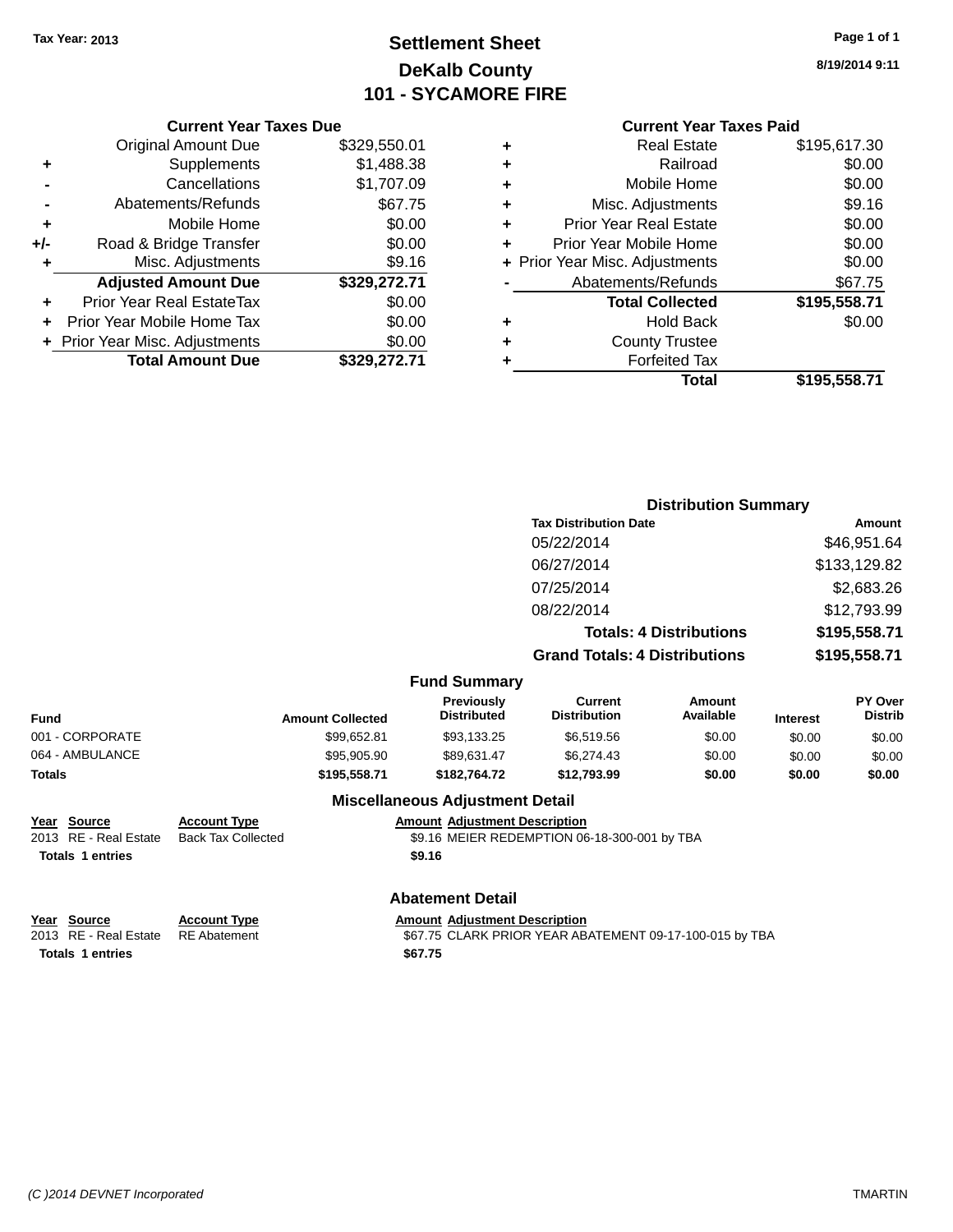**Current Year Taxes Due** Original Amount Due \$143,703.62

**Adjusted Amount Due \$143,602.82**

**Total Amount Due \$143,602.82**

**+** Supplements \$1,089.50 **-** Cancellations \$1,190.30 **-** Abatements/Refunds \$0.00 **+** Mobile Home \$0.00 **+/-** Road & Bridge Transfer \$0.00<br> **+** Misc. Adjustments \$0.00

**+** Prior Year Real EstateTax \$0.00 **+** Prior Year Mobile Home Tax \$0.00 **+ Prior Year Misc. Adjustments**  $$0.00$ 

**+** Misc. Adjustments

## **Settlement Sheet Tax Year: 2013 Page 1 of 1 DeKalb County 102 - WATERMAN FIRE**

**8/19/2014 9:11**

**Total \$89,555.78**

|   | <b>Current Year Taxes Paid</b> |             |
|---|--------------------------------|-------------|
| ٠ | <b>Real Estate</b>             | \$87,470.70 |
| ٠ | Railroad                       | \$2,085.08  |
| ٠ | Mobile Home                    | \$0.00      |
| ٠ | Misc. Adjustments              | \$0.00      |
| ٠ | <b>Prior Year Real Estate</b>  | \$0.00      |
|   | Prior Year Mobile Home         | \$0.00      |
|   | + Prior Year Misc. Adjustments | \$0.00      |
|   | Abatements/Refunds             | \$0.00      |
|   | <b>Total Collected</b>         | \$89,555.78 |
| ٠ | Hold Back                      | \$0.00      |
| ٠ | <b>County Trustee</b>          |             |
|   | <b>Forfeited Tax</b>           |             |

| i rustee  |  |
|-----------|--|
| eited Tax |  |
| エヘチヘー     |  |

| ישו שטו |  |
|---------|--|
| Total   |  |
|         |  |

|                     | <b>Distribution Summary</b>          |               |
|---------------------|--------------------------------------|---------------|
|                     | <b>Tax Distribution Date</b>         | <b>Amount</b> |
|                     | 05/22/2014                           | \$14,176.19   |
|                     | 06/27/2014                           | \$62,155.21   |
|                     | 07/25/2014                           | \$1,576.34    |
|                     | 08/22/2014                           | \$11,648.04   |
|                     | <b>Totals: 4 Distributions</b>       | \$89,555.78   |
|                     | <b>Grand Totals: 4 Distributions</b> | \$89,555.78   |
| <b>Fund Summary</b> |                                      |               |

| .               |                         |                                         |                                |                     |                 |                                  |
|-----------------|-------------------------|-----------------------------------------|--------------------------------|---------------------|-----------------|----------------------------------|
| <b>Fund</b>     | <b>Amount Collected</b> | <b>Previously</b><br><b>Distributed</b> | Current<br><b>Distribution</b> | Amount<br>Available | <b>Interest</b> | <b>PY Over</b><br><b>Distrib</b> |
| 001 - CORPORATE | \$89.555.78             | \$77.907.74                             | \$11.648.04                    | \$0.00              | \$0.00          | \$0.00                           |
| <b>Totals</b>   | \$89.555.78             | \$77.907.74                             | \$11,648,04                    | \$0.00              | \$0.00          | \$0.00                           |

*(C )2014 DEVNET Incorporated* TMARTIN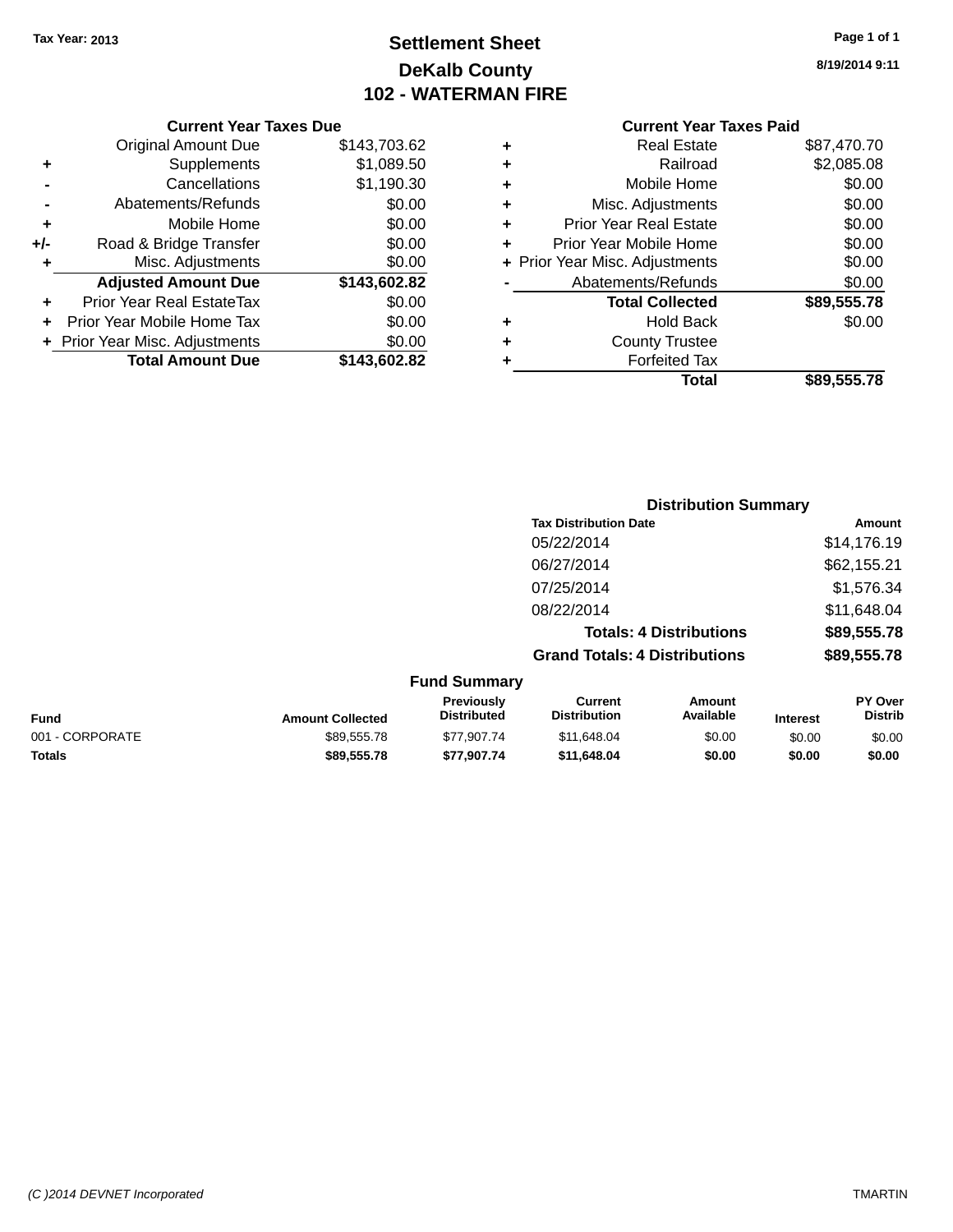### **Settlement Sheet Tax Year: 2013 Page 1 of 1 DeKalb County 103 - EARLVILLE LIBRARY DISTRICT**

**8/19/2014 9:11**

#### **Current Year Taxes Paid**

|     | <b>Current Year Taxes Due</b> |            |
|-----|-------------------------------|------------|
|     | <b>Original Amount Due</b>    | \$4,232.85 |
| ÷   | Supplements                   | \$0.00     |
|     | Cancellations                 | \$0.00     |
|     | Abatements/Refunds            | \$0.00     |
| ٠   | Mobile Home                   | \$0.00     |
| +/- | Road & Bridge Transfer        | \$0.00     |
| ٠   | Misc. Adjustments             | \$0.00     |
|     | <b>Adjusted Amount Due</b>    | \$4,232.85 |
| ÷   | Prior Year Real EstateTax     | \$0.00     |
|     | Prior Year Mobile Home Tax    | \$0.00     |
|     | Prior Year Misc. Adjustments  | \$0.00     |
|     | <b>Total Amount Due</b>       | \$4,232.85 |

|   | <b>Real Estate</b>             | \$2,778.67 |
|---|--------------------------------|------------|
| ٠ | Railroad                       | \$0.00     |
| ٠ | Mobile Home                    | \$0.00     |
| ٠ | Misc. Adjustments              | \$0.00     |
| ٠ | <b>Prior Year Real Estate</b>  | \$0.00     |
| ٠ | Prior Year Mobile Home         | \$0.00     |
|   | + Prior Year Misc. Adjustments | \$0.00     |
|   | Abatements/Refunds             | \$0.00     |
|   | <b>Total Collected</b>         | \$2,778.67 |
| ٠ | Hold Back                      | \$0.00     |
|   | <b>County Trustee</b>          |            |
| ٠ | <b>Forfeited Tax</b>           |            |
|   | Total                          | \$2,778.67 |
|   |                                |            |

| <b>Distribution Summary</b>          |            |
|--------------------------------------|------------|
| <b>Tax Distribution Date</b>         | Amount     |
| 05/22/2014                           | \$1,019.75 |
| 06/27/2014                           | \$1,467.31 |
| 07/25/2014                           | \$96.94    |
| 08/22/2014                           | \$194.67   |
| <b>Totals: 4 Distributions</b>       | \$2,778.67 |
| <b>Grand Totals: 4 Distributions</b> | \$2,778.67 |

|                                                     |                         | <b>Fund Summary</b>              |                                       |                     |                 |                                  |
|-----------------------------------------------------|-------------------------|----------------------------------|---------------------------------------|---------------------|-----------------|----------------------------------|
| <b>Fund</b>                                         | <b>Amount Collected</b> | Previously<br><b>Distributed</b> | <b>Current</b><br><b>Distribution</b> | Amount<br>Available | <b>Interest</b> | <b>PY Over</b><br><b>Distrib</b> |
| 001 - CORPORATE                                     | \$1,606.03              | \$1.493.51                       | \$112.52                              | \$0.00              | \$0.00          | \$0.00                           |
| 004 - OPERATIONS & MAINTENANCE                      | \$214.14                | \$199.14                         | \$15.00                               | \$0.00              | \$0.00          | \$0.00                           |
| 027 - AUDIT                                         | \$53.54                 | \$49.79                          | \$3.75                                | \$0.00              | \$0.00          | \$0.00                           |
| 031 - WORKING CASH                                  | \$0.00                  | \$0.00                           | \$0.00                                | \$0.00              | \$0.00          | \$0.00                           |
| 035 - TORT JUDGMENTS, LIABILITY<br><b>INSURANCE</b> | \$695.96                | \$647.20                         | \$48.76                               | \$0.00              | \$0.00          | \$0.00                           |
| 047 - SOCIAL SECURITY                               | \$209.00                | \$194.36                         | \$14.64                               | \$0.00              | \$0.00          | \$0.00                           |
| <b>Totals</b>                                       | \$2,778.67              | \$2,584.00                       | \$194.67                              | \$0.00              | \$0.00          | \$0.00                           |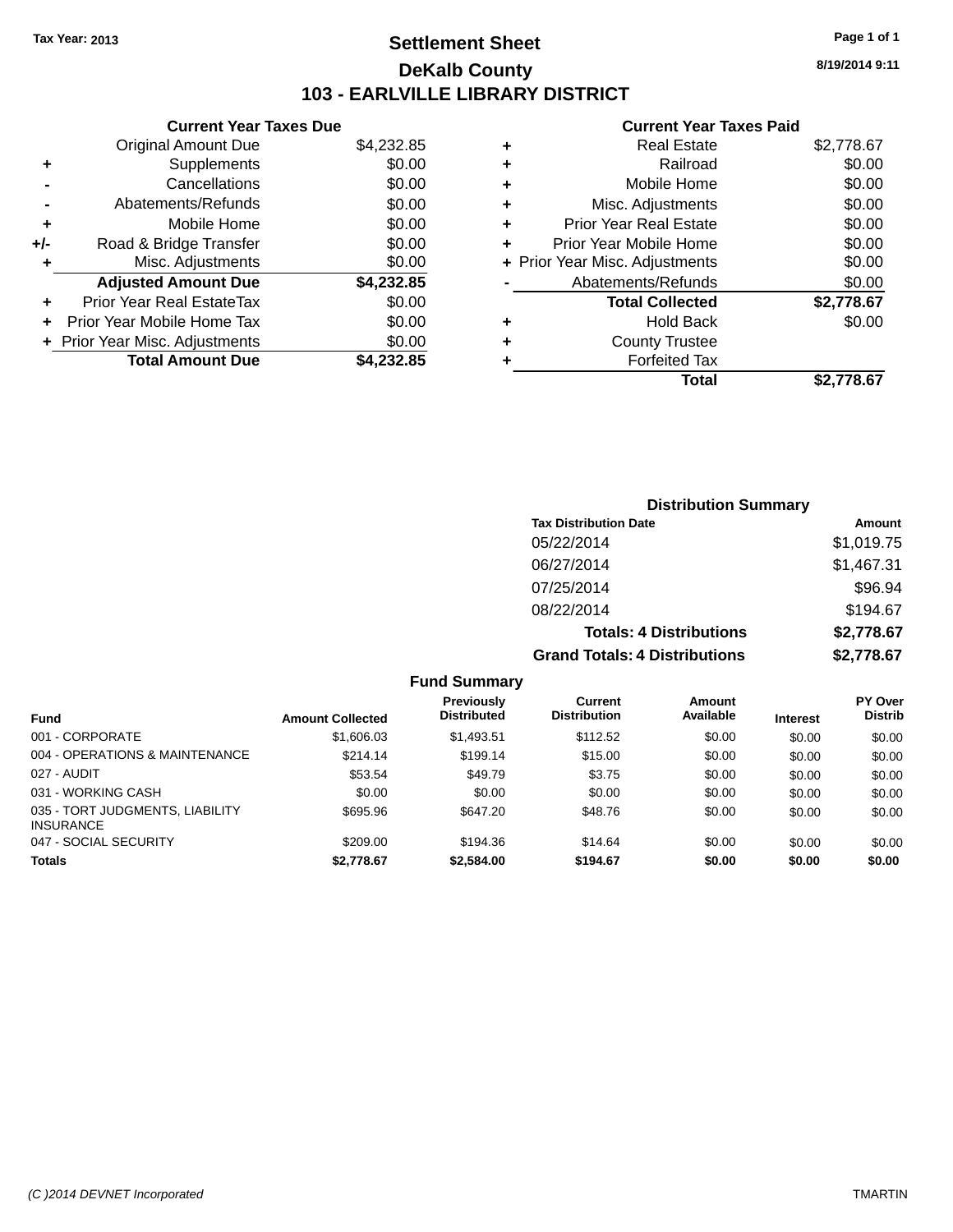### **Settlement Sheet Tax Year: 2013 Page 1 of 2 DeKalb County 110 - DEKALB PARK**

#### **Current Year Taxes Due**

|     | <b>Original Amount Due</b>       | \$3,664,843.62 |
|-----|----------------------------------|----------------|
|     | Supplements                      | \$72,996.62    |
|     | Cancellations                    | \$127,336.11   |
|     | Abatements/Refunds               | \$350.80       |
| ٠   | Mobile Home                      | \$0.00         |
| +/- | Road & Bridge Transfer           | \$0.00         |
| ٠   | Misc. Adjustments                | \$48.08        |
|     | <b>Adjusted Amount Due</b>       | \$3,610,201.41 |
| ÷   | <b>Prior Year Real EstateTax</b> | (\$814.49)     |
|     | Prior Year Mobile Home Tax       | \$0.00         |
|     | + Prior Year Misc. Adjustments   | \$0.00         |
|     | <b>Total Amount Due</b>          | \$3,609,386.92 |

**8/19/2014 9:11**

### **Current Year Taxes Paid**

| ٠ | <b>Real Estate</b>             | \$2,113,612.31 |
|---|--------------------------------|----------------|
| ٠ | Railroad                       | \$5,814.60     |
| ٠ | Mobile Home                    | \$0.00         |
| ٠ | Misc. Adjustments              | \$48.08        |
| ٠ | <b>Prior Year Real Estate</b>  | (\$814.49)     |
| ٠ | Prior Year Mobile Home         | \$0.00         |
|   | + Prior Year Misc. Adjustments | \$0.00         |
|   | Abatements/Refunds             | \$350.80       |
|   | <b>Total Collected</b>         | \$2,118,309.70 |
| ٠ | <b>Hold Back</b>               | \$0.00         |
| ٠ | <b>County Trustee</b>          |                |
| ٠ | <b>Forfeited Tax</b>           |                |
|   | <b>Total</b>                   | \$2,118,309.70 |
|   |                                |                |

#### **Distribution Summary**

| <b>Tax Distribution Date</b>         | Amount         |
|--------------------------------------|----------------|
| 05/22/2014                           | \$423,687.59   |
| 06/27/2014                           | \$1,392,495.60 |
| 07/25/2014                           | \$60,956.49    |
| 08/22/2014                           | \$241,170.02   |
| <b>Totals: 4 Distributions</b>       | \$2,118,309.70 |
| <b>Grand Totals: 4 Distributions</b> | \$2,118,309.70 |

#### **Fund Summary**

| <b>Fund</b>                             | <b>Amount Collected</b> | <b>Previously</b><br><b>Distributed</b> | Current<br><b>Distribution</b> | Amount<br>Available | <b>Interest</b> | PY Over<br><b>Distrib</b> |
|-----------------------------------------|-------------------------|-----------------------------------------|--------------------------------|---------------------|-----------------|---------------------------|
| 001 - CORPORATE                         | \$599,087,66            | \$530,881.43                            | \$68,206.23                    | \$0.00              | \$0.00          | \$0.00                    |
| 003 - BONDS AND INTEREST                | \$702.092.57            | \$622,159.18                            | \$79,933.39                    | \$0.00              | \$0.00          | \$0.00                    |
| $005 - I. M. R. F.$                     | \$144.053.54            | \$127,653.01                            | \$16,400.53                    | \$0.00              | \$0.00          | \$0.00                    |
| 027 - AUDIT                             | \$14,059.20             | \$12,458.55                             | \$1,600.65                     | \$0.00              | \$0.00          | \$0.00                    |
| 035 - TORT JUDGEMENTS/LIABILITY<br>INS. | \$44,374.36             | \$39.322.33                             | \$5,052.03                     | \$0.00              | \$0.00          | \$0.00                    |
| 047 - SOCIAL SECURITY                   | \$85,310.66             | \$75,598.02                             | \$9,712.64                     | \$0.00              | \$0.00          | \$0.00                    |
| 060 - UNEMPLOYMENT INSURANCE            | \$35.161.82             | \$31,158.63                             | \$4,003.19                     | \$0.00              | \$0.00          | \$0.00                    |
| 062 - WORKERS COMPENSATION              | \$29.976.22             | \$26.563.42                             | \$3,412.80                     | \$0.00              | \$0.00          | \$0.00                    |
| 122 - RECREATION                        | \$270,806.82            | \$239.975.40                            | \$30,831.42                    | \$0.00              | \$0.00          | \$0.00                    |
| 123 - AQUARIUM AND MUSEUM               | \$80,690.66             | \$71,504.01                             | \$9,186.65                     | \$0.00              | \$0.00          | \$0.00                    |
| 126 - REC PROGRAMS/HANDICAPPED          | \$112,696.19            | \$99.865.70                             | \$12,830.49                    | \$0.00              | \$0.00          | \$0.00                    |
| <b>Totals</b>                           | \$2,118,309.70          | \$1,877,139.68                          | \$241,170.02                   | \$0.00              | \$0.00          | \$0.00                    |

#### **Miscellaneous Adjustment Detail**

| Year Source             | <b>Account Type</b> | <b>Amount Adjustment Description</b>            |
|-------------------------|---------------------|-------------------------------------------------|
| 2013 RE - Real Estate   | Real Estate Tax     | \$48.08 JOHNSON REDEMPTION 08-10-476-007 by TBA |
| <b>Totals 1 entries</b> |                     | \$48.08                                         |
|                         |                     | Ahatement Detail                                |

# **Year Source Account Type Amount Adjustment Description**<br>2013 RE - Real Estate PTAB Decision **AMOUNT SA 2019 AMPION SA 271 PTAB INTEREST REFUN** 2013 RE - Real Estate PTAB Decision \$7.73 PTAB INTEREST REFUND 08-12-451-014 by TBA

### **Abatement Detail**

\$4.71 PTAB INTEREST REFUND 08-12-451-004 by TBA 2013 RE - Real Estate PTAB Decision \$34.62 PTAB INTEREST REFUND 08-12-451-005 by TBA 2013 RE - Real Estate PTAB Decision \$0.00 PTAB INTEREST REFUND 08-12-451-007 by TBA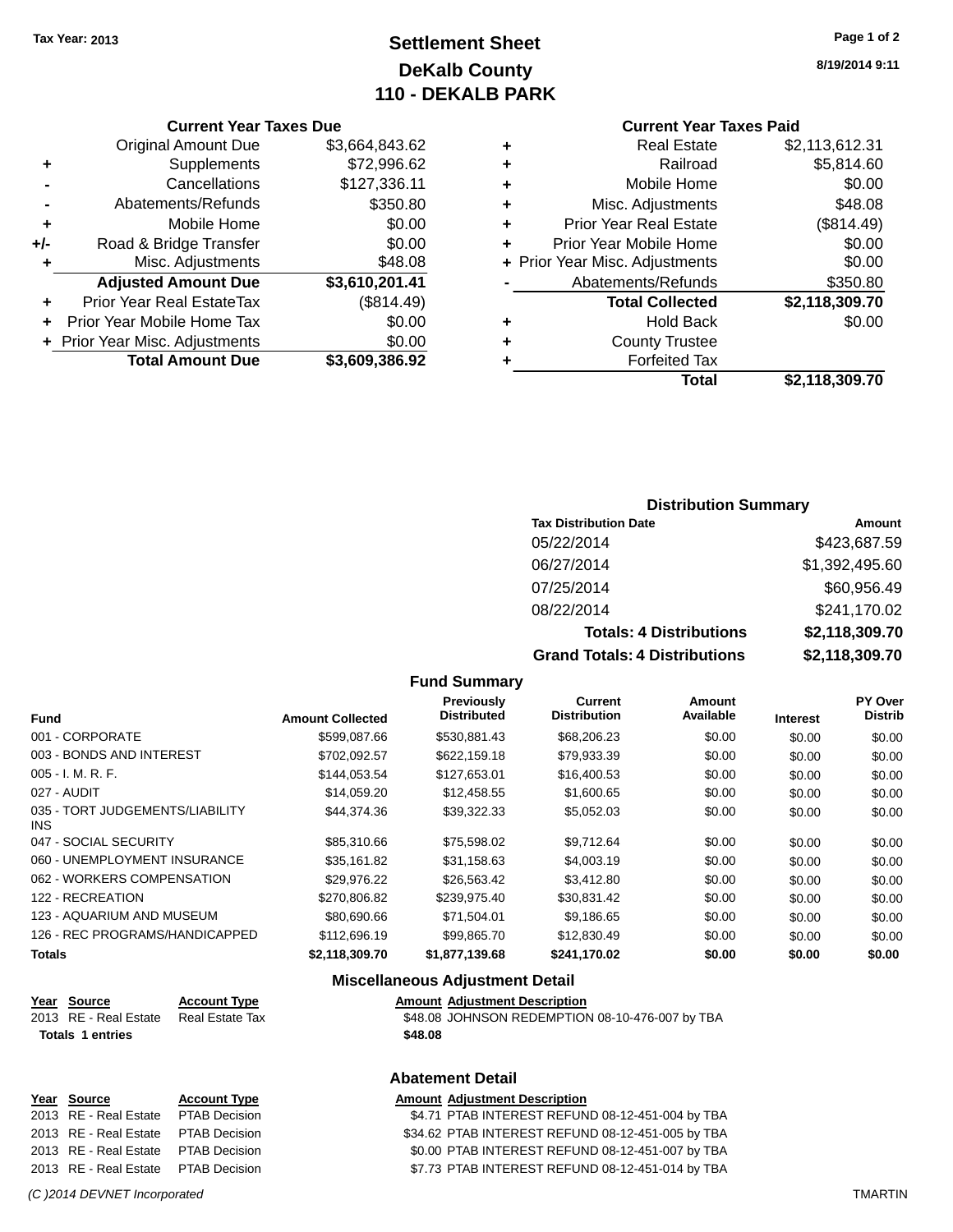## **Settlement Sheet Tax Year: 2013 Page 2 of 2 DeKalb County**

## **Abatement Detail**

\$299.55 PTAB INTEREST REFUND 08-25-100-021 by TBA 2013 RE - Real Estate PTAB Decision \$0.86 PTAB INTEREST REFUND 09-19-100-014 by TBA 2013 RE - Real Estate PTAB Decision \$3.33 PTAB INTEREST REFUND 09-19-000-012 by TBA

**Year Source Account Type Amount Adjustment Description**<br>2013 RE - Real Estate PTAB Decision **Amount S299.55 PTAB INTEREST REFUN** 

**Totals 7 entries \$350.80**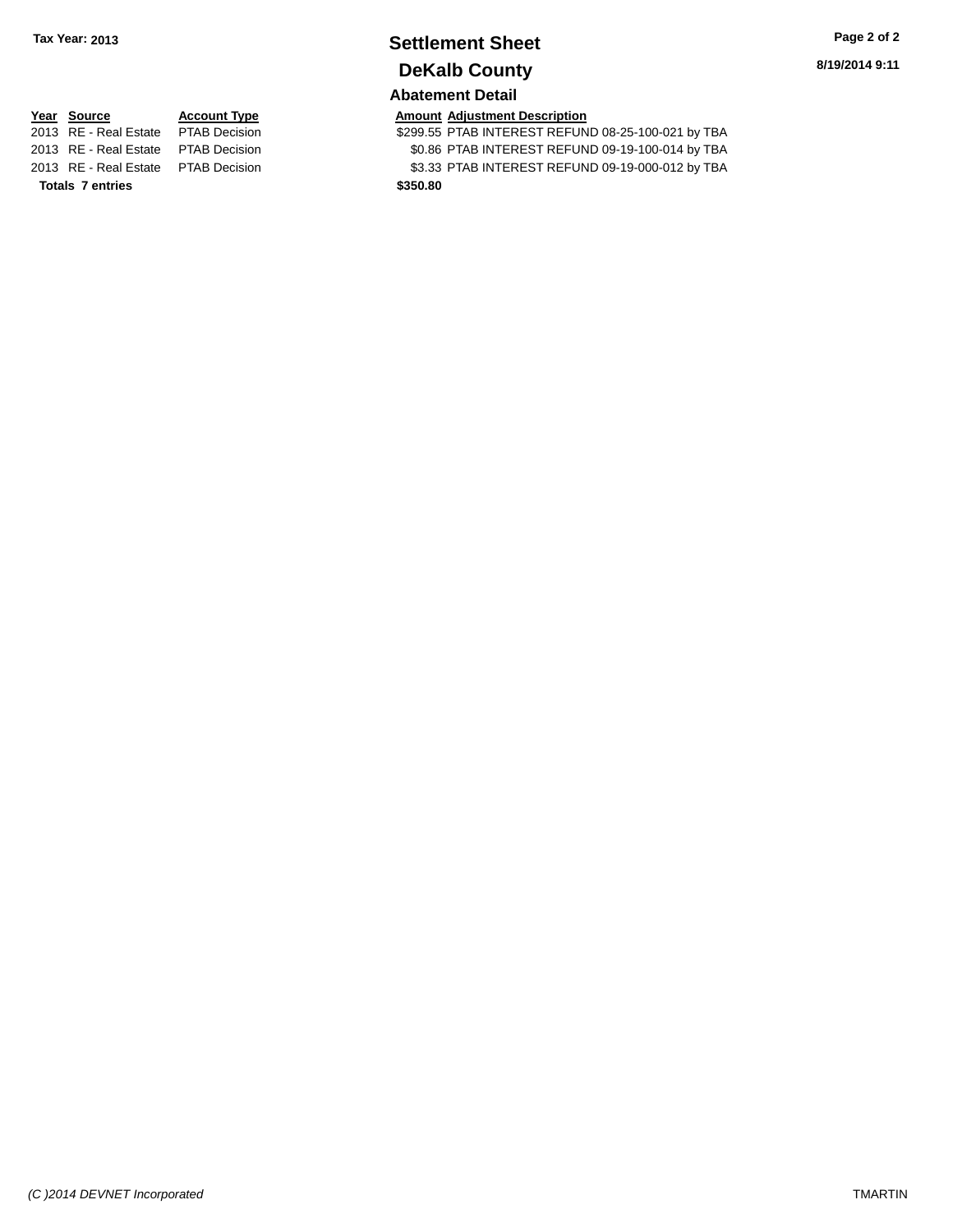### **Settlement Sheet Tax Year: 2013 Page 1 of 1 DeKalb County 111 - FRANKLIN TWP PARK**

**8/19/2014 9:11**

| <b>Current Year Taxes Paid</b> |  |  |
|--------------------------------|--|--|
|                                |  |  |

|       | <b>Current Year Taxes Due</b>  |             |
|-------|--------------------------------|-------------|
|       | <b>Original Amount Due</b>     | \$39,551.09 |
| ٠     | Supplements                    | \$207.25    |
|       | Cancellations                  | \$226.23    |
|       | Abatements/Refunds             | \$0.00      |
| ٠     | Mobile Home                    | \$0.00      |
| $+/-$ | Road & Bridge Transfer         | \$0.00      |
| ٠     | Misc. Adjustments              | \$0.00      |
|       | <b>Adjusted Amount Due</b>     | \$39,532.11 |
| ٠     | Prior Year Real EstateTax      | \$0.00      |
|       | Prior Year Mobile Home Tax     | \$0.00      |
|       | + Prior Year Misc. Adjustments | \$0.00      |
|       | <b>Total Amount Due</b>        | \$39,532.11 |
|       |                                |             |

|   | <b>Real Estate</b>             | \$23,680.92 |
|---|--------------------------------|-------------|
| ٠ | Railroad                       | \$191.50    |
| ٠ | Mobile Home                    | \$0.00      |
| ٠ | Misc. Adjustments              | \$0.00      |
| ٠ | <b>Prior Year Real Estate</b>  | \$0.00      |
| ÷ | Prior Year Mobile Home         | \$0.00      |
|   | + Prior Year Misc. Adjustments | \$0.00      |
|   | Abatements/Refunds             | \$0.00      |
|   | <b>Total Collected</b>         | \$23,872.42 |
| ٠ | Hold Back                      | \$0.00      |
| ٠ | <b>County Trustee</b>          |             |
| ٠ | <b>Forfeited Tax</b>           |             |
|   | Total                          | \$23,872.42 |
|   |                                |             |

|                                        |                         |                                  |                                       | <b>Distribution Summary</b>    |                 |                           |
|----------------------------------------|-------------------------|----------------------------------|---------------------------------------|--------------------------------|-----------------|---------------------------|
|                                        |                         |                                  | <b>Tax Distribution Date</b>          |                                |                 | Amount                    |
|                                        |                         |                                  | 05/22/2014                            |                                |                 | \$4,898.21                |
|                                        |                         |                                  | 06/27/2014                            |                                |                 | \$16,222.10               |
|                                        |                         |                                  | 07/25/2014                            |                                |                 | \$411.83                  |
|                                        |                         |                                  | 08/22/2014                            |                                |                 | \$2,340.28                |
|                                        |                         |                                  |                                       | <b>Totals: 4 Distributions</b> |                 | \$23,872.42               |
|                                        |                         |                                  | <b>Grand Totals: 4 Distributions</b>  |                                |                 | \$23,872.42               |
|                                        |                         | <b>Fund Summary</b>              |                                       |                                |                 |                           |
| <b>Fund</b>                            | <b>Amount Collected</b> | Previously<br><b>Distributed</b> | <b>Current</b><br><b>Distribution</b> | Amount<br>Available            | <b>Interest</b> | PY Over<br><b>Distrib</b> |
| 001 - CORPORATE                        | \$22,405.14             | \$20,208.70                      | \$2,196.44                            | \$0.00                         | \$0.00          | \$0.00                    |
| 035 - TORT JUDGEMENTS/LIABILITY<br>INS | \$1,467.28              | \$1,323.44                       | \$143.84                              | \$0.00                         | \$0.00          | \$0.00                    |

**Totals \$23,872.42 \$21,532.14 \$2,340.28 \$0.00 \$0.00 \$0.00**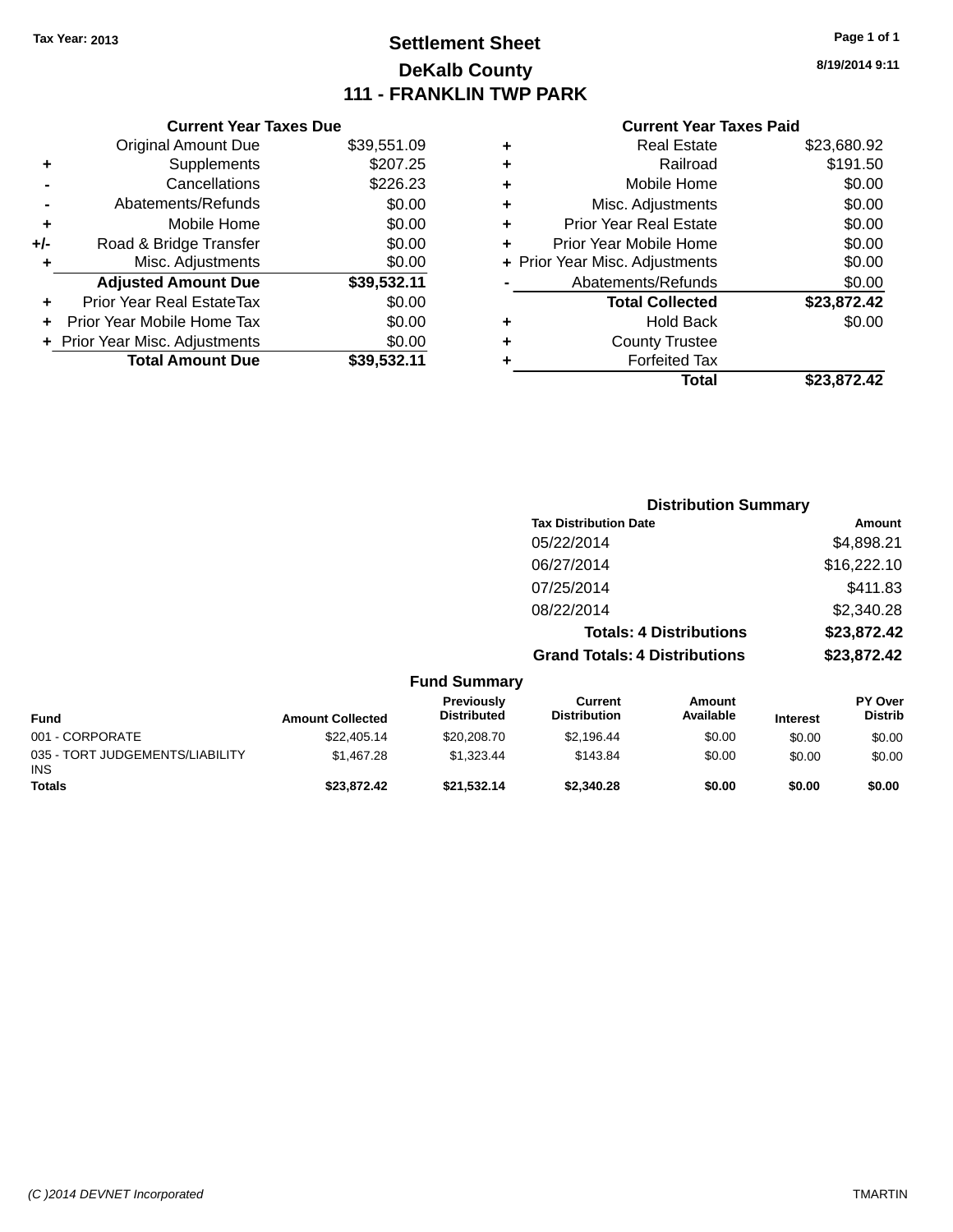### **Settlement Sheet Tax Year: 2013 Page 1 of 1 DeKalb County 112 - GENOA TWP PARK**

**8/19/2014 9:11**

| <b>Current Year Taxes Paid</b> |  |  |
|--------------------------------|--|--|
|                                |  |  |

|     | <b>Current Year Taxes Due</b>  |              |
|-----|--------------------------------|--------------|
|     | <b>Original Amount Due</b>     | \$593,303.68 |
| ٠   | Supplements                    | \$4,951.07   |
|     | Cancellations                  | \$5,962.09   |
|     | Abatements/Refunds             | \$4.55       |
| ٠   | Mobile Home                    | \$0.00       |
| +/- | Road & Bridge Transfer         | \$0.00       |
| ٠   | Misc. Adjustments              | \$0.00       |
|     | <b>Adjusted Amount Due</b>     | \$592,288.11 |
| ÷   | Prior Year Real EstateTax      | (\$162.57)   |
| ÷   | Prior Year Mobile Home Tax     | \$0.00       |
|     | + Prior Year Misc. Adjustments | \$0.00       |
|     | <b>Total Amount Due</b>        | \$592,125.54 |

| ٠ | <b>Real Estate</b>             | \$354,772.11 |
|---|--------------------------------|--------------|
| ٠ | Railroad                       | \$2,168.96   |
| ٠ | Mobile Home                    | \$0.00       |
| ٠ | Misc. Adjustments              | \$0.00       |
| ٠ | <b>Prior Year Real Estate</b>  | (\$162.57)   |
| ÷ | Prior Year Mobile Home         | \$0.00       |
|   | + Prior Year Misc. Adjustments | \$0.00       |
|   | Abatements/Refunds             | \$4.55       |
|   | <b>Total Collected</b>         | \$356,773.95 |
| ٠ | Hold Back                      | \$0.00       |
| ٠ | <b>County Trustee</b>          |              |
| ٠ | <b>Forfeited Tax</b>           |              |
|   | Total                          | \$356,773.95 |
|   |                                |              |

#### **Distribution Summary**

| <b>Tax Distribution Date</b>         | Amount       |
|--------------------------------------|--------------|
| 05/22/2014                           | \$77,120.53  |
| 06/27/2014                           | \$235,805.75 |
| 07/25/2014                           | \$11,600.68  |
| 08/22/2014                           | \$32,246.99  |
| <b>Totals: 4 Distributions</b>       | \$356,773.95 |
| <b>Grand Totals: 4 Distributions</b> | \$356,773.95 |

#### **Fund Summary Fund Interest Amount Collected Distributed PY Over Distrib Amount Available Current Distribution Previously** 001 - CORPORATE \$100,044.11 \$91,001.59 \$9,042.52 \$0.00 \$0.00 \$0.00 003 - BONDS AND INTEREST \$159,483.66 \$145,068.75 \$14,414.91 \$0.00 \$0.00 \$0.00 005 - I. M. R. F. \$469.50 \$427.07 \$42.43 \$0.00 \$0.00 \$0.00 027 - AUDIT \$469.50 \$427.07 \$42.43 \$0.00 \$0.00 \$0.00 035 - TORT JUDGEMENTS/LIABILITY INS \$0.00 \$0.00 \$0.00 \$0.00 \$0.00 \$0.00 047 - SOCIAL SECURITY \$469.50 \$427.07 \$22.43 \$0.00 \$0.00 \$0.00 \$0.00 \$0.00 \$0.00 \$0.00 \$0.00 \$0.00 \$0.00 062 - WORKERS COMPENSATION \$469.50 \$469.50 \$427.07 \$42.43 \$0.00 \$0.00 \$0.00 \$0.00 122 - RECREATION \$72,276.71 \$65,743.98 \$6,532.73 \$0.00 \$0.00 \$0.00 126 - REC PROGRAMS/HANDICAPPED \$22,621.97 \$20,577.29 \$2,044.68 \$0.00 \$0.00 \$0.00 \$0.00 143 - MEDICARE \$469.50 \$427.07 \$42.43 \$0.00 \$0.00 \$0.00 **Totals \$356,773.95 \$324,526.96 \$32,246.99 \$0.00 \$0.00 \$0.00**

#### **Abatement Detail**

| Year Source                          | <b>Account Type</b> | <b>Amount Adiustment Description</b>             |
|--------------------------------------|---------------------|--------------------------------------------------|
| 2013 RE - Real Estate  PTAB Decision |                     | \$4.55 PTAB INTEREST REFUND 03-30-276-011 by TBA |
| <b>Totals 1 entries</b>              |                     | \$4.55                                           |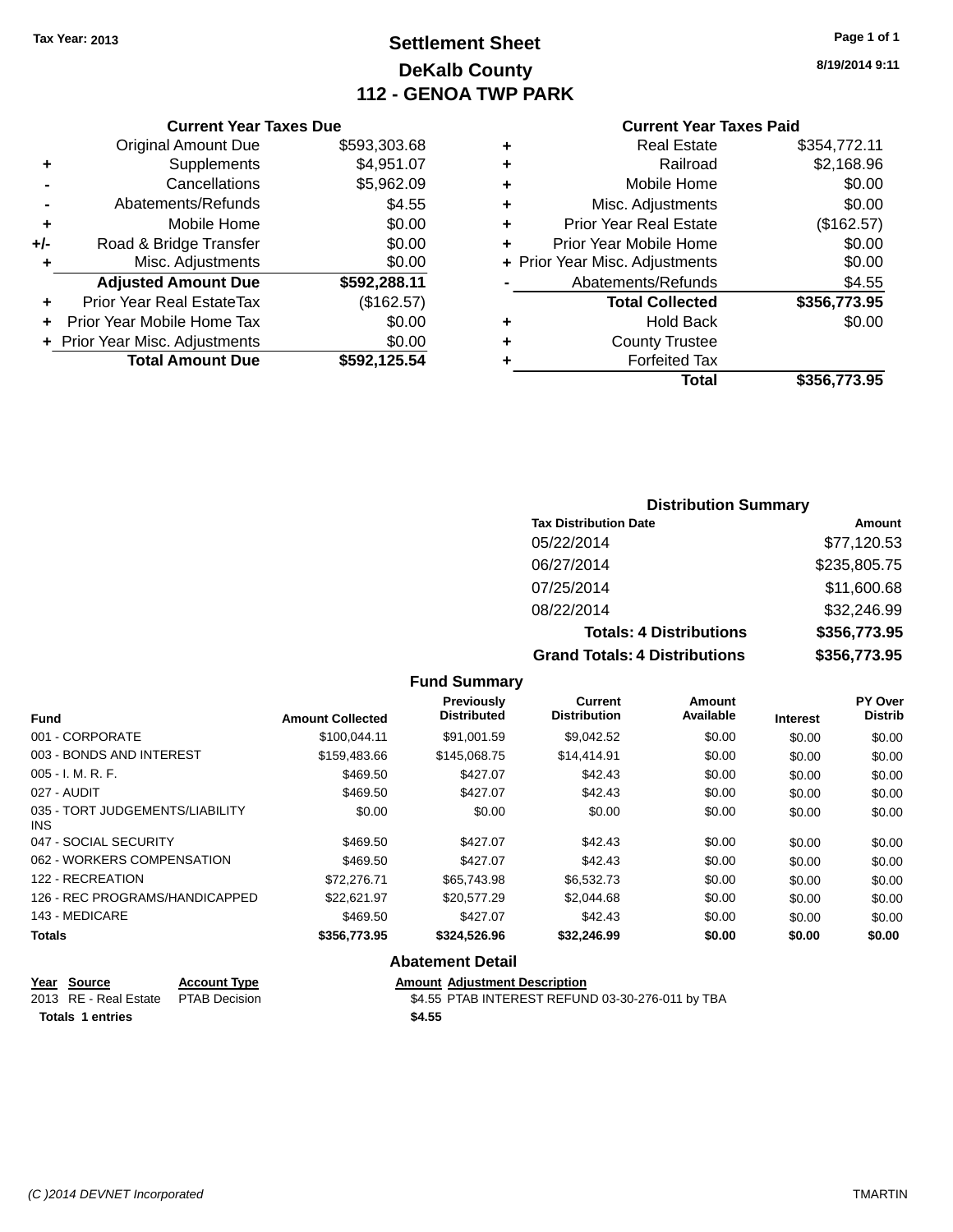### **Settlement Sheet Tax Year: 2013 Page 1 of 1 DeKalb County 113 - KINGSTON TWP PARK**

**8/19/2014 9:11**

| <b>Current Year Taxes Paid</b> |  |  |  |
|--------------------------------|--|--|--|
|--------------------------------|--|--|--|

|     | <b>Current Year Taxes Due</b>  |             |
|-----|--------------------------------|-------------|
|     | <b>Original Amount Due</b>     | \$50,280.04 |
| ٠   | Supplements                    | \$376.25    |
|     | Cancellations                  | \$455.87    |
|     | Abatements/Refunds             | \$0.00      |
| ٠   | Mobile Home                    | \$0.00      |
| +/- | Road & Bridge Transfer         | \$0.00      |
| ٠   | Misc. Adjustments              | \$0.00      |
|     | <b>Adjusted Amount Due</b>     | \$50,200.42 |
| ٠   | Prior Year Real EstateTax      | (\$21.21)   |
|     | Prior Year Mobile Home Tax     | \$0.00      |
|     | + Prior Year Misc. Adjustments | \$0.00      |
|     | <b>Total Amount Due</b>        | \$50.179.21 |
|     |                                |             |

| ٠ | <b>Real Estate</b>             | \$30,513.12 |
|---|--------------------------------|-------------|
| ٠ | Railroad                       | \$324.68    |
| ٠ | Mobile Home                    | \$0.00      |
| ٠ | Misc. Adjustments              | \$0.00      |
| ٠ | <b>Prior Year Real Estate</b>  | (\$21.21)   |
| ÷ | Prior Year Mobile Home         | \$0.00      |
|   | + Prior Year Misc. Adjustments | \$0.00      |
|   | Abatements/Refunds             | \$0.00      |
|   | <b>Total Collected</b>         | \$30,816.59 |
| ٠ | <b>Hold Back</b>               | \$0.00      |
| ٠ | <b>County Trustee</b>          |             |
| ٠ | <b>Forfeited Tax</b>           |             |
|   | <b>Total</b>                   | \$30,816.59 |
|   |                                |             |

| <b>Distribution Summary</b>          |             |
|--------------------------------------|-------------|
| <b>Tax Distribution Date</b>         | Amount      |
| 05/22/2014                           | \$6,926.49  |
| 06/27/2014                           | \$20,094.02 |
| 07/25/2014                           | \$391.90    |
| 08/22/2014                           | \$3,404.18  |
| <b>Totals: 4 Distributions</b>       | \$30,816.59 |
| <b>Grand Totals: 4 Distributions</b> | \$30,816.59 |

|                                               |                         | <b>Fund Summary</b>              |                                |                     |                 |                                  |
|-----------------------------------------------|-------------------------|----------------------------------|--------------------------------|---------------------|-----------------|----------------------------------|
| <b>Fund</b>                                   | <b>Amount Collected</b> | Previously<br><b>Distributed</b> | Current<br><b>Distribution</b> | Amount<br>Available | <b>Interest</b> | <b>PY Over</b><br><b>Distrib</b> |
| 001 - CORPORATE                               | \$24,177.50             | \$21,506.70                      | \$2,670.80                     | \$0.00              | \$0.00          | \$0.00                           |
| 035 - TORT JUDGEMENTS/LIABILITY<br><b>INS</b> | \$3.325.97              | \$2.958.57                       | \$367.40                       | \$0.00              | \$0.00          | \$0.00                           |
| 122 - RECREATION                              | \$3,313,12              | \$2.947.14                       | \$365.98                       | \$0.00              | \$0.00          | \$0.00                           |
| <b>Totals</b>                                 | \$30,816.59             | \$27.412.41                      | \$3,404.18                     | \$0.00              | \$0.00          | \$0.00                           |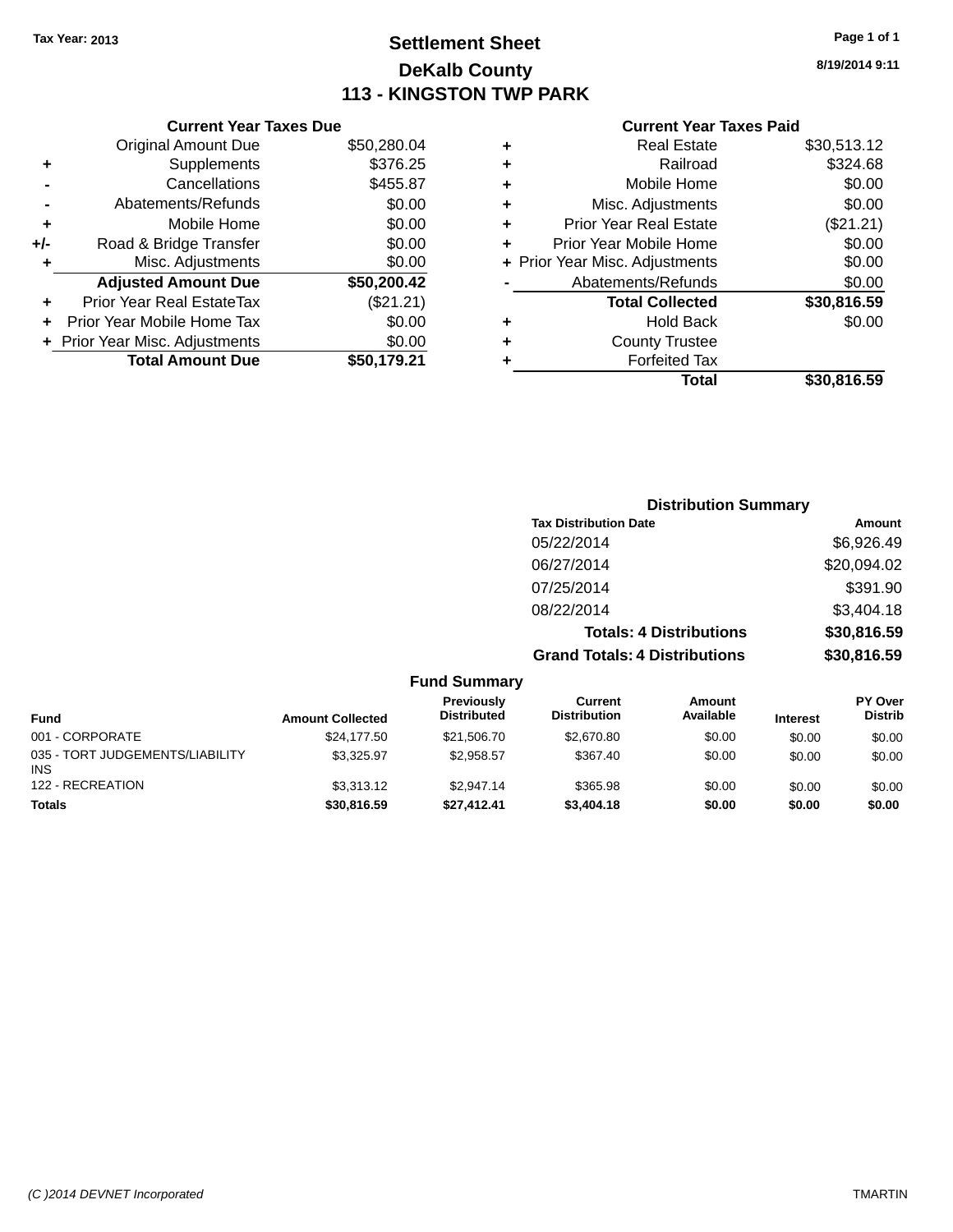### **Settlement Sheet Tax Year: 2013 Page 1 of 1 DeKalb County 114 - SANDWICH PARK**

**8/19/2014 9:11**

#### **Current Year Taxes Paid**

|     | <b>Current Year Taxes Due</b>  |              |           |
|-----|--------------------------------|--------------|-----------|
|     | <b>Original Amount Due</b>     | \$466,792.41 | ٠         |
|     | Supplements                    | \$2,498.90   | ٠         |
|     | Cancellations                  | \$2,883.22   | ٠         |
|     | Abatements/Refunds             | \$10.79      | ٠         |
|     | Mobile Home                    | \$0.00       | ٠         |
| +/- | Road & Bridge Transfer         | \$0.00       | P         |
|     | Misc. Adjustments              | \$0.57       | + Prior Y |
|     | <b>Adjusted Amount Due</b>     | \$466,397.87 |           |
|     | Prior Year Real EstateTax      | (\$319.59)   |           |
|     | Prior Year Mobile Home Tax     | \$0.00       | ٠         |
|     | + Prior Year Misc. Adjustments | \$0.00       | ٠         |
|     | <b>Total Amount Due</b>        | \$466,078.28 |           |
|     |                                |              |           |

|   | <b>Real Estate</b>             | \$279,570.79 |
|---|--------------------------------|--------------|
| ٠ | Railroad                       | \$1,093.54   |
| ٠ | Mobile Home                    | \$0.00       |
| ٠ | Misc. Adjustments              | \$0.57       |
| ٠ | <b>Prior Year Real Estate</b>  | (\$319.59)   |
| ٠ | Prior Year Mobile Home         | \$0.00       |
|   | + Prior Year Misc. Adjustments | \$0.00       |
|   | Abatements/Refunds             | \$10.79      |
|   | <b>Total Collected</b>         | \$280,334.52 |
| ٠ | <b>Hold Back</b>               | \$0.00       |
| ٠ | <b>County Trustee</b>          |              |
|   | <b>Forfeited Tax</b>           |              |
|   | <b>Total</b>                   | \$280,334.52 |
|   |                                |              |

### **Distribution Summary**

| <b>Tax Distribution Date</b>         | Amount       |
|--------------------------------------|--------------|
| 05/22/2014                           | \$60,177.38  |
| 06/27/2014                           | \$185,464.64 |
| 07/25/2014                           | \$4,470.21   |
| 08/22/2014                           | \$30,222.29  |
| <b>Totals: 4 Distributions</b>       | \$280,334.52 |
| <b>Grand Totals: 4 Distributions</b> | \$280,334.52 |

#### **Fund Summary**

| <b>Fund</b>                             | <b>Amount Collected</b> | <b>Previously</b><br><b>Distributed</b> | Current<br><b>Distribution</b> | Amount<br>Available | <b>Interest</b> | PY Over<br><b>Distrib</b> |
|-----------------------------------------|-------------------------|-----------------------------------------|--------------------------------|---------------------|-----------------|---------------------------|
| 001 - CORPORATE                         | \$96,753.30             | \$86,322.52                             | \$10,430.78                    | \$0.00              | \$0.00          | \$0.00                    |
| 003 - BONDS AND INTEREST                | \$59.544.73             | \$53,125.33                             | \$6,419.40                     | \$0.00              | \$0.00          | \$0.00                    |
| 005 - I. M. R. F.                       | \$13.570.43             | \$12,107.43                             | \$1,463.00                     | \$0.00              | \$0.00          | \$0.00                    |
| 027 - AUDIT                             | \$3.546.23              | \$3.163.92                              | \$382.31                       | \$0.00              | \$0.00          | \$0.00                    |
| 035 - TORT JUDGEMENTS/LIABILITY<br>INS. | \$8,143,70              | \$7,265.75                              | \$877.95                       | \$0.00              | \$0.00          | \$0.00                    |
| 047 - SOCIAL SECURITY                   | \$10.853.72             | \$9.683.60                              | \$1.170.12                     | \$0.00              | \$0.00          | \$0.00                    |
| 060 - UNEMPLOYMENT INSURANCE            | \$8,143,70              | \$7.265.75                              | \$877.95                       | \$0.00              | \$0.00          | \$0.00                    |
| 122 - RECREATION                        | \$76.232.48             | \$68,014.01                             | \$8.218.47                     | \$0.00              | \$0.00          | \$0.00                    |
| 125 - PAVING & LIGHTING, STREETS        | \$3.546.23              | \$3,163.92                              | \$382.31                       | \$0.00              | \$0.00          | \$0.00                    |
| Totals                                  | \$280,334.52            | \$250,112.23                            | \$30,222.29                    | \$0.00              | \$0.00          | \$0.00                    |

#### **Miscellaneous Adjustment Detail**

| ear Source            | <b>Account Type</b> | <b>Amount Adiustment Description</b>          |
|-----------------------|---------------------|-----------------------------------------------|
| 2013 RE - Real Estate | Back Tax Collected  | \$0.57 PRIMUS REDEMPTION 19-23-397-008 by TBA |
| Totals 1 entries      |                     | \$0.57                                        |

|                                    |                     | <b>Abatement Detail</b>                          |
|------------------------------------|---------------------|--------------------------------------------------|
| Year Source                        | <b>Account Type</b> | <b>Amount Adjustment Description</b>             |
| 2013 RE - Real Estate              | PTAB Decision       | \$1.27 PTAB INTEREST REFUND 19-26-431-010 by TBA |
| 2013 RE - Real Estate RE Abatement |                     | \$9.52 PTAB INTEREST REFUND 19-36-356-001 by TBA |
| <b>Totals 2 entries</b>            |                     | \$10.79                                          |

**Year Source**<br> **2013** RE - Real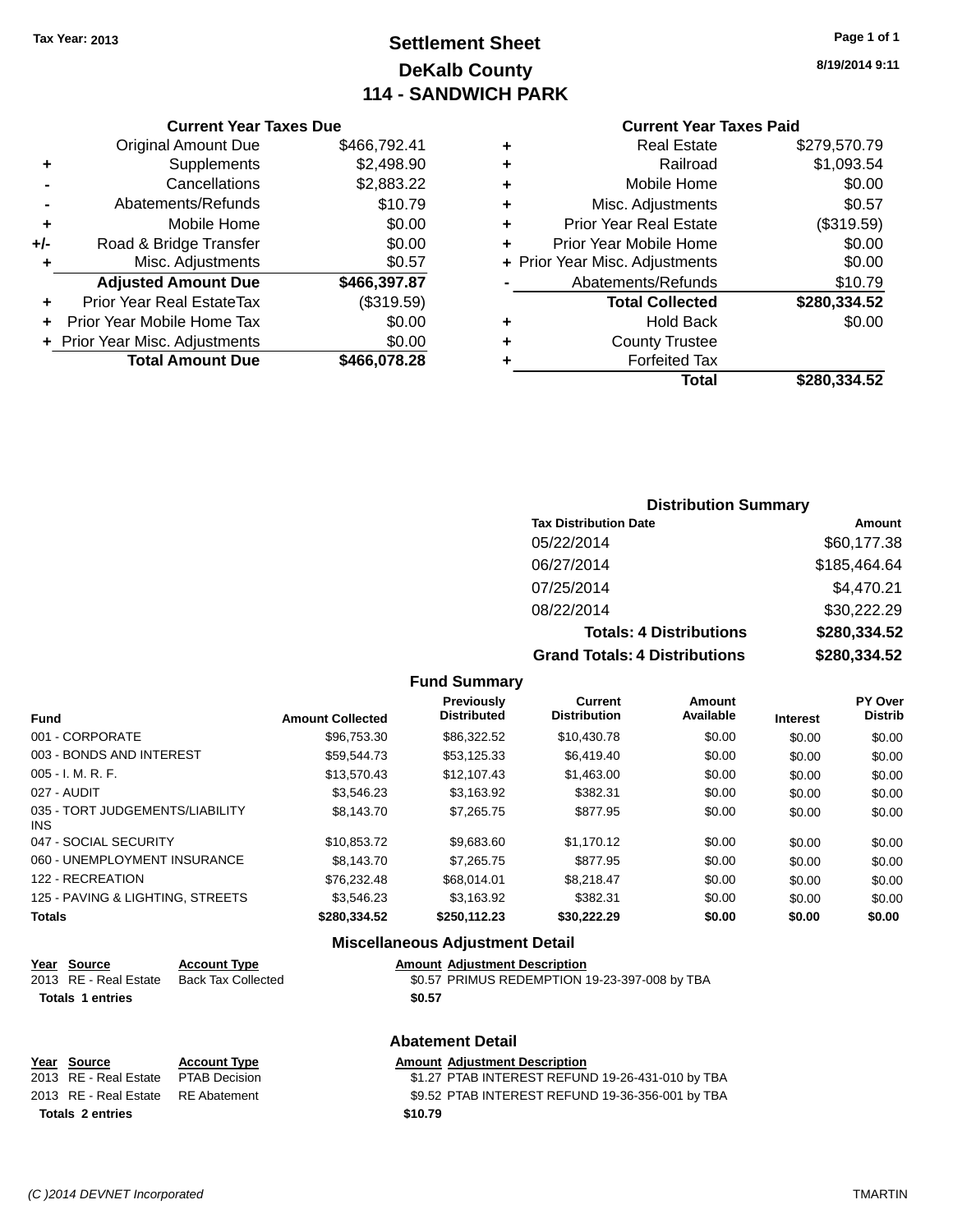### **Settlement Sheet Tax Year: 2013 Page 1 of 1 DeKalb County 115 - SYCAMORE PARK**

**8/19/2014 9:11**

#### **Current Year Taxes Paid**

| ٠ | <b>Real Estate</b>             | \$1,331,679.43 |
|---|--------------------------------|----------------|
| ٠ | Railroad                       | \$0.15         |
| ÷ | Mobile Home                    | \$0.00         |
| ٠ | Misc. Adjustments              | \$5.12         |
| ٠ | <b>Prior Year Real Estate</b>  | (\$267.52)     |
| ٠ | Prior Year Mobile Home         | \$0.00         |
|   | + Prior Year Misc. Adjustments | \$0.00         |
|   | Abatements/Refunds             | \$0.00         |
|   | <b>Total Collected</b>         | \$1,331,417.18 |
| ٠ | <b>Hold Back</b>               | \$0.00         |
| ٠ | <b>County Trustee</b>          |                |
|   | <b>Forfeited Tax</b>           |                |
|   | Total                          | \$1,331,417.18 |

#### **Current Year Taxes Due** Original Amount Due \$2,270,829.93 **+** Supplements \$8,669.41 **-** Cancellations \$10,854.46 **-** Abatements/Refunds **\$0.00 +** Mobile Home \$0.00 **+/-** Road & Bridge Transfer \$0.00 **+** Misc. Adjustments \$5.12 **Adjusted Amount Due \$2,268,650.00 +** Prior Year Real EstateTax (\$267.52) **+** Prior Year Mobile Home Tax \$0.00 **+** Prior Year Misc. Adjustments  $$0.00$ **Total Amount Due \$2,268,382.48**

#### **Distribution Summary**

| <b>Tax Distribution Date</b>         | Amount         |
|--------------------------------------|----------------|
| 05/22/2014                           | \$286,657.41   |
| 06/27/2014                           | \$878,106.59   |
| 07/25/2014                           | \$36,563.39    |
| 08/22/2014                           | \$130,089.79   |
| <b>Totals: 4 Distributions</b>       | \$1,331,417.18 |
| <b>Grand Totals: 4 Distributions</b> | \$1,331,417.18 |

#### **Fund Interest Amount Collected Distributed PY Over Distrib Amount Available Current Distribution Previously** 001 - CORPORATE \$285,005.86 \$257,158.56 \$27,847.30 \$0.00 \$0.00 \$0.00 003 - BONDS AND INTEREST  $$338,618.00$   $$305,532.40$   $$33,085.60$   $$0.00$   $$0.00$   $$0.00$ 005 - I. M. R. F. \$51,587.09 \$46,546.63 \$5,040.46 \$0.00 \$0.00 \$0.00 014 - POLICE PROTECTION 60.00 \$42.61 \$38.45 \$4.16 \$0.00 \$0.00 \$0.00 \$0.00 027 - AUDIT \$8,497.09 \$7,666.86 \$830.23 \$0.00 \$0.00 \$0.00 035 - TORT JUDGEMENTS/LIABILITY INS \$30,494.76 \$27,515.19 \$2,979.57 \$0.00 \$0.00 \$0.00 039 - PLAYGROUND AND RECREATION COMM \$194,099.33 \$175,134.32 \$18,965.01 \$0.00 \$0.00 \$0.00 047 - SOCIAL SECURITY \$45,720.87 \$41,253.59 \$4,467.28 \$0.00 \$0.00 \$0.00 122 - RECREATION \$291,042.45 \$262,605.34 \$28,437.11 \$0.00 \$0.00 \$0.00 125 - PAVING & LIGHTING, STREETS \$42.61 \$38.45 \$4.16 \$0.00 \$0.00 \$0.00 \$0.00 126 - REC PROGRAMS/HANDICAPPED \$86,266.51 \$77,837.60 \$8,428.91 \$0.00 \$0.00 \$0.00 \$0.00 **Totals \$1,331,417.18 \$1,201,327.39 \$130,089.79 \$0.00 \$0.00 \$0.00**

**Fund Summary**

#### **Miscellaneous Adjustment Detail**

| Year Source             | <b>Account Type</b> | <b>Amount Adiustment Description</b>             |
|-------------------------|---------------------|--------------------------------------------------|
| 2013 RE - Real Estate   | Back Tax Collected  | \$5.12 STOGSDILL REDEMPTION 06-32-328-025 by TBA |
| <b>Totals 1 entries</b> |                     | \$5.12                                           |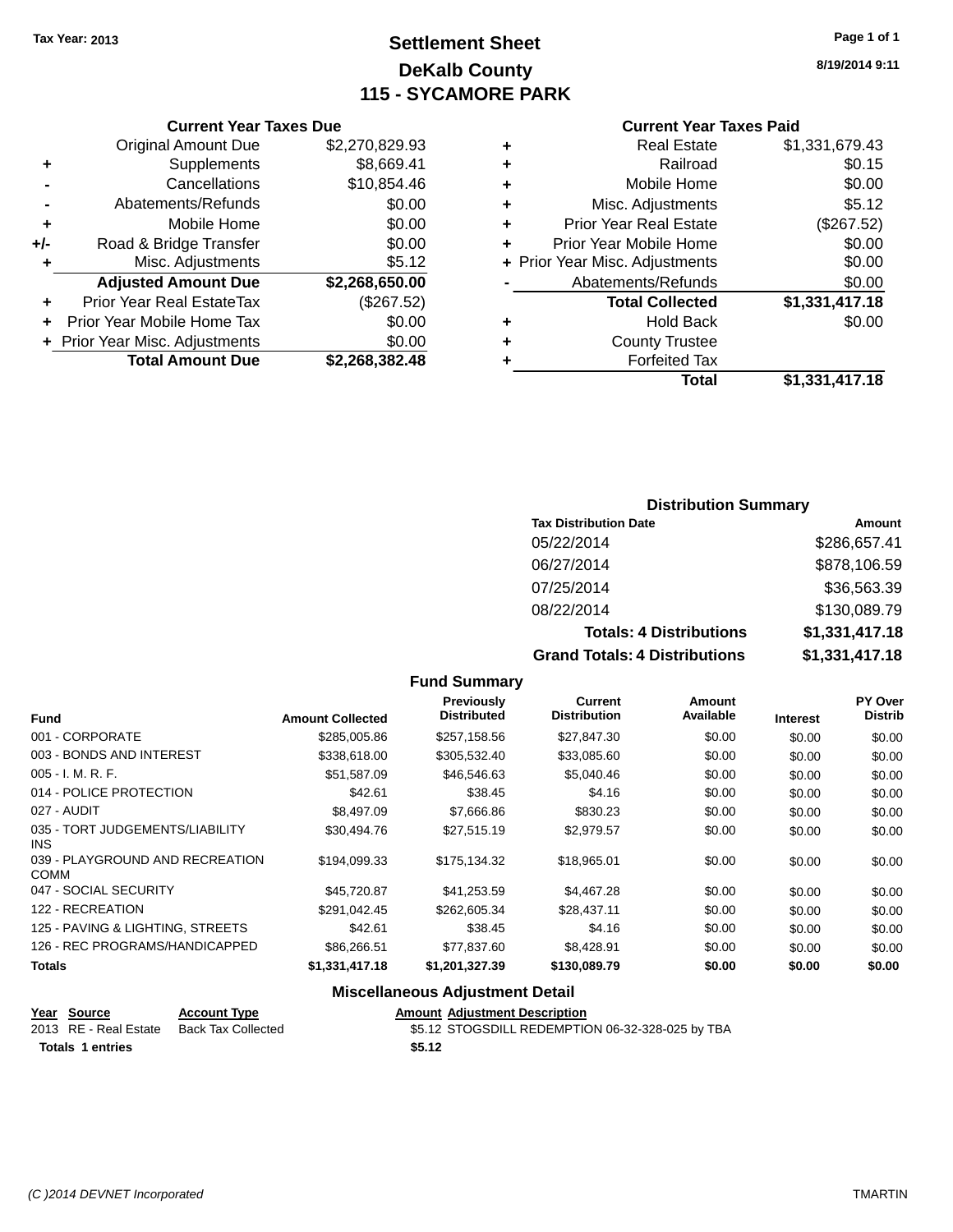### **Settlement Sheet Tax Year: 2013 Page 1 of 1 DeKalb County 120 - SCHOOL DISTRICT 1**

**8/19/2014 9:11**

#### **Current Year Taxes Paid**

|     | <b>Current Year Taxes Due</b>    |              |
|-----|----------------------------------|--------------|
|     | <b>Original Amount Due</b>       | \$509,831.61 |
| ٠   | Supplements                      | \$0.00       |
|     | Cancellations                    | \$0.00       |
|     | Abatements/Refunds               | \$0.00       |
| ٠   | Mobile Home                      | \$0.00       |
| +/- | Road & Bridge Transfer           | \$0.00       |
| ٠   | Misc. Adjustments                | \$0.00       |
|     | <b>Adjusted Amount Due</b>       | \$509,831.61 |
| ٠   | <b>Prior Year Real EstateTax</b> | \$0.00       |
|     | Prior Year Mobile Home Tax       | \$0.00       |
|     | + Prior Year Misc. Adjustments   | \$0.00       |
|     | <b>Total Amount Due</b>          | \$509,831.61 |
|     |                                  |              |

| ٠ | Real Estate                    | \$338,856.07 |
|---|--------------------------------|--------------|
| ٠ | Railroad                       | \$0.00       |
| ٠ | Mobile Home                    | \$0.00       |
| ٠ | Misc. Adjustments              | \$0.00       |
| ٠ | <b>Prior Year Real Estate</b>  | \$0.00       |
|   | Prior Year Mobile Home         | \$0.00       |
|   | + Prior Year Misc. Adjustments | \$0.00       |
|   | Abatements/Refunds             | \$0.00       |
|   | <b>Total Collected</b>         | \$338,856.07 |
| ٠ | <b>Hold Back</b>               | \$0.00       |
| ٠ | <b>County Trustee</b>          |              |
| ٠ | <b>Forfeited Tax</b>           |              |
|   | Total                          | \$338,856.07 |
|   |                                |              |

### **Distribution Summary**

| <b>Tax Distribution Date</b>         | Amount       |
|--------------------------------------|--------------|
| 05/22/2014                           | \$94,203.02  |
| 06/27/2014                           | \$228,903.89 |
| 07/25/2014                           | \$1,272.87   |
| 08/22/2014                           | \$14,476.29  |
| <b>Totals: 4 Distributions</b>       | \$338,856.07 |
| <b>Grand Totals: 4 Distributions</b> | \$338,856.07 |

| <b>Fund</b>                             | <b>Amount Collected</b> | Previously<br><b>Distributed</b> | <b>Current</b><br><b>Distribution</b> | Amount<br>Available | <b>Interest</b> | PY Over<br><b>Distrib</b> |
|-----------------------------------------|-------------------------|----------------------------------|---------------------------------------|---------------------|-----------------|---------------------------|
| 002 - EDUCATION                         | \$229,554.68            | \$219,747.85                     | \$9,806.83                            | \$0.00              | \$0.00          | \$0.00                    |
| 003 - BONDS AND INTEREST                | \$28.150.47             | \$26,947.85                      | \$1,202.62                            | \$0.00              | \$0.00          | \$0.00                    |
| 004 - OPERATIONS & MAINTENANCE          | \$28.813.27             | \$27,582.34                      | \$1,230.93                            | \$0.00              | \$0.00          | \$0.00                    |
| $005 - I. M. R. F.$                     | \$8.710.29              | \$8,338.18                       | \$372.11                              | \$0.00              | \$0.00          | \$0.00                    |
| 030 - TRANSPORTATION SYSTEM             | \$11,525.17             | \$11,032.80                      | \$492.37                              | \$0.00              | \$0.00          | \$0.00                    |
| 031 - WORKING CASH                      | \$2.881.29              | \$2.758.20                       | \$123.09                              | \$0.00              | \$0.00          | \$0.00                    |
| 032 - FIRE PREV/SFTY/ENERGY             | \$2.881.29              | \$2.758.20                       | \$123.09                              | \$0.00              | \$0.00          | \$0.00                    |
| 033 - SPECIAL EDUCATION                 | \$2,304.90              | \$2,206.43                       | \$98.47                               | \$0.00              | \$0.00          | \$0.00                    |
| 035 - TORT JUDGEMENTS/LIABILITY<br>INS. | \$12,443.13             | \$11,911.55                      | \$531.58                              | \$0.00              | \$0.00          | \$0.00                    |
| 047 - SOCIAL SECURITY                   | \$8.710.29              | \$8.338.18                       | \$372.11                              | \$0.00              | \$0.00          | \$0.00                    |
| 057 - LEASE/PURCHASE/RENTAL             | \$2,881.29              | \$2.758.20                       | \$123.09                              | \$0.00              | \$0.00          | \$0.00                    |
| <b>Totals</b>                           | \$338,856.07            | \$324.379.78                     | \$14,476.29                           | \$0.00              | \$0.00          | \$0.00                    |
|                                         |                         |                                  |                                       |                     |                 |                           |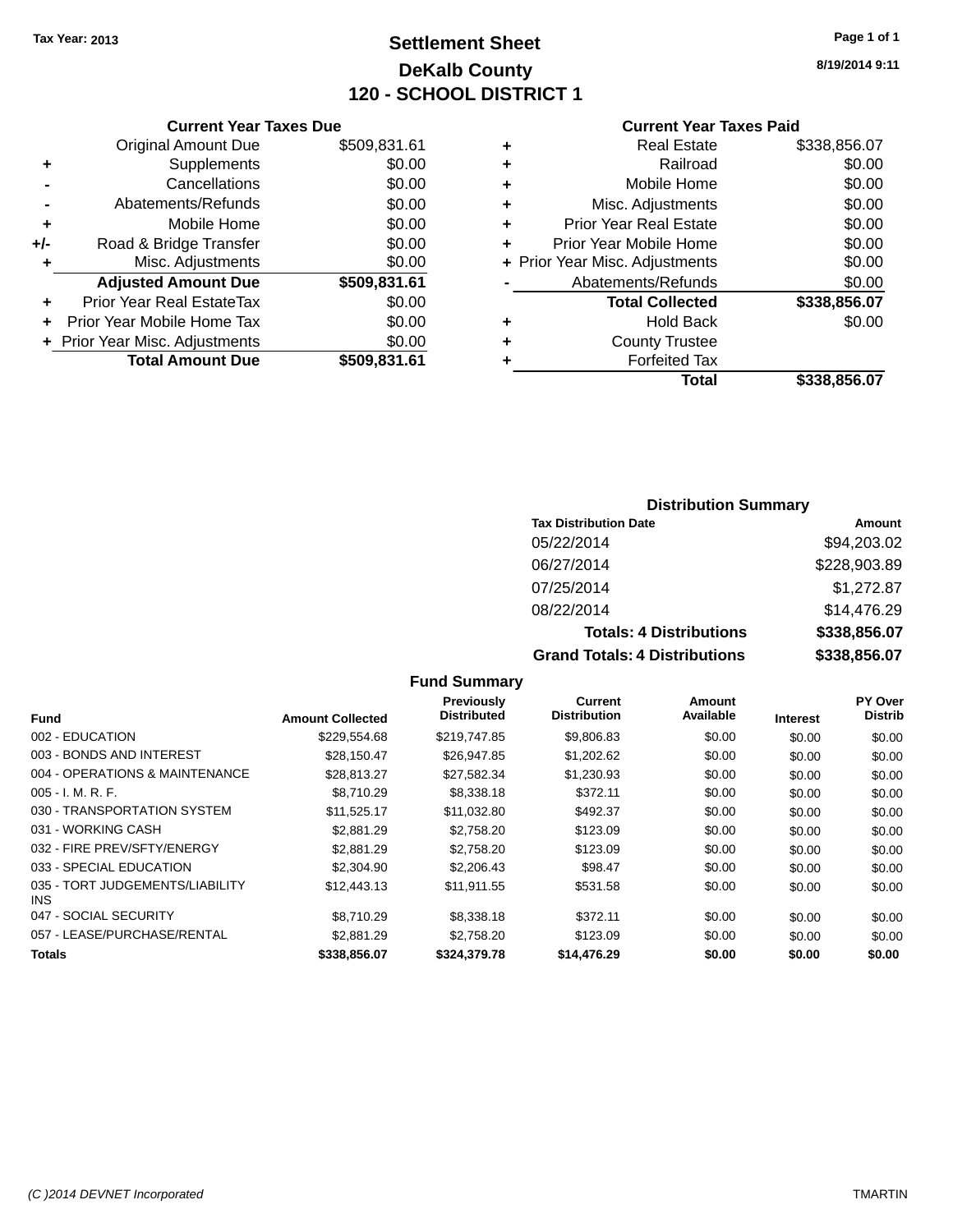### **Settlement Sheet Tax Year: 2013 Page 1 of 1 DeKalb County 121 - SCHOOL DISTRICT 9**

**8/19/2014 9:11**

### **Current Year Taxes Paid**

|     | <b>Original Amount Due</b>       | \$112,134.51 |
|-----|----------------------------------|--------------|
| ٠   | Supplements                      | \$0.00       |
|     | Cancellations                    | \$0.00       |
|     | Abatements/Refunds               | \$0.00       |
| ÷   | Mobile Home                      | \$0.00       |
| +/- | Road & Bridge Transfer           | \$0.00       |
| ٠   | Misc. Adjustments                | \$0.00       |
|     | <b>Adjusted Amount Due</b>       | \$112,134.51 |
| ٠   | <b>Prior Year Real EstateTax</b> | \$0.00       |
| ÷   | Prior Year Mobile Home Tax       | \$0.00       |
|     | + Prior Year Misc. Adjustments   | \$0.00       |
|     | <b>Total Amount Due</b>          | \$112,134.51 |
|     |                                  |              |

**Current Year Taxes Due**

| \$68,761.80 |
|-------------|
| \$3,693.44  |
| \$0.00      |
| \$0.00      |
| \$0.00      |
| \$0.00      |
| \$0.00      |
| \$0.00      |
| \$72,455.24 |
| \$0.00      |
|             |
|             |
| \$72,455.24 |
|             |

#### **Distribution Summary**

| <b>Tax Distribution Date</b>         | Amount      |
|--------------------------------------|-------------|
| 05/22/2014                           | \$25,234.72 |
| 06/27/2014                           | \$40,004.16 |
| 07/25/2014                           | \$2,399.01  |
| 08/22/2014                           | \$4,817.35  |
| <b>Totals: 4 Distributions</b>       | \$72,455.24 |
| <b>Grand Totals: 4 Distributions</b> | \$72,455.24 |

#### **Fund Interest Amount Collected Distributed PY Over Distrib Amount Available Current Distribution Previously** 002 - EDUCATION \$45,128.17 \$42,127.71 \$3,000.46 \$0.00 \$0.00 \$0.00 003 - BONDS AND INTEREST 69,019.66 \$8,419.97 \$599.69 \$0.00 \$0.00 \$0.00 \$0.00 004 - OPERATIONS & MAINTENANCE  $$7,953.85$   $$7,425.02$   $$528.83$   $$0.00$   $$0.00$   $$0.00$ 005 - I. M. R. F. \$1,179.43 \$1,101.01 \$78.42 \$0.00 \$0.00 \$0.00 030 - TRANSPORTATION SYSTEM  $$2,256.40$   $$2,106.38$   $$150.02$  \$0.00 \$0.00 \$0.00 \$0.00 031 - WORKING CASH \$564.06 \$526.56 \$37.50 \$0.00 \$0.00 \$0.00 032 - FIRE PREV/SFTY/ENERGY \$564.06 \$526.56 \$0.00 \$0.00 \$0.00 \$0.00 033 - SPECIAL EDUCATION 6451.24 \$451.24 \$421.24 \$30.00 \$0.00 \$0.00 \$0.00 \$0.00 035 - TORT JUDGEMENTS/LIABILITY INS \$3,249.34 \$3,033.30 \$216.04 \$0.00 \$0.00 \$0.00 047 - SOCIAL SECURITY \$1,524.97 \$1,423.58 \$101.39 \$0.00 \$0.00 \$0.00 057 - LEASE/PURCHASE/RENTAL  $$564.06$   $$526.56$   $$37.50$  \$0.00  $$0.00$  \$0.00  $$0.00$ **Totals \$72,455.24 \$67,637.89 \$4,817.35 \$0.00 \$0.00 \$0.00**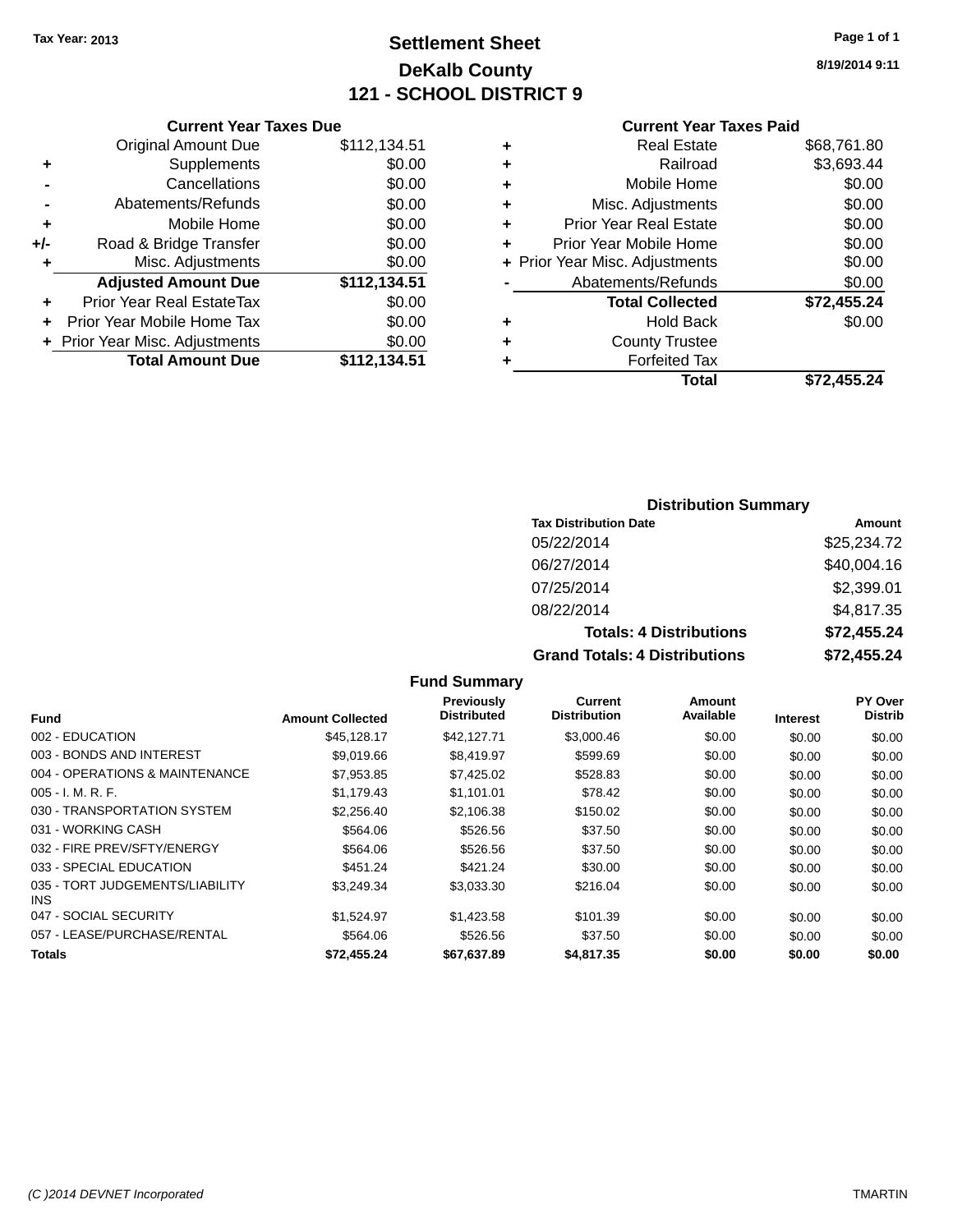### **Settlement Sheet Tax Year: 2013 Page 1 of 1 DeKalb County 122 - SCHOOL DISTRICT 100**

|       | <b>Current Year Taxes Due</b>  |             |
|-------|--------------------------------|-------------|
|       | <b>Original Amount Due</b>     | \$14,927.61 |
| ٠     | Supplements                    | \$0.00      |
|       | Cancellations                  | \$0.00      |
|       | Abatements/Refunds             | \$0.00      |
| ٠     | Mobile Home                    | \$0.00      |
| $+/-$ | Road & Bridge Transfer         | \$0.00      |
| ٠     | Misc. Adjustments              | \$0.00      |
|       | <b>Adjusted Amount Due</b>     | \$14,927.61 |
| ÷     | Prior Year Real EstateTax      | \$0.00      |
|       | Prior Year Mobile Home Tax     | \$0.00      |
|       | + Prior Year Misc. Adjustments | \$0.00      |
|       | <b>Total Amount Due</b>        | \$14,927.61 |
|       |                                |             |

#### **Current Year Taxes Paid**

| ٠ | <b>Real Estate</b>             | \$9,462.96 |
|---|--------------------------------|------------|
| ٠ | Railroad                       | \$0.00     |
| ٠ | Mobile Home                    | \$0.00     |
| ٠ | Misc. Adjustments              | \$0.00     |
| ٠ | <b>Prior Year Real Estate</b>  | \$0.00     |
| ٠ | Prior Year Mobile Home         | \$0.00     |
|   | + Prior Year Misc. Adjustments | \$0.00     |
|   | Abatements/Refunds             | \$0.00     |
|   | <b>Total Collected</b>         | \$9,462.96 |
| ٠ | <b>Hold Back</b>               | \$0.00     |
| ٠ | <b>County Trustee</b>          |            |
|   | <b>Forfeited Tax</b>           |            |
|   | Total                          | \$9,462.96 |
|   |                                |            |

#### **Distribution Summary Tax Distribution Date Amount** 05/22/2014 \$4,804.94 06/27/2014 \$3,490.40 08/22/2014 \$1,167.62 **Totals: 3 Distributions \$9,462.96 Grand Totals: 3 Distributions \$9,462.96**

| <b>Fund</b>                             | <b>Amount Collected</b> | Previously<br><b>Distributed</b> | Current<br><b>Distribution</b> | Amount<br>Available | <b>Interest</b> | <b>PY Over</b><br><b>Distrib</b> |
|-----------------------------------------|-------------------------|----------------------------------|--------------------------------|---------------------|-----------------|----------------------------------|
|                                         |                         |                                  |                                |                     |                 |                                  |
| 002 - EDUCATION                         | \$5.623.45              | \$4.929.58                       | \$693.87                       | \$0.00              | \$0.00          | \$0.00                           |
| 003 - BONDS AND INTEREST                | \$1.297.44              | \$1.137.35                       | \$160.09                       | \$0.00              | \$0.00          | \$0.00                           |
| 004 - OPERATIONS & MAINTENANCE          | \$1,115.82              | \$978.14                         | \$137.68                       | \$0.00              | \$0.00          | \$0.00                           |
| $005 - I. M. R. F.$                     | \$121.83                | \$106.80                         | \$15.03                        | \$0.00              | \$0.00          | \$0.00                           |
| 030 - TRANSPORTATION SYSTEM             | \$487.25                | \$427.13                         | \$60.12                        | \$0.00              | \$0.00          | \$0.00                           |
| 031 - WORKING CASH                      | \$0.00                  | \$0.00                           | \$0.00                         | \$0.00              | \$0.00          | \$0.00                           |
| 032 - FIRE PREV/SFTY/ENERGY             | \$96.44                 | \$84.54                          | \$11.90                        | \$0.00              | \$0.00          | \$0.00                           |
| 033 - SPECIAL EDUCATION                 | \$274.08                | \$240.26                         | \$33.82                        | \$0.00              | \$0.00          | \$0.00                           |
| 035 - TORT JUDGEMENTS/LIABILITY<br>INS. | \$233.48                | \$204.67                         | \$28.81                        | \$0.00              | \$0.00          | \$0.00                           |
| 047 - SOCIAL SECURITY                   | \$213.17                | \$186.87                         | \$26.30                        | \$0.00              | \$0.00          | \$0.00                           |
| <b>Totals</b>                           | \$9,462.96              | \$8,295,34                       | \$1.167.62                     | \$0.00              | \$0.00          | \$0.00                           |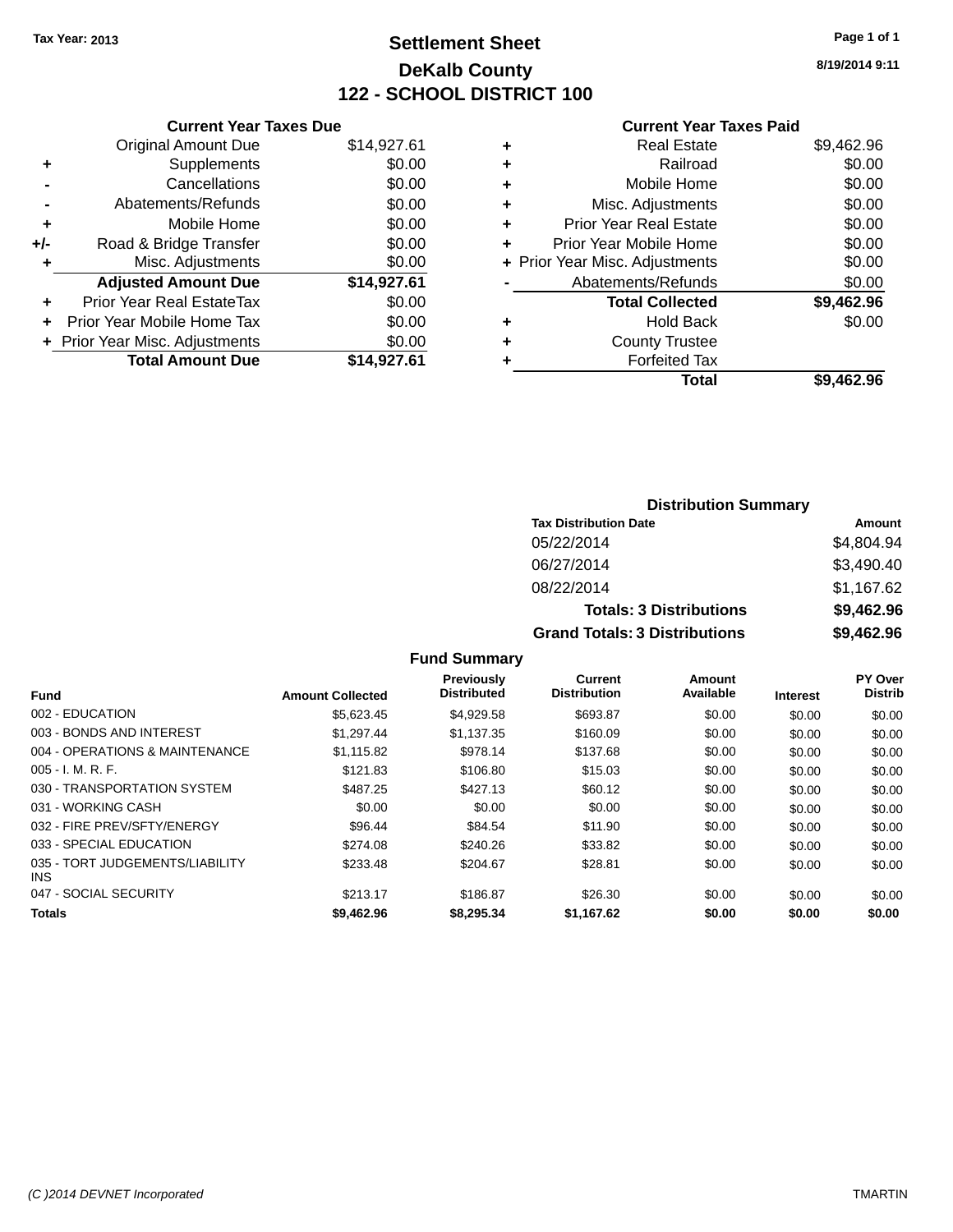## **Settlement Sheet Tax Year: 2013 Page 1 of 1 DeKalb County 123 - SCHOOL DISTRICT 161**

**8/19/2014 9:11**

#### **Current Year Taxes Paid**

|       | <b>Current Year Taxes Due</b>  |             |
|-------|--------------------------------|-------------|
|       | <b>Original Amount Due</b>     | \$64,028.20 |
| ÷     | Supplements                    | \$0.00      |
|       | Cancellations                  | \$0.00      |
|       | Abatements/Refunds             | \$0.00      |
| ٠     | Mobile Home                    | \$0.00      |
| $+/-$ | Road & Bridge Transfer         | \$0.00      |
| ٠     | Misc. Adjustments              | \$0.00      |
|       | <b>Adjusted Amount Due</b>     | \$64,028.20 |
| ÷     | Prior Year Real EstateTax      | \$0.00      |
|       | Prior Year Mobile Home Tax     | \$0.00      |
|       | + Prior Year Misc. Adjustments | \$0.00      |
|       | <b>Total Amount Due</b>        | \$64,028.20 |
|       |                                |             |

|   | <b>Real Estate</b>             | \$39,853.65 |
|---|--------------------------------|-------------|
| ٠ | Railroad                       | \$0.00      |
| ٠ | Mobile Home                    | \$0.00      |
| ٠ | Misc. Adjustments              | \$0.00      |
| ٠ | <b>Prior Year Real Estate</b>  | \$0.00      |
|   | Prior Year Mobile Home         | \$0.00      |
|   | + Prior Year Misc. Adjustments | \$0.00      |
|   | Abatements/Refunds             | \$0.00      |
|   | <b>Total Collected</b>         | \$39,853.65 |
| ٠ | Hold Back                      | \$0.00      |
|   | <b>County Trustee</b>          |             |
| ٠ | <b>Forfeited Tax</b>           |             |
|   | Total                          | \$39,853.65 |
|   |                                |             |

## **Distribution Summary Tax Distribution Date Amount** 05/22/2014 \$14,630.06 06/27/2014 \$24,835.14 08/22/2014 \$388.45 **Totals: 3 Distributions \$39,853.65 Grand Totals: 3 Distributions \$39,853.65**

| <b>Fund</b>                             | <b>Amount Collected</b> | Previously<br><b>Distributed</b> | <b>Current</b><br><b>Distribution</b> | Amount<br>Available | <b>Interest</b> | PY Over<br><b>Distrib</b> |
|-----------------------------------------|-------------------------|----------------------------------|---------------------------------------|---------------------|-----------------|---------------------------|
| 002 - EDUCATION                         | \$29,805.32             | \$29.514.81                      | \$290.51                              | \$0.00              | \$0.00          | \$0.00                    |
| 003 - BONDS AND INTEREST                | \$1,458.68              | \$1,444.46                       | \$14.22                               | \$0.00              | \$0.00          | \$0.00                    |
| 004 - OPERATIONS & MAINTENANCE          | \$3,130.91              | \$3,100.39                       | \$30.52                               | \$0.00              | \$0.00          | \$0.00                    |
| $005 - I. M. R. F.$                     | \$684.13                | \$677.46                         | \$6.67                                | \$0.00              | \$0.00          | \$0.00                    |
| 030 - TRANSPORTATION SYSTEM             | \$1,502.80              | \$1,488.15                       | \$14.65                               | \$0.00              | \$0.00          | \$0.00                    |
| 031 - WORKING CASH                      | \$626.21                | \$620.11                         | \$6.10                                | \$0.00              | \$0.00          | \$0.00                    |
| 033 - SPECIAL EDUCATION                 | \$264.91                | \$262.33                         | \$2.58                                | \$0.00              | \$0.00          | \$0.00                    |
| 035 - TORT JUDGEMENTS/LIABILITY<br>INS. | \$1.070.35              | \$1.059.92                       | \$10.43                               | \$0.00              | \$0.00          | \$0.00                    |
| 047 - SOCIAL SECURITY                   | \$684.13                | \$677.46                         | \$6.67                                | \$0.00              | \$0.00          | \$0.00                    |
| 057 - LEASE/PURCHASE/RENTAL             | \$626.21                | \$620.11                         | \$6.10                                | \$0.00              | \$0.00          | \$0.00                    |
| <b>Totals</b>                           | \$39,853,65             | \$39,465.20                      | \$388.45                              | \$0.00              | \$0.00          | \$0.00                    |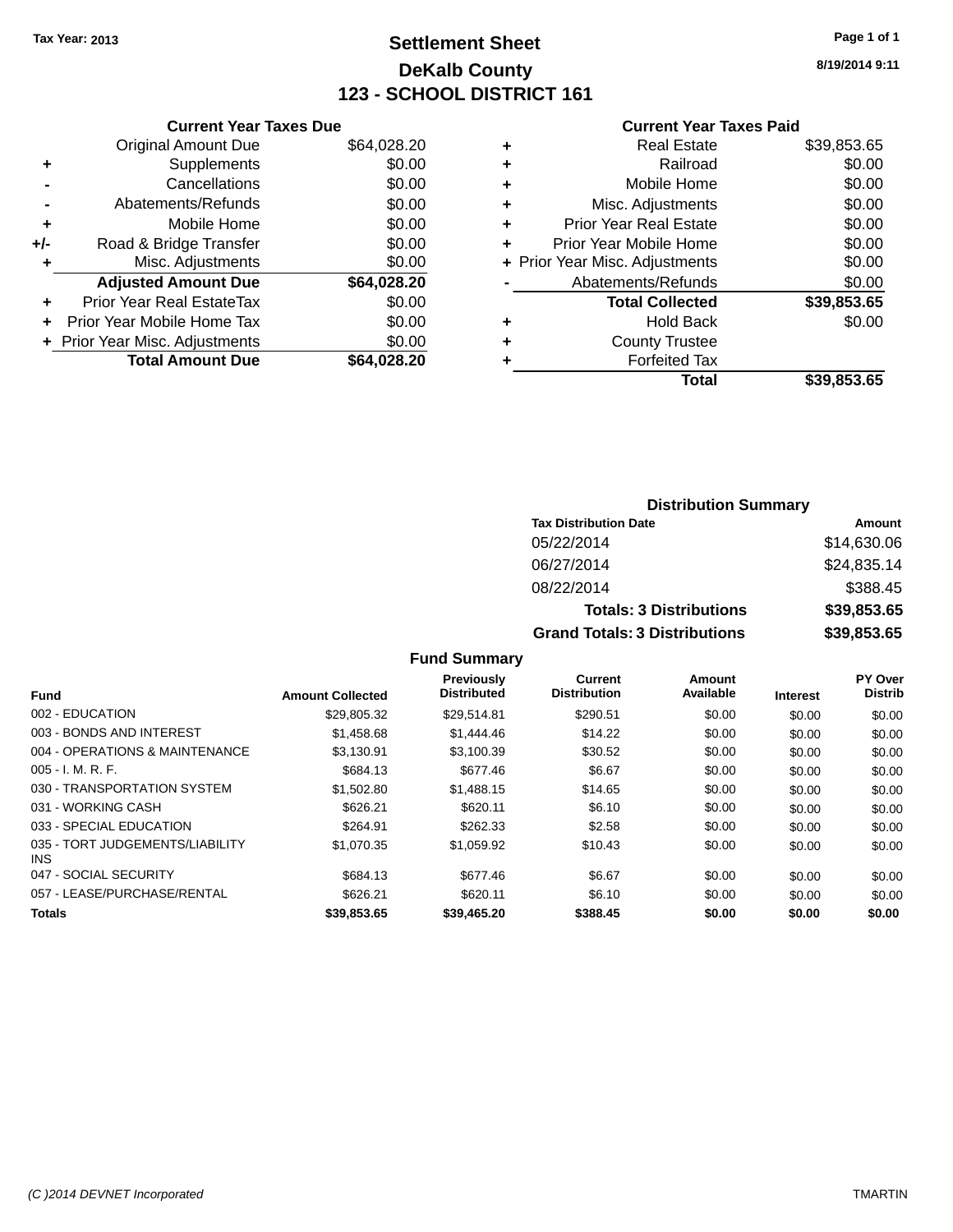## **Settlement Sheet Tax Year: 2013 Page 1 of 1 DeKalb County 124 - SCHOOL DISTRICT 212**

**8/19/2014 9:11**

#### **Current Year Taxes Paid**

|     | <b>Original Amount Due</b>       | \$270,033.88 | ٠    |
|-----|----------------------------------|--------------|------|
|     | Supplements                      | \$4,347.91   | ٠    |
|     | Cancellations                    | \$5,048.33   | ٠    |
|     | Abatements/Refunds               | \$0.00       | ٠    |
|     | Mobile Home                      | \$0.00       | ٠    |
| +/- | Road & Bridge Transfer           | \$0.00       | ٠    |
|     | Misc. Adjustments                | \$0.00       | + Pr |
|     | <b>Adjusted Amount Due</b>       | \$269,333.46 |      |
|     | <b>Prior Year Real EstateTax</b> | \$0.00       |      |
|     | Prior Year Mobile Home Tax       | \$0.00       |      |
|     | + Prior Year Misc. Adjustments   | \$0.00       | ٠    |
|     | <b>Total Amount Due</b>          | \$269,333.46 |      |
|     |                                  |              |      |

**Current Year Taxes Due**

|   | <b>Real Estate</b>             | \$179,654.98 |
|---|--------------------------------|--------------|
| ٠ | Railroad                       | \$0.00       |
| ٠ | Mobile Home                    | \$0.00       |
| ٠ | Misc. Adjustments              | \$0.00       |
| ٠ | <b>Prior Year Real Estate</b>  | \$0.00       |
| ÷ | Prior Year Mobile Home         | \$0.00       |
|   | + Prior Year Misc. Adjustments | \$0.00       |
|   | Abatements/Refunds             | \$0.00       |
|   | <b>Total Collected</b>         | \$179,654.98 |
| ٠ | <b>Hold Back</b>               | \$0.00       |
| ٠ | <b>County Trustee</b>          |              |
| ٠ | <b>Forfeited Tax</b>           |              |
|   | Total                          | \$179,654.98 |
|   |                                |              |

## **Distribution Summary**

| <b>Tax Distribution Date</b>         | Amount       |
|--------------------------------------|--------------|
| 05/22/2014                           | \$49,416.81  |
| 06/27/2014                           | \$115,705.77 |
| 07/25/2014                           | \$142.68     |
| 08/22/2014                           | \$14,389.72  |
| <b>Totals: 4 Distributions</b>       | \$179,654.98 |
| <b>Grand Totals: 4 Distributions</b> | \$179,654.98 |

#### **Fund Summary Fund Interest Amount Collected Distributed PY Over Distrib Amount Available Current Distribution Previously** 002 - EDUCATION \$88,526.23 \$81,435.59 \$7,090.64 \$0.00 \$0.00 \$0.00 003 - BONDS AND INTEREST 60.00 \$25,836.72 \$23,767.29 \$2,069.43 \$0.00 \$0.00 \$0.00 004 - OPERATIONS & MAINTENANCE \$17,024.28 \$15,660.70 \$1,363.58 \$0.00 \$0.00 \$0.00 005 - I. M. R. F. \$3,095.63 \$2,847.68 \$247.95 \$0.00 \$0.00 \$0.00 030 - TRANSPORTATION SYSTEM  $$8,171.61$  \$7,517.09 \$654.52 \$0.00 \$0.00 \$0.00 031 - WORKING CASH \$3,404.83 \$3,132.12 \$272.71 \$0.00 \$0.00 \$0.00 032 - FIRE PREV/SFTY/ENERGY \$91.26 \$83.95 \$7.31 \$0.00 \$0.00 \$0.00 \$0.00 033 - SPECIAL EDUCATION \$1,361.97 \$1,252.88 \$109.09 \$0.00 \$0.00 \$0.00 \$0.00 035 - TORT JUDGEMENTS/LIABILITY INS \$21,714.72 \$19,975.45 \$1,739.27 \$0.00 \$0.00 \$0.00 047 - SOCIAL SECURITY \$3,756.95 \$3,456.03 \$300.92 \$0.00 \$0.00 \$0.00 057 - LEASE/PURCHASE/RENTAL  $$3,404.83$   $$3,132.12$   $$272.71$   $$0.00$   $$0.00$   $$0.00$ 109 - PRIOR YEAR ADJUSTMENT  $$3,265.95$   $$3,004.36$   $$261.59$   $$0.00$   $$0.00$   $$0.00$ **Totals \$179,654.98 \$165,265.26 \$14,389.72 \$0.00 \$0.00 \$0.00**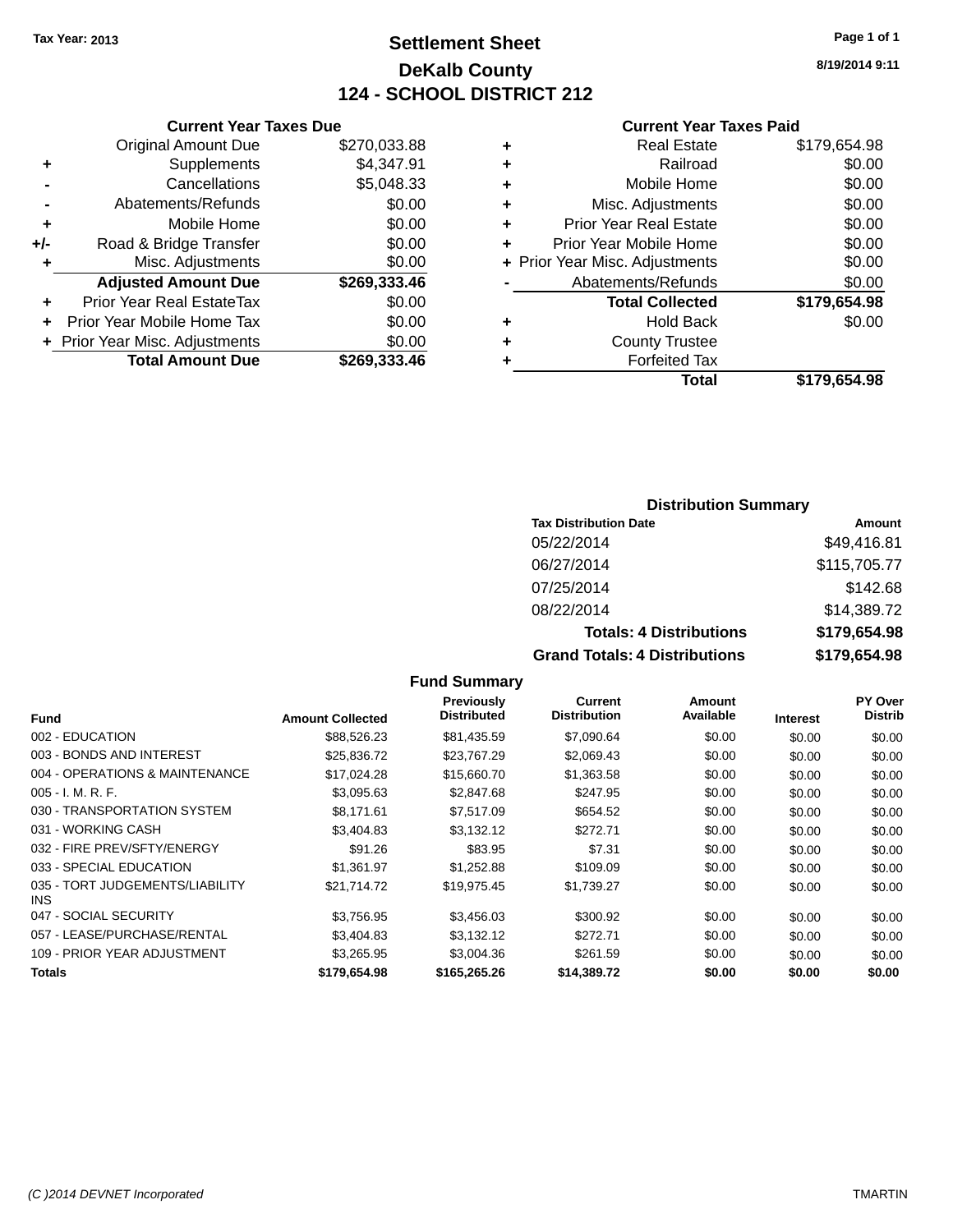## **Settlement Sheet Tax Year: 2013 Page 1 of 1 DeKalb County 125 - SCHOOL DISTRICT 220**

**8/19/2014 9:11**

## **Current Year Taxes Paid**

|     | <b>Current Year Taxes Due</b>  |            |
|-----|--------------------------------|------------|
|     | <b>Original Amount Due</b>     | \$3,707.30 |
| ٠   | Supplements                    | \$0.00     |
|     | Cancellations                  | \$0.00     |
|     | Abatements/Refunds             | \$0.00     |
| ٠   | Mobile Home                    | \$0.00     |
| +/- | Road & Bridge Transfer         | \$0.00     |
| ٠   | Misc. Adjustments              | \$0.00     |
|     | <b>Adjusted Amount Due</b>     | \$3,707.30 |
| ÷   | Prior Year Real EstateTax      | \$0.00     |
|     | Prior Year Mobile Home Tax     | \$0.00     |
|     | + Prior Year Misc. Adjustments | \$0.00     |
|     | <b>Total Amount Due</b>        | \$3,707.30 |

|   | <b>Real Estate</b>             | \$2,492.64 |
|---|--------------------------------|------------|
| ٠ | Railroad                       | \$0.00     |
| ٠ | Mobile Home                    | \$0.00     |
| ٠ | Misc. Adjustments              | \$0.00     |
| ٠ | <b>Prior Year Real Estate</b>  | \$0.00     |
|   | Prior Year Mobile Home         | \$0.00     |
|   | + Prior Year Misc. Adjustments | \$0.00     |
|   | Abatements/Refunds             | \$0.00     |
|   | <b>Total Collected</b>         | \$2,492.64 |
| ٠ | Hold Back                      | \$0.00     |
| ٠ | <b>County Trustee</b>          |            |
|   | <b>Forfeited Tax</b>           |            |
|   | Total                          | \$2.492.64 |
|   |                                |            |

| <b>Distribution Summary</b>          |            |
|--------------------------------------|------------|
| <b>Tax Distribution Date</b>         | Amount     |
| 06/27/2014                           | \$1,853.65 |
| 08/22/2014                           | \$638.99   |
| <b>Totals: 2 Distributions</b>       | \$2,492.64 |
| <b>Grand Totals: 2 Distributions</b> | \$2,492.64 |

|                                         |                         | <b>Previously</b>  | Current             | <b>Amount</b> |                 | PY Over        |
|-----------------------------------------|-------------------------|--------------------|---------------------|---------------|-----------------|----------------|
| <b>Fund</b>                             | <b>Amount Collected</b> | <b>Distributed</b> | <b>Distribution</b> | Available     | <b>Interest</b> | <b>Distrib</b> |
| 002 - EDUCATION                         | \$1,540.45              | \$1,145.56         | \$394.89            | \$0.00        | \$0.00          | \$0.00         |
| 003 - BONDS AND INTEREST                | \$373.48                | \$277.74           | \$95.74             | \$0.00        | \$0.00          | \$0.00         |
| 004 - OPERATIONS & MAINTENANCE          | \$249.35                | \$185.43           | \$63.92             | \$0.00        | \$0.00          | \$0.00         |
| $005 - I. M. R. F.$                     | \$37.67                 | \$28.01            | \$9.66              | \$0.00        | \$0.00          | \$0.00         |
| 030 - TRANSPORTATION SYSTEM             | \$130.10                | \$96.75            | \$33.35             | \$0.00        | \$0.00          | \$0.00         |
| 031 - WORKING CASH                      | \$13.85                 | \$10.30            | \$3.55              | \$0.00        | \$0.00          | \$0.00         |
| 032 - FIRE PREV/SFTY/ENERGY             | \$15.25                 | \$11.34            | \$3.91              | \$0.00        | \$0.00          | \$0.00         |
| 033 - SPECIAL EDUCATION                 | \$13.72                 | \$10.20            | \$3.52              | \$0.00        | \$0.00          | \$0.00         |
| 035 - TORT JUDGEMENTS/LIABILITY<br>INS. | \$48.49                 | \$36.06            | \$12.43             | \$0.00        | \$0.00          | \$0.00         |
| 047 - SOCIAL SECURITY                   | \$38.80                 | \$28.85            | \$9.95              | \$0.00        | \$0.00          | \$0.00         |
| 057 - LEASE/PURCHASE/RENTAL             | \$31.48                 | \$23.41            | \$8.07              | \$0.00        | \$0.00          | \$0.00         |
| <b>Totals</b>                           | \$2,492.64              | \$1,853,65         | \$638.99            | \$0.00        | \$0.00          | \$0.00         |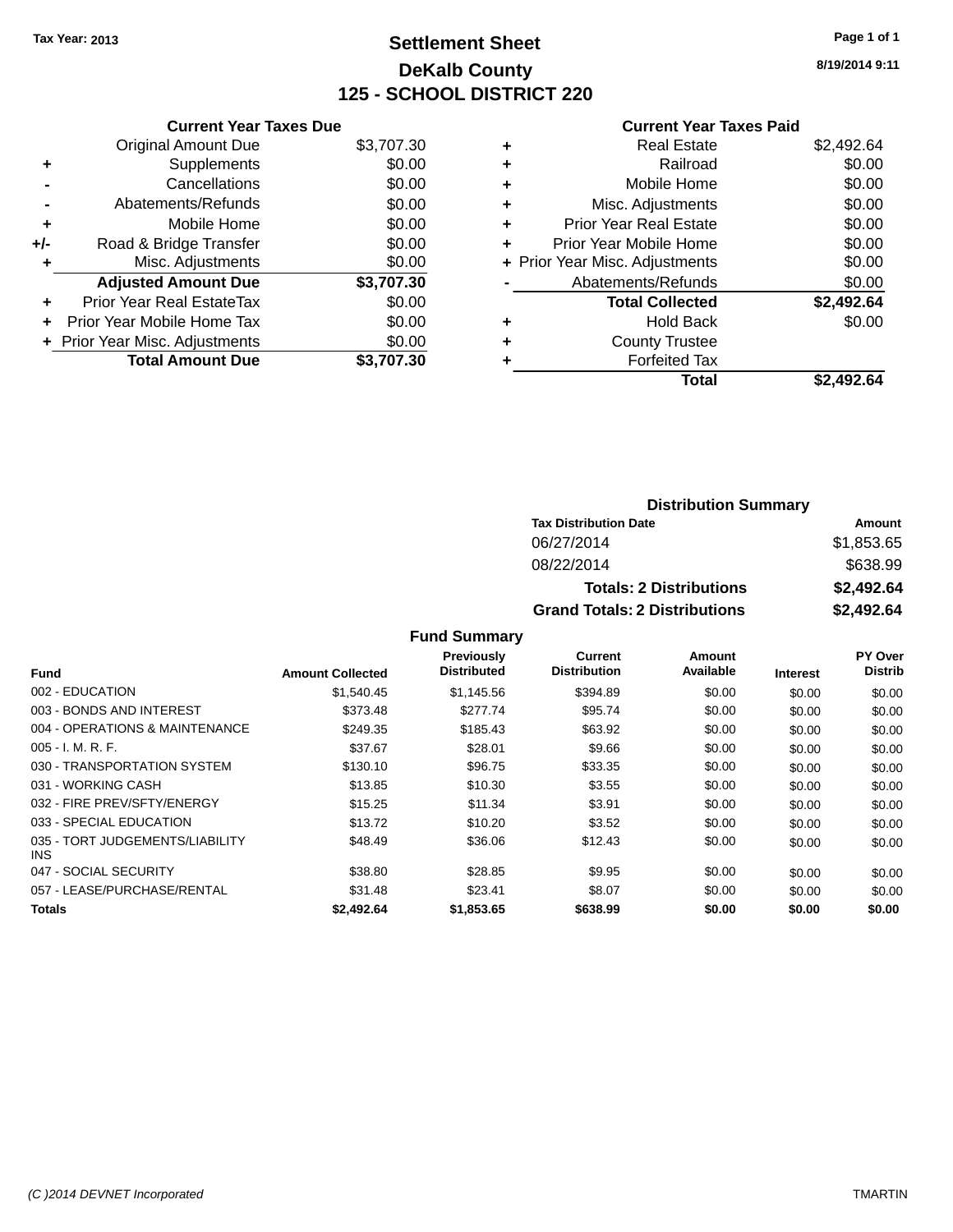## **Settlement Sheet Tax Year: 2013 Page 1 of 1 DeKalb County 126 - SCHOOL DISTRICT 269**

**8/19/2014 9:11**

#### **Current Year Taxes Paid**

|     | <b>Original Amount Due</b>       | \$263,666.93 |
|-----|----------------------------------|--------------|
| ٠   | Supplements                      | \$5,428.48   |
|     | Cancellations                    | \$6,302.97   |
| -   | Abatements/Refunds               | \$0.00       |
| ÷   | Mobile Home                      | \$0.00       |
| +/- | Road & Bridge Transfer           | \$0.00       |
| ٠   | Misc. Adjustments                | \$0.00       |
|     | <b>Adjusted Amount Due</b>       | \$262,792.44 |
| ٠   | <b>Prior Year Real EstateTax</b> | \$0.00       |
| ÷   | Prior Year Mobile Home Tax       | \$0.00       |
|     | + Prior Year Misc. Adjustments   | \$0.00       |
|     | <b>Total Amount Due</b>          | \$262,792.44 |
|     |                                  |              |

**Current Year Taxes Due**

|   | <b>Real Estate</b>             | \$178,399.86 |
|---|--------------------------------|--------------|
| ٠ | Railroad                       | \$0.00       |
| ٠ | Mobile Home                    | \$0.00       |
| ٠ | Misc. Adjustments              | \$0.00       |
| ٠ | <b>Prior Year Real Estate</b>  | \$0.00       |
| ÷ | Prior Year Mobile Home         | \$0.00       |
|   | + Prior Year Misc. Adjustments | \$0.00       |
|   | Abatements/Refunds             | \$0.00       |
|   | <b>Total Collected</b>         | \$178,399.86 |
| ٠ | Hold Back                      | \$0.00       |
| ٠ | <b>County Trustee</b>          |              |
| ٠ | <b>Forfeited Tax</b>           |              |
|   | Total                          | \$178,399.86 |
|   |                                |              |

## **Distribution Summary Tax Distribution Date Amount** 05/22/2014 \$45,682.69 06/27/2014 \$115,581.84 07/25/2014 \$178.13 08/22/2014 \$16,957.20 **Totals: 4 Distributions \$178,399.86 Grand Totals: 4 Distributions \$178,399.86**

|                                         |                         | <b>Fund Summary</b>                     |                                       |                     |                 |                                  |
|-----------------------------------------|-------------------------|-----------------------------------------|---------------------------------------|---------------------|-----------------|----------------------------------|
| <b>Fund</b>                             | <b>Amount Collected</b> | <b>Previously</b><br><b>Distributed</b> | <b>Current</b><br><b>Distribution</b> | Amount<br>Available | <b>Interest</b> | <b>PY Over</b><br><b>Distrib</b> |
| 002 - EDUCATION                         | \$113,737.40            | \$102.926.47                            | \$10,810.93                           | \$0.00              | \$0.00          | \$0.00                           |
| 004 - OPERATIONS & MAINTENANCE          | \$29,788.33             | \$26,956.90                             | \$2,831.43                            | \$0.00              | \$0.00          | \$0.00                           |
| $005 - I. M. R. F.$                     | \$1.775.97              | \$1,607.16                              | \$168.81                              | \$0.00              | \$0.00          | \$0.00                           |
| 030 - TRANSPORTATION SYSTEM             | \$6.499.29              | \$5,881.52                              | \$617.77                              | \$0.00              | \$0.00          | \$0.00                           |
| 031 - WORKING CASH                      | \$2,708.11              | \$2,450.70                              | \$257.41                              | \$0.00              | \$0.00          | \$0.00                           |
| 033 - SPECIAL EDUCATION                 | \$1.083.24              | \$980.28                                | \$102.96                              | \$0.00              | \$0.00          | \$0.00                           |
| 035 - TORT JUDGEMENTS/LIABILITY<br>INS. | \$19,034.19             | \$17.224.96                             | \$1,809.23                            | \$0.00              | \$0.00          | \$0.00                           |
| 047 - SOCIAL SECURITY                   | \$3,773,33              | \$3.414.67                              | \$358.66                              | \$0.00              | \$0.00          | \$0.00                           |
| <b>Totals</b>                           | \$178,399.86            | \$161,442.66                            | \$16,957.20                           | \$0.00              | \$0.00          | \$0.00                           |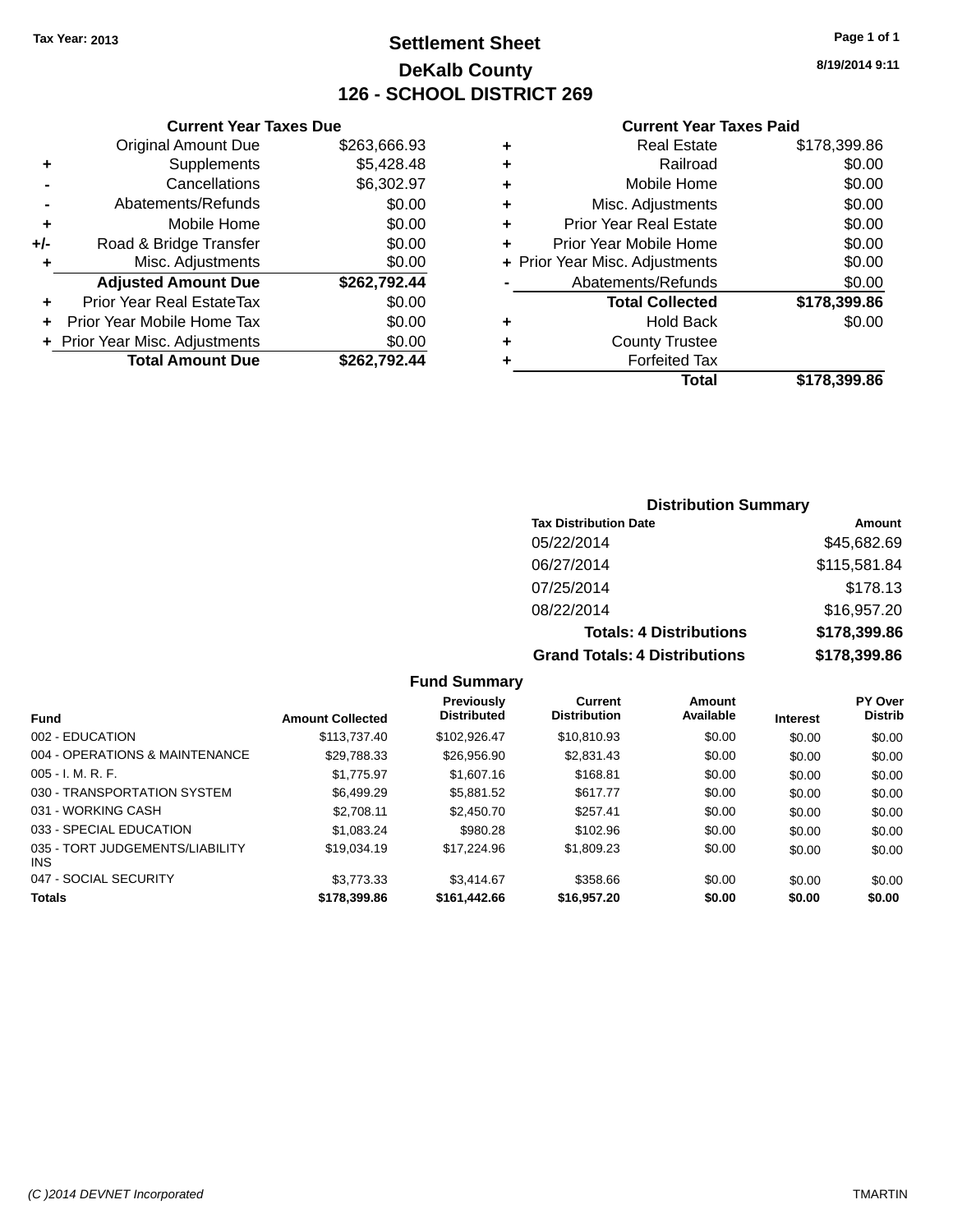## **Settlement Sheet Tax Year: 2013 Page 1 of 1 DeKalb County 127 - SCHOOL DISTRICT 271**

**8/19/2014 9:11**

### **Current Year Taxes Paid**

|     | <b>Current Year Taxes Due</b>  |             |
|-----|--------------------------------|-------------|
|     | <b>Original Amount Due</b>     | \$60,184.02 |
| ÷   | Supplements                    | \$0.00      |
|     | Cancellations                  | \$0.00      |
|     | Abatements/Refunds             | \$0.00      |
| ٠   | Mobile Home                    | \$0.00      |
| +/- | Road & Bridge Transfer         | \$0.00      |
|     | Misc. Adjustments              | \$0.00      |
|     | <b>Adjusted Amount Due</b>     | \$60.184.02 |
| ÷   | Prior Year Real EstateTax      | \$0.00      |
|     | Prior Year Mobile Home Tax     | \$0.00      |
|     | + Prior Year Misc. Adjustments | \$0.00      |
|     | <b>Total Amount Due</b>        | \$60,184.02 |
|     |                                |             |

| ٠ | <b>Real Estate</b>             | \$36,146.02 |
|---|--------------------------------|-------------|
| ٠ | Railroad                       | \$0.00      |
| ٠ | Mobile Home                    | \$0.00      |
| ٠ | Misc. Adjustments              | \$0.00      |
| ٠ | <b>Prior Year Real Estate</b>  | \$0.00      |
| ٠ | Prior Year Mobile Home         | \$0.00      |
|   | + Prior Year Misc. Adjustments | \$0.00      |
|   | Abatements/Refunds             | \$0.00      |
|   | <b>Total Collected</b>         | \$36,146.02 |
| ٠ | Hold Back                      | \$0.00      |
| ٠ | <b>County Trustee</b>          |             |
| ٠ | <b>Forfeited Tax</b>           |             |
|   | Total                          | \$36,146.02 |
|   |                                |             |

## **Distribution Summary Tax Distribution Date Amount** 05/22/2014 \$9,593.93 06/27/2014 \$24,170.67 08/22/2014 \$2,381.42 **Totals: 3 Distributions \$36,146.02 Grand Totals: 3 Distributions \$36,146.02**

| <b>Fund</b>                             | <b>Amount Collected</b> | <b>Previously</b><br><b>Distributed</b> | Current<br><b>Distribution</b> | Amount<br>Available | <b>Interest</b> | <b>PY Over</b><br><b>Distrib</b> |
|-----------------------------------------|-------------------------|-----------------------------------------|--------------------------------|---------------------|-----------------|----------------------------------|
| 002 - EDUCATION                         | \$20.189.99             | \$18,859.81                             | \$1,330.18                     | \$0.00              | \$0.00          | \$0.00                           |
| 003 - BONDS AND INTEREST                | \$7,604.47              | \$7,103.46                              | \$501.01                       | \$0.00              | \$0.00          | \$0.00                           |
| 004 - OPERATIONS & MAINTENANCE          | \$3,439.40              | \$3,212.80                              | \$226.60                       | \$0.00              | \$0.00          | \$0.00                           |
| $005 - I. M. R. F.$                     | \$1,085.51              | \$1,013.99                              | \$71.52                        | \$0.00              | \$0.00          | \$0.00                           |
| 030 - TRANSPORTATION SYSTEM             | \$1.141.85              | \$1,066.62                              | \$75.23                        | \$0.00              | \$0.00          | \$0.00                           |
| 031 - WORKING CASH                      | \$190.16                | \$177.63                                | \$12.53                        | \$0.00              | \$0.00          | \$0.00                           |
| 032 - FIRE PREV/SFTY/ENERGY             | \$15.33                 | \$14.32                                 | \$1.01                         | \$0.00              | \$0.00          | \$0.00                           |
| 033 - SPECIAL EDUCATION                 | \$153.65                | \$143.53                                | \$10.12                        | \$0.00              | \$0.00          | \$0.00                           |
| 035 - TORT JUDGEMENTS/LIABILITY<br>INS. | \$1,253.29              | \$1,170.72                              | \$82.57                        | \$0.00              | \$0.00          | \$0.00                           |
| 047 - SOCIAL SECURITY                   | \$863.41                | \$806.53                                | \$56.88                        | \$0.00              | \$0.00          | \$0.00                           |
| 057 - LEASE/PURCHASE/RENTAL             | \$208.96                | \$195.19                                | \$13.77                        | \$0.00              | \$0.00          | \$0.00                           |
| <b>Totals</b>                           | \$36,146.02             | \$33,764.60                             | \$2,381.42                     | \$0.00              | \$0.00          | \$0.00                           |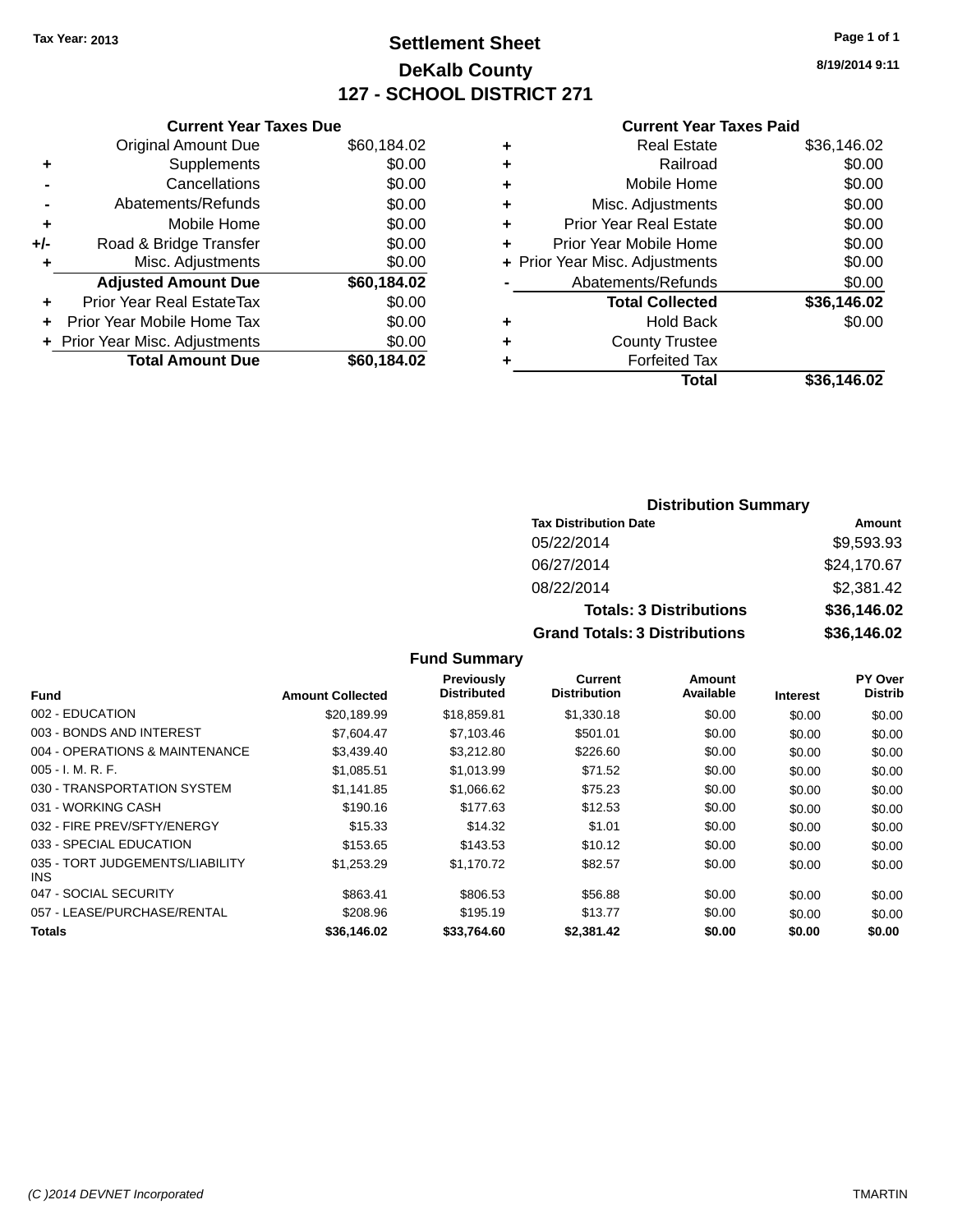## **Settlement Sheet Tax Year: 2013 Page 1 of 1 DeKalb County 128 - SCHOOL DISTRICT 300**

**8/19/2014 9:11**

## **Current Year Taxes Paid**

|     | <b>Current Year Taxes Due</b>  |            |
|-----|--------------------------------|------------|
|     | <b>Original Amount Due</b>     | \$8,819.47 |
| ٠   | Supplements                    | \$0.00     |
|     | Cancellations                  | \$0.00     |
|     | Abatements/Refunds             | \$0.00     |
| ٠   | Mobile Home                    | \$0.00     |
| +/- | Road & Bridge Transfer         | \$0.00     |
| ٠   | Misc. Adjustments              | \$0.00     |
|     | <b>Adjusted Amount Due</b>     | \$8,819.47 |
| ٠   | Prior Year Real EstateTax      | \$0.00     |
| ÷   | Prior Year Mobile Home Tax     | \$0.00     |
|     | + Prior Year Misc. Adjustments | \$0.00     |
|     | <b>Total Amount Due</b>        | \$8.819.47 |

| ٠ | <b>Real Estate</b>             | \$8,819.46 |
|---|--------------------------------|------------|
| ٠ | Railroad                       | \$0.00     |
| ٠ | Mobile Home                    | \$0.00     |
| ٠ | Misc. Adjustments              | \$0.00     |
| ٠ | <b>Prior Year Real Estate</b>  | \$0.00     |
| ٠ | Prior Year Mobile Home         | \$0.00     |
|   | + Prior Year Misc. Adjustments | \$0.00     |
|   | Abatements/Refunds             | \$0.00     |
|   | <b>Total Collected</b>         | \$8,819.46 |
| ٠ | Hold Back                      | \$0.00     |
| ٠ | <b>County Trustee</b>          |            |
| ٠ | <b>Forfeited Tax</b>           |            |
|   | Total                          | \$8.819.46 |
|   |                                |            |

| <b>Distribution Summary</b>          |            |  |  |  |  |
|--------------------------------------|------------|--|--|--|--|
| <b>Tax Distribution Date</b>         | Amount     |  |  |  |  |
| 05/22/2014                           | \$3,212.59 |  |  |  |  |
| 06/27/2014                           | \$2,394.29 |  |  |  |  |
| 08/22/2014                           | \$3,212.58 |  |  |  |  |
| <b>Totals: 3 Distributions</b>       | \$8,819.46 |  |  |  |  |
| <b>Grand Totals: 3 Distributions</b> | \$8,819.46 |  |  |  |  |

| <b>Amount Collected</b> | <b>Previously</b><br><b>Distributed</b> | <b>Current</b><br><b>Distribution</b> | <b>Amount</b><br>Available | <b>Interest</b> | <b>PY Over</b><br><b>Distrib</b> |
|-------------------------|-----------------------------------------|---------------------------------------|----------------------------|-----------------|----------------------------------|
| \$4.767.73              | \$3.031.04                              | \$1,736.69                            | \$0.00                     | \$0.00          | \$0.00                           |
| \$1,306.07              | \$830.32                                | \$475.75                              | \$0.00                     | \$0.00          | \$0.00                           |
| \$1.041.74              | \$662.27                                | \$379.47                              | \$0.00                     | \$0.00          | \$0.00                           |
| \$163.71                | \$104.07                                | \$59.64                               | \$0.00                     | \$0.00          | \$0.00                           |
| \$222.24                | \$141.28                                | \$80.96                               | \$0.00                     | \$0.00          | \$0.00                           |
| \$0.69                  | \$0.44                                  | \$0.25                                | \$0.00                     | \$0.00          | \$0.00                           |
| \$1.111.18              | \$706.42                                | \$404.76                              | \$0.00                     | \$0.00          | \$0.00                           |
| \$69.45                 | \$44.16                                 | \$25.29                               | \$0.00                     | \$0.00          | \$0.00                           |
| \$136.65                | \$86.88                                 | \$49.77                               | \$0.00                     | \$0.00          | \$0.00                           |
| \$8,819.46              | \$5,606.88                              | \$3,212.58                            | \$0.00                     | \$0.00          | \$0.00                           |
|                         |                                         |                                       |                            |                 |                                  |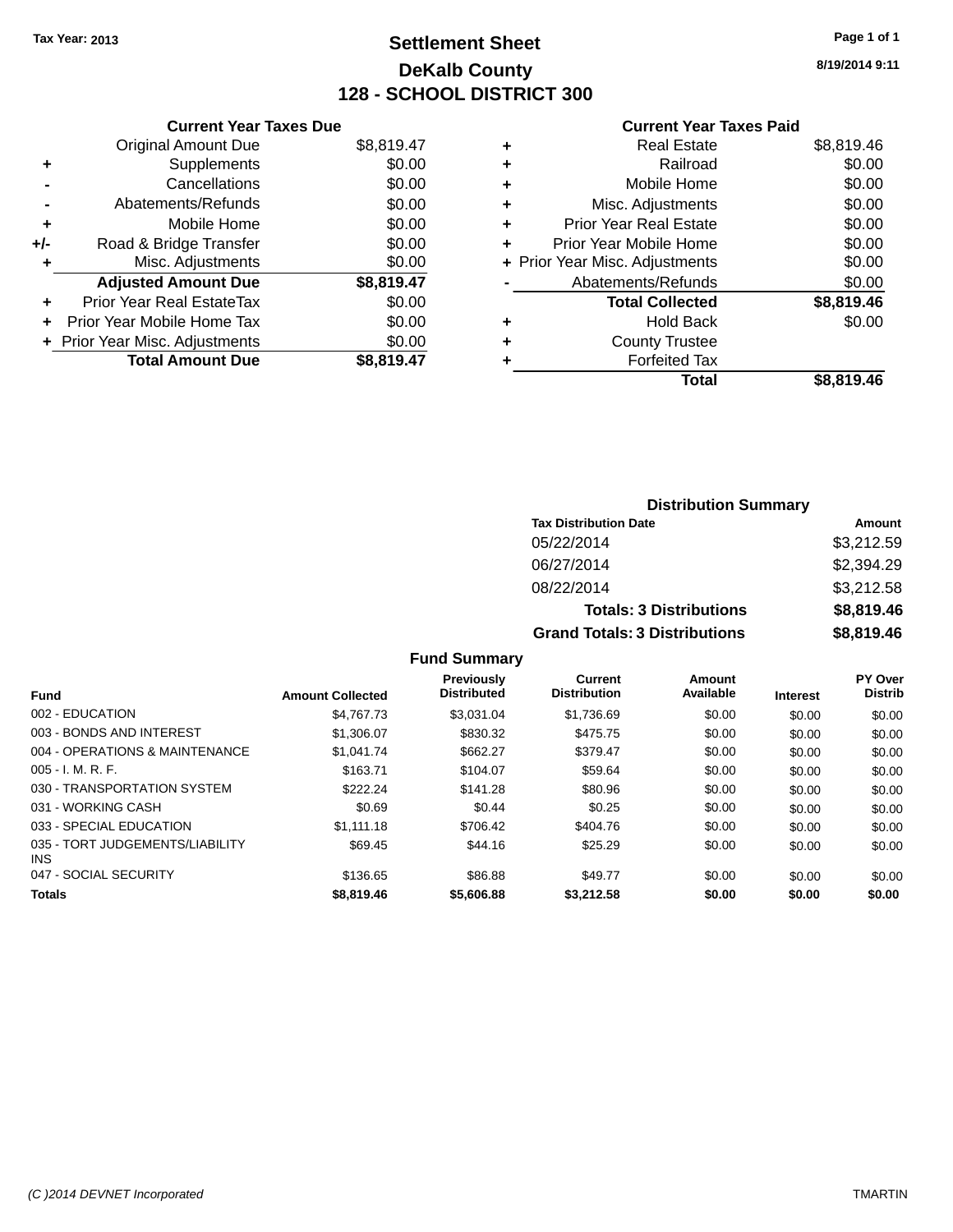## **Settlement Sheet Tax Year: 2013 Page 1 of 1 DeKalb County 129 - SCHOOL DISTRICT 301**

**8/19/2014 9:11**

## **Current Year Taxes Paid**

|     | <b>Current Year Taxes Due</b> |            |
|-----|-------------------------------|------------|
|     | <b>Original Amount Due</b>    | \$9,199.16 |
| ٠   | Supplements                   | \$0.00     |
|     | Cancellations                 | \$0.00     |
|     | Abatements/Refunds            | \$0.00     |
| ٠   | Mobile Home                   | \$0.00     |
| +/- | Road & Bridge Transfer        | \$0.00     |
| ٠   | Misc. Adjustments             | \$0.00     |
|     | <b>Adjusted Amount Due</b>    | \$9,199.16 |
| ÷   | Prior Year Real EstateTax     | \$0.00     |
|     | Prior Year Mobile Home Tax    | \$0.00     |
|     | Prior Year Misc. Adjustments  | \$0.00     |
|     | <b>Total Amount Due</b>       | \$9.199.16 |

|   | Total                          | \$4,599.58 |
|---|--------------------------------|------------|
|   | <b>Forfeited Tax</b>           |            |
| ٠ | <b>County Trustee</b>          |            |
| ٠ | Hold Back                      | \$0.00     |
|   | <b>Total Collected</b>         | \$4,599.58 |
|   | Abatements/Refunds             | \$0.00     |
|   | + Prior Year Misc. Adjustments | \$0.00     |
| ٠ | Prior Year Mobile Home         | \$0.00     |
| ÷ | <b>Prior Year Real Estate</b>  | \$0.00     |
| ٠ | Misc. Adjustments              | \$0.00     |
| ٠ | Mobile Home                    | \$0.00     |
| ٠ | Railroad                       | \$0.00     |
| ٠ | <b>Real Estate</b>             | \$4,599.58 |
|   |                                |            |

| <b>Distribution Summary</b>          |            |  |  |  |  |
|--------------------------------------|------------|--|--|--|--|
| <b>Tax Distribution Date</b>         | Amount     |  |  |  |  |
| 05/22/2014                           | \$2,106.72 |  |  |  |  |
| 06/27/2014                           | \$2,492.86 |  |  |  |  |
| <b>Totals: 2 Distributions</b>       | \$4,599.58 |  |  |  |  |
| <b>Grand Totals: 2 Distributions</b> | \$4,599.58 |  |  |  |  |

|                                                     |                         | <b>Previously</b><br><b>Distributed</b> | Current<br><b>Distribution</b> | Amount<br>Available |                 | PY Over<br><b>Distrib</b> |
|-----------------------------------------------------|-------------------------|-----------------------------------------|--------------------------------|---------------------|-----------------|---------------------------|
| <b>Fund</b>                                         | <b>Amount Collected</b> |                                         |                                |                     | <b>Interest</b> |                           |
| 002 - EDUCATION                                     | \$2,337.95              | \$2,337.95                              | \$0.00                         | \$0.00              | \$0.00          | \$0.00                    |
| 003 - BONDS AND INTEREST                            | \$812.27                | \$812.27                                | \$0.00                         | \$0.00              | \$0.00          | \$0.00                    |
| 004 - OPERATIONS & MAINTENANCE                      | \$438.38                | \$438.38                                | \$0.00                         | \$0.00              | \$0.00          | \$0.00                    |
| $005 - I. M. R. F.$                                 | \$76.79                 | \$76.79                                 | \$0.00                         | \$0.00              | \$0.00          | \$0.00                    |
| 030 - TRANSPORTATION SYSTEM                         | \$367.53                | \$367.53                                | \$0.00                         | \$0.00              | \$0.00          | \$0.00                    |
| 031 - WORKING CASH                                  | \$29.13                 | \$29.13                                 | \$0.00                         | \$0.00              | \$0.00          | \$0.00                    |
| 033 - SPECIAL EDUCATION                             | \$354.28                | \$354.28                                | \$0.00                         | \$0.00              | \$0.00          | \$0.00                    |
| 035 - TORT JUDGMENTS, LIABILITY<br><b>INSURANCE</b> | \$88.45                 | \$88.45                                 | \$0.00                         | \$0.00              | \$0.00          | \$0.00                    |
| 047 - SOCIAL SECURITY                               | \$94.80                 | \$94.80                                 | \$0.00                         | \$0.00              | \$0.00          | \$0.00                    |
| <b>Totals</b>                                       | \$4,599.58              | \$4,599.58                              | \$0.00                         | \$0.00              | \$0.00          | \$0.00                    |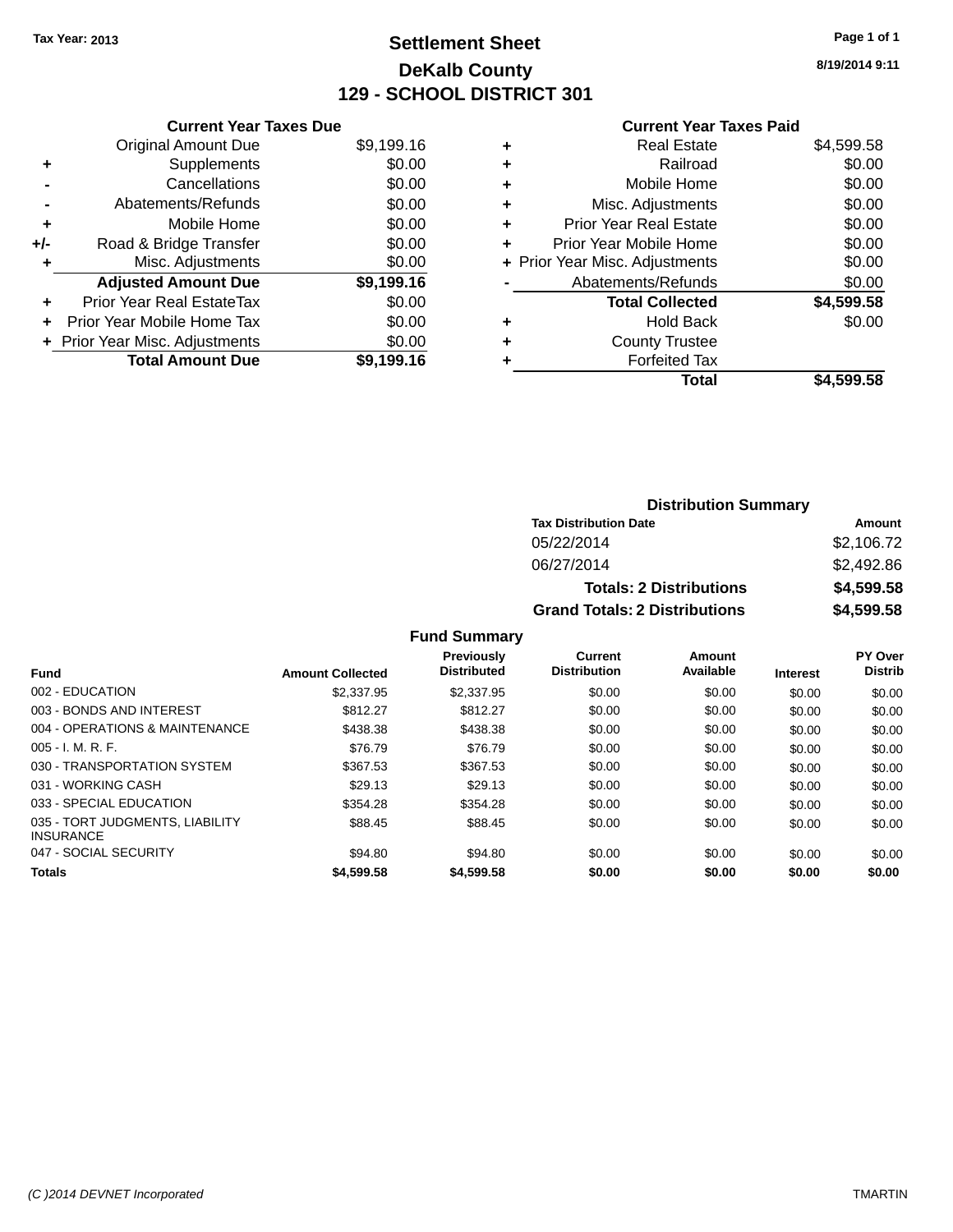## **Settlement Sheet Tax Year: 2013 Page 1 of 1 DeKalb County 130 - SCHOOL DISTRICT 302**

**8/19/2014 9:11**

### **Current Year Taxes Paid**

|     | <b>Current Year Taxes Due</b>  |                |  |  |  |  |
|-----|--------------------------------|----------------|--|--|--|--|
|     | <b>Original Amount Due</b>     | \$1,842,285.34 |  |  |  |  |
| ٠   | Supplements                    | \$12,734.83    |  |  |  |  |
|     | Cancellations                  | \$14,244.53    |  |  |  |  |
|     | Abatements/Refunds             | \$0.00         |  |  |  |  |
| ٠   | Mobile Home                    | \$0.00         |  |  |  |  |
| +/- | Road & Bridge Transfer         | \$0.00         |  |  |  |  |
| ٠   | Misc. Adjustments              | \$0.00         |  |  |  |  |
|     | <b>Adjusted Amount Due</b>     | \$1,840,775.64 |  |  |  |  |
| ÷   | Prior Year Real EstateTax      | \$0.00         |  |  |  |  |
| ÷   | Prior Year Mobile Home Tax     | \$0.00         |  |  |  |  |
|     | + Prior Year Misc. Adjustments | \$0.00         |  |  |  |  |
|     | <b>Total Amount Due</b>        | \$1,840,775.64 |  |  |  |  |
|     |                                |                |  |  |  |  |

|   | <b>Real Estate</b>             | \$1,030,905.52 |
|---|--------------------------------|----------------|
| ٠ | Railroad                       | \$26,067.20    |
| ٠ | Mobile Home                    | \$0.00         |
| ٠ | Misc. Adjustments              | \$0.00         |
| ٠ | <b>Prior Year Real Estate</b>  | \$0.00         |
| ٠ | Prior Year Mobile Home         | \$0.00         |
|   | + Prior Year Misc. Adjustments | \$0.00         |
|   | Abatements/Refunds             | \$0.00         |
|   | <b>Total Collected</b>         | \$1,056,972.72 |
| ٠ | <b>Hold Back</b>               | \$0.00         |
| ٠ | <b>County Trustee</b>          |                |
| ٠ | <b>Forfeited Tax</b>           |                |
|   | Total                          | \$1,056,972.72 |
|   |                                |                |

## **Distribution Summary**

| <b>Tax Distribution Date</b>         | Amount         |
|--------------------------------------|----------------|
| 05/22/2014                           | \$243,483.40   |
| 06/27/2014                           | \$705,939.92   |
| 07/25/2014                           | \$20,402.29    |
| 08/22/2014                           | \$87,147.11    |
| <b>Totals: 4 Distributions</b>       | \$1,056,972.72 |
| <b>Grand Totals: 4 Distributions</b> | \$1,056,972.72 |

| <b>Fund</b>                    | <b>Amount Collected</b> | Previously<br><b>Distributed</b> | Current<br><b>Distribution</b> | Amount<br>Available | <b>Interest</b> | <b>PY Over</b><br><b>Distrib</b> |
|--------------------------------|-------------------------|----------------------------------|--------------------------------|---------------------|-----------------|----------------------------------|
| 002 - EDUCATION                | \$556.454.91            | \$510,575.35                     | \$45,879.56                    | \$0.00              | \$0.00          | \$0.00                           |
| 003 - BONDS AND INTEREST       | \$206,299.93            | \$189,290.56                     | \$17,009.37                    | \$0.00              | \$0.00          | \$0.00                           |
| 004 - OPERATIONS & MAINTENANCE | \$93,439.56             | \$85,735.49                      | \$7,704.07                     | \$0.00              | \$0.00          | \$0.00                           |
| $005 - I. M. R. F.$            | \$12,295,76             | \$11.281.98                      | \$1,013.78                     | \$0.00              | \$0.00          | \$0.00                           |
| 030 - TRANSPORTATION SYSTEM    | \$81,964.01             | \$75,206.10                      | \$6,757.91                     | \$0.00              | \$0.00          | \$0.00                           |
| 031 - WORKING CASH             | \$2,010.36              | \$1.844.61                       | \$165.75                       | \$0.00              | \$0.00          | \$0.00                           |
| 033 - SPECIAL EDUCATION        | \$88,113.48             | \$80,848.55                      | \$7.264.93                     | \$0.00              | \$0.00          | \$0.00                           |
| 047 - SOCIAL SECURITY          | \$16,394.71             | \$15.042.97                      | \$1.351.74                     | \$0.00              | \$0.00          | \$0.00                           |
| <b>Totals</b>                  | \$1,056,972.72          | \$969,825.61                     | \$87,147.11                    | \$0.00              | \$0.00          | \$0.00                           |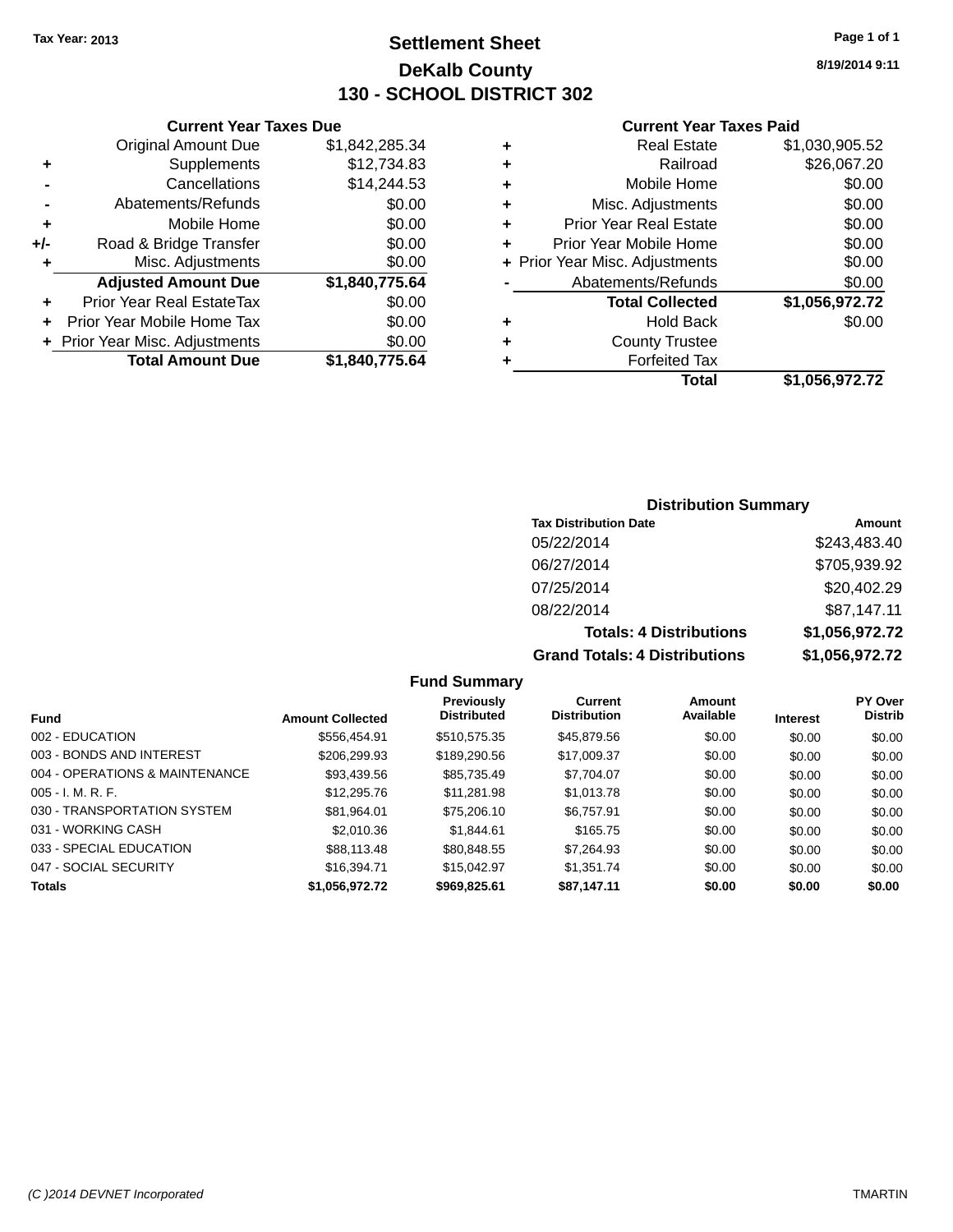## **Settlement Sheet Tax Year: 2013 Page 1 of 1 DeKalb County 131 - SCHOOL DISTRICT 424**

**8/19/2014 9:11**

| <b>Current Year Taxes Paid</b> |  |  |  |
|--------------------------------|--|--|--|
|--------------------------------|--|--|--|

| ٠ | <b>Forfeited Tax</b>           |                |
|---|--------------------------------|----------------|
| ٠ | <b>County Trustee</b>          |                |
| ٠ | <b>Hold Back</b>               | \$0.00         |
|   | <b>Total Collected</b>         | \$6,222,168.33 |
|   | Abatements/Refunds             | \$6,254.22     |
|   | + Prior Year Misc. Adjustments | \$0.00         |
| ٠ | Prior Year Mobile Home         | \$0.00         |
| ٠ | <b>Prior Year Real Estate</b>  | (\$3,402.58)   |
| ٠ | Misc. Adjustments              | \$0.00         |
| ٠ | Mobile Home                    | \$0.00         |
| ٠ | Railroad                       | \$46,047.61    |
| ٠ | <b>Real Estate</b>             | \$6,185,777.52 |
|   |                                |                |

|     | <b>Current Year Taxes Due</b>  |                 |  |  |  |  |
|-----|--------------------------------|-----------------|--|--|--|--|
|     | <b>Original Amount Due</b>     | \$10,292,632.33 |  |  |  |  |
| ÷   | Supplements                    | \$82,248.34     |  |  |  |  |
|     | Cancellations                  | \$106,225.68    |  |  |  |  |
|     | Abatements/Refunds             | \$6,254.22      |  |  |  |  |
| ٠   | Mobile Home                    | \$0.00          |  |  |  |  |
| +/- | Road & Bridge Transfer         | \$0.00          |  |  |  |  |
| ٠   | Misc. Adjustments              | \$0.00          |  |  |  |  |
|     | <b>Adjusted Amount Due</b>     | \$10,262,400.77 |  |  |  |  |
|     | Prior Year Real EstateTax      | (\$3,402.58)    |  |  |  |  |
|     | Prior Year Mobile Home Tax     | \$0.00          |  |  |  |  |
|     | + Prior Year Misc. Adjustments | \$0.00          |  |  |  |  |
|     | <b>Total Amount Due</b>        | \$10,258,998.19 |  |  |  |  |
|     |                                |                 |  |  |  |  |

## **Distribution Summary**

| <b>Tax Distribution Date</b>         | Amount         |
|--------------------------------------|----------------|
| 05/22/2014                           | \$1,325,919.49 |
| 06/27/2014                           | \$4,141,750.42 |
| 07/25/2014                           | \$148,365.26   |
| 08/22/2014                           | \$606,133.16   |
| <b>Totals: 4 Distributions</b>       | \$6,222,168.33 |
| <b>Grand Totals: 4 Distributions</b> | \$6,222,168.33 |

## **Fund Summary**

|                                         |                         | <b>Previously</b>  | Current             | <b>Amount</b> |                 | PY Over        |
|-----------------------------------------|-------------------------|--------------------|---------------------|---------------|-----------------|----------------|
| Fund                                    | <b>Amount Collected</b> | <b>Distributed</b> | <b>Distribution</b> | Available     | <b>Interest</b> | <b>Distrib</b> |
| 002 - EDUCATION                         | \$3,352,000.31          | \$3,025,464.85     | \$326,535.46        | \$0.00        | \$0.00          | \$0.00         |
| 003 - BONDS AND INTEREST                | \$1,291,361.25          | \$1,165,563.16     | \$125,798.09        | \$0.00        | \$0.00          | \$0.00         |
| 004 - OPERATIONS & MAINTENANCE          | \$723,943.07            | \$653,420.09       | \$70,522.98         | \$0.00        | \$0.00          | \$0.00         |
| $005 - I. M. R. F.$                     | \$147,291.17            | \$132,942.78       | \$14,348.39         | \$0.00        | \$0.00          | \$0.00         |
| 030 - TRANSPORTATION SYSTEM             | \$241,799.68            | \$218,244.74       | \$23,554.94         | \$0.00        | \$0.00          | \$0.00         |
| 031 - WORKING CASH                      | \$14.111.89             | \$12,737.17        | \$1,374.72          | \$0.00        | \$0.00          | \$0.00         |
| 032 - FIRE PREV/SFTY/ENERGY             | \$27.732.22             | \$25,030.68        | \$2,701.54          | \$0.00        | \$0.00          | \$0.00         |
| 033 - SPECIAL EDUCATION                 | \$53,019.09             | \$47,854.23        | \$5,164.86          | \$0.00        | \$0.00          | \$0.00         |
| 035 - TORT JUDGEMENTS/LIABILITY<br>INS. | \$158,808.39            | \$143,338,06       | \$15,470.33         | \$0.00        | \$0.00          | \$0.00         |
| 047 - SOCIAL SECURITY                   | \$185,582.39            | \$167,503.87       | \$18,078.52         | \$0.00        | \$0.00          | \$0.00         |
| 057 - LEASE/PURCHASE/RENTAL             | \$26,518.87             | \$23.935.54        | \$2,583,33          | \$0.00        | \$0.00          | \$0.00         |
| Totals                                  | \$6,222,168.33          | \$5,616,035.17     | \$606,133.16        | \$0.00        | \$0.00          | \$0.00         |

## **Abatement Detail**

| Year Source                         | <b>Account Type</b> | <b>Amount Adjustment Description</b>                 |
|-------------------------------------|---------------------|------------------------------------------------------|
| 2013 RE - Real Estate PTAB Decision |                     | \$45.27 PTAB INTEREST REFUND 03-30-276-011 by TBA    |
| 2013 RE - Real Estate RE Abatement  |                     | \$6,208.95 PRIOR YEAR ABATEMENT 03-30-180-016 by TBA |
| <b>Totals 2 entries</b>             |                     | \$6,254,22                                           |
|                                     |                     |                                                      |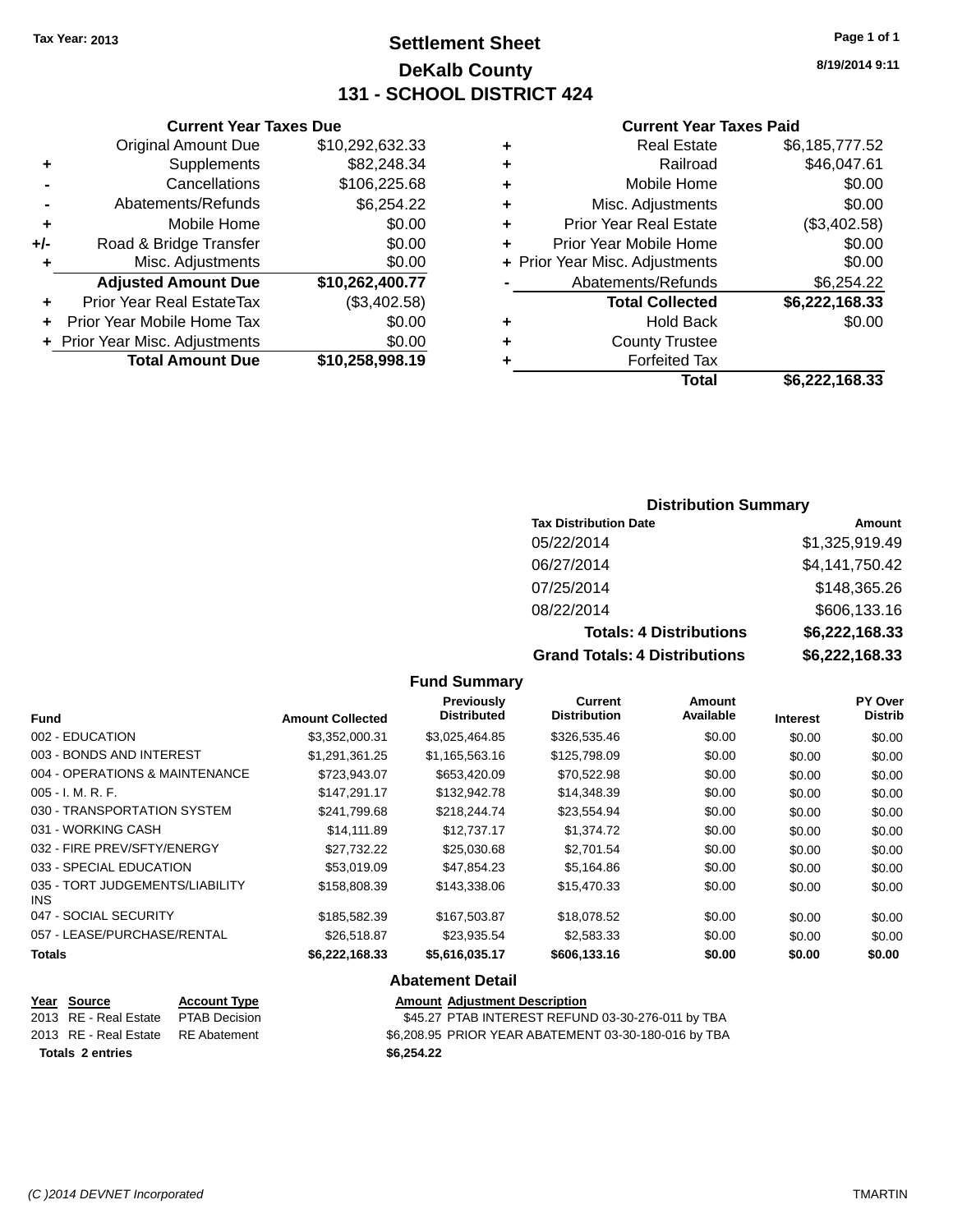**Current Year Taxes Due** Original Amount Due \$7,311,773.44

**Adjusted Amount Due \$7,312,567.84**

**Total Amount Due \$7,312,313.41**

**+** Supplements \$37,389.32 **-** Cancellations \$38,089.29 **-** Abatements/Refunds **\$5.95 +** Mobile Home \$0.00 **+/-** Road & Bridge Transfer \$0.00 **+** Misc. Adjustments \$1,500.32

**+** Prior Year Real EstateTax (\$254.43) **+** Prior Year Mobile Home Tax \$0.00 **+ Prior Year Misc. Adjustments**  $$0.00$ 

## **Settlement Sheet Tax Year: 2013 Page 1 of 2 DeKalb County 132 - SCHOOL DISTRICT 425**

**8/19/2014 9:11**

#### **Current Year Taxes Paid**

## **Distribution Summary**

| <b>Tax Distribution Date</b>         | Amount         |
|--------------------------------------|----------------|
| 05/22/2014                           | \$679,544.20   |
| 06/27/2014                           | \$3,299,807.48 |
| 07/25/2014                           | \$73,316.14    |
| 08/22/2014                           | \$827,156.23   |
| <b>Totals: 4 Distributions</b>       | \$4,879,824.05 |
| <b>Grand Totals: 4 Distributions</b> | \$4,879,824.05 |

#### **Fund Summary**

| <b>Fund</b>                             | <b>Amount Collected</b> | <b>Previously</b><br><b>Distributed</b> | <b>Current</b><br><b>Distribution</b> | Amount<br>Available | <b>Interest</b> | PY Over<br><b>Distrib</b> |
|-----------------------------------------|-------------------------|-----------------------------------------|---------------------------------------|---------------------|-----------------|---------------------------|
| 002 - EDUCATION                         |                         |                                         | \$605.001.91                          |                     |                 |                           |
|                                         | \$3,569,220.41          | \$2,964,218.50                          |                                       | \$0.00              | \$0.00          | \$0.00                    |
| 003 - BONDS AND INTEREST                | \$144.311.04            | \$119,849.55                            | \$24.461.49                           | \$0.00              | \$0.00          | \$0.00                    |
| 004 - OPERATIONS & MAINTENANCE          | \$427.877.61            | \$355,350.07                            | \$72.527.54                           | \$0.00              | \$0.00          | \$0.00                    |
| $005 - I. M. R. F.$                     | \$45,845.94             | \$38,074.80                             | \$7.771.14                            | \$0.00              | \$0.00          | \$0.00                    |
| 030 - TRANSPORTATION SYSTEM             | \$305.633.15            | \$253,826.70                            | \$51,806.45                           | \$0.00              | \$0.00          | \$0.00                    |
| 031 - WORKING CASH                      | \$614.87                | \$510.65                                | \$104.22                              | \$0.00              | \$0.00          | \$0.00                    |
| 032 - FIRE PREV/SFTY/ENERGY             | \$39.736.40             | \$33,000.87                             | \$6,735.53                            | \$0.00              | \$0.00          | \$0.00                    |
| 033 - SPECIAL EDUCATION                 | \$209,046.79            | \$173.612.24                            | \$35.434.55                           | \$0.00              | \$0.00          | \$0.00                    |
| 035 - TORT JUDGEMENTS/LIABILITY<br>INS. | \$61,129.56             | \$50,767.77                             | \$10,361.79                           | \$0.00              | \$0.00          | \$0.00                    |
| 047 - SOCIAL SECURITY                   | \$76,408.28             | \$63.456.67                             | \$12.951.61                           | \$0.00              | \$0.00          | \$0.00                    |
| <b>Totals</b>                           | \$4,879,824,05          | \$4.052.667.82                          | \$827.156.23                          | \$0.00              | \$0.00          | \$0.00                    |

#### **Miscellaneous Adjustment Detail**

| Year Source             | <b>Amount Adjustment Description</b>                                                                                                                                                                                                              |
|-------------------------|---------------------------------------------------------------------------------------------------------------------------------------------------------------------------------------------------------------------------------------------------|
|                         | \$146.87 DOBSON REDEMPTION 13-15-402-010 by TBA                                                                                                                                                                                                   |
|                         | \$190.91 MANESS REDEMPTION 13-06-331-005 by TBA                                                                                                                                                                                                   |
|                         | \$130.55 SCAVENGER SALE 13-06-332-003 by TBA                                                                                                                                                                                                      |
|                         | \$456.33 ENBURG REDEMPTION 13-35-201-007 by TBA                                                                                                                                                                                                   |
|                         | \$575.66 HOUSING AUTHORITY-SEQUOYA APTS by TBA                                                                                                                                                                                                    |
| <b>Totals 5 entries</b> | \$1,500.32                                                                                                                                                                                                                                        |
|                         | <b>Account Type</b><br>2013 RE - Real Estate Back Tax Collected<br>2013 RE - Real Estate Back Tax Collected<br>2013 RE - Real Estate Back Tax Collected<br>2013 RE - Real Estate Back Tax Collected<br>2013 RE - Real Estate Paymt In Lieu of Tax |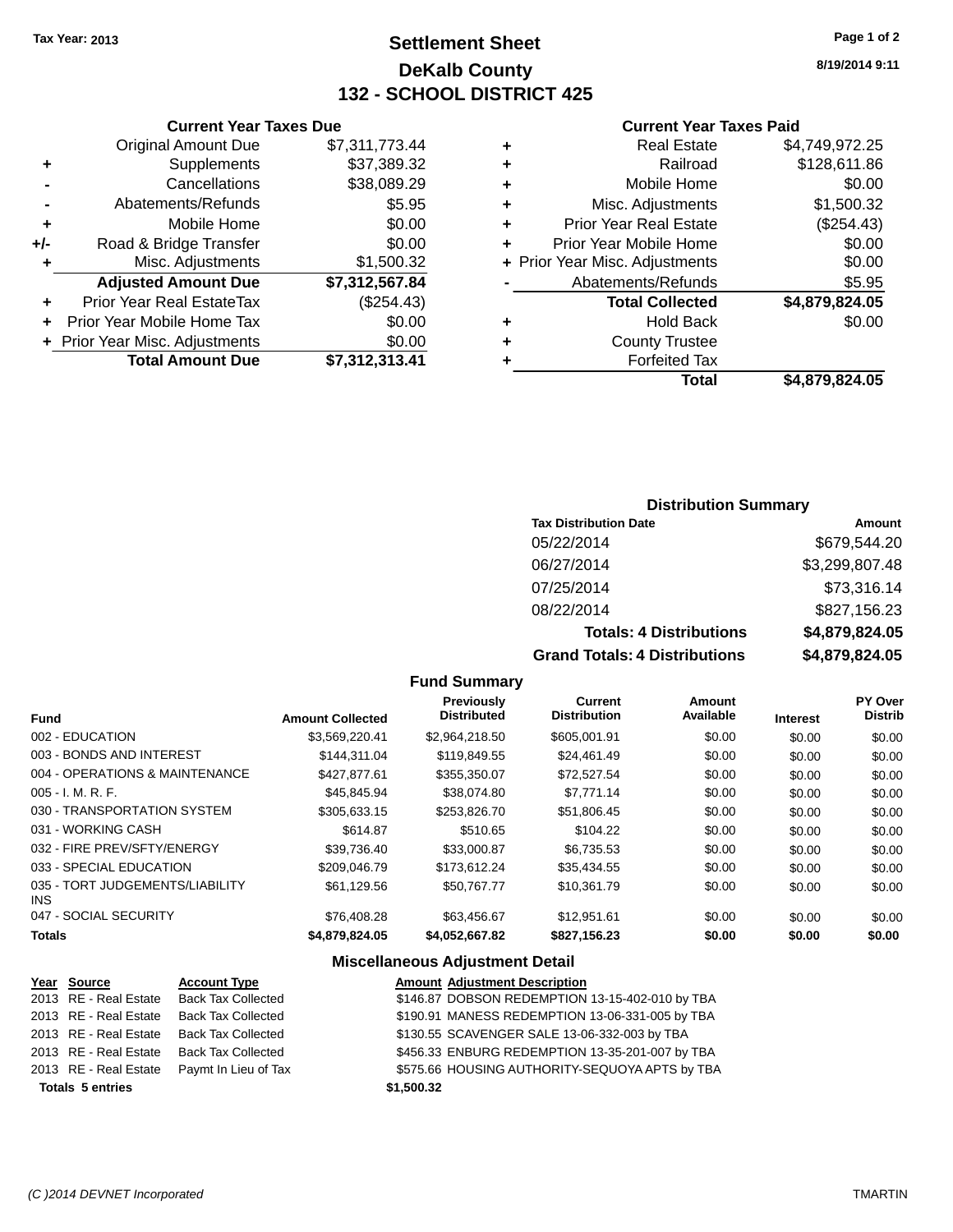# **Settlement Sheet Tax Year: 2013 Page 2 of 2 DeKalb County**

**8/19/2014 9:11**

## **Abatement Detail**

**Totals 1 entries \$5.95**

**Year Source Account Type Anneurs Amount Adjustment Description**<br>
2013 RE - Real Estate PTAB Decision **Amount Adjustment Description** \$5.95 PTAB INTEREST REFUND 13-15-176-011 by TBA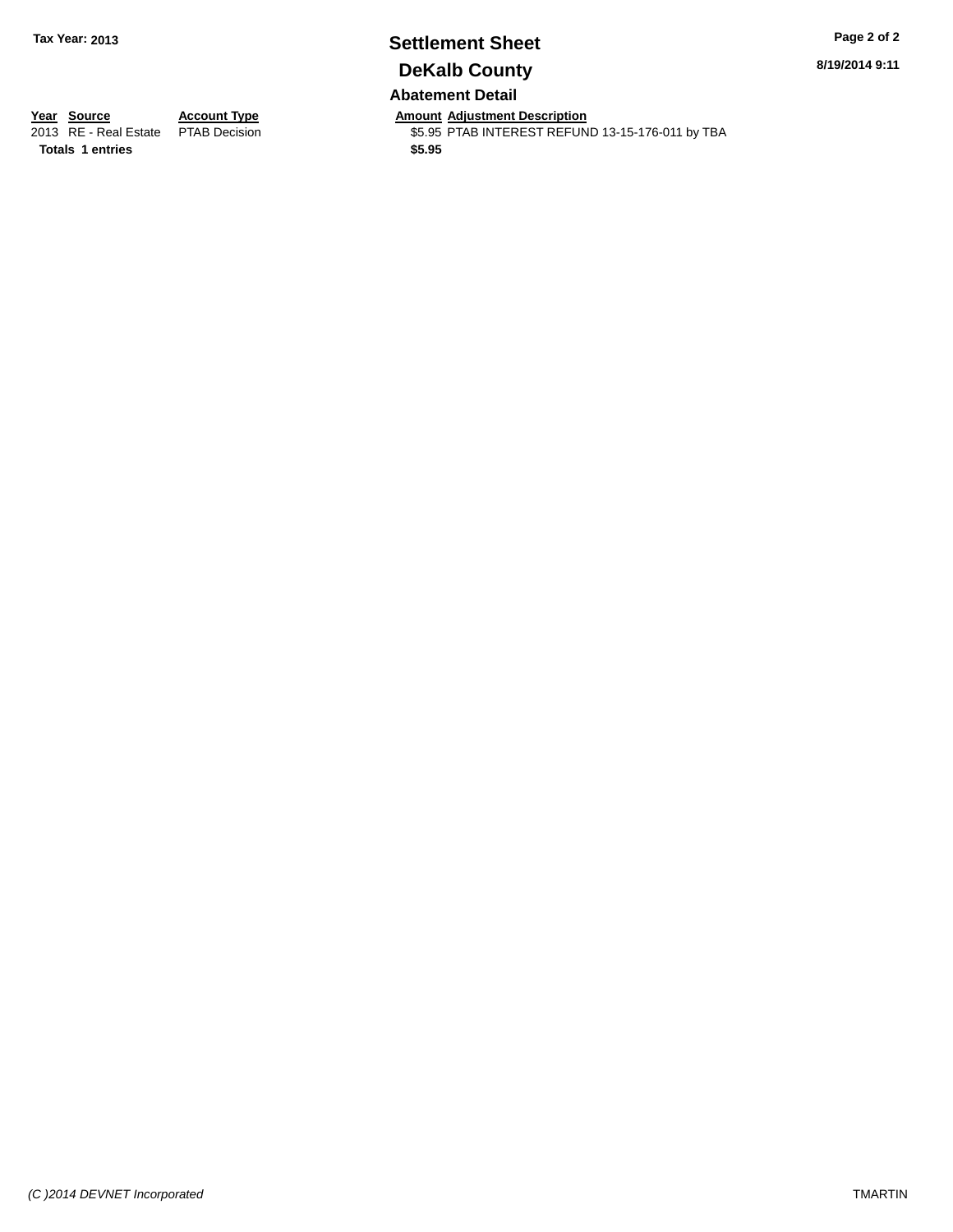## **Settlement Sheet Tax Year: 2013 Page 1 of 1 DeKalb County 133 - SCHOOL DISTRICT 426**

**8/19/2014 9:11**

#### **Current Year Taxes Paid**

|       | <b>Current Year Taxes Due</b>  |                |  |  |  |
|-------|--------------------------------|----------------|--|--|--|
|       | <b>Original Amount Due</b>     | \$3,420,392.86 |  |  |  |
| ٠     | Supplements                    | \$14,992.97    |  |  |  |
|       | Cancellations                  | \$16,468.37    |  |  |  |
|       | Abatements/Refunds             | \$0.00         |  |  |  |
| ٠     | Mobile Home                    | \$0.00         |  |  |  |
| $+/-$ | Road & Bridge Transfer         | \$0.00         |  |  |  |
|       | Misc. Adjustments              | \$0.00         |  |  |  |
|       | <b>Adjusted Amount Due</b>     | \$3,418,917.46 |  |  |  |
| ÷     | Prior Year Real EstateTax      | \$0.00         |  |  |  |
|       | Prior Year Mobile Home Tax     | \$0.00         |  |  |  |
|       | + Prior Year Misc. Adjustments | \$0.00         |  |  |  |
|       | <b>Total Amount Due</b>        | \$3,418,917.46 |  |  |  |
|       |                                |                |  |  |  |

|   | <b>Real Estate</b>             | \$2,034,063.04 |
|---|--------------------------------|----------------|
| ٠ | Railroad                       | \$17,508.08    |
| ٠ | Mobile Home                    | \$0.00         |
| ٠ | Misc. Adjustments              | \$0.00         |
| ٠ | <b>Prior Year Real Estate</b>  | \$0.00         |
| ٠ | Prior Year Mobile Home         | \$0.00         |
|   | + Prior Year Misc. Adjustments | \$0.00         |
|   | Abatements/Refunds             | \$0.00         |
|   | <b>Total Collected</b>         | \$2,051,571.12 |
| ٠ | <b>Hold Back</b>               | \$0.00         |
| ٠ | <b>County Trustee</b>          |                |
|   | <b>Forfeited Tax</b>           |                |
|   | Total                          | \$2,051,571.12 |
|   |                                |                |

## **Distribution Summary**

| <b>Tax Distribution Date</b>         | Amount         |
|--------------------------------------|----------------|
| 05/22/2014                           | \$418,644.43   |
| 06/27/2014                           | \$1,415,663.85 |
| 07/25/2014                           | \$40,032.18    |
| 08/22/2014                           | \$177,230.66   |
| <b>Totals: 4 Distributions</b>       | \$2,051,571.12 |
| <b>Grand Totals: 4 Distributions</b> | \$2,051,571.12 |

|                                         |                         | Previously         | Current             | Amount    |                 | <b>PY Over</b> |
|-----------------------------------------|-------------------------|--------------------|---------------------|-----------|-----------------|----------------|
| <b>Fund</b>                             | <b>Amount Collected</b> | <b>Distributed</b> | <b>Distribution</b> | Available | <b>Interest</b> | <b>Distrib</b> |
| 002 - EDUCATION                         | \$1.195.276.09          | \$1,092,018.86     | \$103,257.23        | \$0.00    | \$0.00          | \$0.00         |
| 003 - BONDS AND INTEREST                | \$327.482.04            | \$299.191.60       | \$28,290.44         | \$0.00    | \$0.00          | \$0.00         |
| 004 - OPERATIONS & MAINTENANCE          | \$243.935.92            | \$222.862.84       | \$21,073.08         | \$0.00    | \$0.00          | \$0.00         |
| $005 - I. M. R. F.$                     | \$55.759.65             | \$50.942.70        | \$4,816.95          | \$0.00    | \$0.00          | \$0.00         |
| 030 - TRANSPORTATION SYSTEM             | \$69,283.62             | \$63,298.36        | \$5,985.26          | \$0.00    | \$0.00          | \$0.00         |
| 031 - WORKING CASH                      | \$17.321.42             | \$15,825,06        | \$1,496.36          | \$0.00    | \$0.00          | \$0.00         |
| 032 - FIRE PREV/SFTY/ENERGY             | \$17,321.42             | \$15,825.06        | \$1,496.36          | \$0.00    | \$0.00          | \$0.00         |
| 033 - SPECIAL EDUCATION                 | \$13.856.31             | \$12,659.29        | \$1,197.02          | \$0.00    | \$0.00          | \$0.00         |
| 035 - TORT JUDGEMENTS/LIABILITY<br>INS. | \$29,649.31             | \$27,087.97        | \$2,561.34          | \$0.00    | \$0.00          | \$0.00         |
| 047 - SOCIAL SECURITY                   | \$69.695.96             | \$63,675,08        | \$6,020.88          | \$0.00    | \$0.00          | \$0.00         |
| 057 - LEASE/PURCHASE/RENTAL             | \$11.989.38             | \$10.953.64        | \$1,035.74          | \$0.00    | \$0.00          | \$0.00         |
| Totals                                  | \$2,051,571.12          | \$1,874,340.46     | \$177,230.66        | \$0.00    | \$0.00          | \$0.00         |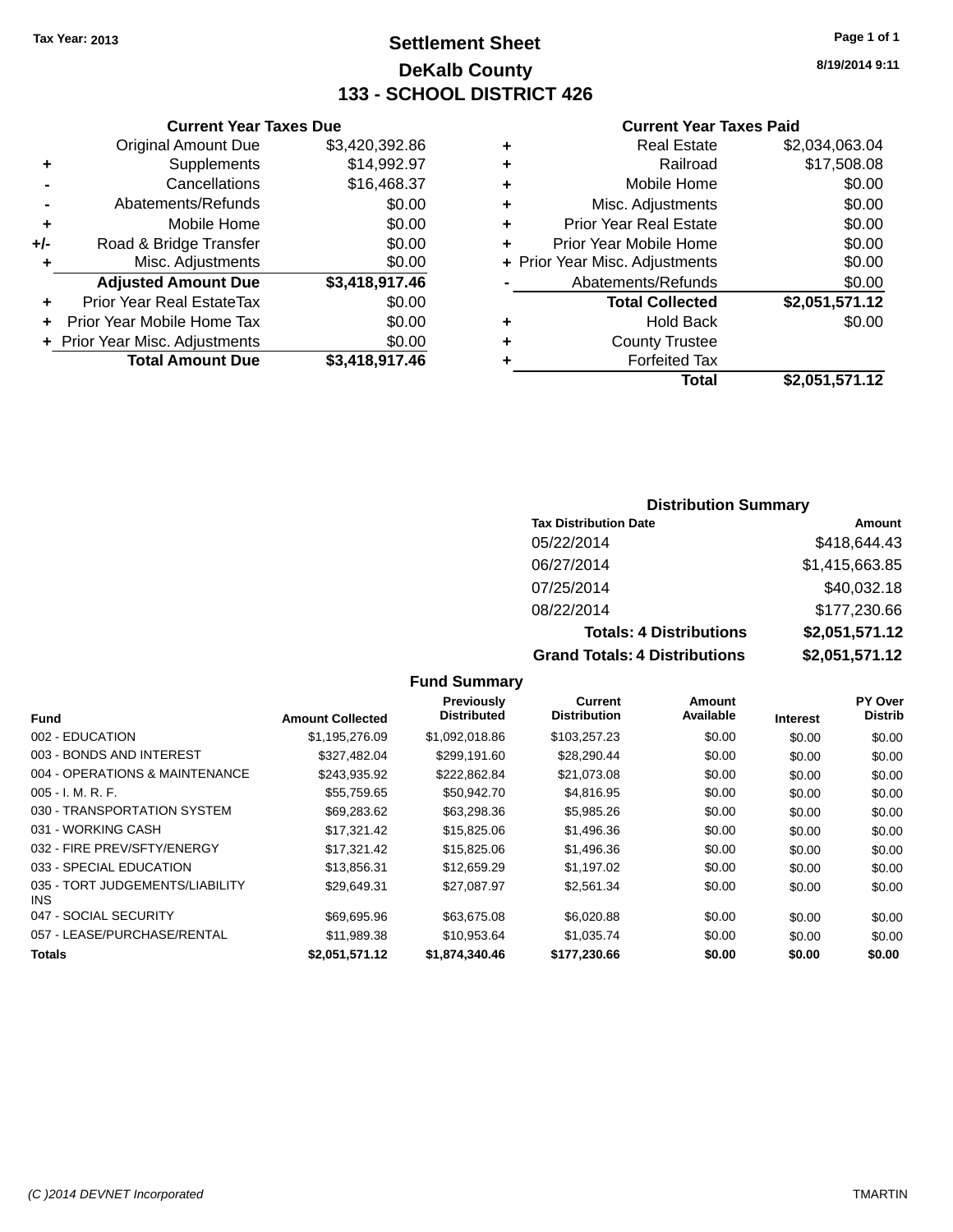## **Settlement Sheet Tax Year: 2013 Page 1 of 1 DeKalb County 134 - SCHOOL DISTRICT 427**

**8/19/2014 9:11**

#### **Current Year Taxes Paid**

## **Current Year Taxes Due** Original Amount Due \$28,985,721.54 **+** Supplements \$108,669.67 **-** Cancellations \$138,875.03 **-** Abatements/Refunds \$1,147.81 **+** Mobile Home \$0.00 **+/-** Road & Bridge Transfer \$0.00

| ٠ | Misc. Adjustments              | \$299.50        |
|---|--------------------------------|-----------------|
|   | <b>Adjusted Amount Due</b>     | \$28,954,667.87 |
|   | Prior Year Real EstateTax      | (\$3,228.35)    |
|   | + Prior Year Mobile Home Tax   | \$0.00          |
|   | + Prior Year Misc. Adjustments | \$0.00          |
|   | <b>Total Amount Due</b>        | \$28,951,439.52 |

## **Distribution Summary**

| <b>Tax Distribution Date</b>         | Amount          |
|--------------------------------------|-----------------|
| 05/22/2014                           | \$3,767,091.14  |
| 06/27/2014                           | \$11,302,707.90 |
| 07/25/2014                           | \$420,754.35    |
| 08/22/2014                           | \$1,573,908.82  |
| <b>Totals: 4 Distributions</b>       | \$17,064,462.21 |
| <b>Grand Totals: 4 Distributions</b> | \$17,064,462.21 |

### **Fund Summary**

| Fund                           | <b>Amount Collected</b> | <b>Previously</b><br><b>Distributed</b> | Current<br><b>Distribution</b> | Amount<br>Available | <b>Interest</b> | PY Over<br><b>Distrib</b> |
|--------------------------------|-------------------------|-----------------------------------------|--------------------------------|---------------------|-----------------|---------------------------|
| 002 - EDUCATION                | \$9.368.014.38          | \$8,503,973.07                          | \$864.041.31                   | \$0.00              | \$0.00          | \$0.00                    |
| 003 - BONDS AND INTEREST       | \$2,537,417.29          | \$2,303,383.34                          | \$234,033.95                   | \$0.00              | \$0.00          | \$0.00                    |
| 004 - OPERATIONS & MAINTENANCE | \$1.703.323.43          | \$1,546,220.57                          | \$157,102.86                   | \$0.00              | \$0.00          | \$0.00                    |
| $005 - I. M. R. F.$            | \$369,070.19            | \$335.029.69                            | \$34.040.50                    | \$0.00              | \$0.00          | \$0.00                    |
| 030 - TRANSPORTATION SYSTEM    | \$624,576.39            | \$566.969.75                            | \$57.606.64                    | \$0.00              | \$0.00          | \$0.00                    |
| 031 - WORKING CASH             | \$121.004.08            | \$109.843.49                            | \$11.160.59                    | \$0.00              | \$0.00          | \$0.00                    |
| 032 - FIRE PREV/SFTY/ENERGY    | \$170.354.52            | \$154,642.19                            | \$15,712.33                    | \$0.00              | \$0.00          | \$0.00                    |
| 033 - SPECIAL EDUCATION        | \$1,567,063,68          | \$1.422,528.49                          | \$144,535.19                   | \$0.00              | \$0.00          | \$0.00                    |
| 047 - SOCIAL SECURITY          | \$482.634.17            | \$438,119.31                            | \$44.514.86                    | \$0.00              | \$0.00          | \$0.00                    |
| 057 - LEASE/PURCHASE/RENTAL    | \$121.004.08            | \$109,843.49                            | \$11.160.59                    | \$0.00              | \$0.00          | \$0.00                    |
| <b>Totals</b>                  | \$17,064,462.21         | \$15,490,553.39                         | \$1,573,908,82                 | \$0.00              | \$0.00          | \$0.00                    |

## **Miscellaneous Adjustment Detail**

| <u>Year Source</u>      | <b>Account Type</b> | <b>Amount Adjustment Description</b>              |
|-------------------------|---------------------|---------------------------------------------------|
| 2013 RE - Real Estate   | Back Tax Collected  | \$55.71 STOGSDILL REDEMPTION 06-32-328-025 by TBA |
| 2013 RE - Real Estate   | Back Tax Collected  | \$155.14 MEIER REDEMPTION 06-18-300-001 by TBA    |
| 2013 RE - Real Estate   | Back Tax Collected  | \$88.65 SCAVENGER SALE 09-17-400-010 by TBA       |
| <b>Totals 3 entries</b> |                     | \$299.50                                          |
|                         |                     |                                                   |

## **Abatement Detail**

#### **Year Source Account Type Amount Adjustment Description**<br>2013 RE - Real Estate RE Abatement \$1,147.81 CLARK PRIOR YEAR AB 2013 RE - Real Estate RE Abatement \$1,147.81 CLARK PRIOR YEAR ABATEMENT 09-17-100-015 by TBA **Totals 1 entries \$1,147.81**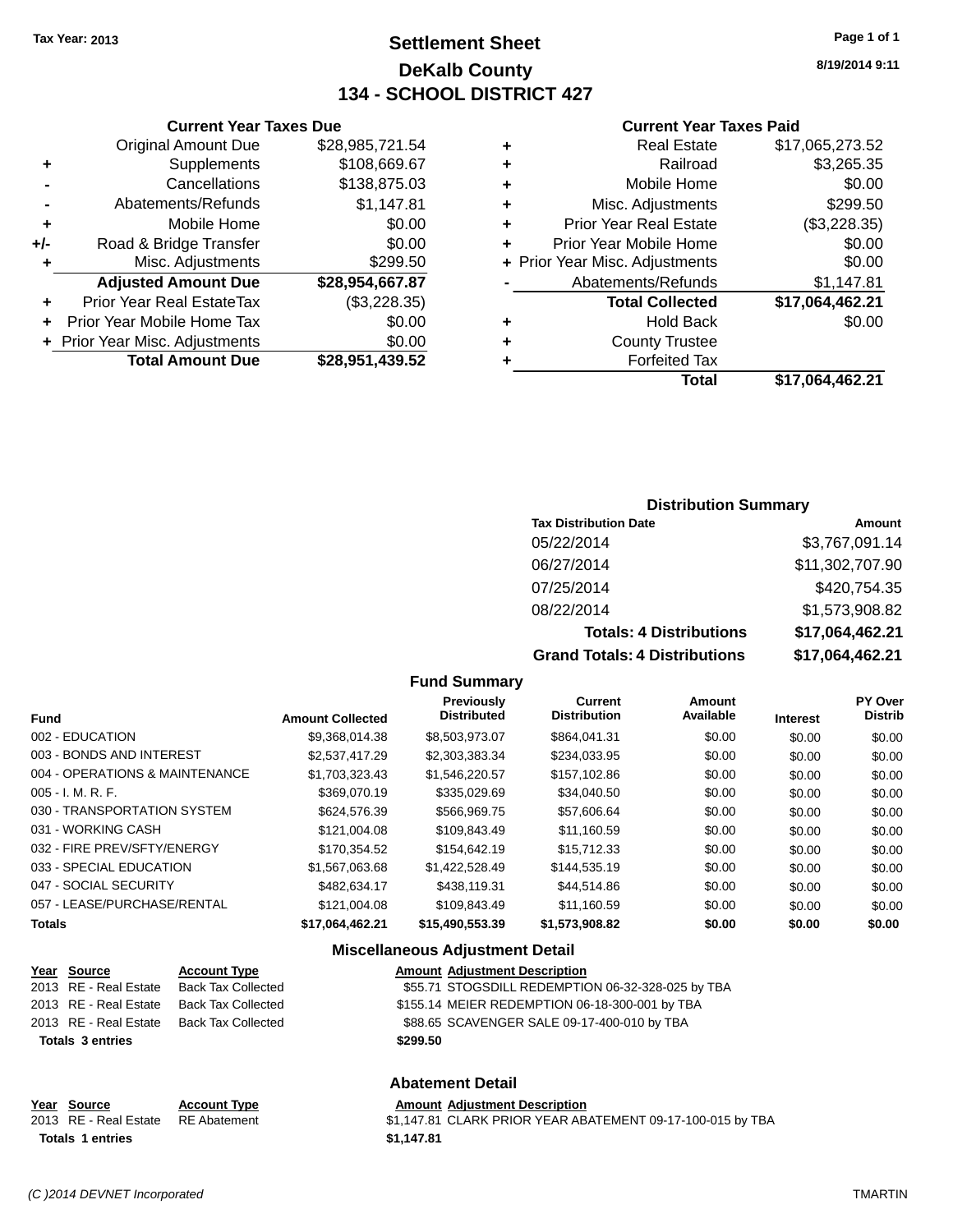## **Settlement Sheet Tax Year: 2013 Page 1 of 2 DeKalb County 135 - SCHOOL DISTRICT 428**

**8/19/2014 9:11**

#### **Current Year Taxes Paid**

| ٠ | <b>Real Estate</b>             | \$28,789,090.70 |
|---|--------------------------------|-----------------|
| ٠ | Railroad                       | \$173,093.91    |
| ٠ | Mobile Home                    | \$0.00          |
| ٠ | Misc. Adjustments              | \$500.20        |
| ٠ | <b>Prior Year Real Estate</b>  | (\$8,721.49)    |
| ÷ | Prior Year Mobile Home         | \$0.00          |
|   | + Prior Year Misc. Adjustments | \$0.00          |
|   | Abatements/Refunds             | \$3,656.25      |
|   | <b>Total Collected</b>         | \$28,950,307.07 |
| ٠ | <b>Hold Back</b>               | \$0.00          |
| ٠ | <b>County Trustee</b>          |                 |
|   | <b>Forfeited Tax</b>           |                 |
|   | Total                          | \$28,950,307.07 |

## **Current Year Taxes Due** Original Amount Due \$49,828,275.15 **+** Supplements \$789,530.19 **-** Cancellations \$1,361,611.45 **-** Abatements/Refunds \$3,656.25 **+** Mobile Home \$0.00 **+/-** Road & Bridge Transfer \$0.00 **+** Misc. Adjustments \$500.20 **Adjusted Amount Due \$49,253,037.84 +** Prior Year Real EstateTax (\$8,721.49) **+** Prior Year Mobile Home Tax \$0.00

**+ Prior Year Misc. Adjustments**  $$0.00$ 

**Total Amount Due \$49,244,316.35**

#### **Distribution Summary**

| <b>Tax Distribution Date</b>         | Amount          |
|--------------------------------------|-----------------|
| 05/22/2014                           | \$5,737,051.42  |
| 06/27/2014                           | \$19,332,091.05 |
| 07/25/2014                           | \$707,062.87    |
| 08/22/2014                           | \$3,174,101.73  |
| <b>Totals: 4 Distributions</b>       | \$28,950,307.07 |
| <b>Grand Totals: 4 Distributions</b> | \$28,950,307.07 |

#### **Fund Summary**

|                                               |                         | Previously         | Current             | Amount    |                 | PY Over        |
|-----------------------------------------------|-------------------------|--------------------|---------------------|-----------|-----------------|----------------|
| <b>Fund</b>                                   | <b>Amount Collected</b> | <b>Distributed</b> | <b>Distribution</b> | Available | <b>Interest</b> | <b>Distrib</b> |
| 002 - EDUCATION                               | \$14,805,476.53         | \$13.182.209.15    | \$1,623,267.38      | \$0.00    | \$0.00          | \$0.00         |
| 003 - BONDS AND INTEREST                      | \$2,800,884,30          | \$2.493.796.30     | \$307,088.00        | \$0.00    | \$0.00          | \$0.00         |
| 004 - OPERATIONS & MAINTENANCE                | \$2,776,015,99          | \$2,471,654.56     | \$304,361.43        | \$0.00    | \$0.00          | \$0.00         |
| $005 - I. M. R. F.$                           | \$702,508.15            | \$625.485.40       | \$77.022.75         | \$0.00    | \$0.00          | \$0.00         |
| 030 - TRANSPORTATION SYSTEM                   | \$3.197.966.72          | \$2.847.342.75     | \$350.623.97        | \$0.00    | \$0.00          | \$0.00         |
| 031 - WORKING CASH                            | \$185,079.33            | \$164,787.29       | \$20.292.04         | \$0.00    | \$0.00          | \$0.00         |
| 032 - FIRE PREV/SFTY/ENERGY                   | \$370.129.70            | \$329.548.81       | \$40,580.89         | \$0.00    | \$0.00          | \$0.00         |
| 033 - SPECIAL EDUCATION                       | \$2.961.095.30          | \$2.636.441.83     | \$324.653.47        | \$0.00    | \$0.00          | \$0.00         |
| 035 - TORT JUDGEMENTS/LIABILITY<br><b>INS</b> | \$397.227.16            | \$353.675.31       | \$43,551.85         | \$0.00    | \$0.00          | \$0.00         |
| 047 - SOCIAL SECURITY                         | \$753,923.89            | \$671.263.94       | \$82,659.95         | \$0.00    | \$0.00          | \$0.00         |
| <b>Totals</b>                                 | \$28,950,307.07         | \$25.776.205.34    | \$3,174,101.73      | \$0.00    | \$0.00          | \$0.00         |

#### **Miscellaneous Adjustment Detail**

| <u>Year Source</u>      | <b>Account Type</b> | <b>Amount Adjustment Description</b>             |
|-------------------------|---------------------|--------------------------------------------------|
| 2013 RE - Real Estate   | Back Tax Collected  | \$0.00 LAY REDEMPTION 07-23-155-002 by TBA       |
| 2013 RE - Real Estate   | Real Estate Tax     | \$500.20 JOHNSON REDEMPTION 08-10-476-007 by TBA |
| <b>Totals 2 entries</b> |                     | \$500.20                                         |
|                         |                     |                                                  |

#### **Abatement Detail**

#### **Year Source Account Type Amount Adjustment Description**

2013 RE - Real Estate PTAB Decision \$48.96 PTAB INTEREST REFUND 08-12-451-004 by TBA 2013 RE - Real Estate PTAB Decision \$360.16 PTAB INTEREST REFUND 08-12-451-005 by TBA 2013 RE - Real Estate PTAB Decision \$0.04 PTAB INTEREST REFUND 08-12-451-007 by TBA 2013 RE - Real Estate PTAB Decision \$80.37 PTAB INTEREST REFUND 08-12-451-014 by TBA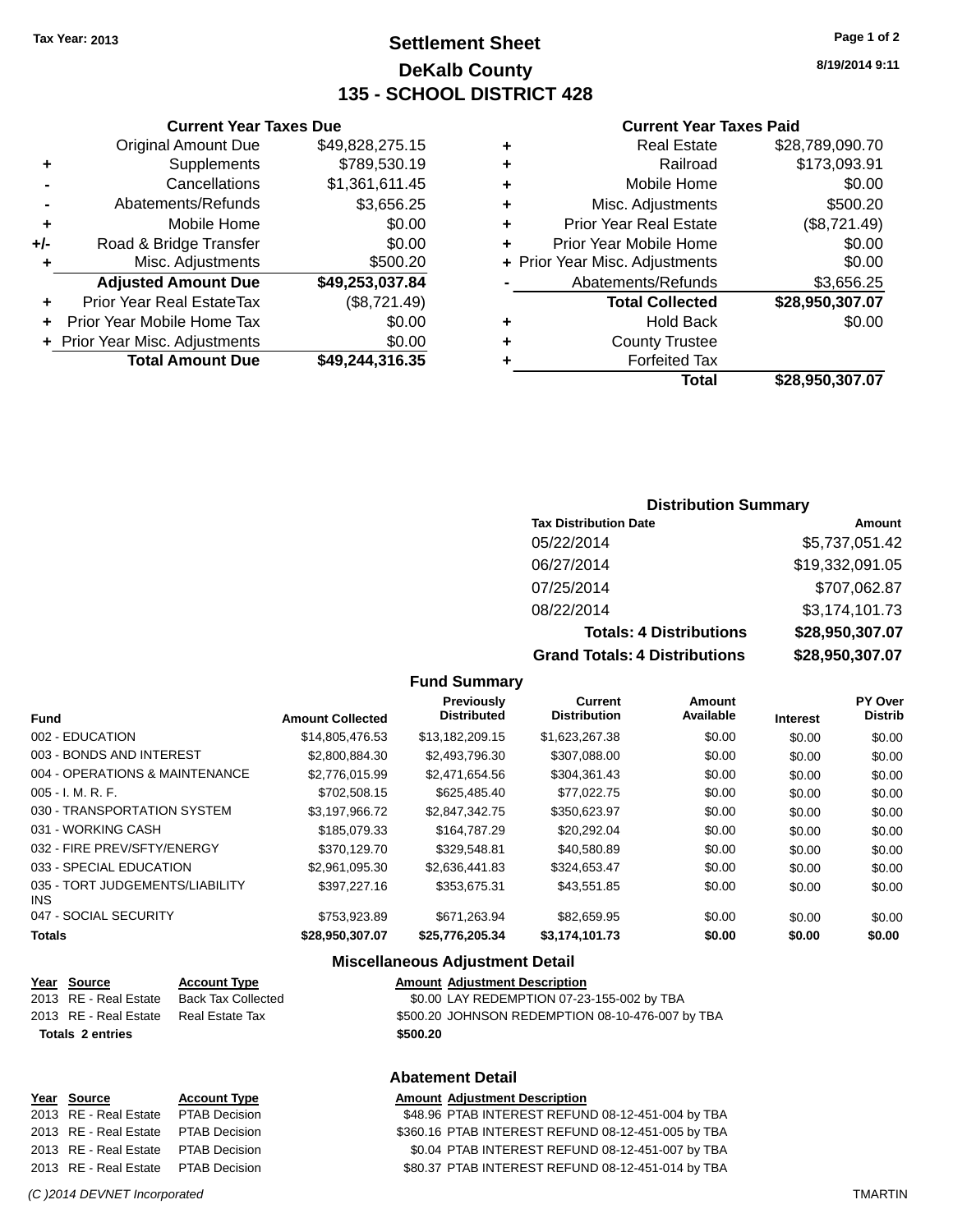# **Settlement Sheet Tax Year: 2013 Page 2 of 2 DeKalb County**

# **Year Source Account Type Amount Adjustment Description**<br>2013 RE - Real Estate PTAB Decision **Amount Adjustment Description**

**Totals 8 entries \$3,656.24**

**Abatement Detail**

\$6.95 PTAB INTEREST REFUND 07-23-332-002 by TBA 2013 RE - Real Estate PTAB Decision \$3,116.17 PTAB INTEREST REFUND 08-25-100-021 by TBA 2013 RE - Real Estate PTAB Decision \$8.97 PTAB INTEREST REFUND 09-19-100-014 by TBA 2013 RE - Real Estate PTAB Decision \$34.62 PTAB INTEREST REFUND 09-19-000-012 by TBA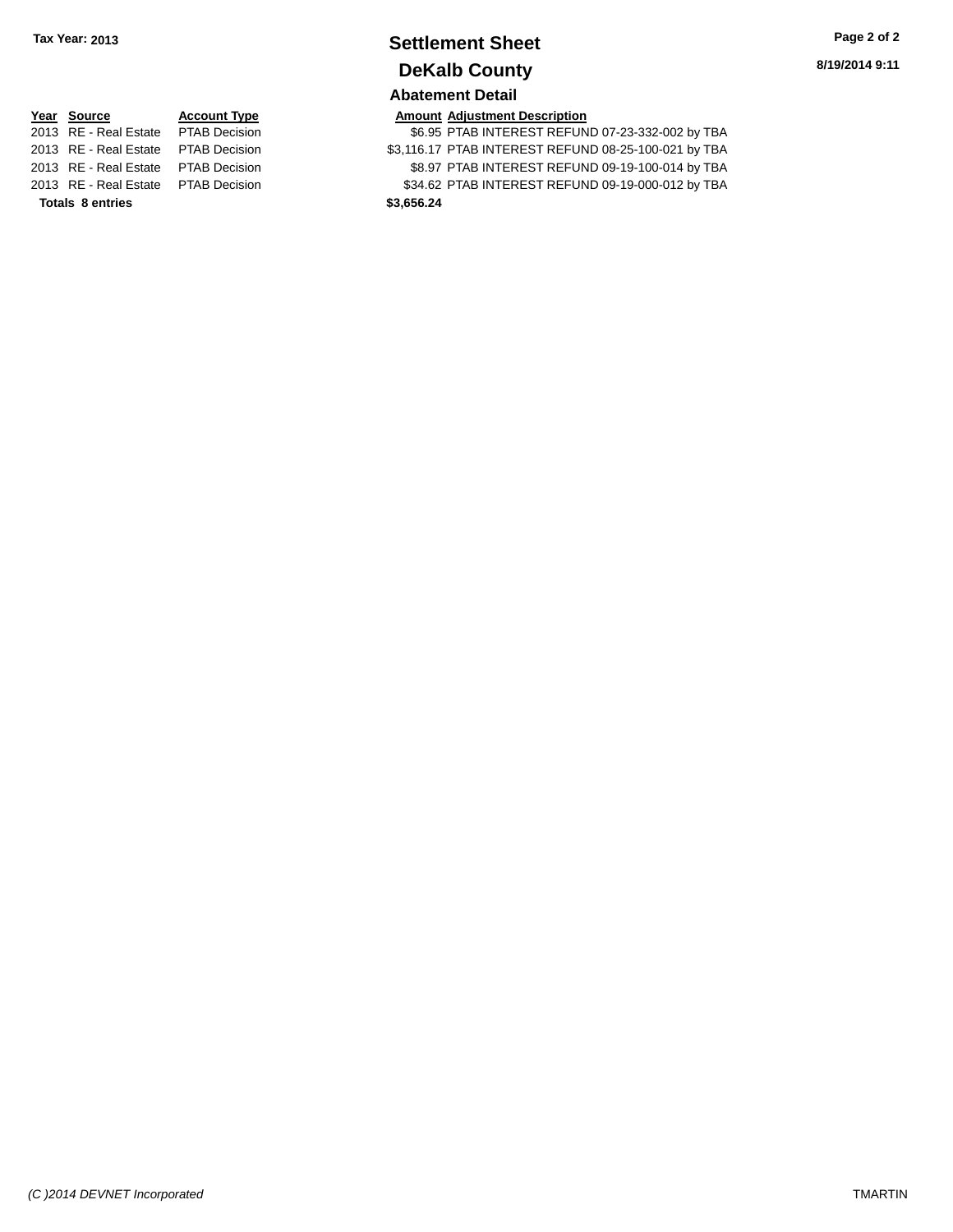## **Settlement Sheet Tax Year: 2013 Page 1 of 2 DeKalb County 136 - SCHOOL DISTRICT 429**

**8/19/2014 9:11**

#### **Current Year Taxes Paid**

|        | \$2,990,019.52 | Total                              |
|--------|----------------|------------------------------------|
|        |                | <b>Forfeited Tax</b>               |
|        |                | <b>County Trustee</b><br>٠         |
| \$0.00 |                | Hold Back<br>٠                     |
|        | \$2,990,019.52 | <b>Total Collected</b>             |
|        | \$370.42       | Abatements/Refunds                 |
| \$0.00 |                | + Prior Year Misc. Adjustments     |
| \$0.00 |                | Prior Year Mobile Home<br>٠        |
|        | (\$18,281.73)  | <b>Prior Year Real Estate</b><br>٠ |
|        | \$960.29       | Misc. Adjustments<br>٠             |
| \$0.00 |                | Mobile Home<br>٠                   |
|        | \$56,660.38    | Railroad<br>٠                      |
|        | \$2,951,051.00 | <b>Real Estate</b><br>٠            |
|        |                |                                    |

|     | <b>Current Year Taxes Due</b>    |                |
|-----|----------------------------------|----------------|
|     | <b>Original Amount Due</b>       | \$4,980,520.06 |
| ٠   | Supplements                      | \$27,178.48    |
|     | Cancellations                    | \$29,116.07    |
|     | Abatements/Refunds               | \$370.42       |
| ٠   | Mobile Home                      | \$0.00         |
| +/- | Road & Bridge Transfer           | \$0.00         |
| ٠   | Misc. Adjustments                | \$960.29       |
|     | <b>Adjusted Amount Due</b>       | \$4,979,172.34 |
| ٠   | <b>Prior Year Real EstateTax</b> | (\$18,281.73)  |
| ÷   | Prior Year Mobile Home Tax       | \$0.00         |
|     | + Prior Year Misc. Adjustments   | \$0.00         |
|     | <b>Total Amount Due</b>          | \$4,960,890.61 |
|     |                                  |                |

### **Distribution Summary**

| <b>Tax Distribution Date</b>         | Amount         |
|--------------------------------------|----------------|
| 05/22/2014                           | \$635,231.98   |
| 06/27/2014                           | \$2,013,464.25 |
| 07/25/2014                           | \$46,214.13    |
| 08/22/2014                           | \$295,109.16   |
| <b>Totals: 4 Distributions</b>       | \$2,990,019.52 |
| <b>Grand Totals: 4 Distributions</b> | \$2,990,019.52 |

#### **Fund Summary**

| <b>Fund</b>                             | <b>Amount Collected</b> | Previously<br><b>Distributed</b> | <b>Current</b><br><b>Distribution</b> | Amount<br>Available | <b>Interest</b> | PY Over<br><b>Distrib</b> |
|-----------------------------------------|-------------------------|----------------------------------|---------------------------------------|---------------------|-----------------|---------------------------|
| 002 - EDUCATION                         | \$1.696.360.64          | \$1,528,933.13                   | \$167.427.51                          | \$0.00              | \$0.00          | \$0.00                    |
| 003 - BONDS AND INTEREST                | \$534,137.10            | \$481,418.79                     | \$52.718.31                           | \$0.00              | \$0.00          | \$0.00                    |
| 004 - OPERATIONS & MAINTENANCE          | \$277.297.41            | \$249.928.69                     | \$27,368.72                           | \$0.00              | \$0.00          | \$0.00                    |
| $005 - I. M. R. F.$                     | \$52,525.68             | \$47.341.49                      | \$5,184.19                            | \$0.00              | \$0.00          | \$0.00                    |
| 030 - TRANSPORTATION SYSTEM             | \$130,496.41            | \$117,616,67                     | \$12,879.74                           | \$0.00              | \$0.00          | \$0.00                    |
| 032 - FIRE PREV/SFTY/ENERGY             | \$364.79                | \$328.78                         | \$36.01                               | \$0.00              | \$0.00          | \$0.00                    |
| 033 - SPECIAL EDUCATION                 | \$187.258.94            | \$168,776.85                     | \$18,482.09                           | \$0.00              | \$0.00          | \$0.00                    |
| 035 - TORT JUDGEMENTS/LIABILITY<br>INS. | \$52,525.68             | \$47,341.49                      | \$5,184.19                            | \$0.00              | \$0.00          | \$0.00                    |
| 047 - SOCIAL SECURITY                   | \$59.052.87             | \$53.224.47                      | \$5.828.40                            | \$0.00              | \$0.00          | \$0.00                    |
| <b>Totals</b>                           | \$2,990,019.52          | \$2,694,910.36                   | \$295,109.16                          | \$0.00              | \$0.00          | \$0.00                    |

## **Miscellaneous Adjustment Detail**

| Year Source             | <b>Account Type</b>       |          | <b>Amount Adjustment Description</b>                    |
|-------------------------|---------------------------|----------|---------------------------------------------------------|
| 2013 RE - Real Estate   | <b>Back Tax Collected</b> |          | \$56.91 VANGUARD HOMES REDEMPTION 15-14-107-008 by TBA  |
| 2013 RE - Real Estate   | Back Tax Collected        |          | \$43.55 VANGUARD HOMES REDEMPTION 15-14-107-007 by TBA  |
| 2013 RE - Real Estate   | Back Tax Collected        |          | \$233.16 VANGUARD HOMES REDEMPTION 15-14-102-033 by TBA |
| 2013 RE - Real Estate   | Paymt In Lieu of Tax      |          | \$626.67 HOUSING AUTHORITY-SUNSET VIEW APTS. by TBA     |
| <b>Totals 4 entries</b> |                           | \$960.29 |                                                         |
|                         |                           |          |                                                         |

## **Abatement Detail**

#### **Year Source Account Type Amount Adjustment Description** \$314.25 PTAB INTEREST REFUND 15-14-400-041 by TBA 2013 RE - Real Estate PTAB Decision \$9.74 PTAB INTEREST REFUND 15-14-302-006 by TBA 2013 RE - Real Estate PTAB Decision \$18.01 PTAB INTEREST REFUND 15-14-302-007 by TBA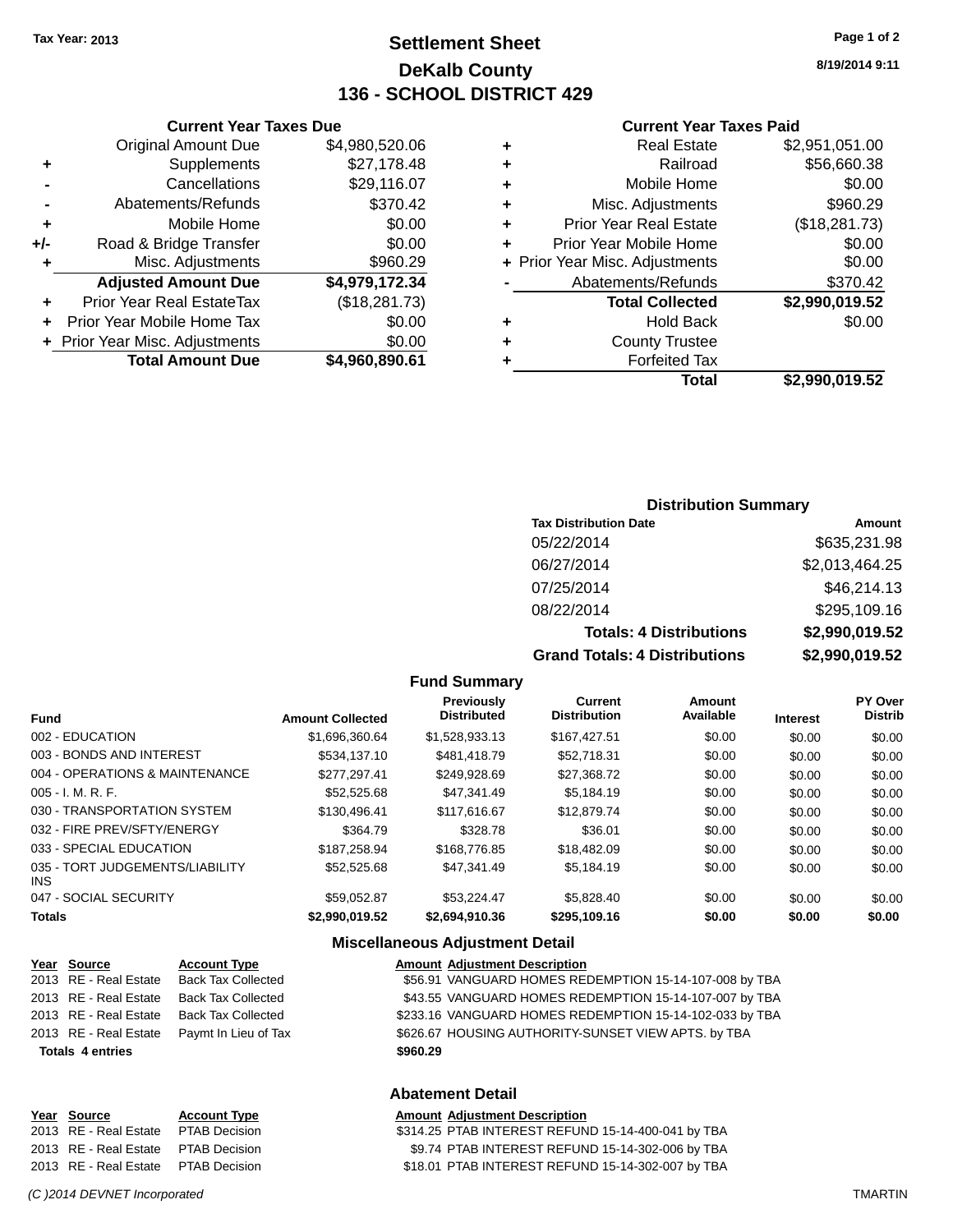## **Settlement Sheet Tax Year: 2013 Page 2 of 2 DeKalb County**

**8/19/2014 9:11**

## **Abatement Detail**

**Totals 5 entries \$370.42**

**Year Source Account Type Amount Adjustment Description**<br>2013 RE - Real Estate PTAB Decision **Amount Adjustment Description** \$3.65 PTAB INTEREST REFUND 15-15-403-020 by TBA 2013 RE - Real Estate PTAB Decision \$24.77 PTAB INTEREST REFUND 15-14-302-007 by TBA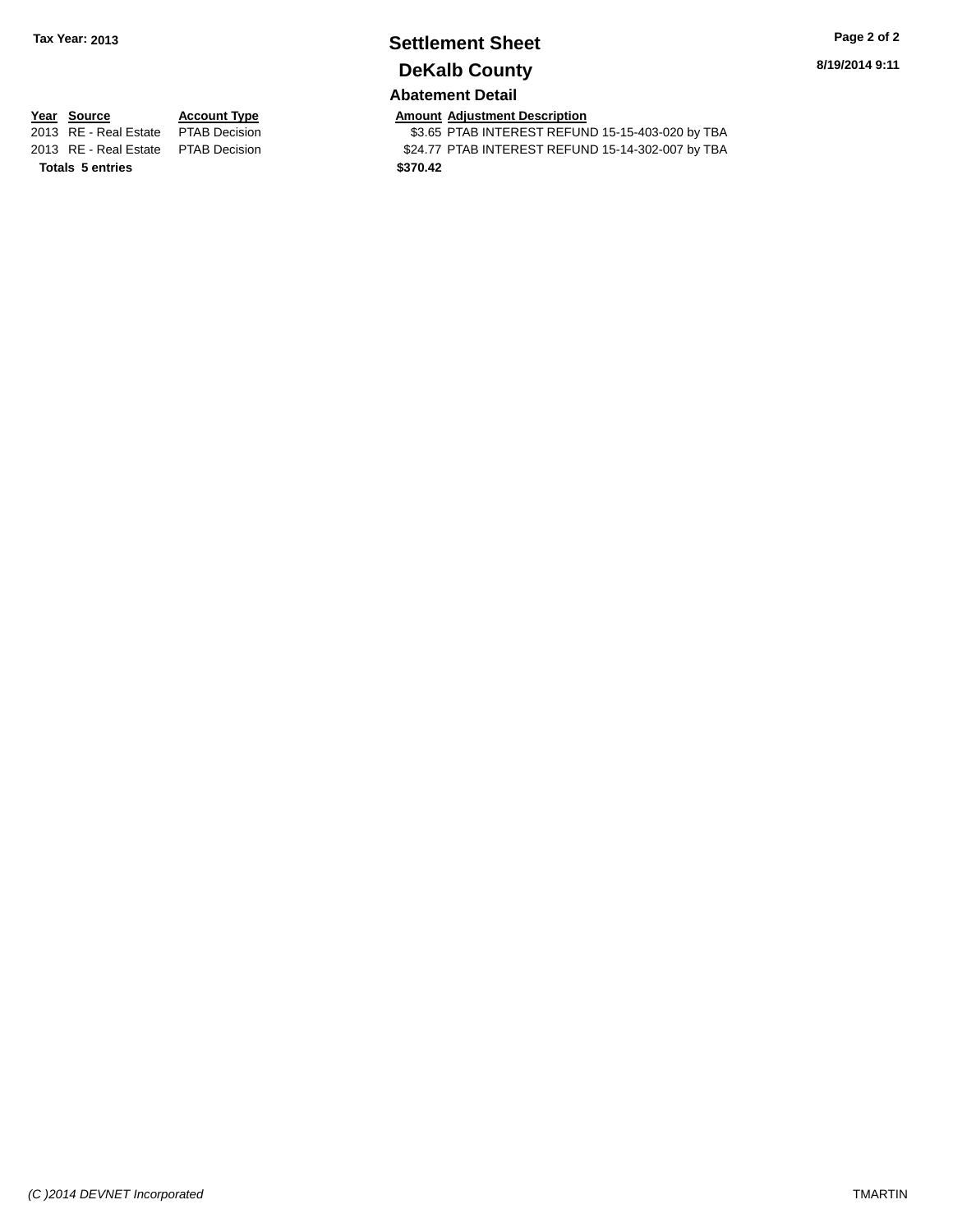## **Settlement Sheet Tax Year: 2013 Page 1 of 1 DeKalb County 137 - SCHOOL DISTRICT 430**

**8/19/2014 9:11**

#### **Current Year Taxes Paid**

|     | <b>Current Year Taxes Due</b>    |                |
|-----|----------------------------------|----------------|
|     | <b>Original Amount Due</b>       | \$7,414,204.70 |
| ٠   | Supplements                      | \$40,147.46    |
|     | Cancellations                    | \$45,683.63    |
|     | Abatements/Refunds               | \$145.15       |
| ٠   | Mobile Home                      | \$0.00         |
| +/- | Road & Bridge Transfer           | \$0.00         |
| ٠   | Misc. Adjustments                | \$7.72         |
|     | <b>Adjusted Amount Due</b>       | \$7,408,531.10 |
|     | <b>Prior Year Real EstateTax</b> | (\$4,897.89)   |
|     | Prior Year Mobile Home Tax       | \$0.00         |
|     | + Prior Year Misc. Adjustments   | \$0.00         |
|     | <b>Total Amount Due</b>          | \$7,403,633.21 |

| <b>Distribution Summary</b>  |                |  |  |  |
|------------------------------|----------------|--|--|--|
| <b>Tax Distribution Date</b> | Amount         |  |  |  |
| 05/22/2014                   | \$952,942.64   |  |  |  |
| 06/27/2014                   | \$2,982,836.19 |  |  |  |
| 07/25/2014                   | \$68,232.30    |  |  |  |

08/22/2014 \$468,254.91

**Totals: 4 Distributions \$4,472,266.04 Grand Totals: 4 Distributions \$4,472,266.04**

|  | <b>Fund Summary</b> |  |
|--|---------------------|--|
|--|---------------------|--|

| <b>Fund</b>                    | <b>Amount Collected</b> | Previously<br><b>Distributed</b> | Current<br><b>Distribution</b> | <b>Amount</b><br>Available | <b>Interest</b> | <b>PY Over</b><br><b>Distrib</b> |
|--------------------------------|-------------------------|----------------------------------|--------------------------------|----------------------------|-----------------|----------------------------------|
| 002 - EDUCATION                | \$3,393,367.61          | \$3,038,075.46                   | \$355,292.15                   | \$0.00                     | \$0.00          | \$0.00                           |
| 003 - BONDS AND INTEREST       | \$329,981.69            | \$295,431.97                     | \$34,549.72                    | \$0.00                     | \$0.00          | \$0.00                           |
| 004 - OPERATIONS & MAINTENANCE | \$527,226.51            | \$472.024.87                     | \$55,201.64                    | \$0.00                     | \$0.00          | \$0.00                           |
| 005 - I. M. R. F.              | \$0.00                  | \$0.00                           | \$0.00                         | \$0.00                     | \$0.00          | \$0.00                           |
| 030 - TRANSPORTATION SYSTEM    | \$221,690.23            | \$198,478.83                     | \$23,211,40                    | \$0.00                     | \$0.00          | \$0.00                           |
| 033 - SPECIAL EDUCATION        | \$0.00                  | \$0.00                           | \$0.00                         | \$0.00                     | \$0.00          | \$0.00                           |
| 047 - SOCIAL SECURITY          | \$0.00                  | \$0.00                           | \$0.00                         | \$0.00                     | \$0.00          | \$0.00                           |
| <b>Totals</b>                  | \$4,472,266.04          | \$4,004,011.13                   | \$468,254.91                   | \$0.00                     | \$0.00          | \$0.00                           |

## **Miscellaneous Adjustment Detail**

| Year Source           | <b>Account Type</b> | <b>Amount Adiustment Description</b>          |
|-----------------------|---------------------|-----------------------------------------------|
| 2013 RE - Real Estate | Back Tax Collected  | \$7.72 PRIMUS REDEMPTION 19-23-397-008 by TBA |
| Totals 1 entries      |                     | \$7.72                                        |

## **Abatement Detail**

| Year Source                         | <b>Account Type</b> | <b>Amount Adiustment Description</b>               |
|-------------------------------------|---------------------|----------------------------------------------------|
| 2013 RE - Real Estate PTAB Decision |                     | \$17.14 PTAB INTEREST REFUND 19-26-431-010 by TBA  |
| 2013 RE - Real Estate RE Abatement  |                     | \$128.01 PTAB INTEREST REFUND 19-36-356-001 by TBA |
| <b>Totals 2 entries</b>             |                     | \$145.15                                           |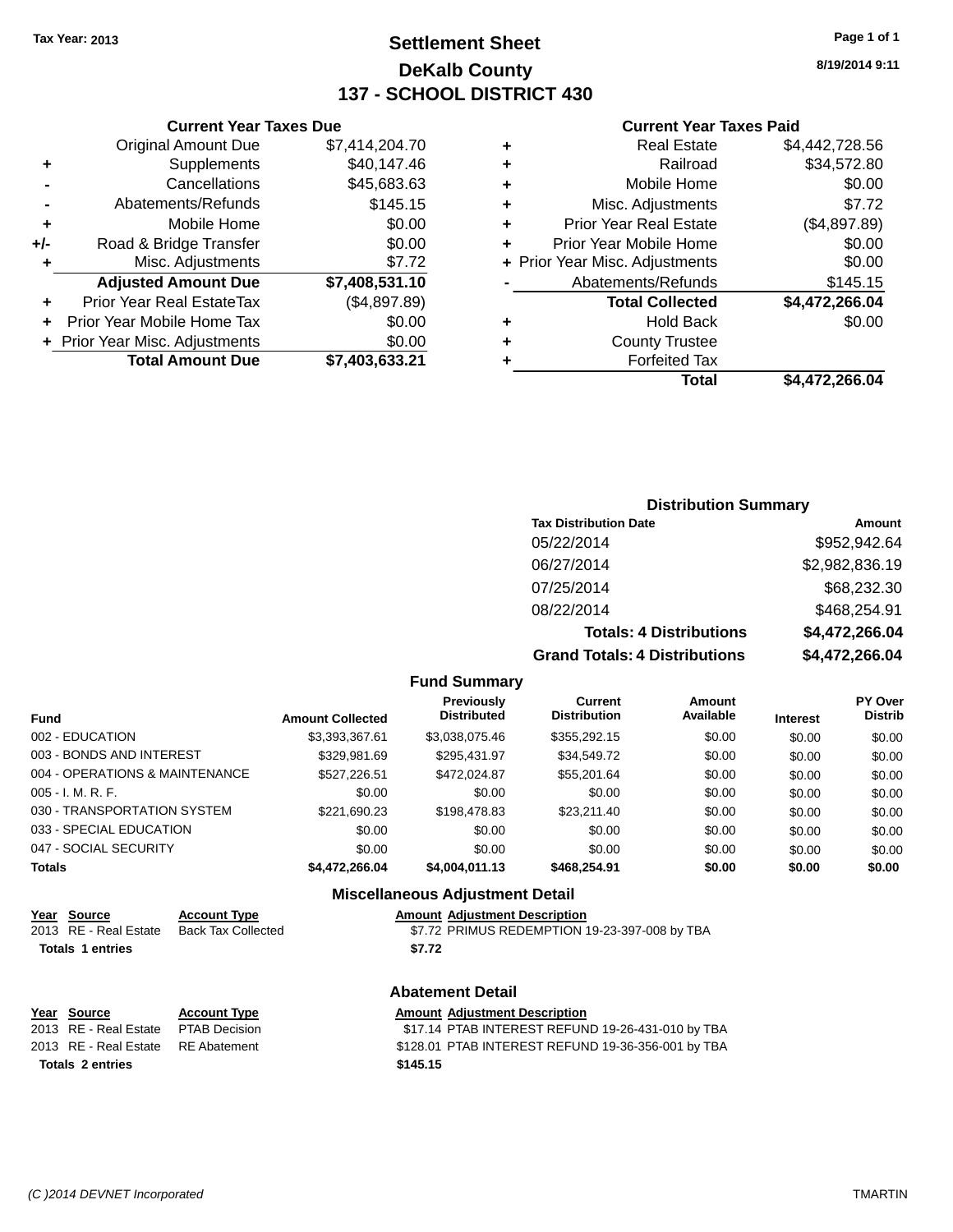## **Settlement Sheet Tax Year: 2013 Page 1 of 1 DeKalb County 139 - SCHOOL DISTRICT 432**

**8/19/2014 9:11**

#### **Current Year Taxes Paid**

|     | <b>Current Year Taxes Due</b>  |                |         |
|-----|--------------------------------|----------------|---------|
|     | <b>Original Amount Due</b>     | \$2,438,564.93 | ٠       |
|     | Supplements                    | \$13,280.93    | ٠       |
|     | Cancellations                  | \$15,026.01    |         |
|     | Abatements/Refunds             | \$0.00         | ٠       |
|     | Mobile Home                    | \$0.00         |         |
| +/- | Road & Bridge Transfer         | \$0.00         | ٠       |
|     | Misc. Adjustments              | \$0.00         | + Prior |
|     | <b>Adjusted Amount Due</b>     | \$2,436,819.85 |         |
|     | Prior Year Real EstateTax      | (\$1,113.79)   |         |
|     | Prior Year Mobile Home Tax     | \$0.00         | ٠       |
|     | + Prior Year Misc. Adjustments | \$0.00         |         |
|     | <b>Total Amount Due</b>        | \$2,435,706.06 |         |
|     |                                |                |         |

| ٠ | <b>Real Estate</b>             | \$1,514,745.26 |
|---|--------------------------------|----------------|
| ٠ | Railroad                       | \$37,324.36    |
| ٠ | Mobile Home                    | \$0.00         |
| ٠ | Misc. Adjustments              | \$0.00         |
| ٠ | <b>Prior Year Real Estate</b>  | (\$1,113.79)   |
| ÷ | Prior Year Mobile Home         | \$0.00         |
|   | + Prior Year Misc. Adjustments | \$0.00         |
|   | Abatements/Refunds             | \$0.00         |
|   | <b>Total Collected</b>         | \$1,550,955.83 |
| ٠ | <b>Hold Back</b>               | \$0.00         |
| ٠ | <b>County Trustee</b>          |                |
| ٠ | <b>Forfeited Tax</b>           |                |
|   | Total                          | \$1,550,955.83 |
|   |                                |                |

### **Distribution Summary**

| <b>Tax Distribution Date</b>         | Amount         |
|--------------------------------------|----------------|
| 05/22/2014                           | \$447,512.03   |
| 06/27/2014                           | \$954,915.89   |
| 07/25/2014                           | \$20,078.55    |
| 08/22/2014                           | \$128,449.36   |
| <b>Totals: 4 Distributions</b>       | \$1,550,955.83 |
| <b>Grand Totals: 4 Distributions</b> | \$1,550,955.83 |

#### **Fund Interest Amount Collected Distributed PY Over Distrib Amount Available Current Distribution Previously** 002 - EDUCATION \$1,030,945.18 \$945,562.83 \$85,382.35 \$0.00 \$0.00 \$0.00 003 - BONDS AND INTEREST 6194,961.35 \$178,814.75 \$16,146.60 \$0.00 \$0.00 \$0.00 \$0.00 004 - OPERATIONS & MAINTENANCE \$96,650.91 \$88,646.33 \$8,004.58 \$0.00 \$0.00 \$0.00 \$0.00 005 - I. M. R. F. \$10,997.83 \$10,087.00 \$910.83 \$0.00 \$0.00 \$0.00 030 - TRANSPORTATION SYSTEM  $$51,547.58$   $$47,278.43$   $$4,269.15$  \$0.00 \$0.00 \$0.00 031 - WORKING CASH \$12,886.88 \$11,819.60 \$1,067.28 \$0.00 \$0.00 \$0.00 \$0.00 \$0.00 \$0.00 \$0.00 \$0.00 032 - FIRE PREV/SFTY/ENERGY  $$0.00$   $$0.00$   $$0.00$   $$0.00$   $$0.00$   $$0.00$   $$0.00$   $$0.00$ 033 - SPECIAL EDUCATION \$10,309.22 \$9,455.41 \$853.81 \$0.00 \$0.00 \$0.00 \$0.00 035 - TORT JUDGEMENTS/LIABILITY INS  $$109,973.62$   $$100,865.66$   $$9,107.96$   $$0.00$   $$0.00$   $$0.00$ 047 - SOCIAL SECURITY \$19,796.38 \$18,156.86 \$1,639.52 \$0.00 \$0.00 \$0.00 057 - LEASE/PURCHASE/RENTAL \$12,886.88 \$11,819.60 \$1,067.28 \$0.00 \$0.00 \$0.00 **Totals \$1,550,955.83 \$1,422,506.47 \$128,449.36 \$0.00 \$0.00 \$0.00**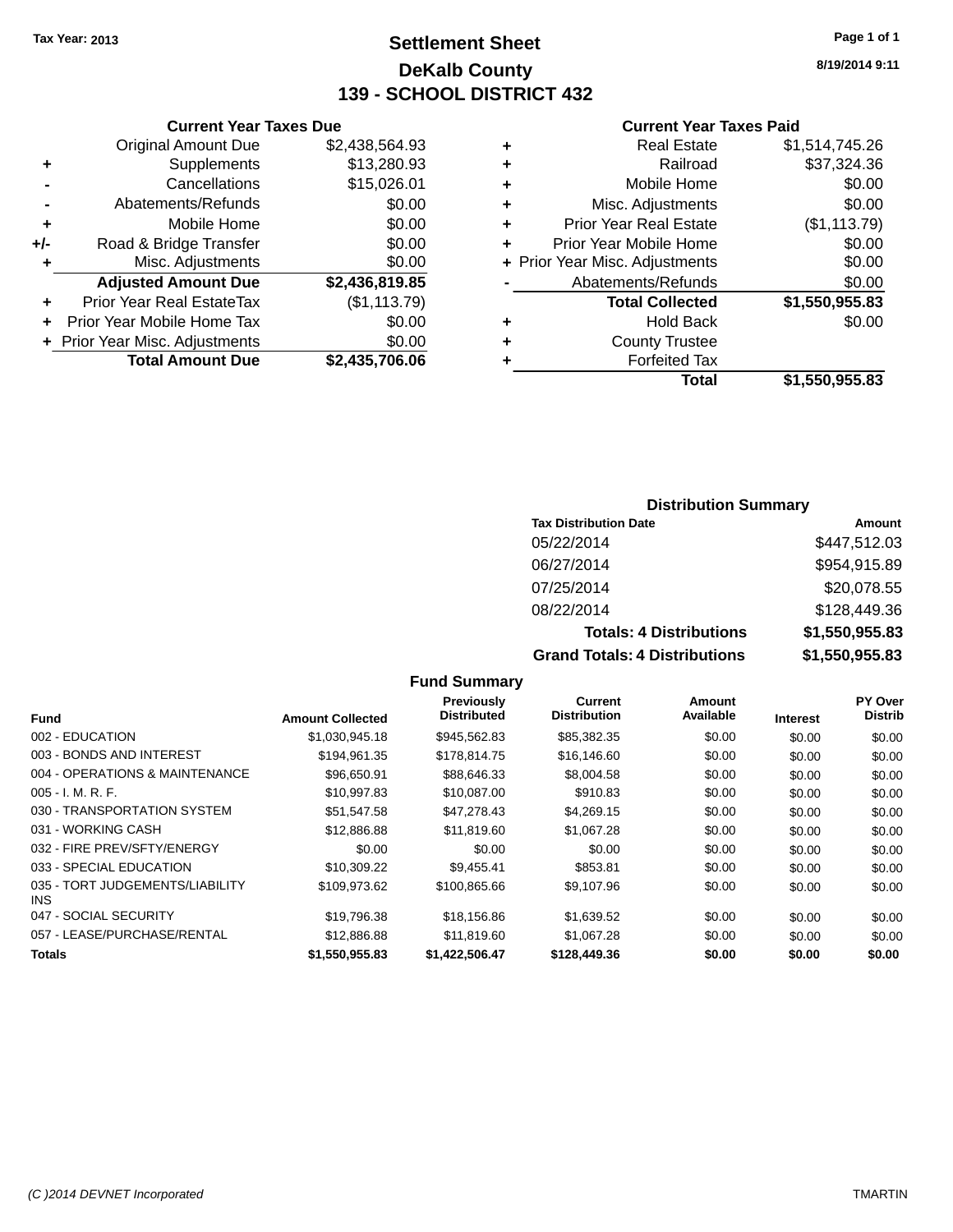## **Settlement Sheet Tax Year: 2013 Page 1 of 1 DeKalb County 141 - CC 509 ELGIN**

|     | <b>Current Year Taxes Due</b>  |            |
|-----|--------------------------------|------------|
|     | <b>Original Amount Due</b>     | \$6,159.10 |
| ٠   | Supplements                    | \$0.00     |
|     | Cancellations                  | \$0.00     |
|     | Abatements/Refunds             | \$0.00     |
| ٠   | Mobile Home                    | \$0.00     |
| +/- | Road & Bridge Transfer         | \$0.00     |
| ٠   | Misc. Adjustments              | \$0.00     |
|     | <b>Adjusted Amount Due</b>     | \$6,159.10 |
|     | Prior Year Real EstateTax      | \$0.00     |
|     | Prior Year Mobile Home Tax     | \$0.00     |
|     | + Prior Year Misc. Adjustments | \$0.00     |
|     | <b>Total Amount Due</b>        | \$6,159.10 |

**8/19/2014 9:11**

|   | <b>Current Year Taxes Paid</b> |            |
|---|--------------------------------|------------|
| ٠ | <b>Real Estate</b>             | \$4,743.88 |
| ٠ | Railroad                       | \$0.00     |
| ٠ | Mobile Home                    | \$0.00     |
| ٠ | Misc. Adjustments              | \$0.00     |
| ٠ | <b>Prior Year Real Estate</b>  | \$0.00     |
| ٠ | Prior Year Mobile Home         | \$0.00     |
|   | + Prior Year Misc. Adjustments | \$0.00     |
|   | Abatements/Refunds             | \$0.00     |
|   | <b>Total Collected</b>         | \$4,743.88 |
| ٠ | <b>Hold Back</b>               | \$0.00     |
|   | <b>County Trustee</b>          |            |
|   | <b>Forfeited Tax</b>           |            |
|   | Total                          | \$4,743.88 |

| <b>Distribution Summary</b>          |            |
|--------------------------------------|------------|
| <b>Tax Distribution Date</b>         | Amount     |
| 05/22/2014                           | \$1,860.69 |
| 06/27/2014                           | \$1,670.66 |
| 08/22/2014                           | \$1,212.53 |
| <b>Totals: 3 Distributions</b>       | \$4,743.88 |
| <b>Grand Totals: 3 Distributions</b> | \$4,743.88 |

| <b>Fund</b>                                   | <b>Amount Collected</b> | Previously<br><b>Distributed</b> | Current<br><b>Distribution</b> | Amount<br>Available | <b>Interest</b> | <b>PY Over</b><br><b>Distrib</b> |
|-----------------------------------------------|-------------------------|----------------------------------|--------------------------------|---------------------|-----------------|----------------------------------|
| 003 - BONDS AND INTEREST                      | \$1,166.91              | \$868.64                         | \$298.27                       | \$0.00              | \$0.00          | \$0.00                           |
| 027 - AUDIT                                   | \$8.82                  | \$6.57                           | \$2.25                         | \$0.00              | \$0.00          | \$0.00                           |
| 035 - TORT JUDGEMENTS/LIABILITY<br><b>INS</b> | \$117.54                | \$87.50                          | \$30.04                        | \$0.00              | \$0.00          | \$0.00                           |
| 047 - SOCIAL SECURITY                         | \$55.33                 | \$41.19                          | \$14.14                        | \$0.00              | \$0.00          | \$0.00                           |
| 136 - OPERATIONS & MAINTENANCE<br>(colleges)  | \$725.67                | \$540.19                         | \$185.48                       | \$0.00              | \$0.00          | \$0.00                           |
| 159 - EDUCATIONAL PURPOSES<br>(colleges)      | \$2,669.61              | \$1,987.26                       | \$682.35                       | \$0.00              | \$0.00          | \$0.00                           |
| Totals                                        | \$4,743.88              | \$3,531,35                       | \$1,212.53                     | \$0.00              | \$0.00          | \$0.00                           |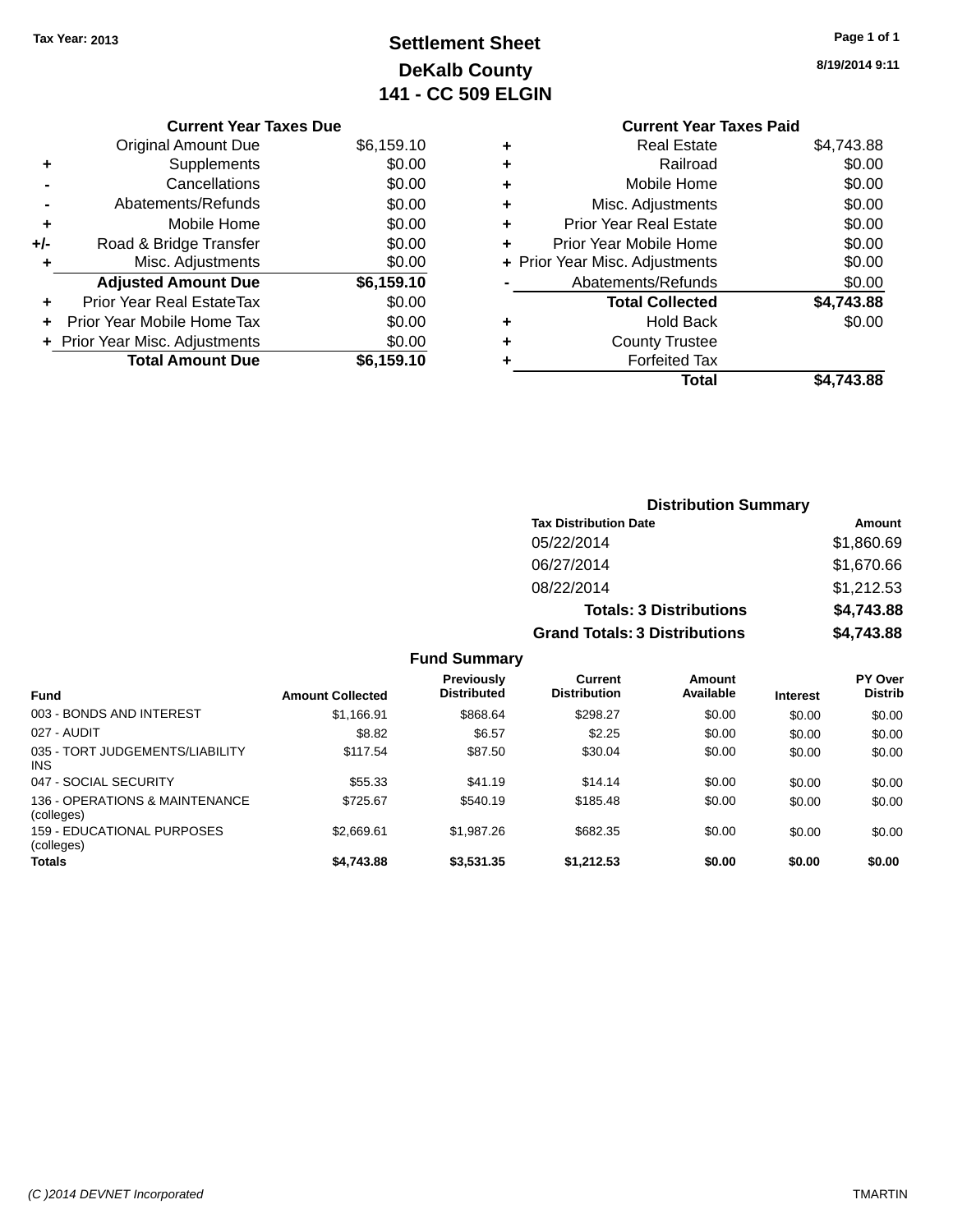**Current Year Taxes Due** Original Amount Due \$1,087.79

**Adjusted Amount Due \$1,087.79**

**Total Amount Due \$1,087.79**

**+** Supplements \$0.00 **-** Cancellations \$0.00 **-** Abatements/Refunds \$0.00 **+** Mobile Home \$0.00 **+/-** Road & Bridge Transfer \$0.00 **+** Misc. Adjustments \$0.00

**+** Prior Year Real EstateTax \$0.00 **+** Prior Year Mobile Home Tax \$0.00 **+ Prior Year Misc. Adjustments**  $$0.00$ 

## **Settlement Sheet Tax Year: 2013 Page 1 of 1 DeKalb County 142 - CC 511 ROCK VALLEY**

**8/19/2014 9:11**

## **Current Year Taxes Paid +** Real Estate \$689.57 **+** Railroad \$0.00 **+** Mobile Home \$0.00 **+** Misc. Adjustments \$0.00 **+** Prior Year Real Estate \$0.00 **+** Prior Year Mobile Home \$0.00 **+** Prior Year Misc. Adjustments  $$0.00$

| $\overline{\phantom{0}}$ | Abatements/Refunds     | \$0.00   |
|--------------------------|------------------------|----------|
|                          | <b>Total Collected</b> | \$689.57 |
|                          | Hold Back              | \$0.00   |
|                          | <b>County Trustee</b>  |          |
|                          | <b>Forfeited Tax</b>   |          |
|                          | Total                  | \$689.57 |

|                     | <b>Distribution Summary</b>          |          |  |
|---------------------|--------------------------------------|----------|--|
|                     | <b>Tax Distribution Date</b>         | Amount   |  |
|                     | 05/22/2014                           | \$350.15 |  |
|                     | 06/27/2014                           | \$254.33 |  |
|                     | 08/22/2014                           | \$85.09  |  |
|                     | <b>Totals: 3 Distributions</b>       | \$689.57 |  |
|                     | <b>Grand Totals: 3 Distributions</b> | \$689.57 |  |
| <b>Fund Summary</b> |                                      |          |  |

| <b>Fund</b>                                   | <b>Amount Collected</b> | Previously<br><b>Distributed</b> | Current<br><b>Distribution</b> | Amount<br>Available | <b>Interest</b> | PY Over<br><b>Distrib</b> |
|-----------------------------------------------|-------------------------|----------------------------------|--------------------------------|---------------------|-----------------|---------------------------|
| 003 - BONDS AND INTEREST                      | \$207.62                | \$182.00                         | \$25.62                        | \$0.00              | \$0.00          | \$0.00                    |
| 027 - AUDIT                                   | \$0.57                  | \$0.50                           | \$0.07                         | \$0.00              | \$0.00          | \$0.00                    |
| 035 - TORT JUDGEMENTS/LIABILITY<br><b>INS</b> | \$65.70                 | \$57.59                          | \$8.11                         | \$0.00              | \$0.00          | \$0.00                    |
| 047 - SOCIAL SECURITY                         | \$13.70                 | \$12.01                          | \$1.69                         | \$0.00              | \$0.00          | \$0.00                    |
| 136 - OPERATIONS & MAINTENANCE<br>(colleges)  | \$59.55                 | \$52.20                          | \$7.35                         | \$0.00              | \$0.00          | \$0.00                    |
| 141 - HLTH, SFTY/HANDICAP<br>ACCESS/ENERGY    | \$0.00                  | \$0.00                           | \$0.00                         | \$0.00              | \$0.00          | \$0.00                    |
| 159 - EDUCATIONAL PURPOSES<br>(colleges)      | \$342.43                | \$300.18                         | \$42.25                        | \$0.00              | \$0.00          | \$0.00                    |
| <b>Totals</b>                                 | \$689.57                | \$604.48                         | \$85.09                        | \$0.00              | \$0.00          | \$0.00                    |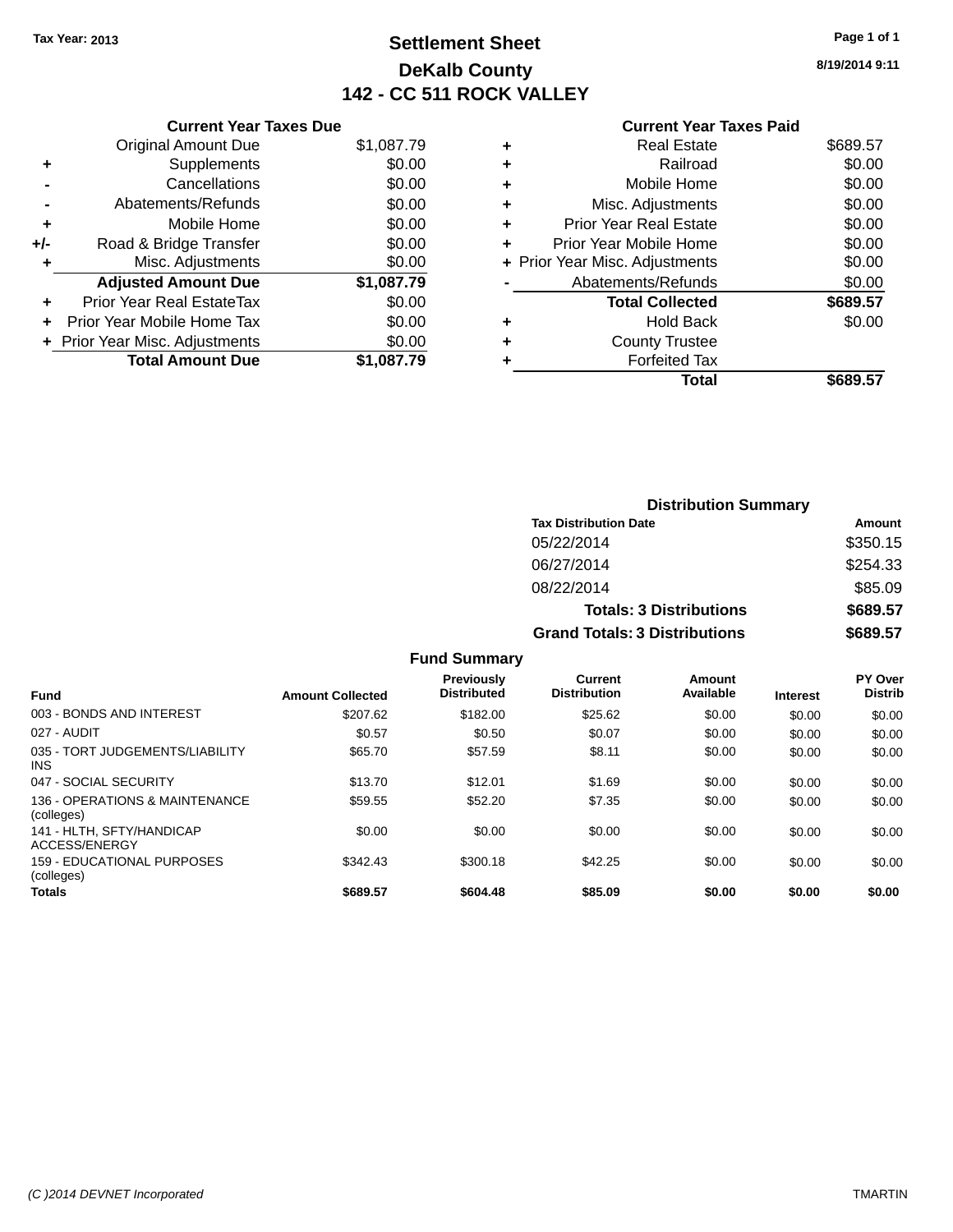## **Settlement Sheet Tax Year: 2013 Page 1 of 1 DeKalb County 143 - CC 513 ILLINOIS VALLEY**

**8/19/2014 9:11**

### **Current Year Taxes Paid**

|     | <b>Current Year Taxes Due</b>  |            |
|-----|--------------------------------|------------|
|     | <b>Original Amount Due</b>     | \$6,382.33 |
| ٠   | Supplements                    | \$0.00     |
|     | Cancellations                  | \$0.00     |
|     | Abatements/Refunds             | \$0.00     |
| ٠   | Mobile Home                    | \$0.00     |
| +/- | Road & Bridge Transfer         | \$0.00     |
| ٠   | Misc. Adjustments              | \$0.00     |
|     | <b>Adjusted Amount Due</b>     | \$6,382.33 |
| ٠   | Prior Year Real EstateTax      | \$0.00     |
|     | Prior Year Mobile Home Tax     | \$0.00     |
|     | + Prior Year Misc. Adjustments | \$0.00     |
|     | <b>Total Amount Due</b>        | \$6,382,33 |
|     |                                |            |

|   | Total                          | \$4,123.85 |
|---|--------------------------------|------------|
| ٠ | <b>Forfeited Tax</b>           |            |
| ÷ | <b>County Trustee</b>          |            |
| ٠ | <b>Hold Back</b>               | \$0.00     |
|   | <b>Total Collected</b>         | \$4,123.85 |
|   | Abatements/Refunds             | \$0.00     |
|   | + Prior Year Misc. Adjustments | \$0.00     |
| ٠ | Prior Year Mobile Home         | \$0.00     |
| ÷ | <b>Prior Year Real Estate</b>  | \$0.00     |
| ٠ | Misc. Adjustments              | \$0.00     |
| ٠ | Mobile Home                    | \$0.00     |
| ٠ | Railroad                       | \$210.22   |
| ٠ | <b>Real Estate</b>             | \$3,913.63 |
|   |                                |            |

| <b>Distribution Summary</b>          |            |
|--------------------------------------|------------|
| <b>Tax Distribution Date</b>         | Amount     |
| 05/22/2014                           | \$1,436.25 |
| 06/27/2014                           | \$2,276.87 |
| 07/25/2014                           | \$136.54   |
| 08/22/2014                           | \$274.19   |
| <b>Totals: 4 Distributions</b>       | \$4,123.85 |
| <b>Grand Totals: 4 Distributions</b> | \$4,123.85 |

|                                                  |                         | <b>Fund Summary</b>                     |                                |                     |                 |                                  |
|--------------------------------------------------|-------------------------|-----------------------------------------|--------------------------------|---------------------|-----------------|----------------------------------|
| <b>Fund</b>                                      | <b>Amount Collected</b> | <b>Previously</b><br><b>Distributed</b> | Current<br><b>Distribution</b> | Amount<br>Available | <b>Interest</b> | <b>PY Over</b><br><b>Distrib</b> |
| 003 - BONDS AND INTEREST                         | \$478.24                | \$446.45                                | \$31.79                        | \$0.00              | \$0.00          | \$0.00                           |
| 027 - AUDIT                                      | \$13.42                 | \$12.53                                 | \$0.89                         | \$0.00              | \$0.00          | \$0.00                           |
| 047 - SOCIAL SECURITY                            | \$93.53                 | \$87.31                                 | \$6.22                         | \$0.00              | \$0.00          | \$0.00                           |
| 136 - OPERATIONS & MAINTENANCE<br>(colleges)     | \$451.26                | \$421.26                                | \$30.00                        | \$0.00              | \$0.00          | \$0.00                           |
| 141 - HLTH, SFTY/HANDICAP<br>ACCESS/ENERGY       | \$556.88                | \$519.85                                | \$37.03                        | \$0.00              | \$0.00          | \$0.00                           |
| 149 - STATEWIDE AVERAGE<br><b>ADDITIONAL TAX</b> | \$1.063.88              | \$993.14                                | \$70.74                        | \$0.00              | \$0.00          | \$0.00                           |
| 159 - EDUCATIONAL PURPOSES<br>(colleges)         | \$1,466.64              | \$1,369.12                              | \$97.52                        | \$0.00              | \$0.00          | \$0.00                           |
| Totals                                           | \$4.123.85              | \$3,849.66                              | \$274.19                       | \$0.00              | \$0.00          | \$0.00                           |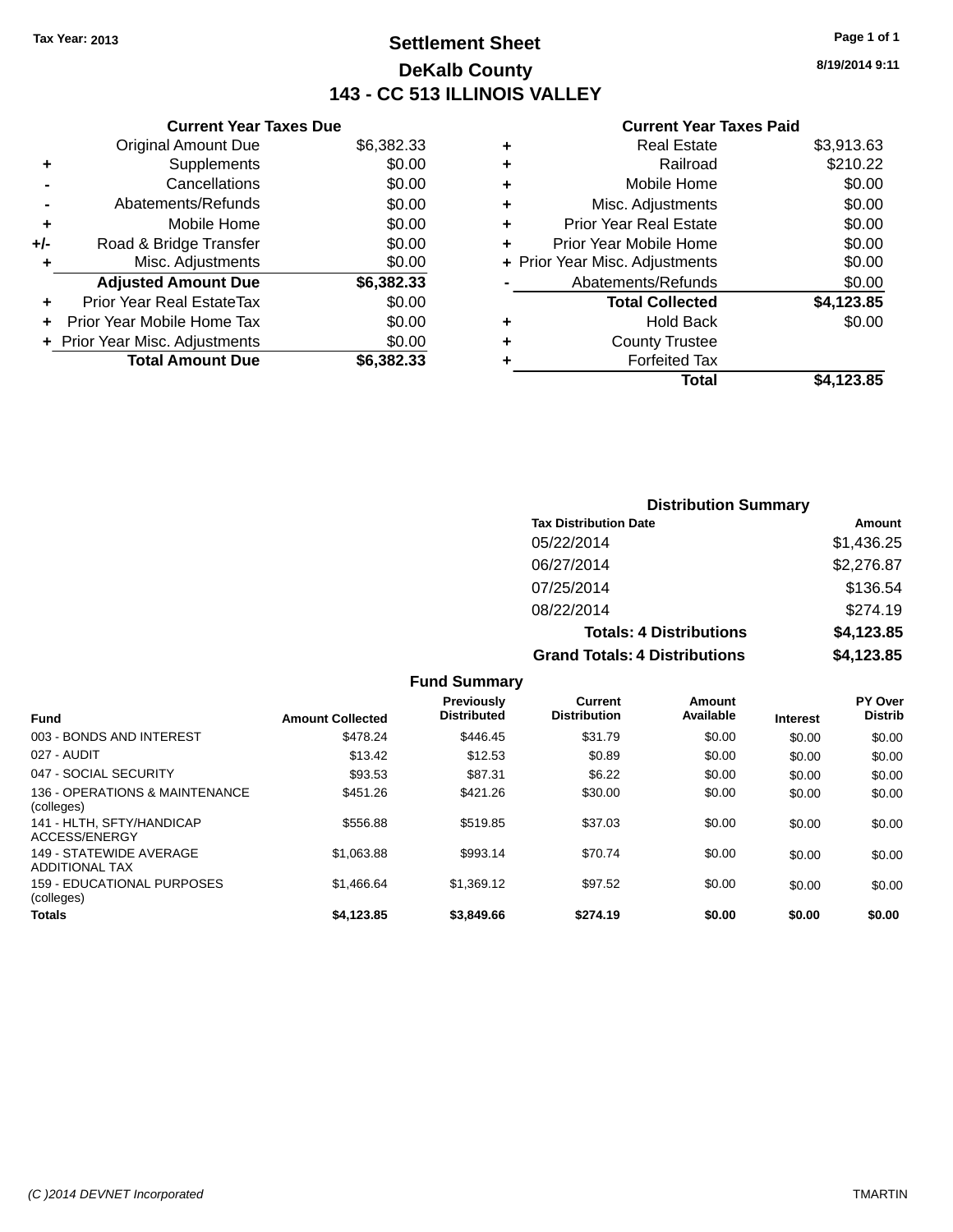## **Settlement Sheet Tax Year: 2013 Page 1 of 2 DeKalb County 144 - CC 516 WAUBONSEE**

**8/19/2014 9:11**

#### **Current Year Taxes Paid**

| ٠ | <b>Real Estate</b>             | \$986,025.52 |
|---|--------------------------------|--------------|
| ٠ | Railroad                       | \$14,083.14  |
| ٠ | Mobile Home                    | \$0.00       |
| ٠ | Misc. Adjustments              | \$82.13      |
| ٠ | <b>Prior Year Real Estate</b>  | (\$2,181.07) |
| ٠ | Prior Year Mobile Home         | \$0.00       |
|   | + Prior Year Misc. Adjustments | \$0.00       |
|   | Abatements/Refunds             | \$47.04      |
|   | <b>Total Collected</b>         | \$997,962.68 |
| ٠ | <b>Hold Back</b>               | \$0.00       |
| ٠ | <b>County Trustee</b>          |              |
|   | <b>Forfeited Tax</b>           |              |
|   | Total                          | \$997.962.68 |
|   |                                |              |

|     | <b>Current Year Taxes Due</b>    |                |
|-----|----------------------------------|----------------|
|     | <b>Original Amount Due</b>       | \$1,645,816.73 |
| ٠   | Supplements                      | \$8,882.68     |
|     | Cancellations                    | \$9,927.05     |
|     | Abatements/Refunds               | \$47.04        |
| ٠   | Mobile Home                      | \$0.00         |
| +/- | Road & Bridge Transfer           | \$0.00         |
| ٠   | Misc. Adjustments                | \$82.13        |
|     | <b>Adjusted Amount Due</b>       | \$1,644,807.45 |
|     | <b>Prior Year Real EstateTax</b> | (\$2,181.07)   |
|     | Prior Year Mobile Home Tax       | \$0.00         |
|     | + Prior Year Misc. Adjustments   | \$0.00         |
|     | <b>Total Amount Due</b>          | \$1,642,626.38 |

## **Distribution Summary**

| <b>Tax Distribution Date</b>         | Amount       |
|--------------------------------------|--------------|
| 05/22/2014                           | \$227,077.78 |
| 06/27/2014                           | \$660,055.55 |
| 07/25/2014                           | \$14,889.74  |
| 08/22/2014                           | \$95,939.61  |
| <b>Totals: 4 Distributions</b>       | \$997,962.68 |
| <b>Grand Totals: 4 Distributions</b> | \$997,962.68 |

|                                               |                         | <b>Fund Summary</b>                     |                                |                     |                 |                                  |
|-----------------------------------------------|-------------------------|-----------------------------------------|--------------------------------|---------------------|-----------------|----------------------------------|
| <b>Fund</b>                                   | <b>Amount Collected</b> | <b>Previously</b><br><b>Distributed</b> | Current<br><b>Distribution</b> | Amount<br>Available | <b>Interest</b> | <b>PY Over</b><br><b>Distrib</b> |
| 003 - BONDS AND INTEREST                      | \$146.661.57            | \$132,562.20                            | \$14.099.37                    | \$0.00              | \$0.00          | \$0.00                           |
| 027 - AUDIT                                   | \$1.663.61              | \$1,503.68                              | \$159.93                       | \$0.00              | \$0.00          | \$0.00                           |
| 035 - TORT JUDGEMENTS/LIABILITY<br><b>INS</b> | \$22,905.22             | \$20.703.22                             | \$2,202.00                     | \$0.00              | \$0.00          | \$0.00                           |
| 136 - OPERATIONS & MAINTENANCE<br>(colleges)  | \$146.731.48            | \$132,625.37                            | \$14.106.11                    | \$0.00              | \$0.00          | \$0.00                           |
| 159 - EDUCATIONAL PURPOSES<br>(colleges)      | \$680,000.80            | \$614,628,60                            | \$65,372.20                    | \$0.00              | \$0.00          | \$0.00                           |
| <b>Totals</b>                                 | \$997,962.68            | \$902.023.07                            | \$95,939.61                    | \$0.00              | \$0.00          | \$0.00                           |
|                                               | ---                     |                                         |                                |                     |                 |                                  |

#### **Miscellaneous Adjustment Detail**

|      | Year Source                                      | <b>Account Type</b>       | <b>Amount Adiustment Description</b>                   |
|------|--------------------------------------------------|---------------------------|--------------------------------------------------------|
|      | 2013 RE - Real Estate                            | <b>Back Tax Collected</b> | \$4.82 VANGUARD HOMES REDEMPTION 15-14-107-008 by TBA  |
|      | 2013 RE - Real Estate                            | <b>Back Tax Collected</b> | \$3.69 VANGUARD HOMES REDEMPTION 15-14-107-007 by TBA  |
|      | 2013 RE - Real Estate                            | <b>Back Tax Collected</b> | \$19.74 VANGUARD HOMES REDEMPTION 15-14-102-033 by TBA |
|      | 2013 RE - Real Estate                            | <b>Back Tax Collected</b> | \$0.83 PRIMUS REDEMPTION 19-23-397-008 by TBA          |
|      | 2013 RE - Real Estate                            | Paymt In Lieu of Tax      | \$53.05 HOUSING AUTHORITY-SUNSET VIEW APTS. by TBA     |
|      | <b>Totals 5 entries</b>                          |                           | \$82.13                                                |
|      |                                                  |                           | <b>Abatement Detail</b>                                |
| Year | Source                                           | <b>Account Type</b>       | <b>Amount Adjustment Description</b>                   |
|      | $\sim$ $\sim$ $\sim$ $\sim$ $\sim$ $\sim$ $\sim$ |                           | ^^^ ^^ ^T'^^ !!!TE^E^T ^FF!!!!^ 'F '' '^^ ^''' T^^     |

| 2013 RE - Real Estate PTAB Decision | \$26.60 PTAB INTEREST REFUND 15-14-400-041 by TBA |
|-------------------------------------|---------------------------------------------------|
| 2013 RE - Real Estate PTAB Decision | \$0.82 PTAB INTEREST REFUND 15-14-302-006 by TBA  |
| 2013 RE - Real Estate PTAB Decision | \$1.52 PTAB INTEREST REFUND 15-14-302-007 by TBA  |
| 2013 RE - Real Estate PTAB Decision | \$0.31 PTAB INTEREST REFUND 15-15-403-020 by TBA  |
| 2013 RE - Real Estate PTAB Decision | \$1.85 PTAB INTEREST REFUND 19-26-431-010 by TBA  |
|                                     |                                                   |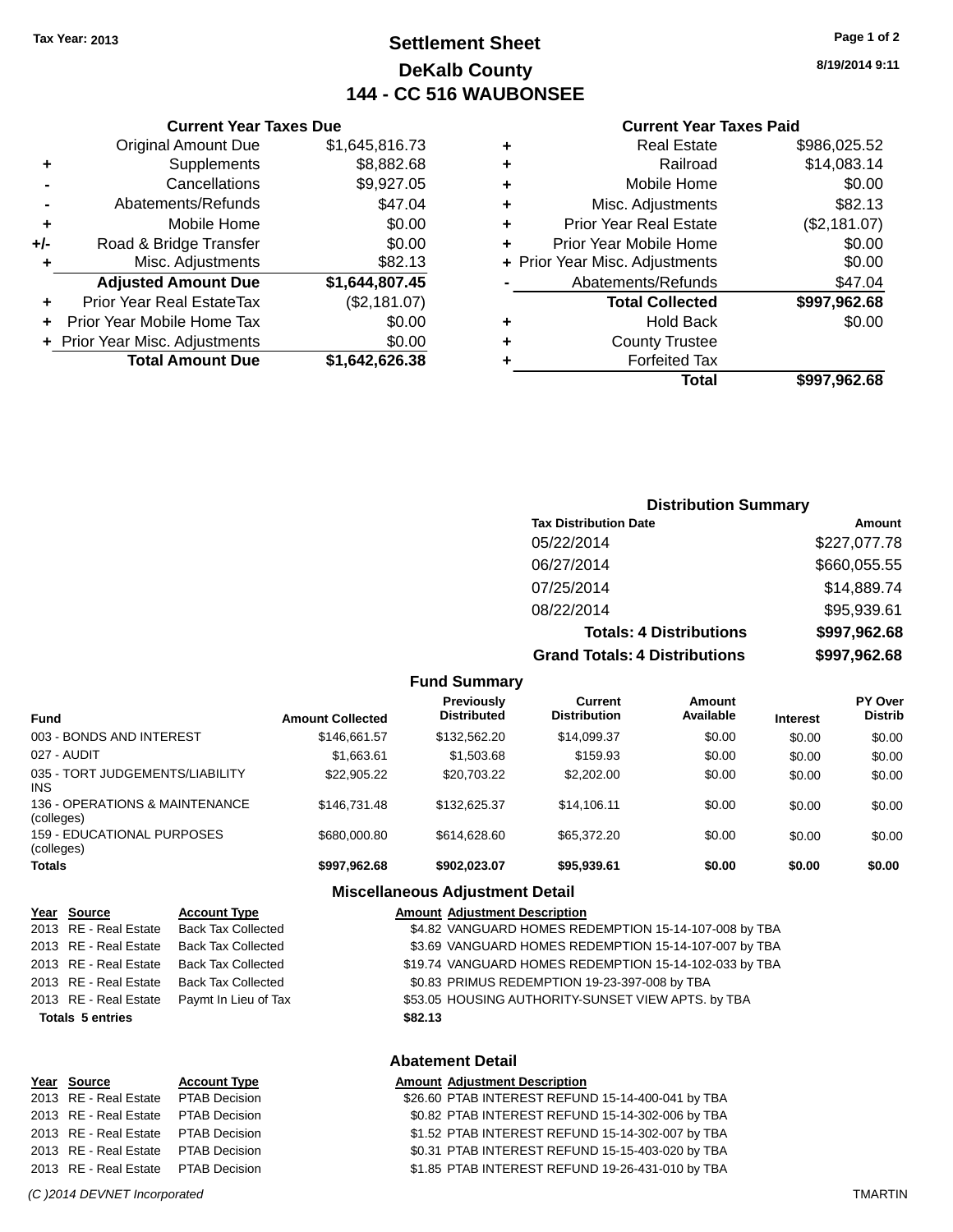## **Settlement Sheet Tax Year: 2013 Page 2 of 2 DeKalb County**

**8/19/2014 9:11**

## **Abatement Detail**

**Totals 7 entries \$47.04**

**Year Source Account Type Amount Adjustment Description**<br>2013 RE - Real Estate PTAB Decision **Amount Adjustment Description** \$2.10 PTAB INTEREST REFUND 15-14-302-007 by TBA 2013 RE - Real Estate RE Abatement \$13.84 PTAB INTEREST REFUND 19-36-356-001 by TBA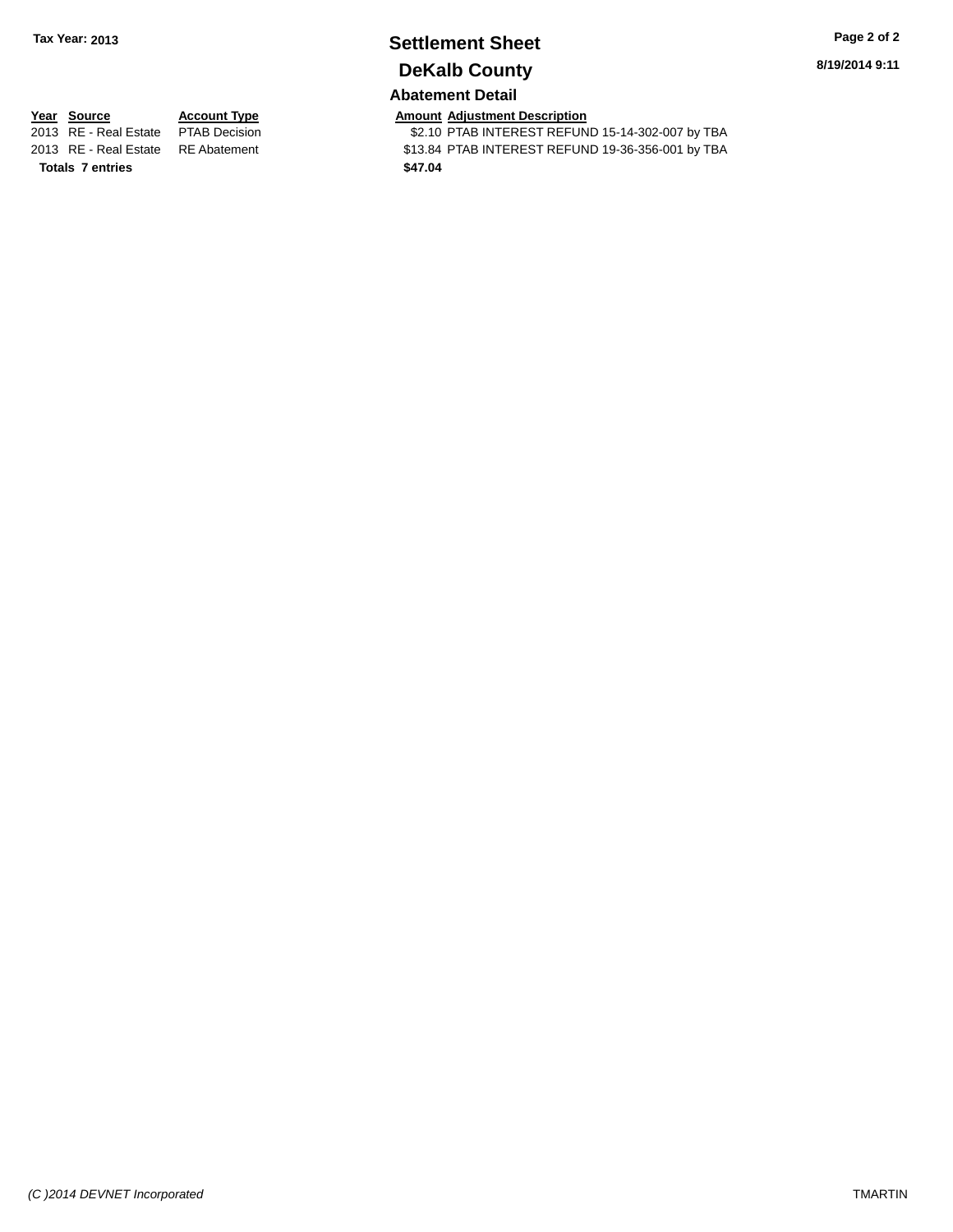## **Settlement Sheet Tax Year: 2013 Page 1 of 2 DeKalb County 145 - CC 523 KISHWAUKEE**

**8/19/2014 9:11**

| <b>Current Year Taxes Paid</b> |  |  |  |
|--------------------------------|--|--|--|
|--------------------------------|--|--|--|

|     | <b>Original Amount Due</b>       | \$10,469,968.55             |
|-----|----------------------------------|-----------------------------|
| ٠   | Supplements                      | \$104,430.51                |
|     | Cancellations                    | \$162,905.33                |
|     | Abatements/Refunds               | \$471.72                    |
| ٠   | Mobile Home                      | \$0.00                      |
| +/- | Road & Bridge Transfer           | \$0.00                      |
| ٠   | Misc. Adjustments                | \$279.29                    |
|     | <b>Adjusted Amount Due</b>       | $\overline{$10,411,301.30}$ |
| ٠   | <b>Prior Year Real EstateTax</b> | (\$1,695.52)                |
| ٠   | Prior Year Mobile Home Tax       | \$0.00                      |
|     | + Prior Year Misc. Adjustments   | \$0.00                      |
|     | <b>Total Amount Due</b>          | \$10,409,605.78             |
|     |                                  |                             |

**Current Year Taxes Due**

| ٠ | Real Estate                    | \$6,196,123.22 |
|---|--------------------------------|----------------|
| ٠ | Railroad                       | \$41,152.45    |
| ٠ | Mobile Home                    | \$0.00         |
| ٠ | Misc. Adjustments              | \$279.29       |
| ٠ | <b>Prior Year Real Estate</b>  | (\$1,695.52)   |
| ٠ | Prior Year Mobile Home         | \$0.00         |
|   | + Prior Year Misc. Adjustments | \$0.00         |
|   | Abatements/Refunds             | \$471.72       |
|   | <b>Total Collected</b>         | \$6,235,387.72 |
| ٠ | <b>Hold Back</b>               | \$0.00         |
| ٠ | <b>County Trustee</b>          |                |
| ٠ | <b>Forfeited Tax</b>           |                |
|   | Total                          | \$6,235,387.72 |

## **Distribution Summary**

| <b>Tax Distribution Date</b>         | Amount         |
|--------------------------------------|----------------|
| 05/22/2014                           | \$1,255,996.25 |
| 06/27/2014                           | \$4,161,951.06 |
| 07/25/2014                           | \$143,608.86   |
| 08/22/2014                           | \$673,831.55   |
| <b>Totals: 4 Distributions</b>       | \$6,235,387.72 |
| <b>Grand Totals: 4 Distributions</b> | \$6,235,387.72 |

#### **Fund Summary Fund Interest Amount Collected Distributed PY Over Distrib Amount Available Current Distribution Previously** 003 - BONDS AND INTEREST \$2,014,204.78 \$1,796,538.30 \$217,666.48 \$0.00 \$0.00 \$0.00 \$0.00 027 - AUDIT \$37,275.19 \$33,247.02 \$4,028.17 \$0.00 \$0.00 \$0.00 035 - TORT JUDGEMENTS/LIABILITY INS \$666,812.36 \$594,752.82 \$72,059.54 \$0.00 \$0.00 \$0.00 047 - SOCIAL SECURITY 6109,936.11 \$98,055.79 \$11,880.32 \$0.00 \$0.00 \$0.00 \$0.00 109 - PRIOR YEAR ADJUSTMENT  $$30,858.94$   $$27,524.15$   $$3,334.79$   $$0.00$   $$0.00$   $$0.00$ 136 - OPERATIONS & MAINTENANCE (colleges) \$641,166.20 \$571,878.13 \$69,288.07 \$0.00 \$0.00 \$0.00 141 - HLTH/SFTY/HANDICAP ACCESS/ENERGY \$384,187.18 \$342,669.73 \$41,517.45 \$0.00 \$0.00 \$0.00 159 - EDUCATIONAL PURPOSES (colleges)  $$2,350,946.96$  \$2,096,890.23 \$254,056.73 \$0.00 \$0.00 \$0.00 \$0.00 **Totals \$6,235,387.72 \$5,561,556.17 \$673,831.55 \$0.00 \$0.00 \$0.00**

### **Miscellaneous Adjustment Detail**

| <u>Year Source</u>    | <b>Account Type</b>       | <b>Amount Adjustment Description</b>             |
|-----------------------|---------------------------|--------------------------------------------------|
| 2013 RE - Real Estate | <b>Back Tax Collected</b> | \$19.59 DOBSON REDEMPTION 13-15-402-010 by TBA   |
| 2013 RE - Real Estate | <b>Back Tax Collected</b> | \$6.05 STOGSDILL REDEMPTION 06-32-328-025 by TBA |
| 2013 RE - Real Estate | <b>Back Tax Collected</b> | \$0.00 LAY REDEMPTION 07-23-155-002 by TBA       |
| 2013 RE - Real Estate | <b>Back Tax Collected</b> | \$25.46 MANESS REDEMPTION 13-06-331-005 by TBA   |
| 2013 RE - Real Estate | <b>Back Tax Collected</b> | \$16.86 MEIER REDEMPTION 06-18-300-001 by TBA    |
| 2013 RE - Real Estate | <b>Back Tax Collected</b> | \$17.41 SCAVENGER SALE 13-06-332-003 by TBA      |
| 2013 RE - Real Estate | <b>Back Tax Collected</b> | \$60.86 ENBURG REDEMPTION 13-35-201-007 by TBA   |
| 2013 RE - Real Estate | Paymt In Lieu of Tax      | \$76.78 HOUSING AUTHORITY-SEQUOYA APTS by TBA    |
| 2013 RE - Real Estate | <b>Back Tax Collected</b> | \$9.63 SCAVENGER SALE 09-17-400-010 by TBA       |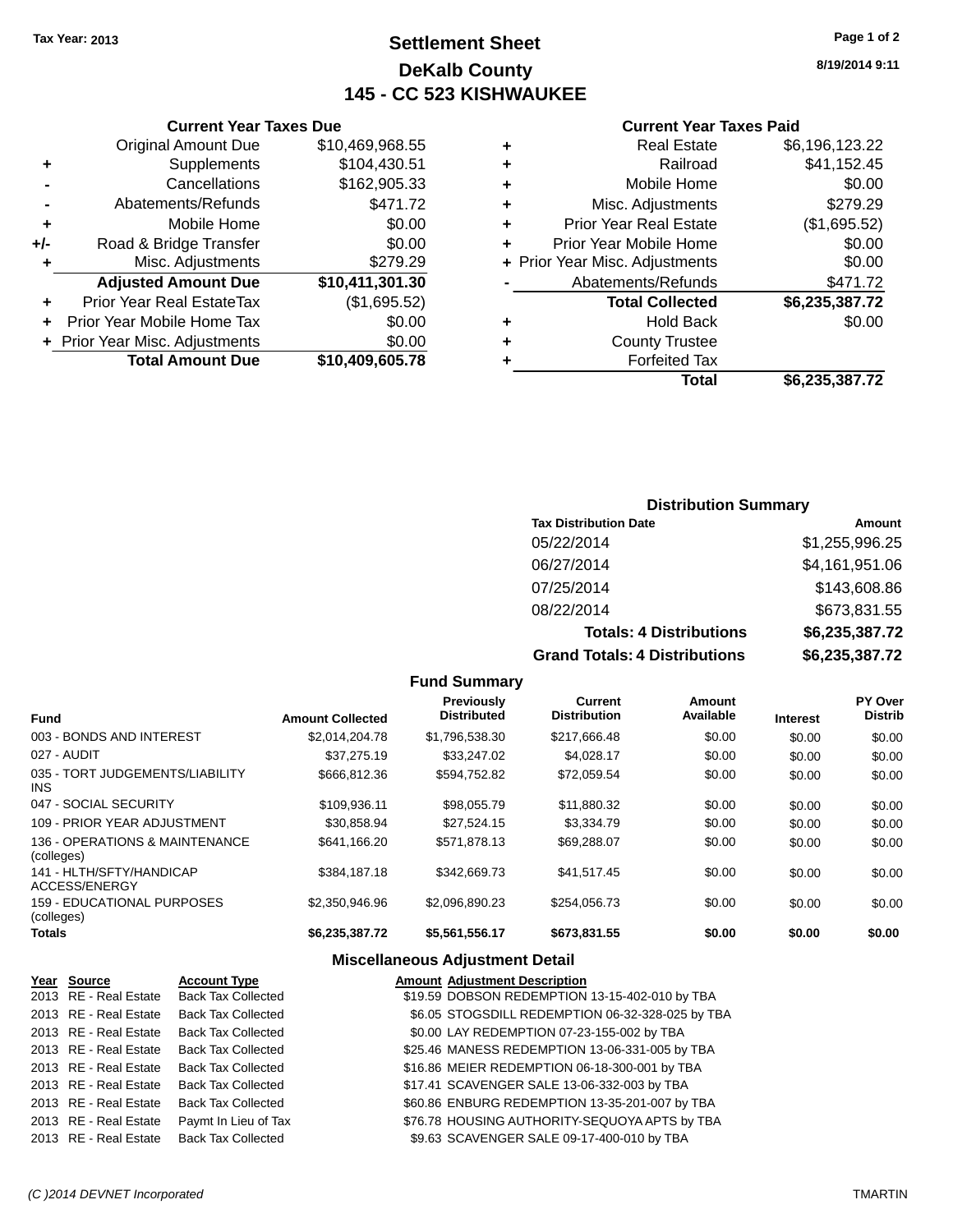## **Settlement Sheet Tax Year: 2013 Page 2 of 2 DeKalb County**

## **Miscellaneous Adjustment Detail Year** Source **Account Type A**ccount **A**pperter **Amount** Adjustment Description 2013 RE - Real Estate Real Estate Tax \$46.65 JOHNSON REDEMPTION 08-10-476-007 by TBA **Totals 10 entries \$279.29 Abatement Detail Year Source Account Type Amount Adjustment Description** 2013 RE - Real Estate PTAB Decision \$5.26 PTAB INTEREST REFUND 03-30-276-011 by TBA 2013 RE - Real Estate PTAB Decision \$4.57 PTAB INTEREST REFUND 08-12-451-004 by TBA 2013 RE - Real Estate PTAB Decision \$33.59 PTAB INTEREST REFUND 08-12-451-005 by TBA 2013 RE - Real Estate PTAB Decision \$0.00 PTAB INTEREST REFUND 08-12-451-007 by TBA

## 2013 RE - Real Estate PTAB Decision \$7.49 PTAB INTEREST REFUND 08-12-451-014 by TBA 2013 RE - Real Estate PTAB Decision \$0.65 PTAB INTEREST REFUND 07-23-332-002 by TBA 2013 RE - Real Estate PTAB Decision \$0.79 PTAB INTEREST REFUND 13-15-176-011 by TBA 2013 RE - Real Estate PTAB Decision \$290.55 PTAB INTEREST REFUND 08-25-100-021 by TBA 2013 RE - Real Estate RE Abatement \$124.75 CLARK PRIOR YEAR ABATEMENT 09-17-100-015 by TBA 2013 RE - Real Estate PTAB Decision \$0.84 PTAB INTEREST REFUND 09-19-100-014 by TBA 2013 RE - Real Estate PTAB Decision \$3.23 PTAB INTEREST REFUND 09-19-000-012 by TBA **Totals 11 entries \$471.72**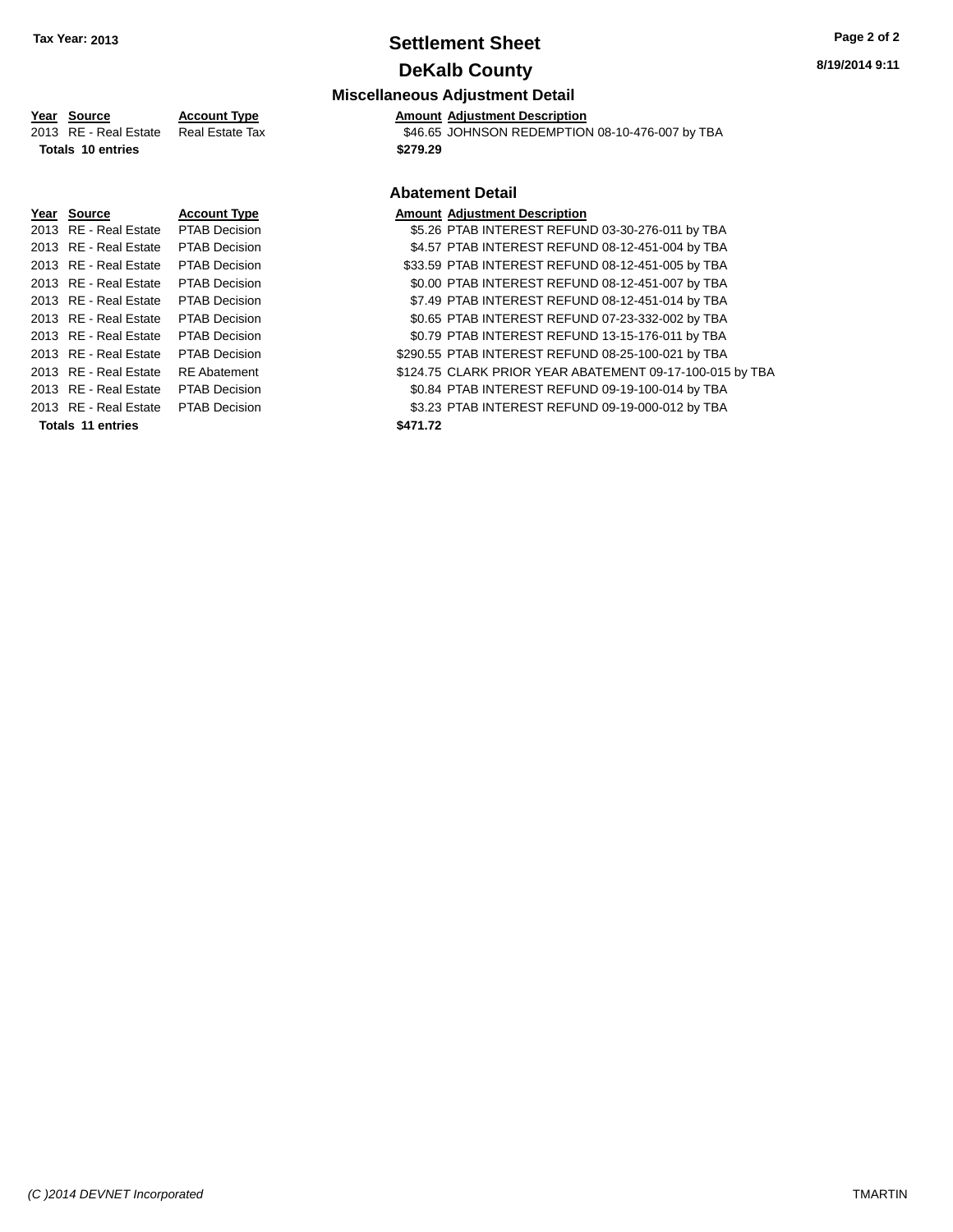## **Settlement Sheet Tax Year: 2013 Page 1 of 1 DeKalb County 150 - DE KALB SANITARY**

**8/19/2014 9:11**

| <b>Current Year Taxes Paid</b> |  |  |
|--------------------------------|--|--|
|                                |  |  |

| \$664,735.96<br><b>Original Amount Due</b> |                                            |
|--------------------------------------------|--------------------------------------------|
| \$13,641.16<br>Supplements                 |                                            |
| Cancellations<br>\$23,453.71               |                                            |
| \$64.20<br>Abatements/Refunds              |                                            |
| \$0.00<br>Mobile Home                      |                                            |
| \$0.00<br>Road & Bridge Transfer           |                                            |
| \$8.91<br>Misc. Adjustments                |                                            |
|                                            |                                            |
|                                            |                                            |
| (\$123.59)<br>Prior Year Real EstateTax    |                                            |
| \$0.00<br>Prior Year Mobile Home Tax       |                                            |
| \$0.00<br>+ Prior Year Misc. Adjustments   |                                            |
|                                            | <b>Adjusted Amount Due</b><br>\$654,868.12 |

| ٠ | <b>Real Estate</b>             | \$383,266.54 |
|---|--------------------------------|--------------|
| ٠ | Railroad                       | \$916.38     |
| ٠ | Mobile Home                    | \$0.00       |
| ٠ | Misc. Adjustments              | \$8.91       |
| ٠ | <b>Prior Year Real Estate</b>  | (\$123.59)   |
| ٠ | Prior Year Mobile Home         | \$0.00       |
|   | + Prior Year Misc. Adjustments | \$0.00       |
|   | Abatements/Refunds             | \$64.20      |
|   | <b>Total Collected</b>         | \$384,004.04 |
| ٠ | <b>Hold Back</b>               | \$0.00       |
| ٠ | <b>County Trustee</b>          |              |
| ٠ | <b>Forfeited Tax</b>           |              |
|   | Total                          | \$384,004.04 |
|   |                                |              |

| <b>Distribution Summary</b>    |               |
|--------------------------------|---------------|
| <b>Tax Distribution Date</b>   | <b>Amount</b> |
| 05/22/2014                     | \$75,854.41   |
| 06/27/2014                     | \$252,811.13  |
| 07/25/2014                     | \$11,164.55   |
| 08/22/2014                     | \$44,173.95   |
| <b>Totals: 4 Distributions</b> | \$384,004.04  |

**Grand Totals: 4 Distributions \$384,004.04**

#### **Fund Summary**

| Fund                  | <b>Amount Collected</b> | <b>Previously</b><br><b>Distributed</b> | <b>Current</b><br><b>Distribution</b> | Amount<br>Available | <b>Interest</b> | <b>PY Over</b><br><b>Distrib</b> |
|-----------------------|-------------------------|-----------------------------------------|---------------------------------------|---------------------|-----------------|----------------------------------|
| 001 - CORPORATE       | \$120.954.04            | \$107.040.09                            | \$13,913.95                           | \$0.00              | \$0.00          | \$0.00                           |
| 005 - I. M. R. F.     | \$93.444.30             | \$82.694.92                             | \$10.749.38                           | \$0.00              | \$0.00          | \$0.00                           |
| 027 - AUDIT           | \$10,970.60             | \$9,708.60                              | \$1,262,00                            | \$0.00              | \$0.00          | \$0.00                           |
| 045 - PUBLIC BENEFIT  | \$106.069.21            | \$93.867.52                             | \$12,201.69                           | \$0.00              | \$0.00          | \$0.00                           |
| 047 - SOCIAL SECURITY | \$52,565.89             | \$46,518.96                             | \$6.046.93                            | \$0.00              | \$0.00          | \$0.00                           |
| Totals                | \$384.004.04            | \$339,830.09                            | \$44,173,95                           | \$0.00              | \$0.00          | \$0.00                           |

### **Miscellaneous Adjustment Detail**

**Year Source Account Type Account Type Amount Adjustment Description**<br>2013 RE - Real Estate Real Estate Tax **\$8.91 JOHNSON REDEMPTION** \$8.91 JOHNSON REDEMPTION 08-10-476-007 by TBA **Totals 1 entries \$8.91**

## **Abatement Detail**

| Year Source                         | <b>Account Type</b> | <b>Amount Adjustment Description</b>              |
|-------------------------------------|---------------------|---------------------------------------------------|
| 2013 RE - Real Estate PTAB Decision |                     | \$0.87 PTAB INTEREST REFUND 08-12-451-004 by TBA  |
| 2013 RE - Real Estate PTAB Decision |                     | \$6.41 PTAB INTEREST REFUND 08-12-451-005 by TBA  |
| 2013 RE - Real Estate PTAB Decision |                     | \$0.00 PTAB INTEREST REFUND 08-12-451-007 by TBA  |
| 2013 RE - Real Estate PTAB Decision |                     | \$1.43 PTAB INTEREST REFUND 08-12-451-014 by TBA  |
| 2013 RE - Real Estate PTAB Decision |                     | \$55.48 PTAB INTEREST REFUND 08-25-100-021 by TBA |
| <b>Totals 5 entries</b>             |                     | \$64.19                                           |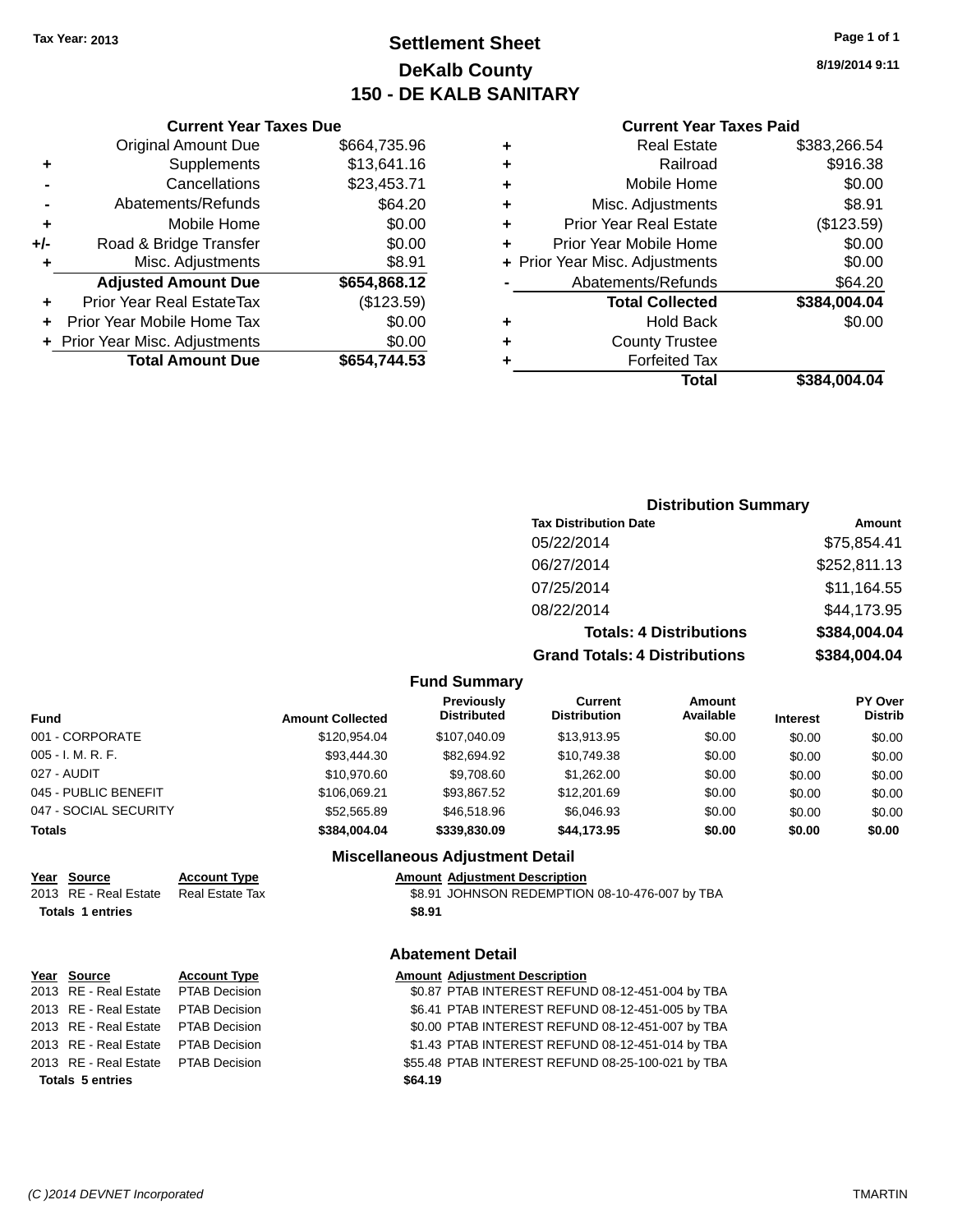## **Settlement Sheet Tax Year: 2013 Page 1 of 1 DeKalb County 151 - FAIRDALE STREET LIGHT**

**8/19/2014 9:11**

| <b>Current Year Taxes Paid</b> |  |  |  |
|--------------------------------|--|--|--|
|--------------------------------|--|--|--|

|       | <b>Current Year Taxes Due</b>  |            |
|-------|--------------------------------|------------|
|       | <b>Original Amount Due</b>     | \$3,615.04 |
| ٠     | Supplements                    | \$34.23    |
|       | Cancellations                  | \$44.10    |
|       | Abatements/Refunds             | \$0.00     |
| ٠     | Mobile Home                    | \$0.00     |
| $+/-$ | Road & Bridge Transfer         | \$0.00     |
| ٠     | Misc. Adjustments              | \$0.00     |
|       | <b>Adjusted Amount Due</b>     | \$3,605.17 |
| ÷     | Prior Year Real EstateTax      | \$0.00     |
|       | Prior Year Mobile Home Tax     | \$0.00     |
|       | + Prior Year Misc. Adjustments | \$0.00     |
|       | <b>Total Amount Due</b>        | \$3,605.17 |
|       |                                |            |

|   | <b>Real Estate</b>             | \$2,242.96 |
|---|--------------------------------|------------|
| ٠ | Railroad                       | \$0.00     |
| ٠ | Mobile Home                    | \$0.00     |
| ٠ | Misc. Adjustments              | \$0.00     |
| ٠ | <b>Prior Year Real Estate</b>  | \$0.00     |
| ÷ | Prior Year Mobile Home         | \$0.00     |
|   | + Prior Year Misc. Adjustments | \$0.00     |
|   | Abatements/Refunds             | \$0.00     |
|   | <b>Total Collected</b>         | \$2,242.96 |
| ÷ | Hold Back                      | \$0.00     |
|   | <b>County Trustee</b>          |            |
| ٠ | <b>Forfeited Tax</b>           |            |
|   | Total                          | \$2.242.96 |
|   |                                |            |

|                 |                         |                                  |                                       | <b>Distribution Summary</b>    |                 |                           |
|-----------------|-------------------------|----------------------------------|---------------------------------------|--------------------------------|-----------------|---------------------------|
|                 |                         |                                  | <b>Tax Distribution Date</b>          |                                |                 | Amount                    |
|                 |                         |                                  | 05/22/2014                            |                                |                 | \$449.04                  |
|                 |                         |                                  | 06/27/2014                            |                                |                 | \$1,341.15                |
|                 |                         |                                  | 07/25/2014                            |                                |                 | \$64.45                   |
|                 |                         |                                  | 08/22/2014                            |                                |                 | \$388.32                  |
|                 |                         |                                  |                                       | <b>Totals: 4 Distributions</b> |                 | \$2,242.96                |
|                 |                         |                                  | <b>Grand Totals: 4 Distributions</b>  |                                |                 | \$2,242.96                |
|                 |                         | <b>Fund Summary</b>              |                                       |                                |                 |                           |
| <b>Fund</b>     | <b>Amount Collected</b> | Previously<br><b>Distributed</b> | <b>Current</b><br><b>Distribution</b> | Amount<br>Available            | <b>Interest</b> | PY Over<br><b>Distrib</b> |
| 001 - CORPORATE | \$2,242.96              | \$1,854.64                       | \$388.32                              | \$0.00                         | \$0.00          | \$0.00                    |
|                 |                         |                                  |                                       |                                |                 |                           |

**Totals \$2,242.96 \$1,854.64 \$388.32 \$0.00 \$0.00 \$0.00**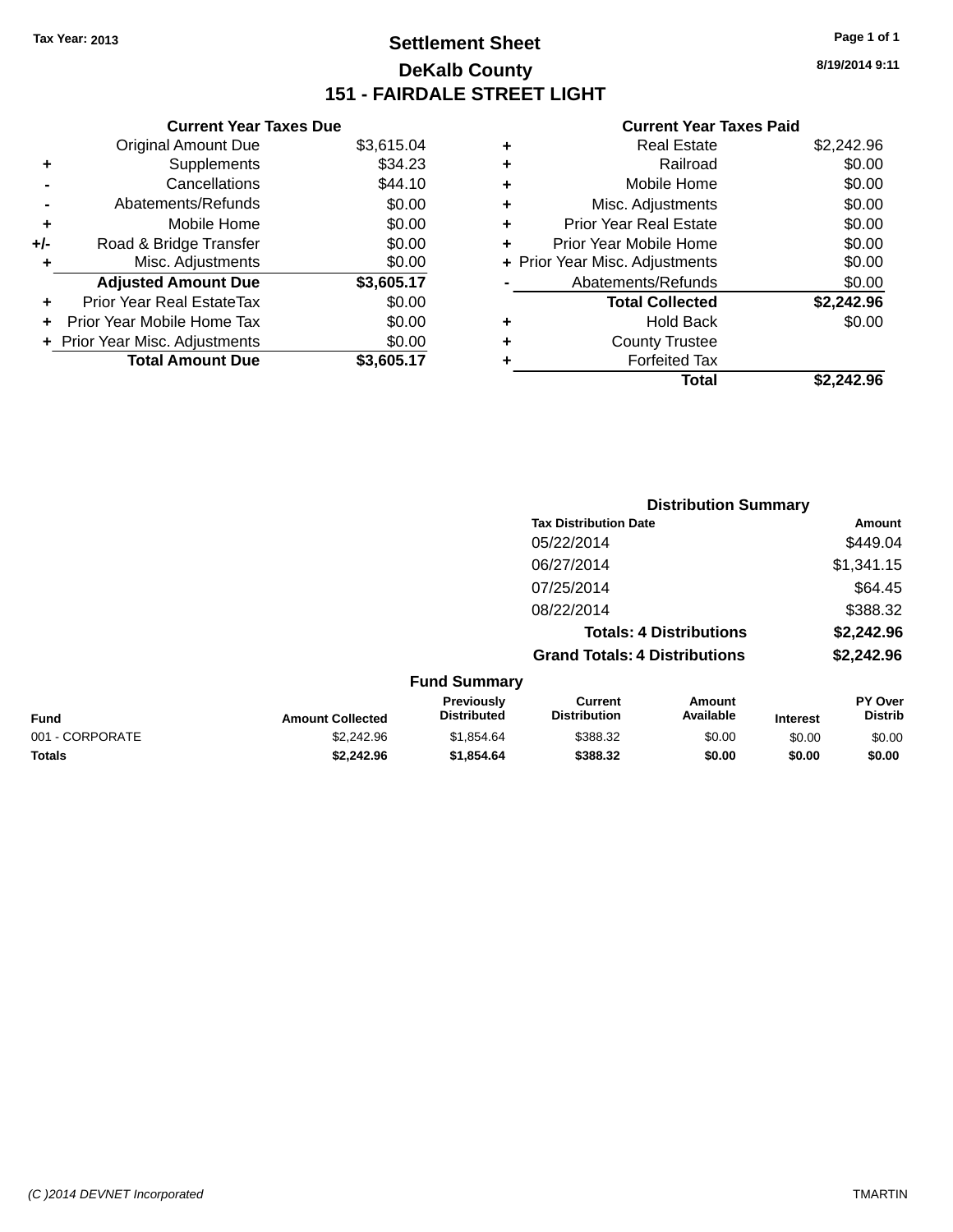## **Settlement Sheet Tax Year: 2013 Page 1 of 1 DeKalb County 152 - AFTON-PIERCE MULTI TWP**

**8/19/2014 9:11**

#### **Current Year Taxes Paid**

| ٠ | Real Estate                    | \$15,334.37 |
|---|--------------------------------|-------------|
| ٠ | Railroad                       | \$162.50    |
| ٠ | Mobile Home                    | \$0.00      |
| ٠ | Misc. Adjustments              | \$0.00      |
| ٠ | <b>Prior Year Real Estate</b>  | \$0.00      |
| ٠ | Prior Year Mobile Home         | \$0.00      |
|   | + Prior Year Misc. Adjustments | \$0.00      |
|   | Abatements/Refunds             | \$0.00      |
|   | <b>Total Collected</b>         | \$15,496.87 |
| ٠ | <b>Hold Back</b>               | \$0.00      |
| ٠ | <b>County Trustee</b>          |             |
|   | <b>Forfeited Tax</b>           |             |
|   | Total                          | \$15.496.87 |
|   |                                |             |

|     | <b>Current Year Taxes Due</b>  |             |
|-----|--------------------------------|-------------|
|     | <b>Original Amount Due</b>     | \$24,500.33 |
| ٠   | Supplements                    | \$107.38    |
|     | Cancellations                  | \$117.39    |
|     | Abatements/Refunds             | \$0.00      |
| ÷   | Mobile Home                    | \$0.00      |
| +/- | Road & Bridge Transfer         | \$0.00      |
| ٠   | Misc. Adjustments              | \$0.00      |
|     | <b>Adjusted Amount Due</b>     | \$24,490.32 |
|     | Prior Year Real EstateTax      | \$0.00      |
|     | Prior Year Mobile Home Tax     | \$0.00      |
|     | + Prior Year Misc. Adjustments | \$0.00      |
|     | <b>Total Amount Due</b>        | \$24.490.32 |
|     |                                |             |

|                          |                         |                                  | <b>Distribution Summary</b>           |                                |                 |                           |
|--------------------------|-------------------------|----------------------------------|---------------------------------------|--------------------------------|-----------------|---------------------------|
|                          |                         |                                  | <b>Tax Distribution Date</b>          |                                |                 | Amount                    |
|                          |                         |                                  | 05/22/2014                            |                                |                 | \$2,659.37                |
|                          |                         |                                  | 06/27/2014                            |                                |                 | \$10,787.51               |
|                          |                         |                                  | 07/25/2014                            |                                |                 | \$180.10                  |
|                          |                         |                                  | 08/22/2014                            |                                |                 | \$1,869.89                |
|                          |                         |                                  |                                       | <b>Totals: 4 Distributions</b> |                 | \$15,496.87               |
|                          |                         |                                  | <b>Grand Totals: 4 Distributions</b>  |                                |                 | \$15,496.87               |
|                          |                         | <b>Fund Summary</b>              |                                       |                                |                 |                           |
| <b>Fund</b>              | <b>Amount Collected</b> | Previously<br><b>Distributed</b> | <b>Current</b><br><b>Distribution</b> | Amount<br>Available            | <b>Interest</b> | PY Over<br><b>Distrib</b> |
| 147 - ASSESSING PURPOSES | \$15,496.87             | \$13,626.98                      | \$1,869.89                            | \$0.00                         | \$0.00          | \$0.00                    |

**Totals \$15,496.87 \$13,626.98 \$1,869.89 \$0.00 \$0.00 \$0.00**

(multi-twp)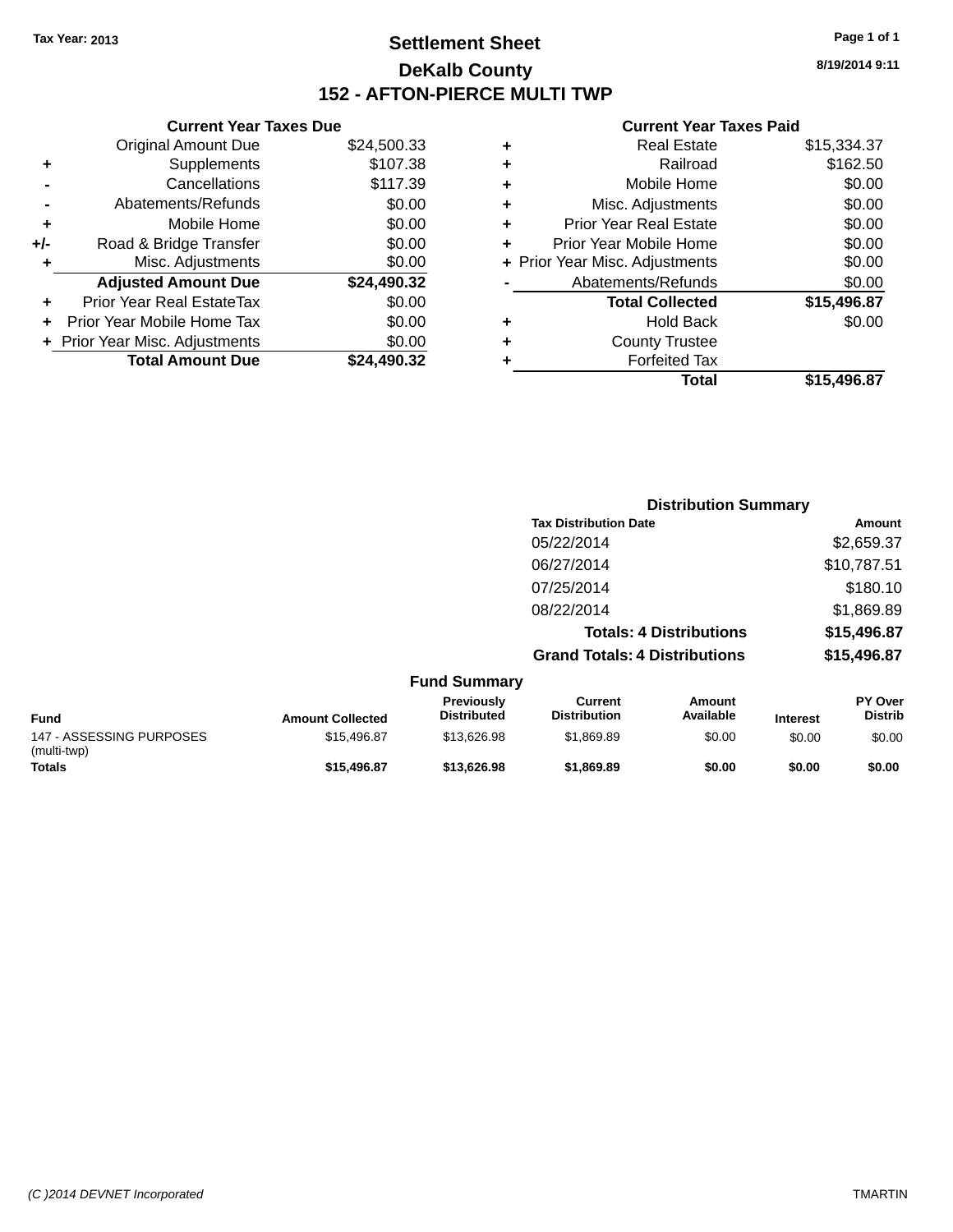## **Settlement Sheet Tax Year: 2013 Page 1 of 1 DeKalb County 153 - MILAN-MALTA MULTI-TWP**

**8/19/2014 9:11**

## **Current Year Taxes Paid**

|     | <b>Current Year Taxes Due</b>  |             |
|-----|--------------------------------|-------------|
|     | <b>Original Amount Due</b>     | \$12,989.71 |
| ٠   | Supplements                    | \$47.91     |
|     | Cancellations                  | \$55.94     |
|     | Abatements/Refunds             | \$0.02      |
| ٠   | Mobile Home                    | \$0.00      |
| +/- | Road & Bridge Transfer         | \$0.00      |
| ٠   | Misc. Adjustments              | \$0.00      |
|     | <b>Adjusted Amount Due</b>     | \$12,981.66 |
|     | Prior Year Real EstateTax      | (\$1.28)    |
|     | Prior Year Mobile Home Tax     | \$0.00      |
|     | + Prior Year Misc. Adjustments | \$0.00      |
|     | <b>Total Amount Due</b>        | \$12,980,38 |
|     |                                |             |

|   | <b>Real Estate</b>             | \$8,861.20 |
|---|--------------------------------|------------|
| ٠ | Railroad                       | \$144.56   |
| ٠ | Mobile Home                    | \$0.00     |
| ٠ | Misc. Adjustments              | \$0.00     |
| ٠ | Prior Year Real Estate         | (\$1.28)   |
| ٠ | Prior Year Mobile Home         | \$0.00     |
|   | + Prior Year Misc. Adjustments | \$0.00     |
|   | Abatements/Refunds             | \$0.02     |
|   | <b>Total Collected</b>         | \$9,004.46 |
| ٠ | Hold Back                      | \$0.00     |
| ٠ | <b>County Trustee</b>          |            |
| ٠ | <b>Forfeited Tax</b>           |            |
|   | Total                          | \$9,004.46 |
|   |                                |            |

|                                         |                           |                         |                                        |                                                  | <b>Distribution Summary</b>    |                 |                           |
|-----------------------------------------|---------------------------|-------------------------|----------------------------------------|--------------------------------------------------|--------------------------------|-----------------|---------------------------|
|                                         |                           |                         |                                        | <b>Tax Distribution Date</b>                     |                                |                 | <b>Amount</b>             |
|                                         |                           |                         |                                        | 05/22/2014                                       |                                |                 | \$1,093.79                |
|                                         |                           |                         |                                        | 06/27/2014                                       |                                |                 | \$6,116.97                |
|                                         |                           |                         |                                        | 07/25/2014                                       |                                |                 | \$34.24                   |
|                                         |                           |                         |                                        | 08/22/2014                                       |                                |                 | \$1,759.46                |
|                                         |                           |                         |                                        |                                                  | <b>Totals: 4 Distributions</b> |                 | \$9,004.46                |
|                                         |                           |                         |                                        | <b>Grand Totals: 4 Distributions</b>             |                                |                 | \$9,004.46                |
|                                         |                           |                         | <b>Fund Summary</b>                    |                                                  |                                |                 |                           |
| <b>Fund</b>                             |                           | <b>Amount Collected</b> | Previously<br><b>Distributed</b>       | <b>Current</b><br><b>Distribution</b>            | Amount<br>Available            | <b>Interest</b> | PY Over<br><b>Distrib</b> |
| 147 - ASSESSING PURPOSES<br>(multi-twp) |                           | \$9,004.46              | \$7,245.00                             | \$1,759.46                                       | \$0.00                         | \$0.00          | \$0.00                    |
| <b>Totals</b>                           |                           | \$9,004.46              | \$7,245.00                             | \$1,759.46                                       | \$0.00                         | \$0.00          | \$0.00                    |
|                                         |                           |                         | <b>Miscellaneous Adjustment Detail</b> |                                                  |                                |                 |                           |
| Year Source                             | <b>Account Type</b>       |                         | <b>Amount Adjustment Description</b>   |                                                  |                                |                 |                           |
| 2013 RE - Real Estate                   | <b>Back Tax Collected</b> |                         |                                        | \$0.00 LAY REDEMPTION 07-23-155-002 by TBA       |                                |                 |                           |
| <b>Totals 1 entries</b>                 |                           |                         | \$0.00                                 |                                                  |                                |                 |                           |
|                                         |                           |                         | <b>Abatement Detail</b>                |                                                  |                                |                 |                           |
| Year Source                             | <b>Account Type</b>       |                         | <b>Amount Adjustment Description</b>   |                                                  |                                |                 |                           |
| 2013 RE - Real Estate                   | <b>PTAB Decision</b>      |                         |                                        | \$0.02 PTAB INTEREST REFUND 07-23-332-002 by TBA |                                |                 |                           |
| <b>Totals 1 entries</b>                 |                           |                         | \$0.02                                 |                                                  |                                |                 |                           |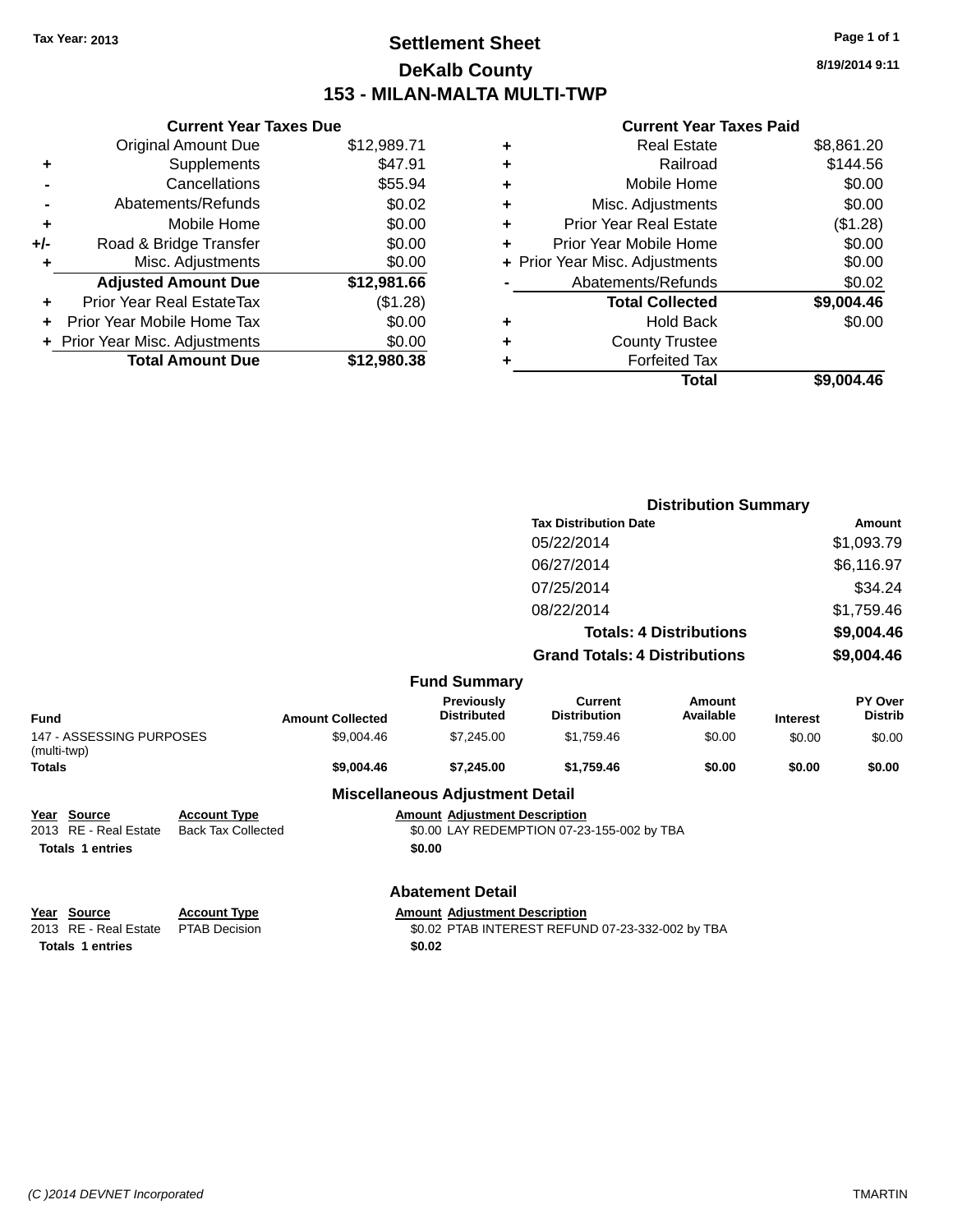## **Settlement Sheet Tax Year: 2013 Page 1 of 1 DeKalb County 154 - PAW PAW-SHABBONA MULT TWP**

|     | <b>Current Year Taxes Due</b> |             |
|-----|-------------------------------|-------------|
|     | <b>Original Amount Due</b>    | \$12,555.67 |
| ÷   | Supplements                   | \$42.22     |
|     | Cancellations                 | \$47.64     |
|     | Abatements/Refunds            | \$0.03      |
| ٠   | Mobile Home                   | \$0.00      |
| +/- | Road & Bridge Transfer        | \$0.00      |
| ٠   | Misc. Adjustments             | \$6.62      |
|     | <b>Adjusted Amount Due</b>    | \$12,556.84 |
|     | Prior Year Real EstateTax     | (\$1.08)    |
|     | Prior Year Mobile Home Tax    | \$0.00      |
|     | Prior Year Misc. Adjustments  | \$0.00      |
|     | <b>Total Amount Due</b>       | \$12,555.76 |

## **Current Year Taxes Paid**

|   | Real Estate                    | \$7,820.20 |
|---|--------------------------------|------------|
| ٠ | Railroad                       | \$356.88   |
| ٠ | Mobile Home                    | \$0.00     |
| ٠ | Misc. Adjustments              | \$6.62     |
| ٠ | <b>Prior Year Real Estate</b>  | (\$1.08)   |
| ÷ | Prior Year Mobile Home         | \$0.00     |
|   | + Prior Year Misc. Adjustments | \$0.00     |
|   | Abatements/Refunds             | \$0.03     |
|   | <b>Total Collected</b>         | \$8,182.59 |
| ٠ | Hold Back                      | \$0.00     |
| ٠ | <b>County Trustee</b>          |            |
|   | <b>Forfeited Tax</b>           |            |
|   | Total                          | \$8.182.59 |
|   |                                |            |

|                                                 |                  |                                             |                         |        |                                         | <b>Distribution Summary</b>                      |                                |                 |                           |
|-------------------------------------------------|------------------|---------------------------------------------|-------------------------|--------|-----------------------------------------|--------------------------------------------------|--------------------------------|-----------------|---------------------------|
|                                                 |                  |                                             |                         |        |                                         | <b>Tax Distribution Date</b>                     |                                |                 | Amount                    |
|                                                 |                  |                                             |                         |        |                                         | 05/22/2014                                       |                                |                 | \$1,478.51                |
|                                                 |                  |                                             |                         |        |                                         | 06/27/2014                                       |                                |                 | \$5,422.24                |
|                                                 |                  |                                             |                         |        |                                         | 07/25/2014                                       |                                |                 | \$168.53                  |
|                                                 |                  |                                             |                         |        |                                         | 08/22/2014                                       |                                |                 | \$1,113.31                |
|                                                 |                  |                                             |                         |        |                                         |                                                  | <b>Totals: 4 Distributions</b> |                 | \$8,182.59                |
|                                                 |                  |                                             |                         |        |                                         | <b>Grand Totals: 4 Distributions</b>             |                                |                 | \$8,182.59                |
|                                                 |                  |                                             |                         |        | <b>Fund Summary</b>                     |                                                  |                                |                 |                           |
| <b>Fund</b>                                     |                  |                                             | <b>Amount Collected</b> |        | <b>Previously</b><br><b>Distributed</b> | <b>Current</b><br><b>Distribution</b>            | Amount<br>Available            | <b>Interest</b> | PY Over<br><b>Distrib</b> |
| 147 - ASSESSING PURPOSES<br>(multi-twp)         |                  |                                             | \$8,182.59              |        | \$7,069.28                              | \$1,113.31                                       | \$0.00                         | \$0.00          | \$0.00                    |
| <b>Totals</b>                                   |                  |                                             | \$8,182.59              |        | \$7,069.28                              | \$1,113.31                                       | \$0.00                         | \$0.00          | \$0.00                    |
|                                                 |                  |                                             |                         |        | <b>Miscellaneous Adjustment Detail</b>  |                                                  |                                |                 |                           |
| Year Source                                     |                  | <b>Account Type</b>                         |                         |        | <b>Amount Adjustment Description</b>    |                                                  |                                |                 |                           |
| 2013                                            | RE - Real Estate | <b>Back Tax Collected</b>                   |                         |        |                                         | \$0.65 DOBSON REDEMPTION 13-15-402-010 by TBA    |                                |                 |                           |
| 2013 RE - Real Estate                           |                  | <b>Back Tax Collected</b>                   |                         |        |                                         | \$0.84 MANESS REDEMPTION 13-06-331-005 by TBA    |                                |                 |                           |
| 2013 RE - Real Estate                           |                  | <b>Back Tax Collected</b>                   |                         |        |                                         | \$0.58 SCAVENGER SALE 13-06-332-003 by TBA       |                                |                 |                           |
| 2013 RE - Real Estate                           |                  | <b>Back Tax Collected</b>                   |                         |        |                                         | \$2.01 ENBURG REDEMPTION 13-35-201-007 by TBA    |                                |                 |                           |
| 2013 RE - Real Estate                           |                  | Paymt In Lieu of Tax                        |                         |        |                                         | \$2.54 HOUSING AUTHORITY-SEQUOYA APTS by TBA     |                                |                 |                           |
| <b>Totals 5 entries</b>                         |                  |                                             |                         | \$6.62 |                                         |                                                  |                                |                 |                           |
|                                                 |                  |                                             |                         |        | <b>Abatement Detail</b>                 |                                                  |                                |                 |                           |
| Year Source<br>2013.<br><b>Totals 1 entries</b> | RE - Real Estate | <b>Account Type</b><br><b>PTAB Decision</b> |                         | \$0.03 | <b>Amount Adjustment Description</b>    | \$0.03 PTAB INTEREST REFUND 13-15-176-011 by TBA |                                |                 |                           |
|                                                 |                  |                                             |                         |        |                                         |                                                  |                                |                 |                           |

**8/19/2014 9:11**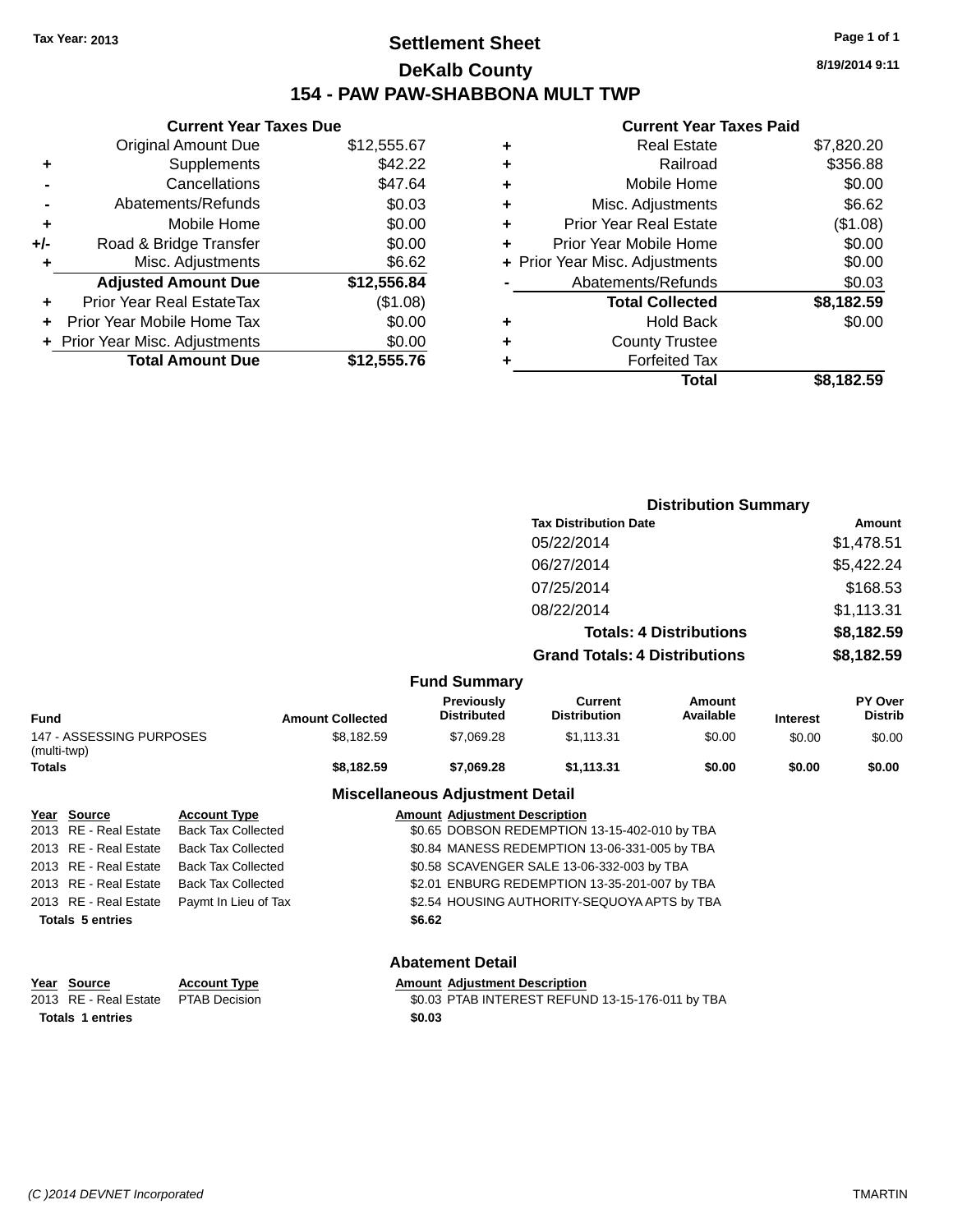## **Settlement Sheet Tax Year: 2013 Page 1 of 1 DeKalb County 155 - SOUTH GROVE-MAYFIELD MULT**

**8/19/2014 9:11**

#### **Current Year Taxes Paid**

|     | <b>Current Year Taxes Due</b>  |             |
|-----|--------------------------------|-------------|
|     | <b>Original Amount Due</b>     | \$11,460.34 |
| ÷   | Supplements                    | \$57.49     |
|     | Cancellations                  | \$65.22     |
|     | Abatements/Refunds             | \$0.00      |
| ٠   | Mobile Home                    | \$0.00      |
| +/- | Road & Bridge Transfer         | \$0.00      |
|     | Misc. Adjustments              | \$0.00      |
|     | <b>Adjusted Amount Due</b>     | \$11,452.61 |
| ÷   | Prior Year Real EstateTax      | \$0.00      |
|     | Prior Year Mobile Home Tax     | \$0.00      |
|     | + Prior Year Misc. Adjustments | \$0.00      |
|     | <b>Total Amount Due</b>        | \$11,452.61 |
|     |                                |             |

|   | <b>Real Estate</b>             | \$6,852.56 |
|---|--------------------------------|------------|
| ٠ | Railroad                       | \$0.00     |
| ٠ | Mobile Home                    | \$0.00     |
| ٠ | Misc. Adjustments              | \$0.00     |
| ÷ | <b>Prior Year Real Estate</b>  | \$0.00     |
| ÷ | Prior Year Mobile Home         | \$0.00     |
|   | + Prior Year Misc. Adjustments | \$0.00     |
|   | Abatements/Refunds             | \$0.00     |
|   | <b>Total Collected</b>         | \$6,852.56 |
| ٠ | Hold Back                      | \$0.00     |
| ٠ | <b>County Trustee</b>          |            |
| ٠ | <b>Forfeited Tax</b>           |            |
|   | Total                          | \$6,852.56 |
|   |                                |            |

|                                         |                         |                                  | <b>Distribution Summary</b>           |                                |                 |                                  |  |
|-----------------------------------------|-------------------------|----------------------------------|---------------------------------------|--------------------------------|-----------------|----------------------------------|--|
|                                         |                         |                                  | <b>Tax Distribution Date</b>          |                                |                 | Amount                           |  |
|                                         |                         |                                  | 05/22/2014                            |                                |                 | \$1,383.69                       |  |
|                                         |                         |                                  | 06/27/2014                            |                                |                 | \$4,983.37                       |  |
|                                         |                         |                                  | 07/25/2014                            |                                |                 | \$96.68                          |  |
|                                         |                         |                                  | 08/22/2014                            |                                |                 | \$388.82                         |  |
|                                         |                         |                                  |                                       | <b>Totals: 4 Distributions</b> |                 | \$6,852.56                       |  |
|                                         |                         |                                  | <b>Grand Totals: 4 Distributions</b>  |                                |                 | \$6,852.56                       |  |
|                                         |                         | <b>Fund Summary</b>              |                                       |                                |                 |                                  |  |
| <b>Fund</b>                             | <b>Amount Collected</b> | Previously<br><b>Distributed</b> | <b>Current</b><br><b>Distribution</b> | Amount<br>Available            | <b>Interest</b> | <b>PY Over</b><br><b>Distrib</b> |  |
| 147 - ASSESSING PURPOSES<br>(multi-twp) | \$6,852.56              | \$6,463.74                       | \$388.82                              | \$0.00                         | \$0.00          | \$0.00                           |  |
| Totals                                  | \$6,852.56              | \$6,463.74                       | \$388.82                              | \$0.00                         | \$0.00          | \$0.00                           |  |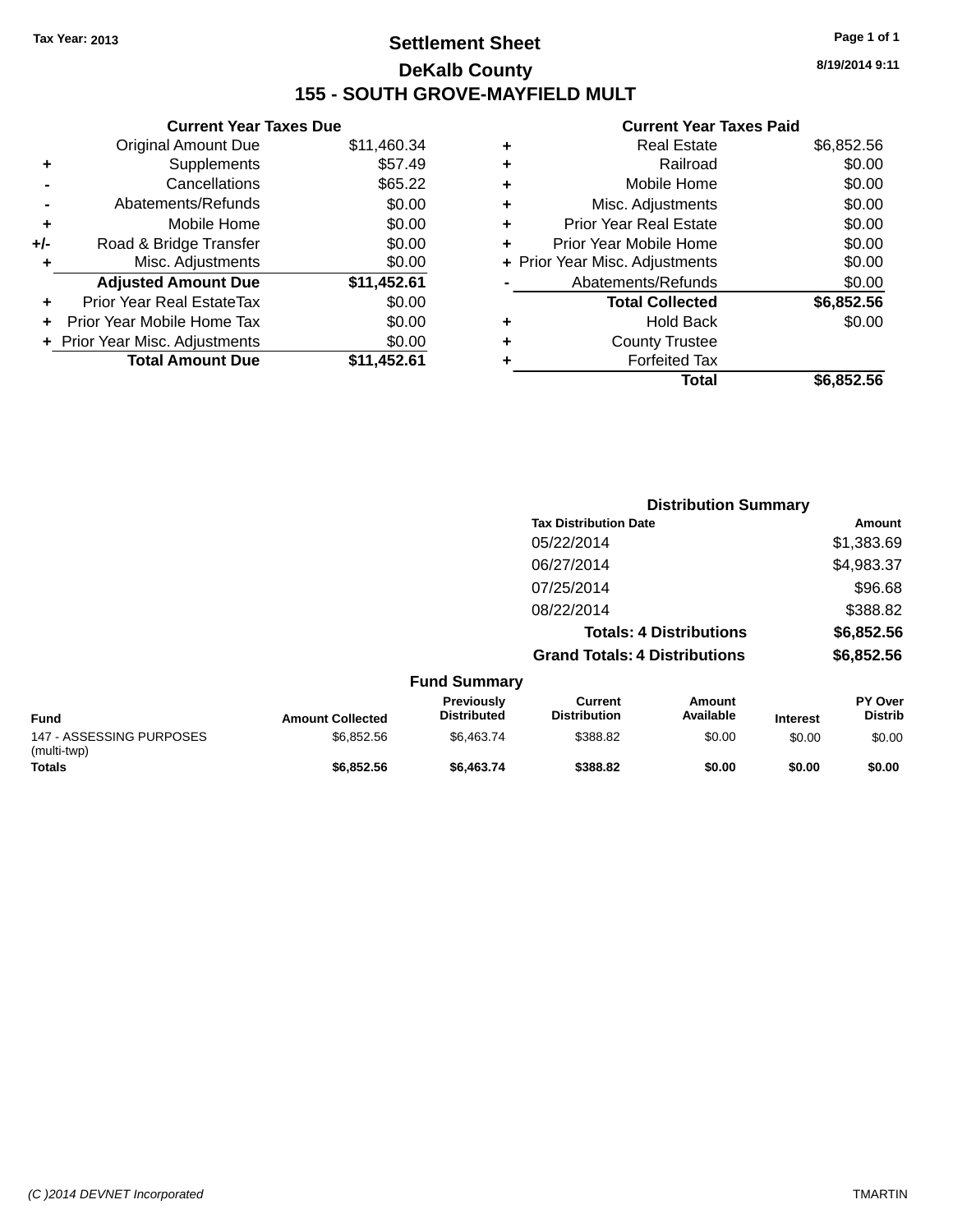## **Settlement Sheet Tax Year: 2013 Page 1 of 1 DeKalb County 156 - VICTOR-SOMONAUK MULTI TWP**

**8/19/2014 9:11**

#### **Current Year Taxes Paid**

|     | <b>Current Year Taxes Due</b>  |             |  |  |  |  |
|-----|--------------------------------|-------------|--|--|--|--|
|     | <b>Original Amount Due</b>     | \$21,638.29 |  |  |  |  |
| ÷   | Supplements                    | \$128.32    |  |  |  |  |
|     | Cancellations                  | \$122.35    |  |  |  |  |
|     | Abatements/Refunds             | \$0.00      |  |  |  |  |
| ٠   | Mobile Home                    | \$0.00      |  |  |  |  |
| +/- | Road & Bridge Transfer         | \$0.00      |  |  |  |  |
|     | Misc. Adjustments              | \$0.00      |  |  |  |  |
|     | <b>Adjusted Amount Due</b>     | \$21,644.26 |  |  |  |  |
| ÷   | Prior Year Real EstateTax      | (\$6.94)    |  |  |  |  |
|     | Prior Year Mobile Home Tax     | \$0.00      |  |  |  |  |
|     | + Prior Year Misc. Adjustments | \$0.00      |  |  |  |  |
|     | <b>Total Amount Due</b>        | \$21.637.32 |  |  |  |  |
|     |                                |             |  |  |  |  |

| ٠ | <b>Real Estate</b>             | \$13,403.03 |
|---|--------------------------------|-------------|
| ٠ | Railroad                       | \$287.76    |
| ٠ | Mobile Home                    | \$0.00      |
| ٠ | Misc. Adjustments              | \$0.00      |
| ٠ | <b>Prior Year Real Estate</b>  | (\$6.94)    |
| ÷ | Prior Year Mobile Home         | \$0.00      |
|   | + Prior Year Misc. Adjustments | \$0.00      |
|   | Abatements/Refunds             | \$0.00      |
|   | <b>Total Collected</b>         | \$13,683.85 |
| ٠ | Hold Back                      | \$0.00      |
| ÷ | <b>County Trustee</b>          |             |
| ٠ | <b>Forfeited Tax</b>           |             |
|   | Total                          | \$13,683.85 |
|   |                                |             |

|                                         |                         |                                  | <b>Distribution Summary</b>          |                                |                 |                                  |
|-----------------------------------------|-------------------------|----------------------------------|--------------------------------------|--------------------------------|-----------------|----------------------------------|
|                                         |                         |                                  | <b>Tax Distribution Date</b>         |                                |                 | Amount                           |
|                                         |                         |                                  | 05/22/2014                           |                                |                 | \$3,747.29                       |
|                                         |                         |                                  | 06/27/2014                           |                                |                 | \$8,838.44                       |
|                                         |                         |                                  | 07/25/2014                           |                                |                 | \$129.75                         |
|                                         |                         |                                  | 08/22/2014                           |                                |                 | \$968.37                         |
|                                         |                         |                                  |                                      | <b>Totals: 4 Distributions</b> |                 | \$13,683.85                      |
|                                         |                         |                                  | <b>Grand Totals: 4 Distributions</b> |                                |                 | \$13,683.85                      |
|                                         |                         | <b>Fund Summary</b>              |                                      |                                |                 |                                  |
| <b>Fund</b>                             | <b>Amount Collected</b> | Previously<br><b>Distributed</b> | Current<br><b>Distribution</b>       | <b>Amount</b><br>Available     | <b>Interest</b> | <b>PY Over</b><br><b>Distrib</b> |
| 147 - ASSESSING PURPOSES<br>(multi-twp) | \$13,683.85             | \$12,715.48                      | \$968.37                             | \$0.00                         | \$0.00          | \$0.00                           |
| Totals                                  | \$13,683.85             | \$12,715.48                      | \$968.37                             | \$0.00                         | \$0.00          | \$0.00                           |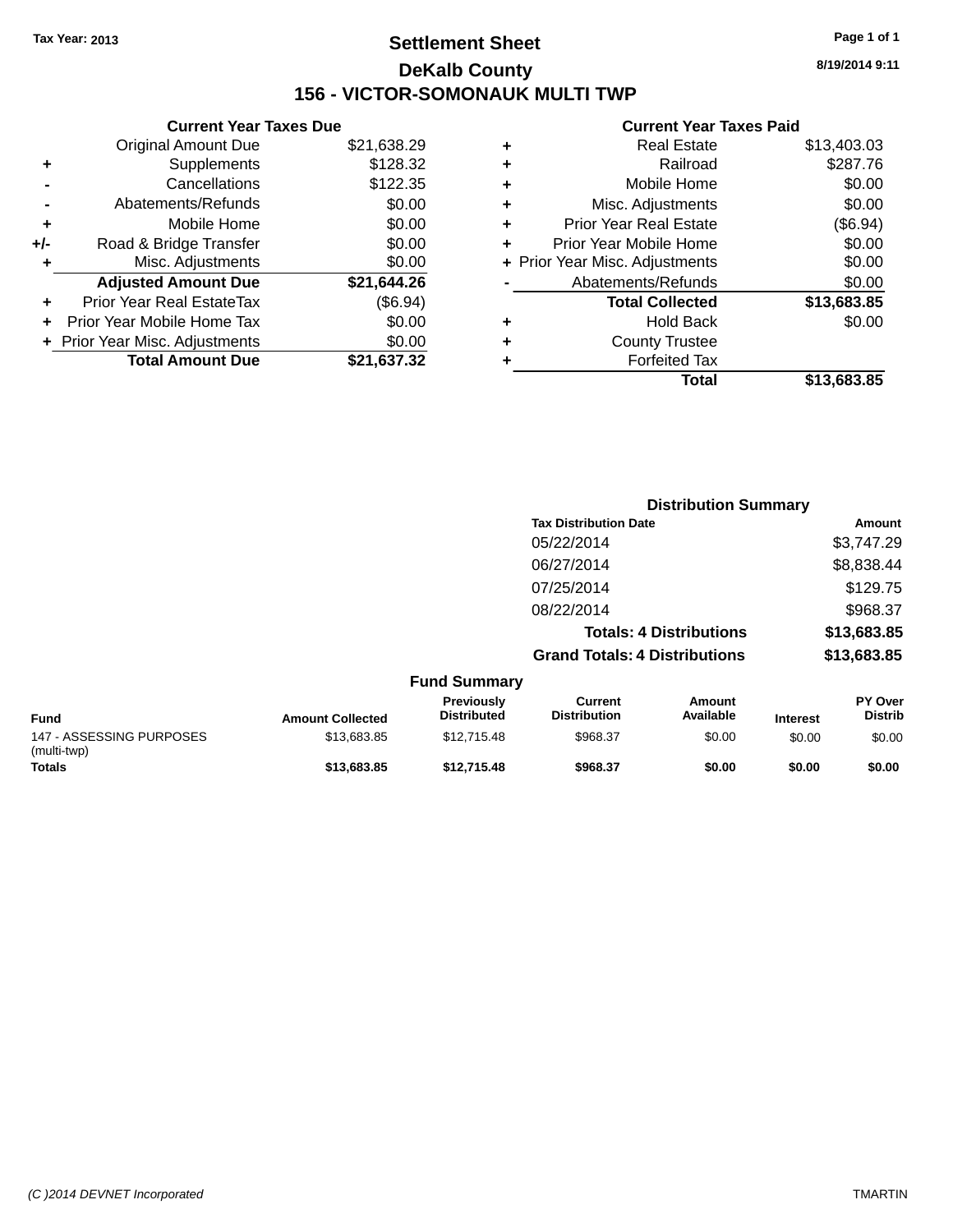## **Settlement Sheet Tax Year: 2013 Page 1 of 1 DeKalb County 157 - GENOA PUBLIC LIBRARY DIST**

**Current Year Taxes Due**

| \$223,793.68 |
|--------------|
| \$1,370.68   |
| \$2,199.42   |
| \$2.29       |
| \$0.00       |
| \$0.00       |
| \$0.00       |
| \$222,962.65 |
| (\$76.45)    |
| \$0.00       |
| \$0.00       |
| \$222,886.20 |
|              |

#### **Current Year Taxes Paid**

| ٠ | Real Estate                    | \$132,119.60 |
|---|--------------------------------|--------------|
| ٠ | Railroad                       | \$281.63     |
| ٠ | Mobile Home                    | \$0.00       |
| ٠ | Misc. Adjustments              | \$0.00       |
| ٠ | <b>Prior Year Real Estate</b>  | (\$76.45)    |
| ٠ | Prior Year Mobile Home         | \$0.00       |
|   | + Prior Year Misc. Adjustments | \$0.00       |
|   | Abatements/Refunds             | \$2.29       |
|   | <b>Total Collected</b>         | \$132,322.49 |
| ٠ | <b>Hold Back</b>               | \$0.00       |
|   | <b>County Trustee</b>          |              |
|   | <b>Forfeited Tax</b>           |              |
|   | Total                          | \$132,322.49 |
|   |                                |              |

## **Distribution Summary Tax Distribution Date Amount** 05/22/2014 \$27,537.46 06/27/2014 \$84,851.34 07/25/2014 \$5,659.43 08/22/2014 \$14,274.26 **Totals: 4 Distributions \$132,322.49 Grand Totals: 4 Distributions \$132,322.49**

#### **Fund Summary**

| <b>Fund</b>                             | <b>Amount Collected</b> | Previously<br><b>Distributed</b> | Current<br><b>Distribution</b> | Amount<br>Available | <b>Interest</b> | <b>PY Over</b><br><b>Distrib</b> |
|-----------------------------------------|-------------------------|----------------------------------|--------------------------------|---------------------|-----------------|----------------------------------|
| 001 - CORPORATE                         | \$109,864.85            | \$98.013.21                      | \$11,851.64                    | \$0.00              | \$0.00          | \$0.00                           |
| 004 - OPERATIONS & MAINTENANCE          | \$6.332.55              | \$5,649.43                       | \$683.12                       | \$0.00              | \$0.00          | \$0.00                           |
| 005 - I. M. R. F.                       | \$8,630.87              | \$7,699.81                       | \$931.06                       | \$0.00              | \$0.00          | \$0.00                           |
| 027 - AUDIT                             | \$1.731.97              | \$1,545.14                       | \$186.83                       | \$0.00              | \$0.00          | \$0.00                           |
| 035 - TORT JUDGEMENTS/LIABILITY<br>INS. | \$582.88                | \$520.00                         | \$62.88                        | \$0.00              | \$0.00          | \$0.00                           |
| 047 - SOCIAL SECURITY                   | \$5.179.37              | \$4,620.64                       | \$558.73                       | \$0.00              | \$0.00          | \$0.00                           |
| <b>Totals</b>                           | \$132,322,49            | \$118,048.23                     | \$14,274.26                    | \$0.00              | \$0.00          | \$0.00                           |

#### **Abatement Detail**

| Year Source                         | <b>Account Type</b> | <b>Amount Adiustment Description</b>             |
|-------------------------------------|---------------------|--------------------------------------------------|
| 2013 RE - Real Estate PTAB Decision |                     | \$2.29 PTAB INTEREST REFUND 03-30-276-011 by TBA |
| <b>Totals 1 entries</b>             |                     | \$2.29                                           |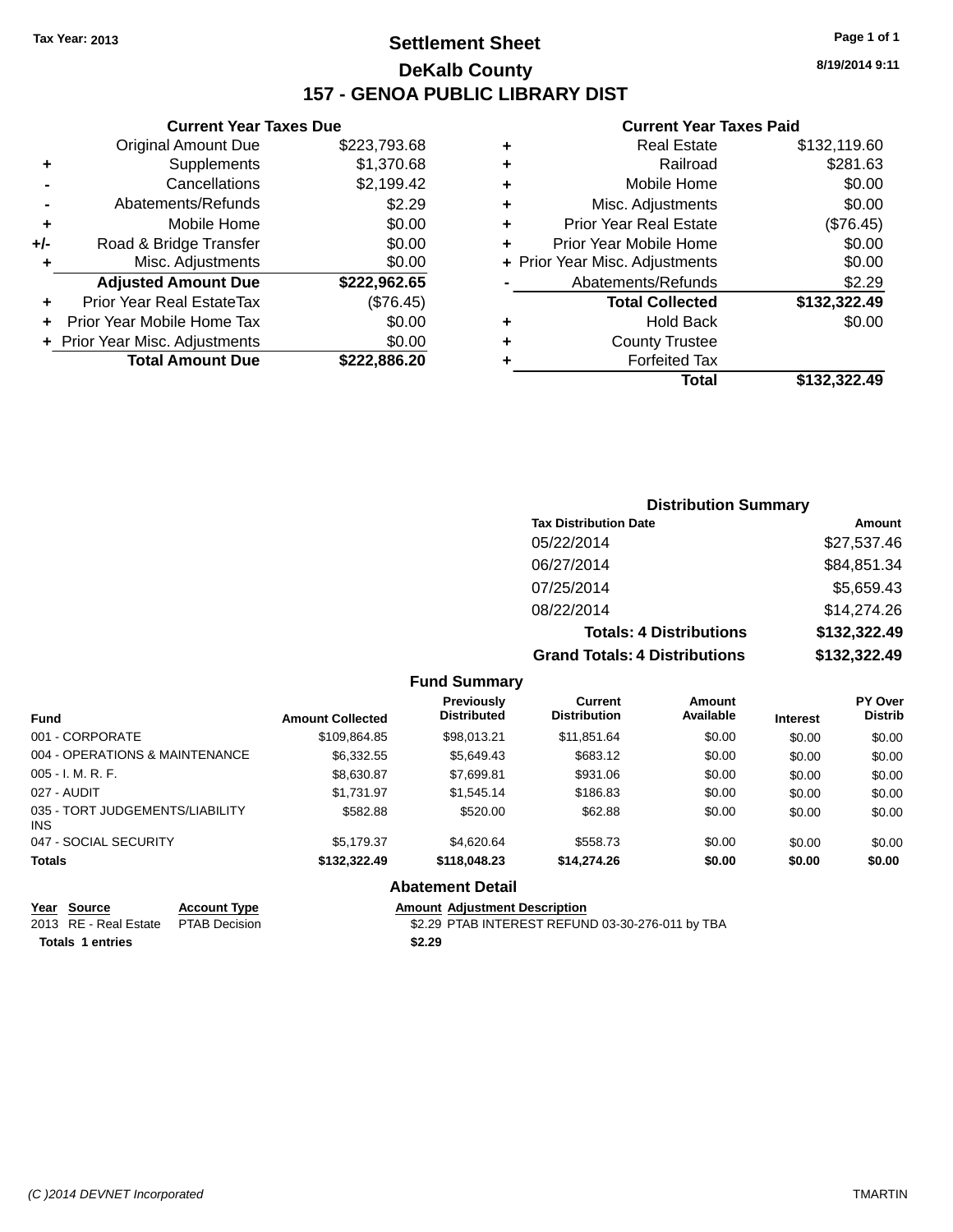## **Settlement Sheet Tax Year: 2013 Page 1 of 1 DeKalb County 158 - DEKALB TIF1**

**8/19/2014 9:11**

#### **Current Year Taxes Due**

|     | <b>Original Amount Due</b>     | \$4,299,597.96 |
|-----|--------------------------------|----------------|
| ٠   | Supplements                    | \$10,118.08    |
|     | Cancellations                  | \$14,899.92    |
|     | Abatements/Refunds             | \$0.00         |
| ٠   | Mobile Home                    | \$0.00         |
| +/- | Road & Bridge Transfer         | \$0.00         |
| ٠   | Misc. Adjustments              | \$0.00         |
|     | <b>Adjusted Amount Due</b>     | \$4,294,816.12 |
|     | Prior Year Real EstateTax      | (\$27,127.56)  |
|     | Prior Year Mobile Home Tax     | \$0.00         |
|     | + Prior Year Misc. Adjustments | \$0.00         |
|     | <b>Total Amount Due</b>        | \$4,267,688.56 |

## **Current Year Taxes Paid +** Real Estate \$2,751,097.77 **+** Railroad \$0.00 **+** Mobile Home \$0.00 **+** Misc. Adjustments \$0.00 **+** Prior Year Real Estate (\$27,127.56)

|   | Prior Year Mobile Home         | \$0.00         |
|---|--------------------------------|----------------|
|   | + Prior Year Misc. Adjustments | \$0.00         |
|   | Abatements/Refunds             | \$0.00         |
|   | <b>Total Collected</b>         | \$2,723,970.21 |
|   | <b>Hold Back</b>               | \$0.00         |
| ٠ | <b>County Trustee</b>          |                |
|   | <b>Forfeited Tax</b>           |                |
|   | Total                          | \$2,723,970.21 |

#### **Distribution Summary Tax Distribution Date Amount** 05/22/2014 \$627,400.75 06/27/2014 \$1,586,762.70 07/25/2014 \$36,669.91 08/22/2014 \$473,136.85 **Totals: 4 Distributions \$2,723,970.21 Grand Totals: 4 Distributions \$2,723,970.21 Fund Summary PY Over Distrib Amount Available Current Distribution Previously Amount Collected Distributed**

| Fund                    |                      | <b>Amount Collected</b> | <b>Distributed</b>                   | Distribution                                     | Available | <b>Interest</b> | <b>Distrib</b> |
|-------------------------|----------------------|-------------------------|--------------------------------------|--------------------------------------------------|-----------|-----------------|----------------|
| 001 - CORPORATE         |                      | \$2,723,970.21          | \$2,250,833.36                       | \$473,136.85                                     | \$0.00    | \$0.00          | \$0.00         |
| Totals                  |                      | \$2,723,970.21          | \$2,250,833.36                       | \$473,136.85                                     | \$0.00    | \$0.00          | \$0.00         |
|                         |                      |                         | <b>Abatement Detail</b>              |                                                  |           |                 |                |
| Year Source             | <b>Account Type</b>  |                         | <b>Amount Adjustment Description</b> |                                                  |           |                 |                |
| 2013 RE - Real Estate   | <b>PTAB Decision</b> |                         |                                      | \$0.00 PTAB INTEREST REFUND 08-12-451-004 by TBA |           |                 |                |
| 2013 RE - Real Estate   | <b>PTAB Decision</b> |                         |                                      | \$0.00 PTAB INTEREST REFUND 08-12-451-005 by TBA |           |                 |                |
| 2013 RE - Real Estate   | <b>PTAB Decision</b> |                         |                                      | \$0.00 PTAB INTEREST REFUND 08-12-451-007 by TBA |           |                 |                |
| 2013 RE - Real Estate   | <b>PTAB Decision</b> |                         |                                      | \$0.00 PTAB INTEREST REFUND 08-12-451-014 by TBA |           |                 |                |
| <b>Totals 4 entries</b> |                      |                         | \$0.00                               |                                                  |           |                 |                |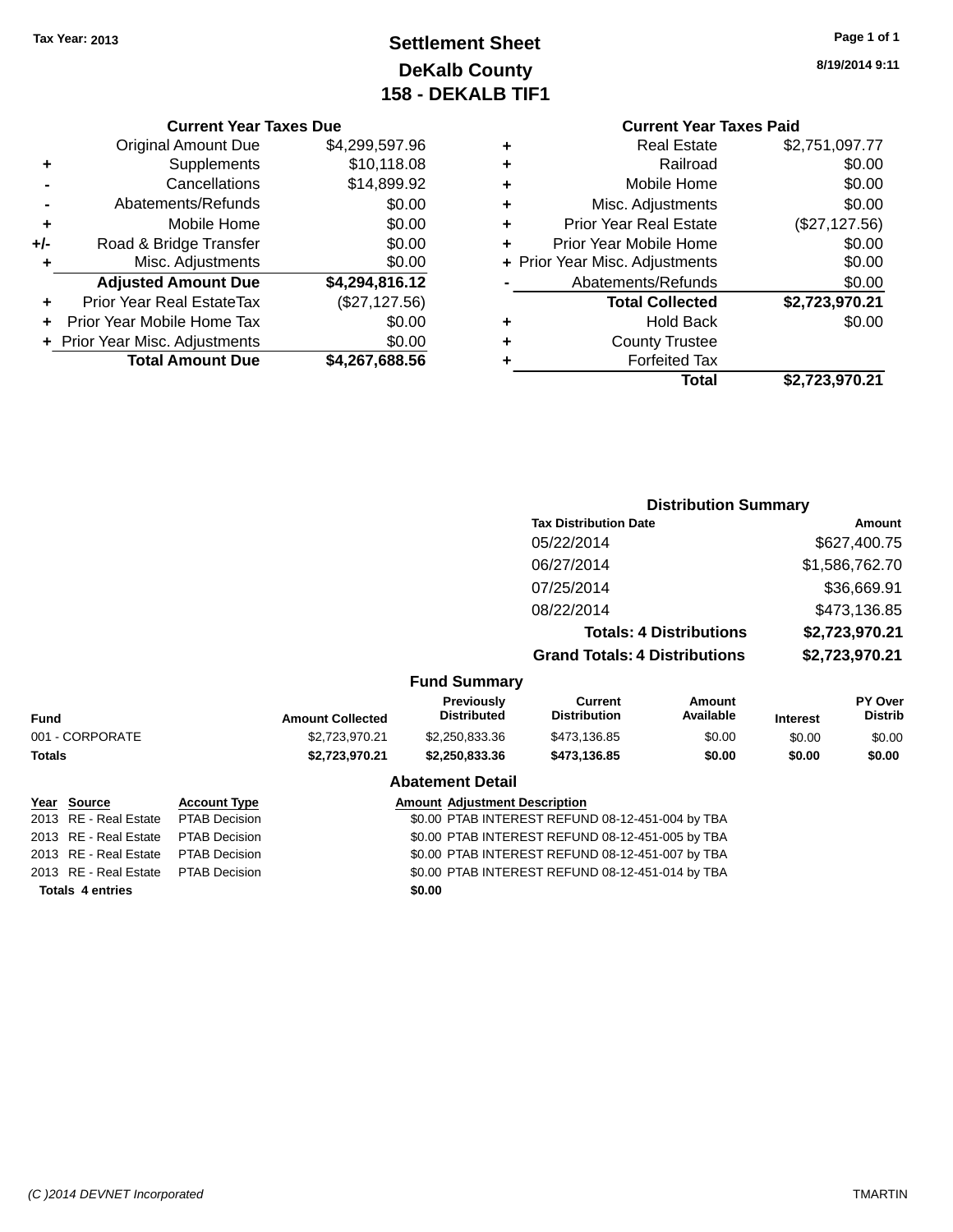## **Settlement Sheet Tax Year: 2013 Page 1 of 1 DeKalb County 159 - DEKALB TIF2**

**8/19/2014 9:11**

#### **Current Year Taxes Due**

|       | <b>Original Amount Due</b>     | \$1,370,554.08 |
|-------|--------------------------------|----------------|
| ٠     | Supplements                    | \$1,865.40     |
|       | Cancellations                  | \$7,976.14     |
|       | Abatements/Refunds             | \$0.00         |
| ÷     | Mobile Home                    | \$0.00         |
| $+/-$ | Road & Bridge Transfer         | \$0.00         |
| ٠     | Misc. Adjustments              | \$0.00         |
|       | <b>Adjusted Amount Due</b>     | \$1,364,443.34 |
|       | Prior Year Real EstateTax      | (\$34,351.76)  |
|       | Prior Year Mobile Home Tax     | \$0.00         |
|       | + Prior Year Misc. Adjustments | \$0.00         |
|       | <b>Total Amount Due</b>        | \$1,330,091.58 |

## **Current Year Taxes Paid**

|   | <b>Real Estate</b>             | \$735,176.11  |
|---|--------------------------------|---------------|
| ٠ | Railroad                       | \$0.00        |
| ٠ | Mobile Home                    | \$0.00        |
| ٠ | Misc. Adjustments              | \$0.00        |
| ÷ | <b>Prior Year Real Estate</b>  | (\$34,351.76) |
| ٠ | Prior Year Mobile Home         | \$0.00        |
|   | + Prior Year Misc. Adjustments | \$0.00        |
|   | Abatements/Refunds             | \$0.00        |
|   | <b>Total Collected</b>         | \$700,824.35  |
| ٠ | <b>Hold Back</b>               | \$0.00        |
| ٠ | <b>County Trustee</b>          |               |
|   | <b>Forfeited Tax</b>           |               |
|   | Total                          | \$700,824.35  |
|   |                                |               |

#### **Distribution Summary Tax Distribution Date Amount** 05/22/2014 \$67,624.26 06/27/2014 \$587,589.72 07/25/2014 \$14,238.65 08/22/2014 \$31,371.72 **Totals: 4 Distributions \$700,824.35 Grand Totals: 4 Distributions \$700,824.35 Fund Summary Fund Interest Amount Collected Distributed PY Over Distrib Amount Available Current Distribution Previously** 001 - CORPORATE \$700,824.35 \$669,452.63 \$31,371.72 \$0.00 \$0.00 \$0.00 \$0.00 **Totals \$700,824.35 \$669,452.63 \$31,371.72 \$0.00 \$0.00 \$0.00 Abatement Detail**

**Year Source Account Type Amount Adjustment Description**

**Totals 1 entries \$0.00**

2013 RE - Real Estate PTAB Decision \$0.00 PTAB INTEREST REFUND 08-25-100-021 by TBA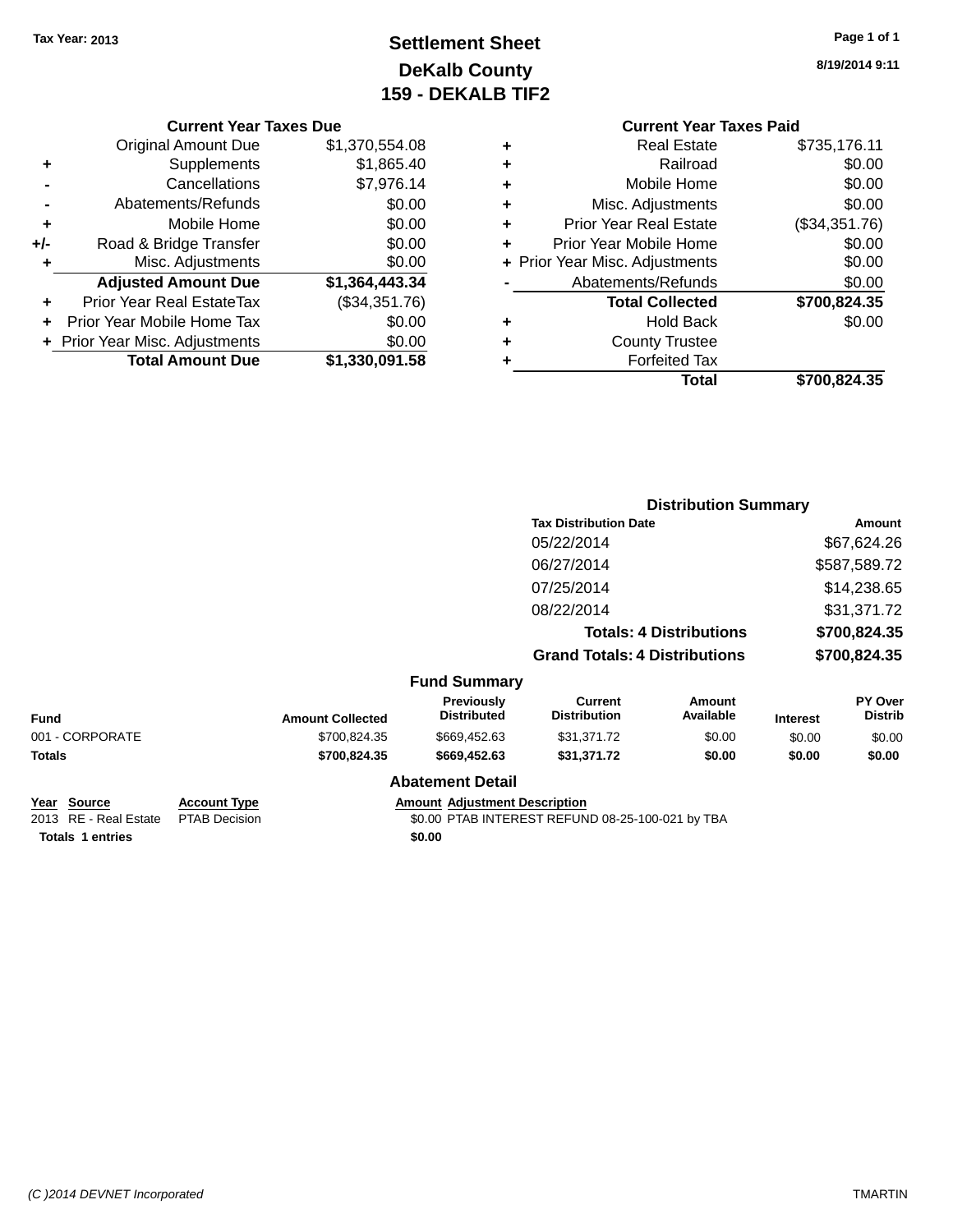### **Settlement Sheet Tax Year: 2013 Page 1 of 1 DeKalb County 160 - DEKALB TIF1 AMENDED**

**8/19/2014 9:11**

|     | <b>Current Year Taxes Due</b>  |                |  |  |  |
|-----|--------------------------------|----------------|--|--|--|
|     | <b>Original Amount Due</b>     | \$2,184,134.16 |  |  |  |
| ٠   | Supplements                    | \$6,552.30     |  |  |  |
|     | Cancellations                  | \$10,359.40    |  |  |  |
|     | Abatements/Refunds             | \$0.00         |  |  |  |
| ٠   | Mobile Home                    | \$0.00         |  |  |  |
| +/- | Road & Bridge Transfer         | \$0.00         |  |  |  |
| ٠   | Misc. Adjustments              | \$0.00         |  |  |  |
|     | <b>Adjusted Amount Due</b>     | \$2,180,327.06 |  |  |  |
| ÷   | Prior Year Real EstateTax      | \$0.00         |  |  |  |
| ÷   | Prior Year Mobile Home Tax     | \$0.00         |  |  |  |
|     | + Prior Year Misc. Adjustments | \$0.00         |  |  |  |
|     | <b>Total Amount Due</b>        | \$2,180,327.06 |  |  |  |

| ٠ | <b>Real Estate</b>             | \$1,371,774.67 |
|---|--------------------------------|----------------|
| ٠ | Railroad                       | \$0.00         |
| ٠ | Mobile Home                    | \$0.00         |
| ٠ | Misc. Adjustments              | \$0.00         |
| ٠ | <b>Prior Year Real Estate</b>  | \$0.00         |
|   | Prior Year Mobile Home         | \$0.00         |
|   | + Prior Year Misc. Adjustments | \$0.00         |
|   | Abatements/Refunds             | \$0.00         |
|   | <b>Total Collected</b>         | \$1,371,774.67 |
| ٠ | <b>Hold Back</b>               | \$0.00         |
| ٠ | <b>County Trustee</b>          |                |
| ٠ | <b>Forfeited Tax</b>           |                |
|   | Total                          | \$1,371,774.67 |
|   |                                |                |

|                     |                                      | <b>Distribution Summary</b>    |                |
|---------------------|--------------------------------------|--------------------------------|----------------|
|                     | <b>Tax Distribution Date</b>         |                                | Amount         |
|                     | 05/22/2014                           |                                | \$331,698.49   |
|                     | 06/27/2014                           |                                | \$820,743.34   |
|                     | 07/25/2014                           |                                | \$41,300.81    |
|                     | 08/22/2014                           |                                | \$178,032.03   |
|                     |                                      | <b>Totals: 4 Distributions</b> | \$1,371,774.67 |
|                     | <b>Grand Totals: 4 Distributions</b> |                                | \$1,371,774.67 |
| <b>Fund Summary</b> |                                      |                                |                |
| <b>Droviaught</b>   | $P$                                  | $A$ messat                     | DV Ough        |

| <b>Fund</b>     | <b>Amount Collected</b> | Previously<br><b>Distributed</b> | Current<br><b>Distribution</b> | Amount<br>Available | <b>Interest</b> | <b>PY Over</b><br><b>Distrib</b> |
|-----------------|-------------------------|----------------------------------|--------------------------------|---------------------|-----------------|----------------------------------|
| 001 - CORPORATE | \$1.371.774.67          | \$1.193.742.64                   | \$178,032,03                   | \$0.00              | \$0.00          | \$0.00                           |
| Totals          | \$1.371.774.67          | \$1.193.742.64                   | \$178,032,03                   | \$0.00              | \$0.00          | \$0.00                           |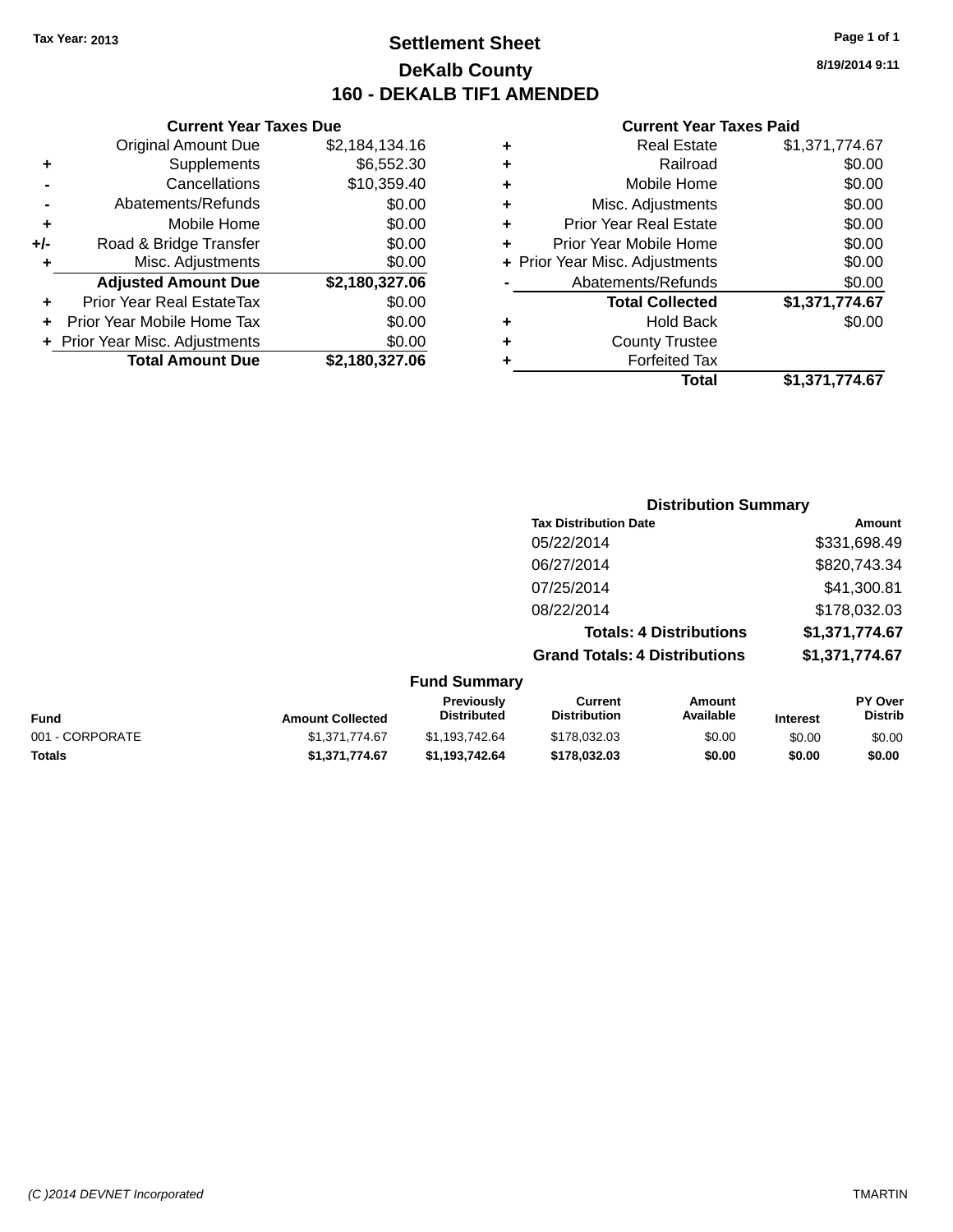# **Settlement Sheet Tax Year: 2013 Page 1 of 1 DeKalb County 163 - MALTA TIF**

|   | <b>Current Year Taxes Paid</b> |              |  |  |
|---|--------------------------------|--------------|--|--|
| ٠ | <b>Real Estate</b>             | \$211,463.33 |  |  |
| ٠ | Railroad                       | \$0.00       |  |  |
| ٠ | Mobile Home                    | \$0.00       |  |  |
| ٠ | Misc. Adjustments              | \$0.00       |  |  |
| ٠ | <b>Prior Year Real Estate</b>  | \$0.00       |  |  |
| ٠ | Prior Year Mobile Home         | \$0.00       |  |  |
|   | + Prior Year Misc. Adjustments | \$0.00       |  |  |
|   | Abatements/Refunds             | \$0.00       |  |  |
|   | <b>Total Collected</b>         | \$211,463.33 |  |  |
| ٠ | Hold Back                      | \$0.00       |  |  |
| ٠ | <b>County Trustee</b>          |              |  |  |
| ٠ | <b>Forfeited Tax</b>           |              |  |  |
|   | Total                          | \$211,463.33 |  |  |
|   |                                |              |  |  |

|     | <b>Current Year Taxes Due</b>          |              |  |  |  |
|-----|----------------------------------------|--------------|--|--|--|
|     | \$381,299.96<br>Original Amount Due    |              |  |  |  |
| ٠   | Supplements                            | \$5,872.48   |  |  |  |
|     | Cancellations                          | \$5,918.78   |  |  |  |
|     | Abatements/Refunds                     | \$0.00       |  |  |  |
| ٠   | Mobile Home                            | \$0.00       |  |  |  |
| +/- | Road & Bridge Transfer                 | \$0.00       |  |  |  |
|     | \$0.00<br>Misc. Adjustments            |              |  |  |  |
|     | <b>Adjusted Amount Due</b>             | \$381,253.66 |  |  |  |
|     | Prior Year Real EstateTax              | \$0.00       |  |  |  |
| ÷   | Prior Year Mobile Home Tax             | \$0.00       |  |  |  |
|     | \$0.00<br>Prior Year Misc. Adjustments |              |  |  |  |
|     | <b>Total Amount Due</b>                | \$381,253.66 |  |  |  |
|     |                                        |              |  |  |  |

| <b>Distribution Summary</b>          |              |
|--------------------------------------|--------------|
| <b>Tax Distribution Date</b>         | Amount       |
| 05/22/2014                           | \$40,116.94  |
| 06/27/2014                           | \$147,235.47 |
| 07/25/2014                           | \$2,446.37   |
| 08/22/2014                           | \$21,664.55  |
| <b>Totals: 4 Distributions</b>       | \$211,463.33 |
| <b>Grand Totals: 4 Distributions</b> | \$211,463.33 |
| <b>Fund Summary</b>                  |              |

| <b>Fund</b>     | <b>Amount Collected</b> | <b>Previously</b><br><b>Distributed</b> | Current<br><b>Distribution</b> | Amount<br>Available | <b>Interest</b> | <b>PY Over</b><br><b>Distrib</b> |
|-----------------|-------------------------|-----------------------------------------|--------------------------------|---------------------|-----------------|----------------------------------|
| 001 - CORPORATE | \$211,463.33            | \$189.798.78                            | \$21,664.55                    | \$0.00              | \$0.00          | \$0.00                           |
| <b>Totals</b>   | \$211,463,33            | \$189,798,78                            | \$21.664.55                    | \$0.00              | \$0.00          | \$0.00                           |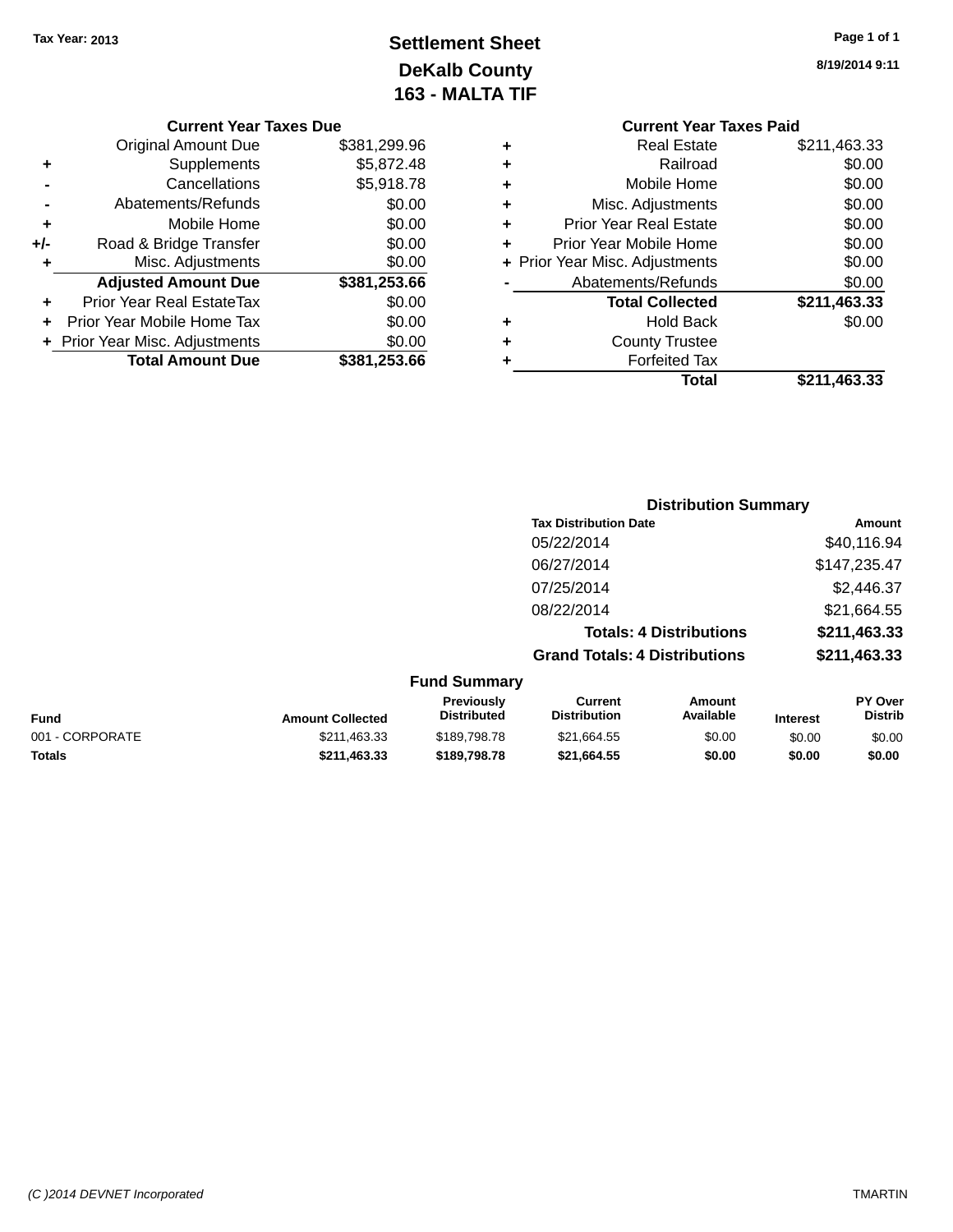**Current Year Taxes Due** Original Amount Due \$618.94

**Adjusted Amount Due \$618.94**

**Total Amount Due \$618.94**

**+** Supplements \$0.00 **-** Cancellations \$0.00 **-** Abatements/Refunds \$0.00 **+** Mobile Home \$0.00 **+/-** Road & Bridge Transfer \$0.00<br> **+** Misc. Adjustments \$0.00

**+** Prior Year Real EstateTax \$0.00 **+** Prior Year Mobile Home Tax \$0.00 **+ Prior Year Misc. Adjustments**  $$0.00$ 

**+** Misc. Adjustments

# **Settlement Sheet Tax Year: 2013 Page 1 of 1 DeKalb County 164 - DEKALB TIF5**

**8/19/2014 9:11**

|   | <b>Current Year Taxes Paid</b>   |          |  |  |  |
|---|----------------------------------|----------|--|--|--|
| ٠ | Real Estate                      | \$618.94 |  |  |  |
| ٠ | Railroad                         | \$0.00   |  |  |  |
| ٠ | Mobile Home                      | \$0.00   |  |  |  |
| ٠ | Misc. Adjustments                | \$0.00   |  |  |  |
| ٠ | Prior Year Real Estate           | \$0.00   |  |  |  |
| ٠ | \$0.00<br>Prior Year Mobile Home |          |  |  |  |
|   | + Prior Year Misc. Adjustments   | \$0.00   |  |  |  |
|   | \$0.00<br>Abatements/Refunds     |          |  |  |  |
|   | <b>Total Collected</b>           | \$618.94 |  |  |  |
|   | Hold Back                        | \$0.00   |  |  |  |
| ٠ | <b>County Trustee</b>            |          |  |  |  |
|   | <b>Forfeited Tax</b>             |          |  |  |  |
|   | Total                            | \$618.94 |  |  |  |

|                         |                                  |                                       |                     |                                                                                                        | Amount                      |
|-------------------------|----------------------------------|---------------------------------------|---------------------|--------------------------------------------------------------------------------------------------------|-----------------------------|
|                         |                                  | 06/27/2014                            |                     |                                                                                                        | \$618.94                    |
|                         |                                  |                                       |                     |                                                                                                        | \$618.94                    |
|                         |                                  |                                       |                     |                                                                                                        | \$618.94                    |
|                         |                                  |                                       |                     |                                                                                                        |                             |
| <b>Amount Collected</b> | Previously<br><b>Distributed</b> | <b>Current</b><br><b>Distribution</b> | Amount<br>Available | <b>Interest</b>                                                                                        | PY Over<br><b>Distrib</b>   |
| \$618.94                | \$618.94                         | \$0.00                                | \$0.00              | \$0.00                                                                                                 | \$0.00                      |
| \$618.94                | \$618.94                         | \$0.00                                | \$0.00              | \$0.00                                                                                                 | \$0.00                      |
|                         |                                  |                                       | <b>Fund Summary</b> | <b>Tax Distribution Date</b><br><b>Totals: 1 Distributions</b><br><b>Grand Totals: 1 Distributions</b> | <b>Distribution Summary</b> |

#### *(C )2014 DEVNET Incorporated* TMARTIN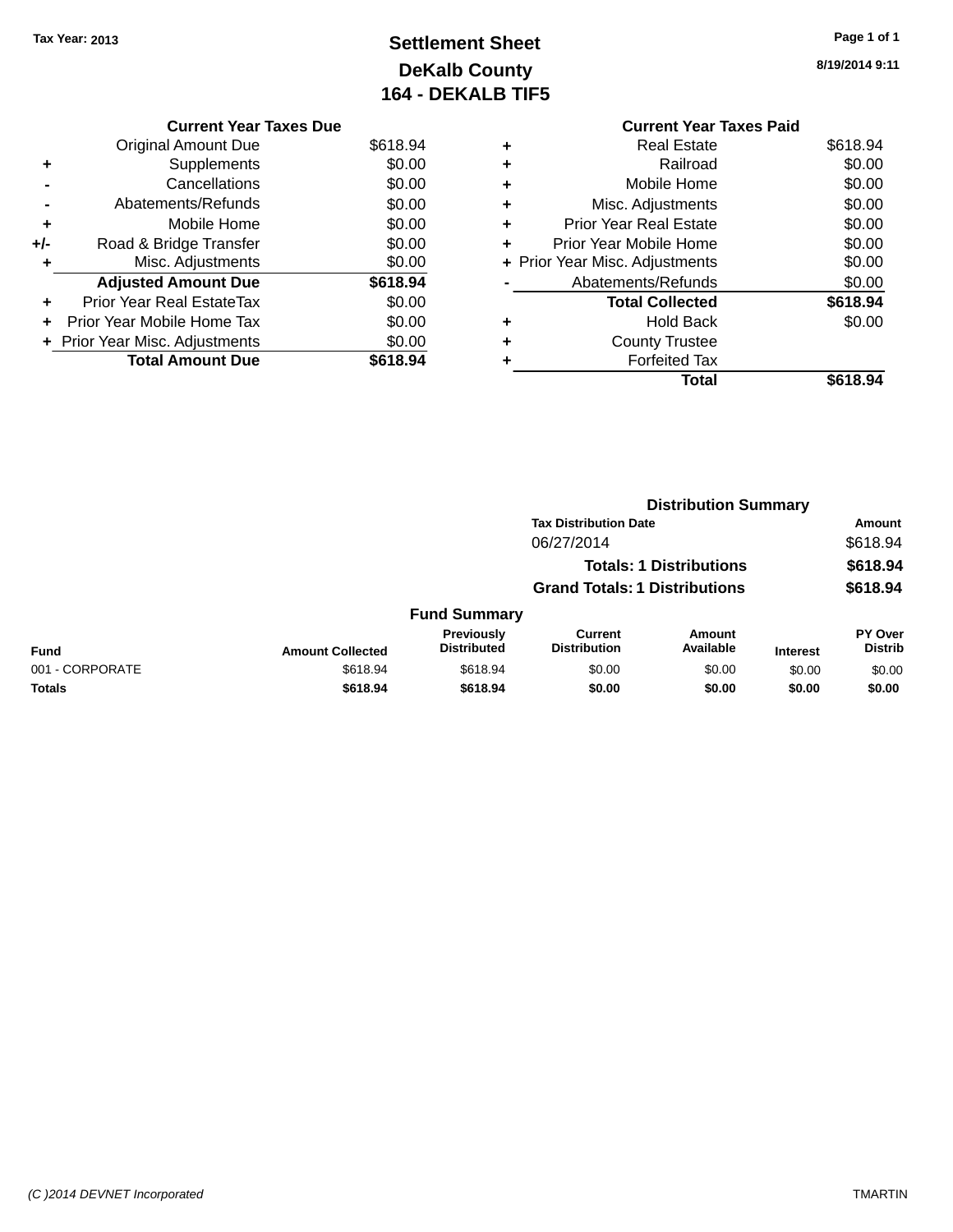# **Settlement Sheet Tax Year: 2013 Page 1 of 1 DeKalb County 170 - KIRKLAND TIF**

**8/19/2014 9:11**

|     | <b>Total Amount Due</b>          | \$212.569.34 |
|-----|----------------------------------|--------------|
|     | + Prior Year Misc. Adjustments   | \$0.00       |
|     | Prior Year Mobile Home Tax       | \$0.00       |
|     | <b>Prior Year Real EstateTax</b> | \$0.00       |
|     | <b>Adjusted Amount Due</b>       | \$212,569.34 |
| ٠   | Misc. Adjustments                | \$0.00       |
| +/- | Road & Bridge Transfer           | \$0.00       |
| ٠   | Mobile Home                      | \$0.00       |
|     | Abatements/Refunds               | \$0.00       |
|     | Cancellations                    | \$2,718.18   |
| ٠   | Supplements                      | \$1,872.08   |
|     | <b>Original Amount Due</b>       | \$213,415.44 |

### **Current Year Taxes Paid +** Real Estate \$118,426.13 **+** Railroad \$0.00 **+** Mobile Home \$0.00

|   | Total                          | \$118,426.13 |
|---|--------------------------------|--------------|
| ٠ | <b>Forfeited Tax</b>           |              |
| ٠ | <b>County Trustee</b>          |              |
| ٠ | <b>Hold Back</b>               | \$0.00       |
|   | <b>Total Collected</b>         | \$118,426.13 |
|   | Abatements/Refunds             | \$0.00       |
|   | + Prior Year Misc. Adjustments | \$0.00       |
| ÷ | Prior Year Mobile Home         | \$0.00       |
| ٠ | <b>Prior Year Real Estate</b>  | \$0.00       |
|   | Misc. Adjustments              | \$0.00       |

|                     | <b>Distribution Summary</b>          |              |
|---------------------|--------------------------------------|--------------|
|                     | <b>Tax Distribution Date</b>         | Amount       |
|                     | 05/22/2014                           | \$31,343.11  |
|                     | 06/27/2014                           | \$80,982.30  |
|                     | 07/25/2014                           | \$965.07     |
|                     | 08/22/2014                           | \$5,135.65   |
|                     | <b>Totals: 4 Distributions</b>       | \$118,426.13 |
|                     | <b>Grand Totals: 4 Distributions</b> | \$118,426.13 |
| <b>Fund Summary</b> |                                      |              |

| <b>Fund</b>     | <b>Amount Collected</b> | <b>Previously</b><br><b>Distributed</b> | Current<br><b>Distribution</b> | Amount<br>Available | <b>Interest</b> | <b>PY Over</b><br><b>Distrib</b> |
|-----------------|-------------------------|-----------------------------------------|--------------------------------|---------------------|-----------------|----------------------------------|
| 001 - CORPORATE | \$118,426.13            | \$113,290.48                            | \$5,135.65                     | \$0.00              | \$0.00          | \$0.00                           |
| <b>Totals</b>   | \$118,426.13            | \$113,290.48                            | \$5.135.65                     | \$0.00              | \$0.00          | \$0.00                           |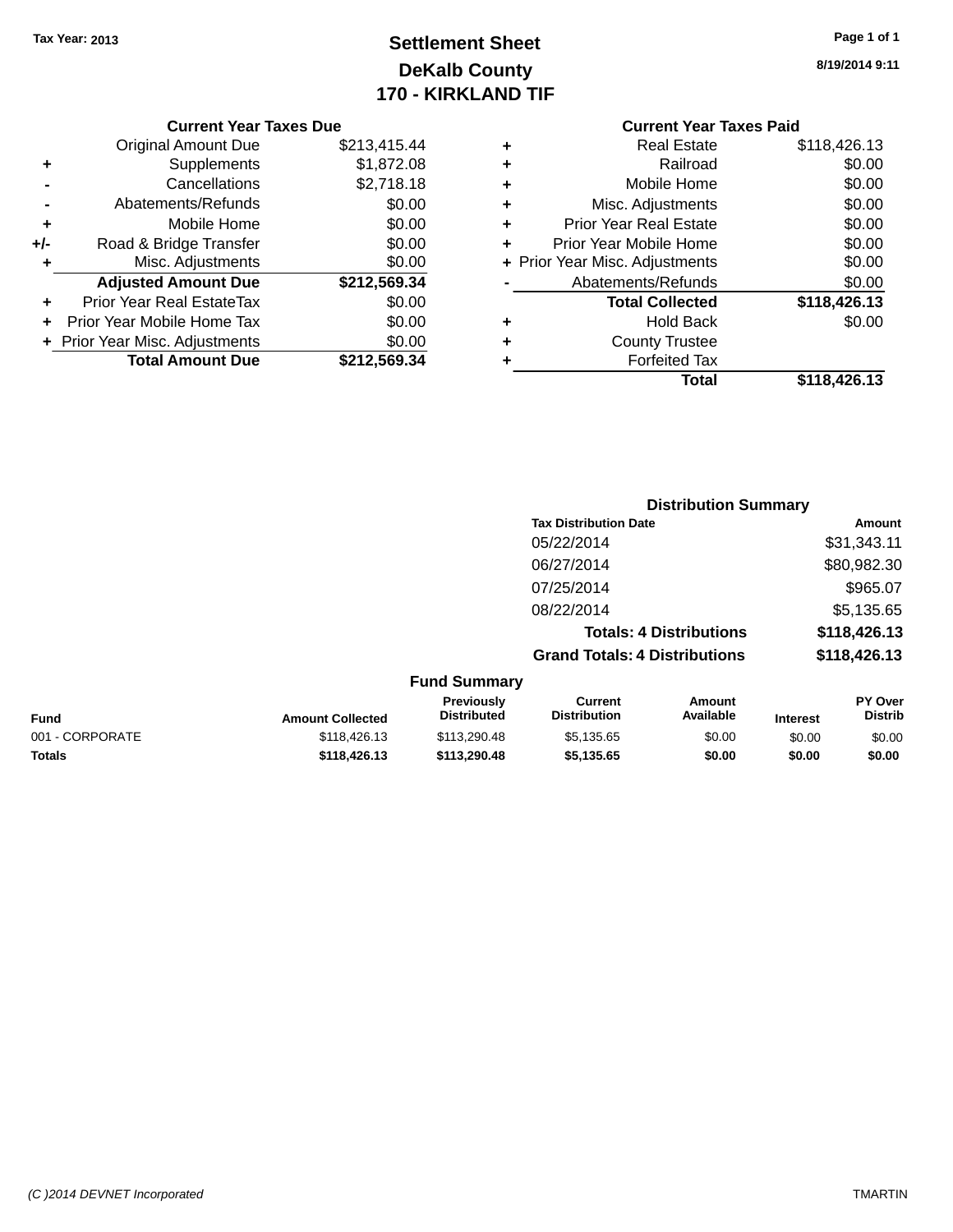# **Settlement Sheet Tax Year: 2013 Page 1 of 1 DeKalb County 171 - WATERMAN TIF**

|       | <b>Current Year Taxes Due</b>  |             |  |  |  |
|-------|--------------------------------|-------------|--|--|--|
|       | <b>Original Amount Due</b>     | \$14,339.90 |  |  |  |
| ٠     | Supplements                    | \$0.00      |  |  |  |
|       | Cancellations                  | \$0.00      |  |  |  |
|       | Abatements/Refunds             | \$0.00      |  |  |  |
| ٠     | Mobile Home                    | \$0.00      |  |  |  |
| $+/-$ | Road & Bridge Transfer         | \$0.00      |  |  |  |
| ٠     | Misc. Adjustments              | \$0.00      |  |  |  |
|       | <b>Adjusted Amount Due</b>     | \$14,339.90 |  |  |  |
| ÷     | Prior Year Real EstateTax      | \$0.00      |  |  |  |
|       | Prior Year Mobile Home Tax     | \$0.00      |  |  |  |
|       | + Prior Year Misc. Adjustments | \$0.00      |  |  |  |
|       | <b>Total Amount Due</b>        | \$14,339.90 |  |  |  |

**8/19/2014 9:11**

### **Current Year Taxes Paid +** Real Estate \$7,169.95 **+** Railroad \$0.00 **+** Mobile Home \$0.00 **+** Misc. Adjustments \$0.00 **+** Prior Year Real Estate \$0.00 **+** Prior Year Mobile Home \$0.00 **+ Prior Year Misc. Adjustments**  $$0.00$ **-** Abatements/Refunds \$0.00 **Total Collected \$7,169.95 +** Hold Back \$0.00 **+** County Trustee **+** Forfeited Tax **Total \$7,169.95**

|                         |                                  |                                       |                     |                                                                                                        | Amount                      |
|-------------------------|----------------------------------|---------------------------------------|---------------------|--------------------------------------------------------------------------------------------------------|-----------------------------|
|                         |                                  | 05/22/2014                            |                     |                                                                                                        | \$4,987.98                  |
|                         |                                  | 06/27/2014                            |                     |                                                                                                        | \$2,181.97                  |
|                         |                                  |                                       |                     |                                                                                                        | \$7,169.95                  |
|                         |                                  |                                       |                     |                                                                                                        | \$7,169.95                  |
|                         |                                  |                                       |                     |                                                                                                        |                             |
| <b>Amount Collected</b> | Previously<br><b>Distributed</b> | <b>Current</b><br><b>Distribution</b> | Amount<br>Available | <b>Interest</b>                                                                                        | PY Over<br><b>Distrib</b>   |
| \$7,169.95              | \$7.169.95                       | \$0.00                                | \$0.00              | \$0.00                                                                                                 | \$0.00                      |
| \$7,169.95              | \$7,169.95                       | \$0.00                                | \$0.00              | \$0.00                                                                                                 | \$0.00                      |
|                         |                                  |                                       | <b>Fund Summary</b> | <b>Tax Distribution Date</b><br><b>Totals: 2 Distributions</b><br><b>Grand Totals: 2 Distributions</b> | <b>Distribution Summary</b> |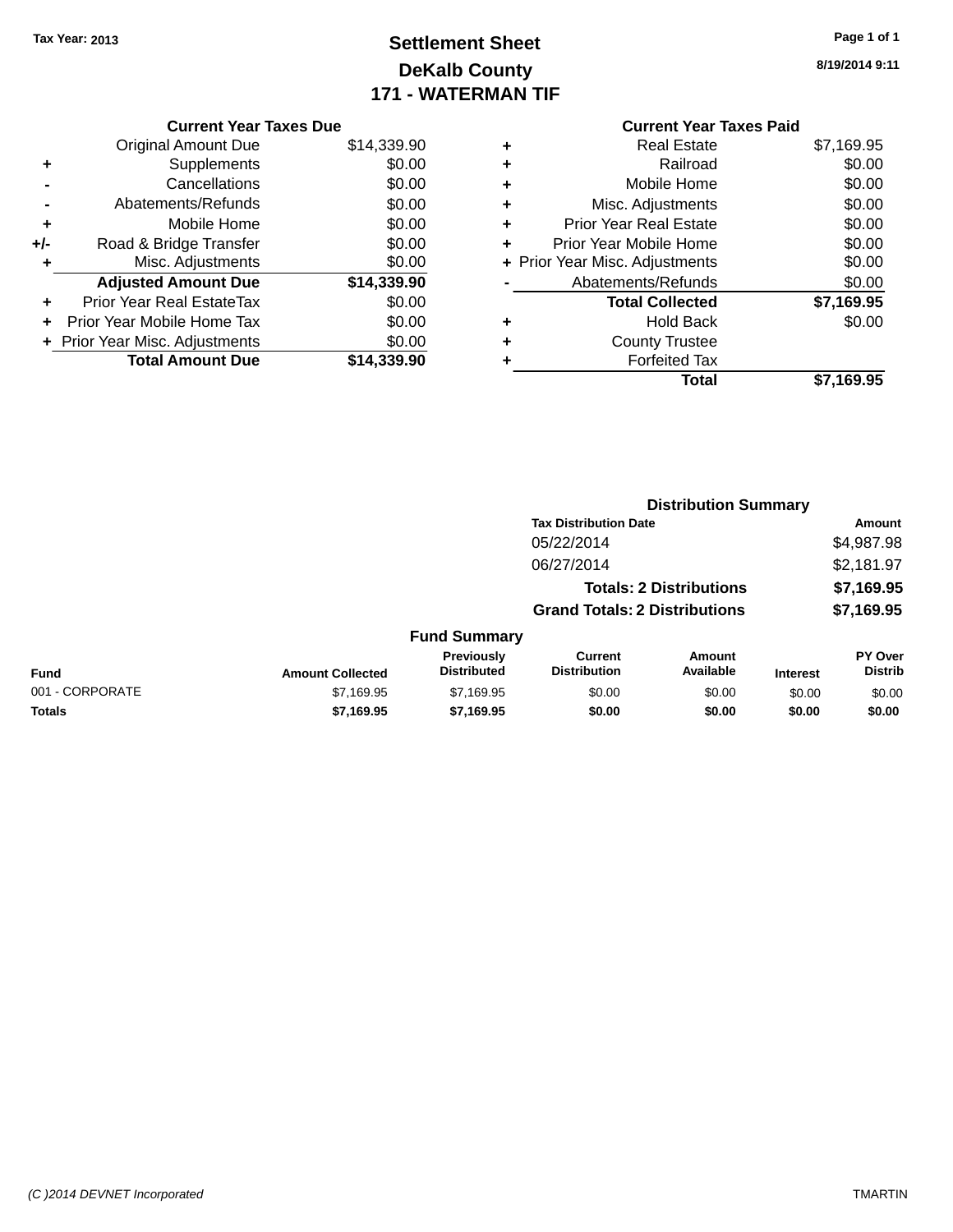# **Settlement Sheet Tax Year: 2013 Page 1 of 1 DeKalb County 172 - MAPLE PARK TIF**

**8/19/2014 9:11**

|   | <b>Current Year Taxes Paid</b> |            |
|---|--------------------------------|------------|
| ٠ | <b>Real Estate</b>             | \$2,827.88 |
| ٠ | Railroad                       | \$0.00     |
| ٠ | Mobile Home                    | \$0.00     |
| ٠ | Misc. Adjustments              | \$0.00     |
| ٠ | <b>Prior Year Real Estate</b>  | \$0.00     |
| ÷ | Prior Year Mobile Home         | \$0.00     |
|   | + Prior Year Misc. Adjustments | \$0.00     |
|   | Abatements/Refunds             | \$0.00     |
|   | <b>Total Collected</b>         | \$2,827.88 |
| ٠ | Hold Back                      | \$0.00     |
| ٠ | <b>County Trustee</b>          |            |
| ٠ | <b>Forfeited Tax</b>           |            |
|   | Total                          | \$2.827.88 |
|   |                                |            |

**Distribution Summary Tax Distribution Date Amount** 

|     | <b>Current Year Taxes Due</b>  |            |
|-----|--------------------------------|------------|
|     | Original Amount Due            | \$3,141.24 |
| ٠   | Supplements                    | \$0.00     |
|     | Cancellations                  | \$0.00     |
|     | Abatements/Refunds             | \$0.00     |
| ٠   | Mobile Home                    | \$0.00     |
| +/- | Road & Bridge Transfer         | \$0.00     |
| ٠   | Misc. Adjustments              | \$0.00     |
|     | <b>Adjusted Amount Due</b>     | \$3,141.24 |
|     | Prior Year Real EstateTax      | \$0.00     |
| ÷   | Prior Year Mobile Home Tax     | \$0.00     |
|     | + Prior Year Misc. Adjustments | \$0.00     |
|     | <b>Total Amount Due</b>        | \$3.141.24 |
|     |                                |            |

|                 |                         |                                  | 05/22/2014                            |                                |                 | \$1,155.09                |
|-----------------|-------------------------|----------------------------------|---------------------------------------|--------------------------------|-----------------|---------------------------|
|                 |                         |                                  | 06/27/2014                            |                                |                 | \$517.70                  |
|                 |                         |                                  | 08/22/2014                            |                                |                 | \$1,155.09                |
|                 |                         |                                  |                                       | <b>Totals: 3 Distributions</b> |                 | \$2,827.88                |
|                 |                         |                                  | <b>Grand Totals: 3 Distributions</b>  |                                |                 | \$2,827.88                |
|                 |                         | <b>Fund Summary</b>              |                                       |                                |                 |                           |
| <b>Fund</b>     | <b>Amount Collected</b> | Previously<br><b>Distributed</b> | <b>Current</b><br><b>Distribution</b> | Amount<br>Available            | <b>Interest</b> | PY Over<br><b>Distrib</b> |
| 001 - CORPORATE | \$2,827.88              | \$1,672.79                       | \$1,155.09                            | \$0.00                         | \$0.00          | \$0.00                    |
| <b>Totals</b>   | \$2,827.88              | \$1,672.79                       | \$1,155.09                            | \$0.00                         | \$0.00          | \$0.00                    |

#### *(C )2014 DEVNET Incorporated* TMARTIN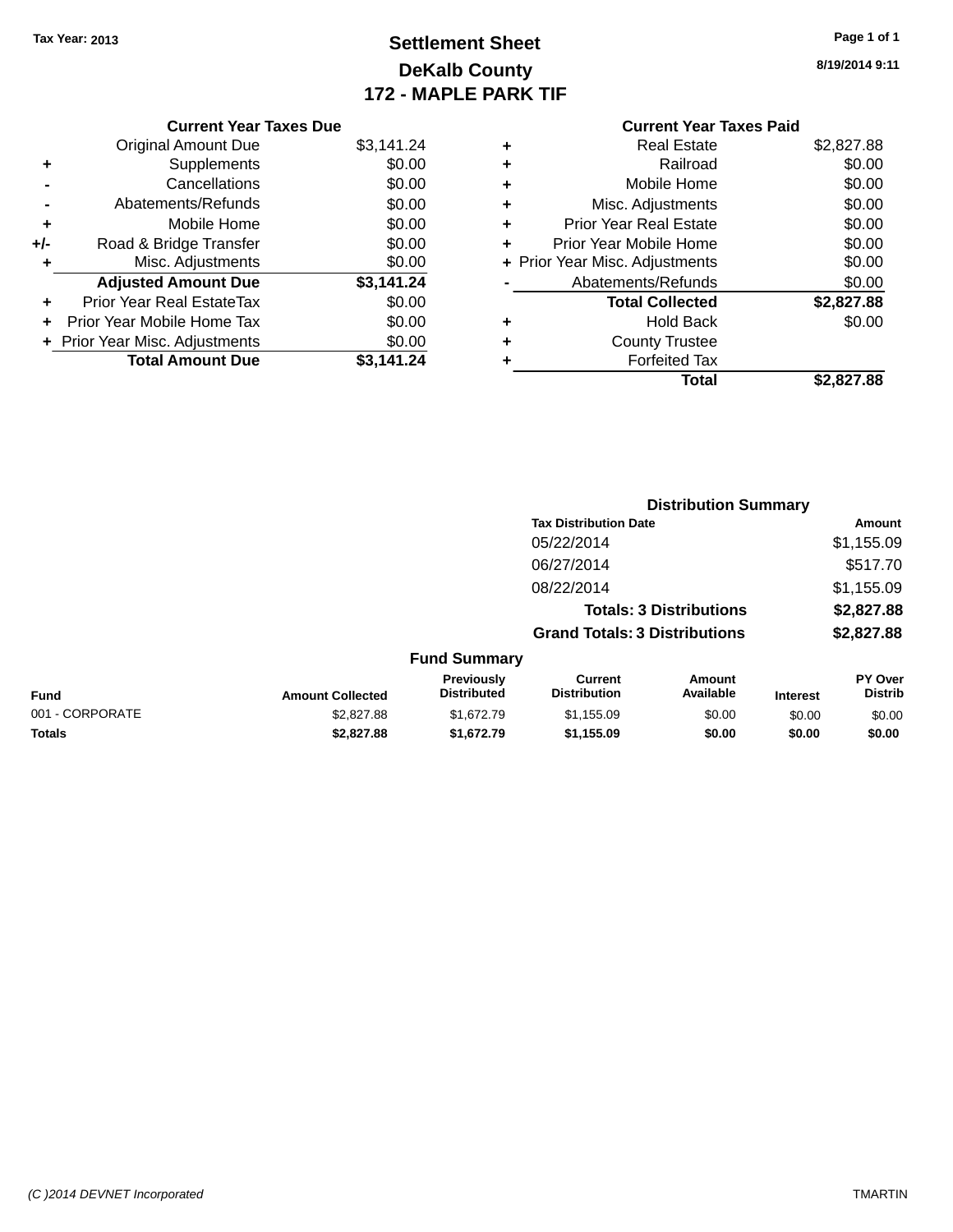### **Settlement Sheet Tax Year: 2013 Page 1 of 1 DeKalb County 180 - SYCAMORE TIF DISTRICT**

**8/19/2014 9:11**

|     | <b>Current Year Taxes Due</b>  |             |  |  |  |
|-----|--------------------------------|-------------|--|--|--|
|     | <b>Original Amount Due</b>     | \$56,409.02 |  |  |  |
| ٠   | Supplements                    | \$0.00      |  |  |  |
|     | Cancellations                  | \$0.00      |  |  |  |
|     | Abatements/Refunds             | \$0.00      |  |  |  |
| ٠   | Mobile Home                    | \$0.00      |  |  |  |
| +/- | Road & Bridge Transfer         | \$0.00      |  |  |  |
| ٠   | Misc. Adjustments              | \$0.00      |  |  |  |
|     | <b>Adjusted Amount Due</b>     | \$56,409.02 |  |  |  |
| ÷   | Prior Year Real EstateTax      | \$0.00      |  |  |  |
| ÷   | Prior Year Mobile Home Tax     | \$0.00      |  |  |  |
|     | + Prior Year Misc. Adjustments | \$0.00      |  |  |  |
|     | <b>Total Amount Due</b>        | \$56.409.02 |  |  |  |
|     |                                |             |  |  |  |

| ٠ | <b>Real Estate</b>             | \$28,348.48 |
|---|--------------------------------|-------------|
| ٠ | Railroad                       | \$0.00      |
| ٠ | Mobile Home                    | \$0.00      |
| ٠ | Misc. Adjustments              | \$0.00      |
| ٠ | <b>Prior Year Real Estate</b>  | \$0.00      |
| ٠ | Prior Year Mobile Home         | \$0.00      |
|   | + Prior Year Misc. Adjustments | \$0.00      |
|   | Abatements/Refunds             | \$0.00      |
|   | <b>Total Collected</b>         | \$28,348.48 |
| ٠ | Hold Back                      | \$0.00      |
| ٠ | <b>County Trustee</b>          |             |
| ٠ | <b>Forfeited Tax</b>           |             |
|   | Total                          | \$28.348.48 |
|   |                                |             |

|                 |                         |                                  |                                       | <b>Distribution Summary</b>    |                 |                                  |
|-----------------|-------------------------|----------------------------------|---------------------------------------|--------------------------------|-----------------|----------------------------------|
|                 |                         |                                  | <b>Tax Distribution Date</b>          |                                |                 | <b>Amount</b>                    |
|                 |                         |                                  | 05/22/2014                            |                                |                 | \$347.57                         |
|                 |                         |                                  | 06/27/2014                            |                                |                 | \$28,000.91                      |
|                 |                         |                                  |                                       | <b>Totals: 2 Distributions</b> |                 | \$28,348.48                      |
|                 |                         |                                  | <b>Grand Totals: 2 Distributions</b>  |                                |                 | \$28,348.48                      |
|                 |                         | <b>Fund Summary</b>              |                                       |                                |                 |                                  |
| <b>Fund</b>     | <b>Amount Collected</b> | Previously<br><b>Distributed</b> | <b>Current</b><br><b>Distribution</b> | <b>Amount</b><br>Available     | <b>Interest</b> | <b>PY Over</b><br><b>Distrib</b> |
| 001 - CORPORATE | \$28,348.48             | \$28,348.48                      | \$0.00                                | \$0.00                         | \$0.00          | \$0.00                           |
| <b>Totals</b>   | \$28,348,48             | \$28,348.48                      | \$0.00                                | \$0.00                         | \$0.00          | \$0.00                           |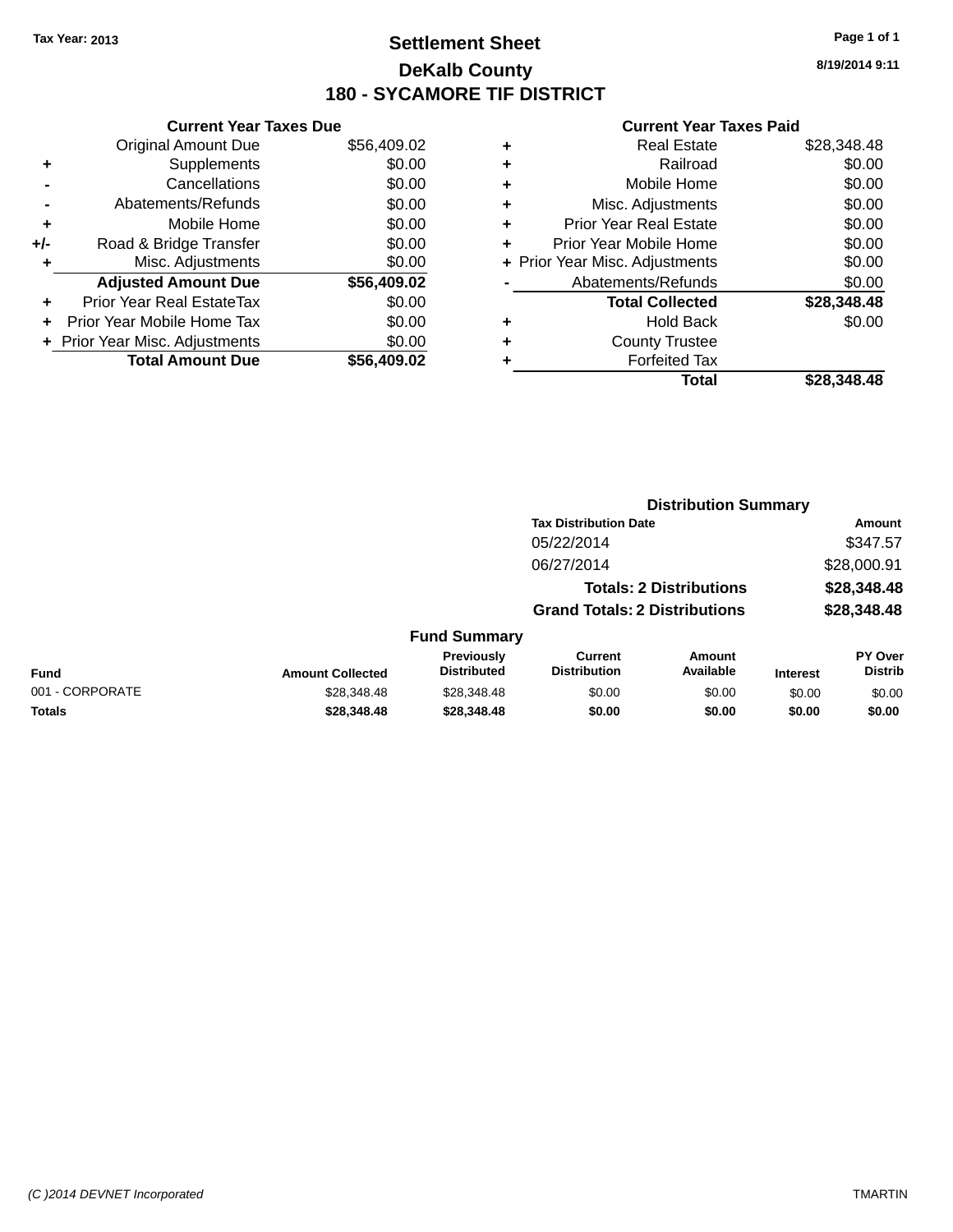# **Settlement Sheet Tax Year: 2013 Page 1 of 1 DeKalb County 190 - CORTLAND TIF**

| Page 1 of 1 |  |
|-------------|--|
|-------------|--|

**8/19/2014 9:11**

|       | <b>Current Year Taxes Due</b>  |             |
|-------|--------------------------------|-------------|
|       | <b>Original Amount Due</b>     | \$49,859.36 |
| ٠     | Supplements                    | \$0.00      |
|       | Cancellations                  | \$790.92    |
|       | Abatements/Refunds             | \$0.00      |
| ٠     | Mobile Home                    | \$0.00      |
| $+/-$ | Road & Bridge Transfer         | \$0.00      |
|       | Misc. Adjustments              | \$0.00      |
|       | <b>Adjusted Amount Due</b>     | \$49,068.44 |
| ٠     | Prior Year Real EstateTax      | \$0.00      |
|       | Prior Year Mobile Home Tax     | \$0.00      |
|       | + Prior Year Misc. Adjustments | \$0.00      |
|       | <b>Total Amount Due</b>        | \$49,068.44 |
|       |                                |             |

|   | <b>Current Year Taxes Paid</b> |             |
|---|--------------------------------|-------------|
| ÷ | Real Estate                    | \$31,237.90 |
| ÷ | Railroad                       | \$0.00      |
| ٠ | Mobile Home                    | \$0.00      |
| ٠ | Misc. Adjustments              | \$0.00      |
| ٠ | <b>Prior Year Real Estate</b>  | \$0.00      |
| ٠ | Prior Year Mobile Home         | \$0.00      |
|   | + Prior Year Misc. Adjustments | \$0.00      |
|   | Abatements/Refunds             | \$0.00      |
|   | <b>Total Collected</b>         | \$31,237.90 |
|   | Hold Back                      | \$0.00      |
|   | <b>County Trustee</b>          |             |
|   | <b>Forfeited Tax</b>           |             |
|   | Total                          | \$31,237.90 |

**Distribution Summary**

|                 |                         |                                         | <b>Tax Distribution Date</b>                                           |                            |                            | Amount                    |
|-----------------|-------------------------|-----------------------------------------|------------------------------------------------------------------------|----------------------------|----------------------------|---------------------------|
|                 |                         |                                         | 05/22/2014                                                             |                            |                            | \$29,371.90               |
|                 |                         |                                         | 06/27/2014                                                             |                            |                            | \$1,866.00                |
|                 |                         |                                         | <b>Totals: 2 Distributions</b><br><b>Grand Totals: 2 Distributions</b> |                            | \$31,237.90<br>\$31,237.90 |                           |
|                 |                         |                                         |                                                                        |                            |                            |                           |
|                 |                         | <b>Fund Summary</b>                     |                                                                        |                            |                            |                           |
| <b>Fund</b>     | <b>Amount Collected</b> | <b>Previously</b><br><b>Distributed</b> | <b>Current</b><br><b>Distribution</b>                                  | <b>Amount</b><br>Available | <b>Interest</b>            | PY Over<br><b>Distrib</b> |
| 001 - CORPORATE | \$31,237.90             | \$31,237.90                             | \$0.00                                                                 | \$0.00                     | \$0.00                     | \$0.00                    |
| <b>Totals</b>   | \$31,237.90             | \$31,237.90                             | \$0.00                                                                 | \$0.00                     | \$0.00                     | \$0.00                    |
|                 |                         |                                         |                                                                        |                            |                            |                           |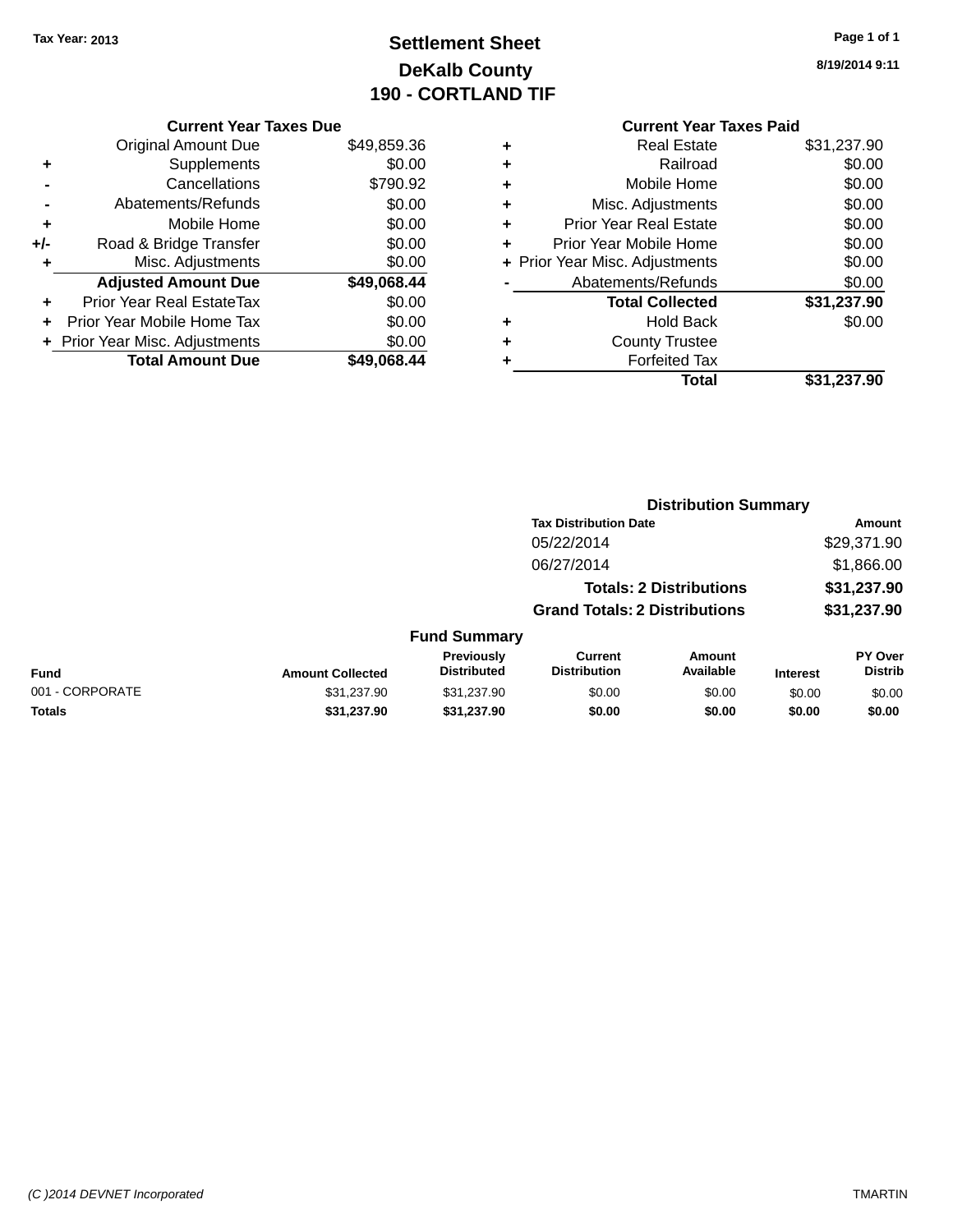# **Settlement Sheet Tax Year: 2013 Page 1 of 1 DeKalb County 201 - DEKALB SSA #6**

| <b>Current Year Taxes Paid</b> |
|--------------------------------|
| \$2,587.48                     |
| \$0.00                         |
| \$0.00                         |
| \$0.00                         |
| \$0.00                         |
| \$0.00                         |
| \$0.00                         |
| \$0.00                         |
| \$2,587.48                     |
| \$0.00                         |
|                                |
|                                |
| \$2.587.48                     |
|                                |

|     | <b>Current Year Taxes Due</b>    |            |
|-----|----------------------------------|------------|
|     | <b>Original Amount Due</b>       | \$5,099.98 |
| ٠   | Supplements                      | \$0.00     |
|     | Cancellations                    | \$0.00     |
|     | Abatements/Refunds               | \$0.00     |
| ٠   | Mobile Home                      | \$0.00     |
| +/- | Road & Bridge Transfer           | \$0.00     |
| ٠   | Misc. Adjustments                | \$0.00     |
|     | <b>Adjusted Amount Due</b>       | \$5,099.98 |
|     | <b>Prior Year Real EstateTax</b> | \$0.00     |
|     | Prior Year Mobile Home Tax       | \$0.00     |
|     | + Prior Year Misc. Adjustments   | \$0.00     |
|     | <b>Total Amount Due</b>          | \$5.099.98 |

|                                                                    |                                      | <b>Distribution Summary</b>    |                 |                                  |
|--------------------------------------------------------------------|--------------------------------------|--------------------------------|-----------------|----------------------------------|
|                                                                    | <b>Tax Distribution Date</b>         |                                |                 | Amount                           |
|                                                                    | 05/22/2014                           |                                |                 | \$296.63                         |
|                                                                    | 06/27/2014                           |                                |                 | \$1,902.64                       |
|                                                                    | 07/25/2014                           |                                |                 | \$321.99                         |
|                                                                    | 08/22/2014                           |                                |                 | \$66.22                          |
|                                                                    |                                      | <b>Totals: 4 Distributions</b> |                 | \$2,587.48                       |
|                                                                    | <b>Grand Totals: 4 Distributions</b> |                                |                 | \$2,587.48                       |
| <b>Fund Summary</b>                                                |                                      |                                |                 |                                  |
| <b>Previously</b><br><b>Distributed</b><br><b>Amount Collected</b> | Current<br><b>Distribution</b>       | Amount<br>Available            | <b>Interest</b> | <b>PY Over</b><br><b>Distrib</b> |

| Fund                       | <b>Amount Collected</b> | .<br><b>Distributed</b> | ------<br><b>Distribution</b> | , ,,,,,,,,,,<br>Available | <b>Interest</b> | .<br>Distrib |
|----------------------------|-------------------------|-------------------------|-------------------------------|---------------------------|-----------------|--------------|
| 023 - SPECIAL SERVICE AREA | \$2.587.48              | \$2,521.26              | \$66.22                       | \$0.00                    | \$0.00          | \$0.00       |
| Totals                     | \$2,587.48              | \$2.521.26              | \$66.22                       | \$0.00                    | \$0.00          | \$0.00       |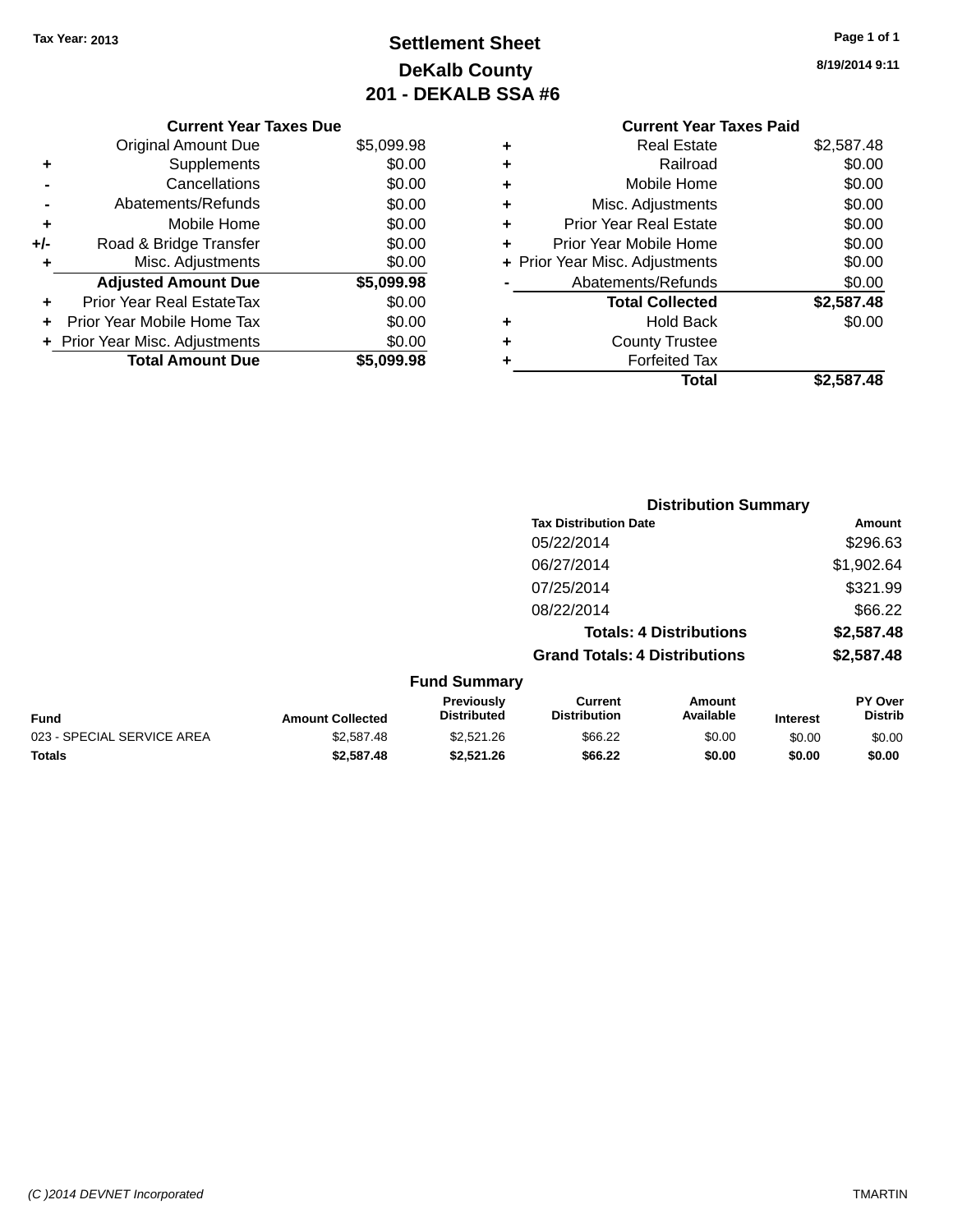### **Settlement Sheet Tax Year: 2013 Page 1 of 1 DeKalb County 204 - GENOA RIVER BEND SSA**

|     | <b>Current Year Taxes Due</b>    |             |
|-----|----------------------------------|-------------|
|     | <b>Original Amount Due</b>       | \$48,389.57 |
| ٠   | Supplements                      | \$591.08    |
|     | Cancellations                    | \$676.08    |
|     | Abatements/Refunds               | \$0.00      |
| ٠   | Mobile Home                      | \$0.00      |
| +/- | Road & Bridge Transfer           | \$0.00      |
|     | Misc. Adjustments                | \$0.00      |
|     | <b>Adjusted Amount Due</b>       | \$48,304.57 |
| ٠   | <b>Prior Year Real EstateTax</b> | \$0.00      |
|     | Prior Year Mobile Home Tax       | \$0.00      |
|     | + Prior Year Misc. Adjustments   | \$0.00      |
|     | <b>Total Amount Due</b>          | \$48,304.57 |

| ٠ | <b>Real Estate</b>             | \$30,586.02 |
|---|--------------------------------|-------------|
| ٠ | Railroad                       | \$0.00      |
| ٠ | Mobile Home                    | \$0.00      |
| ٠ | Misc. Adjustments              | \$0.00      |
| ٠ | <b>Prior Year Real Estate</b>  | \$0.00      |
| ÷ | Prior Year Mobile Home         | \$0.00      |
|   | + Prior Year Misc. Adjustments | \$0.00      |
|   | Abatements/Refunds             | \$0.00      |
|   | <b>Total Collected</b>         | \$30,586.02 |
| ٠ | <b>Hold Back</b>               | \$0.00      |
| ٠ | <b>County Trustee</b>          |             |
| ٠ | <b>Forfeited Tax</b>           |             |
|   | Total                          | \$30,586.02 |
|   |                                |             |

|                     | <b>Distribution Summary</b>          |             |
|---------------------|--------------------------------------|-------------|
|                     | <b>Tax Distribution Date</b>         | Amount      |
|                     | 05/22/2014                           | \$8,666.48  |
|                     | 06/27/2014                           | \$15,450.30 |
|                     | 07/25/2014                           | \$595.81    |
|                     | 08/22/2014                           | \$5,873.43  |
|                     | <b>Totals: 4 Distributions</b>       | \$30,586.02 |
|                     | <b>Grand Totals: 4 Distributions</b> | \$30,586.02 |
| <b>Fund Summary</b> |                                      |             |

| Fund                       | <b>Amount Collected</b> | Previously<br><b>Distributed</b> | Current<br><b>Distribution</b> | Amount<br>Available | <b>Interest</b> | <b>PY Over</b><br><b>Distrib</b> |
|----------------------------|-------------------------|----------------------------------|--------------------------------|---------------------|-----------------|----------------------------------|
| 023 - SPECIAL SERVICE AREA | \$30.586.02             | \$24.712.59                      | \$5,873.43                     | \$0.00              | \$0.00          | \$0.00                           |
| Totals                     | \$30,586.02             | \$24,712.59                      | \$5,873,43                     | \$0.00              | \$0.00          | \$0.00                           |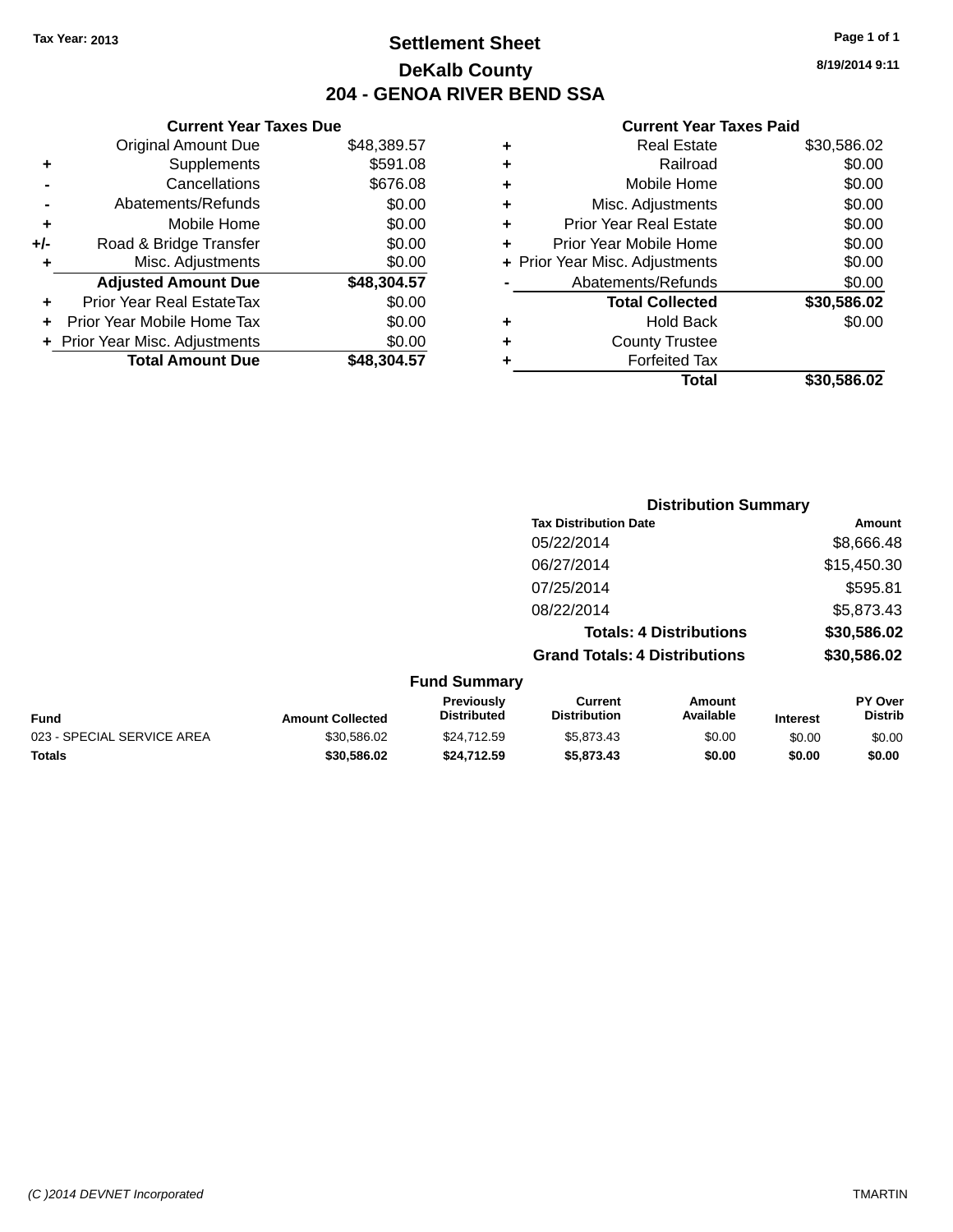# **Settlement Sheet Tax Year: 2013 Page 1 of 1 DeKalb County 207 - DERBY ESTATES SSA**

|     | <b>Current Year Taxes Due</b>  |            |  |  |  |  |
|-----|--------------------------------|------------|--|--|--|--|
|     | <b>Original Amount Due</b>     | \$4,000.15 |  |  |  |  |
| ٠   | Supplements                    | \$0.00     |  |  |  |  |
|     | Cancellations                  | \$0.00     |  |  |  |  |
|     | Abatements/Refunds             | \$0.00     |  |  |  |  |
| ٠   | Mobile Home                    | \$0.00     |  |  |  |  |
| +/- | Road & Bridge Transfer         | \$0.00     |  |  |  |  |
| ٠   | Misc. Adjustments              | \$0.00     |  |  |  |  |
|     | <b>Adjusted Amount Due</b>     | \$4,000.15 |  |  |  |  |
|     | Prior Year Real EstateTax      | \$0.00     |  |  |  |  |
|     | Prior Year Mobile Home Tax     | \$0.00     |  |  |  |  |
|     | + Prior Year Misc. Adjustments | \$0.00     |  |  |  |  |
|     | <b>Total Amount Due</b>        | \$4,000.15 |  |  |  |  |

#### **Current Year Taxes Paid**

| ٠ | <b>Real Estate</b>             | \$2,464.06 |
|---|--------------------------------|------------|
| ٠ | Railroad                       | \$0.00     |
| ٠ | Mobile Home                    | \$0.00     |
| ٠ | Misc. Adjustments              | \$0.00     |
| ٠ | <b>Prior Year Real Estate</b>  | \$0.00     |
| ÷ | Prior Year Mobile Home         | \$0.00     |
|   | + Prior Year Misc. Adjustments | \$0.00     |
|   | Abatements/Refunds             | \$0.00     |
|   | <b>Total Collected</b>         | \$2,464.06 |
| ٠ | <b>Hold Back</b>               | \$0.00     |
| ٠ | <b>County Trustee</b>          |            |
| ٠ | <b>Forfeited Tax</b>           |            |
|   | Total                          | \$2,464.06 |
|   |                                |            |

|                            |                         |                                  | <b>Distribution Summary</b>           |                                |                 |                           |
|----------------------------|-------------------------|----------------------------------|---------------------------------------|--------------------------------|-----------------|---------------------------|
|                            |                         |                                  | <b>Tax Distribution Date</b>          |                                |                 | Amount                    |
|                            |                         |                                  | 05/22/2014                            |                                |                 | \$530.27                  |
|                            |                         |                                  | 06/27/2014                            |                                |                 | \$1,530.63                |
|                            |                         |                                  | 07/25/2014                            |                                |                 | \$21.26                   |
|                            |                         |                                  | 08/22/2014                            |                                |                 | \$381.90                  |
|                            |                         |                                  |                                       | <b>Totals: 4 Distributions</b> |                 | \$2,464.06                |
|                            |                         |                                  | <b>Grand Totals: 4 Distributions</b>  |                                |                 | \$2,464.06                |
|                            |                         | <b>Fund Summary</b>              |                                       |                                |                 |                           |
| <b>Fund</b>                | <b>Amount Collected</b> | Previously<br><b>Distributed</b> | <b>Current</b><br><b>Distribution</b> | Amount<br>Available            | <b>Interest</b> | PY Over<br><b>Distrib</b> |
| 023 - SPECIAL SERVICE AREA | \$2,464.06              | \$2,082.16                       | \$381.90                              | \$0.00                         | \$0.00          | \$0.00                    |

**Totals \$2,464.06 \$2,082.16 \$381.90 \$0.00 \$0.00 \$0.00**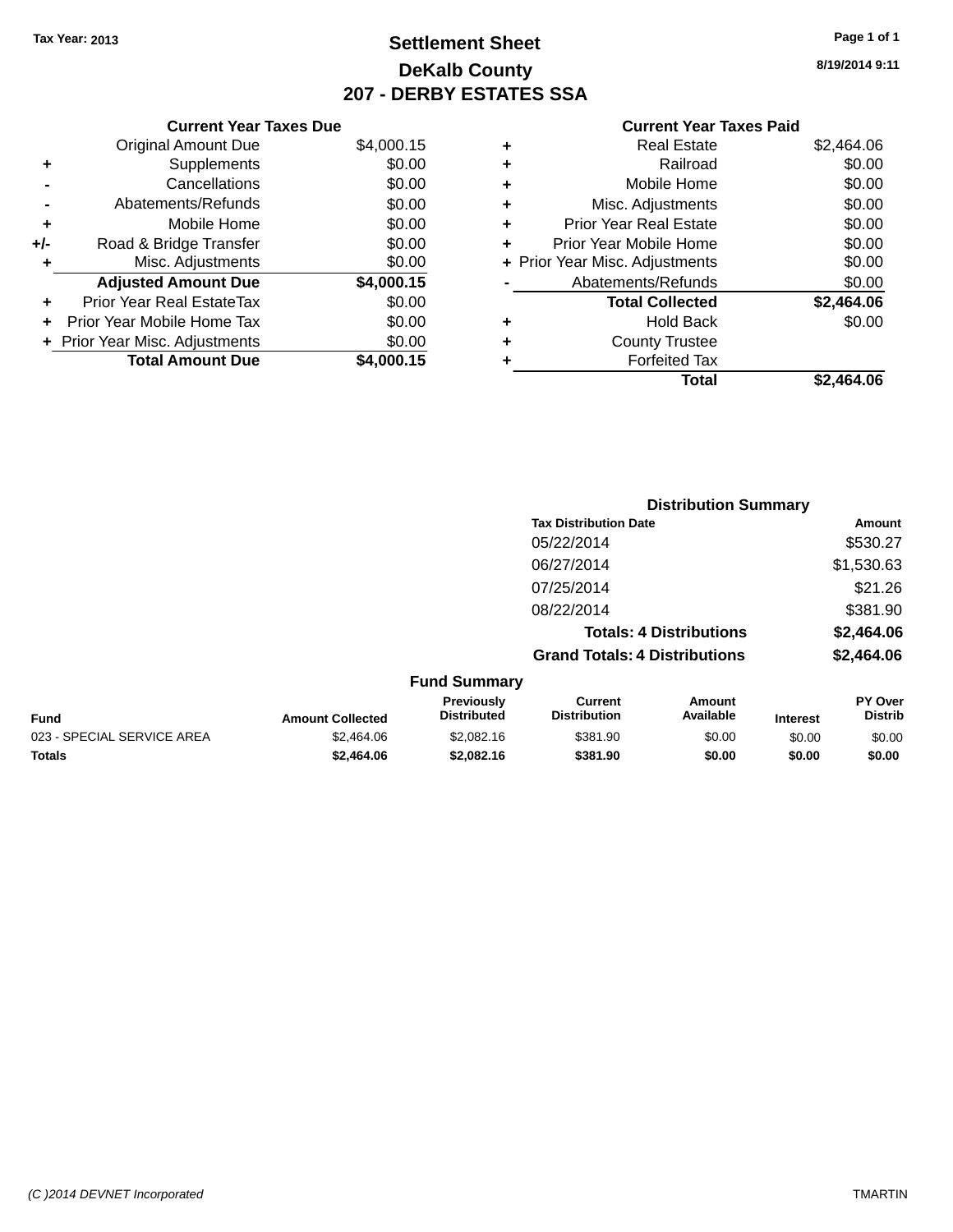# **Settlement Sheet Tax Year: 2013 Page 1 of 1 DeKalb County 209 - DEKALB SSA #14**

**8/19/2014 9:11**

### **Current Year Taxes Paid +** Real Estate \$1,518.03 **+** Railroad \$0.00 **+** Mobile Home \$0.00 **+** Misc. Adjustments \$0.00 **+** Prior Year Real Estate \$0.00 **+** Prior Year Mobile Home \$0.00 **+ Prior Year Misc. Adjustments**  $$0.00$ **-** Abatements/Refunds \$0.00 **Total Collected \$1,518.03 +** Hold Back \$0.00 **+** County Trustee **+** Forfeited Tax **Total \$1,518.03**

|     | <b>Current Year Taxes Due</b>  |            |
|-----|--------------------------------|------------|
|     | Original Amount Due            | \$2,500.09 |
| ٠   | Supplements                    | \$0.00     |
|     | Cancellations                  | \$0.00     |
|     | Abatements/Refunds             | \$0.00     |
| ٠   | Mobile Home                    | \$0.00     |
| +/- | Road & Bridge Transfer         | \$0.00     |
| ٠   | Misc. Adjustments              | \$0.00     |
|     | <b>Adjusted Amount Due</b>     | \$2,500.09 |
| ٠   | Prior Year Real EstateTax      | \$0.00     |
|     | Prior Year Mobile Home Tax     | \$0.00     |
|     | + Prior Year Misc. Adjustments | \$0.00     |
|     | <b>Total Amount Due</b>        | \$2,500.09 |
|     |                                |            |

|                            |                         |                                  | <b>Distribution Summary</b>           |                                |                 |                           |
|----------------------------|-------------------------|----------------------------------|---------------------------------------|--------------------------------|-----------------|---------------------------|
|                            |                         |                                  | <b>Tax Distribution Date</b>          |                                |                 | Amount                    |
|                            |                         |                                  | 05/22/2014                            |                                |                 | \$474.57                  |
|                            |                         |                                  | 06/27/2014                            |                                |                 | \$766.71                  |
|                            |                         |                                  | 07/25/2014                            |                                |                 | \$36.18                   |
|                            |                         |                                  | 08/22/2014                            |                                |                 | \$240.57                  |
|                            |                         |                                  |                                       | <b>Totals: 4 Distributions</b> |                 | \$1,518.03                |
|                            |                         |                                  | <b>Grand Totals: 4 Distributions</b>  |                                |                 | \$1,518.03                |
|                            |                         | <b>Fund Summary</b>              |                                       |                                |                 |                           |
| <b>Fund</b>                | <b>Amount Collected</b> | Previously<br><b>Distributed</b> | <b>Current</b><br><b>Distribution</b> | Amount<br>Available            | <b>Interest</b> | PY Over<br><b>Distrib</b> |
| 023 - SPECIAL SERVICE AREA | \$1,518.03              | \$1,277.46                       | \$240.57                              | \$0.00                         | \$0.00          | \$0.00                    |

**Totals \$1,518.03 \$1,277.46 \$240.57 \$0.00 \$0.00 \$0.00**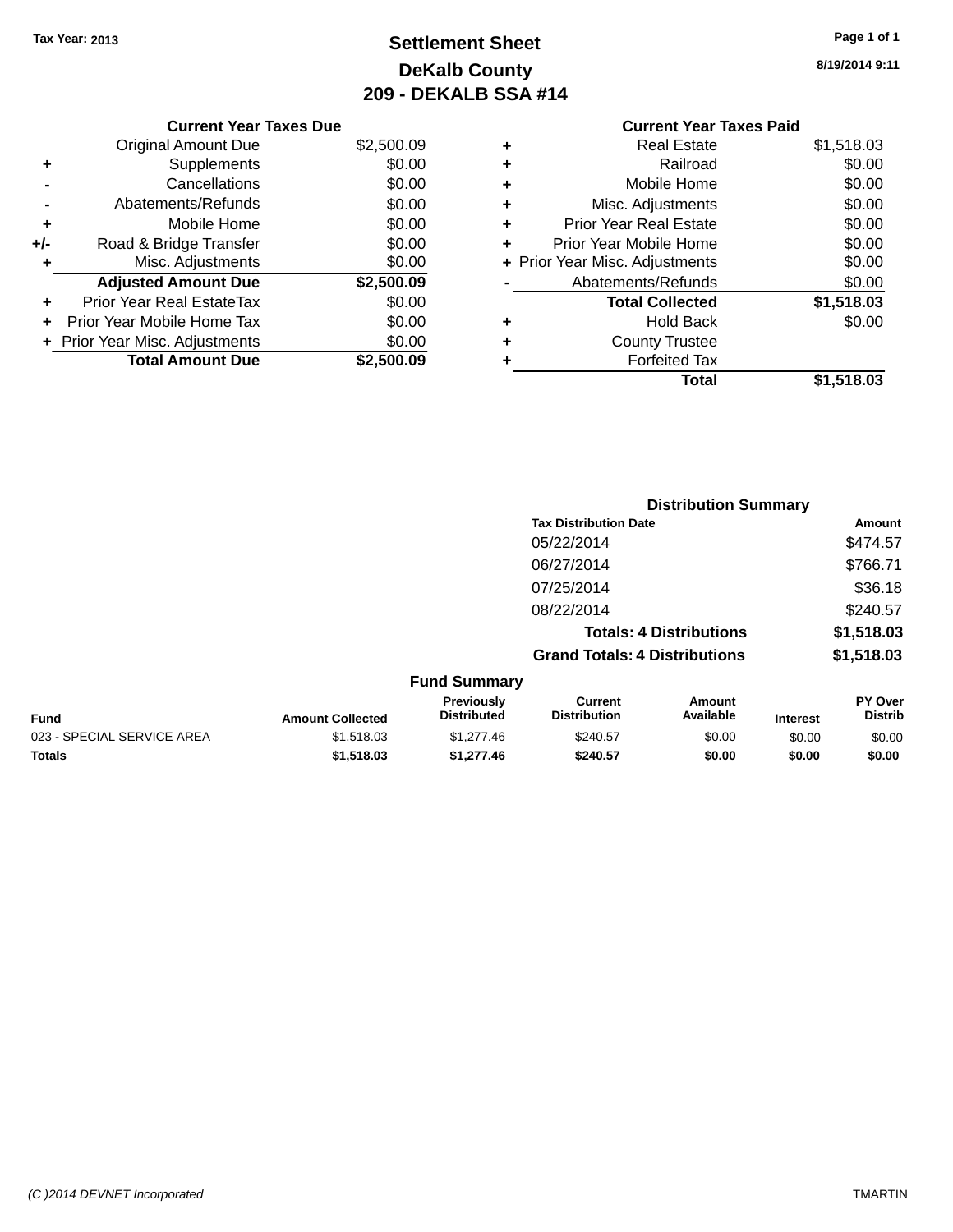### **Settlement Sheet Tax Year: 2013 Page 1 of 1 DeKalb County 213 - GENOA OAK CREEK EST SSA#4**

**Current Year Taxes Due** Original Amount Due \$1,391.73 **+** Supplements \$0.00 **-** Cancellations \$0.00 **-** Abatements/Refunds \$0.00 **+** Mobile Home \$0.00 **+/-** Road & Bridge Transfer \$0.00<br> **+** Misc. Adjustments \$0.00 **+** Misc. Adjustments **Adjusted Amount Due \$1,391.73 +** Prior Year Real EstateTax \$0.00 **+** Prior Year Mobile Home Tax \$0.00 **+ Prior Year Misc. Adjustments**  $$0.00$ **Total Amount Due \$1,391.73**

#### **Current Year Taxes Paid**

|   | Real Estate                    | \$842.81 |
|---|--------------------------------|----------|
| ٠ | Railroad                       | \$0.00   |
| ٠ | Mobile Home                    | \$0.00   |
| ٠ | Misc. Adjustments              | \$0.00   |
| ٠ | <b>Prior Year Real Estate</b>  | \$0.00   |
| ÷ | Prior Year Mobile Home         | \$0.00   |
|   | + Prior Year Misc. Adjustments | \$0.00   |
|   | Abatements/Refunds             | \$0.00   |
|   | <b>Total Collected</b>         | \$842.81 |
| ٠ | Hold Back                      | \$0.00   |
| ٠ | <b>County Trustee</b>          |          |
|   | <b>Forfeited Tax</b>           |          |
|   | Total                          | \$842.81 |
|   |                                |          |

|                            |                         |                                         | <b>Distribution Summary</b>           |                                |                 |                           |  |
|----------------------------|-------------------------|-----------------------------------------|---------------------------------------|--------------------------------|-----------------|---------------------------|--|
|                            |                         |                                         | <b>Tax Distribution Date</b>          |                                |                 | Amount                    |  |
|                            |                         |                                         | 05/22/2014                            |                                |                 | \$276.39                  |  |
|                            |                         |                                         | 06/27/2014                            |                                |                 | \$433.09                  |  |
|                            |                         |                                         | 08/22/2014                            |                                |                 | \$133.33                  |  |
|                            |                         |                                         |                                       | <b>Totals: 3 Distributions</b> |                 | \$842.81                  |  |
|                            |                         |                                         | <b>Grand Totals: 3 Distributions</b>  |                                |                 | \$842.81                  |  |
|                            |                         | <b>Fund Summary</b>                     |                                       |                                |                 |                           |  |
| <b>Fund</b>                | <b>Amount Collected</b> | <b>Previously</b><br><b>Distributed</b> | <b>Current</b><br><b>Distribution</b> | Amount<br>Available            | <b>Interest</b> | PY Over<br><b>Distrib</b> |  |
| 023 - SPECIAL SERVICE AREA | \$842.81                | \$709.48                                | \$133.33                              | \$0.00                         | \$0.00          | \$0.00                    |  |
| <b>Totals</b>              | \$842.81                | \$709.48                                | \$133.33                              | \$0.00                         | \$0.00          | \$0.00                    |  |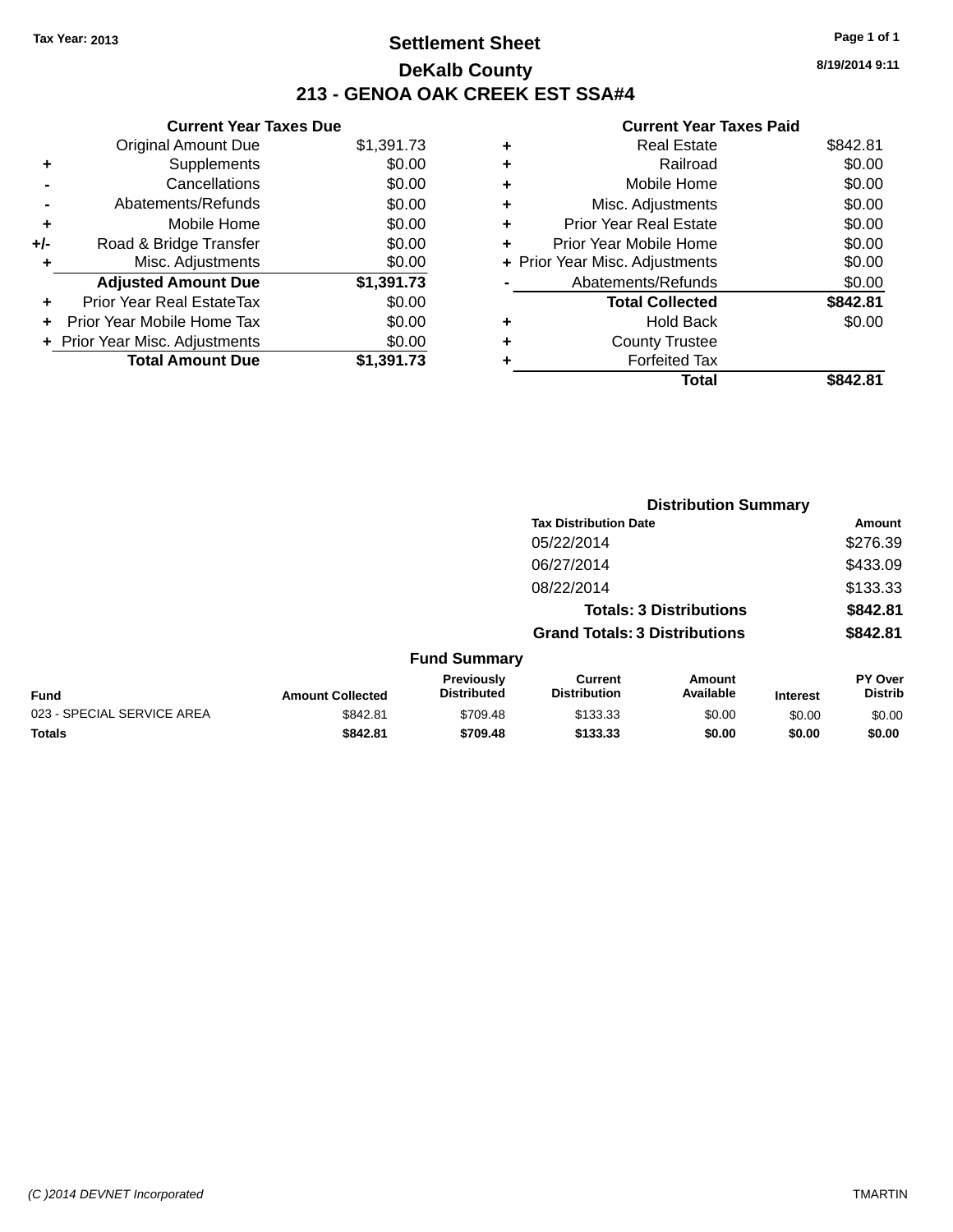### **Settlement Sheet Tax Year: 2013 Page 1 of 1 DeKalb County AF-DK #5 - AFTON DEKALB DRAINAGE #5**

| <b>Current Year Taxes Due</b>  |             |  |  |  |  |
|--------------------------------|-------------|--|--|--|--|
| <b>Original Amount Due</b>     | \$11,325.24 |  |  |  |  |
| Supplements                    | \$0.00      |  |  |  |  |
| Cancellations                  |             |  |  |  |  |
| Abatements/Refunds             | \$0.00      |  |  |  |  |
| Mobile Home                    | \$0.00      |  |  |  |  |
| Road & Bridge Transfer         | \$0.00      |  |  |  |  |
| Misc. Adjustments              | \$0.00      |  |  |  |  |
| <b>Adjusted Amount Due</b>     | \$11,325.24 |  |  |  |  |
| Prior Year Real EstateTax      | \$0.00      |  |  |  |  |
| Prior Year Mobile Home Tax     | \$0.00      |  |  |  |  |
| + Prior Year Misc. Adjustments | \$0.00      |  |  |  |  |
| <b>Total Amount Due</b>        | \$11,325.24 |  |  |  |  |
|                                |             |  |  |  |  |

#### **Current Year Taxes Paid**

|   | <b>Real Estate</b>             | \$8,581.65 |
|---|--------------------------------|------------|
| ٠ | Railroad                       | \$0.00     |
| ٠ | Mobile Home                    | \$0.00     |
| ٠ | Misc. Adjustments              | \$0.00     |
| ٠ | <b>Prior Year Real Estate</b>  | \$0.00     |
| ÷ | Prior Year Mobile Home         | \$0.00     |
|   | + Prior Year Misc. Adjustments | \$0.00     |
|   | Abatements/Refunds             | \$0.00     |
|   | <b>Total Collected</b>         | \$8,581.65 |
| ٠ | <b>Hold Back</b>               | \$0.00     |
| ٠ | <b>County Trustee</b>          |            |
| ٠ | <b>Forfeited Tax</b>           |            |
|   | Total                          | \$8,581.65 |
|   |                                |            |

|                 |                         |                                  | <b>Distribution Summary</b>           |                                |                 |                           |
|-----------------|-------------------------|----------------------------------|---------------------------------------|--------------------------------|-----------------|---------------------------|
|                 |                         |                                  | <b>Tax Distribution Date</b>          |                                |                 | Amount                    |
|                 |                         |                                  | 05/22/2014                            |                                |                 | \$1,986.15                |
|                 |                         |                                  | 06/27/2014                            |                                |                 | \$5,908.39                |
|                 |                         |                                  | 07/25/2014                            |                                |                 | \$53.88                   |
|                 |                         |                                  | 08/22/2014                            |                                |                 | \$633.23                  |
|                 |                         |                                  |                                       | <b>Totals: 4 Distributions</b> |                 | \$8,581.65                |
|                 |                         |                                  | <b>Grand Totals: 4 Distributions</b>  |                                |                 | \$8,581.65                |
|                 |                         | <b>Fund Summary</b>              |                                       |                                |                 |                           |
| <b>Fund</b>     | <b>Amount Collected</b> | Previously<br><b>Distributed</b> | <b>Current</b><br><b>Distribution</b> | <b>Amount</b><br>Available     | <b>Interest</b> | PY Over<br><b>Distrib</b> |
| 001 - CORPORATE | \$8,581.65              | \$7,948.42                       | \$633.23                              | \$0.00                         | \$0.00          | \$0.00                    |
| <b>Totals</b>   | \$8,581.65              | \$7,948.42                       | \$633.23                              | \$0.00                         | \$0.00          | \$0.00                    |

**8/19/2014 9:11**

*(C )2014 DEVNET Incorporated* TMARTIN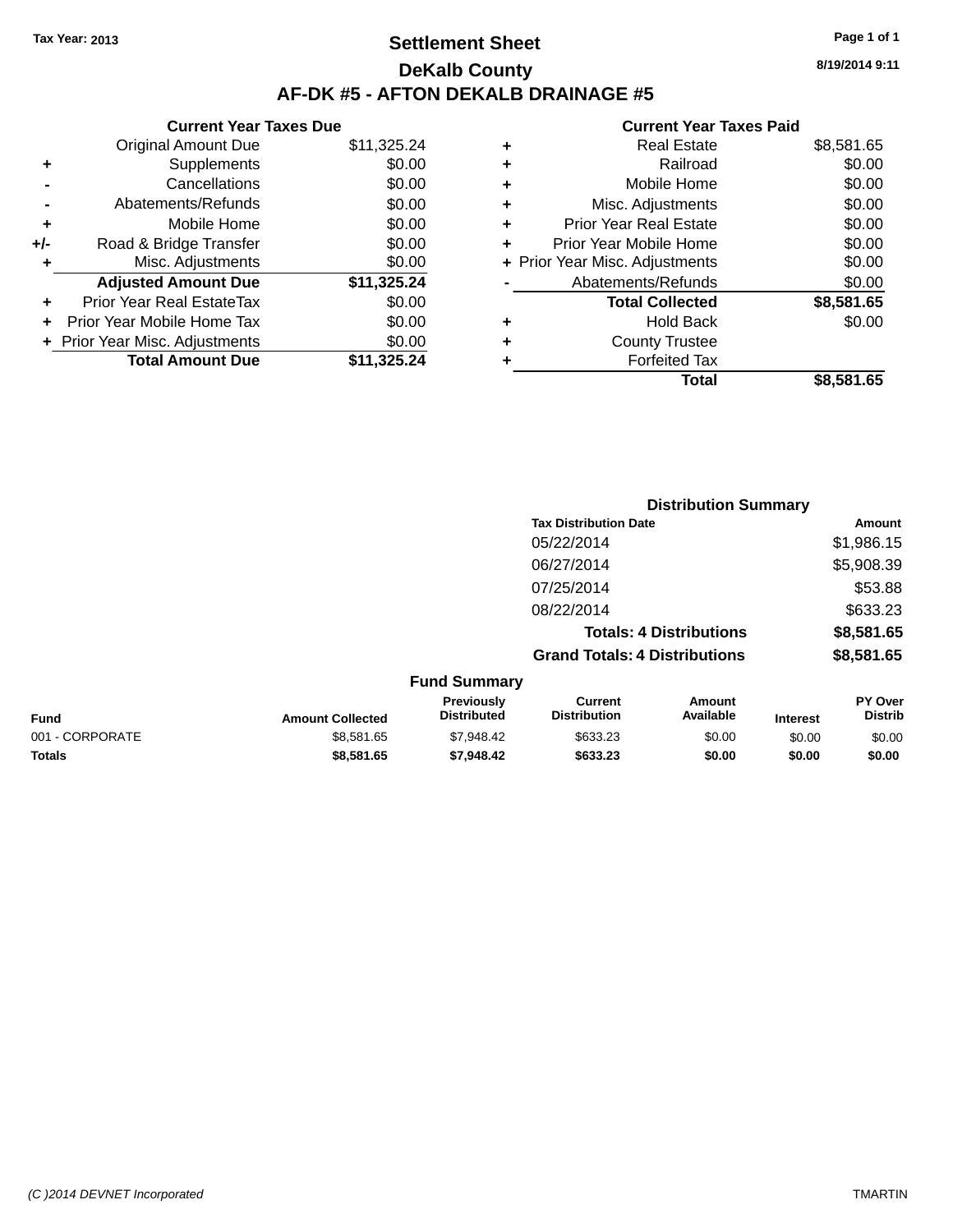### **Settlement Sheet Tax Year: 2013 Page 1 of 1 DeKalb County AF-MI #4 - AF/ MI/ DK DRAINAGE #4**

| <b>Current Year Taxes Paid</b> |  |  |
|--------------------------------|--|--|
|                                |  |  |

|     | <b>Current Year Taxes Due</b>  |            |
|-----|--------------------------------|------------|
|     | <b>Original Amount Due</b>     | \$7,589.22 |
| ٠   | Supplements                    | \$1.56     |
|     | Cancellations                  | \$1.56     |
|     | Abatements/Refunds             | \$0.00     |
| ٠   | Mobile Home                    | \$0.00     |
| +/- | Road & Bridge Transfer         | \$0.00     |
| ٠   | Misc. Adjustments              | \$0.00     |
|     | <b>Adjusted Amount Due</b>     | \$7,589.22 |
| ÷   | Prior Year Real EstateTax      | \$0.00     |
| ÷   | Prior Year Mobile Home Tax     | \$0.00     |
|     | + Prior Year Misc. Adjustments | \$0.00     |
|     | <b>Total Amount Due</b>        | \$7.589.22 |

| ٠ | <b>Real Estate</b>             | \$5,149.73 |
|---|--------------------------------|------------|
| ٠ | Railroad                       | \$0.00     |
| ٠ | Mobile Home                    | \$0.00     |
| ٠ | Misc. Adjustments              | \$0.00     |
| ٠ | <b>Prior Year Real Estate</b>  | \$0.00     |
| ٠ | Prior Year Mobile Home         | \$0.00     |
|   | + Prior Year Misc. Adjustments | \$0.00     |
|   | Abatements/Refunds             | \$0.00     |
|   | <b>Total Collected</b>         | \$5,149.73 |
| ٠ | Hold Back                      | \$0.00     |
| ٠ | <b>County Trustee</b>          |            |
| ٠ | <b>Forfeited Tax</b>           |            |
|   | Total                          | \$5,149.73 |
|   |                                |            |

|                 |                         |                                  |                                       | <b>Distribution Summary</b>    |                 |                                  |
|-----------------|-------------------------|----------------------------------|---------------------------------------|--------------------------------|-----------------|----------------------------------|
|                 |                         |                                  | <b>Tax Distribution Date</b>          |                                |                 | Amount                           |
|                 |                         |                                  | 05/22/2014                            |                                |                 | \$977.45                         |
|                 |                         |                                  | 06/27/2014                            |                                |                 | \$4,043.96                       |
|                 |                         |                                  | 07/25/2014                            |                                |                 | \$37.96                          |
|                 |                         |                                  | 08/22/2014                            |                                |                 | \$90.36                          |
|                 |                         |                                  |                                       | <b>Totals: 4 Distributions</b> |                 | \$5,149.73                       |
|                 |                         |                                  | <b>Grand Totals: 4 Distributions</b>  |                                |                 | \$5,149.73                       |
|                 |                         | <b>Fund Summary</b>              |                                       |                                |                 |                                  |
| <b>Fund</b>     | <b>Amount Collected</b> | Previously<br><b>Distributed</b> | <b>Current</b><br><b>Distribution</b> | Amount<br>Available            | <b>Interest</b> | <b>PY Over</b><br><b>Distrib</b> |
| 001 - CORPORATE | \$5,149.73              | \$5,059.37                       | \$90.36                               | \$0.00                         | \$0.00          | \$0.00                           |
| <b>Totals</b>   | \$5,149.73              | \$5,059.37                       | \$90.36                               | \$0.00                         | \$0.00          | \$0.00                           |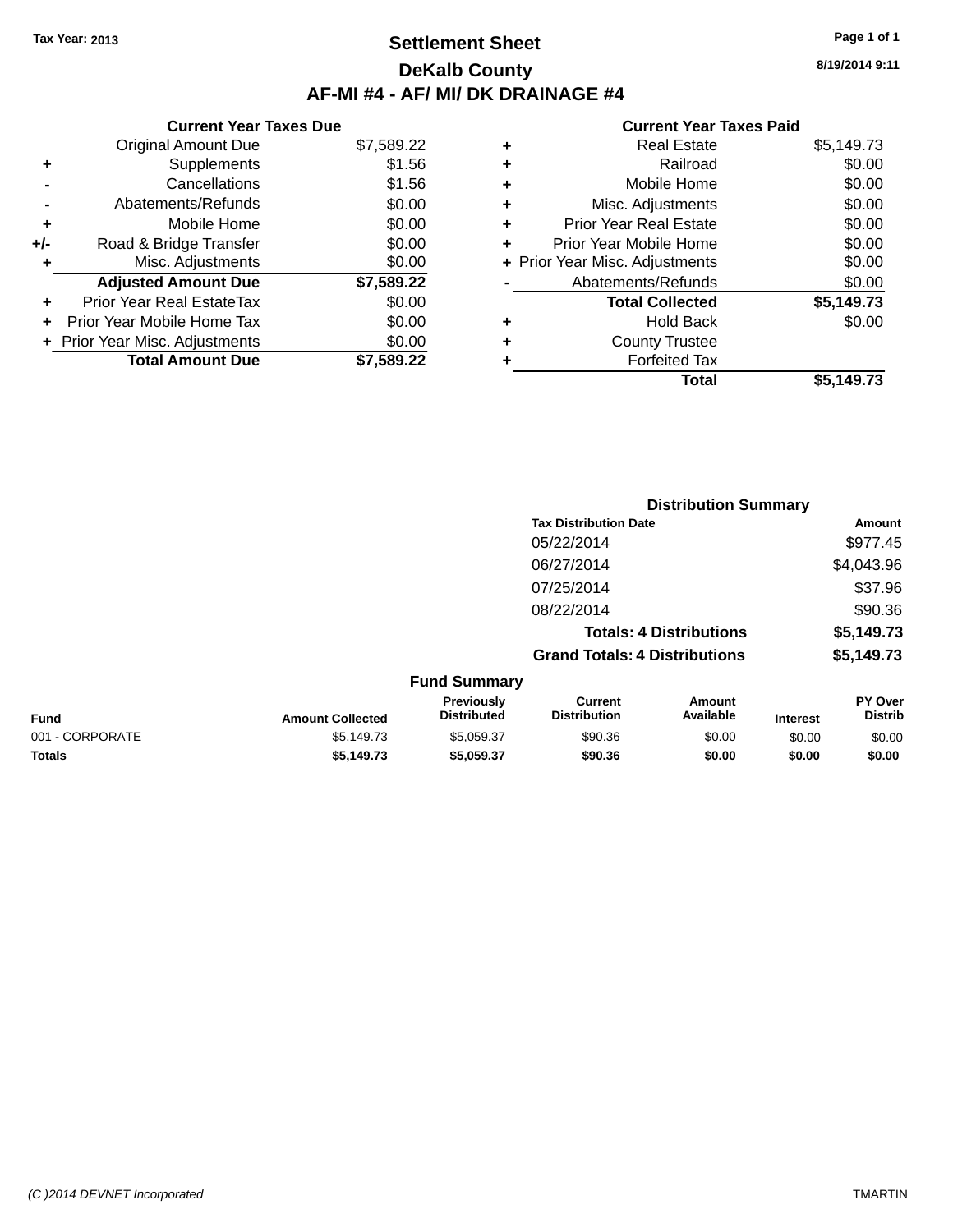### **Settlement Sheet Tax Year: 2013 Page 1 of 1 DeKalb County CL-SH #7 - CLINTON/SHABBONA DRN #7**

| <b>Current Year Taxes Paid</b> |  |  |
|--------------------------------|--|--|
|                                |  |  |

|     | <b>Current Year Taxes Due</b>  |        |
|-----|--------------------------------|--------|
|     | Original Amount Due            | \$0.00 |
| ٠   | Supplements                    | \$0.00 |
|     | Cancellations                  | \$0.00 |
|     | Abatements/Refunds             | \$0.00 |
| ٠   | Mobile Home                    | \$0.00 |
| +/- | Road & Bridge Transfer         | \$0.00 |
| ٠   | Misc. Adjustments              | \$0.00 |
|     | <b>Adjusted Amount Due</b>     | \$0.00 |
| ٠   | Prior Year Real EstateTax      | \$0.00 |
| ÷   | Prior Year Mobile Home Tax     | \$0.00 |
|     | + Prior Year Misc. Adjustments | \$0.00 |
|     | <b>Total Amount Due</b>        | \$0.00 |
|     |                                |        |

|   | Total                          |        |
|---|--------------------------------|--------|
|   | <b>Forfeited Tax</b>           |        |
| ٠ | <b>County Trustee</b>          |        |
| ٠ | <b>Hold Back</b>               | \$0.00 |
|   | <b>Total Collected</b>         | \$0.00 |
|   | Abatements/Refunds             | \$0.00 |
|   | + Prior Year Misc. Adjustments | \$0.00 |
| ٠ | Prior Year Mobile Home         | \$0.00 |
| ٠ | <b>Prior Year Real Estate</b>  | \$0.00 |
| ٠ | Misc. Adjustments              | \$0.00 |
| ٠ | Mobile Home                    | \$0.00 |
|   | Railroad                       | \$0.00 |
|   | <b>Real Estate</b>             | \$0.00 |
|   |                                |        |

| <b>Fund Summary</b> |                         |                                         |                                |                     |                 |                                  |
|---------------------|-------------------------|-----------------------------------------|--------------------------------|---------------------|-----------------|----------------------------------|
| <b>Fund</b>         | <b>Amount Collected</b> | <b>Previously</b><br><b>Distributed</b> | Current<br><b>Distribution</b> | Amount<br>Available | <b>Interest</b> | <b>PY Over</b><br><b>Distrib</b> |
| 001 - CORPORATE     | \$0.00                  | \$0.00                                  | \$0.00                         | \$0.00              | \$0.00          | \$0.00                           |
| <b>Totals</b>       | \$0.00                  | \$0.00                                  | \$0.00                         | \$0.00              | \$0.00          | \$0.00                           |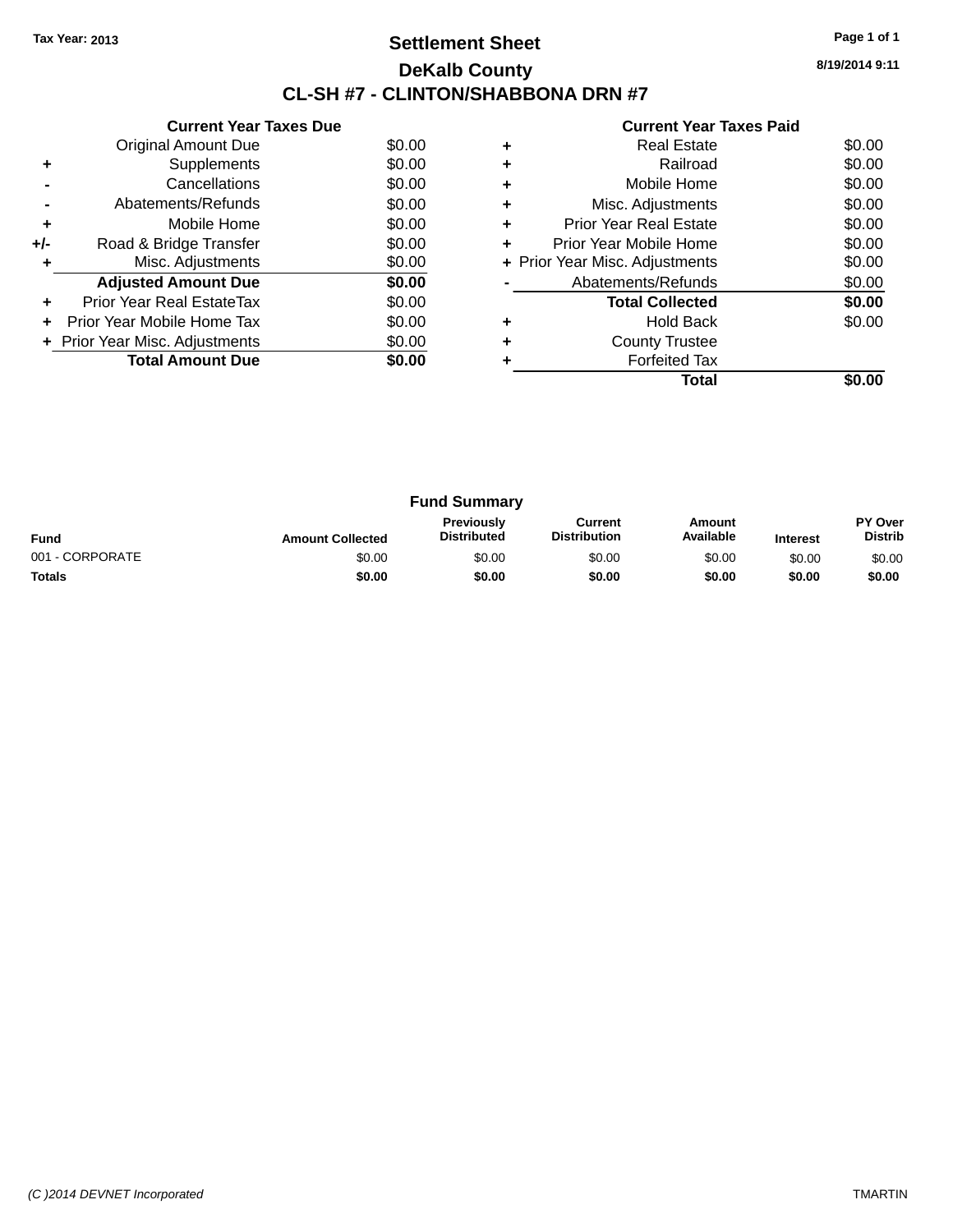### **Settlement Sheet Tax Year: 2013 Page 1 of 1 DeKalb County CO SBA #10 - CORTLAND SBA #10**

| <b>Current Year Taxes Paid</b> |  |  |  |
|--------------------------------|--|--|--|
|--------------------------------|--|--|--|

|     | <b>Current Year Taxes Due</b>  |        |
|-----|--------------------------------|--------|
|     | Original Amount Due            | \$0.00 |
| ٠   | Supplements                    | \$0.00 |
|     | Cancellations                  | \$0.00 |
|     | Abatements/Refunds             | \$0.00 |
| ٠   | Mobile Home                    | \$0.00 |
| +/- | Road & Bridge Transfer         | \$0.00 |
|     | Misc. Adjustments              | \$0.00 |
|     | <b>Adjusted Amount Due</b>     | \$0.00 |
|     | Prior Year Real EstateTax      | \$0.00 |
|     | Prior Year Mobile Home Tax     | \$0.00 |
|     | + Prior Year Misc. Adjustments | \$0.00 |
|     | <b>Total Amount Due</b>        | \$0.00 |
|     |                                |        |

|   | <b>Real Estate</b>             | \$0.00 |
|---|--------------------------------|--------|
|   | Railroad                       | \$0.00 |
|   | Mobile Home                    | \$0.00 |
| ٠ | Misc. Adjustments              | \$0.00 |
| ٠ | Prior Year Real Estate         | \$0.00 |
| ٠ | Prior Year Mobile Home         | \$0.00 |
|   | + Prior Year Misc. Adjustments | \$0.00 |
|   | Abatements/Refunds             | \$0.00 |
|   | <b>Total Collected</b>         | \$0.00 |
|   | <b>Hold Back</b>               | \$0.00 |
|   | <b>County Trustee</b>          |        |
|   | <b>Forfeited Tax</b>           |        |
|   | Total                          |        |

| <b>Fund Summary</b>        |                         |                                         |                                |                     |                 |                           |
|----------------------------|-------------------------|-----------------------------------------|--------------------------------|---------------------|-----------------|---------------------------|
| <b>Fund</b>                | <b>Amount Collected</b> | <b>Previously</b><br><b>Distributed</b> | Current<br><b>Distribution</b> | Amount<br>Available | <b>Interest</b> | PY Over<br><b>Distrib</b> |
| 023 - SPECIAL SERVICE AREA | \$0.00                  | \$0.00                                  | \$0.00                         | \$0.00              | \$0.00          | \$0.00                    |
| <b>Totals</b>              | \$0.00                  | \$0.00                                  | \$0.00                         | \$0.00              | \$0.00          | \$0.00                    |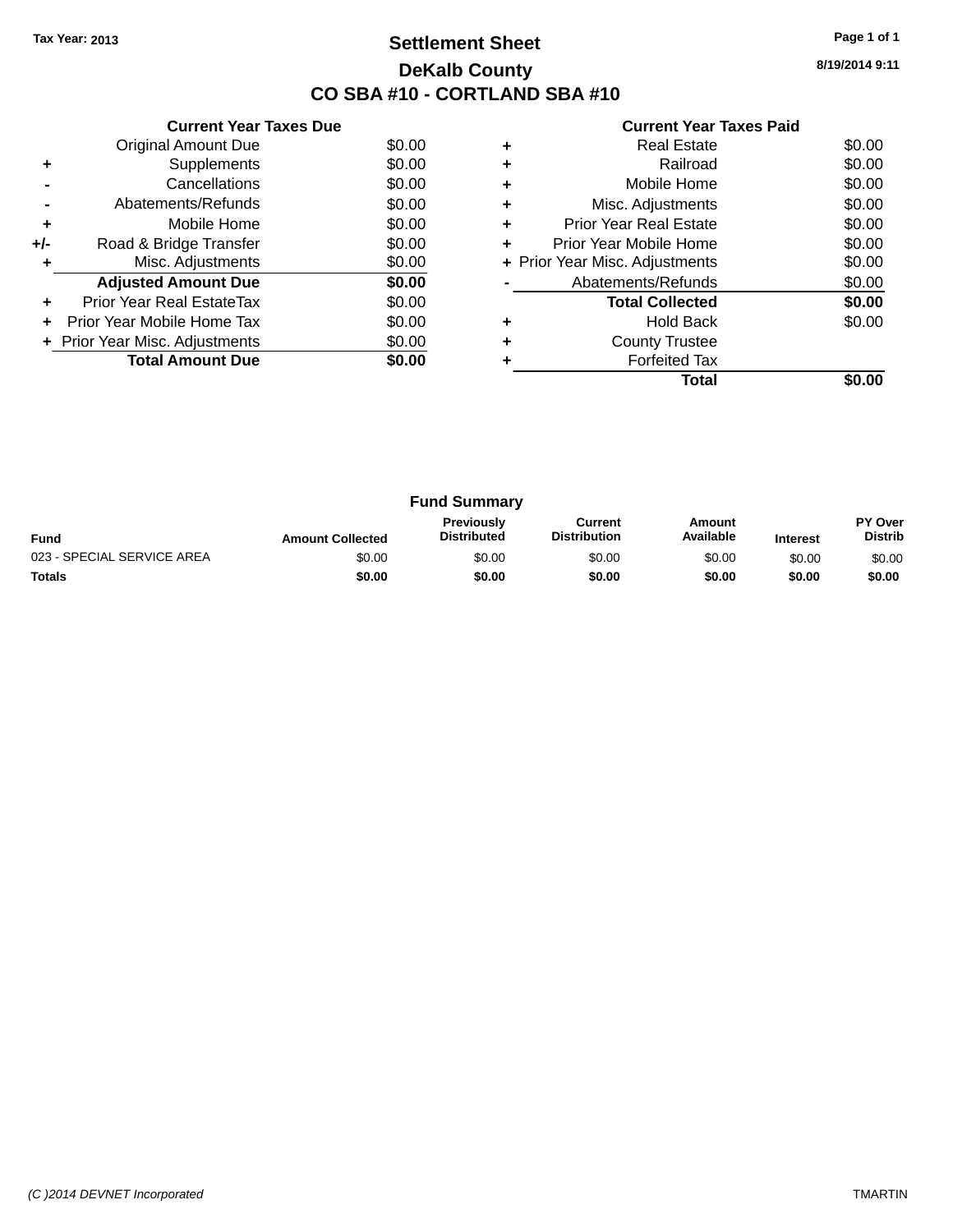### **Settlement Sheet Tax Year: 2013 Page 1 of 1 DeKalb County COON #1 - COON CREEK DRAINAGE #1**

**8/19/2014 9:11**

#### **Current Year Taxes Paid**

| <b>Current Year Taxes Due</b>  |             |
|--------------------------------|-------------|
| <b>Original Amount Due</b>     | \$11,823.50 |
| Supplements                    | \$0.00      |
| Cancellations                  | \$0.00      |
| Abatements/Refunds             | \$0.00      |
| Mobile Home                    | \$0.00      |
| Road & Bridge Transfer         | \$0.00      |
| Misc. Adjustments              | \$0.00      |
| <b>Adjusted Amount Due</b>     | \$11,823.50 |
| Prior Year Real EstateTax      | \$0.00      |
| Prior Year Mobile Home Tax     | \$0.00      |
| + Prior Year Misc. Adjustments | \$0.00      |
| <b>Total Amount Due</b>        | \$11,823.50 |
|                                |             |

| ٠ | <b>Real Estate</b>             | \$7.939.30 |
|---|--------------------------------|------------|
| ٠ | Railroad                       | \$0.00     |
| ٠ | Mobile Home                    | \$0.00     |
| ٠ | Misc. Adjustments              | \$0.00     |
| ٠ | <b>Prior Year Real Estate</b>  | \$0.00     |
|   | Prior Year Mobile Home         | \$0.00     |
|   | + Prior Year Misc. Adjustments | \$0.00     |
|   | Abatements/Refunds             | \$0.00     |
|   | <b>Total Collected</b>         | \$7,939.30 |
| ٠ | <b>Hold Back</b>               | \$0.00     |
| ٠ | <b>County Trustee</b>          |            |
| ٠ | <b>Forfeited Tax</b>           |            |
|   | Total                          | \$7,939.30 |
|   |                                |            |

|                 |                         | <b>Distribution Summary</b>      |                                       |                                |                 |                           |
|-----------------|-------------------------|----------------------------------|---------------------------------------|--------------------------------|-----------------|---------------------------|
|                 |                         |                                  | <b>Tax Distribution Date</b>          |                                |                 | Amount                    |
|                 |                         |                                  | 05/22/2014                            |                                |                 | \$2,790.11                |
|                 |                         |                                  | 06/27/2014                            |                                |                 | \$4,571.41                |
|                 |                         |                                  | 07/25/2014                            |                                |                 | \$11.28                   |
|                 |                         |                                  | 08/22/2014                            |                                |                 | \$566.50                  |
|                 |                         |                                  |                                       | <b>Totals: 4 Distributions</b> |                 | \$7,939.30                |
|                 |                         |                                  | <b>Grand Totals: 4 Distributions</b>  |                                |                 | \$7,939.30                |
|                 |                         | <b>Fund Summary</b>              |                                       |                                |                 |                           |
| <b>Fund</b>     | <b>Amount Collected</b> | Previously<br><b>Distributed</b> | <b>Current</b><br><b>Distribution</b> | <b>Amount</b><br>Available     | <b>Interest</b> | PY Over<br><b>Distrib</b> |
| 001 - CORPORATE | \$7,939.30              | \$7,372.80                       | \$566.50                              | \$0.00                         | \$0.00          | \$0.00                    |

**Totals \$7,939.30 \$7,372.80 \$566.50 \$0.00 \$0.00 \$0.00**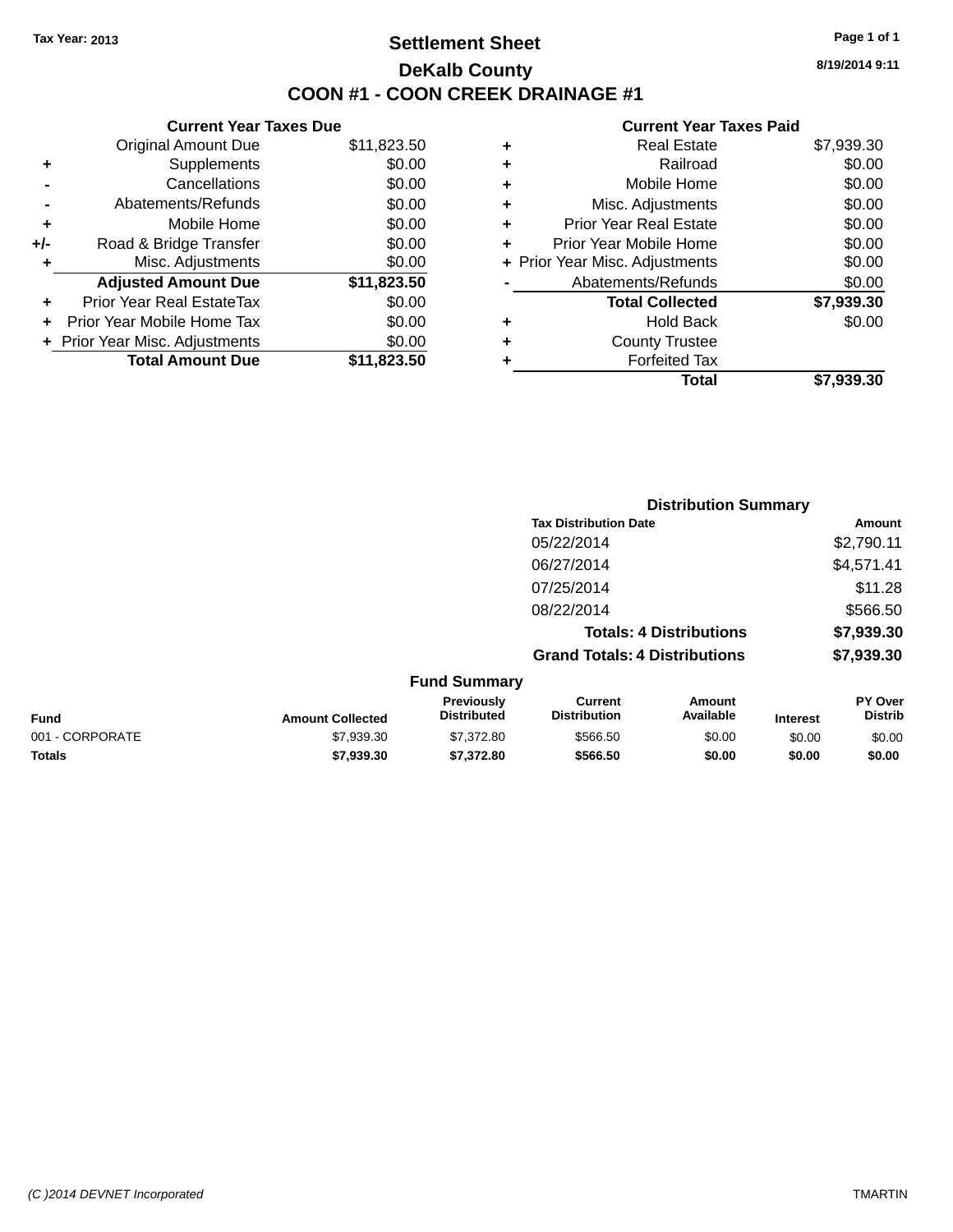### **Settlement Sheet Tax Year: 2013 Page 1 of 1 DeKalb County CO-PI #15 - CORTLAND PIERCE DRAINAGE**

**8/19/2014 9:11**

|     | <b>Current Year Taxes Due</b>  |        |
|-----|--------------------------------|--------|
|     | <b>Original Amount Due</b>     | \$0.00 |
| ٠   | Supplements                    | \$0.00 |
|     | Cancellations                  | \$0.00 |
|     | Abatements/Refunds             | \$0.00 |
| ٠   | Mobile Home                    | \$0.00 |
| +/- | Road & Bridge Transfer         | \$0.00 |
| ٠   | Misc. Adjustments              | \$0.00 |
|     | <b>Adjusted Amount Due</b>     | \$0.00 |
| ٠   | Prior Year Real EstateTax      | \$0.00 |
| ÷   | Prior Year Mobile Home Tax     | \$0.00 |
|     | + Prior Year Misc. Adjustments | \$0.00 |
|     | <b>Total Amount Due</b>        | \$0.00 |
|     |                                |        |

|   | <b>Real Estate</b>             | \$0.00 |
|---|--------------------------------|--------|
|   | Railroad                       | \$0.00 |
|   | Mobile Home                    | \$0.00 |
| ٠ | Misc. Adjustments              | \$0.00 |
| ٠ | Prior Year Real Estate         | \$0.00 |
| ٠ | Prior Year Mobile Home         | \$0.00 |
|   | + Prior Year Misc. Adjustments | \$0.00 |
|   | Abatements/Refunds             | \$0.00 |
|   | <b>Total Collected</b>         | \$0.00 |
|   | <b>Hold Back</b>               | \$0.00 |
|   | <b>County Trustee</b>          |        |
|   | <b>Forfeited Tax</b>           |        |
|   | Total                          |        |

| <b>Fund Summary</b> |                         |                                         |                                |                     |                 |                           |
|---------------------|-------------------------|-----------------------------------------|--------------------------------|---------------------|-----------------|---------------------------|
| <b>Fund</b>         | <b>Amount Collected</b> | <b>Previously</b><br><b>Distributed</b> | Current<br><b>Distribution</b> | Amount<br>Available | <b>Interest</b> | PY Over<br><b>Distrib</b> |
| 001 - CORPORATE     | \$0.00                  | \$0.00                                  | \$0.00                         | \$0.00              | \$0.00          | \$0.00                    |
| <b>Totals</b>       | \$0.00                  | \$0.00                                  | \$0.00                         | \$0.00              | \$0.00          | \$0.00                    |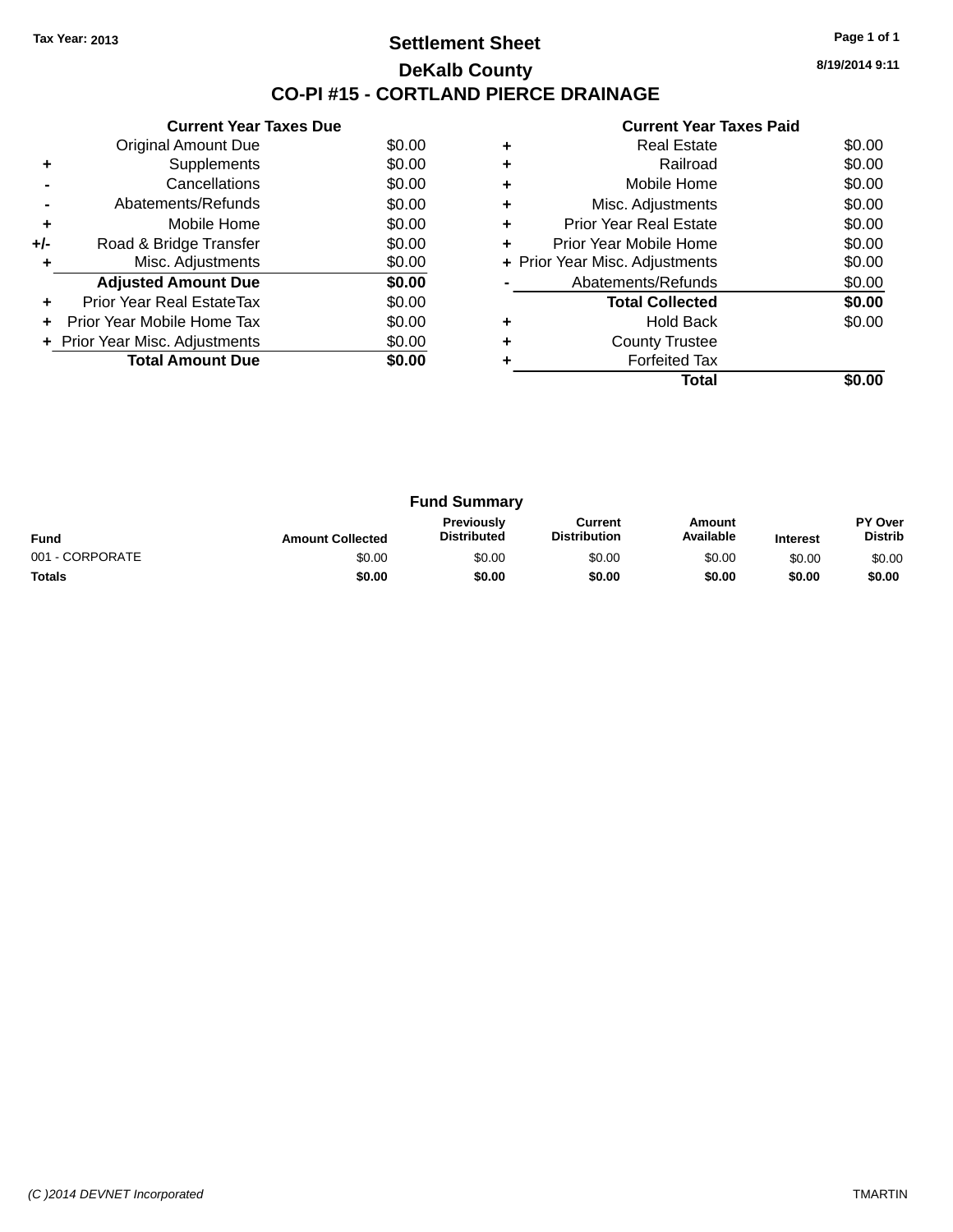### **Settlement Sheet Tax Year: 2013 Page 1 of 1 DeKalb County CO-SBA#5 - CORTLAND SBA #5**

| <b>Current Year Taxes Paid</b> |  |  |  |
|--------------------------------|--|--|--|
|--------------------------------|--|--|--|

|     | <b>Current Year Taxes Due</b>  |                |  |  |  |
|-----|--------------------------------|----------------|--|--|--|
|     | <b>Original Amount Due</b>     | \$1,300,594.02 |  |  |  |
| ٠   | Supplements                    | \$0.00         |  |  |  |
|     | Cancellations                  | \$0.00         |  |  |  |
|     | Abatements/Refunds             | \$0.00         |  |  |  |
| ٠   | Mobile Home                    | \$0.00         |  |  |  |
| +/- | Road & Bridge Transfer         | \$0.00         |  |  |  |
|     | Misc. Adjustments              | \$0.00         |  |  |  |
|     | <b>Adjusted Amount Due</b>     | \$1,300,594.02 |  |  |  |
| ٠   | Prior Year Real EstateTax      | \$0.00         |  |  |  |
|     | Prior Year Mobile Home Tax     | \$0.00         |  |  |  |
|     | + Prior Year Misc. Adjustments | \$0.00         |  |  |  |
|     | <b>Total Amount Due</b>        | \$1,300,594.02 |  |  |  |
|     |                                |                |  |  |  |

|   | <b>Real Estate</b>             | \$0.00 |
|---|--------------------------------|--------|
| ٠ | Railroad                       | \$0.00 |
|   | Mobile Home                    | \$0.00 |
| ٠ | Misc. Adjustments              | \$0.00 |
| ÷ | <b>Prior Year Real Estate</b>  | \$0.00 |
| ٠ | Prior Year Mobile Home         | \$0.00 |
|   | + Prior Year Misc. Adjustments | \$0.00 |
|   | Abatements/Refunds             | \$0.00 |
|   | <b>Total Collected</b>         | \$0.00 |
|   | <b>Hold Back</b>               | \$0.00 |
| ٠ | <b>County Trustee</b>          |        |
|   | <b>Forfeited Tax</b>           |        |
|   | Total                          |        |

| <b>Fund Summary</b>        |                         |                                         |                                |                     |                 |                           |
|----------------------------|-------------------------|-----------------------------------------|--------------------------------|---------------------|-----------------|---------------------------|
| <b>Fund</b>                | <b>Amount Collected</b> | <b>Previously</b><br><b>Distributed</b> | Current<br><b>Distribution</b> | Amount<br>Available | <b>Interest</b> | PY Over<br><b>Distrib</b> |
| 023 - SPECIAL SERVICE AREA | \$0.00                  | \$0.00                                  | \$0.00                         | \$0.00              | \$0.00          | \$0.00                    |
| <b>Totals</b>              | \$0.00                  | \$0.00                                  | \$0.00                         | \$0.00              | \$0.00          | \$0.00                    |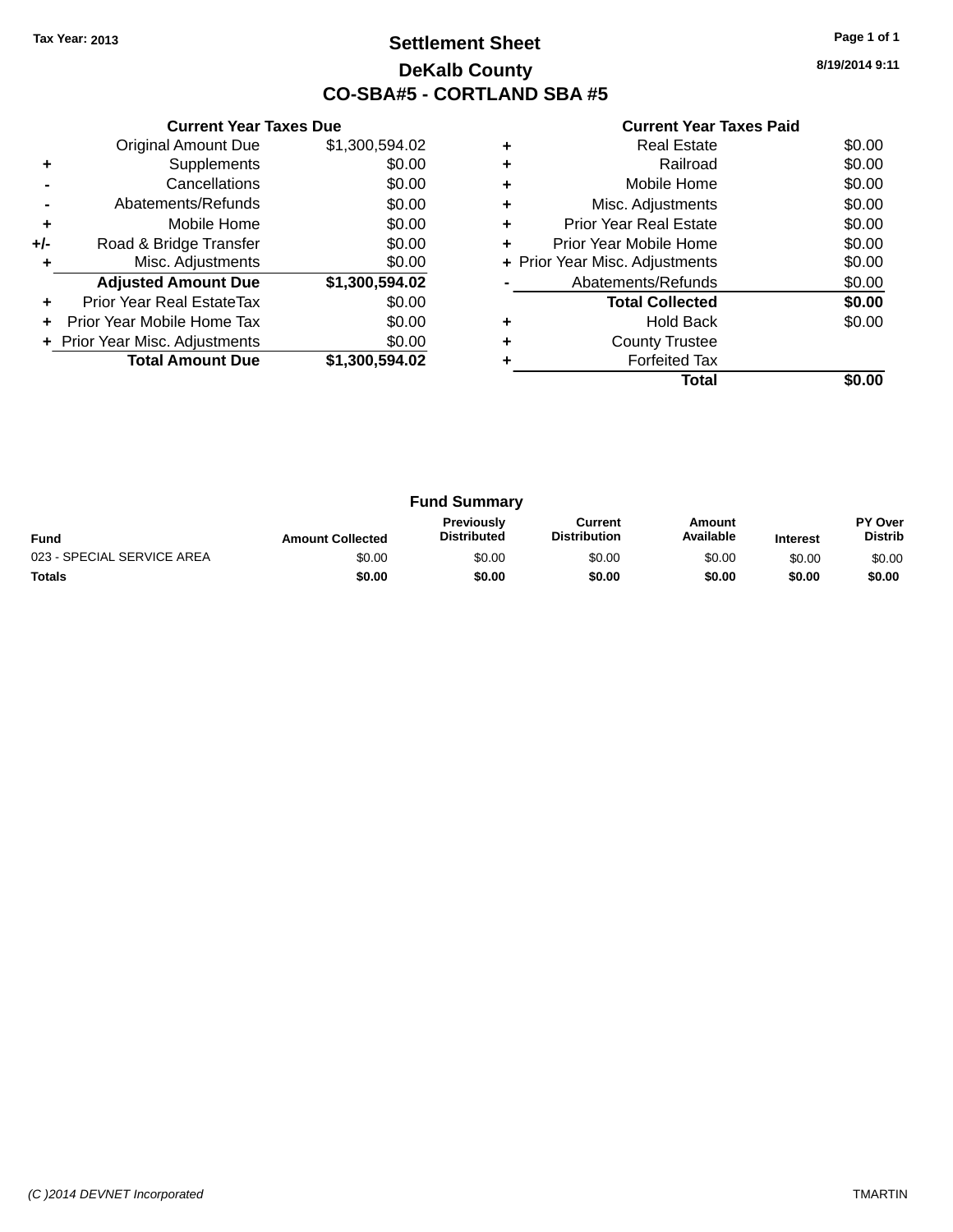### **Settlement Sheet Tax Year: 2013 Page 1 of 1 DeKalb County CO-SBA#6 - CORTLAND SBA #6**

**8/19/2014 9:11**

|     | <b>Current Year Taxes Due</b>  |              |  |  |  |
|-----|--------------------------------|--------------|--|--|--|
|     | <b>Original Amount Due</b>     | \$791,774.00 |  |  |  |
| ٠   | Supplements                    | \$0.00       |  |  |  |
|     | Cancellations                  | \$0.00       |  |  |  |
|     | Abatements/Refunds             | \$0.00       |  |  |  |
| ÷   | Mobile Home                    | \$0.00       |  |  |  |
| +/- | Road & Bridge Transfer         | \$0.00       |  |  |  |
| ٠   | Misc. Adjustments              | \$0.00       |  |  |  |
|     | <b>Adjusted Amount Due</b>     | \$791,774.00 |  |  |  |
| ٠   | Prior Year Real EstateTax      | \$0.00       |  |  |  |
| ÷   | Prior Year Mobile Home Tax     | \$0.00       |  |  |  |
|     | + Prior Year Misc. Adjustments | \$0.00       |  |  |  |
|     | <b>Total Amount Due</b>        | \$791.774.00 |  |  |  |
|     |                                |              |  |  |  |

|   | Total                          |        |
|---|--------------------------------|--------|
|   | <b>Forfeited Tax</b>           |        |
| ٠ | <b>County Trustee</b>          |        |
|   | <b>Hold Back</b>               | \$0.00 |
|   | <b>Total Collected</b>         | \$0.00 |
|   | Abatements/Refunds             | \$0.00 |
|   | + Prior Year Misc. Adjustments | \$0.00 |
| ٠ | Prior Year Mobile Home         | \$0.00 |
| ٠ | <b>Prior Year Real Estate</b>  | \$0.00 |
| ٠ | Misc. Adjustments              | \$0.00 |
|   | Mobile Home                    | \$0.00 |
| ٠ | Railroad                       | \$0.00 |
|   | <b>Real Estate</b>             | \$0.00 |

| <b>Fund Summary</b>        |                         |                                         |                                |                     |                 |                           |
|----------------------------|-------------------------|-----------------------------------------|--------------------------------|---------------------|-----------------|---------------------------|
| <b>Fund</b>                | <b>Amount Collected</b> | <b>Previously</b><br><b>Distributed</b> | Current<br><b>Distribution</b> | Amount<br>Available | <b>Interest</b> | PY Over<br><b>Distrib</b> |
| 023 - SPECIAL SERVICE AREA | \$0.00                  | \$0.00                                  | \$0.00                         | \$0.00              | \$0.00          | \$0.00                    |
| <b>Totals</b>              | \$0.00                  | \$0.00                                  | \$0.00                         | \$0.00              | \$0.00          | \$0.00                    |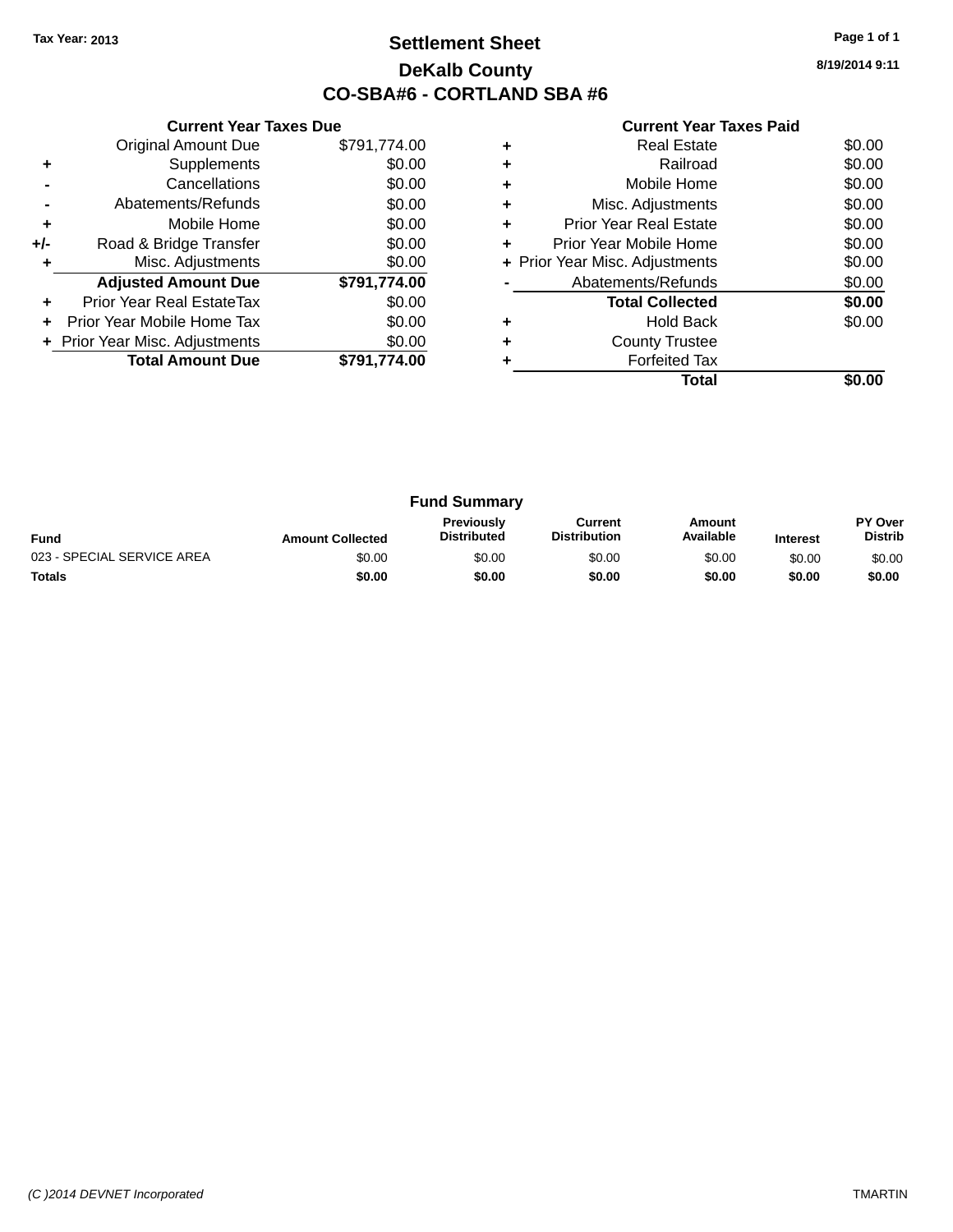### **Settlement Sheet Tax Year: 2013 Page 1 of 1 DeKalb County CO-SBA#9 - CORTLAND SBA #9**

**8/19/2014 9:11**

|     | <b>Current Year Taxes Due</b>  |              |  |  |  |
|-----|--------------------------------|--------------|--|--|--|
|     | <b>Original Amount Due</b>     | \$400,235.00 |  |  |  |
| ٠   | Supplements                    | \$0.00       |  |  |  |
|     | Cancellations                  | \$0.00       |  |  |  |
|     | Abatements/Refunds             | \$0.00       |  |  |  |
| ٠   | Mobile Home                    | \$0.00       |  |  |  |
| +/- | Road & Bridge Transfer         | \$0.00       |  |  |  |
| ٠   | Misc. Adjustments              | \$0.00       |  |  |  |
|     | <b>Adjusted Amount Due</b>     | \$400,235.00 |  |  |  |
| ٠   | Prior Year Real EstateTax      | \$0.00       |  |  |  |
|     | Prior Year Mobile Home Tax     | \$0.00       |  |  |  |
|     | + Prior Year Misc. Adjustments | \$0.00       |  |  |  |
|     | <b>Total Amount Due</b>        | \$400,235.00 |  |  |  |
|     |                                |              |  |  |  |

| ٠ | <b>Real Estate</b>             | \$125,432.50 |
|---|--------------------------------|--------------|
| ٠ | Railroad                       | \$0.00       |
| ٠ | Mobile Home                    | \$0.00       |
| ٠ | Misc. Adjustments              | \$0.00       |
| ٠ | <b>Prior Year Real Estate</b>  | \$0.00       |
| ÷ | Prior Year Mobile Home         | \$0.00       |
|   | + Prior Year Misc. Adjustments | \$0.00       |
|   | Abatements/Refunds             | \$0.00       |
|   | <b>Total Collected</b>         | \$125,432.50 |
| ٠ | <b>Hold Back</b>               | \$0.00       |
| ٠ | <b>County Trustee</b>          |              |
| ٠ | <b>Forfeited Tax</b>           |              |
|   | <b>Total</b>                   | \$125,432.50 |
|   |                                |              |

|                            |                         |                                  | <b>Distribution Summary</b>           |                                |                 |                           |
|----------------------------|-------------------------|----------------------------------|---------------------------------------|--------------------------------|-----------------|---------------------------|
|                            |                         |                                  | <b>Tax Distribution Date</b>          |                                |                 | Amount                    |
|                            |                         |                                  | 06/27/2014                            |                                |                 | \$90,005.00               |
|                            |                         |                                  | 08/22/2014                            |                                |                 | \$35,427.50               |
|                            |                         |                                  |                                       | <b>Totals: 2 Distributions</b> |                 | \$125,432.50              |
|                            |                         |                                  | <b>Grand Totals: 2 Distributions</b>  |                                |                 | \$125,432.50              |
|                            |                         | <b>Fund Summary</b>              |                                       |                                |                 |                           |
| Fund                       | <b>Amount Collected</b> | Previously<br><b>Distributed</b> | <b>Current</b><br><b>Distribution</b> | Amount<br>Available            | <b>Interest</b> | PY Over<br><b>Distrib</b> |
| 023 - SPECIAL SERVICE AREA | \$125,432.50            | \$90,005,00                      | \$35,427.50                           | \$0.00                         | \$0.00          | \$0.00                    |
| <b>Totals</b>              | \$125,432.50            | \$90,005.00                      | \$35,427.50                           | \$0.00                         | \$0.00          | \$0.00                    |
|                            |                         |                                  |                                       |                                |                 |                           |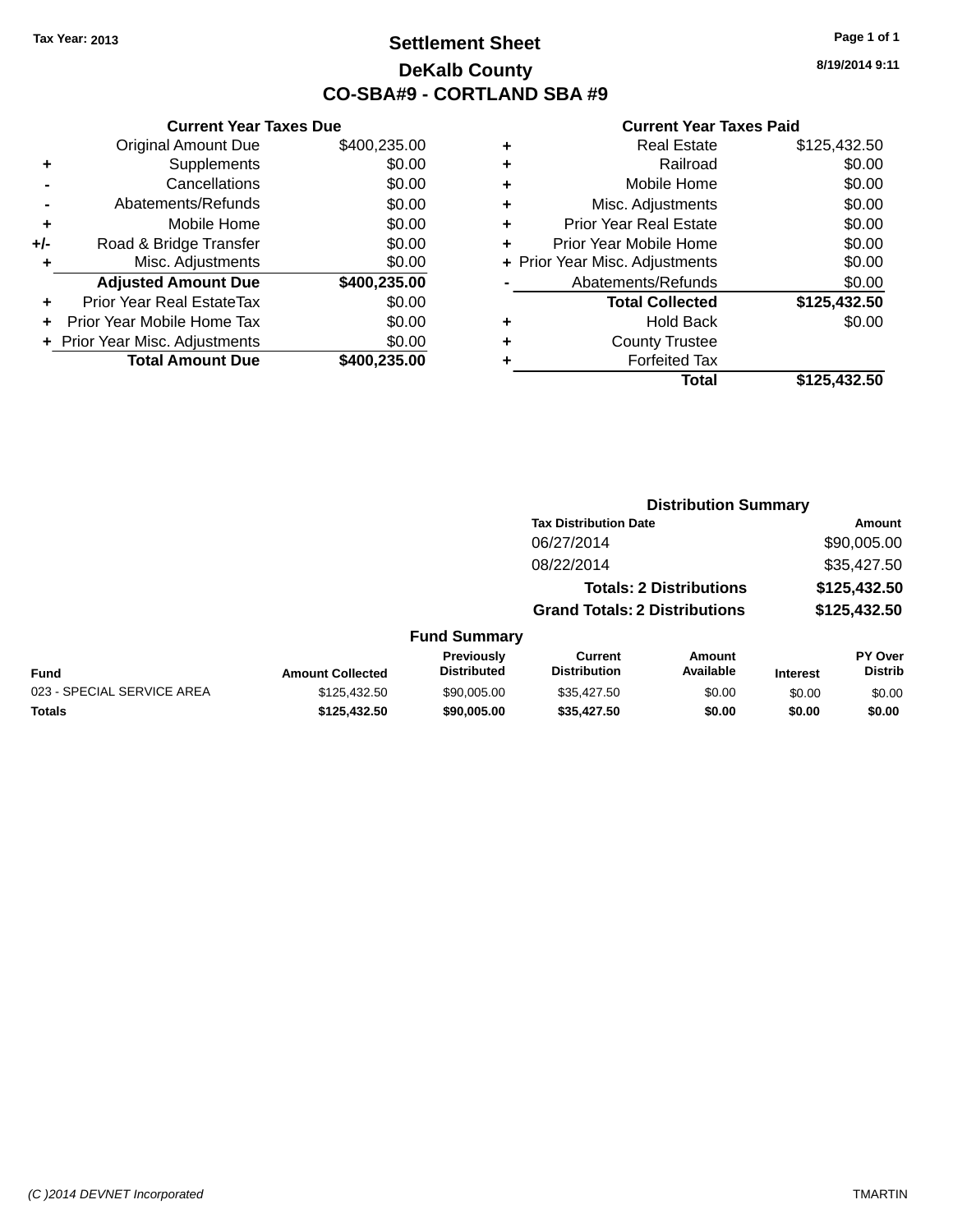### **Settlement Sheet Tax Year: 2013 Page 1 of 1 DeKalb County CO-SSA#1 - CORTLAND SBA #1**

**8/19/2014 9:11**

| ٠ | <b>Real Estate</b>             | \$246,663.24 |
|---|--------------------------------|--------------|
| ٠ | Railroad                       | \$0.00       |
| ٠ | Mobile Home                    | \$0.00       |
| ٠ | Misc. Adjustments              | \$0.00       |
| ٠ | <b>Prior Year Real Estate</b>  | \$0.00       |
| ٠ | Prior Year Mobile Home         | \$0.00       |
|   | + Prior Year Misc. Adjustments | \$0.00       |
|   | Abatements/Refunds             | \$0.00       |
|   | <b>Total Collected</b>         | \$246,663.24 |
| ٠ | <b>Hold Back</b>               | \$0.00       |
| ٠ | <b>County Trustee</b>          |              |
|   | <b>Forfeited Tax</b>           |              |
|   | Total                          | \$246.663.24 |
|   |                                |              |

|     | <b>Current Year Taxes Due</b>  |              |  |  |  |  |
|-----|--------------------------------|--------------|--|--|--|--|
|     | <b>Original Amount Due</b>     | \$395,000.24 |  |  |  |  |
| ٠   | Supplements                    | \$3,390.56   |  |  |  |  |
|     | \$3,390.56<br>Cancellations    |              |  |  |  |  |
|     | \$0.00<br>Abatements/Refunds   |              |  |  |  |  |
| ٠   | Mobile Home                    | \$0.00       |  |  |  |  |
| +/- | Road & Bridge Transfer         | \$0.00       |  |  |  |  |
| ٠   | Misc. Adjustments              | \$0.00       |  |  |  |  |
|     | <b>Adjusted Amount Due</b>     | \$395,000.24 |  |  |  |  |
|     | Prior Year Real EstateTax      | \$0.00       |  |  |  |  |
|     | Prior Year Mobile Home Tax     | \$0.00       |  |  |  |  |
|     | + Prior Year Misc. Adjustments | \$0.00       |  |  |  |  |
|     | <b>Total Amount Due</b>        | \$395,000.24 |  |  |  |  |
|     |                                |              |  |  |  |  |

|                         | <b>Distribution Summary</b>      |                                      |                                |                 |                                  |  |
|-------------------------|----------------------------------|--------------------------------------|--------------------------------|-----------------|----------------------------------|--|
|                         |                                  | <b>Tax Distribution Date</b>         |                                |                 | Amount                           |  |
|                         |                                  | 06/27/2014                           |                                |                 | \$201,738.32                     |  |
|                         |                                  | 07/25/2014                           |                                |                 | \$1,695.28                       |  |
|                         |                                  | 08/22/2014                           |                                |                 | \$43,229.64                      |  |
|                         |                                  |                                      | <b>Totals: 3 Distributions</b> |                 | \$246,663.24                     |  |
|                         |                                  | <b>Grand Totals: 3 Distributions</b> |                                |                 | \$246,663.24                     |  |
|                         | <b>Fund Summary</b>              |                                      |                                |                 |                                  |  |
| <b>Amount Collected</b> | Previously<br><b>Distributed</b> | Current<br><b>Distribution</b>       | Amount<br>Available            | <b>Interest</b> | <b>PY Over</b><br><b>Distrib</b> |  |

| <b>Fund</b>                | <b>Amount Collected</b> | <b>FIGVIOUSIV</b><br><b>Distributed</b> | uurent<br><b>Distribution</b> | AIIIvuil<br>Available | Interest | гічег<br>Distrib |
|----------------------------|-------------------------|-----------------------------------------|-------------------------------|-----------------------|----------|------------------|
| 023 - SPECIAL SERVICE AREA | \$246.663.24            | \$203.433.60                            | \$43.229.64                   | \$0.00                | \$0.00   | \$0.00           |
| <b>Totals</b>              | \$246.663.24            | \$203,433,60                            | \$43.229.64                   | \$0.00                | \$0.00   | \$0.00           |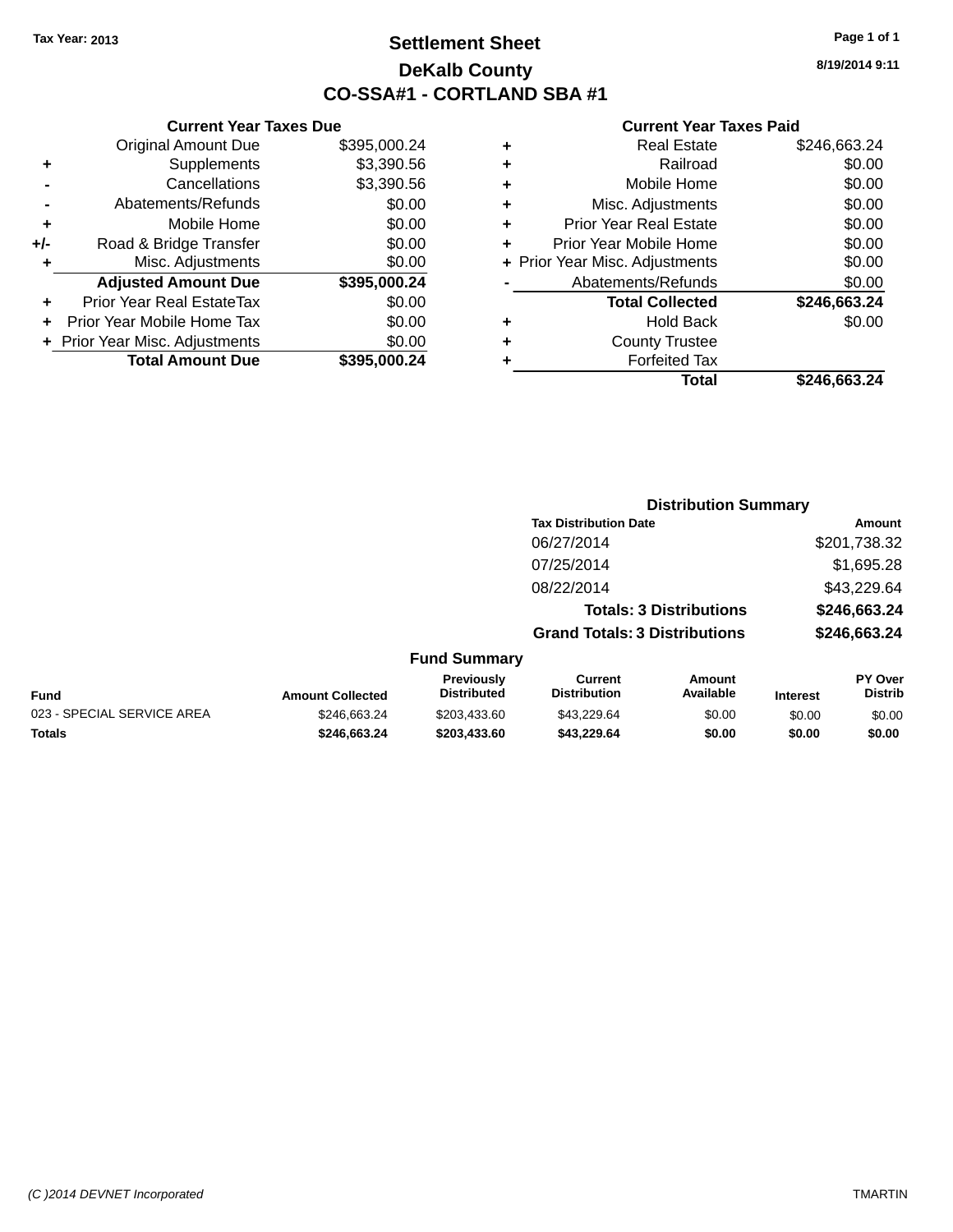### **Settlement Sheet Tax Year: 2013 Page 1 of 1 DeKalb County CO-SSA#4 - CORTLAND SBA #4**

|     | <b>Current Year Taxes Due</b>  |                |   | <b>Current Year Taxes Paid</b> |                |  |  |
|-----|--------------------------------|----------------|---|--------------------------------|----------------|--|--|
|     | Original Amount Due            | \$2,790,886.40 | ٠ | <b>Real Estate</b>             | \$2,180.38     |  |  |
| ٠   | Supplements                    | \$0.00         | ٠ | Railroad                       | \$0.00         |  |  |
|     | Cancellations                  | \$1,297,326.10 | ٠ | Mobile Home                    | \$0.00         |  |  |
|     | Abatements/Refunds             | \$0.00         | ٠ | Misc. Adjustments              | \$13,819.22    |  |  |
| ٠   | Mobile Home                    | \$0.00         | ٠ | <b>Prior Year Real Estate</b>  | (\$128,904.06) |  |  |
| +/- | Road & Bridge Transfer         | \$0.00         |   | Prior Year Mobile Home         | \$0.00         |  |  |
|     | Misc. Adjustments              | \$13,819.22    |   | + Prior Year Misc. Adjustments | \$0.00         |  |  |
|     | <b>Adjusted Amount Due</b>     | \$1,507,379.52 |   | Abatements/Refunds             | \$0.00         |  |  |
|     | Prior Year Real EstateTax      | (\$128,904.06) |   | <b>Total Collected</b>         | (\$112,904.46) |  |  |
|     | Prior Year Mobile Home Tax     | \$0.00         | ٠ | <b>Hold Back</b>               | \$0.00         |  |  |
|     | + Prior Year Misc. Adjustments | \$0.00         | ٠ | <b>County Trustee</b>          |                |  |  |
|     | <b>Total Amount Due</b>        | \$1,378,475.46 |   | <b>Forfeited Tax</b>           |                |  |  |
|     |                                |                |   | Total                          | (\$112,904.46) |  |  |

| <b>Fund Summary</b>        |                         |                                         |                                |                     |                 |                                  |
|----------------------------|-------------------------|-----------------------------------------|--------------------------------|---------------------|-----------------|----------------------------------|
| Fund                       | <b>Amount Collected</b> | <b>Previously</b><br><b>Distributed</b> | Current<br><b>Distribution</b> | Amount<br>Available | <b>Interest</b> | <b>PY Over</b><br><b>Distrib</b> |
| 023 - SPECIAL SERVICE AREA | \$-112.904.46           | \$0.00                                  | \$0.00                         | \$0.00              | \$0.00          | \$0.00                           |
| Totals                     | \$-112.904.46           | \$0.00                                  | \$0.00                         | \$0.00              | \$0.00          | \$0.00                           |

| Year Source             | <b>Account Type</b>       | <b>Amount Adjustment Description</b>                      |
|-------------------------|---------------------------|-----------------------------------------------------------|
| 2013 DR - Drainage      | <b>Back Tax Collected</b> | \$2,180.56 M & I REGIONAL REDEMPTION 09-17-386-003 by TBA |
| 2013 DR - Drainage      | <b>Back Tax Collected</b> | \$2,180.56 M & I REGIONAL REDEMPTION 09-17-383-003 by TBA |
| 2013 RE - Real Estate   | <b>Back Tax Collected</b> | \$7,277.54 SCAVENGER SALE 09-17-400-010 by TBA            |
| 2013 RE - Real Estate   | <b>Back Tax Collected</b> | \$2,180.56 M & I REGIONAL REDEMPTION 09-17-377-012 by TBA |
| <b>Totals 4 entries</b> |                           | \$13,819.22                                               |
|                         |                           |                                                           |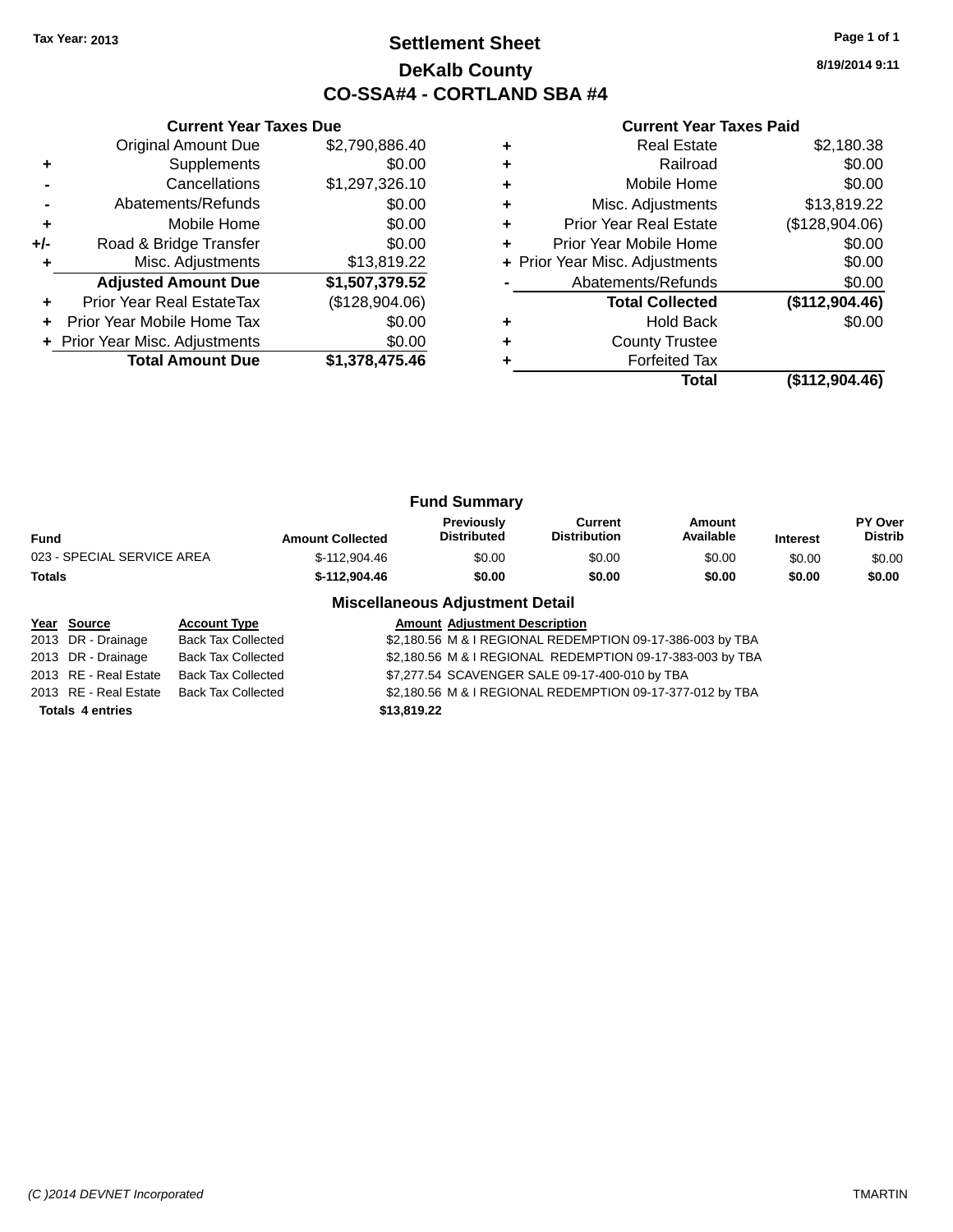### **Settlement Sheet Tax Year: 2013 Page 1 of 1 DeKalb County CO-SSA#7 - CORTLAND SBA #7**

**8/19/2014 9:11**

|     | <b>Current Year Taxes Due</b>  |                |  |  |  |  |
|-----|--------------------------------|----------------|--|--|--|--|
|     | <b>Original Amount Due</b>     | \$1,155,599.02 |  |  |  |  |
| ٠   | Supplements                    | \$0.00         |  |  |  |  |
|     | \$872,150.20<br>Cancellations  |                |  |  |  |  |
|     | Abatements/Refunds             | \$0.00         |  |  |  |  |
| ٠   | Mobile Home                    | \$0.00         |  |  |  |  |
| +/- | Road & Bridge Transfer         | \$0.00         |  |  |  |  |
| ٠   | Misc. Adjustments              | \$0.00         |  |  |  |  |
|     | <b>Adjusted Amount Due</b>     | \$283,448.82   |  |  |  |  |
| ٠   | Prior Year Real EstateTax      | \$0.00         |  |  |  |  |
| ÷   | Prior Year Mobile Home Tax     | \$0.00         |  |  |  |  |
|     | + Prior Year Misc. Adjustments | \$0.00         |  |  |  |  |
|     | <b>Total Amount Due</b>        | \$283,448.82   |  |  |  |  |
|     |                                |                |  |  |  |  |

|   | <b>Forfeited Tax</b><br>Total  |        |
|---|--------------------------------|--------|
| ٠ | <b>County Trustee</b>          |        |
|   | <b>Hold Back</b>               | \$0.00 |
|   | <b>Total Collected</b>         | \$0.00 |
|   | Abatements/Refunds             | \$0.00 |
|   | + Prior Year Misc. Adjustments | \$0.00 |
| ٠ | Prior Year Mobile Home         | \$0.00 |
| ٠ | <b>Prior Year Real Estate</b>  | \$0.00 |
| ٠ | Misc. Adjustments              | \$0.00 |
| ٠ | Mobile Home                    | \$0.00 |
| ٠ | Railroad                       | \$0.00 |
|   | Real Estate                    | \$0.00 |

| <b>Fund Summary</b>        |                         |                                         |                                |                     |                 |                           |
|----------------------------|-------------------------|-----------------------------------------|--------------------------------|---------------------|-----------------|---------------------------|
| <b>Fund</b>                | <b>Amount Collected</b> | <b>Previously</b><br><b>Distributed</b> | Current<br><b>Distribution</b> | Amount<br>Available | <b>Interest</b> | PY Over<br><b>Distrib</b> |
| 023 - SPECIAL SERVICE AREA | \$0.00                  | \$0.00                                  | \$0.00                         | \$0.00              | \$0.00          | \$0.00                    |
| <b>Totals</b>              | \$0.00                  | \$0.00                                  | \$0.00                         | \$0.00              | \$0.00          | \$0.00                    |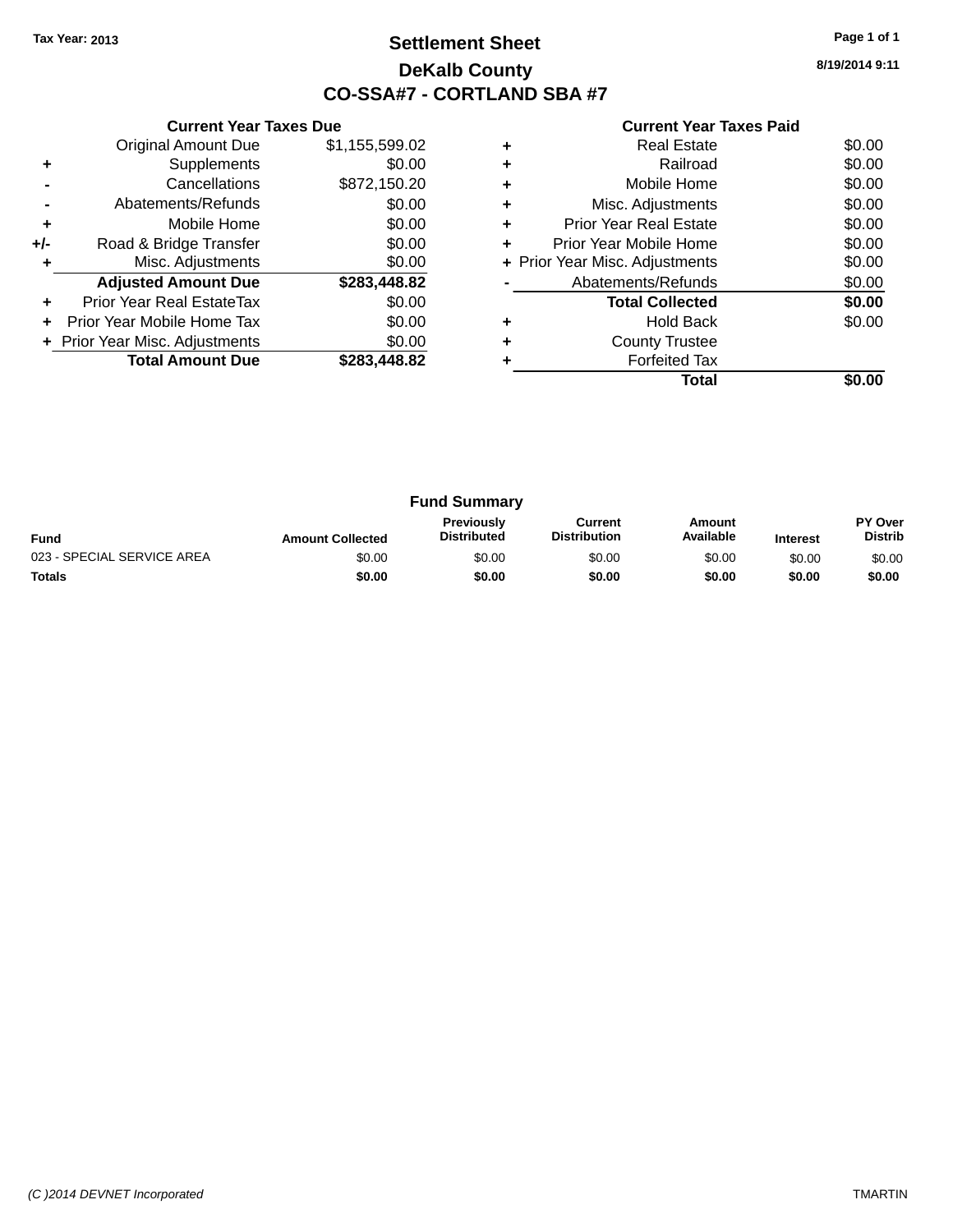### **Settlement Sheet Tax Year: 2013 Page 1 of 1 DeKalb County CO-SSA#8 - CORTLAND SBA #8**

**8/19/2014 9:11**

|     | <b>Current Year Taxes Due</b>  |              |  |  |  |
|-----|--------------------------------|--------------|--|--|--|
|     | <b>Original Amount Due</b>     | \$893,955.80 |  |  |  |
| ٠   | Supplements                    | \$0.00       |  |  |  |
|     | Cancellations                  | \$0.00       |  |  |  |
|     | Abatements/Refunds             | \$0.00       |  |  |  |
| ÷   | Mobile Home                    | \$0.00       |  |  |  |
| +/- | Road & Bridge Transfer         | \$0.00       |  |  |  |
|     | Misc. Adjustments              | \$0.00       |  |  |  |
|     | <b>Adjusted Amount Due</b>     | \$893,955.80 |  |  |  |
|     | Prior Year Real EstateTax      | \$0.00       |  |  |  |
|     | Prior Year Mobile Home Tax     | \$0.00       |  |  |  |
|     | + Prior Year Misc. Adjustments | \$0.00       |  |  |  |
|     | <b>Total Amount Due</b>        | \$893,955,80 |  |  |  |
|     |                                |              |  |  |  |

|   | <b>Real Estate</b>             | \$0.00 |
|---|--------------------------------|--------|
|   | Railroad                       | \$0.00 |
| ٠ | Mobile Home                    | \$0.00 |
| ٠ | Misc. Adjustments              | \$0.00 |
| ٠ | Prior Year Real Estate         | \$0.00 |
| ٠ | Prior Year Mobile Home         | \$0.00 |
|   | + Prior Year Misc. Adjustments | \$0.00 |
|   | Abatements/Refunds             | \$0.00 |
|   | <b>Total Collected</b>         | \$0.00 |
|   | <b>Hold Back</b>               | \$0.00 |
|   | <b>County Trustee</b>          |        |
|   | <b>Forfeited Tax</b>           |        |
|   | Total                          |        |

| <b>Fund Summary</b>        |                         |                                         |                                |                     |                 |                                  |
|----------------------------|-------------------------|-----------------------------------------|--------------------------------|---------------------|-----------------|----------------------------------|
| <b>Fund</b>                | <b>Amount Collected</b> | <b>Previously</b><br><b>Distributed</b> | Current<br><b>Distribution</b> | Amount<br>Available | <b>Interest</b> | <b>PY Over</b><br><b>Distrib</b> |
| 023 - SPECIAL SERVICE AREA | \$0.00                  | \$0.00                                  | \$0.00                         | \$0.00              | \$0.00          | \$0.00                           |
| <b>Totals</b>              | \$0.00                  | \$0.00                                  | \$0.00                         | \$0.00              | \$0.00          | \$0.00                           |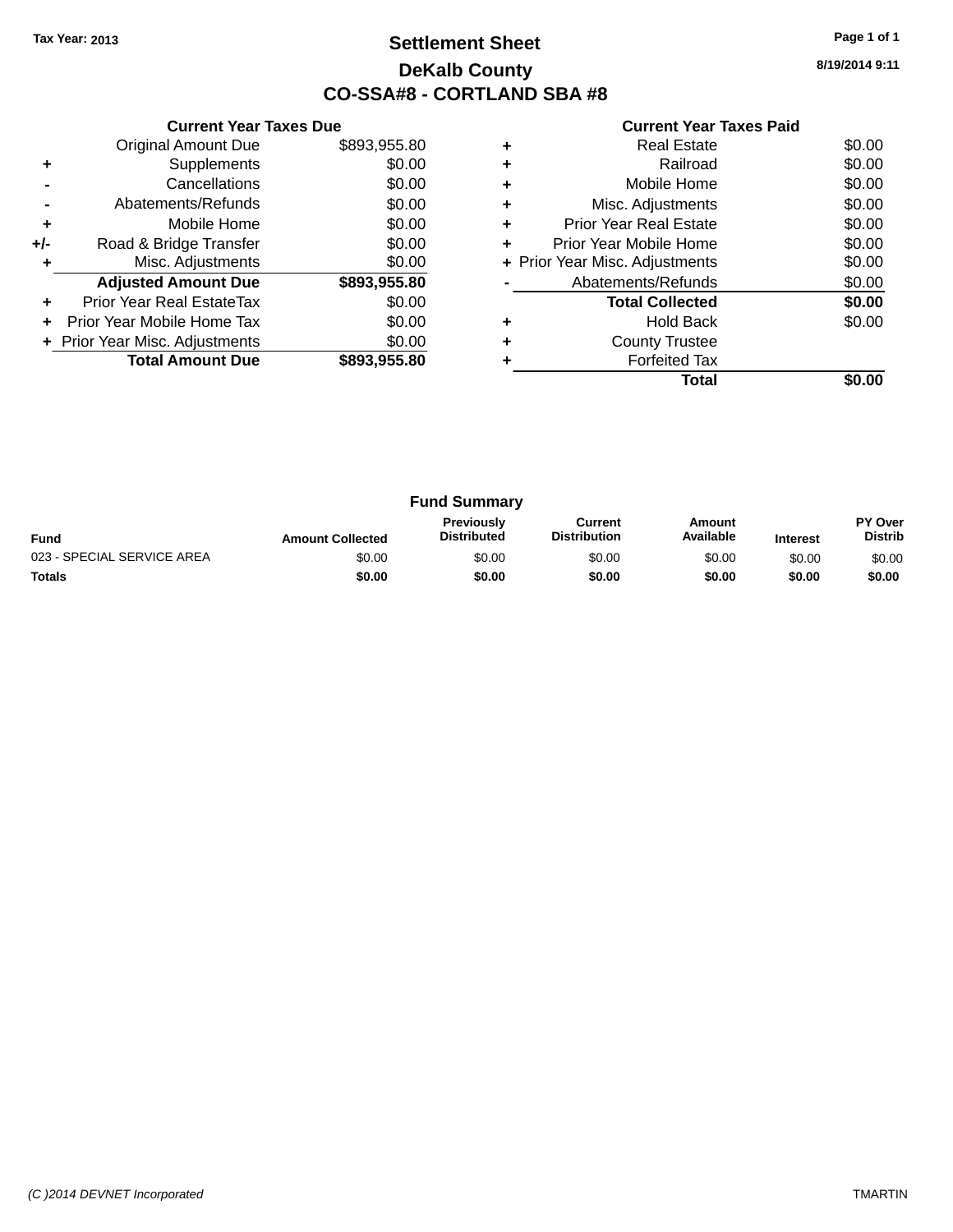### **Settlement Sheet Tax Year: 2013 Page 1 of 1 DeKalb County MA-DK #3 - MALTA DEKALB DRAINAGE #3**

### **Current Year Taxes Due** Original Amount Due \$1,252.28

| ٠     | Supplements                    | \$17.98    |
|-------|--------------------------------|------------|
|       | Cancellations                  | \$17.98    |
|       | Abatements/Refunds             | \$0.00     |
| ٠     | Mobile Home                    | \$0.00     |
| $+/-$ | Road & Bridge Transfer         | \$0.00     |
| ÷     | Misc. Adjustments              | \$0.00     |
|       | <b>Adjusted Amount Due</b>     | \$1,252.28 |
| ÷     | Prior Year Real EstateTax      | \$0.00     |
|       | Prior Year Mobile Home Tax     | \$0.00     |
|       | + Prior Year Misc. Adjustments | \$0.00     |
|       | <b>Total Amount Due</b>        | \$1,252.28 |

### **Current Year Taxes Paid +** Real Estate \$741.28 **+** Railroad \$0.00 **+** Mobile Home \$0.00 **+** Misc. Adjustments \$0.00 **+** Prior Year Real Estate \$0.00 **+** Prior Year Mobile Home \$0.00 **+ Prior Year Misc. Adjustments**  $$0.00$ **-** Abatements/Refunds \$0.00 **Total Collected \$741.28 +** Hold Back \$0.00 **+** County Trustee **+** Forfeited Tax **Total \$741.28**

|                 |                         |                                  |                                       | <b>Distribution Summary</b>    |                 |                                  |
|-----------------|-------------------------|----------------------------------|---------------------------------------|--------------------------------|-----------------|----------------------------------|
|                 |                         |                                  | <b>Tax Distribution Date</b>          |                                |                 | Amount                           |
|                 |                         |                                  | 05/22/2014                            |                                |                 | \$152.24                         |
|                 |                         |                                  | 06/27/2014                            |                                |                 | \$464.18                         |
|                 |                         |                                  | 07/25/2014                            |                                |                 | \$9.89                           |
|                 |                         |                                  | 08/22/2014                            |                                |                 | \$114.97                         |
|                 |                         |                                  |                                       | <b>Totals: 4 Distributions</b> |                 | \$741.28                         |
|                 |                         |                                  | <b>Grand Totals: 4 Distributions</b>  |                                |                 | \$741.28                         |
|                 |                         | <b>Fund Summary</b>              |                                       |                                |                 |                                  |
| <b>Fund</b>     | <b>Amount Collected</b> | Previously<br><b>Distributed</b> | <b>Current</b><br><b>Distribution</b> | <b>Amount</b><br>Available     | <b>Interest</b> | <b>PY Over</b><br><b>Distrib</b> |
| 001 - CORPORATE | \$741.28                | \$626.31                         | \$114.97                              | \$0.00                         | \$0.00          | \$0.00                           |
| <b>Totals</b>   | \$741.28                | \$626.31                         | \$114.97                              | \$0.00                         | \$0.00          | \$0.00                           |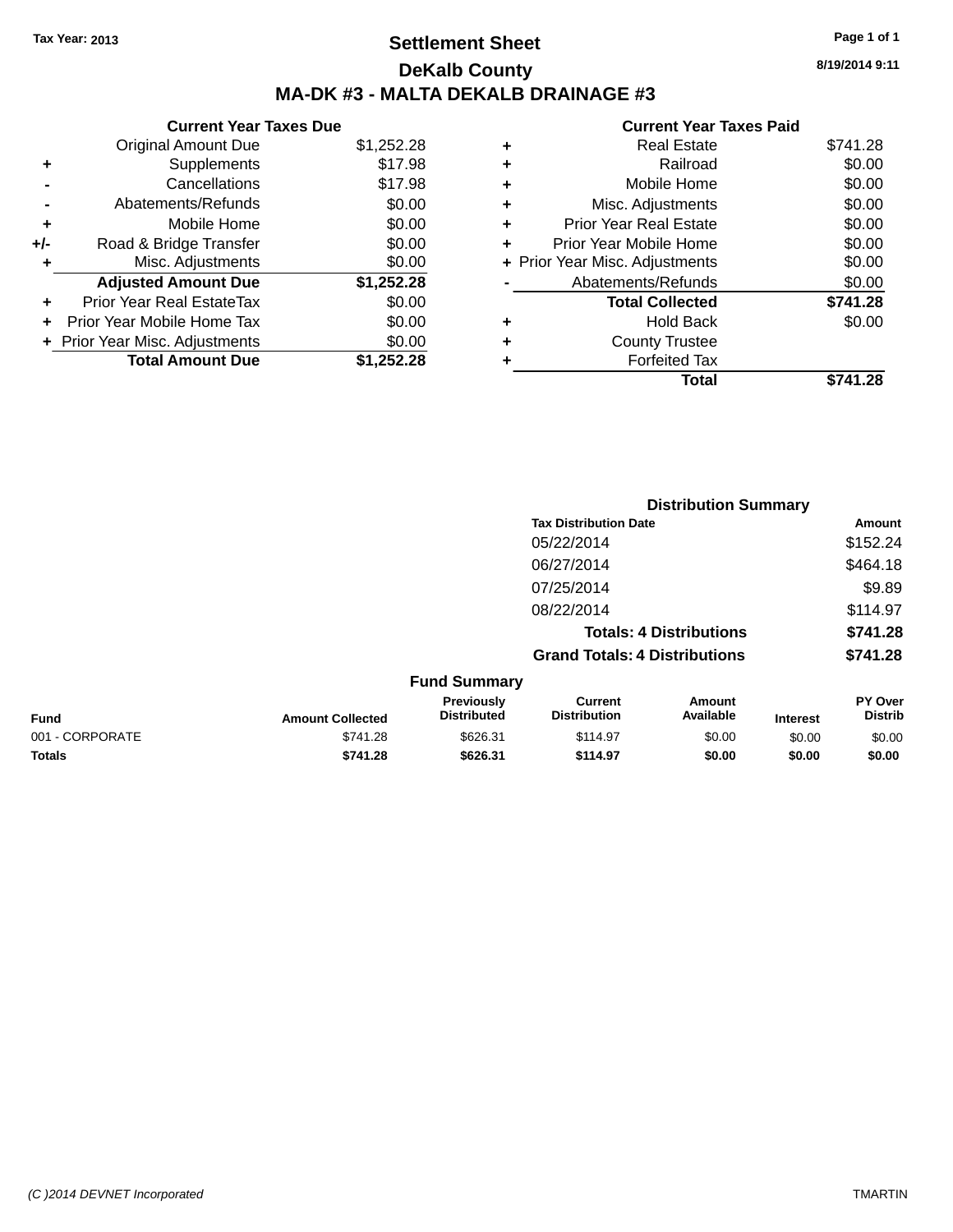### **Settlement Sheet Tax Year: 2013 Page 1 of 1 DeKalb County MAMIAFDK - MA-MI-AF-DK DRAINAGE #11**

**8/19/2014 9:11**

|     | <b>Current Year Taxes Due</b>  |        |  |  |  |
|-----|--------------------------------|--------|--|--|--|
|     | Original Amount Due            | \$0.00 |  |  |  |
| ٠   | Supplements                    | \$0.00 |  |  |  |
|     | Cancellations                  | \$0.00 |  |  |  |
|     | Abatements/Refunds             | \$0.00 |  |  |  |
| ٠   | Mobile Home                    | \$0.00 |  |  |  |
| +/- | Road & Bridge Transfer         | \$0.00 |  |  |  |
|     | Misc. Adjustments              | \$0.00 |  |  |  |
|     | <b>Adjusted Amount Due</b>     | \$0.00 |  |  |  |
|     | Prior Year Real EstateTax      | \$0.00 |  |  |  |
|     | Prior Year Mobile Home Tax     | \$0.00 |  |  |  |
|     | + Prior Year Misc. Adjustments | \$0.00 |  |  |  |
|     | <b>Total Amount Due</b>        | \$0.00 |  |  |  |
|     |                                |        |  |  |  |

|   | Total                          |        |
|---|--------------------------------|--------|
|   | <b>Forfeited Tax</b>           |        |
|   | <b>County Trustee</b>          |        |
| ٠ | <b>Hold Back</b>               | \$0.00 |
|   | <b>Total Collected</b>         | \$0.00 |
|   | Abatements/Refunds             | \$0.00 |
|   | + Prior Year Misc. Adjustments | \$0.00 |
| ٠ | Prior Year Mobile Home         | \$0.00 |
| ٠ | Prior Year Real Estate         | \$0.00 |
|   | Misc. Adjustments              | \$0.00 |
| ٠ | Mobile Home                    | \$0.00 |
|   | Railroad                       | \$0.00 |
|   | <b>Real Estate</b>             | \$0.00 |
|   |                                |        |

| <b>Fund Summary</b> |                         |                                         |                                |                     |                 |                                  |
|---------------------|-------------------------|-----------------------------------------|--------------------------------|---------------------|-----------------|----------------------------------|
| <b>Fund</b>         | <b>Amount Collected</b> | <b>Previously</b><br><b>Distributed</b> | Current<br><b>Distribution</b> | Amount<br>Available | <b>Interest</b> | <b>PY Over</b><br><b>Distrib</b> |
| 001 - CORPORATE     | \$0.00                  | \$0.00                                  | \$0.00                         | \$0.00              | \$0.00          | \$0.00                           |
| <b>Totals</b>       | \$0.00                  | \$0.00                                  | \$0.00                         | \$0.00              | \$0.00          | \$0.00                           |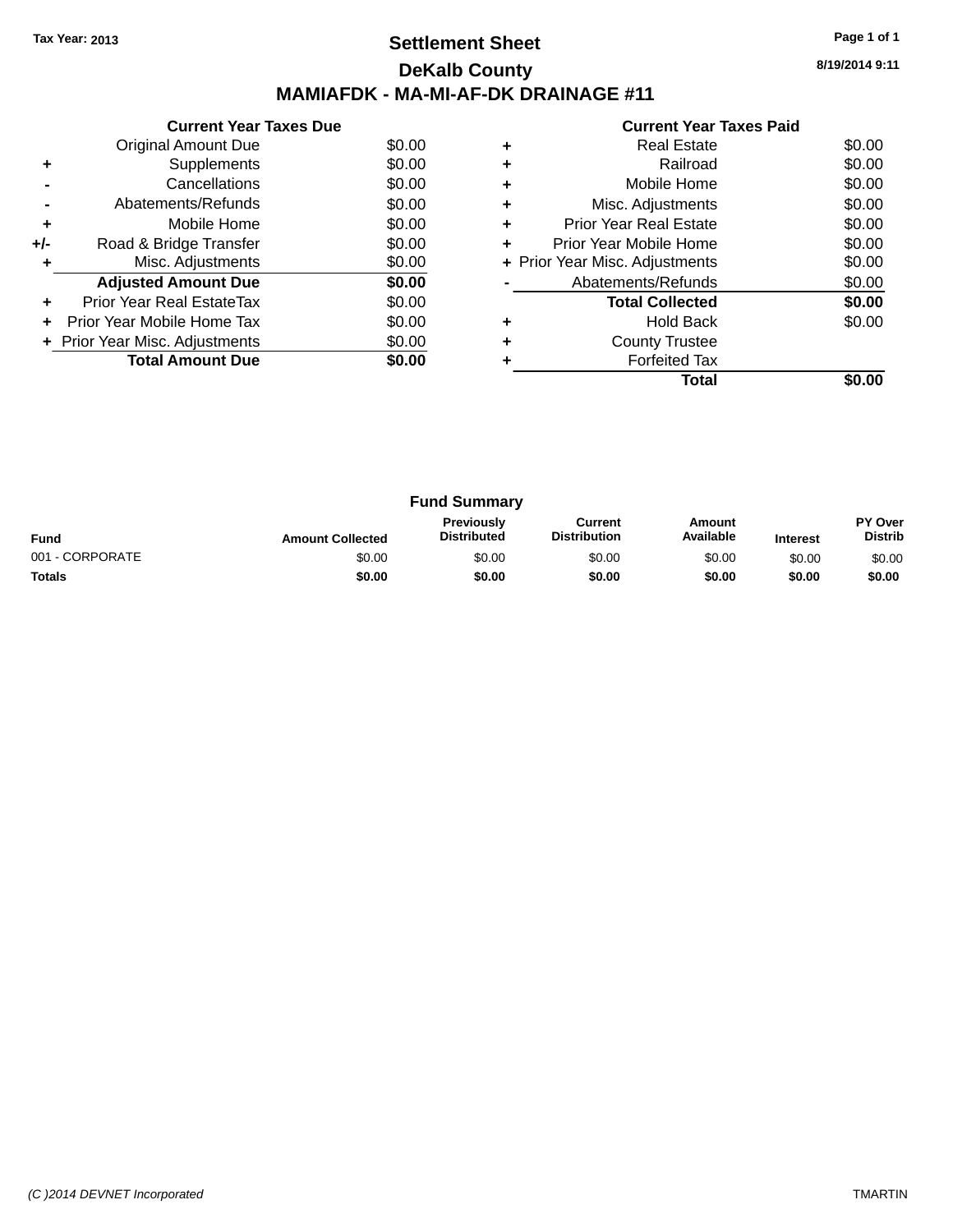### **Settlement Sheet Tax Year: 2013 Page 1 of 1 DeKalb County MY-DK #2 - MAYFIELD DEKALB DRAINAGE**

**Current Year Taxes Due** Original Amount Due \$1,206.46 **+** Supplements \$0.00 **-** Cancellations \$0.00 **-** Abatements/Refunds \$0.00 **+** Mobile Home \$0.00 **+/-** Road & Bridge Transfer \$0.00 **+** Misc. Adjustments \$0.00 **Adjusted Amount Due \$1,206.46 +** Prior Year Real EstateTax \$0.00 **+** Prior Year Mobile Home Tax \$0.00 **+** Prior Year Misc. Adjustments  $$0.00$ **Total Amount Due \$1,206.46**

### **Current Year Taxes Paid +** Real Estate \$717.20 **+** Railroad \$0.00 **+** Mobile Home \$0.00 **+** Misc. Adjustments \$0.00 **+** Prior Year Real Estate \$0.00 **+** Prior Year Mobile Home \$0.00 **+** Prior Year Misc. Adjustments  $$0.00$ Abatements/Refunds \$0.00 **Total Collected \$717.20 +** Hold Back \$0.00 **+** County Trustee **+** Forfeited Tax **Total \$717.20**

**Distribution Summary**

|                 |                         |                                  | <b>Tax Distribution Date</b>          |                                |                 | Amount                           |
|-----------------|-------------------------|----------------------------------|---------------------------------------|--------------------------------|-----------------|----------------------------------|
|                 |                         |                                  | 05/22/2014                            |                                |                 | \$81.36                          |
|                 |                         |                                  | 06/27/2014                            |                                |                 | \$627.02                         |
|                 |                         |                                  | 08/22/2014                            |                                |                 | \$8.82                           |
|                 |                         |                                  |                                       | <b>Totals: 3 Distributions</b> |                 | \$717.20                         |
|                 |                         |                                  | <b>Grand Totals: 3 Distributions</b>  |                                |                 | \$717.20                         |
|                 |                         | <b>Fund Summary</b>              |                                       |                                |                 |                                  |
| Fund            | <b>Amount Collected</b> | Previously<br><b>Distributed</b> | <b>Current</b><br><b>Distribution</b> | Amount<br>Available            | <b>Interest</b> | <b>PY Over</b><br><b>Distrib</b> |
| 001 - CORPORATE | \$717.20                | \$708.38                         | \$8.82                                | \$0.00                         | \$0.00          | \$0.00                           |
| <b>Totals</b>   | \$717.20                | \$708.38                         | \$8.82                                | \$0.00                         | \$0.00          | \$0.00                           |
|                 |                         |                                  |                                       |                                |                 |                                  |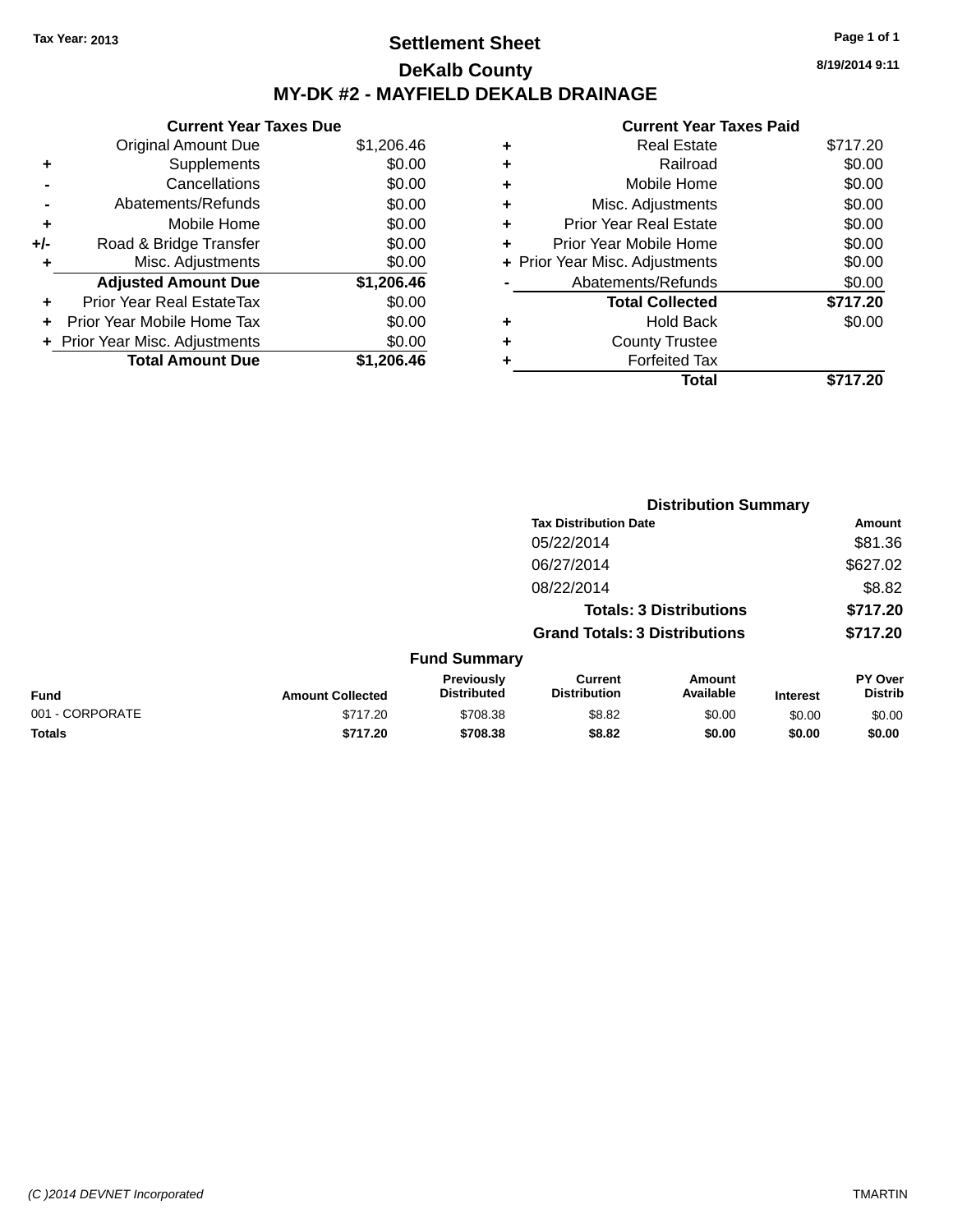### **Settlement Sheet Tax Year: 2013 Page 1 of 1 DeKalb County NO-LR-SA # - NO-LR-SA DRAINAGE #10**

**8/19/2014 9:11**

| Current                   |   |             | <b>Current Year Taxes Due</b>    |       |
|---------------------------|---|-------------|----------------------------------|-------|
| Real                      | ٠ | \$50,438.86 | Original Amount Due              |       |
| R٤                        | ÷ | \$282.48    | Supplements                      | ٠     |
| Mobile                    | ٠ | \$282.48    | Cancellations                    |       |
| Misc. Adjust              | ٠ | \$0.00      | Abatements/Refunds               |       |
| Prior Year Real           | ٠ | \$0.00      | Mobile Home                      | ٠     |
| <b>Prior Year Mobile</b>  |   | \$0.00      | Road & Bridge Transfer           | $+/-$ |
| + Prior Year Misc. Adjust |   | \$0.00      | Misc. Adjustments                | ٠     |
| Abatements/Re             |   | \$50,438.86 | <b>Adjusted Amount Due</b>       |       |
| <b>Total Coll</b>         |   | \$0.00      | <b>Prior Year Real EstateTax</b> | ٠     |
| Hold                      | ٠ | \$0.00      | Prior Year Mobile Home Tax       |       |
| County T                  | ٠ | \$0.00      | + Prior Year Misc. Adjustments   |       |
| Forfeit                   |   | \$50,438.86 | <b>Total Amount Due</b>          |       |
|                           |   |             |                                  |       |

|   | <b>Real Estate</b>             | \$31,870.28 |
|---|--------------------------------|-------------|
| ÷ | Railroad                       | \$0.00      |
| ٠ | Mobile Home                    | \$0.00      |
|   | Misc. Adjustments              | \$0.00      |
| ÷ | <b>Prior Year Real Estate</b>  | \$0.00      |
|   | Prior Year Mobile Home         | \$0.00      |
|   | + Prior Year Misc. Adjustments | \$0.00      |
|   | Abatements/Refunds             | \$0.00      |
|   | <b>Total Collected</b>         | \$31,870.28 |
|   | <b>Hold Back</b>               | \$0.00      |
| ٠ | <b>County Trustee</b>          |             |
|   | <b>Forfeited Tax</b>           |             |
|   | Total                          | \$31.870.28 |
|   |                                |             |

|                 |                         |                                  | <b>Distribution Summary</b>           |                                |                 |                           |  |
|-----------------|-------------------------|----------------------------------|---------------------------------------|--------------------------------|-----------------|---------------------------|--|
|                 |                         |                                  | <b>Tax Distribution Date</b>          |                                |                 | Amount                    |  |
|                 |                         |                                  | 05/22/2014                            |                                |                 | \$8,020.77                |  |
|                 |                         |                                  | 06/27/2014                            |                                |                 | \$20,615.97               |  |
|                 |                         |                                  | 07/25/2014                            |                                |                 | \$468.45                  |  |
|                 |                         |                                  | 08/22/2014                            |                                |                 | \$2,765.09                |  |
|                 |                         |                                  |                                       | <b>Totals: 4 Distributions</b> |                 | \$31,870.28               |  |
|                 |                         |                                  | <b>Grand Totals: 4 Distributions</b>  |                                |                 | \$31,870.28               |  |
|                 |                         | <b>Fund Summary</b>              |                                       |                                |                 |                           |  |
| <b>Fund</b>     | <b>Amount Collected</b> | Previously<br><b>Distributed</b> | <b>Current</b><br><b>Distribution</b> | <b>Amount</b><br>Available     | <b>Interest</b> | PY Over<br><b>Distrib</b> |  |
| 001 - CORPORATE | \$31,870.28             | \$29,105.19                      | \$2,765.09                            | \$0.00                         | \$0.00          | \$0.00                    |  |
| <b>Totals</b>   | \$31,870.28             | \$29,105.19                      | \$2,765.09                            | \$0.00                         | \$0.00          | \$0.00                    |  |
|                 |                         |                                  |                                       |                                |                 |                           |  |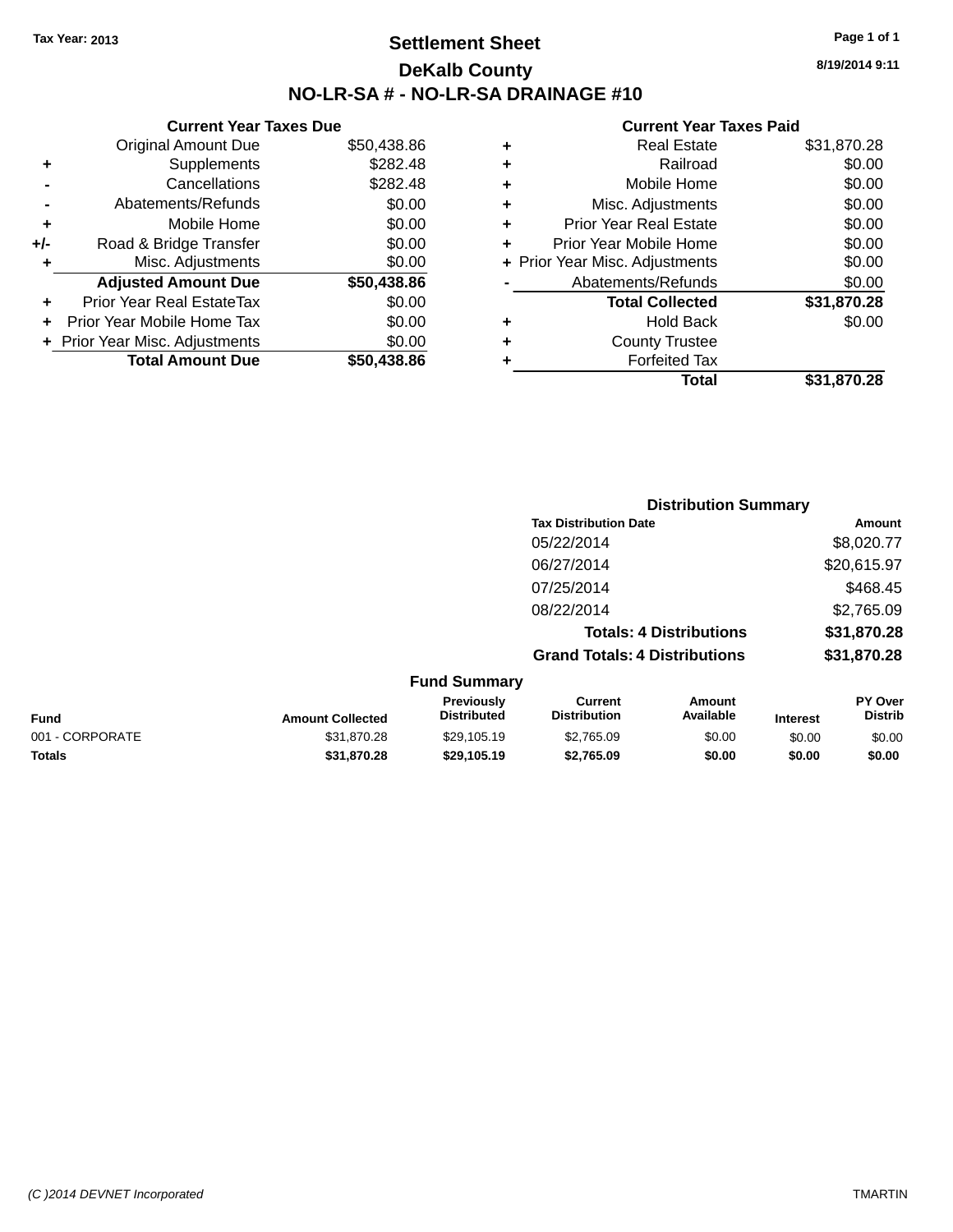### **Settlement Sheet Tax Year: 2013 Page 1 of 1 DeKalb County NORMAL #13 - NORMAL DRAINAGE DISTRICT**

**Current Year Taxes Due** Original Amount Due \$0.00<br>Supplements \$0.00 **+** Supplements **-** Cancellations \$0.00 **-** Abatements/Refunds \$0.00 **+** Mobile Home \$0.00 **+/-** Road & Bridge Transfer \$0.00<br> **+** Misc. Adjustments \$0.00 **+** Misc. Adjustments **Adjusted Amount Due \$0.00 +** Prior Year Real EstateTax \$0.00 **+** Prior Year Mobile Home Tax \$0.00 **+ Prior Year Misc. Adjustments**  $$0.00$ **Total Amount Due** \$0.00

|   | <b>Current Year Taxes Paid</b> |        |
|---|--------------------------------|--------|
|   | Real Estate                    | \$0.00 |
|   | Railroad                       | \$0.00 |
| ٠ | Mobile Home                    | \$0.00 |
|   | Misc. Adjustments              | \$0.00 |
|   | <b>Prior Year Real Estate</b>  | \$0.00 |
| ÷ | Prior Year Mobile Home         | \$0.00 |
|   | + Prior Year Misc. Adjustments | \$0.00 |
|   | Abatements/Refunds             | \$0.00 |
|   | <b>Total Collected</b>         | \$0.00 |
| ٠ | <b>Hold Back</b>               | \$0.00 |
|   | <b>County Trustee</b>          |        |
|   | <b>Forfeited Tax</b>           |        |
|   | Total                          |        |

| <b>Fund Summary</b> |                         |                                         |                                |                     |                 |                                  |
|---------------------|-------------------------|-----------------------------------------|--------------------------------|---------------------|-----------------|----------------------------------|
| <b>Fund</b>         | <b>Amount Collected</b> | <b>Previously</b><br><b>Distributed</b> | Current<br><b>Distribution</b> | Amount<br>Available | <b>Interest</b> | <b>PY Over</b><br><b>Distrib</b> |
| 001 - CORPORATE     | \$0.00                  | \$0.00                                  | \$0.00                         | \$0.00              | \$0.00          | \$0.00                           |
| <b>Totals</b>       | \$0.00                  | \$0.00                                  | \$0.00                         | \$0.00              | \$0.00          | \$0.00                           |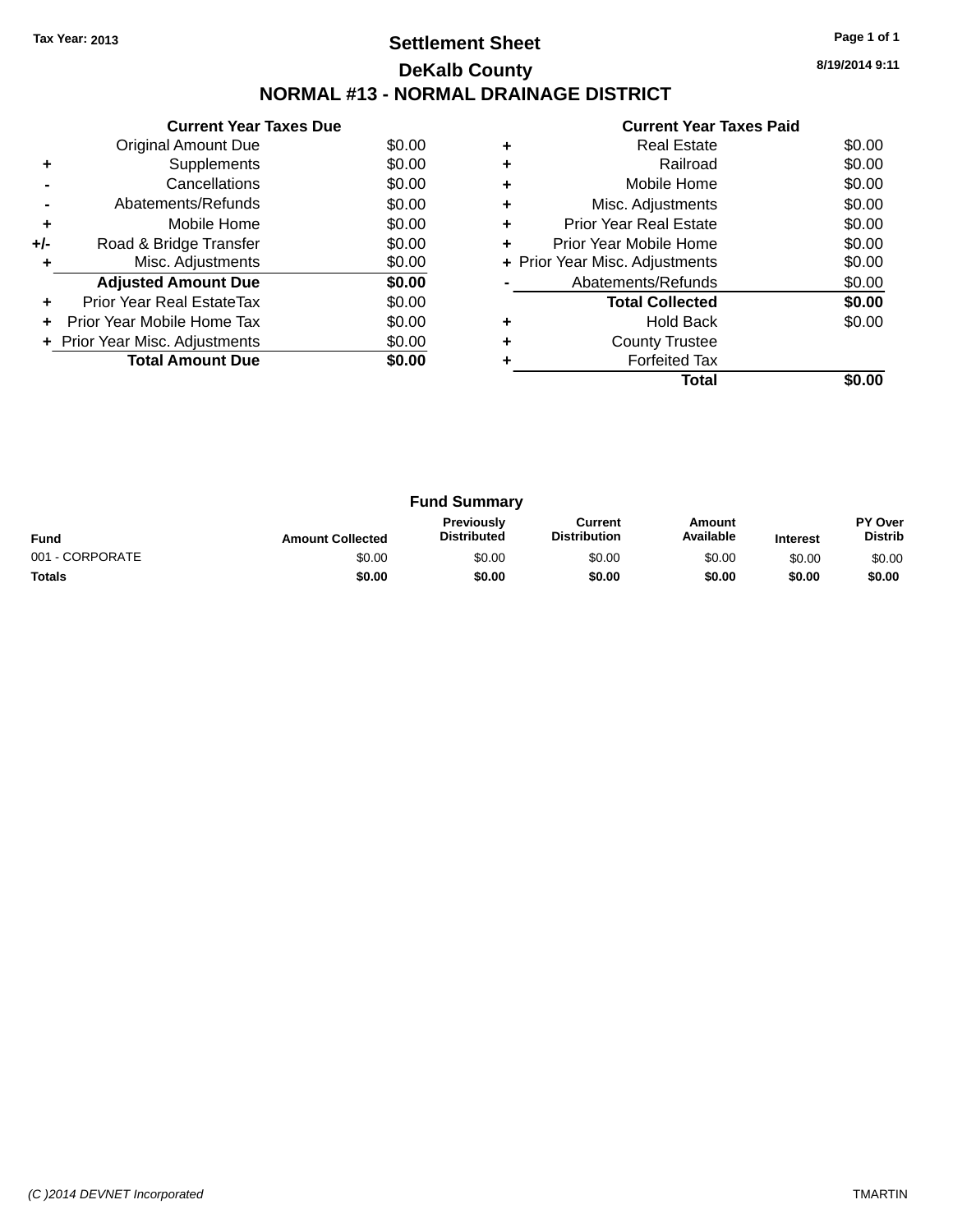### **Settlement Sheet Tax Year: 2013 Page 1 of 1 DeKalb County SH-MI #6 - SHABBONA/MILAN DRAINAGE**

**8/19/2014 9:11**

#### **Current Year Taxes Paid**

|     | <b>Current Year Taxes Due</b>  |             |
|-----|--------------------------------|-------------|
|     | <b>Original Amount Due</b>     | \$10,961.84 |
| ٠   | Supplements                    | \$0.00      |
|     | Cancellations                  | \$0.00      |
|     | Abatements/Refunds             | \$0.00      |
| ٠   | Mobile Home                    | \$0.00      |
| +/- | Road & Bridge Transfer         | \$0.00      |
| ٠   | Misc. Adjustments              | \$0.00      |
|     | <b>Adjusted Amount Due</b>     | \$10,961.84 |
| ٠   | Prior Year Real EstateTax      | \$0.00      |
|     | Prior Year Mobile Home Tax     | \$0.00      |
|     | + Prior Year Misc. Adjustments | \$0.00      |
|     | <b>Total Amount Due</b>        | \$10,961.84 |
|     |                                |             |

|   | <b>Real Estate</b>             | \$7,035.07 |
|---|--------------------------------|------------|
| ٠ | Railroad                       | \$0.00     |
| ٠ | Mobile Home                    | \$0.00     |
| ٠ | Misc. Adjustments              | \$0.00     |
| ٠ | <b>Prior Year Real Estate</b>  | \$0.00     |
|   | Prior Year Mobile Home         | \$0.00     |
|   | + Prior Year Misc. Adjustments | \$0.00     |
|   | Abatements/Refunds             | \$0.00     |
|   | <b>Total Collected</b>         | \$7,035.07 |
| ٠ | <b>Hold Back</b>               | \$0.00     |
|   | <b>County Trustee</b>          |            |
|   | <b>Forfeited Tax</b>           |            |
|   | Total                          | \$7,035.07 |
|   |                                |            |

|                 |                         | <b>Distribution Summary</b>      |                                       |                                |                 |                                  |
|-----------------|-------------------------|----------------------------------|---------------------------------------|--------------------------------|-----------------|----------------------------------|
|                 |                         |                                  | <b>Tax Distribution Date</b>          |                                |                 | Amount                           |
|                 |                         |                                  | 05/22/2014                            |                                |                 | \$411.50                         |
|                 |                         |                                  | 06/27/2014                            |                                |                 | \$6,372.38                       |
|                 |                         |                                  | 07/25/2014                            |                                |                 | \$0.75                           |
|                 |                         |                                  | 08/22/2014                            |                                |                 | \$250.44                         |
|                 |                         |                                  |                                       | <b>Totals: 4 Distributions</b> |                 | \$7,035.07                       |
|                 |                         |                                  | <b>Grand Totals: 4 Distributions</b>  |                                |                 | \$7,035.07                       |
|                 |                         | <b>Fund Summary</b>              |                                       |                                |                 |                                  |
| <b>Fund</b>     | <b>Amount Collected</b> | Previously<br><b>Distributed</b> | <b>Current</b><br><b>Distribution</b> | Amount<br>Available            | <b>Interest</b> | <b>PY Over</b><br><b>Distrib</b> |
| 001 - CORPORATE | \$7,035.07              | \$6.784.63                       | \$250.44                              | \$0.00                         | \$0.00          | \$0.00                           |
|                 |                         |                                  |                                       |                                |                 |                                  |

**Totals \$7,035.07 \$6,784.63 \$250.44 \$0.00 \$0.00 \$0.00**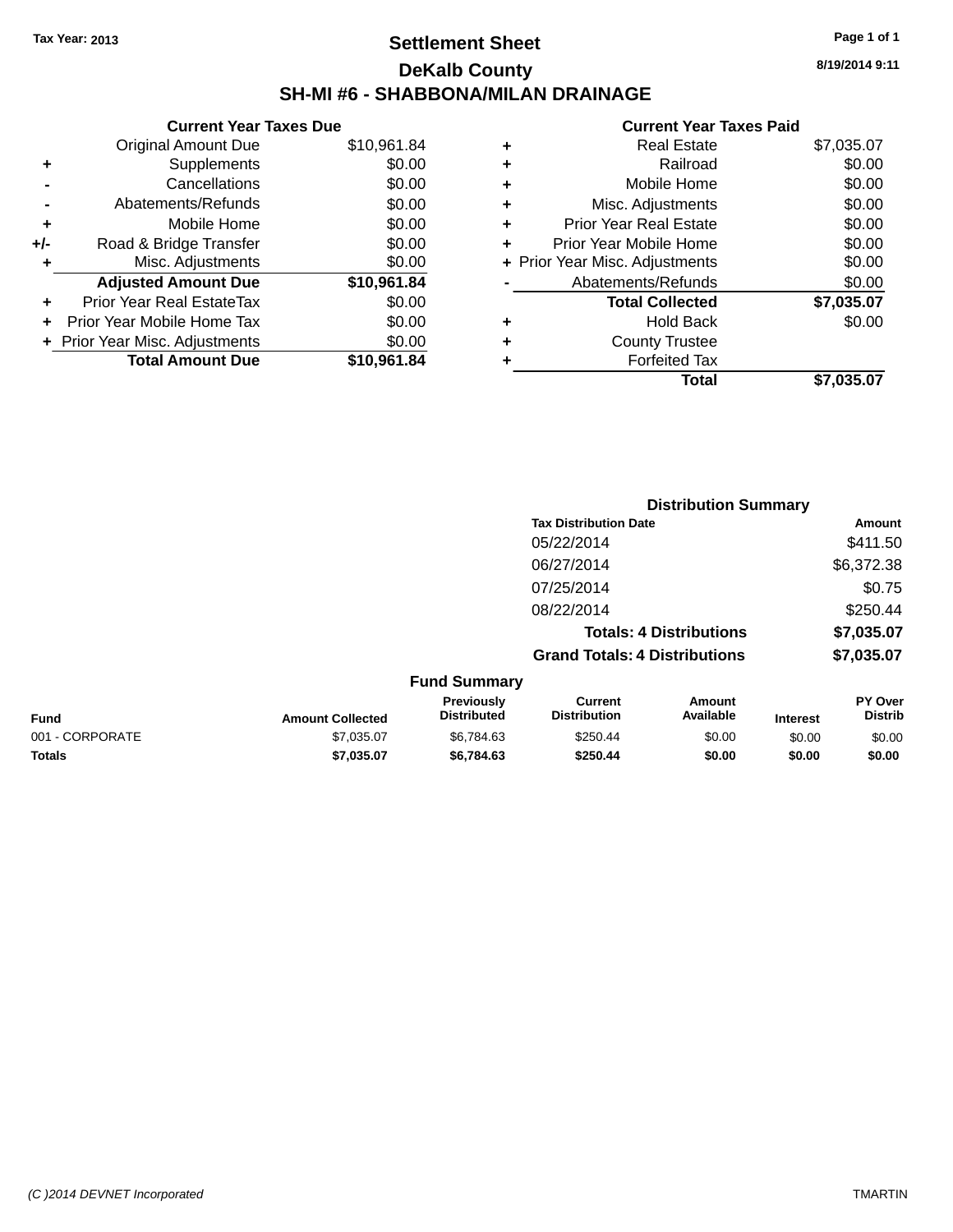### **Settlement Sheet Tax Year: 2013 Page 1 of 1 DeKalb County SQ GR #12 - SQUAW GROVE DRAINAGE**

**8/19/2014 9:11**

|     | <b>Current Year Taxes Due</b>  |            |
|-----|--------------------------------|------------|
|     | <b>Original Amount Due</b>     | \$7,028.28 |
| ÷   | Supplements                    | \$0.00     |
|     | Cancellations                  | \$0.00     |
|     | Abatements/Refunds             | \$0.00     |
| ٠   | Mobile Home                    | \$0.00     |
| +/- | Road & Bridge Transfer         | \$0.00     |
| ٠   | Misc. Adjustments              | \$0.00     |
|     | <b>Adjusted Amount Due</b>     | \$7,028.28 |
| ÷   | Prior Year Real EstateTax      | \$0.00     |
| ÷   | Prior Year Mobile Home Tax     | \$0.00     |
|     | + Prior Year Misc. Adjustments | \$0.00     |
|     | <b>Total Amount Due</b>        | \$7,028.28 |

|   | <b>Real Estate</b>             | \$4,485.60 |
|---|--------------------------------|------------|
| ٠ | Railroad                       | \$0.00     |
| ٠ | Mobile Home                    | \$0.00     |
| ٠ | Misc. Adjustments              | \$0.00     |
| ٠ | <b>Prior Year Real Estate</b>  | \$0.00     |
| ٠ | Prior Year Mobile Home         | \$0.00     |
|   | + Prior Year Misc. Adjustments | \$0.00     |
|   | Abatements/Refunds             | \$0.00     |
|   | <b>Total Collected</b>         | \$4,485.60 |
| ٠ | <b>Hold Back</b>               | \$0.00     |
|   | <b>County Trustee</b>          |            |
| ٠ | <b>Forfeited Tax</b>           |            |
|   | Total                          | \$4,485.60 |
|   |                                |            |

|                 |                         |                                  |                                       | <b>Distribution Summary</b> |                 |                           |
|-----------------|-------------------------|----------------------------------|---------------------------------------|-----------------------------|-----------------|---------------------------|
|                 |                         |                                  | <b>Tax Distribution Date</b>          |                             |                 | <b>Amount</b>             |
|                 |                         |                                  | 05/22/2014                            |                             |                 | \$1,034.46                |
|                 |                         |                                  | 06/27/2014                            |                             |                 | \$2,706.48                |
|                 |                         |                                  | 08/22/2014                            |                             |                 | \$744.66                  |
|                 |                         |                                  | <b>Totals: 3 Distributions</b>        |                             |                 | \$4,485.60                |
|                 |                         |                                  | <b>Grand Totals: 3 Distributions</b>  |                             |                 | \$4,485.60                |
|                 |                         | <b>Fund Summary</b>              |                                       |                             |                 |                           |
| Fund            | <b>Amount Collected</b> | Previously<br><b>Distributed</b> | <b>Current</b><br><b>Distribution</b> | Amount<br>Available         | <b>Interest</b> | PY Over<br><b>Distrib</b> |
| 001 - CORPORATE | \$4,485.60              | \$3.740.94                       | \$744.66                              | \$0.00                      | \$0.00          | \$0.00                    |
| <b>Totals</b>   | \$4,485.60              | \$3,740.94                       | \$744.66                              | \$0.00                      | \$0.00          | \$0.00                    |
|                 |                         |                                  |                                       |                             |                 |                           |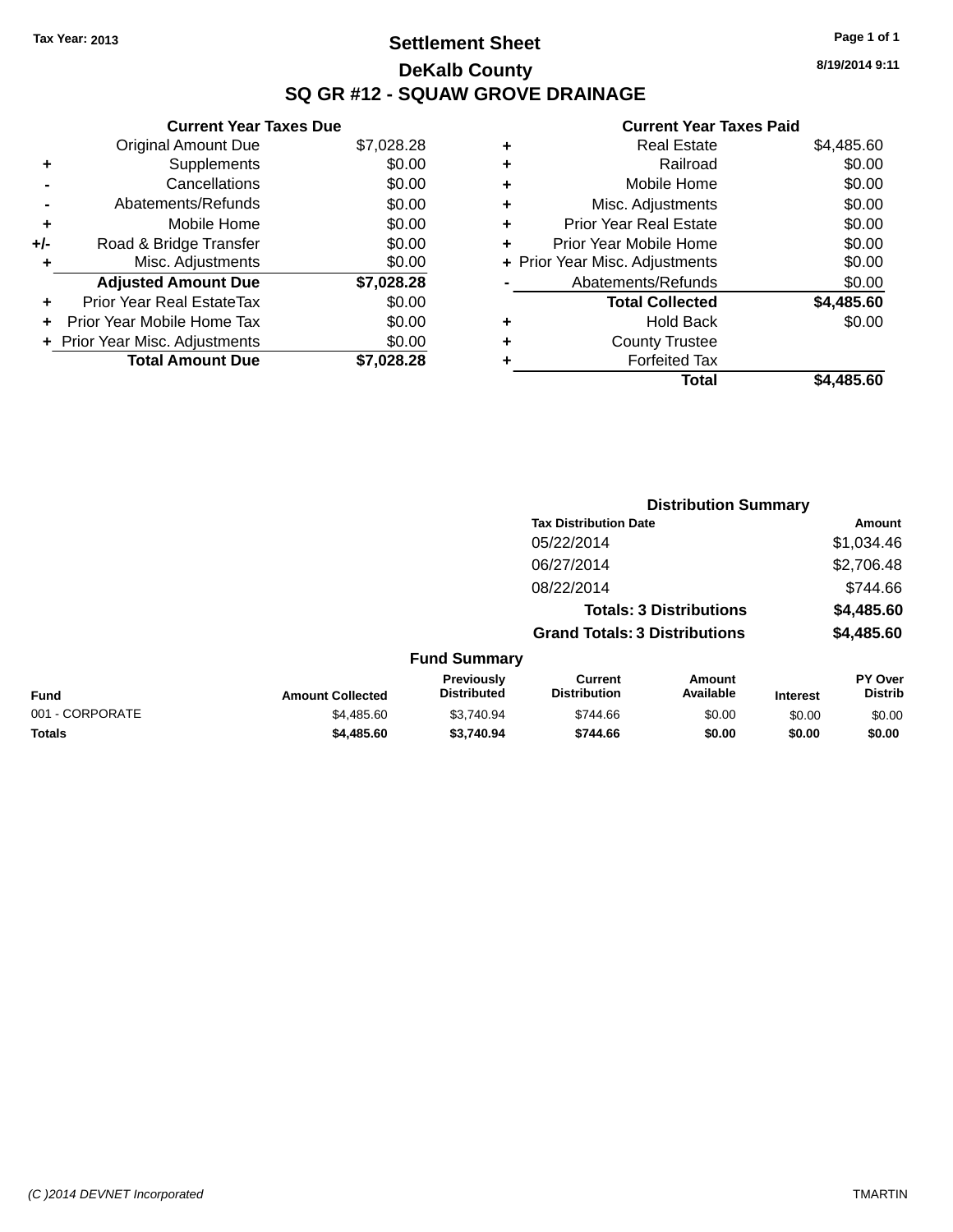### **Settlement Sheet Tax Year: 2013 Page 1 of 1 DeKalb County VG-CO #16 - VIRGIL CORTLAND DRAIN #16**

**Current Year Taxes Due**

|       | <b>Original Amount Due</b>       | \$8,913.04 |
|-------|----------------------------------|------------|
| ٠     | Supplements                      | \$36.68    |
|       | Cancellations                    | \$36.68    |
|       | Abatements/Refunds               | \$0.00     |
| ٠     | Mobile Home                      | \$0.00     |
| $+/-$ | Road & Bridge Transfer           | \$0.00     |
| ٠     | Misc. Adjustments                | \$0.00     |
|       | <b>Adjusted Amount Due</b>       | \$8,913.04 |
|       | <b>Prior Year Real EstateTax</b> | \$0.00     |
|       | Prior Year Mobile Home Tax       | \$0.00     |
|       | + Prior Year Misc. Adjustments   | \$0.00     |
|       | <b>Total Amount Due</b>          | \$8.913.04 |

#### **Current Year Taxes Paid**

| ٠ | Real Estate                    | \$5,567.12 |
|---|--------------------------------|------------|
| ٠ | Railroad                       | \$0.00     |
| ٠ | Mobile Home                    | \$0.00     |
| ٠ | Misc. Adjustments              | \$0.00     |
| ٠ | <b>Prior Year Real Estate</b>  | \$0.00     |
| ٠ | Prior Year Mobile Home         | \$0.00     |
|   | + Prior Year Misc. Adjustments | \$0.00     |
|   | Abatements/Refunds             | \$0.00     |
|   | <b>Total Collected</b>         | \$5,567.12 |
| ٠ | <b>Hold Back</b>               | \$0.00     |
| ٠ | <b>County Trustee</b>          |            |
| ٠ | <b>Forfeited Tax</b>           |            |
|   | Total                          | \$5,567.12 |
|   |                                |            |

|                     | <b>Distribution Summary</b>          |                                |                |  |
|---------------------|--------------------------------------|--------------------------------|----------------|--|
|                     | <b>Tax Distribution Date</b>         |                                | Amount         |  |
|                     | 05/22/2014                           |                                | \$978.40       |  |
|                     | 06/27/2014                           |                                | \$4,191.06     |  |
|                     | 07/25/2014                           |                                | \$89.04        |  |
|                     | 08/22/2014                           |                                | \$308.62       |  |
|                     |                                      | <b>Totals: 4 Distributions</b> | \$5,567.12     |  |
|                     | <b>Grand Totals: 4 Distributions</b> |                                | \$5,567.12     |  |
| <b>Fund Summary</b> |                                      |                                |                |  |
| <b>Provinuely</b>   | Currant                              | <b>Amount</b>                  | <b>PV Over</b> |  |

| <b>Fund</b>     | <b>Amount Collected</b> | Previously<br><b>Distributed</b> | Current<br><b>Distribution</b> | Amount<br>Available | <b>Interest</b> | PY Over<br>Distrib |
|-----------------|-------------------------|----------------------------------|--------------------------------|---------------------|-----------------|--------------------|
| 001 - CORPORATE | \$5.567.12              | \$5,258,50                       | \$308.62                       | \$0.00              | \$0.00          | \$0.00             |
| <b>Totals</b>   | \$5,567.12              | \$5,258,50                       | \$308.62                       | \$0.00              | \$0.00          | \$0.00             |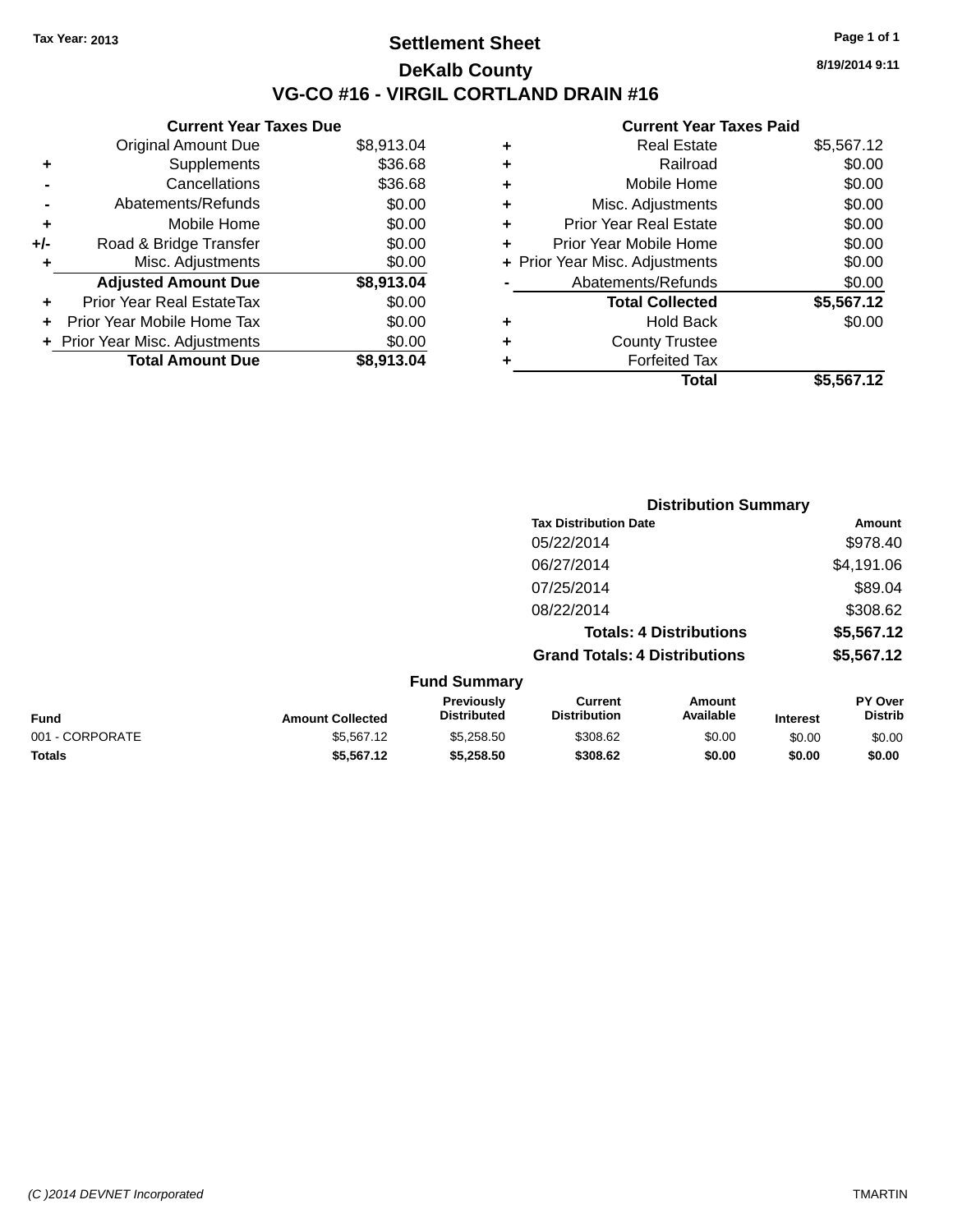### **Settlement Sheet Tax Year: 2013 Page 1 of 1 DeKalb County VI-AD #9 - VICTOR/ADAMS DRAINAGE #9**

|       | <b>Current Year Taxes Due</b>  |            |  |  |  |
|-------|--------------------------------|------------|--|--|--|
|       | <b>Original Amount Due</b>     | \$1,126.16 |  |  |  |
| ٠     | Supplements                    | \$0.00     |  |  |  |
|       | Cancellations                  | \$0.00     |  |  |  |
|       | Abatements/Refunds             | \$0.00     |  |  |  |
| ٠     | Mobile Home                    | \$0.00     |  |  |  |
| $+/-$ | Road & Bridge Transfer         | \$0.00     |  |  |  |
| ٠     | Misc. Adjustments              | \$0.00     |  |  |  |
|       | <b>Adjusted Amount Due</b>     | \$1,126.16 |  |  |  |
| ٠     | Prior Year Real EstateTax      | \$0.00     |  |  |  |
|       | Prior Year Mobile Home Tax     | \$0.00     |  |  |  |
|       | + Prior Year Misc. Adjustments | \$0.00     |  |  |  |
|       | <b>Total Amount Due</b>        | \$1,126.16 |  |  |  |

|   | <b>Current Year Taxes Paid</b> |          |
|---|--------------------------------|----------|
| ٠ | <b>Real Estate</b>             | \$649.32 |
|   | Railroad                       | \$0.00   |
| ٠ | Mobile Home                    | \$0.00   |
| ٠ | Misc. Adjustments              | \$0.00   |
| ٠ | <b>Prior Year Real Estate</b>  | \$0.00   |
| ٠ | Prior Year Mobile Home         | \$0.00   |
|   | + Prior Year Misc. Adjustments | \$0.00   |
|   | Abatements/Refunds             | \$0.00   |
|   | <b>Total Collected</b>         | \$649.32 |
| ٠ | <b>Hold Back</b>               | \$0.00   |
| ٠ | <b>County Trustee</b>          |          |
|   | <b>Forfeited Tax</b>           |          |
|   | Total                          | \$649.32 |

|                 |                         |                                  | <b>Distribution Summary</b>                                            |                     |                 |                                  |
|-----------------|-------------------------|----------------------------------|------------------------------------------------------------------------|---------------------|-----------------|----------------------------------|
|                 |                         |                                  | <b>Tax Distribution Date</b>                                           |                     |                 | <b>Amount</b>                    |
|                 |                         |                                  | 05/22/2014                                                             |                     |                 | \$172.48                         |
|                 |                         |                                  | 06/27/2014                                                             |                     |                 | \$476.84                         |
|                 |                         |                                  | <b>Totals: 2 Distributions</b><br><b>Grand Totals: 2 Distributions</b> |                     |                 | \$649.32<br>\$649.32             |
|                 |                         |                                  |                                                                        |                     |                 |                                  |
|                 |                         | <b>Fund Summary</b>              |                                                                        |                     |                 |                                  |
| <b>Fund</b>     | <b>Amount Collected</b> | Previously<br><b>Distributed</b> | <b>Current</b><br><b>Distribution</b>                                  | Amount<br>Available | <b>Interest</b> | <b>PY Over</b><br><b>Distrib</b> |
| 001 - CORPORATE | \$649.32                | \$649.32                         | \$0.00                                                                 | \$0.00              | \$0.00          | \$0.00                           |
| <b>Totals</b>   | \$649.32                | \$649.32                         | \$0.00                                                                 | \$0.00              | \$0.00          | \$0.00                           |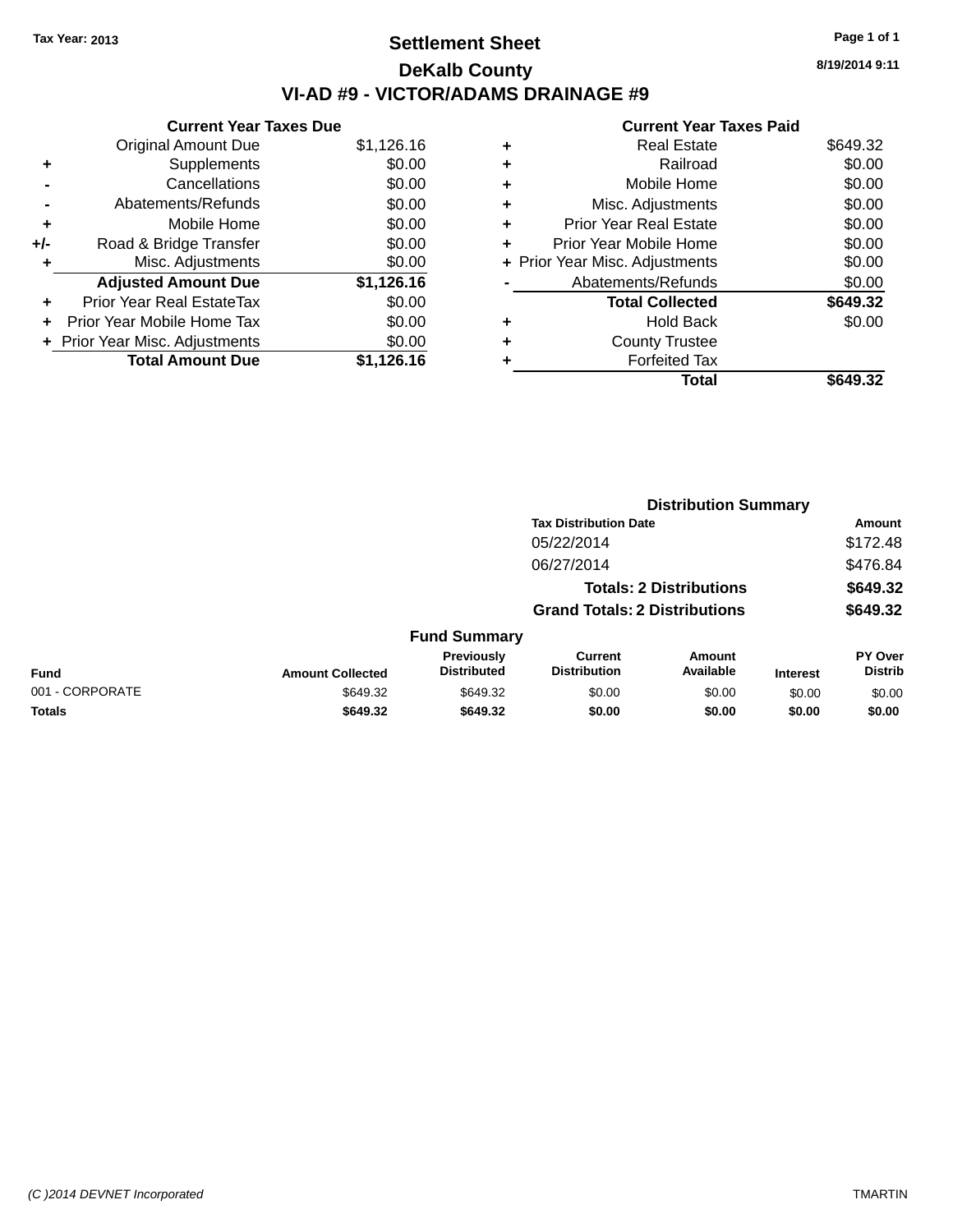### **Settlement Sheet Tax Year: 2013 Page 1 of 1 DeKalb County VI-CL #14 - VICTOR-CLINTON DRAINAGE**

**Current Year Taxes Due** Original Amount Due \$5,232.00 **+** Supplements \$0.00 **-** Cancellations \$0.00 **-** Abatements/Refunds \$0.00 **+** Mobile Home \$0.00 **+/-** Road & Bridge Transfer \$0.00 **+** Misc. Adjustments \$0.00 **Adjusted Amount Due \$5,232.00 +** Prior Year Real EstateTax \$0.00 **+** Prior Year Mobile Home Tax \$0.00 **+ Prior Year Misc. Adjustments**  $$0.00$ **Total Amount Due \$5,232.00**

#### **Current Year Taxes Paid**

| ٠ | <b>Real Estate</b>             | \$4,223.96 |
|---|--------------------------------|------------|
| ÷ | Railroad                       | \$0.00     |
| ٠ | Mobile Home                    | \$0.00     |
| ٠ | Misc. Adjustments              | \$0.00     |
| ٠ | <b>Prior Year Real Estate</b>  | \$0.00     |
| ٠ | Prior Year Mobile Home         | \$0.00     |
|   | + Prior Year Misc. Adjustments | \$0.00     |
|   | Abatements/Refunds             | \$0.00     |
|   | <b>Total Collected</b>         | \$4,223.96 |
| ٠ | <b>Hold Back</b>               | \$0.00     |
| ٠ | <b>County Trustee</b>          |            |
| ٠ | <b>Forfeited Tax</b>           |            |
|   | Total                          | \$4.223.96 |
|   |                                |            |

|                 |                         |                                  | <b>Distribution Summary</b>                                            |                     |                 |                           |  |
|-----------------|-------------------------|----------------------------------|------------------------------------------------------------------------|---------------------|-----------------|---------------------------|--|
|                 |                         |                                  | <b>Tax Distribution Date</b>                                           |                     |                 | Amount                    |  |
|                 |                         |                                  | 05/22/2014                                                             |                     |                 | \$1,231.54                |  |
|                 |                         |                                  | 06/27/2014                                                             |                     |                 | \$2,887.42                |  |
|                 |                         |                                  | 07/25/2014                                                             |                     |                 | \$105.00                  |  |
|                 |                         |                                  | <b>Totals: 3 Distributions</b><br><b>Grand Totals: 3 Distributions</b> |                     |                 | \$4,223.96                |  |
|                 |                         |                                  |                                                                        |                     |                 | \$4,223.96                |  |
|                 |                         | <b>Fund Summary</b>              |                                                                        |                     |                 |                           |  |
| <b>Fund</b>     | <b>Amount Collected</b> | Previously<br><b>Distributed</b> | <b>Current</b><br><b>Distribution</b>                                  | Amount<br>Available | <b>Interest</b> | PY Over<br><b>Distrib</b> |  |
| 001 - CORPORATE | \$4,223.96              | \$4,223.96                       | \$0.00                                                                 | \$0.00              | \$0.00          | \$0.00                    |  |
| <b>Totals</b>   | \$4,223,96              | \$4,223,96                       | \$0.00                                                                 | \$0.00              | \$0.00          | \$0.00                    |  |